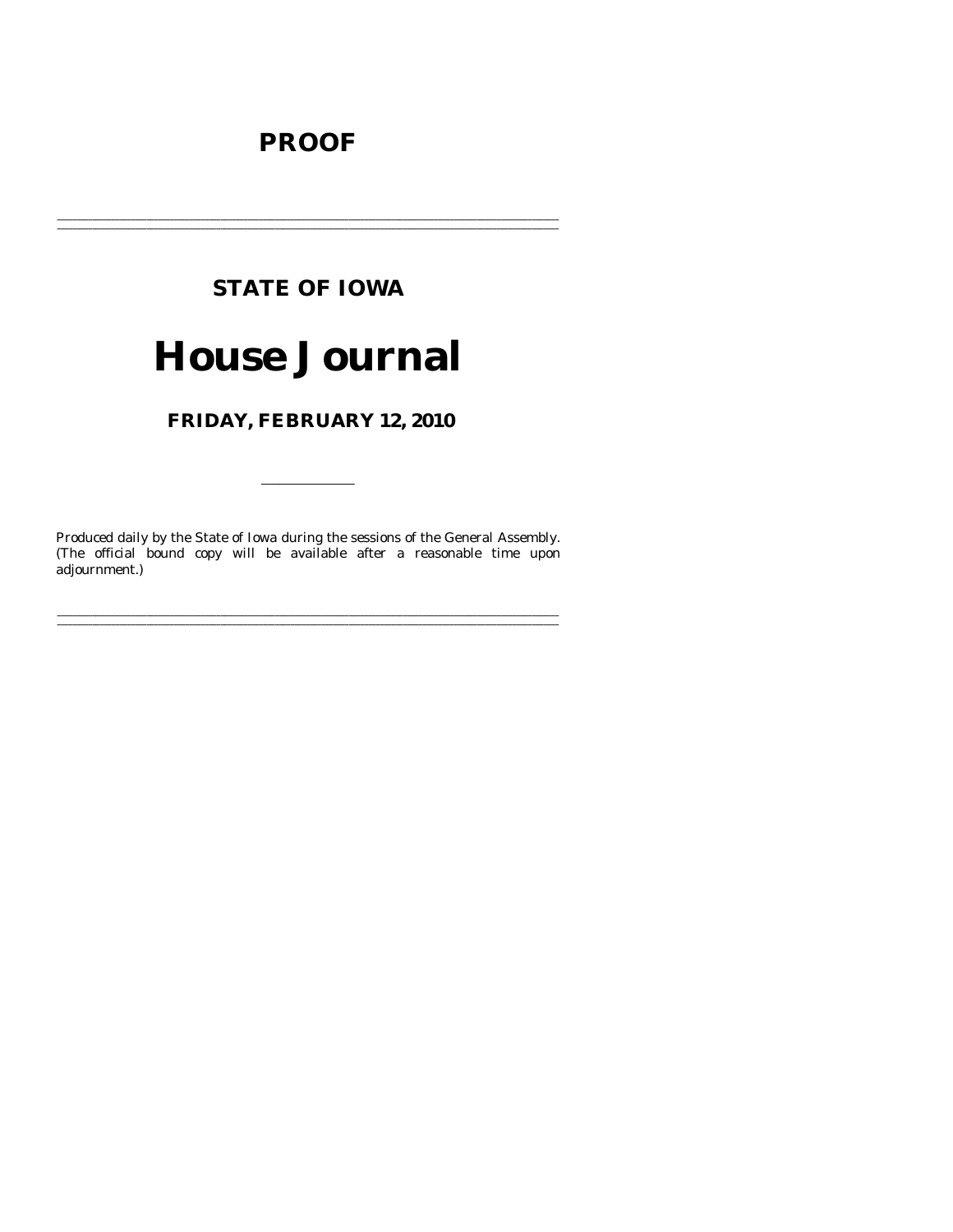# **JOURNAL OF THE HOUSE**

Thirty-third Calendar Day - Twenty-fourth Session Day

Hall of the House of Representatives Des Moines, Iowa, Friday, February 12, 2010

 The House met pursuant to adjournment at 10:07 a.m., Speaker Murphy in the chair.

 Prayer was offered by the Honorable Mark Smith, state representative from Marshall County.

# PLEDGE OF ALLEGIANCE

 The Pledge of Allegiance was led by James Taylor, House Page from Mount Vernon.

The Journal of Thursday, February 11, 2010 was approved.

## INTRODUCTION OF BILLS

**[House Joint Resolution 2015](http://coolice.legis.state.ia.us/Cool-ICE/default.asp?Category=billinfo&Service=Billbook&frame=1&GA=83&hbill=HJR2015)**, by Pettengill, Windschitl, Horbach, Arnold, Van Engelenhoven, Baudler, Sweeney, May, Chambers, L. Miller, Forristall, Tjepkes, Helland, Grassley, Kaufmann, Drake, Worthan, Hagenow, Lukan, Soderberg, Sorenson, Schulte, Heaton, Anderson, Tymeson, Upmeyer, Paulsen, Rayhons, Watts, Roberts, Dolecheck, Sands, S. Olson, Huseman, Struyk, De Boef, Alons, Cownie, Koester, Mertz and Berry, a joint resolution proposing an amendment to the Constitution of the State of Iowa modifying the oath of members of the general assembly.

Read first time and referred to committee on **state government.** 

**[House File 2402](http://coolice.legis.state.ia.us/Cool-ICE/default.asp?Category=billinfo&Service=Billbook&frame=1&GA=83&hbill=HF2402)**, by committee on human resources, a bill for an act relating to the development of a plan for a stroke triage system and registry.

Read first time and placed on the **calendar.** 

**[House File 2403](http://coolice.legis.state.ia.us/Cool-ICE/default.asp?Category=billinfo&Service=Billbook&frame=1&GA=83&hbill=HF2403)**, by committee on human resources, a bill for an act making changes to the uniform controlled substances Act.

Read first time and placed on the **calendar.**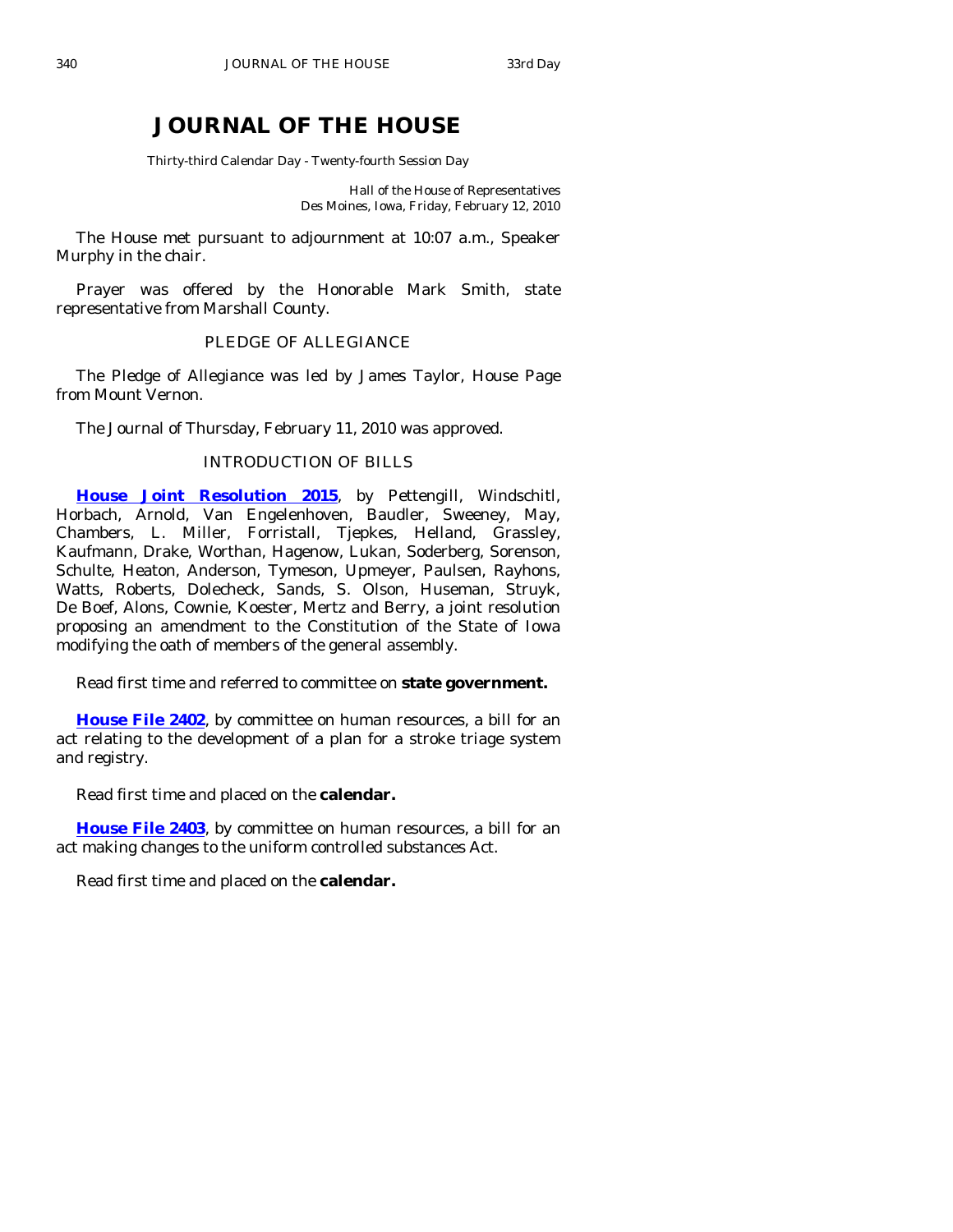**[House File 2404](http://coolice.legis.state.ia.us/Cool-ICE/default.asp?Category=billinfo&Service=Billbook&frame=1&GA=83&hbill=HF2404)**, by committee on human resources, a bill for an act requiring certain health insurance contracts, policies, or plans to provide coverage for audiological services and hearing aids for children.

Read first time and placed on the **calendar.** 

**[House File 2405](http://coolice.legis.state.ia.us/Cool-ICE/default.asp?Category=billinfo&Service=Billbook&frame=1&GA=83&hbill=HF2405)**, by committee on commerce, a bill for an act relating to the confidentiality of information disclosed pursuant to applications for broadband technology project grants, and projects undertaken pursuant thereto, and including effective date and applicability provisions.

Read first time and placed on the **calendar.** 

**[House File 2406](http://coolice.legis.state.ia.us/Cool-ICE/default.asp?Category=billinfo&Service=Billbook&frame=1&GA=83&hbill=HF2406)**, by committee on veterans affairs, a bill for an act requiring the department of veterans affairs to promote and support the preservation of the U.S.S. Iowa as a naval museum.

Read first time and placed on the **calendar.** 

**[House File 2407](http://coolice.legis.state.ia.us/Cool-ICE/default.asp?Category=billinfo&Service=Billbook&frame=1&GA=83&hbill=HF2407)**, by committee on local government, a bill for an act establishing certain definitions relating to instruments affecting real estate and specifying information to be contained in index records.

Read first time and placed on the **calendar.** 

**[House File 2408](http://coolice.legis.state.ia.us/Cool-ICE/default.asp?Category=billinfo&Service=Billbook&frame=1&GA=83&hbill=HF2408)**, by committee on local government, a bill for an act relating to prohibited contracts and activities for civil service commissioners.

Read first time and placed on the **calendar.** 

**[House File 2409](http://coolice.legis.state.ia.us/Cool-ICE/default.asp?Category=billinfo&Service=Billbook&frame=1&GA=83&hbill=HF2409)**, by committee on commerce, a bill for an act eliminating specified mortgage loan disclosure statement filing requirements applicable to financial institutions.

Read first time and placed on the **calendar.**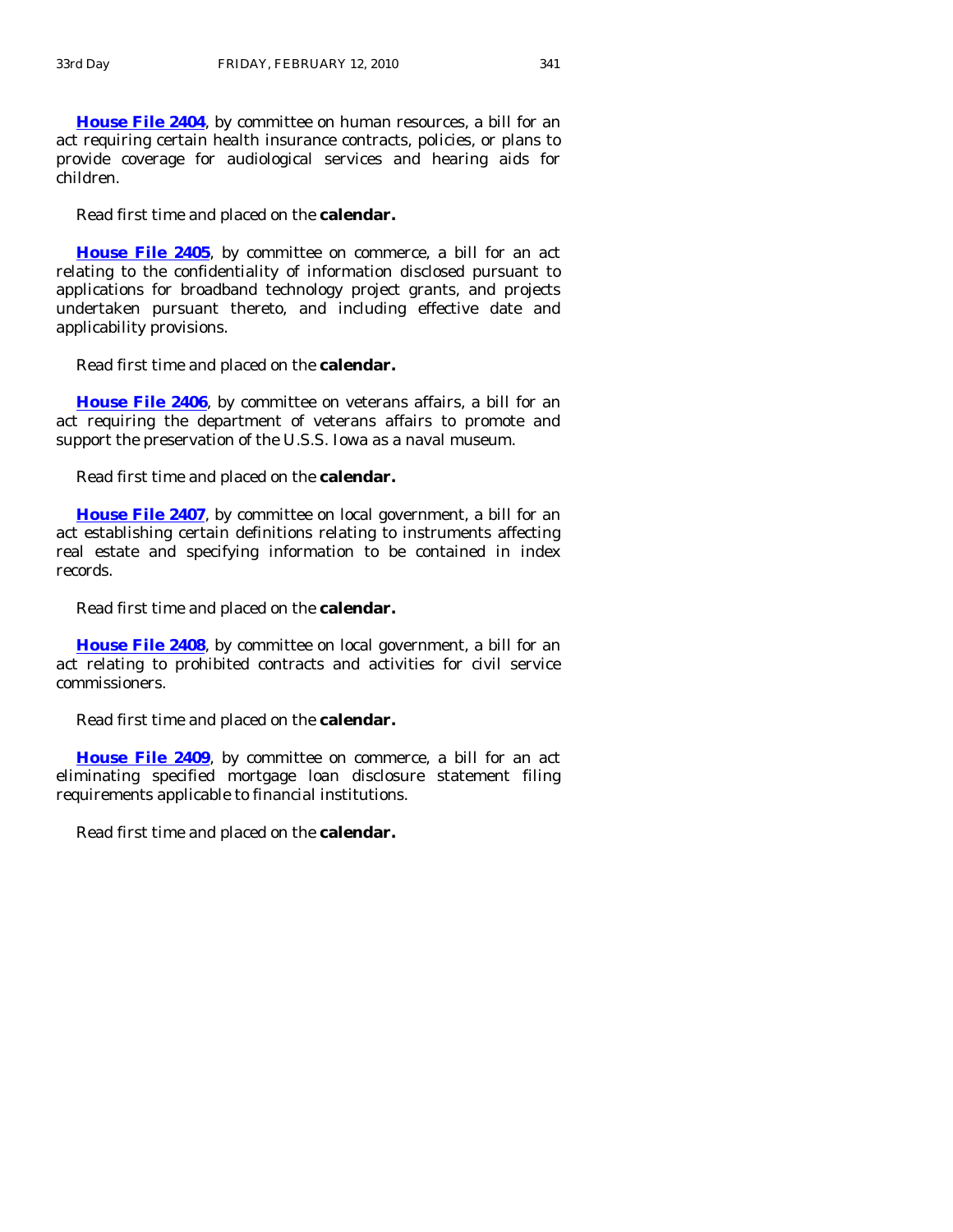**[House File 2410](http://coolice.legis.state.ia.us/Cool-ICE/default.asp?Category=billinfo&Service=Billbook&frame=1&GA=83&hbill=HF2410)**, by committee on commerce, a bill for an act relating to restrictions for drug product selection relative to antiepileptic drugs.

Read first time and placed on the **calendar.** 

**[House File 2411](http://coolice.legis.state.ia.us/Cool-ICE/default.asp?Category=billinfo&Service=Billbook&frame=1&GA=83&hbill=HF2411)**, by committee on commerce, a bill for an act modifying provisions applicable to the formation and operation of electric power agencies.

Read first time and placed on the **calendar.** 

**[House File 2412](http://coolice.legis.state.ia.us/Cool-ICE/default.asp?Category=billinfo&Service=Billbook&frame=1&GA=83&hbill=HF2412)**, by committee on commerce, a bill for an act relating to and making changes to matters under the purview of the division of banking of the department of commerce, making a penalty applicable, and including effective date provisions.

Read first time and placed on the **calendar.** 

**[House File 2413](http://coolice.legis.state.ia.us/Cool-ICE/default.asp?Category=billinfo&Service=Billbook&frame=1&GA=83&hbill=HF2413)**, by committee on education, a bill for an act directing school districts to prioritize resources in order to meet the goal of increasing the minimum days or hours of instructional time offered in a school year.

Read first time and placed on the **calendar.** 

**[House File 2414](http://coolice.legis.state.ia.us/Cool-ICE/default.asp?Category=billinfo&Service=Billbook&frame=1&GA=83&hbill=HF2414)**, by committee on veterans affairs, a bill for an act relating to service in an honor guard unit on public property.

Read first time and placed on the **calendar.** 

**[House File 2415](http://coolice.legis.state.ia.us/Cool-ICE/default.asp?Category=billinfo&Service=Billbook&frame=1&GA=83&hbill=HF2415)**, by committee on human resources, a bill for an act relating to the home modification requirements under the Medicaid home and community-based services waiver for the elderly.

Read first time and placed on the **calendar.** 

**[House File 2416](http://coolice.legis.state.ia.us/Cool-ICE/default.asp?Category=billinfo&Service=Billbook&frame=1&GA=83&hbill=HF2416)**, by committee on agriculture, a bill for an act relating to permits issued under the national pollutant discharge elimination system, and making penalties applicable.

Read first time and placed on the **calendar.**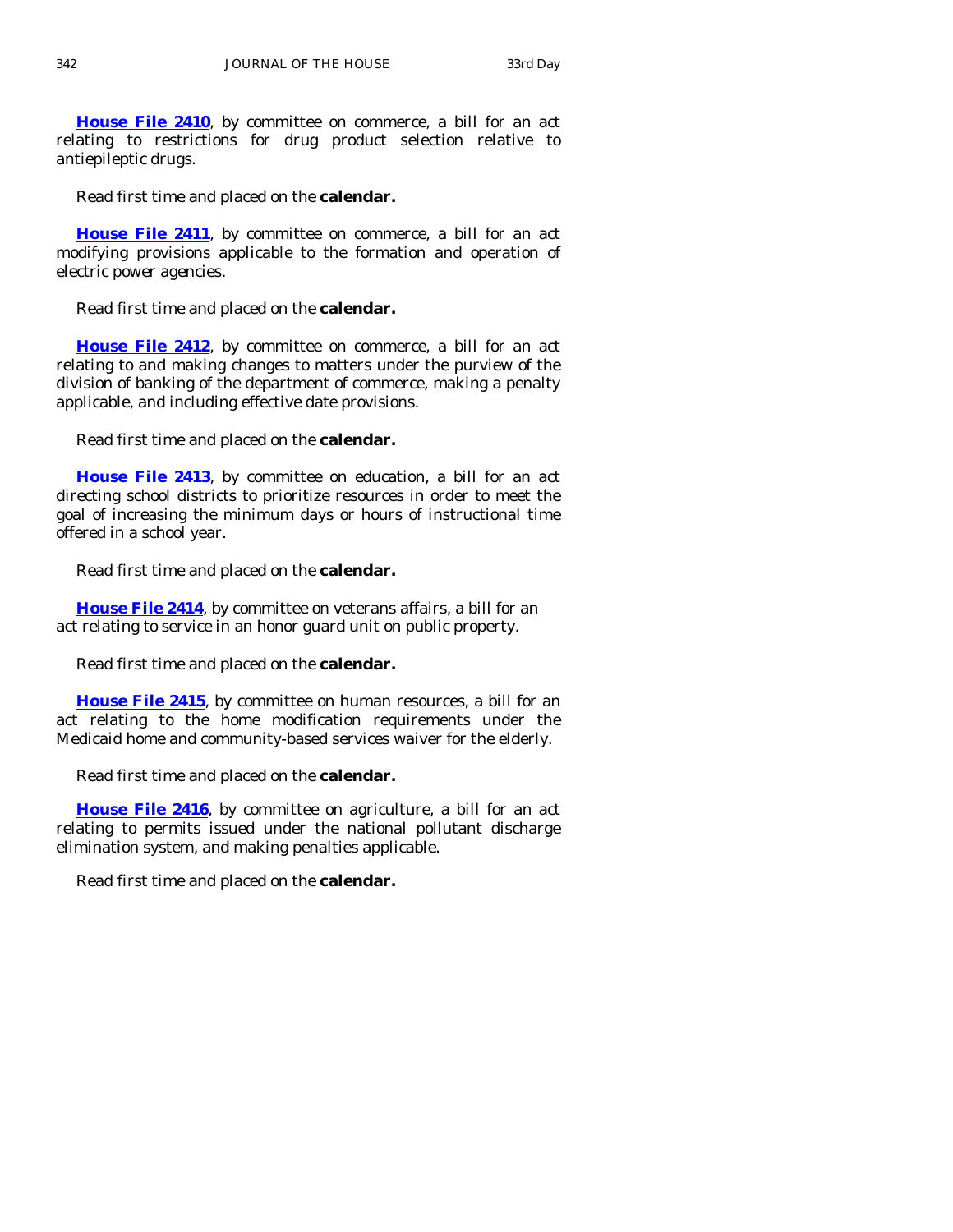**[House File 2417](http://coolice.legis.state.ia.us/Cool-ICE/default.asp?Category=billinfo&Service=Billbook&frame=1&GA=83&hbill=HF2417)**, by committee on veterans affairs, a bill for an act relating to assignment of visitation of a child to a family member when a parent is serving active duty in the military service of the United States and including effective date provisions.

Read first time and placed on the **calendar.** 

**[House File 2418](http://coolice.legis.state.ia.us/Cool-ICE/default.asp?Category=billinfo&Service=Billbook&frame=1&GA=83&hbill=HF2418)**, by committee on environmental protection, a bill for an act relating to periodic evaluations of certain air quality standards.

Read first time and placed on the **calendar.** 

**[House File 2419](http://coolice.legis.state.ia.us/Cool-ICE/default.asp?Category=billinfo&Service=Billbook&frame=1&GA=83&hbill=HF2419)**, by committee on agriculture, a bill for an act concerning weight limits for vehicles carrying grain, fertilizer, agricultural lime, or agricultural chemicals on noninterstate highways.

Read first time and referred to committee on **transportation.** 

## CONSIDERATION OF BILLS Unfinished Business Calendar

The House resumed consideration of **[Senate File 2088](http://coolice.legis.state.ia.us/Cool-ICE/default.asp?Category=billinfo&Service=Billbook&frame=1&GA=83&hbill=SF2088),** a bill for an act concerning state government reorganization and efficiency, making appropriations, establishing fees and penalties, and providing effective and applicability provisions.

Mascher of Johnson offered amendment  $H-8045$  filed by the committee on state government as follows:

#### [H–8045](http://coolice.legis.state.ia.us/Cool-ICE/default.asp?Category=billinfo&Service=Billbook&frame=1&GA=83&hbill=H8045)

- 1 Amend [Senate File 2088,](http://coolice.legis.state.ia.us/Cool-ICE/default.asp?Category=billinfo&Service=Billbook&frame=1&GA=83&hbill=SF2088) as amended, passed, and
- 2 reprinted by the Senate, as follows:
- 3 1. Page 1, after line 31 by inserting:
- 4 <Oe. Network services, including equipment and
- 5 software which support local area networks, campus
- 6 area networks, wide area networks and metro area
- 7 networks. Network services also include data network
- 8 services such as routers, switches, firewalls, virtual
- 9 private networks, intrusion detection systems, access
- 10 control, internet protocol load balancers, event
- 11 logging and correlation, and content caching. Network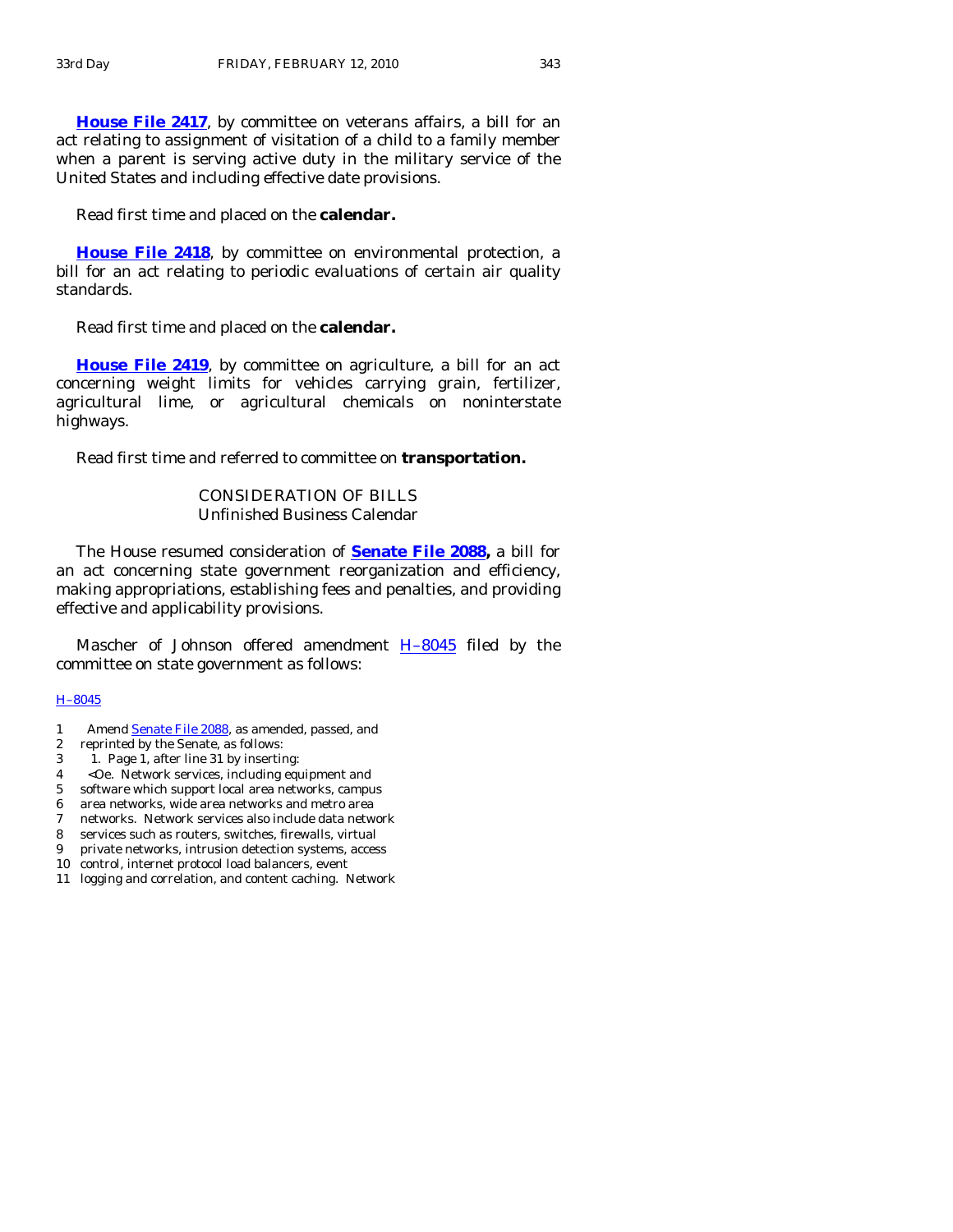- 12 services do not include services provided by the Iowa
- 13 communications network pursuant to chapter 8D or by 14 the public broadcasting division of the department of
- 15 education.>
- 16 2. Page 2, by striking lines 22 through 25 and
- 17 inserting <director.>
- 18 3. Page 3, line 1, after  $< 8A.416>$  by inserting  $<$  and 19 shall not serve as an employee in any other executive
- branch agency>
- 21 4. Page 3, line 19, after <acquisition> by
- 22 inserting <, utilization, or provision>
- 23 5. Page 3, line 27, after <Whether the> by
- 24 inserting <failure to grant a>
- 25 6. Page 4, after line 12 by inserting:
- 26 <(7) Whether the failure to grant a waiver would
- 27 jeopardize federal funding.>
- 28 7. Page 4, after line 30 by inserting:
- 29 <d. A participating agency may appeal the decision
- 30 of the chief information officer to the director within
- 31 seven calendar days following the decision of the chief 32 information officer. The director, after consultation
- 33 with the technology advisory council, shall respond
- 34 within fourteen days following the receipt of the
- 35 appeal.>
- 36 8. Page 4, after line 30 by inserting:
- 37 <e. The department of public defense, including
- 38 both the military division and the homeland security
- 39 and emergency management division, shall not be
- 40 required to obtain any information technology services
- 41 pursuant to this subchapter for the department of
- 42 public defense or its divisions that is provided by the
- 43 department pursuant to this chapter without the consent
- 44 of the adjutant general.>
- 45 9. Page 7, line 10, by striking <or other agencies>
- 46 10. Page 7, after line 25 by inserting:
- 47 <g. Encourage participating agencies to utilize
- 48 a print on demand strategy to reduce publication
- 49 overruns, excessive inventory, and obsolete printed 50 materials.>
- Page 2
- 1 11. Page 35, by striking lines 29 through 32.
- 2 12. Page 35, line 33, by striking  $\langle \underline{d} \rangle$  and
- 3 inserting  $\langle$  (c) (i) >
- 4 13. Page 36, after line 3 by inserting:
- 5 < (ii) The policy shall allow a director of  $\frac{6}{10}$  an executive branch agency who believes to
- an executive branch agency who believes that the
- 7 agency will not be able to reach the applicable
- 8 target aggregate ratio to apply for a waiver of that
- 9 requirement through a five-person review board. The
- 10 review board shall consist of the director of the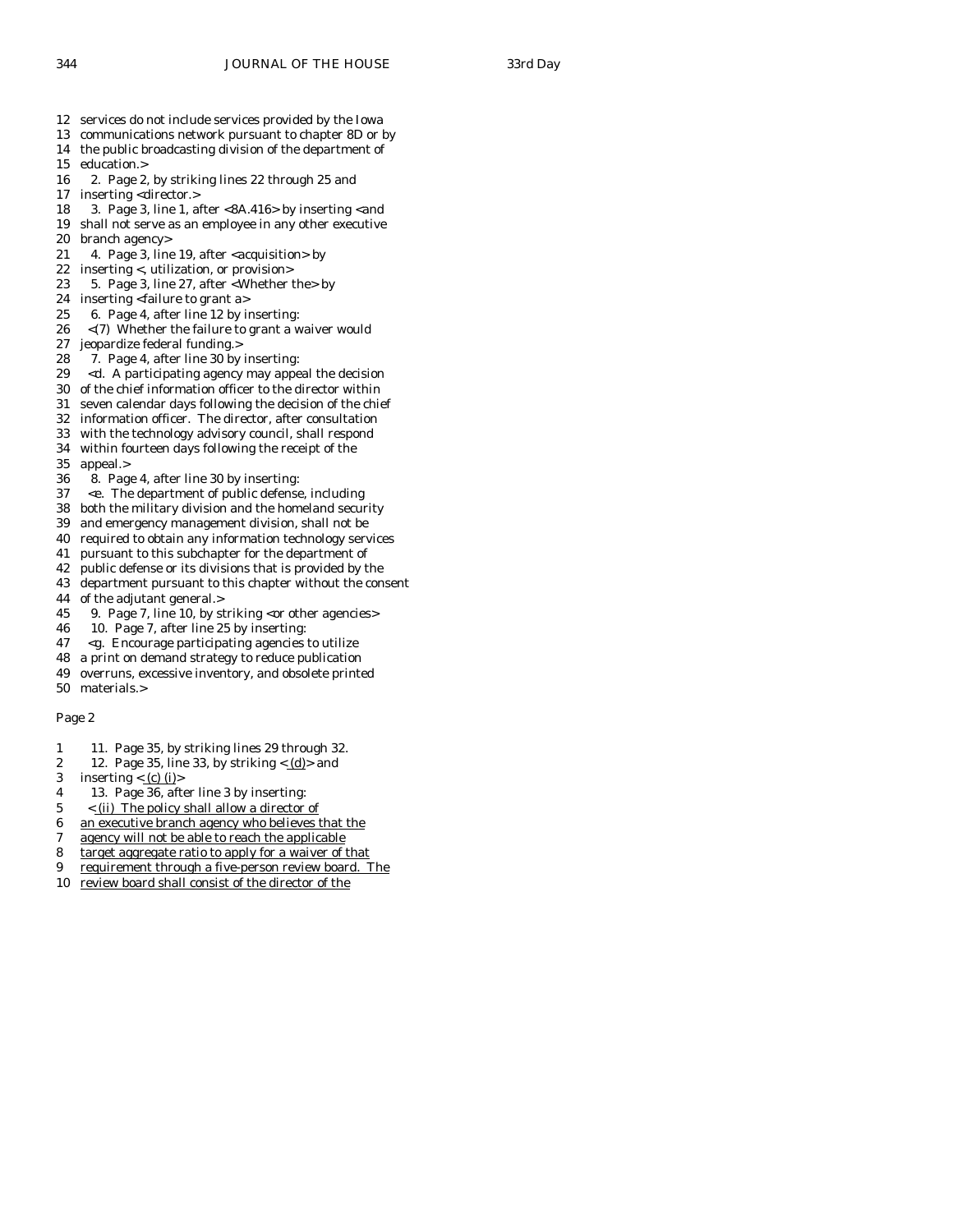- 11 department of management or a designee of the director,
- 12 three agency directors or the designees of those
- 13 directors as designated by the governor, and one
- 14 public member selected by the employee organization
- 15 representing the greatest number of executive branch
- 16 employees.>
- 17 14. Page 36, line 4, by striking  $\langle e \rangle$  and 18 inserting  $\langle \underline{d} \rangle$
- 19 15. Page 36, line 8, by striking  $\langle f$  and
- 20 inserting  $\lt$  <u>(e)</u>>
- 21 16. Page 36, line 11, by striking  $\langle \underline{\mathbf{g}} \rangle$  and 22 inserting  $\langle f$  = 12 inserting  $\langle f$  = 12 inserting  $\langle f$  = 12 inserting  $\langle f$  = 12 inserting  $\langle f \rangle$
- 23 17. Page 36, line 17, by striking  $\langle h \rangle$  and
- 24 inserting  $\langle \underline{g} \rangle$
- 25 18. By striking page 46, line 22, through page 52, 26 line 22, and inserting:
- 27 <DIVISION

28 ALCOHOLIC BEVERAGES

- 
- 29 DIVISION \_\_- MICRO-DISTILLERIES<br>30 Sec. Section 123.32. subsection 1. Code Sec. \_\_\_. Section 123.32, subsection 1, Code
- 31 Supplement 2009, is amended to read as follows:
- 32 1. Filing of application. An application for a
- 33 class "A", class "B", class "C", or class "E" liquor
- 34 control license, for a class "A" micro-distilled
- 35 spirits permit, for a retail beer permit as provided
- 36 in sections 123.128 and 123.129, or for a class "B",
- 37 class "B" native, or class "C" native retail wine
- 38 permit as provided in section 123.178, 123.178A, or
- 39 123.178B, accompanied by the necessary fee and bond,
- 40 if required, shall be filed with the appropriate city
- 41 council if the premises for which the license or permit
- 42 is sought are located within the corporate limits of a
- 43 city, or with the board of supervisors if the premises 44 for which the license or permit is sought are located
- 45 outside the corporate limits of a city. An application
- 46 for a class "D" liquor control license and for a class
- 47 "A" beer or class "A" wine permit, accompanied by the
- 48 necessary fee and bond, if required, shall be filed
- 49 with the division, which shall proceed in the same
- 50 manner as in the case of an application approved by

- 1 local authorities.
- 2 Sec. \_\_\_. NEW SECTION. 123.43A Micro-distilled
- 3 spirits permit.
- 4 1. For the purposes of this section, unless the
- 5 context other requires:
- 6 a. "Micro-distillery" means a business with an
- 7 operational still which, combining all production
- 8 facilities of the business, produces and manufactures
- 9 less than fifty thousand proof gallons of distilled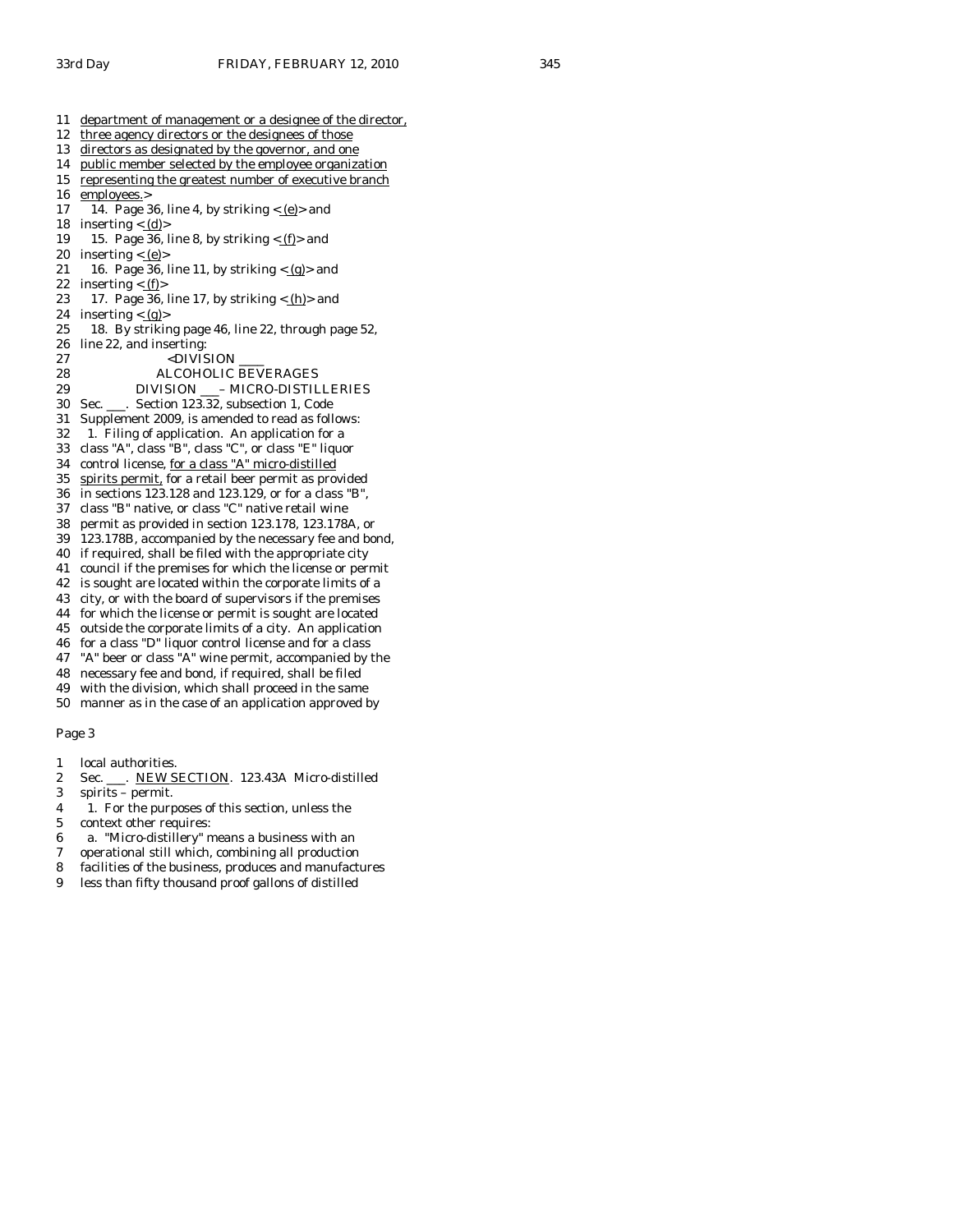10 spirits on an annual basis.

- 11 b. "Micro-distilled spirits" means distilled spirits
- 12 fermented, distilled, or, for a period of two years, 13 barrel matured at a micro-distillery. "Micro-distilled
- 
- 14 spirits" also includes blended or mixed spirits
- 15 comprised solely of spirits fermented, distilled, 16 or, for a period of two years, barrel matured at a
- 17 micro-distillery.
- 18 2. Subject to rules of the division, a
- 19 micro-distillery holding a class "A" micro-distilled
- 20 spirits permit pursuant to this section may sell or
- 21 offer for sale micro-distilled spirits. As provided
- 22 in this section, sales may be made at retail for
- 23 off-premises consumption when sold on the premises of
- 24 the micro-distillery that manufactures micro-distilled 25 spirits. All sales shall be made through the state's
- 26 wholesale distribution system.
- 27 3. A micro-distillery shall not sell more than
- 28 one and one-half liters per person per day, of
- 29 micro-distilled spirits on the premises of the
- 30 micro-distillery. In addition, a micro-distillery
- 31 shall not directly ship micro-distilled spirits for
- 32 sale at retail. The micro-distillery shall maintain
- 33 records of individual purchases of micro-distilled 34 spirits at the micro-distillery for three years.
- 35 4. A micro-distillery shall not sell
- 36 micro-distilled spirits other than as permitted
- 37 in this chapter and shall not allow micro-distilled
- 38 spirits sold to be consumed upon the premises of
- 39 the micro-distillery. However, prior to sale,
- 40 micro-distilled spirits of no more than two ounces per
- 41 person per day may be sampled on the premises where
- 42 made, when no charge is made for the sampling.
- 43 5. A class "A" micro-distilled spirits permit for a
- 44 micro-distillery shall be issued and renewed annually
- 45 upon payment of a fee of five hundred dollars. 46 6. The sale of micro-distilled spirits to the
- 47 division for wholesale disposition and sale by the
- 48 division shall be subject to the requirements of this
- 49 chapter regarding such disposition and sale.
- 50 7. The division shall issue no more than three

- 1 permits under this section to a person. In addition,
- 2 a micro-distillery issued a permit under this section
- 3 shall file with the division all documents filed by
- 4 the micro-distillery with the alcohol and tobacco tax
- 5 and trade bureau of the United States department of
- 6 the treasury, including all production, storage, and
- 7 processing reports.>
- 8 19. Page 52, before line 23 by inserting: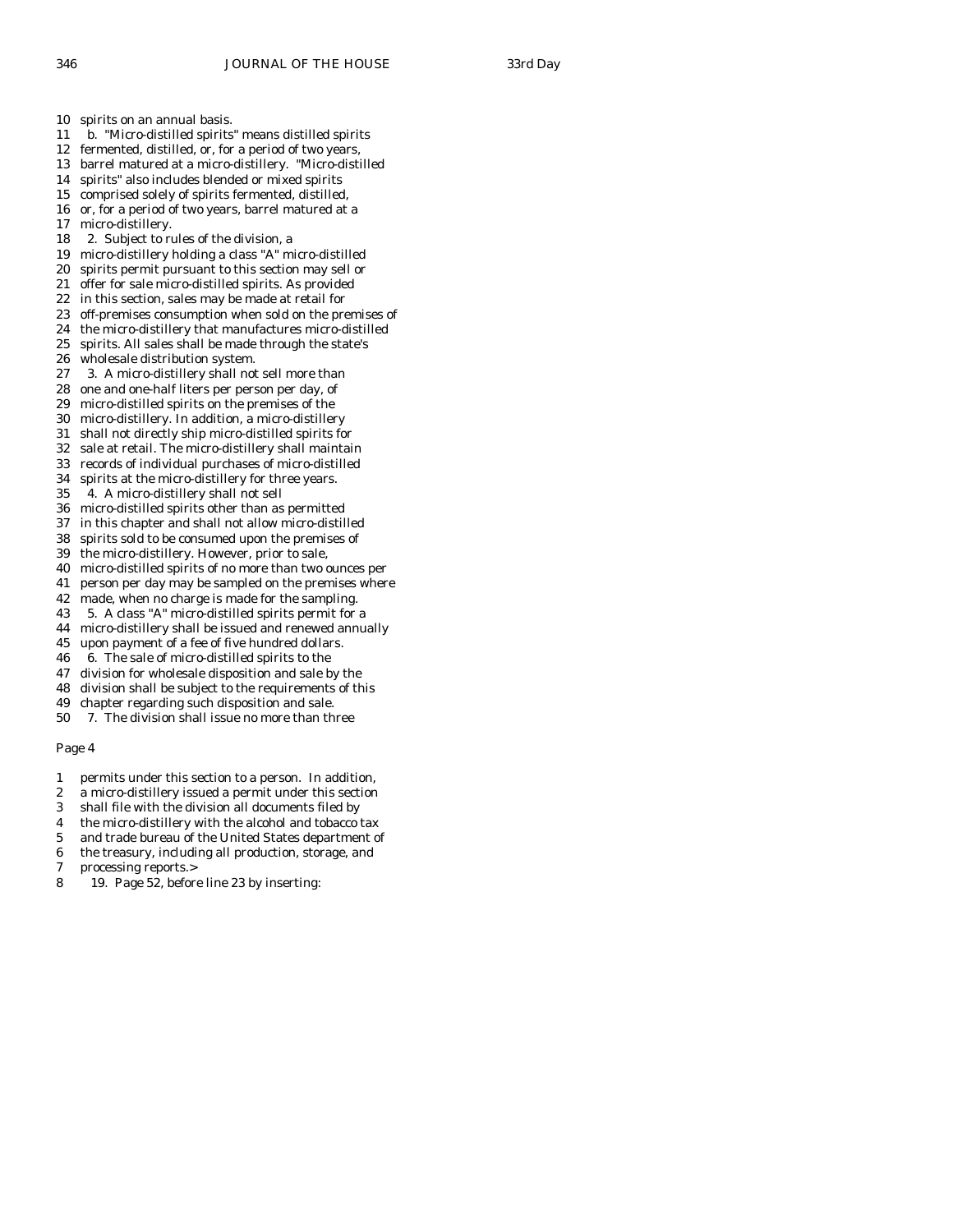| 9        | <division _<="" th=""></division>                                                                             |
|----------|---------------------------------------------------------------------------------------------------------------|
| 10       | ALCOHOLIC BEVERAGES DIVISION __- CHARITY BEER AND WINE                                                        |
| 11       | <b>AUCTION PERMIT</b>                                                                                         |
| 12       | Sec. ___. NEW SECTION. 123.173A Charity beer and                                                              |
| 13       | wine auction permit.                                                                                          |
| 14       | 1. For purposes of this section, "authorized                                                                  |
| 15       | nonprofit entity" includes a nonprofit entity which                                                           |
| 16       | has a principal office in the state, a nonprofit                                                              |
| 17       | corporation organized under chapter 504, or a foreign                                                         |
| 18       | corporation as defined in section 504.141, whose income                                                       |
| 19       | is exempt from federal taxation under section 501(c) of                                                       |
| 20       | the Internal Revenue Code.                                                                                    |
| 21       | 2. An authorized nonprofit entity may, upon                                                                   |
| 22       | application to the division and receipt of a charity                                                          |
| 23       | beer and wine auction permit from the division, conduct                                                       |
| 24       | a charity auction which includes beer and wine. The                                                           |
| 25       | application shall specify the date and time when the                                                          |
| 26       | charity beer and wine auction is to be conducted and                                                          |
| 27       | the premises in this state where the charity beer                                                             |
| 28       | and wine auction is to be physically conducted. The                                                           |
| 29       | applicant shall certify that the objective of the                                                             |
| 30       | charity beer and wine auction is to raise funds solely                                                        |
| 31       | to be used for educational, religious, or charitable                                                          |
| 32       | purposes and that the entire proceeds from the charity                                                        |
| 33       | beer and wine auction are to be expended for any of the                                                       |
| 34       | purposes described in section 423.3, subsection 78.                                                           |
| 35       | 3. An authorized nonprofit entity shall be eligible                                                           |
| 36       | to receive only two charity beer and wine auction                                                             |
| 37       | permits during a calendar year and each charity beer                                                          |
| 38       | and wine auction permit shall be valid for a period not                                                       |
| 39       | to exceed thirty-six consecutive hours.                                                                       |
| 40       | 4. The authorized nonprofit entity conducting the                                                             |
| 41       | charity beer and wine auction shall obtain the beer                                                           |
| 42       | and wine to be auctioned at the charity beer and wine                                                         |
| 43       | auction from an Iowa retail beer permittee or an Iowa                                                         |
| 44       | retail wine permittee, or may receive donations of                                                            |
| 45       | beer or wine to be auctioned at the charity beer and                                                          |
| 46<br>47 | wine auction from persons who purchased the donated                                                           |
| 48       | beer or wine from an Iowa retail beer permittee or an<br>Iowa retail wine permittee and who present a receipt |
|          |                                                                                                               |

49 documenting the purchase at the time the beer or wine 50 is donated. The authorized nonprofit entity conducting

- 1 the charity beer and wine auction shall retain a copy
- 2 of the receipt for a period of one year from the date<br>3 of the charity beer and wine auction.
- of the charity beer and wine auction.
- 4 5. Persons shall be physically present at the
- 5 charity beer and wine auction to be eligible to bid on
- 6 beer and wine sold at the charity auction.
- 7 6. The beer and wine sold at the charity beer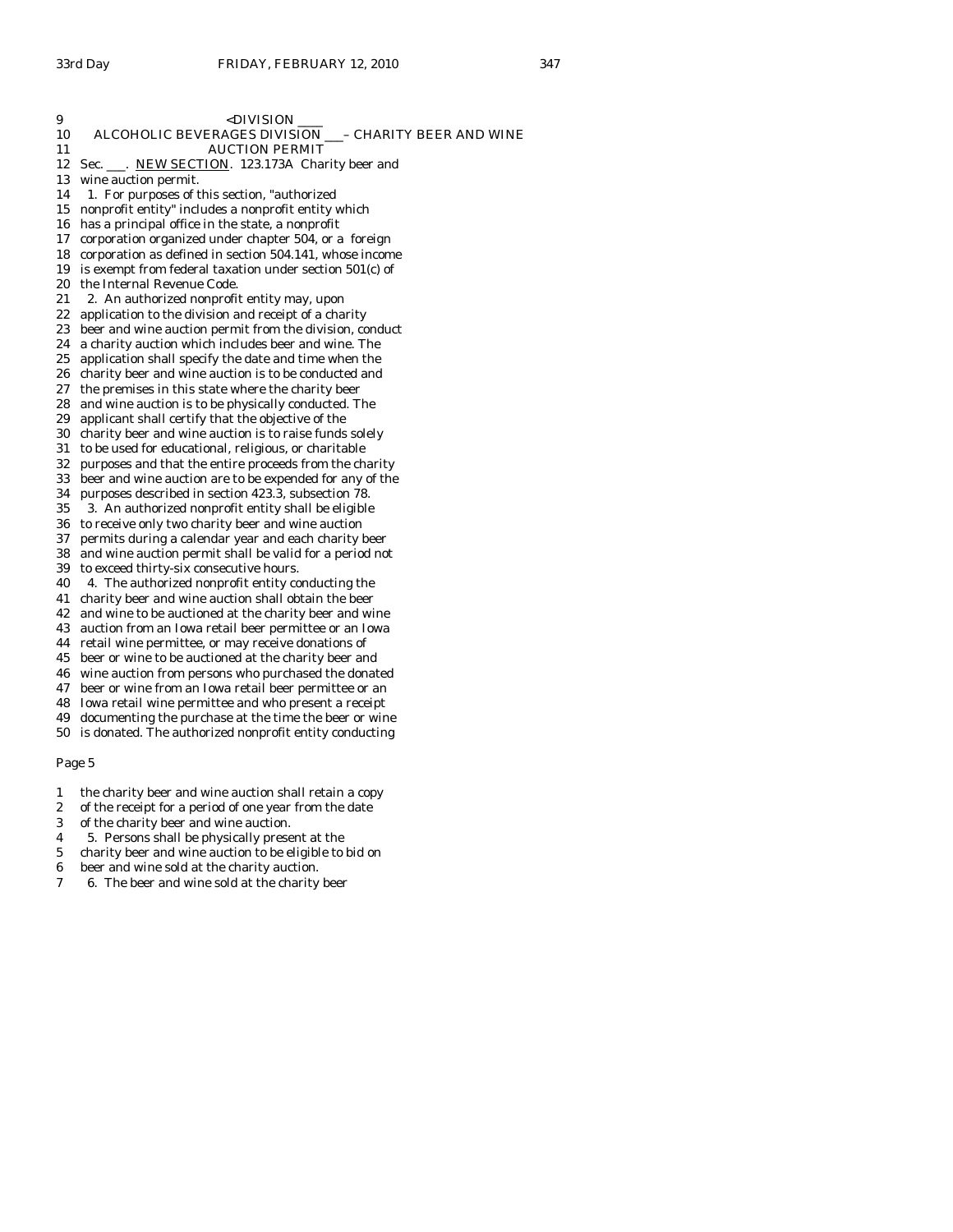8 and wine auction shall be in original containers for 9 consumption off of the premises where the charity beer 10 and wine auction is conducted. No other alcoholic 11 beverage may be sold at the charity beer and wine 12 auction. A purchaser of beer or wine at a charity 13 beer and wine auction shall not take possession of the 14 beer or wine until the person is leaving the event. A 15 purchaser of beer or wine at a charity beer and wine 16 auction shall not open the container or consume or 17 permit the consumption of the beer or wine purchased on 18 the premises where the charity beer and wine auction is 19 conducted. A purchaser of beer or wine at a charity 20 beer and wine auction shall not resell the beer or 21 wine. 22 7. A liquor control licensee, beer permittee, or 23 wine permittee shall not purchase beer or wine at a 24 charity beer and wine auction. The charity beer and 25 wine auction may be conducted on a premises for which a 26 class "B" liquor control license or class "C" liquor 27 control license has been issued, provided that the 28 liquor control licensee does not participate in the 29 charity beer and wine auction, supply beer or wine to 30 be auctioned at the charity beer and wine auction, or 31 receive any of the proceeds of the charity beer and 32 wine auction. 33 Sec. \_\_\_. Section 123.179, Code 2009, is amended by 34 adding the following new subsection: 35 NEW SUBSECTION. 5. The fee for a charity beer and 36 wine auction permit is one hundred dollars.> 37 20. Page 52, before line 23 by inserting: 38 <DIVISION \_\_\_\_\_\_ 39 ALCOHOLIC BEVERAGES DIVISION \_\_\_– HIGH 40 ALCOHOL BEER 41 Sec. \_\_\_. Section 123.3, subsection 5, Code 2009, 42 is amended to read as follows: 43 5. "Alcoholic liquor" or "intoxicating liquor" means 44 the varieties of liquor defined in subsections 3 and 45 33 which contain more than five percent of alcohol 46 by weight, beverages made as described in subsection 47 7 which beverages contain more than five percent of 48 alcohol by weight but which are not wine as defined in 49 subsection 37 or high alcoholic content beer as defined 50 in subsection 14A, and every other liquid or solid,

- 1 patented or not, containing spirits and every beverage
- 2 obtained by the process described in subsection 37
- 3 containing more than seventeen percent alcohol by
- 4 weight or twenty-one and twenty-five hundredths percent
- 5 of alcohol by volume, and susceptible of being consumed
- 6 by a human being, for beverage purposes. Alcohol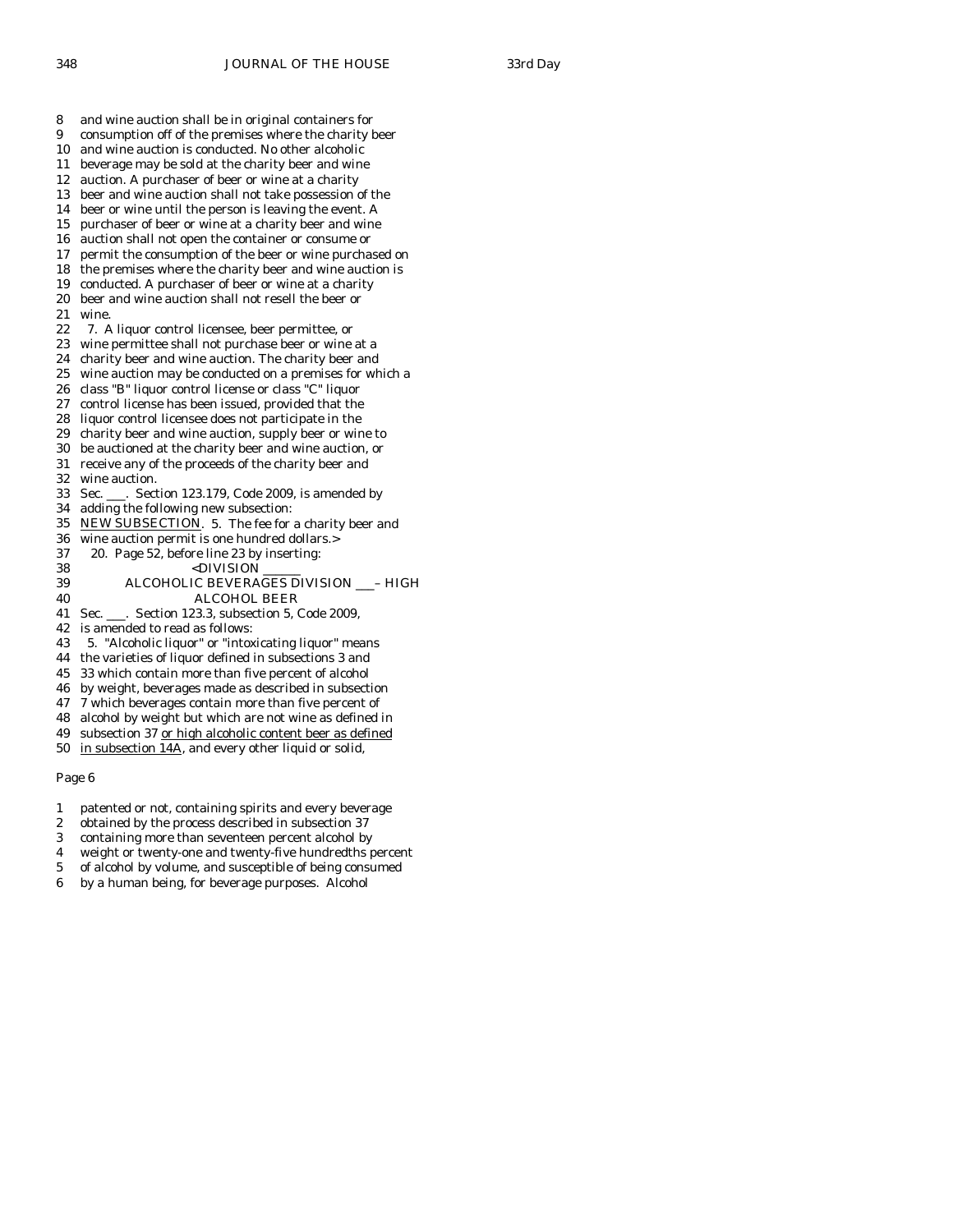- 7 manufactured in this state for use as fuel pursuant to
- 8 an experimental distilled spirits plant permit or its
- 9 equivalent issued by the federal bureau of alcohol,
- 10 tobacco and firearms is not an "alcoholic liquor".
- 11 Sec. \_\_\_. Section 123.3, Code 2009, is amended by
- 12 adding the following new subsection:
- 13 NEW SUBSECTION. 14A. "High alcoholic content beer"
- 14 means beer which contains more than five percent of
- 15 alcohol by weight, but not more than ten percent of
- 16 alcohol by weight, that is made by the fermentation of
- 17 an infusion in potable water of barley, malt, and hops, 18 with or without unmalted grains or decorticated and
- 19 degerminated grains.
- 20 Sec. \_\_\_. Section 123.124, Code 2009, is amended to 21 read as follows:
- 22 123.124 Permits classes.
- 
- 23 Permits for the manufacture and sale, or sale of 24 beer shall be divided into four six classes, known
- 25 as class "A", special class "A", class "AA", special
- 26 class "AA", class "B", or class "C" permits. A class
- 27 "A" permit allows the holder to manufacture and sell
- 28 beer at wholesale. A holder of a special class "A"
- 29 permit may only manufacture beer to be consumed on
- 30 the licensed premises for which the person also holds
- 31 a class "C" liquor control license or class "B" beer
- 32 permit and to be sold to a class "A" permittee for
- 33 resale purposes. A class "AA" permit allows the holder
- 34 to manufacture and sell high alcoholic content beer at
- 35 wholesale. A holder of a special class "AA" permit
- 36 may only manufacture high alcoholic content beer to
- 37 be consumed on the licensed premises for which the
- 38 person also holds a class "C" liquor control license
- 39 or class "B" beer permit and to be sold to a class "AA"
- 40 permittee for resale purposes. A class "B" permit
- 41 allows the holder to sell beer to consumers at retail
- 42 for consumption on or off the premises. A class "C"
- 43 permit allows the holder to sell beer to consumers at
- 44 retail for consumption off the premises.
- 45 Sec. \_\_\_. Section 123.130, unnumbered paragraph 1,
- 46 Code 2009, is amended to read as follows:
- 47 Any person holding a class "A" permit issued by
- 48 the division shall be authorized to manufacture and
- 49 sell, or sell at wholesale, beer for consumption off
- 50 the premises, such sales within the state to be made

- 1 only to persons holding subsisting class "A", "B", or
- 2 "C" permits, or liquor control licenses issued in
- 3 accordance with the provisions of this chapter. The
- 4 holder of a class "A" permit may manufacture beer of
- 5 more than five percent alcohol by weight for shipment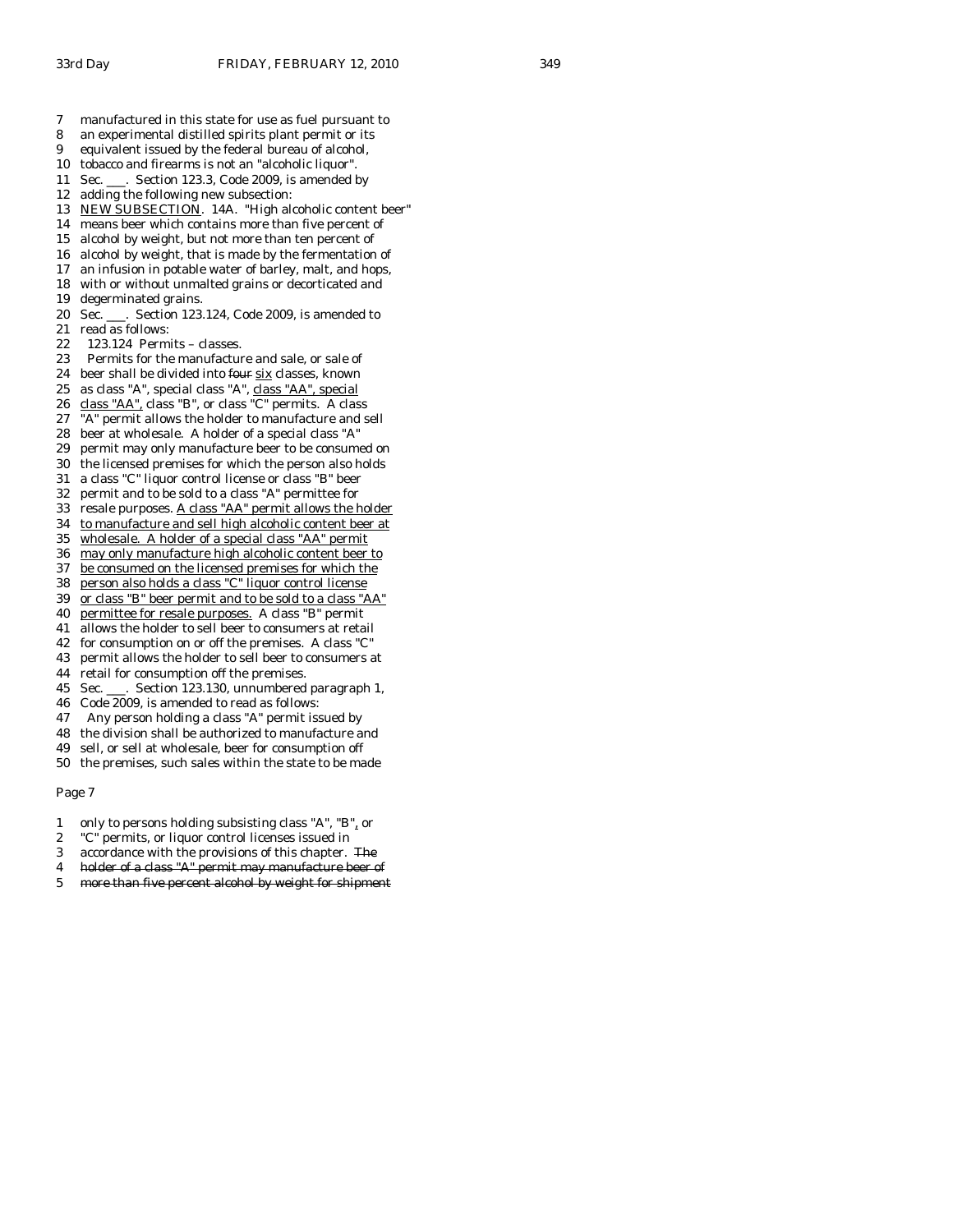- 6 outside this state only. However, a  $\underline{A}$  class "A", cass
- 7 "AA", or special class "AA" permit does not grant
- 8 authority to manufacture wine as defined in section
- 9 123.3, subsection 37.
- 10 Sec. \_\_\_. Section 123.134, Code 2009, is amended by
- 11 adding the following new subsection:
- 12 NEW SUBSECTION. 1A. The annual permit fee for a
- 13 class "AA" or special class "AA" permit is five hundred 14 dollars.
- 15 Sec. \_\_\_. Section 123.135, subsection 1, Code 2009,
- 16 is amended to read as follows:
- 17 1. A manufacturer, brewer, bottler, importer, or
- 18 vendor of beer or any agent thereof desiring to ship
- 19 or sell beer, or have beer brought into this state
- 20 for resale by a class "A" permittee shall first make
- 21 application for and be issued a brewer's certificate
- 22 of compliance by the administrator for that purpose.
- 23 The certificate of compliance expires at the end
- 24 of one year from the date of issuance and shall be
- 25 renewed for a like period upon application to the
- 26 administrator unless otherwise revoked for cause. Each
- 27 application for a certificate of compliance or renewal
- 28 of a certificate shall be accompanied by a fee of
- 29 one five hundred dollars payable to the division. Each
- 30 holder of a certificate of compliance shall furnish the
- 31 information in the form the administrator requires. A
- 32 brewer whose plant is located in Iowa and who otherwise
- 33 holds a class "A" beer permit to sell beer at wholesale
- 34 is exempt from the fee, but not from the terms and
- 35 conditions of the permit. The holder of a special
- 36 class "A" permit is exempt from the requirements of 37 this section.>
- 38 21. Page 53, by striking lines 1 through 3 and
- 39 inserting <year. This section does not repeal any
- 40 authority previously granted to the division in chapter
- 41 123.>
- 42 22. Page 53, before line 16 by inserting:
- 43 <DIVISION \_\_\_\_\_
- 44 ALCOHOLIC LIQUOR SALES
- 45 Sec. \_\_\_. NEW SECTION. 123.24A Retail sales at
- 46 less than cost penalty.
- 47 1. A retailer shall not offer to sell, or sell,
- 48 at retail, alcoholic liquor at less than the cost to
- 49 the retailer. A retailer who violates this section is
- 50 guilty of a simple misdemeanor. For purposes of this

- 1 section, "cost to the retailer" means the true invoice
- 2 cost of the alcoholic liquor to the retailer plus
- 3 the cost of doing business by the retailer which is
- 4 presumed to be eight percent of the true invoice cost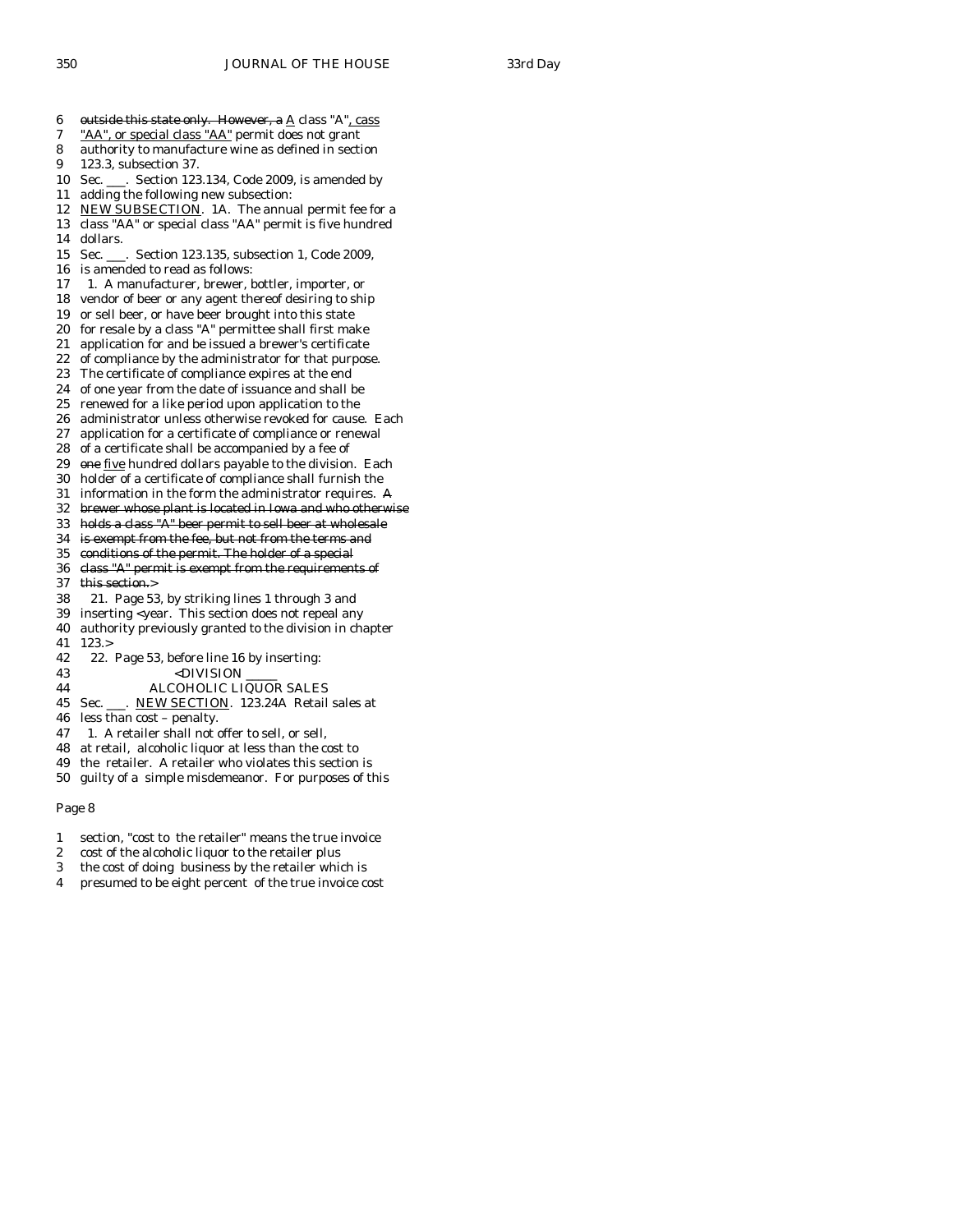- 5 in the absence of proof of a lesser or higher cost. 6 2. Evidence of advertisement, offering to sell,
- 7 or sale of alcoholic liquor by any retailer at less
- 8 than the cost to the retailer shall be evidence of a
- 9 violation of this section.>
- 10 23. By striking page 53, line 16, through page 56,
- 11 line 1, and inserting:
- 12 <DIVISION<br>13 ALCOHOLIC BEVERAG
- 13 ALCOHOLIC BEVERAGES DIVISION \_\_\_– DIRECT 14 SHIPMENT OF WINE
- 15 Sec. \_\_\_. Section 123.173, subsection 1, Code 2009,
- 16 is amended to read as follows:
- 17 1. Permits Except as provided in section 123.187.
- 18 permits exclusively for the sale or manufacture and
- 19 sale of wine shall be divided into four classes, and
- 20 shall be known as class "A", "B", "B" native, or "C"
- 21 native wine permits.
- 22 Sec. \_\_\_. Section 123.183, Code 2009, is amended to 23 read as follows:<br>24 123.183 Wine
- 123.183 Wine gallonage tax and related funds.
- 25 1. In addition to the annual permit fee to be paid
- 26 by each class "A" wine permittee, a wine gallonage tax
- 27 shall be levied and collected from each class "A" wine
- 28 permittee on all wine manufactured for sale and sold
- 29 in this state at wholesale and on all wine imported
- 30 into this state for sale at wholesale and sold in this
- 31 state at wholesale. A wine gallonage tax shall also
- 32 be levied and collected on native wine manufactured as
- 33 provided in section 123.56, and on the direct shipment
- 34 of wine pursuant to section 123.187. The rate of
- 35 the wine gallonage tax is one dollar and seventy-five 36 cents for each wine gallon. The same rate shall apply
- 37 for the fractional parts of a wine gallon. The wine
- 38 gallonage tax shall not be levied or collected on wine
- 39 sold by one class "A" wine permittee to another class
- 40 "A" wine permittee.
- 41 2. a. Revenue collected from the wine gallonage
- 42 tax on wine manufactured for sale and sold in this
- 43 state shall be deposited in the wine gallonage tax fund
- 44 as created in this section.
- 45 b. A wine gallonage tax fund is created in the
- 46 office of the treasurer of state. Moneys deposited in
- 47 the fund are appropriated to the department of economic
- 48 development as provided in section 15E.117. Moneys in
- 49 the fund are not subject to section 8.33.
- 50 3. The revenue collected from the wine gallonage

- 1 tax on wine imported into this state for sale at
- 2 wholesale and sold in this state at wholesale, native
- 3 wine manufactured as provided in section 123.56, and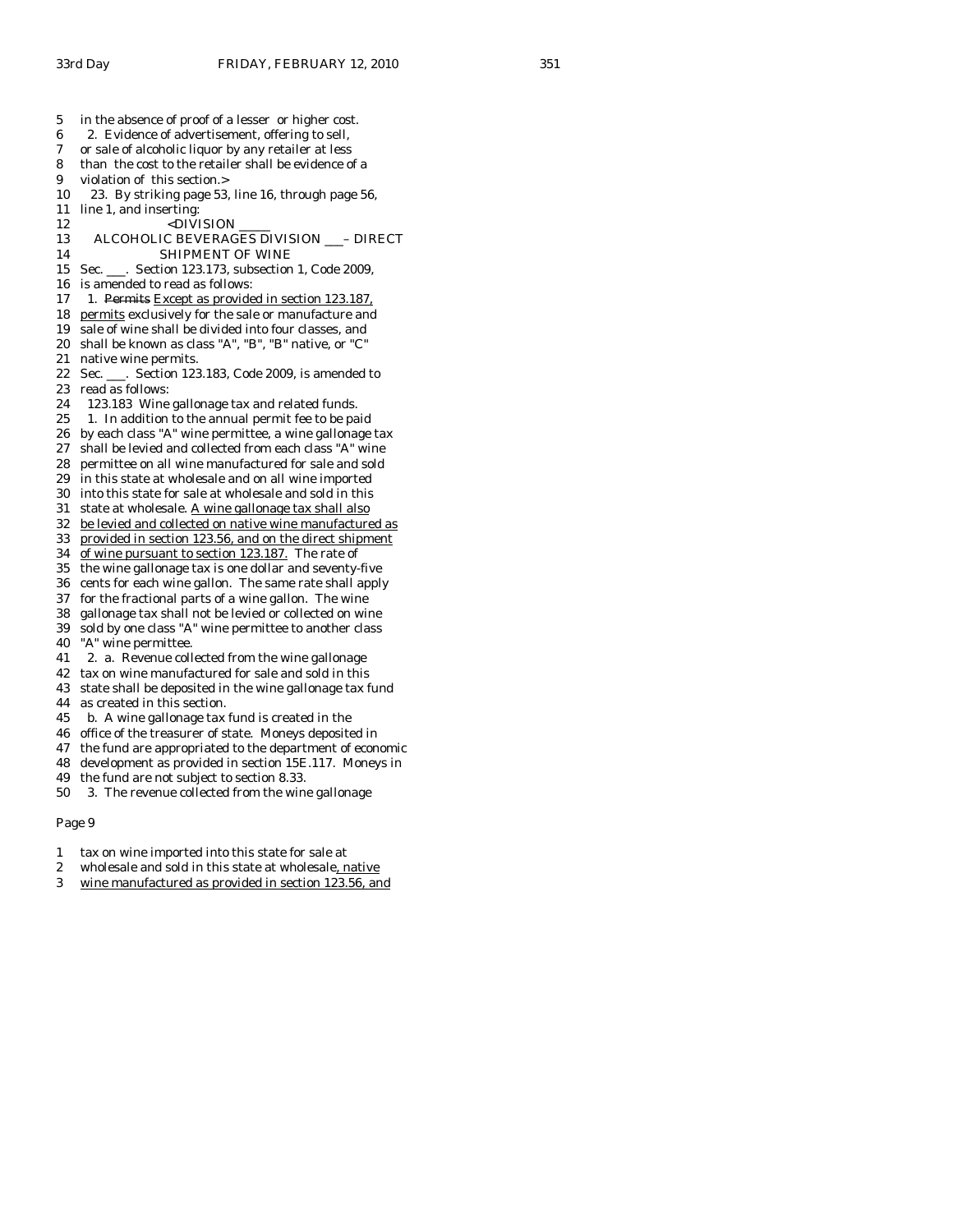- 4 wine subject to direct shipment as provided in section
- 5 123.187, shall be deposited in the beer and liquor
- 6 control fund created in section 123.53.
- 7 Sec. \_\_\_. Section 123.187, Code 2009, is amended by
- 8 striking the section and inserting in lieu thereof the
- 9 following:
- 10 123.187 Direct shipment of wine licenses and
- 11 requirements.
- 12 1. A wine manufacturer licensed or permitted
- 13 pursuant to laws regulating alcoholic beverages in this
- 14 state or another state may apply for a wine direct
- 15 shipper license, as provided in this section. For the
- 16 purposes of this section, a "wine manufacturer" means a
- 17 person who processes the fruit, vegetables, dandelions,
- 18 clover, honey, or any combination of these ingredients,
- 19 by fermentation into wines.
- 20 2. a. The administrator shall issue a wine
- 21 direct shipper license to a wine manufacturer who
- 22 submits a written application for the license on a 23 form to be established by the administrator by rule,
- 24 accompanied by a true copy of the manufacturer's
- 25 current alcoholic beverage license or permit and a copy
- 26 of the manufacturer's winery license issued by the
- 27 federal alcohol and tobacco tax and trade bureau.
- 28 b. An application submitted pursuant to paragraph
- 29 "a" shall be accompanied by a license fee in the amount 30 of twenty-five dollars.
- 31 c. An application submitted pursuant to paragraph
- 32 "a" shall also be accompanied by a bond in the amount
- 33 of five thousand dollars in the form prescribed and
- 34 furnished by the division with good and sufficient
- 35 sureties to be approved by the division conditioned
- 36 upon compliance with this chapter.
- 37 d. A license issued pursuant to this section may 38 be renewed annually by resubmitting the information
- 39 required in paragraph "a", accompanied by the
- 40 twenty-five dollar license fee.
- 41 3. The direct shipment of wine pursuant to this
- 42 section shall be subject to the following requirements
- 43 and restrictions:
- 44 a. Wine may only be shipped by a wine direct
- 45 shipper licensee to a resident of this state who is
- 46 at least twenty-one years of age, for the resident's
- 47 personal use and consumption and not for resale.
- 48 b. Wine subject to direct shipping shall be
- 49 properly registered with the federal alcohol and 50 tobacco tax and trade bureau, and fermented on the

- 1 winery premises of the wine direct shipper licensee.
- 2 c. All containers of wine shipped directly to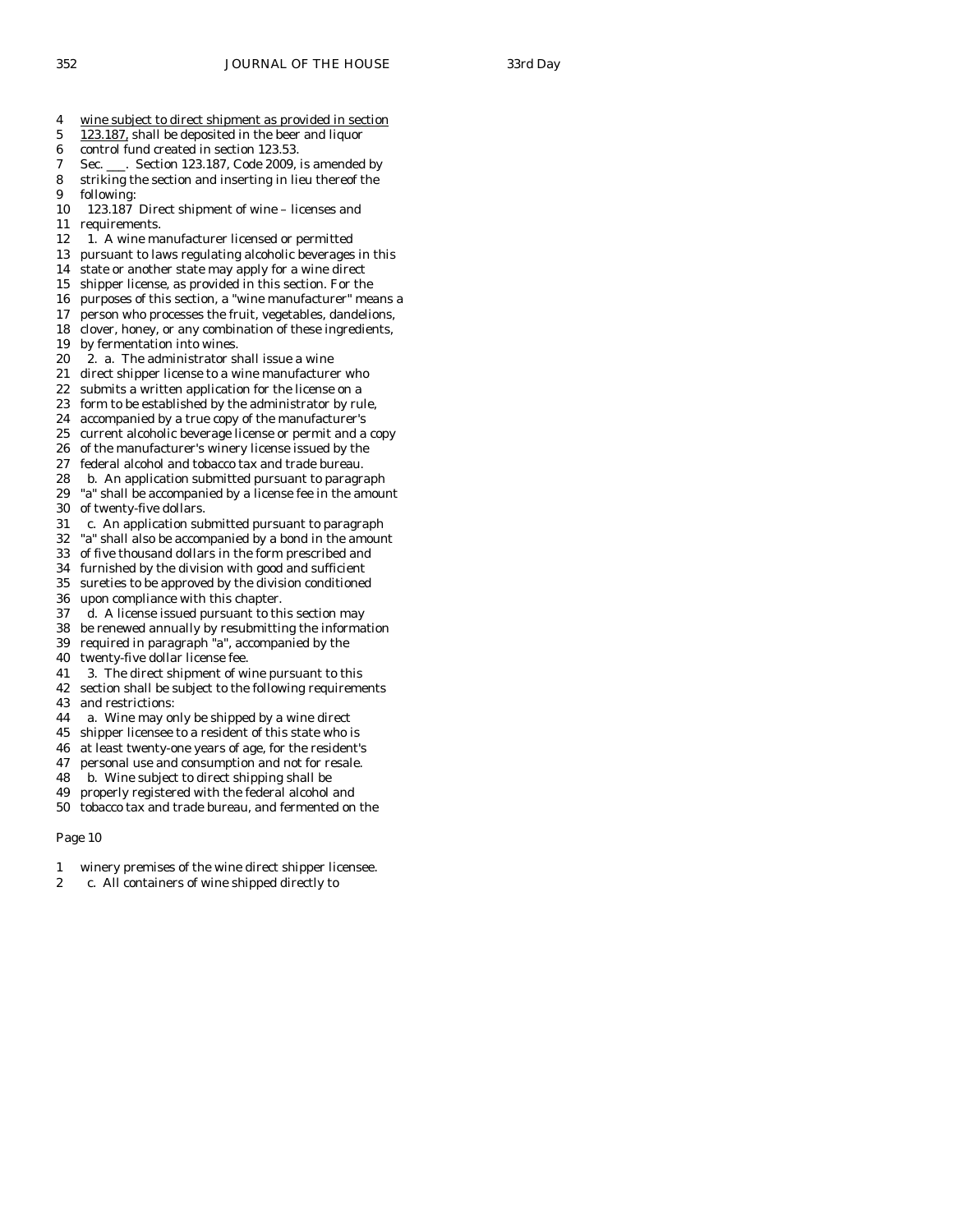- 3 a resident of this state shall be conspicuously
- 4 labeled with the words CONTAINS ALCOHOL: SIGNATURE OF
- 5 PERSON AGE 21 OR OLDER REQUIRED FOR DELIVERY or shall
- 6 be conspicuously labeled with alternative wording
- 7 preapproved by the administrator.
- 8 d. All containers of wine shipped directly to a
- 9 resident of this state shall be shipped by an alcohol
- 10 carrier licensed as provided in subsection 6.
- 11 4. a. In addition to the annual license fee,
- 12 a wine direct shipper licensee shall remit to the
- 13 division an amount equivalent to the wine gallonage tax
- 14 at the rate specified in section 123.183 for deposit
- 15 in the beer and liquor control fund created in section
- 16 123.53. The amount shall be remitted at the same time
- 17 and in the same manner as provided in section 123.184,
- 18 and the ten percent penalty specified therein shall be
- 19 applicable.
- 20 b. Shipment of wine pursuant to this subsection
- 21 does not require a refund value for beverage container<br>22 control purposes under chapter 455C. control purposes under chapter 455C.
- 23 5. A wine direct shipper licensee shall be deemed
- 24 to have consented to the jurisdiction of the division
- 25 or any other agency or court in this state concerning
- 26 enforcement of this section and any related laws,
- 27 rules, or regulations. A licensee shall permit the
- 28 division to perform an audit of shipping records upon 29 request.
- 30 6. a. Wine subject to direct shipment within this
- 31 state pursuant to this section shall be delivered only
- 32 by a carrier having obtained from the division an
- 33 alcohol carrier license. An alcohol carrier license
- 34 shall be issued upon payment of a one hundred dollar
- 35 license fee, and shall be subject to requirements, and 36 issued pursuant to application forms, to be determined
- 37 by the administrator by rule.
- 
- 38 b. An alcohol carrier licensee shall not deliver
- 39 wine to any person under twenty-one years of age, or
- 40 to any person who either is or appears to be in an
- 41 intoxicated state or condition. A licensee shall 42 obtain valid proof of identity and age prior to
- 43 delivery, and shall obtain the signature of an adult
- 44 as a condition of delivery.
- 45 c. An alcohol carrier licensee shall maintain
- 46 records of wine shipped which include the license
- 47 number and name of the wine manufacturer, quantity
- 48 of wine shipped, recipient's name and address, and
- 49 an electronic or paper form of signature from the
- 50 recipient of the wine. Records shall be submitted to

1 the division on a monthly basis in a form and manner to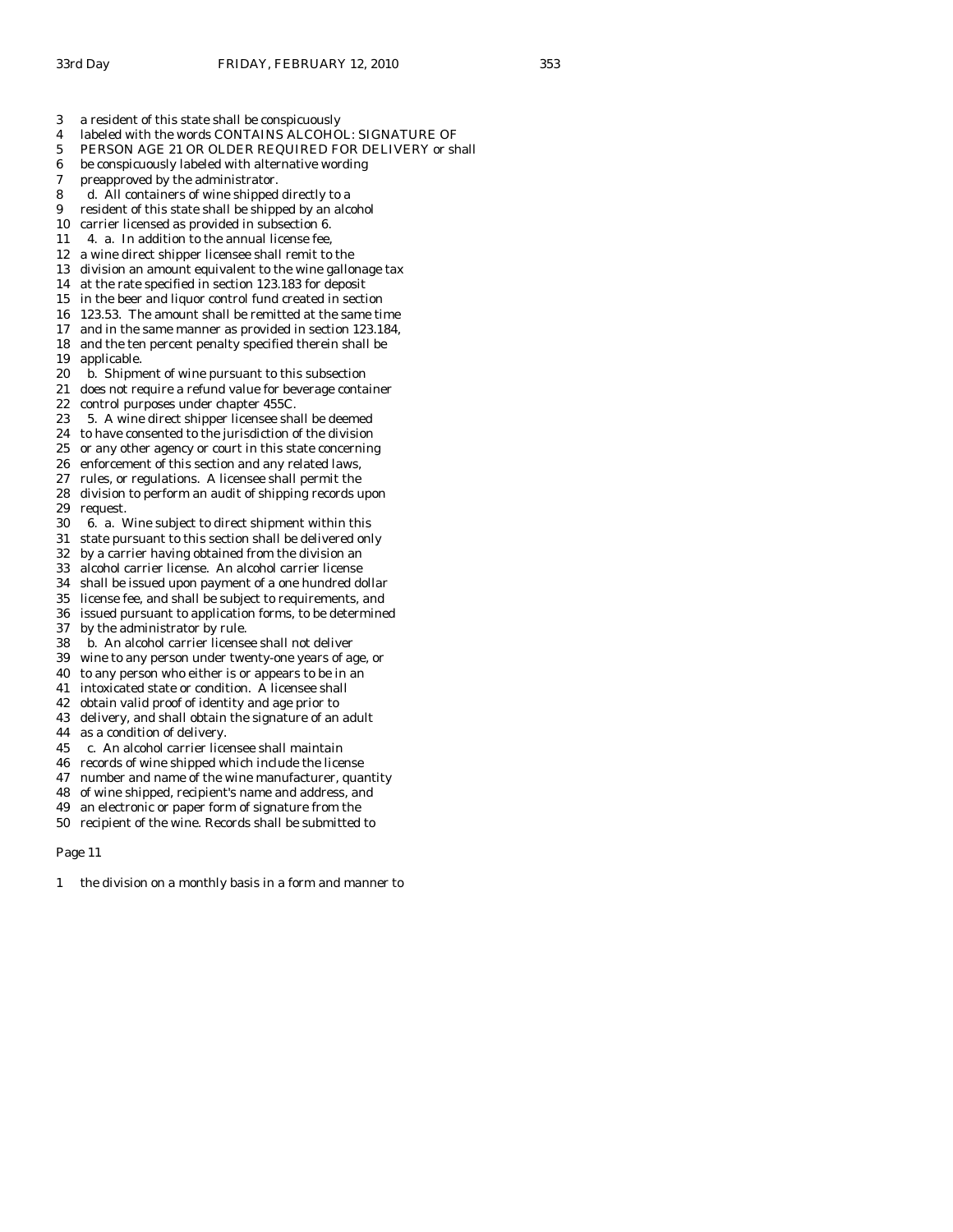2 be determined by the division by rule. 3 7. A violation of this section shall subject a 4 licensee to the penalty provisions of section 123.39.> 5 24. Page 58, line 26, after <alignaries.> by inserting 6 <The term of office for voting members is four years.> 7 25. Page 83, line 2, by striking  $<$  one thousand 8 two hundred> and inserting <three thousand> 9 26. Page 83, lines 6 and 7, by striking 10  $\leq$   $\frac{10}{2}$  thousand two hundred > and inserting 11 <three thousand> 12 27. Page 83, after line 10 by inserting: 13 <Sec. \_\_\_. Section 99D.28, subsection 7, Code 2009, 14 is amended to read as follows: 15 7. A claimant agency or licensee, acting in good 16 faith, shall not be liable to any person for actions 17 taken to comply with pursuant to this section.> 18 28. Page 83, line 23, by striking <one thousand two 19 hundred> and inserting <three thousand> 20 29. Page 83, lines 27 and 28, by striking 21  $\leq$   $\frac{1}{2}$   $\leq$   $\frac{1}{2}$   $\leq$   $\frac{1}{2}$   $\leq$   $\frac{1}{2}$   $\leq$   $\frac{1}{2}$   $\leq$   $\frac{1}{2}$   $\leq$   $\frac{1}{2}$   $\leq$   $\frac{1}{2}$   $\leq$   $\frac{1}{2}$   $\leq$   $\frac{1}{2}$   $\leq$   $\frac{1}{2}$   $\leq$   $\frac{1}{2}$   $\leq$   $\frac{1}{2}$   $\leq$   $\frac{$ 22 <three thousand> 23 30. Page 83, after line 31 by inserting: 24 <Sec. \_\_\_. Section 99F.19, subsection 7, Code 2009, 25 is amended to read as follows: 26 7. A claimant agency or licensee, acting in good 27 faith, shall not be liable to any person for actions 28 taken to comply with pursuant to this section.> 29 31. By striking page 114, line 31, through page 30 115, line 12. 31 32. Page 116, by striking lines 25 and 26 and 32 inserting: 33 <Sec. \_\_\_. REPEAL. Section 159A.5, Code 2009, is 34 repealed.> 35 33. Page 116, after line 27 by inserting: 36 <Sec. \_\_\_. ORGANIC ADVISORY COUNCIL – 37 FEES. Notwithstanding section 190C.5, for the fiscal 38 year beginning July 1, 2010, and ending June 30, 2011, 39 the department of agriculture and land stewardship 40 shall increase all fees that it establishes, imposes, 41 and collects pursuant to 21 IAC ch. 47 by ten percent.> 42 34. By striking page 118, line 9, through page 158, 43 line 15, and inserting: 44 <DIVISION 45 UNDERGROUND STORAGE TANKS 46 Sec. \_\_\_. Section 455B.474, subsection 1, paragraph 47 d, subparagraph (2), subparagraph division (e), Code 48 Supplement 2009, is amended to read as follows: 49 (e)  $(i)$  A site cleanup report which classifies 50 a site as either high risk, low risk, or no action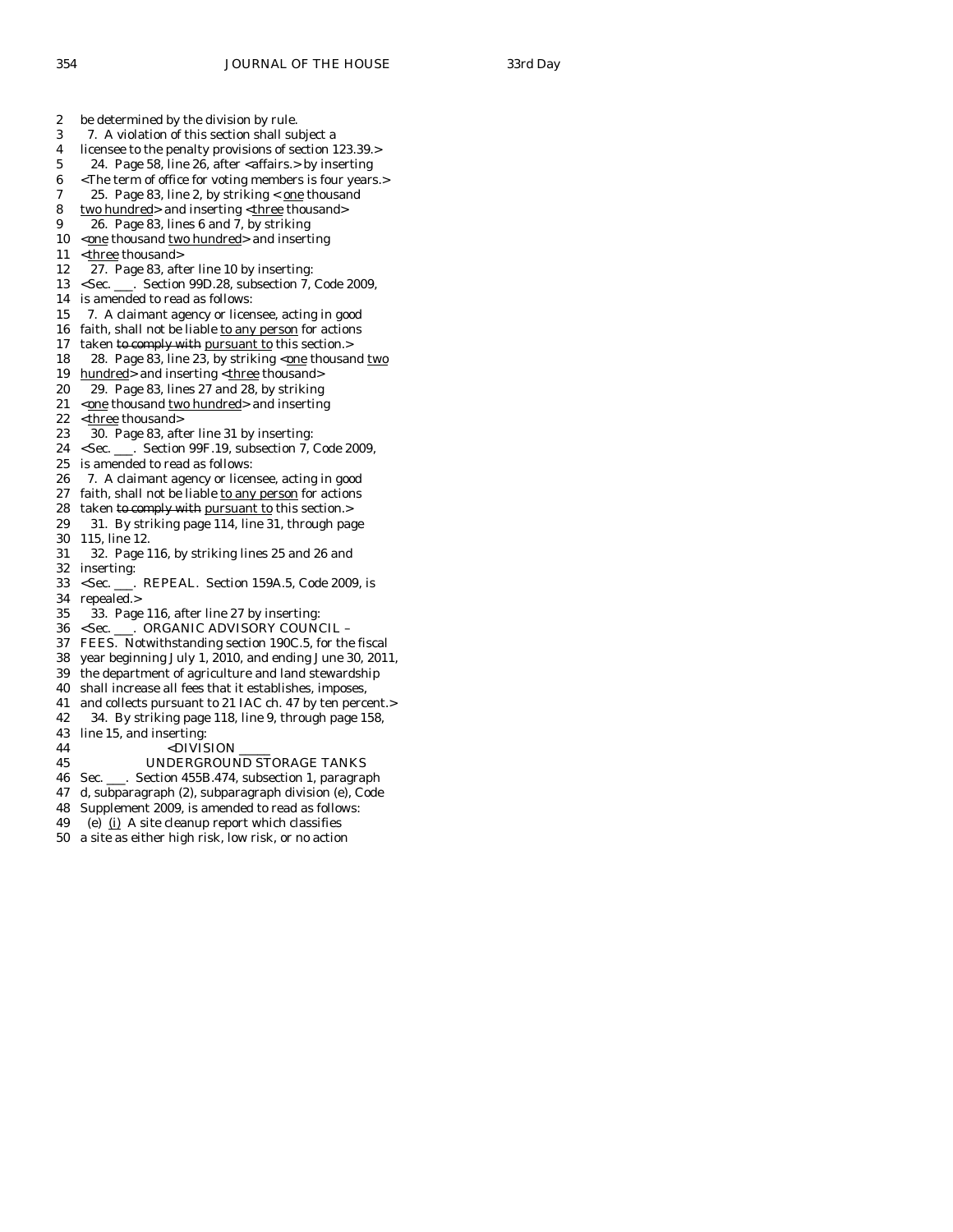- 1 required shall be submitted by a groundwater
- 2 professional to the department with a certification
- 3 that the report complies with the provisions of this
- 4 chapter and rules adopted by the department. The
- 5 report shall be determinative of the appropriate
- 6 classification of the site. However, if
- 7 (ii) The department shall accept or reject
- 8 the report of the risk classification of the site
- 9 and notify the owner or operator regarding the
- 10 determination within one hundred twenty days of 11 receiving the site cleanup report, unless the
- 
- 12 department requests and the owner or operator grants an
- 13 extension of not more than sixty days for purposes of 14 receiving additional information from the groundwater
- 
- 15 professional. If the department does not meet the time 16 requirements provided in this subparagraph subdivision,
- 17 the report and the recommendations shall be deemed
- 18 accepted as submitted.
- 19 (iii) If the report is found to be inaccurate
- 20 or incomplete, and if based upon information in the
- 21 report the risk classification of the site cannot
- 22 be reasonably determined by the department based
- 23 upon industry standards, the department shall work
- 24 with the groundwater professional to obtain the
- 25 additional information necessary to appropriately
- 26 classify the site. A groundwater professional who
- 27 knowingly or intentionally makes a false statement
- 28 or misrepresentation which results in a mistaken
- 29 classification of a site shall be guilty of a
- 30 serious misdemeanor and shall have the groundwater
- 31 professional's certification revoked under this
- 32 section.
- 33 Sec. \_\_\_. Section 455B.474, subsection 1, paragraph
- 34 f, subparagraphs (5), (6), and (7), Code Supplement
- 35 2009, are amended to read as follows:
- 36 (5) (a) A corrective action design report
- 37 submitted by a groundwater professional shall be
- 38 accepted by the department and shall be primarily
- 39 relied upon by the department to determine the
- 40 corrective action response requirements of the site.
- 41 However, if
- 42 (b) The department shall accept or reject the
- 43 corrective action response requirements for the
- 44 site and notify the owner or operator regarding
- 45 the response requirements within one hundred twenty
- 46 days of receiving the design report, unless the
- 47 department requests and the owner or operator grants an
- 48 extension of not more than sixty days for purposes of
- 49 receiving additional information from the groundwater
- 50 professional. If the department does not meet the time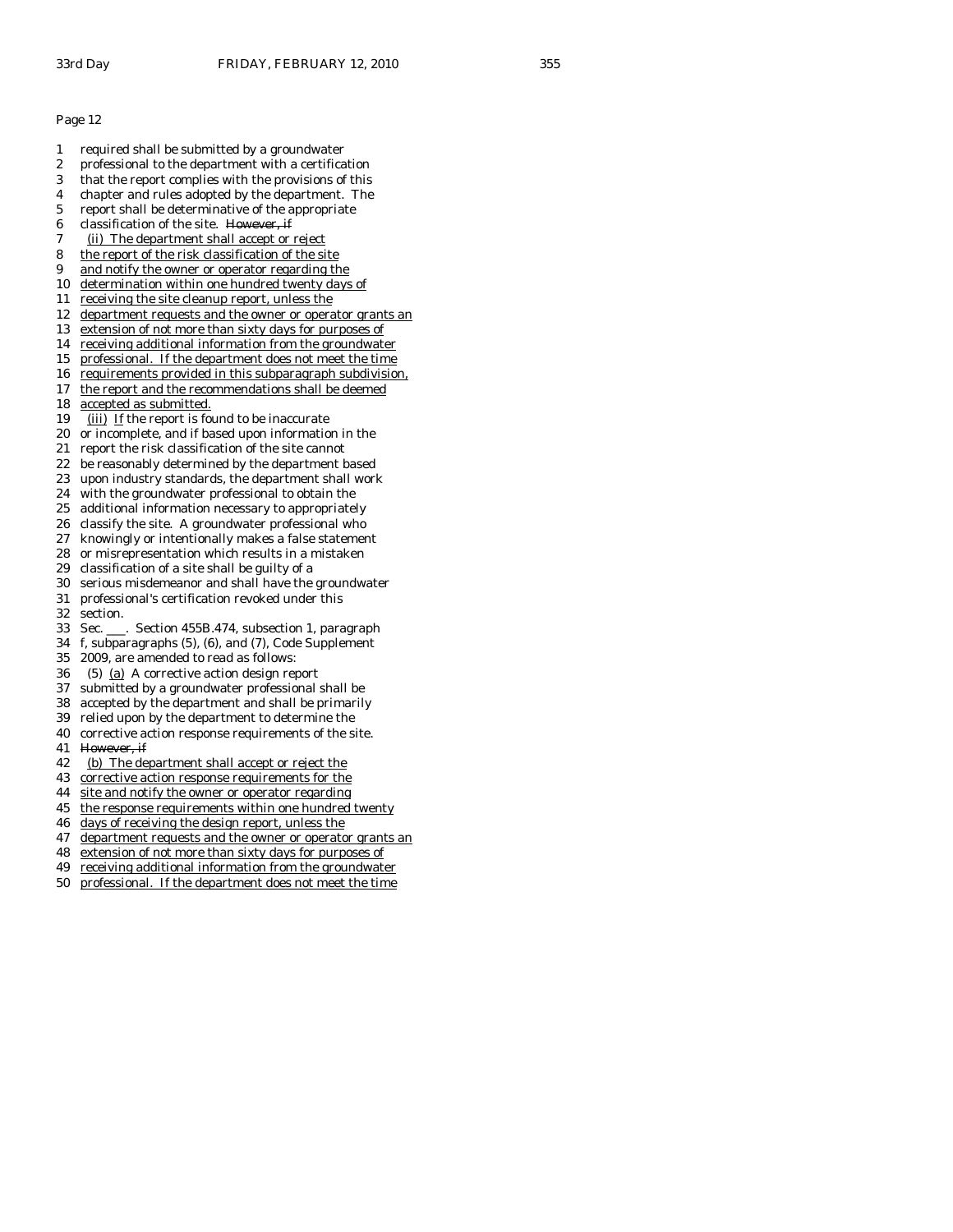- 1 requirements provided in this subparagraph division,
- 2 the owner or operator shall proceed with corrective
- 3 action on the site and such action shall be considered
- 4 corrective action for purposes of section 455G.9. 5 (c) If the corrective action design report is found
- 6 to be inaccurate or incomplete, and if based upon
- 7 information in the report the appropriate corrective
- 8 action response cannot be reasonably determined by
- 9 the department based upon industry standards, the
- 10 department shall work with the groundwater professional
- 11 to obtain the additional information necessary
- 12 to appropriately determine the corrective action
- 13 response requirements. A groundwater professional who
- 14 knowingly or intentionally makes a false statement
- 15 or misrepresentation which results in an improper or
- 16 incorrect corrective action response shall be guilty of
- 17 a serious misdemeanor and shall have the groundwater 18 professional's certification revoked under this
- 19 section.
- 20 (6) Low risk sites shall be monitored as deemed
- 21 necessary by the department consistent with industry
- 22 standards. Monitoring shall not be required on a site
- 23 which has received a no further action certificate.'
- 24 A site that has maintained a less than site specific
- 25 target level for four consecutive sampling events shall
- 26 be reclassified as a no further action site regardless
- 27 of exit monitoring criteria and guidance.
- 28 (7) An owner or operator may elect to proceed with
- 29 additional corrective action on the site. However,
- 30 any action taken in addition to that required pursuant
- 31 to this paragraph "f" shall be solely at the expense
- 32 of the owner or operator and shall not be considered 33 corrective action for purposes of section 455G.9,
- 
- 34 unless otherwise previously agreed to by the board and
- 35 the owner or operator. Corrective action taken by an
- 36 owner or operator due to the department's failure to
- 37 meet the time requirements provided in subparagraph
- 38 (5), subparagraph division (b), shall be considered 39 corrective action for purposes of section 455G.9.
- 40 Sec. \_\_\_. Section 455B.479, Code 2009, is amended
- 41 to read as follows:
- 42 455B.479 Storage tank management fee.
- 43 An owner or operator of an underground storage
- 44 tank shall pay an annual storage tank management fee
- 45 of sixty-five dollars per tank of over one thousand
- 46 one hundred gallons capacity. Twenty three percent
- 47 of the The fees collected shall be deposited in the
- 48 storage tank management account of the groundwater
- 49 protection fund. Seventy seven percent of the fees
- 50 collected shall be deposited in the Iowa comprehensive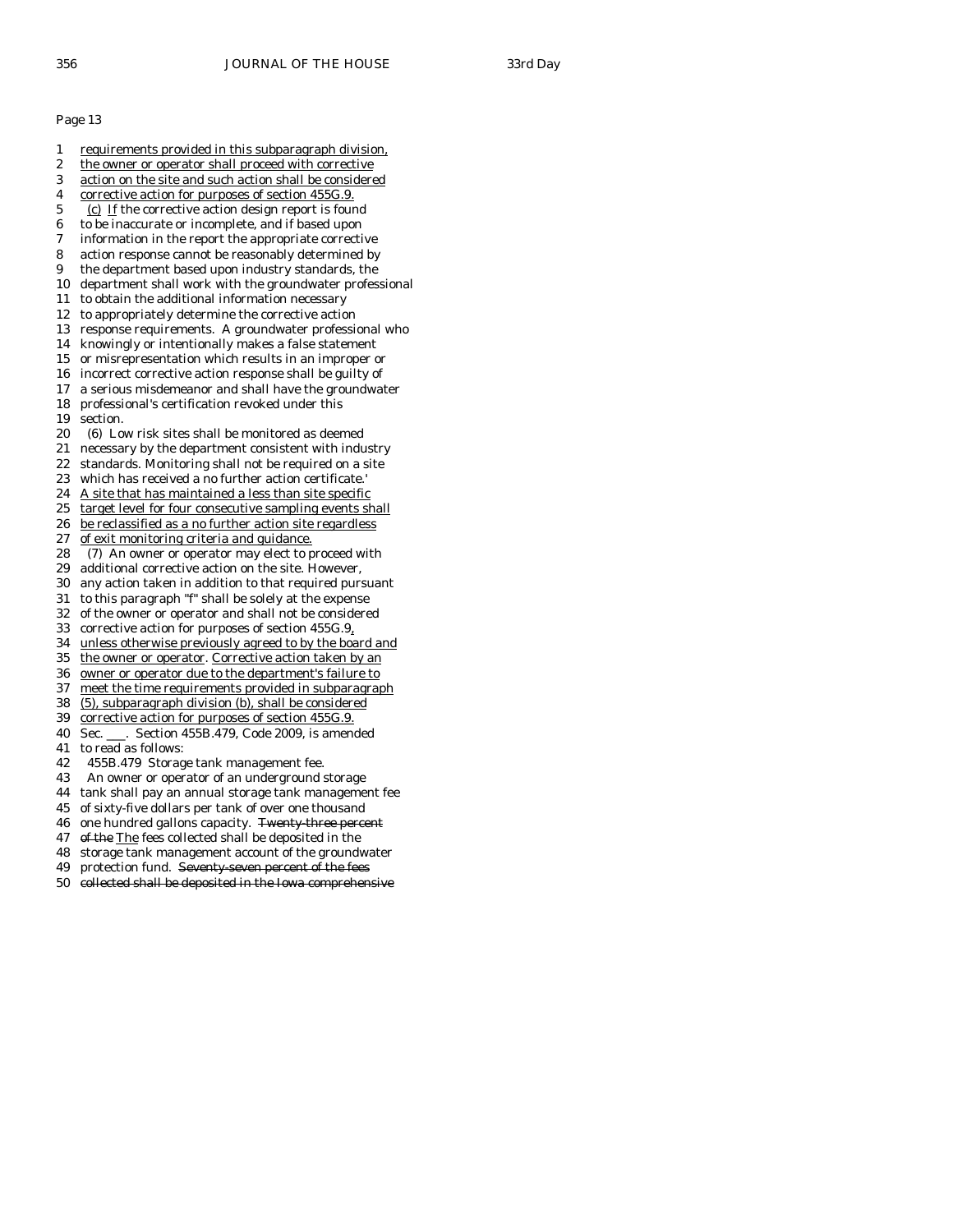| 1                | petroleum underground storage tank fund created in      |
|------------------|---------------------------------------------------------|
| $\boldsymbol{2}$ | chapter 455G.                                           |
| 3                | Sec. ___. Section 455E.11, subsection 2, paragraph      |
| 4                | d, Code Supplement 2009, is amended to read as follows: |
| 5                | d. A storage tank management account. All fees          |
| 6                | collected pursuant to section 455B.473, subsection 5,   |
| 7                | and section 455B.479, shall be deposited in the storage |
| 8                | tank management account, except those moneys deposited  |
| 9                | into the Iowa comprehensive petroleum underground       |
| 10               | storage tank fund pursuant to section 455B.479.         |
| 11               | Funds Moneys deposited in the account shall be expended |
| 12               | for the following purposes:                             |
| 13               | (1) One thousand dollars is appropriated annually       |
| 14               | to the lowa department of public health to carry out    |
| 15               | departmental duties under section 135.11, subsections   |
| 16               | 19 and 20, and section 139A.21.                         |
| 17               | (2) Twenty three percent of the proceeds of the         |
| 18               | fees imposed pursuant to section 455B.473, subsection   |
| 19               | 5, and section 455B.479 shall be deposited in the       |
| 20               | account annually, up to a maximum of three hundred      |
| 21               | fifty thousand dollars. If twenty three percent of the  |
| 22               | proceeds exceeds three hundred fifty thousand dollars,  |
| 23               | the excess shall be deposited into the fund created in  |
| 24               | section 455G.3. Three hundred fifty thousand dollars    |
| 25               | is The moneys remaining in the account after the        |
| 26               | appropriation in subparagraph (1) are appropriated from |
| 27               | the storage tank management account to the department   |
| 28               | of natural resources for the administration of a state  |
| 29               | storage tank program pursuant to chapter 455B, division |
| 30               | IV, part 8, and for programs which reduce the potential |
| 31               | for harm to the environment and the public health from  |
| 32               | storage tanks.                                          |
| 33               | (3) The remaining funds in the account are              |
| 34               | appropriated annually to the Iowa comprehensive         |
| 35               | petroleum underground storage tank fund.                |
| 36               | Sec. ___. Section 455G.3, subsection 3, Code 2009,      |
| 37               | is amended by adding the following new paragraph:       |
| 38               | NEW PARAGRAPH. d. To establish a no further action      |
| 39               | account. On July 1, 2010, the balance of the account    |
| 40               | shall be five million dollars. On or after that         |
| 41               | date, the board shall not transfer any moneys from the  |
| 42               | account to any other account or fund and moneys in the  |
| 43               | account shall only be used for purposes provided in     |

- 44 this paragraph. Moneys in the account may be used to
- 45 reimburse costs associated with a corrective action in
- 46 response to high risk conditions caused by a release
- 47 at a site for which a no further action certificate
- 48 has been issued when the high risk conditions are not
- 49 caused by a release which occurred after the issuance
- 50 of the no further action certificate.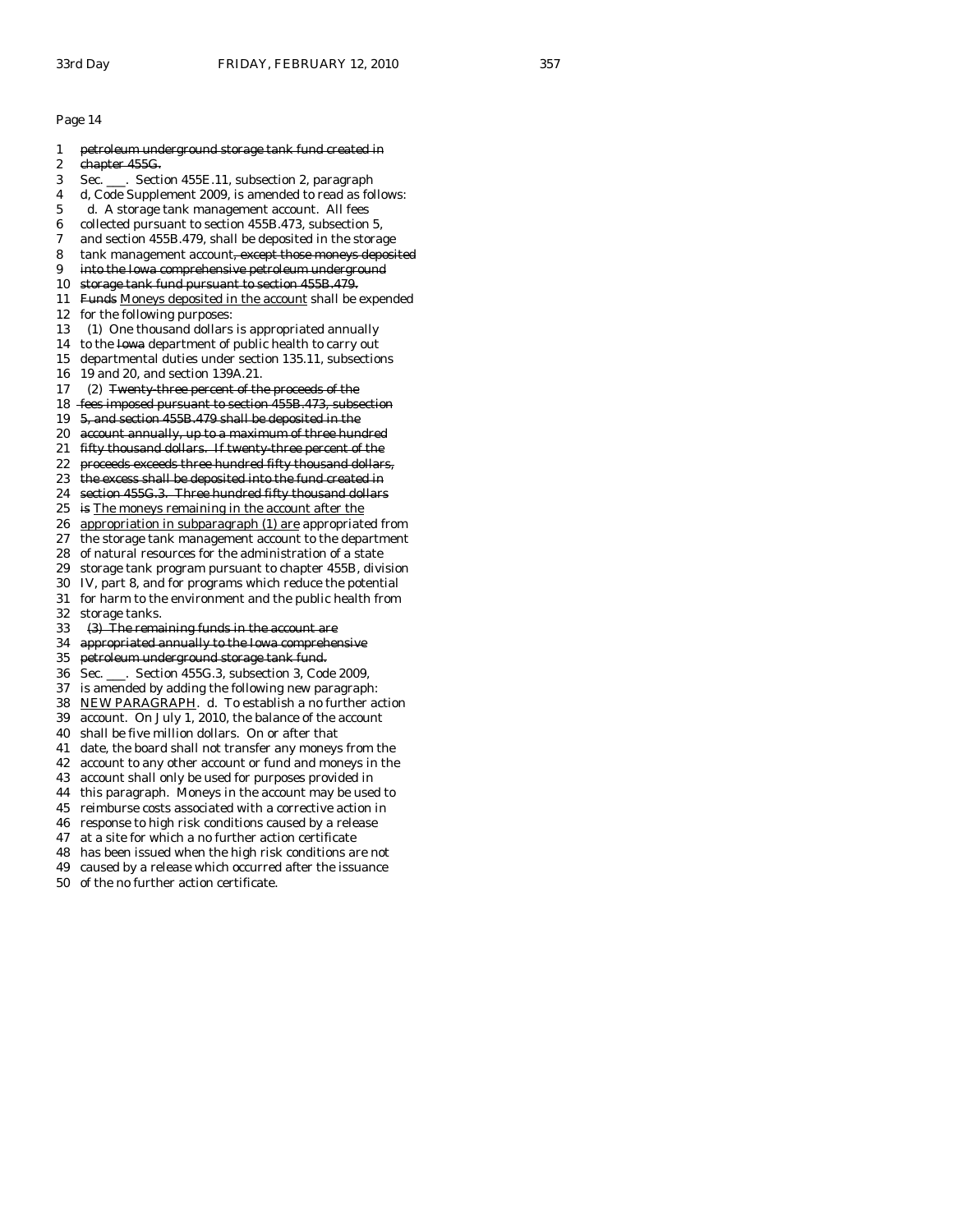- 1 Sec. \_\_\_. Section 455G.3, Code 2009, is amended by
- 2 adding the following new subsections:
- 3 NEW SUBSECTION. 6. Each fiscal year, there is
- 4 appropriated from the Iowa comprehensive petroleum
- 5 underground storage tank fund to the department of
- 6 natural resources five hundred thousand dollars for
- 7 purposes of technical review support for underground
- 8 storage tank inspections conducted by nongovernmental
- 9 entities. During the fiscal year beginning July 1,
- 10 2010, from the moneys appropriated in this subsection,
- 11 the department shall use up to one hundred thousand
- 12 dollars for purposes of database modifications
- 13 necessary to accept external data regarding underground
- 14 storage tank inspections conducted by nongovernmental 15 entities.
- 16 NEW SUBSECTION. 7. Each fiscal year, there is
- 17 appropriated from the Iowa comprehensive petroleum
- 18 underground storage tank fund to the department
- 19 of agriculture and land stewardship five hundred
- 20 thousand dollars for purposes of inspecting motor
- 21 fuel, including salaries, support, maintenance, and
- 22 miscellaneous purposes.
- 23 NEW SUBSECTION. 8. Each fiscal year, there is
- 24 appropriated from the Iowa comprehensive petroleum
- 25 underground storage tank fund to the department
- 26 of natural resources two hundred fifty thousand
- 27 dollars for purposes of providing a grant to a
- 28 nonprofit corporation offering underground storage
- 29 tank operations training and leak prevention courses
- 30 necessary to meet minimum requirements of the United
- 31 States environmental protection agency.
- 32 Sec. \_\_\_. Section 455G.4, subsection 1, paragraph
- 33 a, subparagraphs (3) and (5), Code Supplement 2009, are
- 34 amended to read as follows:<br>35 (3) The commissioner of in
- (3) The commissioner of insurance, or the
- 36 commissioner's designee. An employee of the department
- 37 of management who has been designated as a risk manager
- 38 by the director of the department of management.
- 39 (5) Two owners or operators appointed by the
- 40 governor. One of the owners or operators appointed
- 41 pursuant to this subparagraph shall have The governor
- 42 shall appoint only one of the following:
- 43 (a) An owner or operator who has been a petroleum
- 44 systems insured through the underground storage tank
- 45 insurance fund as it existed on June 30, 2004, or a
- 46 successor to the underground storage tank insurance
- 47 fund and shall have been an insured through the
- 48 insurance account of the comprehensive petroleum
- 49 underground storage tank fund on or before October
- 50 26, 1990. One of the owners or operators appointed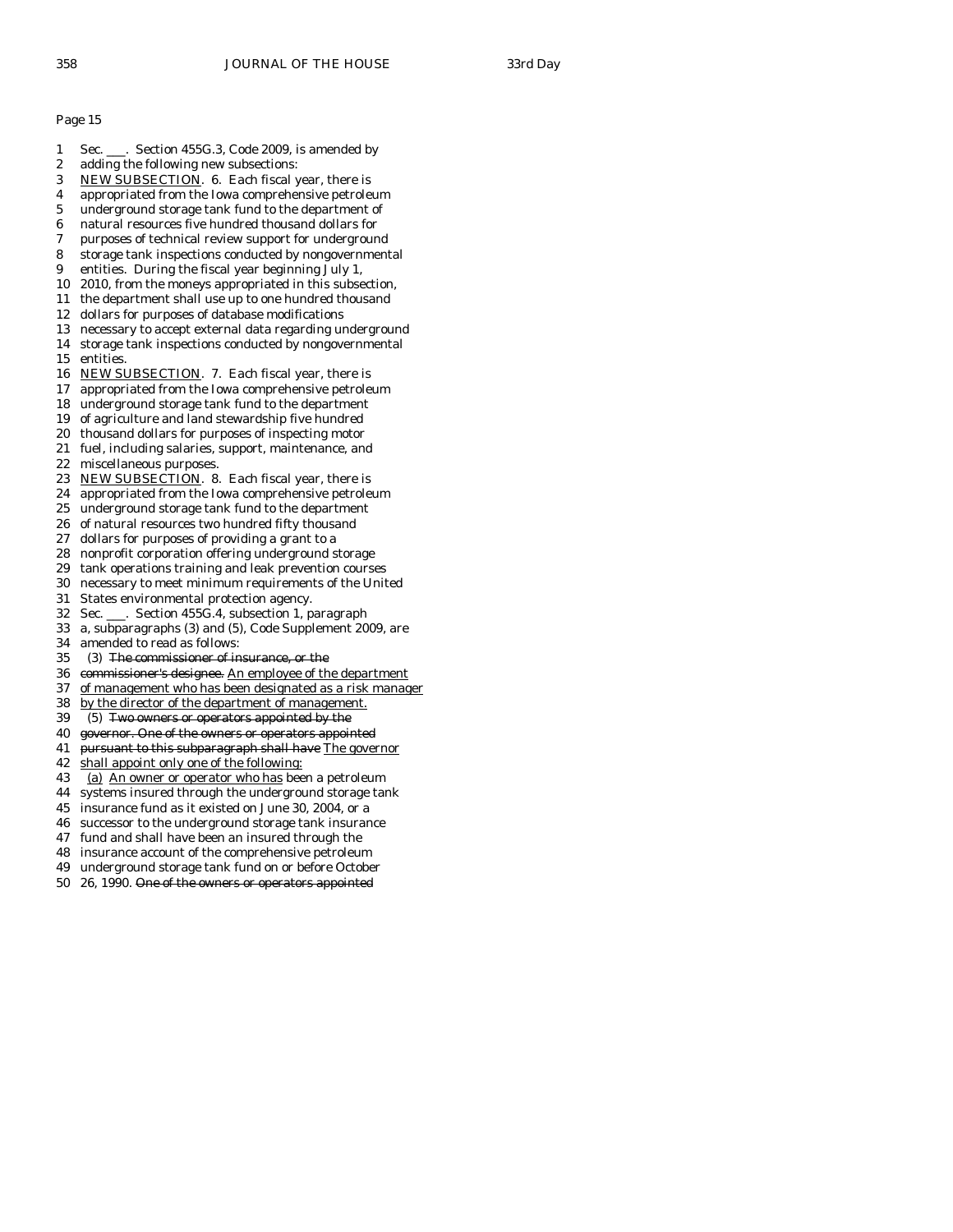- 1 pursuant to this subparagraph
- 2 (b) A member of the petroleum marketers and
- 3 convenience stores of Iowa.
- 4 (06) One member appointed by the governor shall be
- 5 an owner or operator that is self-insured.
- 6 Sec. \_\_\_. Section 455G.8, subsection 3, Code 2009,
- 7 is amended by striking the subsection.
- 8 Sec. \_\_\_. Section 455G.9, subsection 1, paragraphs
- 9 d and k, Code 2009, are amended to read as follows:
- 10 d. One hundred percent of the costs of corrective
- 11 action and third-party liability for a release
- 12 situated on property acquired by a county for
- 13 delinquent taxes pursuant to chapters 445 through
- 14 448, for which a responsible owner or operator able
- 15 to pay, other than the county, cannot be found. A 16 county is not a "responsible party" for a release
- 17 in connection with property which it acquires in
- 18 connection with delinquent taxes, and does not become
- 19 a responsible party by sale or transfer of property
- 20 so acquired; rather, the county is an agent. Actual
- 21 corrective action on the site shall be overseen by the
- 22 department, the board, and a certified groundwater
- 23 professional. Third-party liability specifically
- 24 excludes any claim, cause of action, or suit, for
- 25 personal injury including, but not limited to, loss
- 26 of use or of private enjoyment, mental anguish, false
- 27 imprisonment, wrongful entry or eviction, humiliation,
- 28 discrimination, or malicious prosecution. Reasonable
- 29 acquisition costs may be reimbursed; however, such
- 30 costs do not include any taxes or costs related to the
- 31 collection of taxes.
- 32 k. Pursuant to an agreement between the board and
- 33 the department of natural resources, assessment and
- 34 corrective action arising out of releases at sites for
- which a no further action certificate has been issued
- 36 pursuant to section 455B.474, when the department
- 37 determines that an unreasonable risk to public health 38 and safety may still exist or that previously reported
- 39 upon site specific target levels have been exceeded.
- 40 At a minimum, the agreement shall address eligible
- 41 costs, contracting for services, and conditions under
- 42 which sites may be reevaluated.
- 
- 43 Sec. \_\_\_. Section 455G.9, subsection 4, Code 2009,
- 44 is amended to read as follows:
- 45 4. Minimum copayment schedule.
- 46 a. An owner or operator shall be required to pay
- 47 the greater of five thousand dollars or eighteen
- 48 percent of the first eighty thousand dollars of the
- 49 total costs of corrective action for that release,
- 50 except when it is an innocent landowner claim in which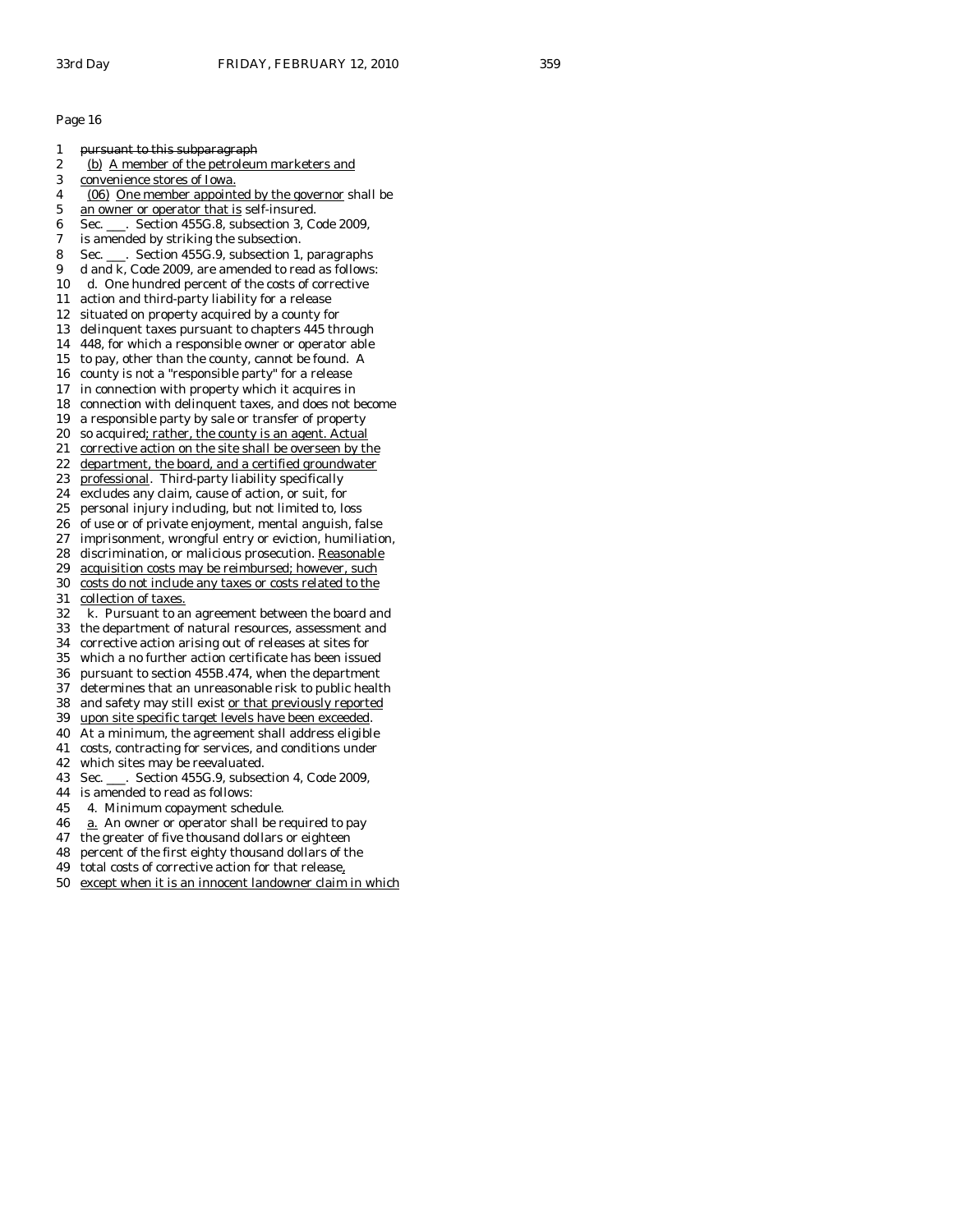| 1  | case a copayment is not required.                                               |
|----|---------------------------------------------------------------------------------|
| 2  | <u>b.</u> If a site's actual expenses exceed eighty                             |
| 3  | thousand dollars, the remedial account shall pay the                            |
| 4  | remainder, as required by federal regulations, of                               |
| 5  | the total costs of the corrective action for that                               |
| 6  | release, not to exceed one million dollars, except that                         |
| 7  | a county shall not be required to pay a copayment in                            |
| 8  | connection with a release situated on property acquired                         |
| 9  | in connection with delinquent taxes, as provided in                             |
| 10 | subsection 1, paragraph "d", unless subsequent to                               |
| 11 | acquisition the county actively operates a tank on the                          |
| 12 | property for purposes other than risk assessment, risk                          |
| 13 | management, or tank closure.                                                    |
| 14 | Sec. ___. EFFECTIVE UPON ENACTMENT AND RETROACTIVE                              |
| 15 | APPLICABILITY. The section of this division of this                             |
| 16 | Act amending section 455G.9, subsection 4, being deemed                         |
| 17 | of immediate importance, takes effect upon enactment                            |
| 18 | and applies retroactively to January 1, 2010.>                                  |
| 19 | 35. By striking page 162, line 5, through page 164,                             |
| 20 | line 34.                                                                        |
| 21 | 36. Page 165, after line 22 by inserting:                                       |
| 22 | <sec. 273.15="" ___.="" advisory="" group.<="" new="" section.="" td=""></sec.> |
| 23 | 1. The board of directors of each area education                                |
| 24 | agency shall appoint an advisory group to make                                  |
| 25 | recommendations on policy, programs, and services to                            |
| 26 | the board. The advisory group shall provide input,                              |
| 27 | feedback, and recommendations to the board regarding                            |
| 28 | projected future needs, and shall provide a review                              |
| 29 | and response to any state-directed study or task                                |
| 30 | force report on area education agency efficiencies or                           |
| 31 | reorganization.                                                                 |
| 32 | 2. The advisory group shall consist of the                                      |
| 33 | following:                                                                      |
| 34 | a. A minimum of three superintendents employed by                               |
| 35 | school districts served by the area education agency;                           |
| 36 | at least one of whom shall represent a small school                             |
| 37 | district, at least one of whom shall represent a                                |
| 38 | medium-sized school district, and at least one of whom                          |
| 39 | shall represent a large school district.                                        |
| 40 | b. A minimum of three principals employed by school                             |
| 41 | districts served by the area education agency; at least                         |
| 42 | one of whom shall represent an elementary school, at                            |
| 43 | least one of whom shall represent a middle school, and                          |
| 44 | at least one of whom shall represent a high school.                             |
| 45 | c. A minimum of four teachers employed by school                                |
| 46 | districts served by the area education agency; at least                         |
| 47 | one of whom shall represent early childhood teachers,                           |
| 48 | at least one of whom shall represent elementary                                 |

49 school teachers, at least one of whom shall represent

50 middle school teachers, and at least one of whom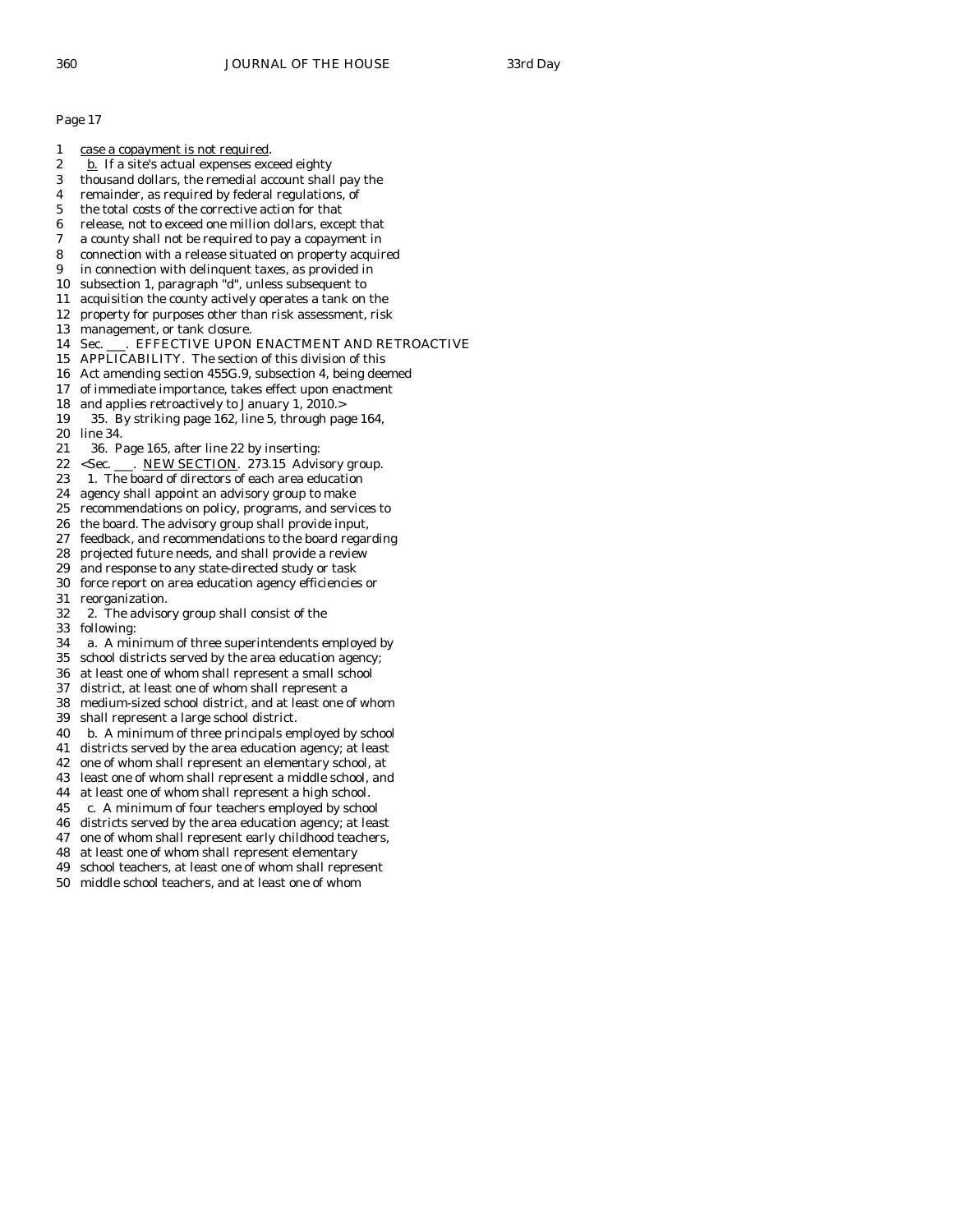- 1 shall represent high school teachers. At least one of 2 the teachers appointed shall also represent special 3 education and at least one of the teachers appointed 4 shall represent general education. At least one of the 5 teachers appointed shall represent related personnel, 6 including but not limited to media and technology 7 specialists and counselors. 8 d. A minimum of three parents or guardians of 9 school age children receiving services from the 10 area education agency, at least one of whom shall be 11 the parent or guardian of a child requiring special 12 education. 13 e. One member who represents accredited nonpublic 14 schools located within the boundaries of the area 15 education agency. 16 3. In appointing members of the advisory group 17 pursuant to subsection 2, the area education agency 18 shall collaborate with the superintendents and school 19 boards of the school districts served by the area 20 education agency. 21 4. All member appointments made pursuant to 22 subsection 2 shall comply with sections 69.16, 69.16A, 23 and 69.16C. In addition, every reasonable effort 24 shall be made to appoint members to provide balanced 25 representation based on age, experience, ethnicity, 26 district size, and geography. 27 5. The advisory group shall meet at least twice 28 annually and shall submit its recommendations in a 29 report to the board of directors of the area education
- 30 agency at least once annually. The report shall be
- 31 timely submitted to allow for consideration of the
- 32 recommendations prior to program planning and budgeting
- 33 for the following fiscal year.>
- 34 37. By striking page 165, line 23, through page
- 35 166, line 1.
- 36 38. Page 166, by striking lines 4 and 5 and 37 inserting:
- 38 <Sec. \_\_\_. REPEAL. Sections 261D.1, 261D.2,
- 39 280A.1, 280A.3, 280A.4, and 280A.5, Code 2009, are
- 40 repealed.
- 41 Sec. \_\_\_. REPEAL. Sections 261D.3 and 280A.2, Code
- 42 Supplement 2009, are repealed.>
- 43 39. Page 166, by striking lines 7 through 24.
- 44 40. Page 168, line 24, by striking <nine> and
- 45 inserting <thirteen>
- 46 41. Page 168, line 25, by striking <three> and
- 47 inserting <seven>
- 48 42. Page 174, line 34, by striking <center> and
- 49 inserting <br/>bureau>
- 50 43. Page 176, line 32, after <3> by inserting <,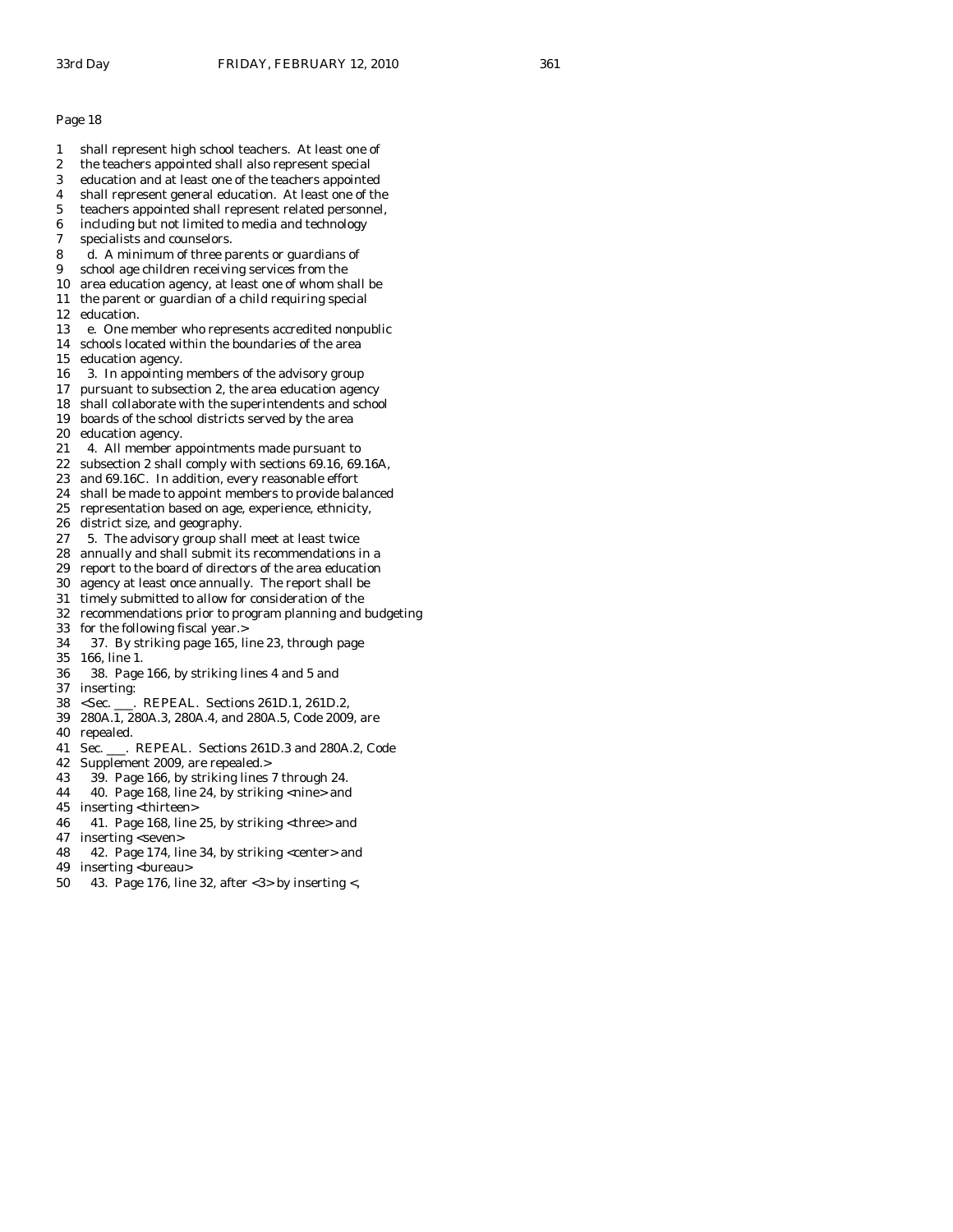- 1 including but not limited to any timeframe established
- 2 for transition to a newly configured early childhood
- 3 Iowa area>
- 4 44. Page 177, line 32, after <22.> by inserting <An
- 5 area board member shall not vote on any measure that
- 6 has the potential to benefit the member's employer.>
- 7 45. Page 178, line 4, after <board.> by inserting
- 8 <The department may allow an area board to designate
- 9 another entity as fiscal agent if the area board
- 10 provides acceptable documentation and assurances that
- 11 meet appropriate state requirements for fiscal agents.>
- 12 46. Page 179, line 29, by striking <each school 13 district> and inserting <a school district or an area
- 14 board>
- 15 47. Page 179, line 33, after <district> by
- 16 inserting <or early childhood Iowa area>
- 17 48. Page 180, line 5, by striking <br/>board> and
- 18 inserting <school board or area board>
- 19 49. Page 180, line 6, by striking <another school 20 district or> and inserting <a>
- 21 50. Page 180, line 14, after <district> by
- 22 inserting <or early childhood Iowa area>
- 23 51. Page 180, lines 17 and 18, by striking <school
- 24 improvement> and inserting <early care needs>
- 25 52. Page 180, line 22, by striking <education> and
- 26 inserting <educational, health, social, and emotional 27 needs>
- 28 53. Page 181, line 29, after <services> by
- 29 inserting <or social work>
- 30 54. Page 182, line 7, after <district> by inserting
- 31 <or early childhood Iowa area>
- 32 55. Page 182, line 12, after <district> by
- 33 inserting <or early childhood Iowa area>
- 34 56. Page 182, by striking lines 13 and 14 and
- inserting <any related services or programs provided 36 by other>
- 37 57. Page 197, by striking lines 25 through 31
- 38 and inserting <unexpended shall be remitted to the
- 39 successor early childhood Iowa board designated to
- 40 serve that area. The department shall implement
- 41 measures to ensure there is continuity of services
- 42 in the transition from the community empowerment
- 43 initiative to the early childhood Iowa initiative.
- 44 Each early childhood Iowa area board shall ensure
- 45 that any existing contracts between the predecessor
- 46 community empowerment area board and service providers
- 47 are provided to the fiscal agent for the early
- 48 childhood area board so that continuity of service is
- 49 maintained.>
- 50 58. By striking page 199, line 15, through page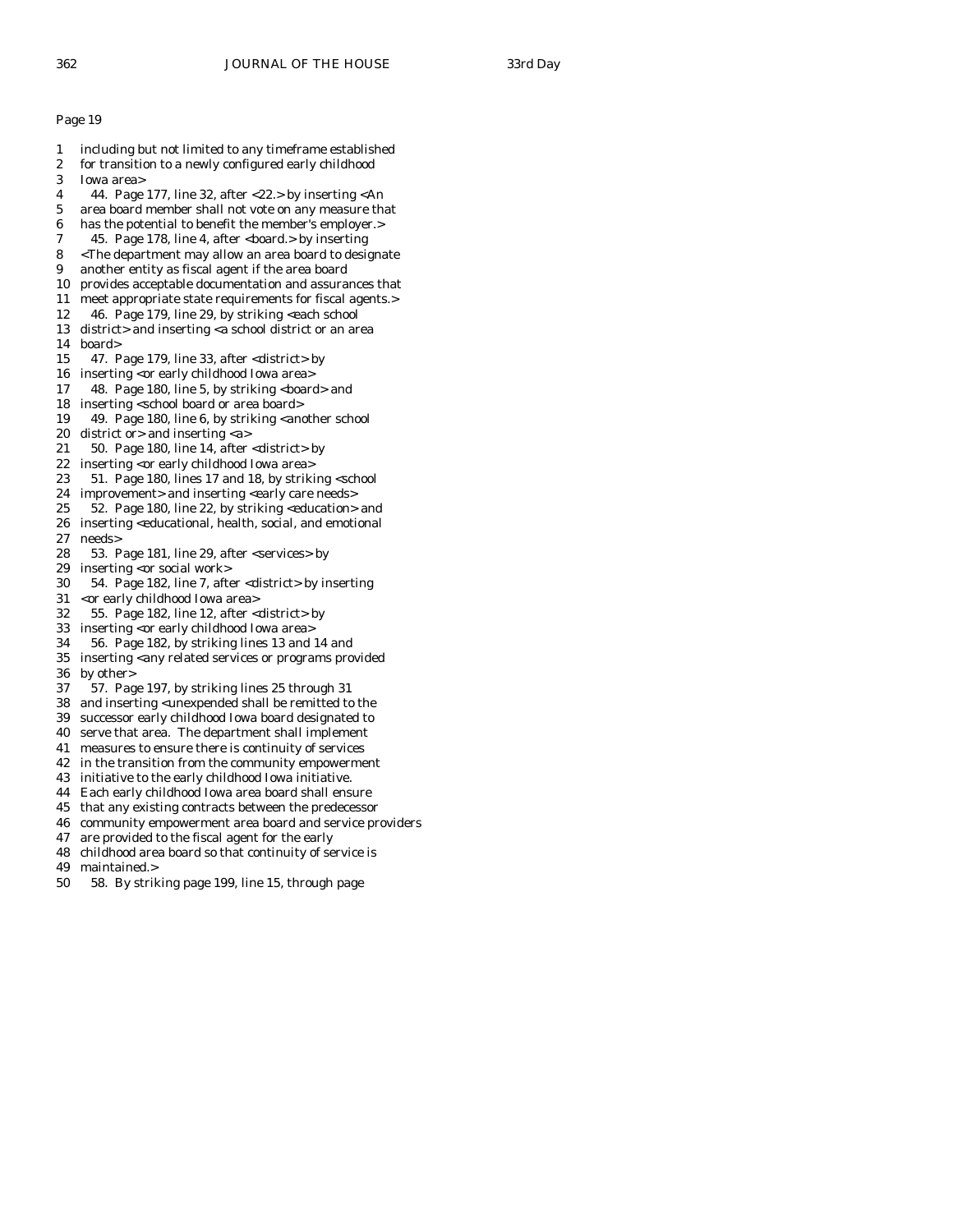- 1 200, line 9.
- 2 59. By striking page 200, line 26, through page
- 3 211, line 6, and inserting:
- 4 <Sec. \_\_\_. NEW SECTION. 685.1 Definitions.
- 5 1. "Claim" means any request or demand, whether
- 6 pursuant to a contract or otherwise, for money or
- 7 property and whether the state has title to the money
- 8 or property, which is made to an officer, employee,
- 9 agent, or other representative of the state or to a 10 contractor, grantee, or other person if the money or
- 11 property is to be spent or used on the state's behalf
- 12 or to advance a state program or interest, and if the
- 13 state provides any portion of the money or property
- 14 which is requested or demanded, or if the state will
- 15 reimburse directly or indirectly such contractor,
- 16 grantee, or other person for any portion of the money
- 17 or property which is requested or demanded. "Claim"
- 18 does not include any requests or demands for money
- 19 or property that the state has paid to an individual
- 20 as compensation for state employment or as an income
- 21 subsidy with no restrictions on that individual's use
- 22 of the money or property.
- 23 2. a. "Knowing" or "knowingly" means that a person
- 24 with respect to information, does any of the following:
- 25 (1) Has actual knowledge of the information.
- 26 (2) Acts in deliberate ignorance of the truth or
- 27 falsity of the information.
- 28 (3) Acts in reckless disregard of the truth or
- 29 falsity of the information.
- 30 b. "Knowing" or "knowingly" does not require proof
- 31 of specific intent to defraud.
- 32 3. "Original source" means an individual who has
- 33 direct and independent knowledge of the information on
- 34 which the allegations are based and has voluntarily
- provided the information to the state before filing
- 36 an action under this chapter which is based on the 37 information.
- 38 4. "Qui tam plaintiff" means a private plaintiff who 39 brings an action under this chapter on behalf of the
- 40 state.
- 41 Sec. \_\_\_. NEW SECTION. 685.2 Acts subjecting
- 42 person to treble damages, costs, and civil penalties –
- 43 exceptions.
- 44 1. A person who commits any of the following acts
- 45 is liable to the state for a civil penalty of not
- 46 less than five thousand dollars and not more than ten
- 47 thousand dollars plus three times the amount of damages
- 48 which the state sustains because of the act of that
- 49 person:
- 50 a. Knowingly presents, or causes to be presented, a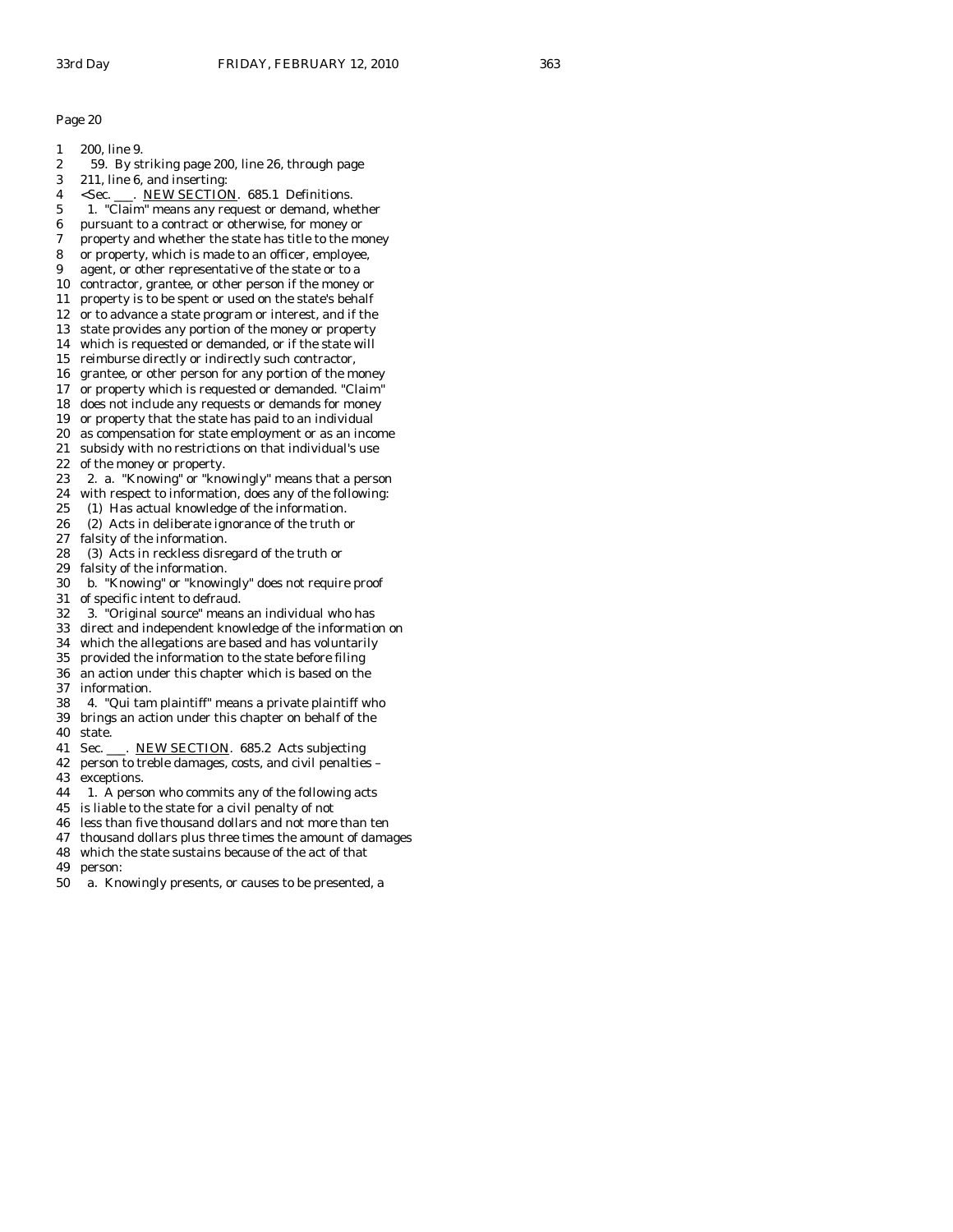- 1 false or fraudulent claim for payment or approval.
- 2 b. Knowingly makes, uses, or causes to be made or
- 3 used, a false record or statement material to a false
- 4 or fraudulent claim.
- 5 c. Conspires to commit a violation of paragraph
- 6 "a", "b", "d", "e", "f", or "g".
- 7 d. Has possession, custody, or control of property
- 8 or money used, or to be used, by the state and
- 9 knowingly delivers, or causes to be delivered, less
- 10 than all of that money or property.
- 11 e. Is authorized to make or deliver a document
- 12 certifying receipt of property used, or to be used, by
- 13 the state and, intending to defraud the state, makes or
- 14 delivers the receipt without completely knowing that
- 15 the information on the receipt is true.
- 16 f. Knowingly buys, or receives as a pledge of an
- 17 obligation or debt, public property from an officer
- 18 or employee of the state, or a member of the Iowa
- 19 national guard, who lawfully may not sell or pledge the 20 property.
- 21 g. Knowingly makes, uses, or causes to be made
- 22 or used, a false record or statement material to an
- 23 obligation to pay or transmit money or property to
- 24 the state, or knowingly conceals or knowingly and
- 25 improperly avoids or decreases an obligation to pay or
- 26 transmit money or property to the state.
- 27 2. Notwithstanding subsection 1, the court may
- 28 assess not less than two times the amount of damages
- 29 which the state sustains because of the act of the
- 30 person described in subsection 1, if the court finds
- 31 all of the following:
- 32 a. The person committing the violation furnished 33 officials of the state responsible for investigating
- 
- 34 false claims violations with all information known to
- such person about the violation within thirty days 36 after the date on which the person first obtained the 37 information.
- 38 b. The person fully cooperated with the state
- 39 investigation of such violation.
- 40 c. At the time the person furnished the state
- 41 with the information about the violation, a criminal
- 42 prosecution, civil action, or administrative action
- 43 had not commenced under this chapter with respect to
- 44 such violation, and the person did not have actual
- 45 knowledge of the existence of an investigation into
- 46 such violation.
- 47 3. A person violating this section shall also be
- 48 liable to the state for the costs of a civil action
- 49 brought to recover any such penalty or damages.
- 50 4. Any information furnished pursuant to subsection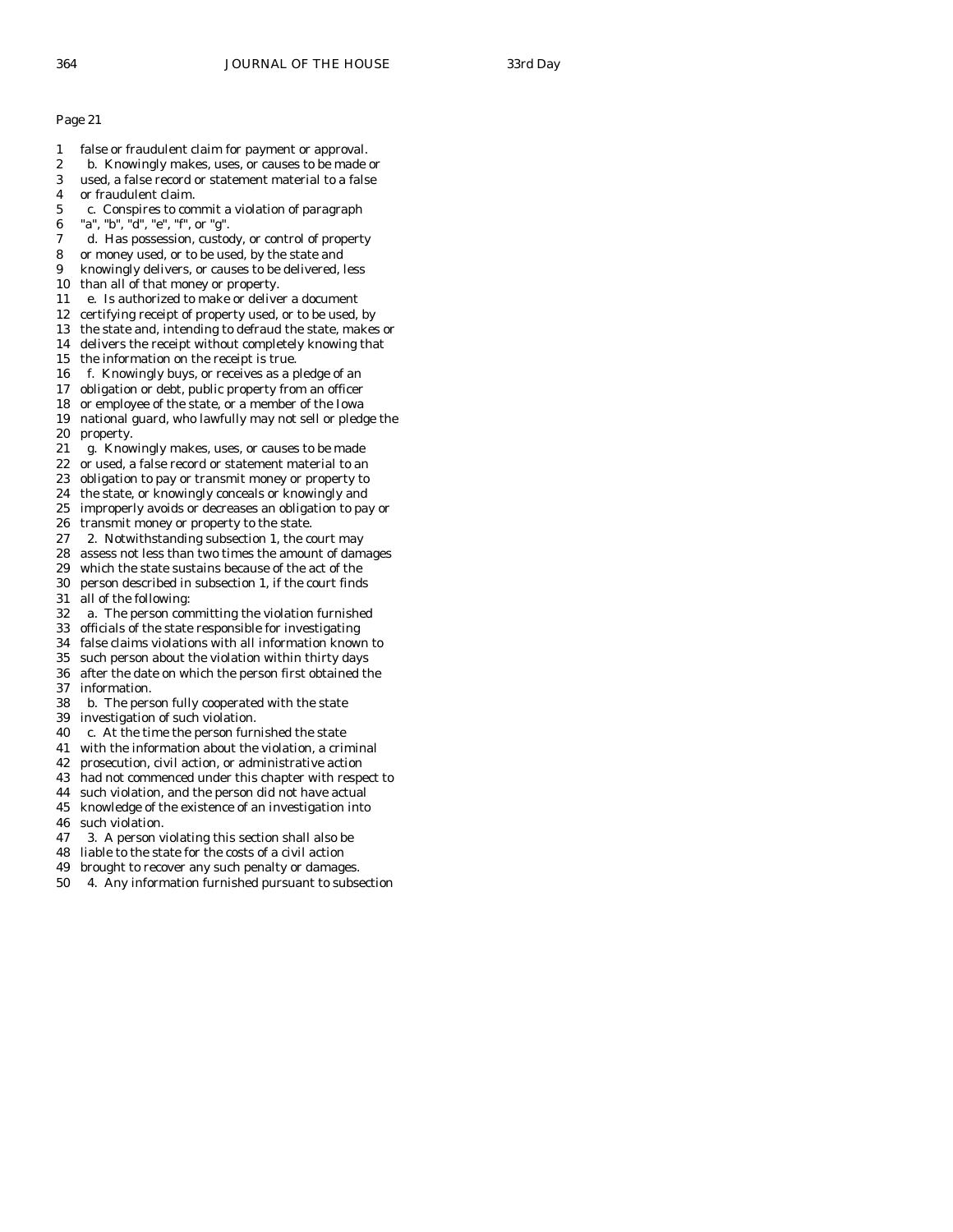- 1 2 is deemed confidential information exempt from
- 2 disclosure pursuant to chapter 22.
- 3 5. This section shall not apply to claims, records,
- 4 or statements made under Tit. X relating to state
- 5 revenue and taxation.
- 6 Sec. \_\_\_. NEW SECTION. 685.3 Investigations and
- 7 prosecutions powers of prosecuting authority civil
- 8 actions by individuals as qui tam plaintiffs and as
- 9 private citizens jurisdiction of courts.
- 10 1. The attorney general shall diligently
- 11 investigate a violation under section 685.2. If the
- 12 attorney general finds that a person has violated or is
- 13 violating section 685.2, the attorney general may bring
- 14 a civil action under this section against that person.
- 15 2. a. A person may bring a civil action for a
- 16 violation of this chapter for the person and for the
- 17 state in the name of the state. The person bringing
- 18 the action shall be referred to as the qui tam
- 19 plaintiff. Once filed, the action may be dismissed
- 20 only if the court and the attorney general provide
- 21 written consent to the dismissal and the reasons for 22 such consent.
- 23 b. A copy of the complaint and written disclosure
- 24 of substantially all material evidence and information
- 25 the person possesses shall be served on the attorney
- 26 general pursuant to the Iowa rules of civil procedure.
- 27 The complaint shall also be filed in camera, shall
- 28 remain under seal for at least sixty days, and shall
- 29 not be served on the defendant until the court so
- 30 orders. The state may elect to intervene and proceed
- 31 with the action within sixty days after the state
- 32 receives both the complaint and the material evidence 33 and the information.
- 
- 34 c. The state may, for good cause shown, move the court for extensions of the time during which the
- 36 complaint remains under seal under paragraph "b".
- 37 Any such motions may be supported by affidavits or
- 38 other submissions in camera. The defendant shall not
- 39 be required to respond to any complaint filed under
- 40 this section until thirty days after the complaint is
- 41 unsealed and served upon the defendant pursuant to rule
- 42 1.302 of the Iowa rules of civil procedure.
- 43 d. Before the expiration of the sixty-day period or
- 44 any extensions obtained under paragraph "c", the state
- 45 shall do one of the following:
- 46 (1) Proceed with the action, in which case the
- 47 action shall be conducted by the state.
- 48 (2) Notify the court that the state declines to
- 49 take over the action, in which case the person bringing
- 50 the action shall have the right to conduct the action.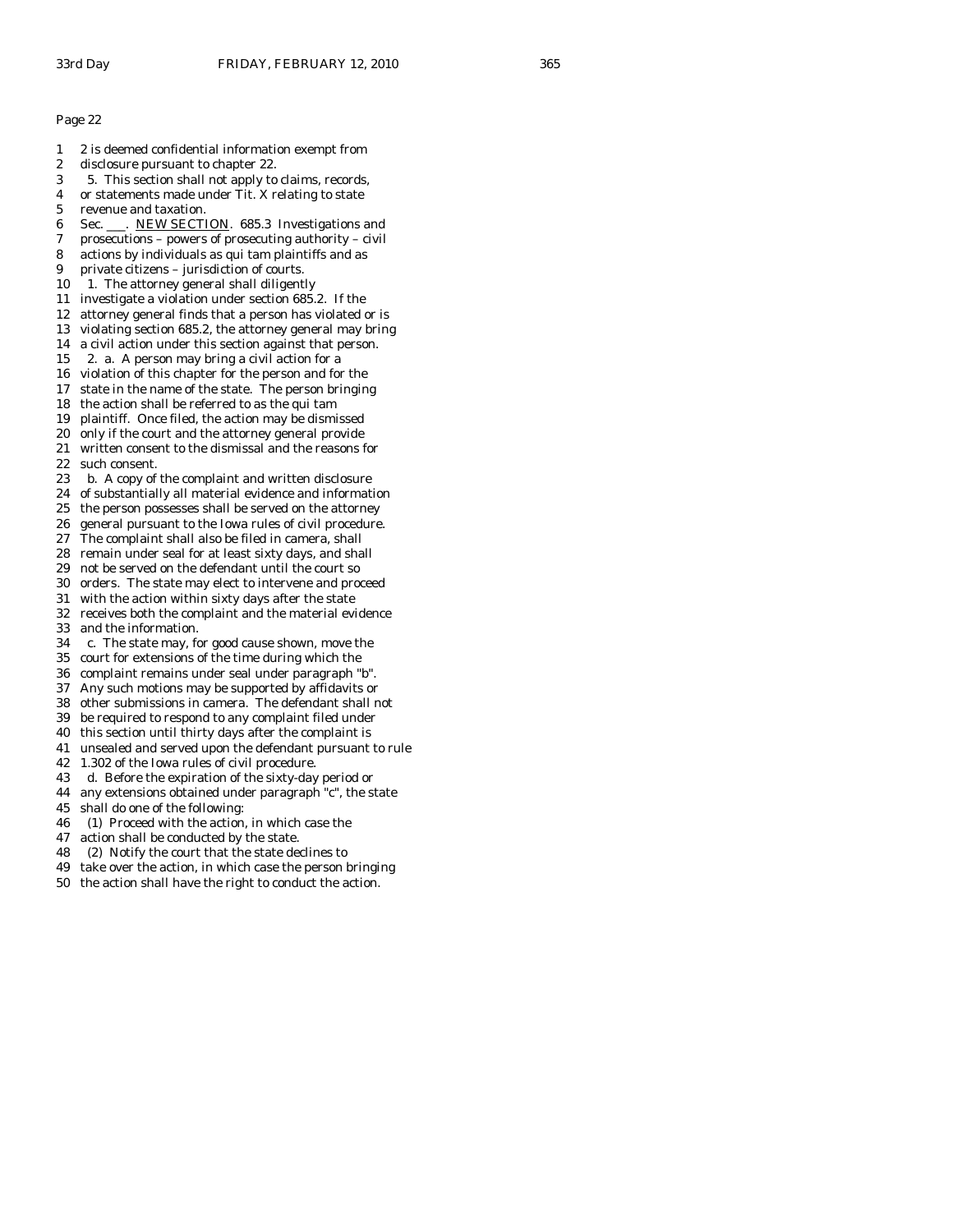- 1 e. When a person brings an action under this
- 2 section, no person other than the state may intervene
- 3 or bring a related action based on the facts underlying
- 4 the pending action. 5 3. a. If the state proceeds with the action,
- 6 the state shall have the primary responsibility for
- 7 prosecuting the action, and shall not be bound by an
- 8 act of the person bringing the action. Such person
- 9 shall have the right to continue as a party to the
- 10 action, subject to the limitations specified in
- 11 paragraph "b".
- 12 b. (1) The state may move to dismiss the action
- 13 for good cause notwithstanding the objections of the
- 14 qui tam plaintiff if the qui tam plaintiff has been
- 15 notified by the state of the filing of the motion and
- 16 the court has provided the qui tam plaintiff with an
- 17 opportunity for a hearing on the motion.
- 18 (2) The state may settle the action with the
- 19 defendant notwithstanding the objections of the qui tam
- 20 plaintiff if the court determines, after a hearing,
- 21 that the proposed settlement is fair, adequate, and
- 22 reasonable under all of the circumstances. Upon a
- 23 showing of good cause, such hearing may be held in 24 camera.
- 25 (3) Upon a showing by the state that unrestricted
- 26 participation during the course of the litigation by
- 27 the person initiating the action would interfere with
- 28 or unduly delay the state's prosecution of the case, or
- 29 would be repetitious, irrelevant, or for purposes of
- 30 harassment, the court may, in its discretion, impose
- 31 limitations on the person's participation, including
- 32 but not limited to any of the following:
- 33 (a) Limiting the number of witnesses the person may 34 call.<br>35 (b)
- (b) Limiting the length of the testimony of such 36 witnesses.
- 37 (c) Limiting the person's cross-examination of 38 witnesses.
- 39 (d) Otherwise limiting the participation by the
- 40 person in the litigation.
- 41 (4) Upon a showing by the defendant that
- 42 unrestricted participation during the course of the
- 43 litigation by the person initiating the action would
- 44 be for purposes of harassment or would cause the
- 45 defendant undue burden or unnecessary expense, the
- 46 court may limit the participation by the person in the 47 litigation.
- 48 c. If the state elects not to proceed with the
- 49 action, the person who initiated the action shall
- 50 have the right to conduct the action. If the state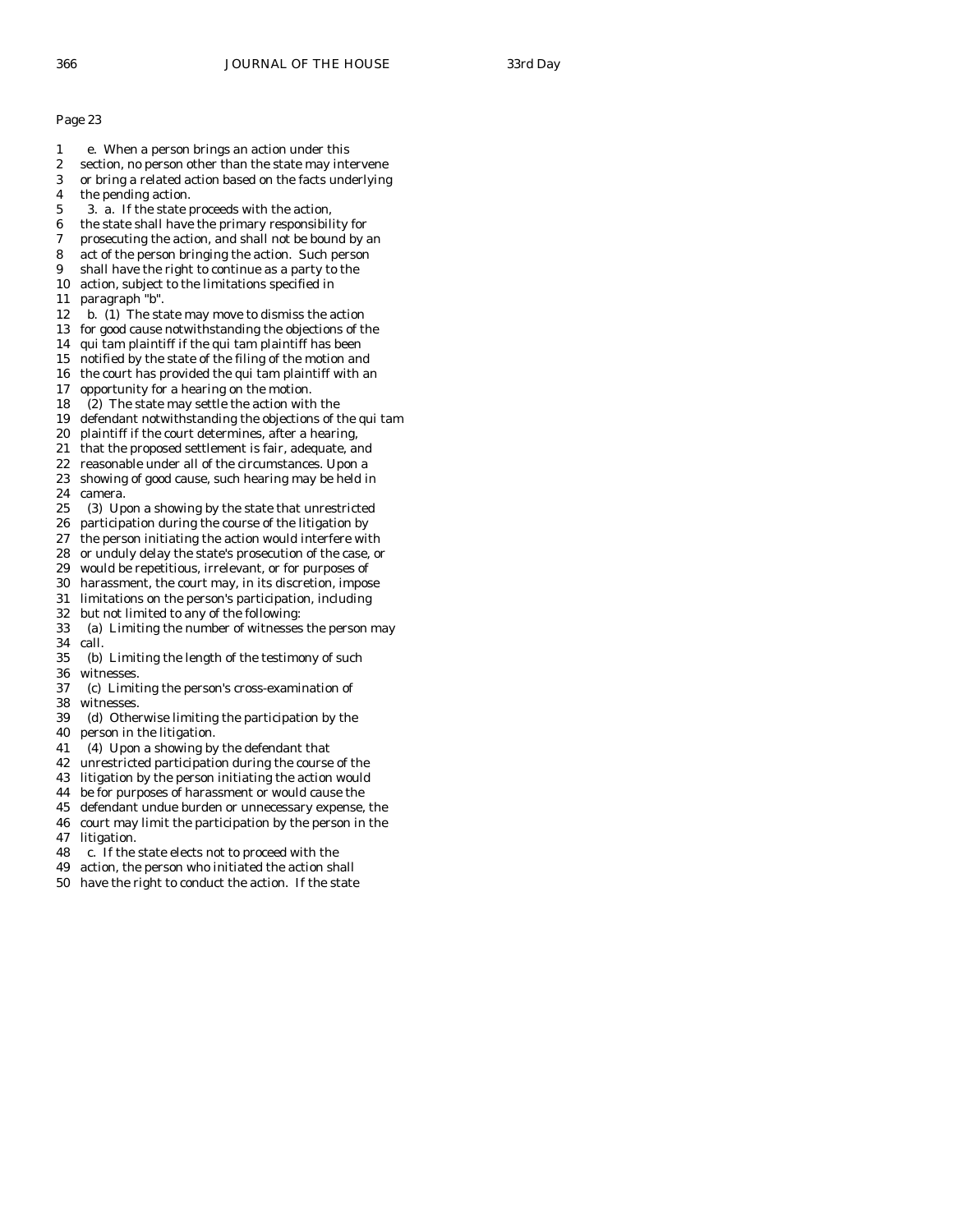- 1 requests, the state shall be served with copies of all
- 2 pleadings filed in the action and shall be supplied
- 3 with copies of all deposition transcripts at the
- 4 state's expense. When a person proceeds with the 5 action, the court, without limiting the status and
- 6 rights of the person initiating the action, may permit
- 7 the state to intervene at a later date upon a showing
- 8 of good cause.
- 9 d. Whether or not the state proceeds with the
- 10 action, upon a showing by the state that certain
- 11 actions of discovery by the person initiating the
- 12 action would interfere with the state's investigation
- 13 or prosecution of a criminal or civil matter arising
- 14 out of the same facts, the court may stay such
- 15 discovery for a period of not more than sixty days. 16 Such a showing shall be conducted in camera. The court
- 17 may extend the sixty-day period upon a further showing
- 18 in camera that the state has pursued the criminal or
- 19 civil investigation or proceedings with reasonable
- 20 diligence and any proposed discovery in the civil
- 21 action will interfere with the ongoing criminal or
- 22 civil investigation or proceedings.
- 23 e. Notwithstanding subsection 2, the state
- 24 may elect to pursue the state's claim through any
- 25 alternate remedy available to the state, including
- 26 any administrative proceeding to determine a civil
- 27 penalty. If any such alternate remedy is pursued in
- 28 another proceeding, the person initiating the action
- 29 shall have the same rights in such proceeding as such
- 30 person would have had if the action had continued under
- 31 this section. Any finding of fact or conclusion of law 32 made in such other proceeding that has become final,
- 33 shall be conclusive as to all such parties to an action
- 
- 34 under this section. For purposes of this paragraph, a finding or conclusion is final if it has been finally
- 36 determined on appeal to the appropriate court of the
- 37 state, if all time for filing such an appeal with
- 38 respect to the finding or conclusion has expired, or if 39 the finding or conclusion is not subject to judicial
- 40 review.
- 41 4. a. (1) If the state proceeds with an action
- 42 brought by a person under subsection 2, the person
- 43 shall, subject to subparagraph (2), receive at least
- 44 fifteen percent but not more than twenty-five percent
- 45 of the proceeds of the action or settlement of the
- 46 claim, depending upon the extent to which the person
- 47 substantially contributed to the prosecution of the
- 48 action.
- 49 (2) If the action is one which the court finds
- 50 to be based primarily on disclosures of specific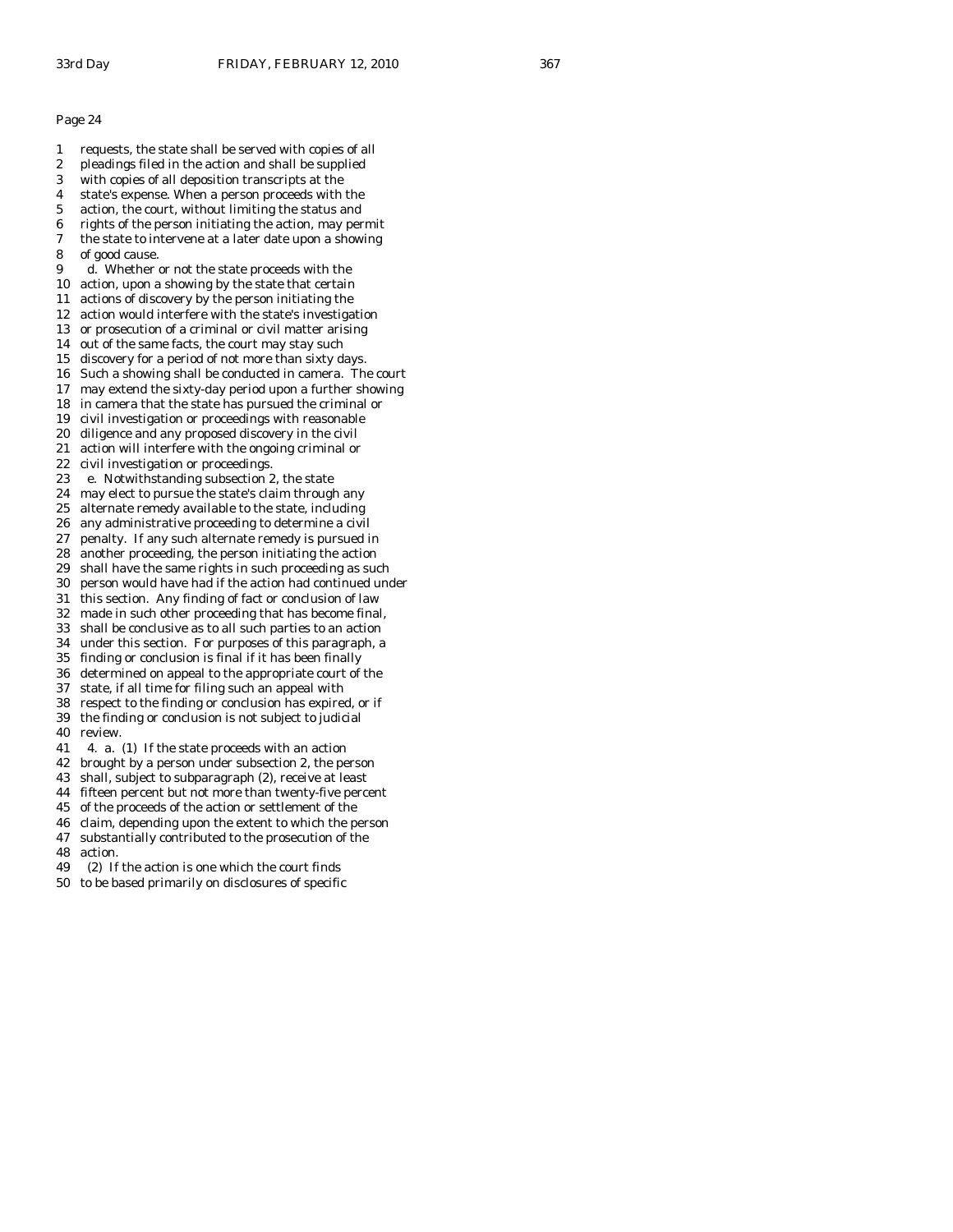1 information, other than information provided by the 2 person bringing the action, relating to allegations or 3 transactions in a criminal, civil, or administrative 4 hearing, or in a legislative, administrative or state 5 auditor report, hearing, audit, or investigation, or 6 from the news media, the court may award an amount the 7 court considers appropriate, but in no case more than 8 ten percent of the proceeds, taking into account the 9 significance of the information and the role of the 10 person bringing the action in advancing the case to 11 litigation. 12 (3) Any payment to a person under subparagraph 13 (1) or (2) shall be made from the proceeds. Any such 14 person shall also receive an amount for reasonable 15 expenses which the appropriate court finds to have been 16 necessarily incurred, plus reasonable attorney fees and 17 costs. All such expenses, fees, and costs shall be 18 awarded against the defendant. 19 b. If the state does not proceed with an action 20 under this section, the person bringing the action or 21 settling the claim shall receive an amount which the 22 court decides is reasonable for collecting the civil 23 penalty and damages. The amount shall be not less than 24 twenty-five percent and not more than thirty percent 25 of the proceeds of the action or settlement and shall 26 be paid out of such proceeds. Such person shall also 27 receive an amount for reasonable expenses which the 28 court finds to have been necessarily incurred, plus 29 reasonable attorney fees and costs. All such expenses, 30 fees, and costs shall be awarded against the defendant. 31 c. Whether or not the state proceeds with the 32 action, if the court finds that the action was brought 33 by a person who planned and initiated the violation 34 of section 685.2 upon which the action was brought, the court may, to the extent the court considers 36 appropriate, reduce the share of the proceeds of the 37 action which the person would otherwise receive under 38 paragraph "a" or "b", taking into account the role of 39 that person in advancing the case to litigation and any 40 relevant circumstances pertaining to the violation. If 41 the person bringing the action is convicted of criminal 42 conduct arising from the person's role in the violation 43 of section 685.2, the person shall be dismissed from 44 the civil action and shall not receive any share of 45 the proceeds of the action. Such dismissal shall not 46 prejudice the right of the state to continue the action 47 represented by the attorney general. 48 d. If the state does not proceed with the action 49 and the person bringing the action conducts the 50 action, the court may award to the defendant reasonable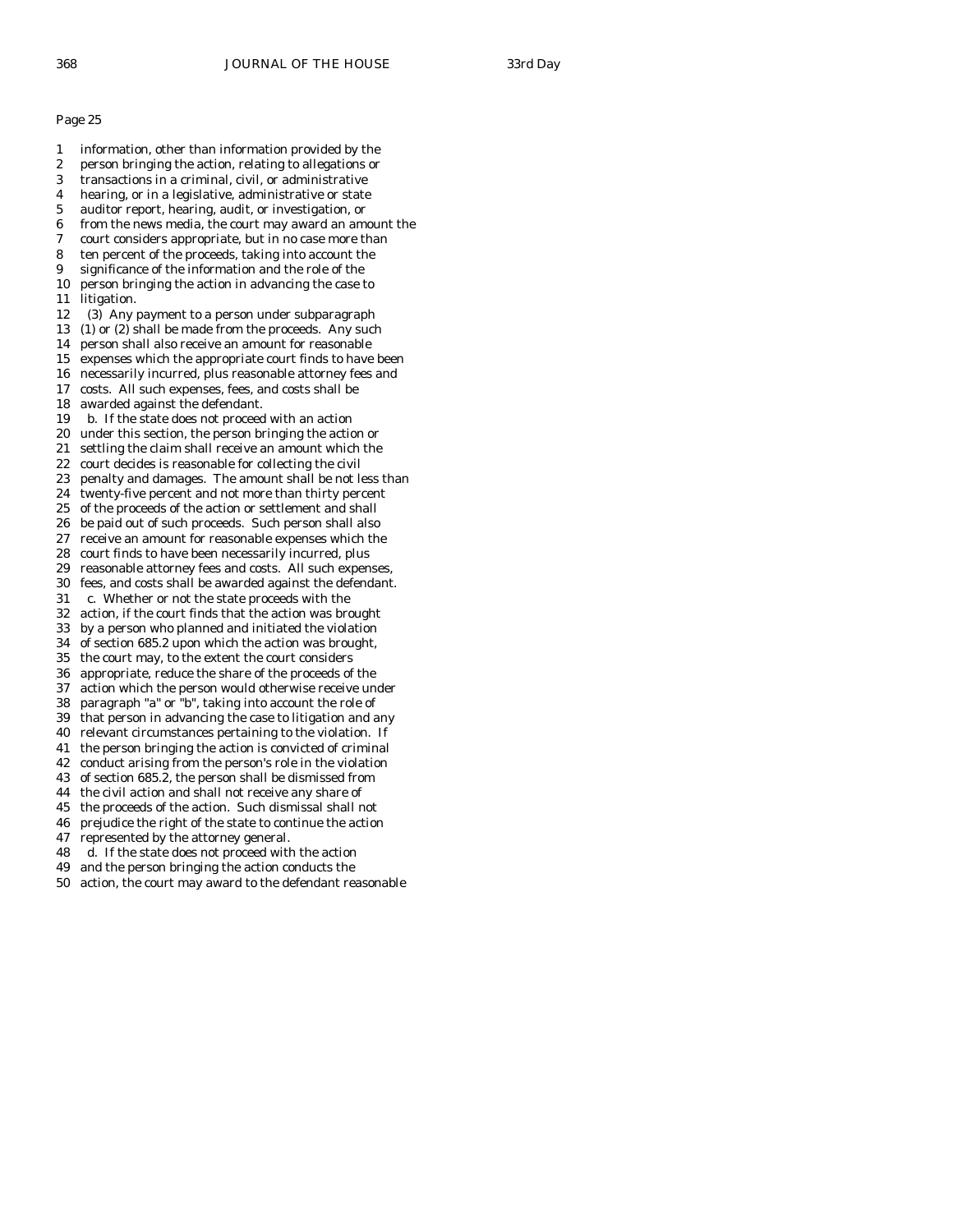- 1 attorney fees and expenses if the defendant prevails
- 2 in the action and the court finds that the claim of
- 3 the person bringing the action was clearly frivolous,
- 4 clearly vexatious, or brought primarily for purposes of
- 5 harassment.
- 6 5. a. A court shall not have jurisdiction over an
- 7 action brought by a former or present member of the
- 8 Iowa national guard under this chapter against a member
- 9 of the Iowa national guard arising out of such person's 10 services in the Iowa national guard.
- 11 b. An action shall not be filed under this chapter
- 12 against the federal government, the state or a local
- 13 government, or any officer, elected official, or
- 14 employee of any of these entities acting in the
- 15 person's official capacity.
- 16 c. A person shall not bring an action under
- 17 subsection 2 which is based upon allegations or
- 18 transactions which are the subject of a civil suit or
- 19 an administrative civil penalty proceeding in which the
- 20 state is already a party.
- 21 d. A court shall not have jurisdiction over an
- 22 action under this section based upon the public
- 23 disclosure of allegations or transactions in a
- 24 criminal, civil, or administrative hearing, or in a
- 25 legislative, administrative, or state auditor report,
- 26 hearing, audit, or investigation, or from the news
- 27 media, unless the action is brought by the attorney
- 28 general or the person bringing the action is an
- 29 original source of the information.
- 30 e. The state is not liable for expenses which a
- 31 person incurs in bringing an action under this section.
- 32 f. In a civil action brought under this section, a 33 prevailing defendant shall be entitled to reasonable
- 
- 34 attorney fees and costs of defending the civil action.<br>35 6. Anv employee, contractor, or agent who is 35 6. Any employee, contractor, or agent who is
- 36 discharged, demoted, suspended, threatened, harassed,
- 37 or in any other manner discriminated against in the
- 38 terms and conditions of employment because of lawful
- 39 acts performed by the employee, contractor, or agent or
- 40 others in furtherance of an action under this section,
- 41 shall be entitled to all relief necessary to make the
- 42 employee, contractor, or agent whole. Such relief
- 43 shall include reinstatement with the same seniority
- 44 status such employee, contractor, or agent would have
- 45 had but for the discrimination, two times the amount of
- 46 back pay, interest on the back pay, and compensation
- 47 for any special damages sustained as a result of
- 48 the discrimination, including litigation costs and
- 49 reasonable attorney fees. An employee, contractor, or
- 50 agent may bring an action in the appropriate district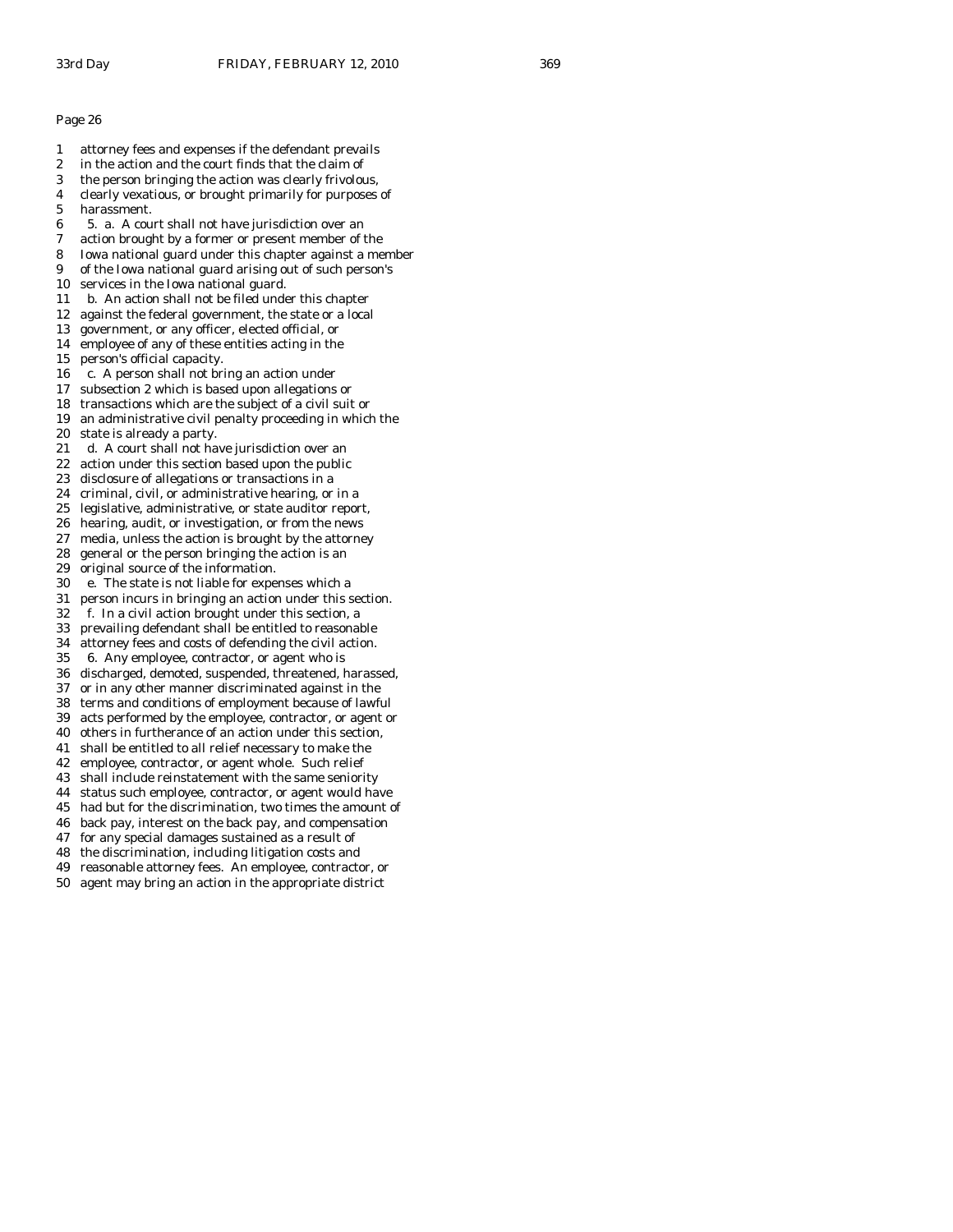- 1 court of the state for the relief provided in this 2 subsection. 3 Sec. \_\_\_. NEW SECTION. 685.4 Procedure – statute 4 of limitations. 5 1. A subpoena requiring the attendance of a witness 6 at a trial or hearing conducted under this chapter may 7 be served at any place in the state, or through any 8 means authorized in the Iowa rules of civil procedure. 9 2. A civil action under this chapter may not be 10 brought more than six years after the date on which 11 the violation of section 684.2 is committed, or more 12 than three years after the date when facts material 13 to the right of action are known or reasonably should 14 have been known by the official of state charged with 15 responsibility to act in the circumstances, but in no 16 event more than ten years after the date on which the 17 violation is committed, whichever occurs last. 18 3. A civil action under this chapter may be brought 19 based on conduct occurring prior to the effective date 20 of this division of this Act, if the limitations period 21 pursuant to subsection 2 has not lapsed. 22 4. If the state elects to intervene and proceed 23 with an action brought under this chapter, the state 24 may file its own complaint or amend the complaint of a 25 person who has brought an action under section 685.3 to 26 clarify or add detail to the claims in which the state 27 is intervening and to add any additional claims with 28 respect to which the state contends it is entitled to 29 relief. For statute of limitations purposes, any such 30 state pleading shall relate back to the filing date 31 of the complaint of the person who originally brought 32 the action, to the extent that the claim of the state 33 arises out of the conduct, transactions, or occurrences 34 set forth, or attempted to be set forth, in the prior complaint of that person. 36 5. In any action brought under section 685.3, the 37 state shall prove all essential elements of the cause 38 of action, including damages, by a preponderance of the 39 evidence. 40 6. Notwithstanding any other provision of law, the 41 Iowa rules of criminal procedure, or the Iowa rules of 42 evidence, a final judgment rendered in favor of the 43 state in any criminal proceeding charging fraud or 44 false statements, whether upon a verdict after trial 45 or upon a plea of guilty or nolo contendere, shall 46 estop the defendant from denying the essential elements 47 of the offense in any action which involves the same 48 transaction as in the criminal proceeding and which is
- 49 brought under section 685.3.
- 50 Sec. \_\_\_. NEW SECTION. 685.5 Jurisdiction.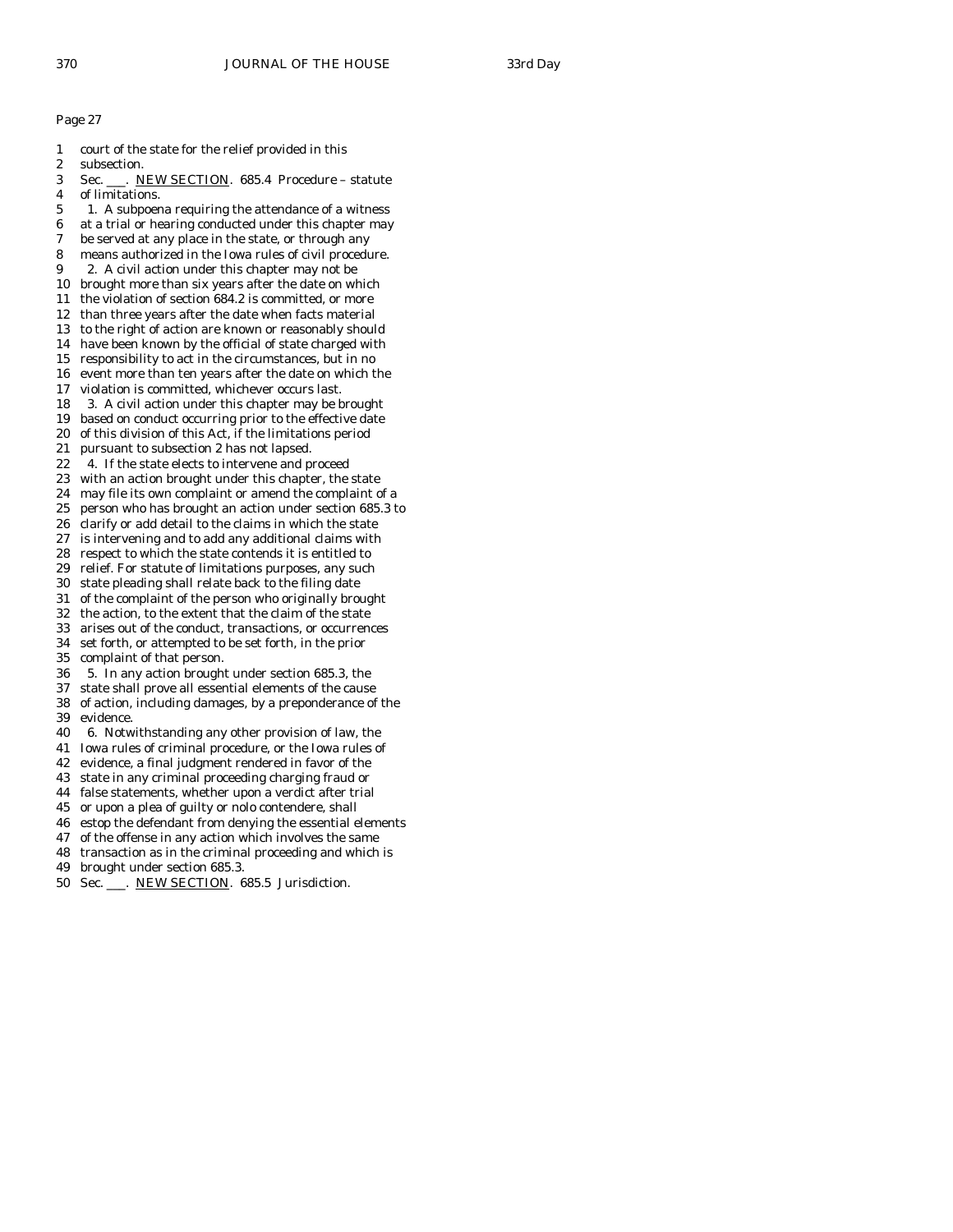- 1 1. Any action under section 685.3 may be brought
- 2 in any judicial district in which the defendant or, in
- 3 the case of multiple defendants, any one defendant can 4 be found, resides, transacts business, or in which any
- 5 act proscribed by section 685.2 occurred. A summons as
- 6 required by the Iowa rules of civil procedure shall be
- 7 issued by the appropriate district court and served in
- 8 accordance with the Iowa rules of civil procedure.
- 9 2. A seal on the action ordered by the court
- 10 under section 685.3 shall not preclude the state,
- 11 local government, or the person bringing the action
- 12 from serving the complaint, any other pleadings, or
- 13 the written disclosure of substantially all material
- 14 evidence and information possessed by the person 15 bringing the action on the law enforcement authorities
- 16 that are authorized under the law of the state or local
- 17 government to investigate and prosecute such actions
- 18 on behalf of such governments, except that such seal
- 19 applies to the law enforcement authorities so served to
- 20 the same extent as the seal applies to other parties in 21 the action.
- 22 Sec. \_\_\_. NEW SECTION. 685.6 Rulemaking authority.
- 23 The attorney general may adopt such rules and
- 24 regulations as are necessary to effectuate the purposes 25 of this chapter.
- 26 Sec. \_\_\_. ANNUAL REPORTING REQUIREMENT. On the
- 27 thirtieth day after the effective date of this division
- 28 of this Act, and on the anniversary of the effective
- 29 date of this division of this Act each year thereafter,
- 30 the attorney general shall submit to the chairpersons
- 31 and ranking members of the house and senate committees
- 32 on judiciary, the legislative caucus staffs, and the
- 33 legislative services agency, in electronic format, a
- 34 report containing all of the following information:<br>35 1. The number of cases the attorney general file
- 1. The number of cases the attorney general filed
- 36 during the previous calendar year under this chapter.
- 37 2. The number of cases private individuals filed
- 38 under this chapter during the previous calendar year,
- 39 including those cases that remain under seal, and
- 40 specifying all of the following for the cases:
- 41 a. The state or federal court in which each case
- 42 was filed and the total number filed in each court.
- 43 b. The state program or agency involved in each 44 case.
- 45 c. The number of cases filed by private individuals
- 46 who previously filed an action based on the same or
- 47 similar transaction or allegation under the federal
- 48 False Claims Act or the false claims act of another
- 49 state.
- 50 3. The amount recovered by the state in the form of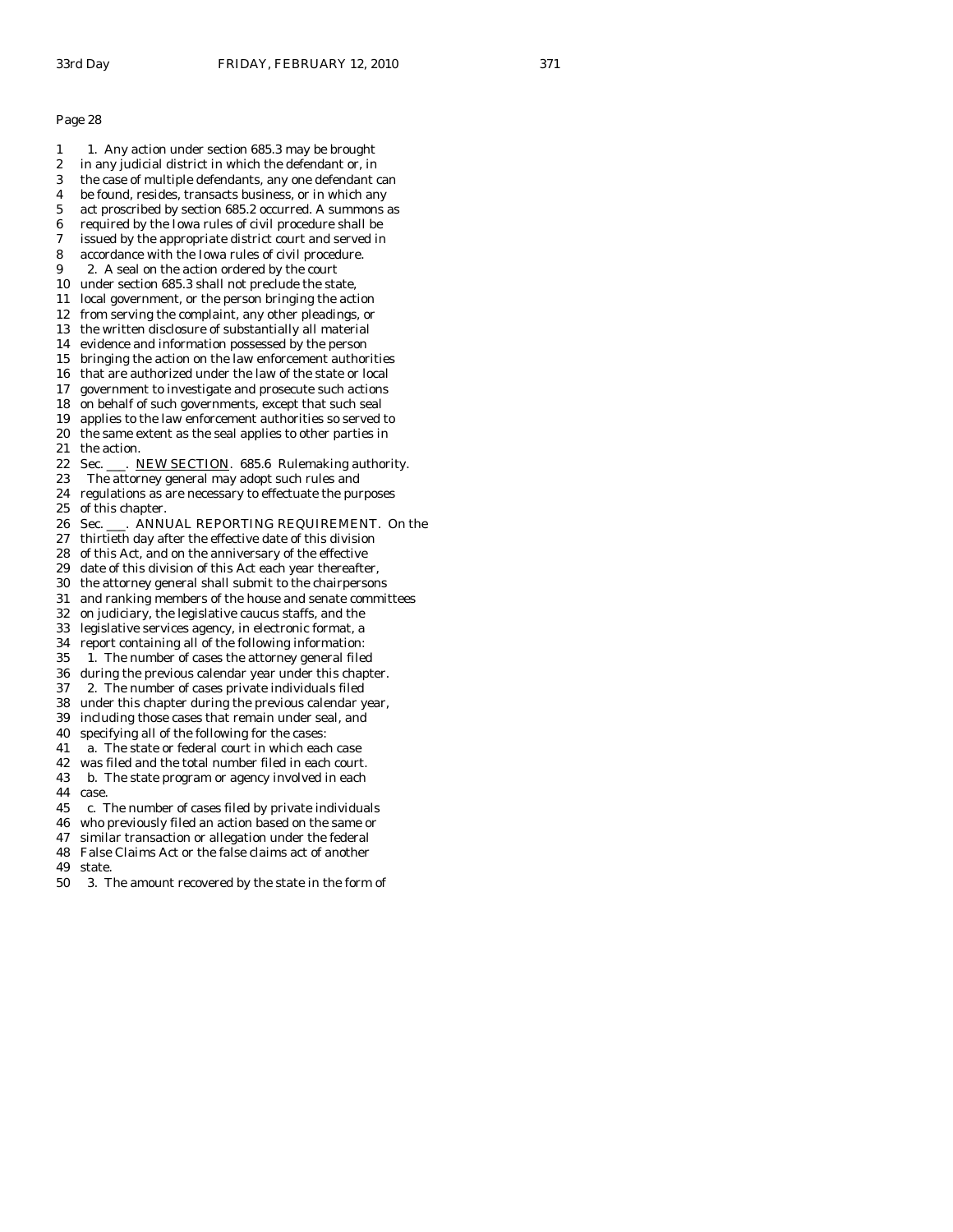1 settlement, damages, penalties, and litigation costs, 2 if known, and specifying the following for each case: 3 a. The case number and parties for each case in 4 which there was a recovery. 5 b. The amount of funds recovered respectively for 6 damages, penalties, and litigation costs. 7 c. The percentage of the recovery and the amount 8 that the state paid to any private person who brought 9 the action. 10 Sec. . DEPARTMENT OF JUSTICE - FALSE CLAIMS ACT 11 ENFORCEMENT. There is appropriated from the general 12 fund of the state to the department of justice for the 13 fiscal year beginning July 1, 2010, and ending June 30, 14 2011, the following amount, or so much thereof as is 15 necessary, to be used for the purposes designated: 16 For the general office of the attorney general, 17 including salaries, support, maintenance, miscellaneous 18 purposes, and for not more than the following full-time 19 equivalent positions: 20 ......................................................................................................... \$ 60,000 21 ........................................................................................ FTEs 1.00> 22 60. By striking page 220, line 17, through page 23 221, line 32, and inserting: 24 <DIVISION \_\_\_\_\_\_ 25 DEPARTMENT OF HUMAN SERVICES INSTITUTIONS 26 Sec. \_\_\_. CONTINUUM OF MENTAL HEALTH SERVICES. 27 1. The department of human services shall develop 28 a state-of-the-art continuum of mental health 29 services and shall implement the continuum, subject 30 to the limitations of available funding. As part 31 of developing the continuum, the department shall 32 determine the most cost-effective means of delivering 33 mental health services through the institutions 34 administered by the department. In addition to other needs, the continuum shall provide for the co-occurring 36 treatment needs of persons with mental illness who also 37 have intellectual disabilities or a substance abuse 38 disorder. 39 2. It is anticipated that implementation of the 40 continuum will produce savings that will result in the 41 reversion of at least \$1,000,000 in appropriations made 42 for such services for the fiscal year beginning July 1, 43 2010, and that any additional savings will be invested 44 in community-based services. 45 3. The council on human services shall review and 46 approve the continuum developed by the department prior 47 to its implementation. After approval is granted, the 48 department shall commence implementation and notify 49 the chairpersons and ranking members of the standing

50 committees on human resources of the senate and house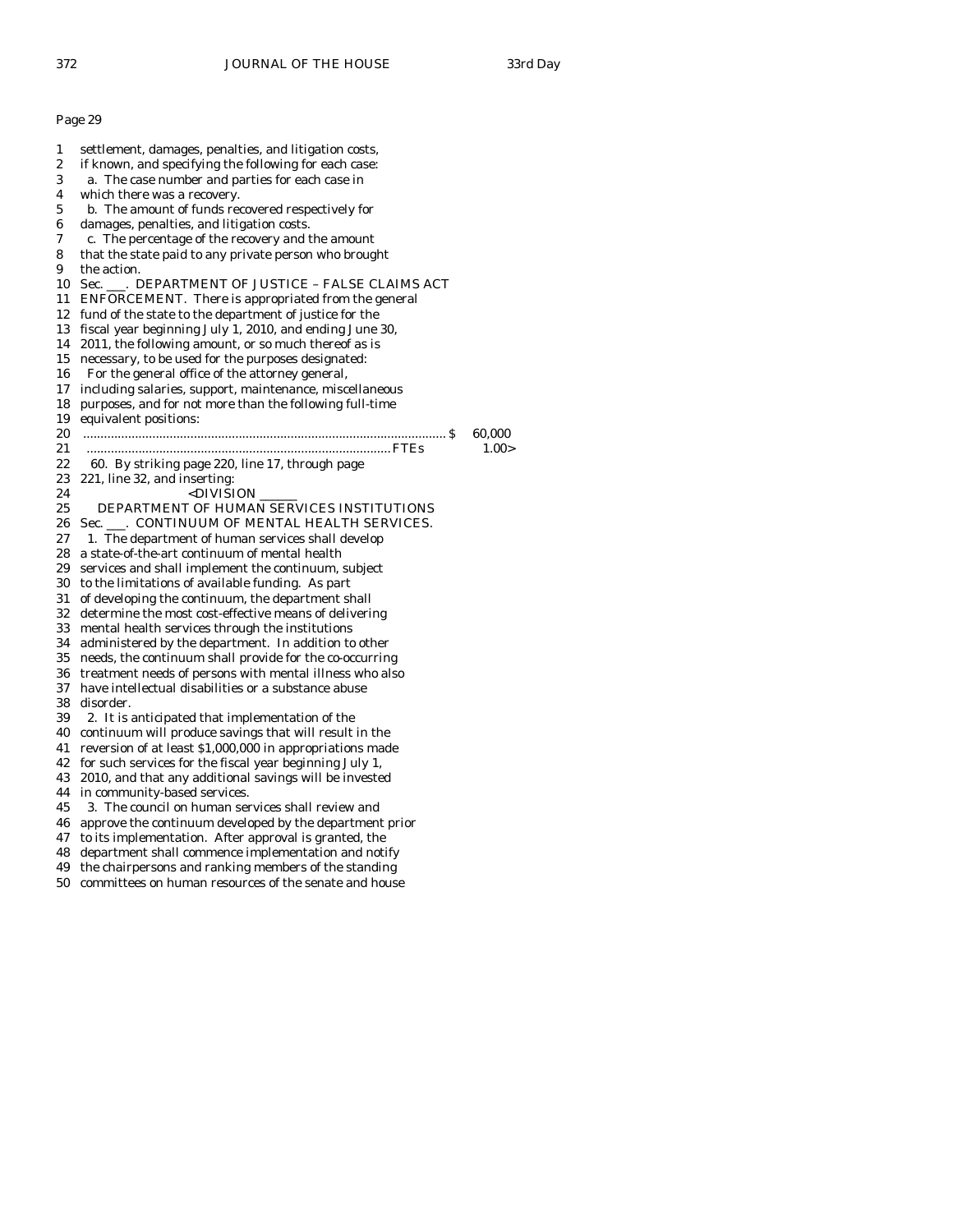1 of representatives and of the joint appropriations 2 subcommittee on health and human services. 3 4. The department of human services may adopt 4 administrative rules under section 17A.4, subsection 5 3, and section 17A.5, subsection 2, paragraph "b", to 6 implement the provisions of this section and the rules 7 shall become effective immediately upon filing or on a 8 later effective date specified in the rules, unless the 9 effective date is delayed by the administrative rules 10 review committee. Any rules adopted in accordance with 11 this section shall not take effect before the rules are 12 reviewed by the administrative rules review committee. 13 The delay authority provided to the administrative 14 rules review committee under section 17A.4, subsection 15 7, and section 17A.8, subsection 9, shall be applicable 16 to a delay imposed under this section, notwithstanding 17 a provision in those sections making them inapplicable 18 to section 17A.5, subsection 2, paragraph "b". Any 19 rules adopted in accordance with the provisions of this 20 section shall also be published as a notice of intended 21 action as provided in section 17A.4.> 22 61. Page 222, by striking lines 5 through 32. 23 62. By striking page 223, line 34, through page 24 224, line 12. 25 63. Page 246, line 30, by striking <REPEAL OF> 26 64. Page 247, after line 9 by inserting: 27 <Sec. \_\_\_. Section 135.107, subsection 5, paragraph 28 a, Code Supplement 2009, is amended to read as follows: 29 a. There is established an advisory committee to 30 the center for rural health and primary care consisting 31 of one representative, approved by the respective 32 agency, of each of the following agencies: the 33 department of agriculture and land stewardship, the 34 Iowa department of public health, the department of 35 inspections and appeals, the national institute for 36 rural health policy, the rural health resource center, 37 the institute of agricultural medicine and occupational 38 health, and the Iowa state association of counties. 39 The governor shall appoint two representatives of 40 consumer groups active in rural health issues and a 41 representative of each of two farm organizations active 42 within the state, a representative of an agricultural 43 business in the state, a representative of a critical 44 needs hospital, a practicing rural family physician, 45 a practicing rural physician assistant, a practicing 46 rural advanced registered nurse practitioner, and 47 a rural health practitioner who is not a physician, 48 physician assistant, or advanced registered nurse 49 practitioner, as members of the advisory committee. 50 The advisory committee shall also include as members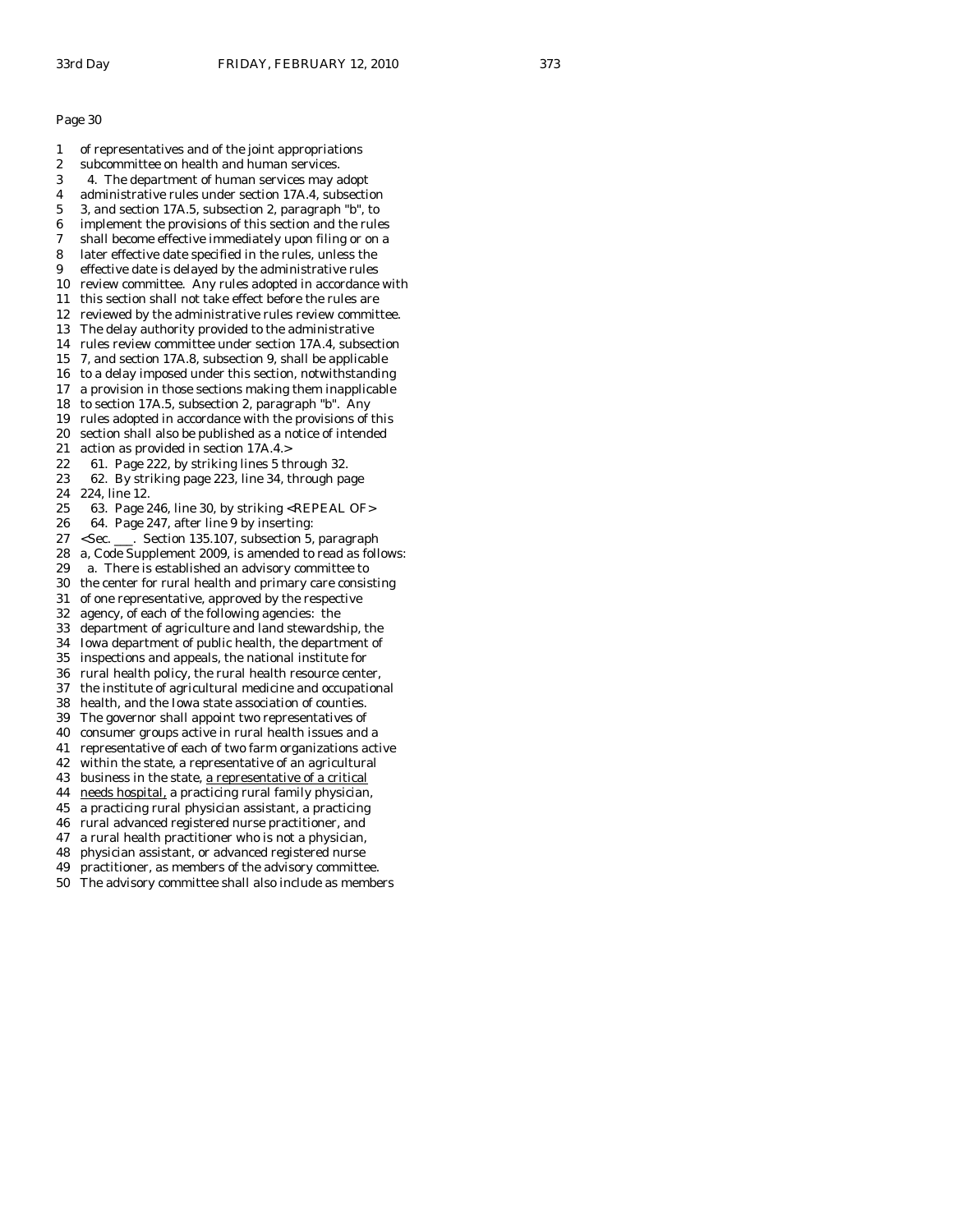| o<br>Ξ |
|--------|
|--------|

1 two state representatives, one appointed by the speaker 2 of the house of representatives and one by the minority 3 leader of the house, and two state senators, one 4 appointed by the majority leader of the senate and one 5 by the minority leader of the senate.> 6 65. Page 247, by striking line 17 and inserting: 7 <Sec. \_\_\_. REPEAL. Sections 135.28, 135N.1, 8 135N.2, 135N.3, 135N.4, 135N.5, 135N.6, and 142C.16, 9 Code 2009, are repealed.> 10 66. Page 248, after line 29 by inserting: 11 <DIVISION 12 DEPARTMENT OF HUMAN 13 SERVICES – LEVEL OF CARE 14 Sec. \_\_\_. LEVEL OF CARE EVALUATION. The department 15 of human services shall amend the medical assistance 16 program home and community-based services waiver for 17 persons with intellectual disabilities so that required 18 evaluations performed subsequent to the initial 19 diagnosis of mental retardation are for the purpose of 20 determining the appropriate level of care rather than 21 confirming the original diagnosis.> 22 67. Page 248, after line 29 by inserting:<br> $\frac{\text{23}}{\text{23}}$  <DIVISION 23 <DIVISION \_\_\_\_\_\_ 24 DEPARTMENT OF HUMAN 25 SERVICES – TRANSPORTATION SERVICES 26 Sec. \_\_\_. INCLUSION OF TRANSPORTATION 27 SERVICES. The department of human services shall amend 28 the medical assistance program home and community-based 29 services waiver for persons with intellectual 30 disabilities as necessary for employment-related 31 transportation to be covered by the supported community 32 living services provider.> 33 68. By striking page 249, line 12, through page 34 250, line 7. 35 69. Page 252, line 32, after <subdivision> by 36 inserting <and hired by the political subdivision> 37 70. Page 253, after line 3 by inserting: 38 <Sec. \_\_\_. Section 80B.11E, subsection 1, Code 39 2009, is amended to read as follows: 40 1. Notwithstanding any other provision of law to 41 the contrary, an individual who is not a certified law 42 enforcement officer may apply for attendance at the 43 law enforcement academy at their own expense if such 44 individual is sponsored by a law enforcement agency 45 that either intends to hire or has hired the individual 46 as a law enforcement officer on the condition that the 47 individual meets the minimum eligibility standards 48 described in subsection 2. The costs for attendance by 49 such an individual at the law enforcement academy shall 50 be paid as provided in section 80B.11B.>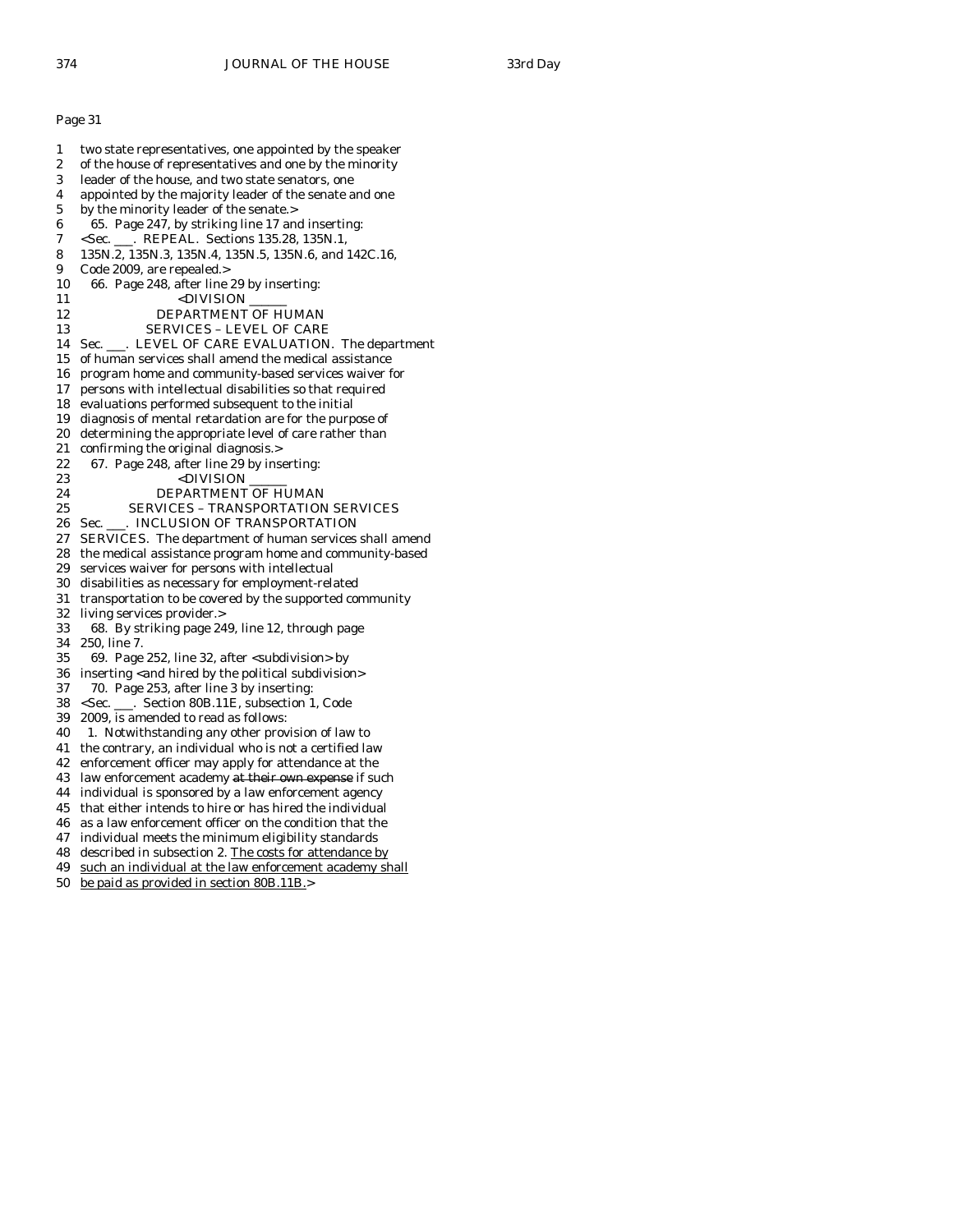| 1  | 71. Page 255, after line 14 by inserting:               |
|----|---------------------------------------------------------|
| 2  | <division< td=""></division<>                           |
| 3  | ONGOING PROGRAM REVIEW                                  |
| 4  | Sec. ___. NEW SECTION. 8.71 Ongoing program review -    |
| 5  | repeal dates.                                           |
| 6  | 1. The general assembly finds that a regular review     |
| 7  | of the programs and projects administered by state      |
| 8  | government is necessary to determine whether each       |
| 9  | program and project is effectively and efficiently      |
| 10 | meeting the needs for which created and whether the     |
| 11 | needs remain in place. The general assembly further     |
| 12 | finds that a regular, systematic review process can     |
| 13 | identify the programs and projects that are no longer   |
| 14 | relevant or functioning at a desirable level and can    |
| 15 | eliminate or reorganize those programs and projects so  |
| 16 | that state resources can be used most effectively or    |
| 17 | diverted to other priorities.                           |
| 18 | 2. The committees on state government of the            |
| 19 | senate and house of representatives shall propose       |
| 20 | legislation for consideration by the Eighty-fourth      |
| 21 | General Assembly, 2011 Session, providing a staggered   |
| 22 | schedule for establishing an automatic repeal date for  |
| 23 | each program or project administered by a department of |
| 24 | state government over the succeeding five-year period.  |
| 25 | The committees on state government shall consult with   |
| 26 | the office of the governor and the department of        |
| 27 | management in formulating the staggered schedule and    |
| 28 | the office and department shall cooperate in providing  |
| 29 | necessary information requested by either committee.    |
| 30 | The repeal date provisions shall be implemented         |
| 31 | in a manner so that any program or project that is      |
| 32 | reauthorized by law is again subject to automatic       |
| 33 | repeal five years after reauthorization.>               |
| 34 | 72. By renumbering as necessary.                        |
|    |                                                         |

# SPECIAL PRESENTATION

 Grassley of Butler introduced to the House, his grandfather, U.S. Senator Charles Grassley.

The House rose and expressed its welcome.

Mascher of Johnson offered amendment **H-8100**, to the committee amendment  $H$ -8045, filed by her as follows:

# [H–8100](http://coolice.legis.state.ia.us/Cool-ICE/default.asp?Category=billinfo&Service=Billbook&frame=1&GA=83&hbill=H8100)

- 1 Amend the amendment, H-8045, to [Senate File 2088](http://coolice.legis.state.ia.us/Cool-ICE/default.asp?Category=billinfo&Service=Billbook&frame=1&GA=83&hbill=SF2088),
- 2 as amended, passed, and reprinted by the Senate, as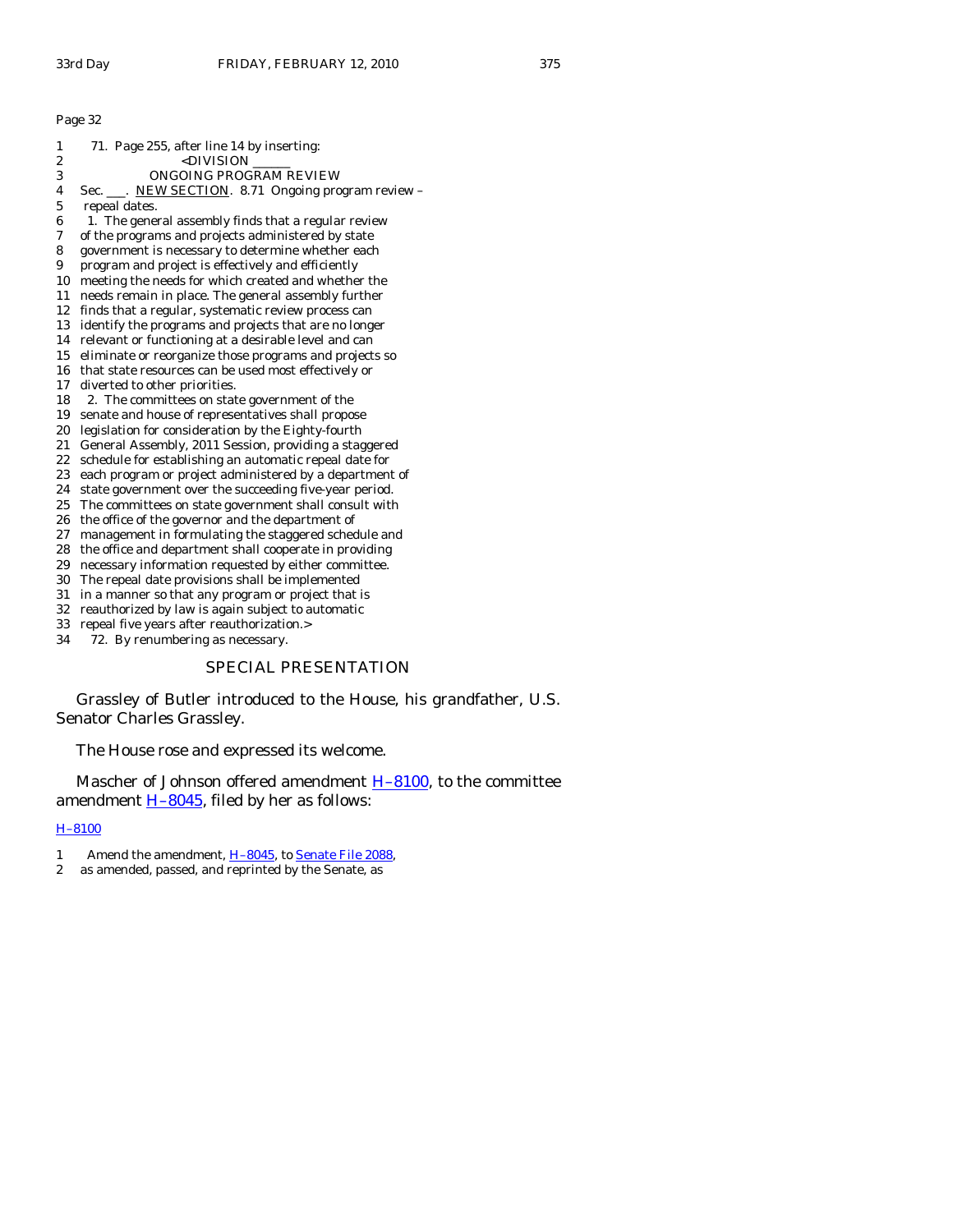3 follows: 4 1. Page 1, by striking lines 1 through 50 and 5 inserting: 6 By striking page 1, line 3, through page 9, 7 line 34, and inserting: 8 <Sec. \_\_\_. Section 8.6, Code Supplement 2009, is 9 amended by adding the following new subsection: 10 NEW SUBSECTION. 17. Provide such assistance and 11 administrative support services to the information 12 technology division, created in section 8B.2, as the 13 department and the division determine maximizes the 14 efficiency and effectiveness of both the department and 15 division. 16 Sec. \_\_\_. Section 8A.101, unnumbered paragraph 1, 17 Code 2009, is amended to read as follows: 18 As used in this chapter and chapter 8B, unless the 19 context otherwise requires: 20 Sec. \_\_\_. Section 8A.104, subsection 12, Code 2009, 21 is amended by striking the subsection. 22 Sec. \_\_\_. Section 8A.111, subsections 3, 4, and 5, 23 Code 2009, are amended by striking the subsections. 24 SUBCHAPTER I 25 ADMINISTRATION – GENERAL PROVISIONS 26 Sec. \_\_\_. NEW SECTION. 8B.1 Definitions. 27 As used in this chapter, unless the context 28 otherwise requires: 29 1. "Council" means the technology advisory council 30 created in section 8B.8. 31 2. "Division" means the information technology 32 division of the department of management. 33 3. "Information technology" means computing and 34 electronics applications used to process and distribute 35 information in digital and other forms and includes 36 information technology devices, information technology 37 services, infrastructure services, and value added 38 services.<br>39 4. "Info 39 4. "Information technology device" means equipment 40 or associated software, including programs, languages, 41 procedures, or associated documentation, used 42 in operating the equipment which is designed for 43 utilizing information stored in an electronic format. 44 "Information technology device" includes but is not 45 limited to computer systems, computer networks, and 46 equipment used for input, output, processing, storage, 47 display, scanning, and printing. 48 5. "Information technology services" means services 49 designed to do any of the following: 50 a. Provide functions, maintenance, and support of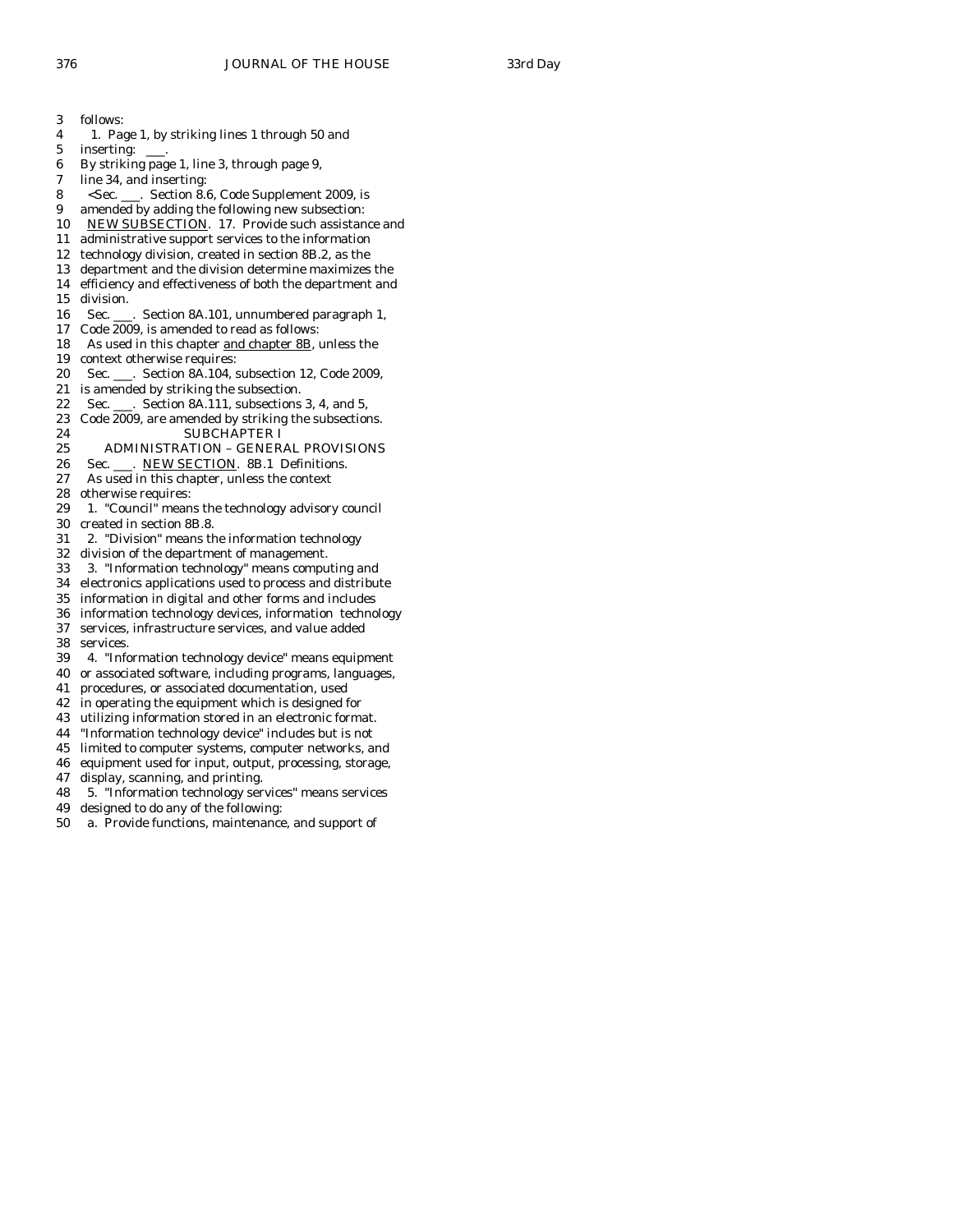- 1 information technology devices.
- 2 b. Provide services including but not limited to
- 3 any of the following:
- 4 (1) Computer systems application development and
- 5 maintenance.
- 6 (2) Systems integration and interoperability.
- 7 (3) Operating systems maintenance and design.
- 8 (4) Computer systems programming.
- 9 (5) Computer systems software support.
- 10 (6) Planning and security relating to information
- 11 technology devices.
- 12 (7) Data management consultation.
- 13 (8) Information technology education and
- 14 consulting.
- 15 (9) Information technology planning and standards.
- 16 (10) Establishment of workstation management
- 17 standards.
- 18 6. "Infrastructure services" includes all of the
- 19 following:
- 20 a. Data centers used to support mainframe and other
- 21 computers and their associated components including
- 22 servers, information networks, storage systems,
- 23 redundant or backup power systems, redundant data
- 24 communications connections, environmental controls, and
- 25 security devices.
- 26 b. Servers, mainframes, or other centralized
- 27 processing systems.
- 28 c. Storage systems, including but not limited to
- 29 disk, tape, optical, and other structured repositories
- 30 for storing digital information.
- 31 d. Computer networks commonly referred to as local
- 32 area networks. 33 e. Network services, including equipment and
- 
- 34 software which support local area networks, campus area networks, wide area networks and metro area
- 36 networks. Network services also include data network
- 37 services such as routers, switches, firewalls, virtual
- 38 private networks, intrusion detection systems, access
- 39 control, internet protocol load balancers, event
- 40 logging and correlation, and content caching. Network
- 41 services do not include services provided by the Iowa
- 42 communications network pursuant to chapter 8D or by
- 43 the public broadcasting division of the department of 44 education.
- 45 f. Groupware applications used to facilitate
- 46 collaboration, communication, and workflow, including
- 47 electronic mail, directory services, calendaring and
- 48 scheduling, and imaging systems.
- 49 g. Information technology help desk services.
- 50 h. Cyber security functions and equipment.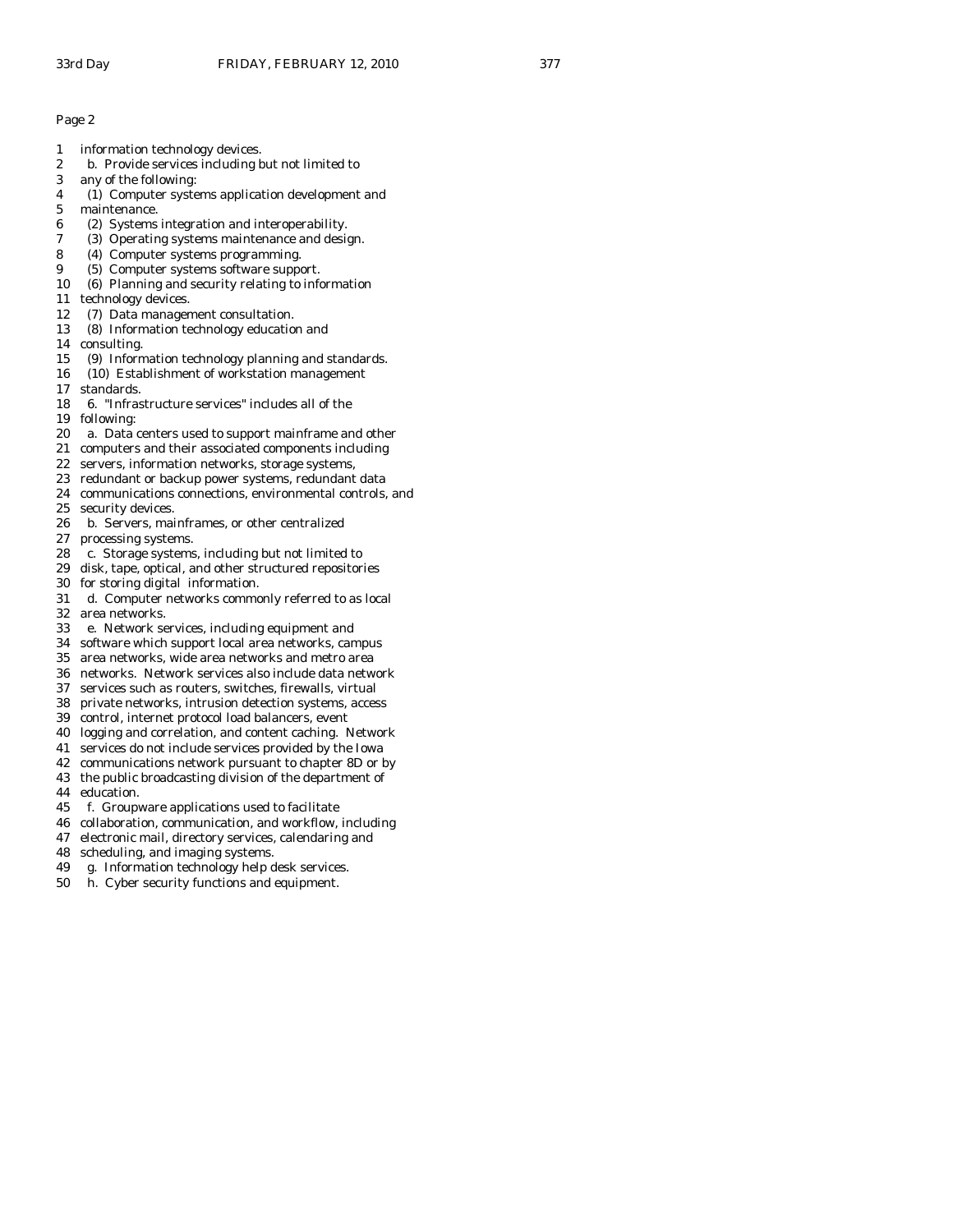- 1 i. Digital printing and printing procurement 2 services. 3 j. Data warehouses, including services that assist 4 in managing and locating digital information. 5 k. Disaster recovery technology and services. 6 l. Other similar or related services as determined by the chief information officer. 8 7. "Participating agency" means any state agency, 9 except the state board of regents and institutions 10 operated under the authority of the state board of
- 11 regents.
- 12 8. "Value-added services" means services that
- 13 offer or provide unique, special, or enhanced value,
- 14 benefits, or features to the customer or user including
- 15 but not limited to services in which information
- 16 technology is specially designed, modified, or adapted
- 17 to meet the special or requested needs of the user or
- 18 customer; services involving the delivery, provision,
- 19 or transmission of information or data that require or
- 20 involve additional processing, formatting, enhancement,
- 21 compilation, or security; services that provide the
- 22 customer or user with enhanced accessibility, security, 23 or convenience; research and development services; and
- 24 services that are provided to support technological
- 25 or statutory requirements imposed on participating
- 26 agencies and other governmental entities, businesses,
- 27 and the public.
- 28 Sec. \_\_\_. NEW SECTION. 8B.2 Division created -
- 29 chief information officer appointed.
- 30 1. The information technology division is created
- 31 as an independent office within the department
- 32 of management. The division is to be headed and
- 33 administered by the chief information officer for
- 34 the state. The chief information officer shall be
- appointed by the governor to serve at the pleasure of
- 36 the governor and is subject to confirmation by the
- 37 senate. If the office becomes vacant, the vacancy
- 38 shall be filled in the same manner as provided for the 39 original appointment.
- 40 2. The person appointed as the chief information
- 41 officer for the state shall be professionally qualified
- 42 by education and have no less than five years'
- 43 experience in the field of information technology, and
- 44 a working knowledge of financial management. The chief
- 45 information officer shall not be a member of any local,
- 46 state, or national committee of a political party,
- 47 an officer or member of a committee in any partisan
- 48 political club or organization, or hold or be a
- 49 candidate for a paid elective public office. The chief
- 50 information officer is subject to the restrictions on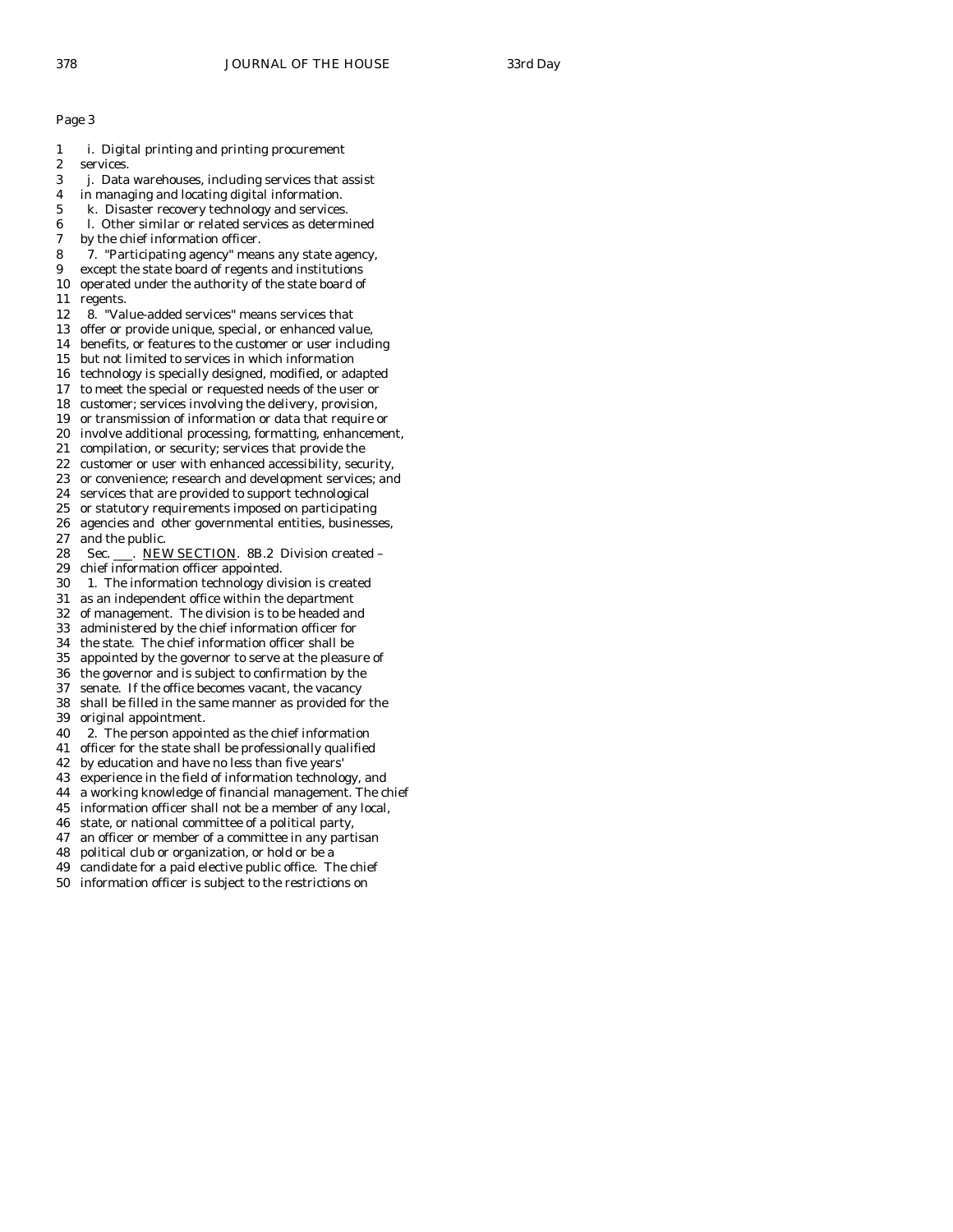- 1 political activity provided in section 8A.416 and shall
- 2 not serve as an employee in any other executive branch 3 agency.
- 4 Sec. \_\_\_. NEW SECTION. 8B.3 Division purpose 5 mission.
- 6 1. The division is created for the purpose of
- 7 managing and coordinating the major information
- 8 technology resources of state government.
- 9 2. The mission of the division is to provide high
- 10 quality, customer focused information technology
- 11 services and business solutions to government and to
- 12 citizens.
- 13 Sec. \_\_\_. NEW SECTION. 8B.4 Powers and duties of
- 14 the chief information officer.
- 15 The chief information officer shall do all of the 16 following:
- 17 1. Coordinate the internal operations of
- 18 the division and develop and implement policies
- 19 and procedures designed to ensure the efficient
- 20 administration of the division.
- 21 2. Appoint all personnel deemed necessary for the
- 22 administration of the division's functions as provided 23 in this chapter.
- 24 3. Prepare an annual budget for the division.
- 25 4. Develop and recommend legislative proposals
- 26 deemed necessary for the continued efficiency of the
- 27 division's functions, and review legislative proposals
- 28 generated outside the division which are related to
- 29 matters within the division's purview.
- 30 5. Adopt rules deemed necessary for the
- 31 administration of this chapter in accordance with 32 chapter 17A.
- 33 6. Prescribe and adopt information technology
- 34 standards and rules.<br>35 7. Develop and reco
- 35 7. Develop and recommend legislative proposals
- 36 deemed necessary for the continued efficiency of
- 37 the division in performing information technology
- 38 functions, and review legislative proposals generated
- 39 outside of the division which are related to matters
- 40 within the division's purview.
- 41 8. Provide advice to the governor on issues related
- 42 to information technology.
- 43 9. Consult with agencies and other governmental
- 44 entities on issues relating to information technology.
- 45 10. Work with all governmental entities in an
- 46 effort to achieve the information technology goals
- 47 established by the division.
- 48 11. Utilize, in a manner determined by the chief
- 49 information officer, such assistance and administrative
- 50 support services as provided by the department of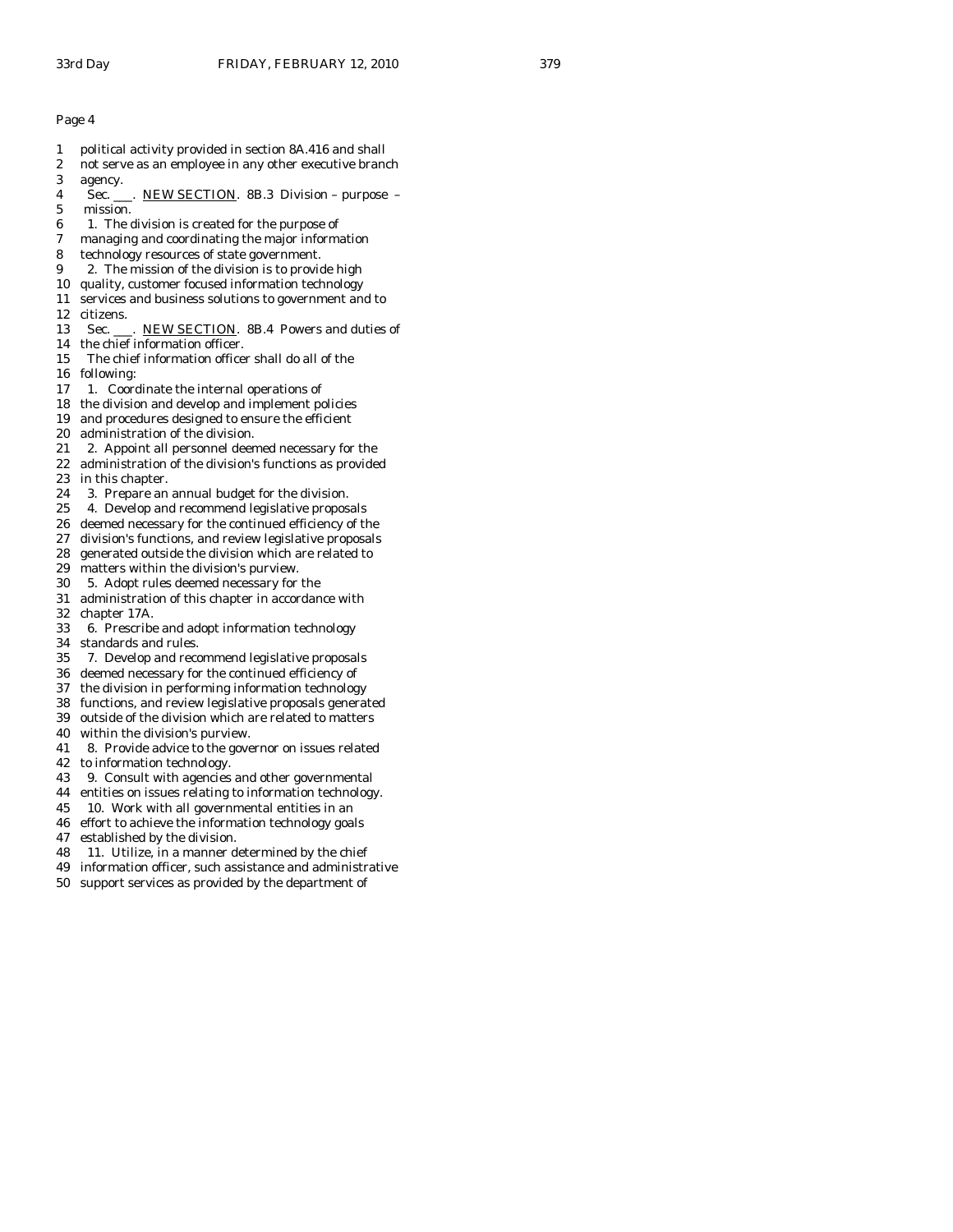1 management as the division determines maximizes the 2 efficiency and effectiveness of the division. 3 12. Enter into contracts for the receipt and 4 provision of services as deemed necessary. The chief 5 information officer and the governor may obtain and 6 accept grants and receipts to or for the state to be 7 used for the administration of the division's functions 8 as provided in this chapter. 9 13. Exercise and perform such other powers and 10 duties as may be prescribed by law. 11 Sec. \_\_\_. NEW SECTION. 8B.5 Prohibited interests -12 penalty. 13 The chief information officer shall not have any 14 pecuniary interest, directly or indirectly, in any 15 contract for supplies furnished to the state, or in any 16 business enterprise involving any expenditure by the 17 state. A violation of the provisions of this section 18 is a serious misdemeanor, and upon conviction, the 19 chief information officer shall be removed from office 20 in addition to any other penalty. 21 Sec. \_\_\_. NEW SECTION. 8B.6 Acceptance of funds. 22 The division may receive and accept donations, 23 grants, gifts, and contributions in the form of moneys, 24 services, materials, or otherwise, from the United 25 States or any of its agencies, from this state or any 26 of its agencies, or from any other person, and may use 27 or expend such moneys, services, materials, or other 28 contributions, or issue grants, in carrying out the 29 operations of the division. All federal grants to and 30 the federal receipts of the division are appropriated 31 for the purpose set forth in such federal grants 32 or receipts. The division shall report annually to 33 the general assembly on or before September 1 the 34 donations, grants, gifts, and contributions with a monetary value of one thousand dollars or more that 36 were received during the most recently concluded fiscal 37 year. 38 Sec. \_\_\_. NEW SECTION. 8B.7 Federal funds. 39 1. Neither the provisions of this chapter nor 40 rules adopted pursuant to this chapter shall apply 41 in any situation where such provision or rule is in 42 conflict with a governing federal regulation or where 43 the provision or rule would jeopardize the receipt of 44 federal funds.

- 45 2. If it is determined by the attorney general that
- 46 any provision of this chapter would cause denial of
- 47 funds or services from the United States government
- 48 which would otherwise be available to an agency of this
- 49 state, such provision shall be suspended as to such
- 50 agency, but only to the extent necessary to prevent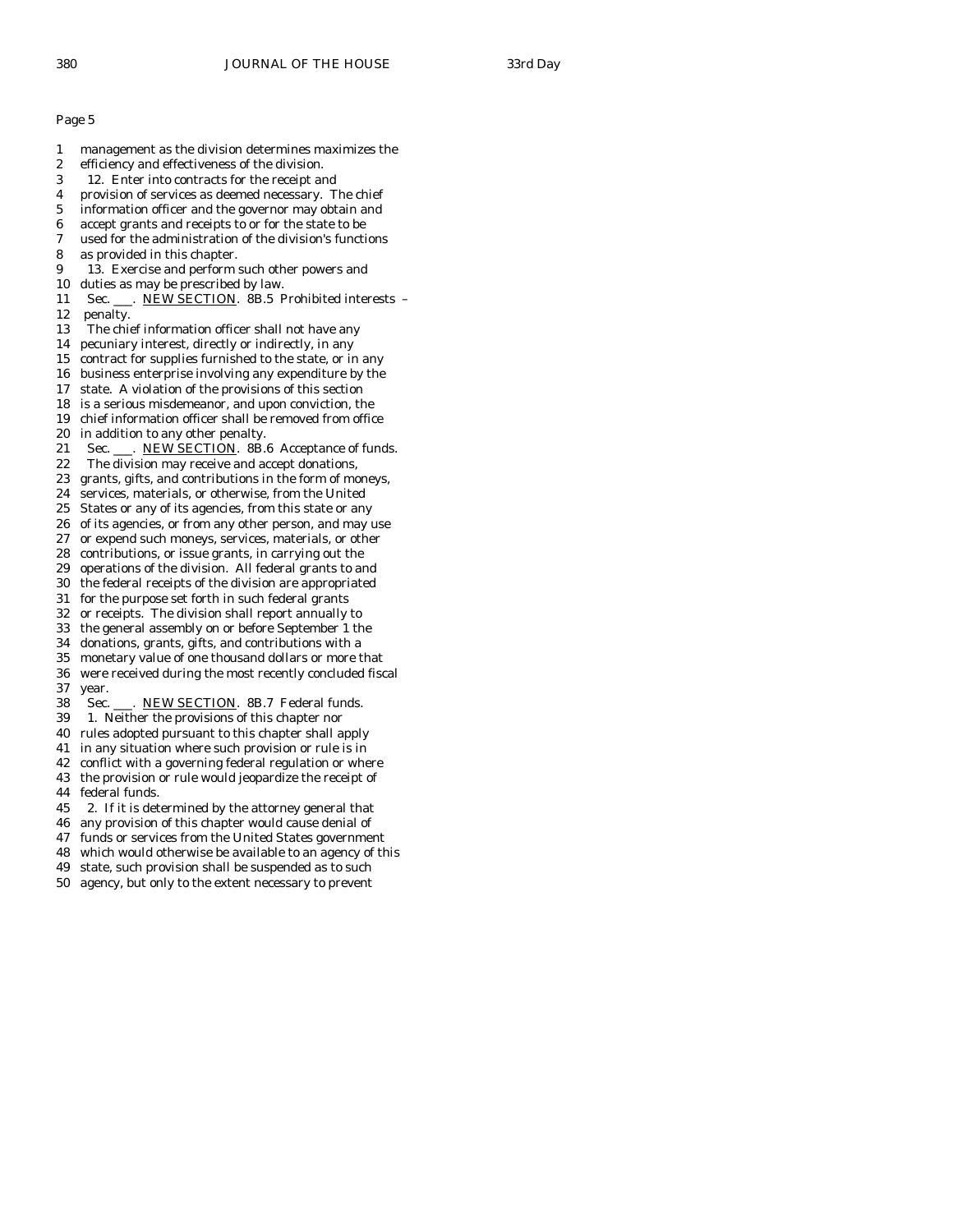- 1 denial of such funds or services.
- 2 Sec. \_\_\_. NEW SECTION. 8B.8 Technology advisory
- 3 council.
- 4 1. Definitions. For purposes of this section,
- 5 unless the context otherwise requires:
- 6 a. "Large agency" means a participating agency
- 7 with more than seven hundred full-time, year-round
- 8 employees.
- 9 b. "Medium-sized agency" means a participating
- 10 agency with at least seventy or more full-time,
- 11 year-round employees, but not more than seven hundred
- 12 permanent employees.
- 13 c. "Small agency" means a participating agency with
- 14 less than seventy full-time, year-round employees.
- 15 2. Membership.
- 16 a. The technology advisory council is composed of
- 17 ten members as follows:
- 18 (1) The chief information officer.
- 19 (2) The director of the department of management,
- 20 or the director's designee.
- 21 (3) Eight members appointed by the governor as
- 22 follows:
- 23 (a) Three representatives from large agencies.
- 24 (b) Two representatives from medium-sized agencies.
- 25 (c) One representative from a small agency.
- 26 (d) Two public members who are knowledgeable and
- 27 have experience in information technology matters.
- 28 b. (1) Members appointed pursuant to paragraph
- 29 "a", subparagraph (3), shall serve two-year staggered
- 30 terms. The division shall provide, by rule, for
- 31 the commencement of the term of membership for the
- 32 nonpublic members. The terms of the public members
- 33 shall be staggered at the discretion of the governor.
- 34 (2) Sections 69.16, 69.16A, and 69.19 shall apply
- 35 to the public members of the council.
- 36 (3) Public members appointed by the governor are
- 37 subject to senate confirmation.
- 38 (4) Public members appointed by the governor may be 39 eligible to receive compensation as provided in section
- 40 7E.6.
- 41 (5) Members shall be reimbursed for actual and
- 42 necessary expenses incurred in performance of the
- 43 members' duties.
- 44 (6) A director, deputy director, or employee
- 45 with information technology expertise of an agency
- 46 is preferred as an appointed representative for each
- 47 of the agency categories of membership pursuant to
- 48 paragraph "a", subparagraph (3).
- 49 c. The technology advisory council annually shall
- 50 elect a chair and a vice chair from among the members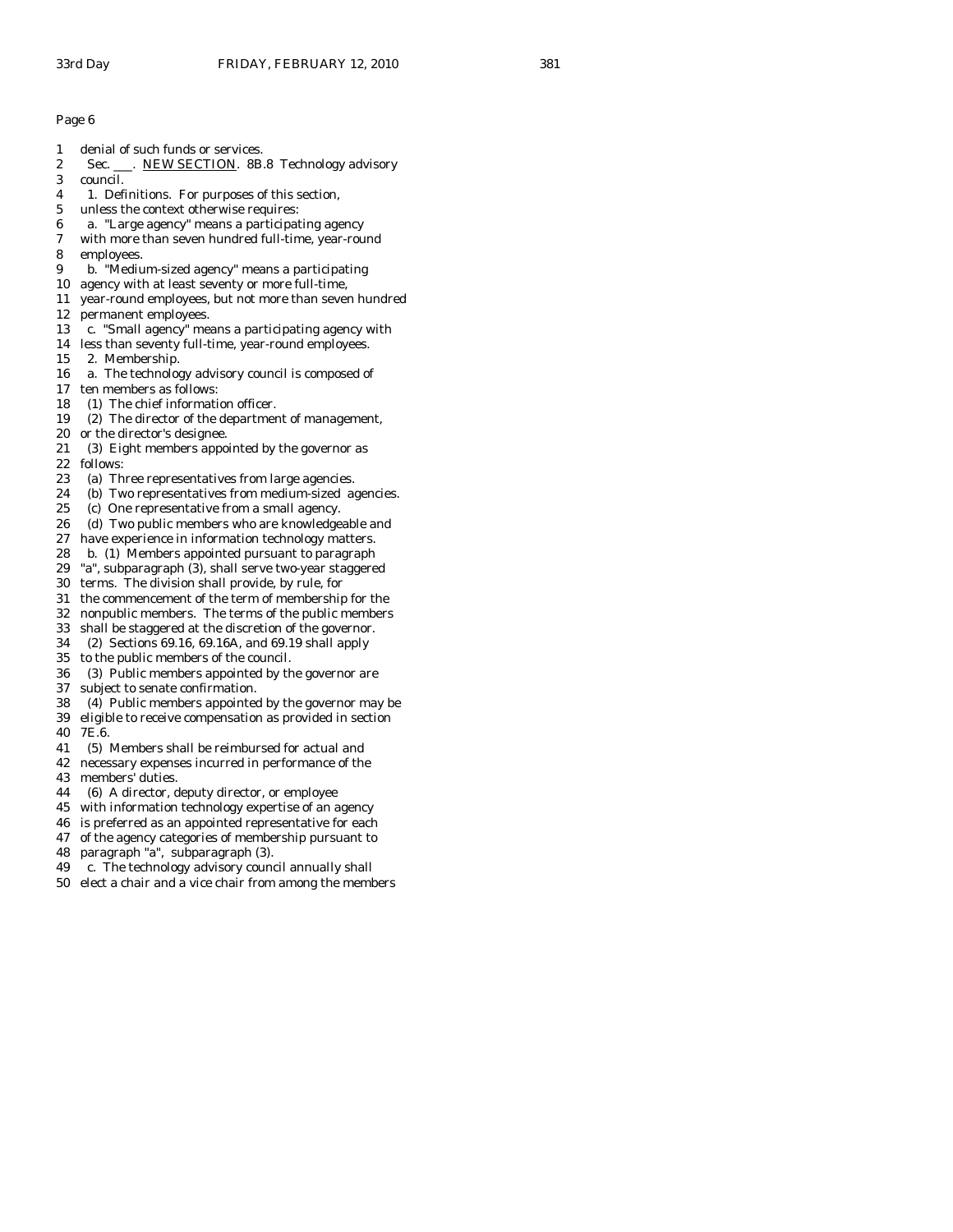- 1 of the council, by majority vote, to serve one-year
- 2 terms.
- 3 d. A majority of the members of the council shall
- 4 constitute a quorum.
- 5 e. Meetings of the council shall be held at the
- 6 call of the chairperson or at the request of three
- 7 members.
- 8 3. Powers and duties of the council. The powers
- 9 and duties of the technology advisory council as they
- 10 relate to information technology services shall include
- 11 but are not limited to all of the following:
- 12 a. Advise the chief information officer in
- 13 developing and adopting information technology
- 14 standards pursuant to sections 8B.4 and 8B.23
- 15 applicable to all agencies.
- 16 b. Make recommendations to the chief information
- 17 officer regarding all of the following:
- 18 (1) Technology utility services to be implemented
- 19 by the division.
- 20 (2) Improvements to information technology service
- 21 levels and modifications to the business continuity
- 22 plan for information technology operations developed by
- 23 the division for agencies, and to maximize the value of
- 24 information technology investments by the state.
- 25 (3) Technology initiatives for the executive
- 26 branch.
- 27 c. Advise the division regarding rates to be
- 28 charged for access to and for value-added services
- 29 performed through IowAccess.
- 30 Sec. \_\_\_. NEW SECTION. 8B.9 Reports required.
- 31 The division shall provide all of the following
- 32 reports:
- 33 1. An annual report of the division.
- 34 2. Internal service fund service business plans
- 35 and financial reports as required under section 8B.13,
- 36 subsection 5, paragraph "a", and an annual internal
- 37 service fund expenditure report as required under
- 38 section 8B.13, subsection 5, paragraph "b".
- 39 3. An annual report regarding total spending on
- 40 technology as required under section 8B.21, subsection
- 41 6.
- 42 4. A technology audit of the electronic
- 43 transmission system as required under section 8B.33.
- 44 5. An annual report of expenditures from the
- 45 IowAccess revolving fund as provided in section 8B.34. 46 SUBCHAPTER II
- 
- 47 SERVICES PROVISION AND FUNDING
- 48 Sec. \_\_\_. NEW SECTION. 8B.11 Financing division
- 49 services.
- 50 1. The division shall establish a process by which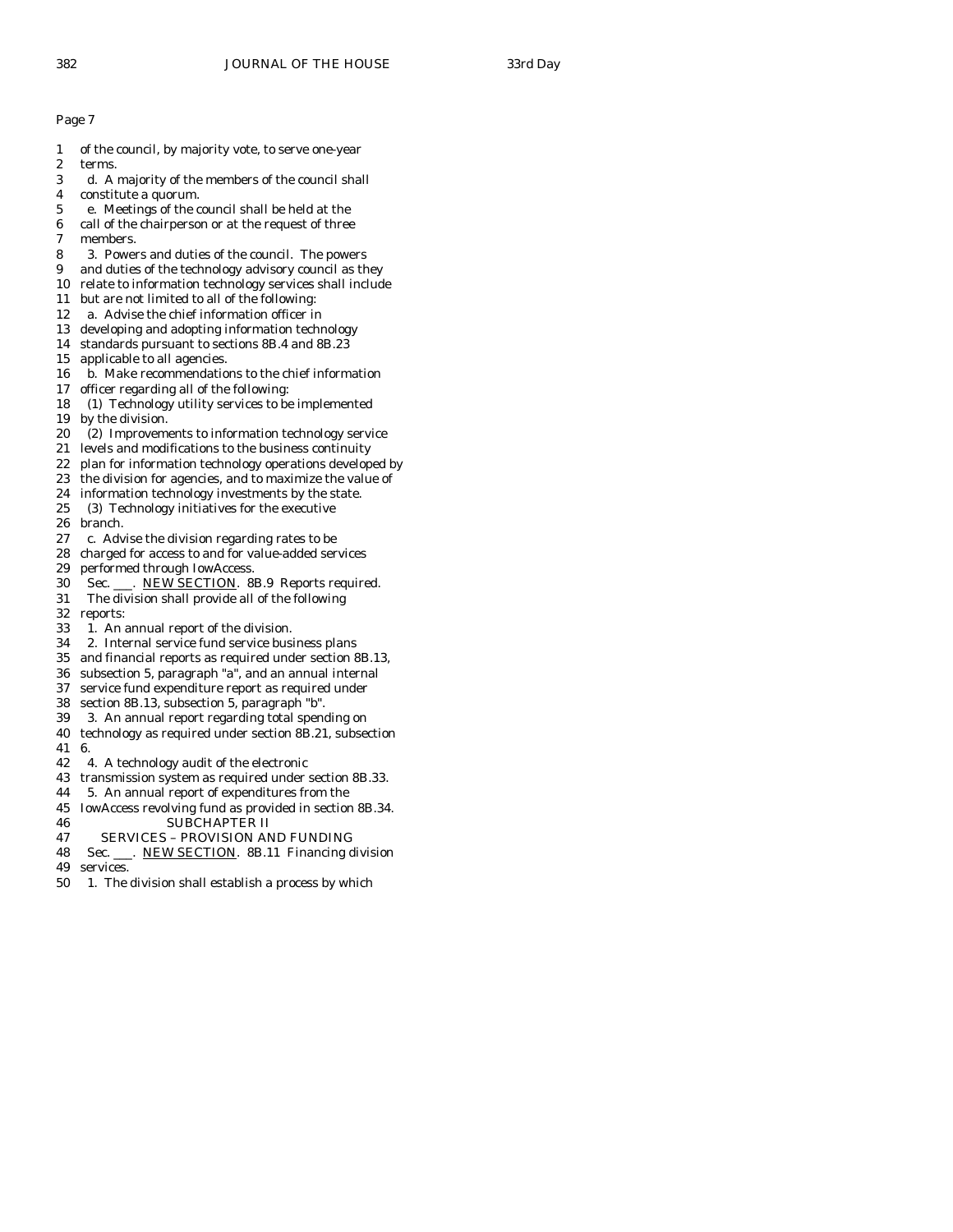- 1 the division shall determine which services provided
- 2 by the division shall be funded by an appropriation to
- 3 the division and which services shall be funded by the
- 4 governmental entity receiving the service.
- 5 2. a. For services which the division determines
- 6 shall be funded by the governmental entity receiving 7 the service, the division shall establish a process
- 8 for determining whether the division shall be the sole
- 9 provider of the service.
- 10 b. If the division determines that it shall be
- 11 the sole provider of a service, the division shall
- 12 establish a procedure for resolving complaints
- 13 concerning the service provided and shall set rates for
- 14 the service as provided in section 8B.21.
- 15 3. The division shall annually prepare a listing
- 16 separately identifying services to be provided by the
- 17 division and funded by an appropriation, services
- 18 to be provided by the division and funded by the
- 19 governmental entity receiving the service, and services
- 20 which the division is authorized to provide but which 21 governmental entities may provide on their own or
- 22 obtain from another provider of the service.
- 23 Sec. \_\_\_. NEW SECTION. 8B.12 Services to
- 24 governmental entities and nonprofit organizations.
- 25 1. The chief information officer shall enter
- 26 into agreements with state agencies, and may enter
- 27 into agreements with any other governmental entity
- 28 or a nonprofit organization, to furnish services
- 29 and facilities of the division to the applicable
- 30 governmental entity or nonprofit organization. The
- 31 agreement shall provide for the reimbursement to the
- 32 division of the reasonable cost of the services and 33 facilities furnished. All governmental entities
- 34 of this state may enter into such agreements. For
- 35 purposes of this subsection, "nonprofit organization"
- 36 means a nonprofit entity which is exempt from federal
- 37 income taxation pursuant to section  $501(c)(3)$  of the
- 38 Internal Revenue Code and which is funded in whole or
- 39 in part by public funds.
- 40 2. This chapter does not affect any city civil
- 41 service programs established under chapter 400.
- 42 3. The state board of regents shall not be required
- 43 to obtain any service for the state board of regents or
- 44 any institution under the control of the state board
- 45 of regents that is provided by the division pursuant
- 46 to this chapter without the consent of the state board 47 of regents.
- 48 Sec. \_\_\_. NEW SECTION. 8B.13 Division internal 49 service funds.
- 50 1. Activities of the division shall be accounted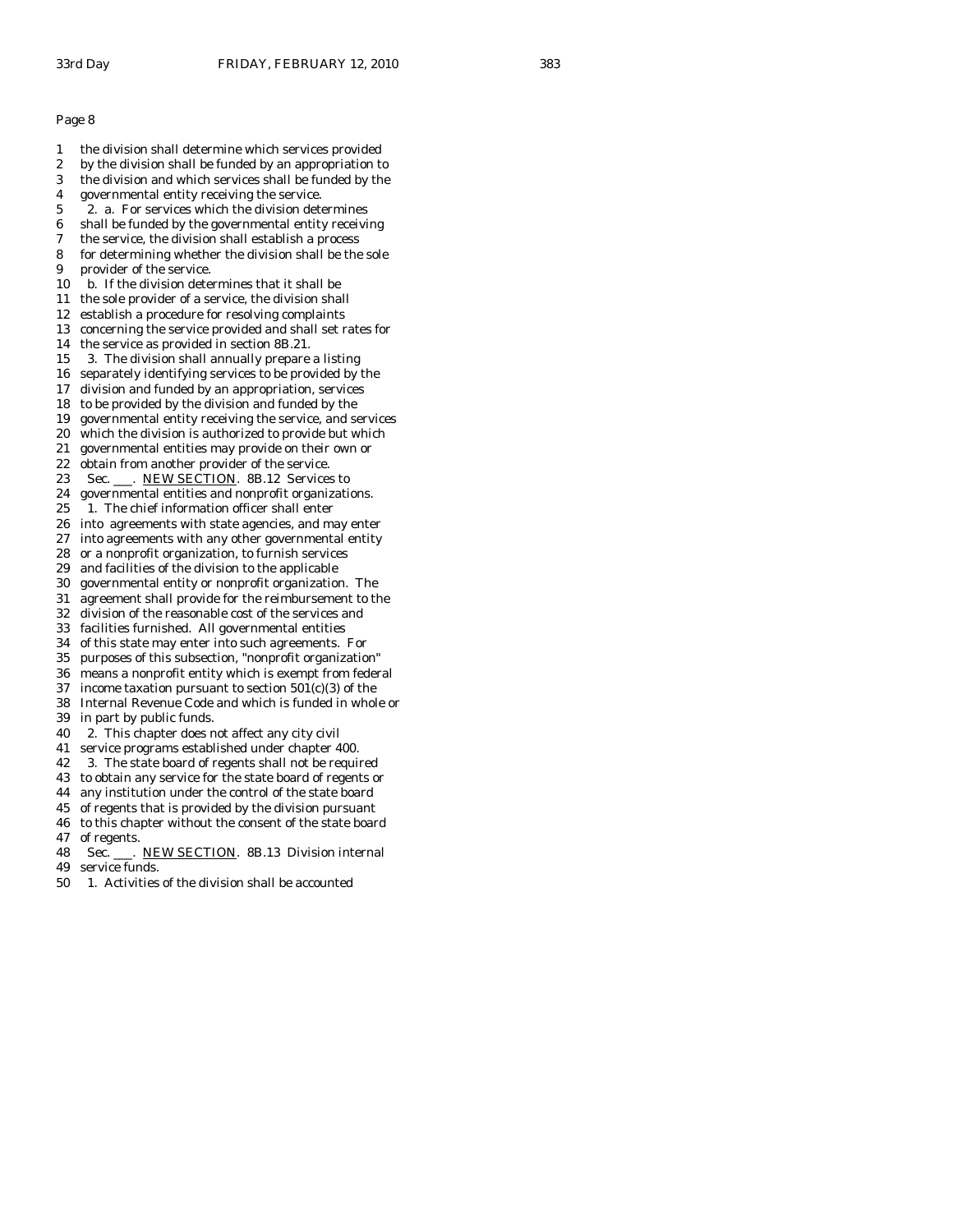- 1 for within the general fund of the state, except
- 2 that the chief information officer may establish and 3 maintain internal service funds in accordance with
- 4 generally accepted accounting principles, as defined
- 5 in section 8.57, subsection 5, for activities of the
- 6 division which are primarily funded from billings to
- 7 governmental entities for services rendered by the
- 8 division. The establishment of an internal service
- 9 fund is subject to the approval of the director of the
- 10 department of management and the concurrence of the
- 11 auditor of state. At least ninety days prior to the
- 12 establishment of an internal service fund pursuant
- 13 to this section, the chief information officer shall 14 notify in writing the general assembly, including the
- 15 legislative council, legislative fiscal committee, and
- 16 the legislative services agency.
- 17 2. Internal service funds shall be administered by
- 18 the division and shall consist of moneys collected by
- 19 the division from billings issued in accordance with
- 20 section 8B.15 and any other moneys obtained or accepted
- 21 by the division, including but not limited to gifts,
- 22 loans, donations, grants, and contributions, which are
- 23 designated to support the activities of the individual
- 24 internal service funds. The chief information officer
- 25 may obtain loans from the innovations fund created in
- 26 section 8.63 for deposit in an internal service fund 27 established pursuant to this section to provide seed
- 28 and investment capital to enhance the delivery of
- 29 services provided by the division.
- 30 3. The proceeds of an internal service fund
- 31 established pursuant to this section shall be used
- 32 by the division for the operations of the division
- 33 consistent with this chapter. The chief information
- 34 officer may appoint the personnel necessary to ensure
- 35 the efficient provision of services funded pursuant
- 36 to an internal service fund established under this
- 37 section. However, this usage requirement shall not 38 limit or restrict the division from using proceeds from
- 39 gifts, loans, donations, grants, and contributions
- 40 in conformance with any conditions, directions,
- 41 limitations, or instructions attached or related
- 42 thereto.
- 43 4. Section 8.33 does not apply to any moneys in
- 44 internal service funds established pursuant to this
- 45 section. Notwithstanding section 12C.7, subsection 2,
- 46 interest or earnings on moneys deposited in these funds 47 shall be credited to these funds.
- 48 5. a. The chief information officer shall annually
- 49 provide internal service fund service business plans
- 50 and financial reports to the department of management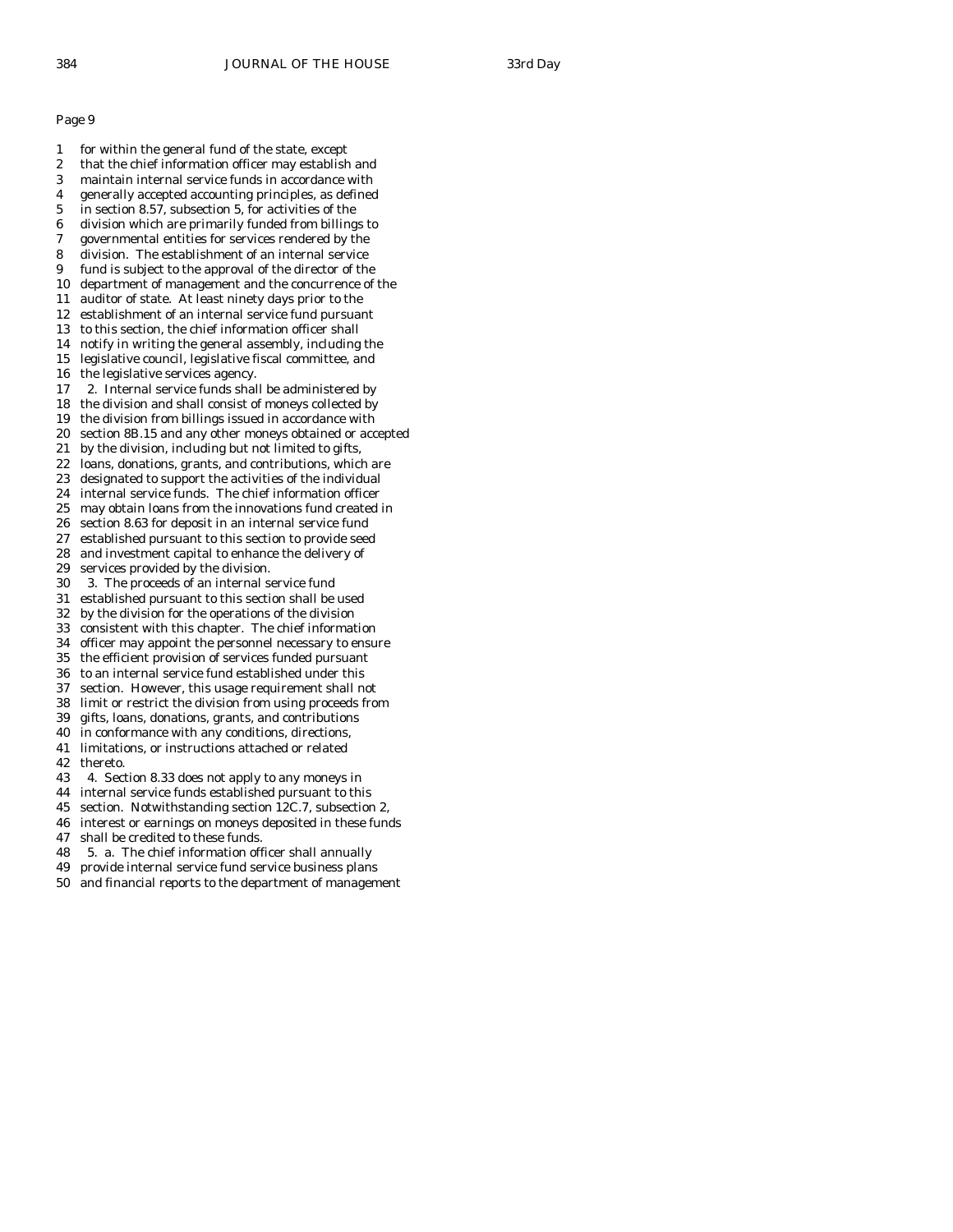1 and the general assembly. The business plans may 2 include the recommendation that a portion of unexpended 3 net income be periodically returned to the appropriate 4 funding source. 5 b. The division shall submit an annual report not 6 later than October 1 to the members of the general 7 assembly and the legislative services agency of the 8 activities funded by and expenditures made from an 9 internal service fund established pursuant to this 10 section during the preceding fiscal year. 11 Sec. \_\_\_. NEW SECTION. 8B.14 Additional personnel. 12 The division may employ, upon the approval of the 13 department of management, additional personnel in 14 excess of the number of full time equivalent positions 15 authorized by the general assembly if such additional 16 personnel are reasonable and necessary to perform such 17 duties as required to meet the needs of the division 18 to provide services to other governmental entities and 19 as authorized by this chapter. The chief information 20 officer shall notify in writing the department of 21 management, the legislative fiscal committee, and the 22 legislative services agency of any additional personnel 23 employed pursuant to this section. 24 Sec. \_\_\_. NEW SECTION. 8B.15 Billing – credit 25 card payments. 26 1. The chief information officer may bill a 27 governmental entity for services rendered by the 28 division in accordance with the duties of the division 29 as provided in this chapter. Bills may include 30 direct, indirect, and developmental costs which have 31 not been funded by an appropriation to the division. 32 The division shall periodically render a billing 33 statement to a governmental entity outlining the cost 34 of services provided to the governmental entity. The amount indicated on the statement shall be paid by 36 the governmental entity and amounts received by the 37 division shall be considered repayment receipts as 38 defined in section 8.2, and deposited into the accounts 39 of the division. 40 2. In addition to other forms of payment, a person 41 may pay by credit card for services provided by the 42 division, according to rules adopted by the treasurer 43 of state. The credit card fees to be charged shall 44 not exceed those permitted by statute. A governmental 45 entity may adjust its payment to reflect the costs of 46 processing as determined by the treasurer of state. 47 The discount charged by the credit card issuer may 48 be included in determining the fees to be paid for 49 completing a financial transaction under this section

50 by using a credit card. All credit card payments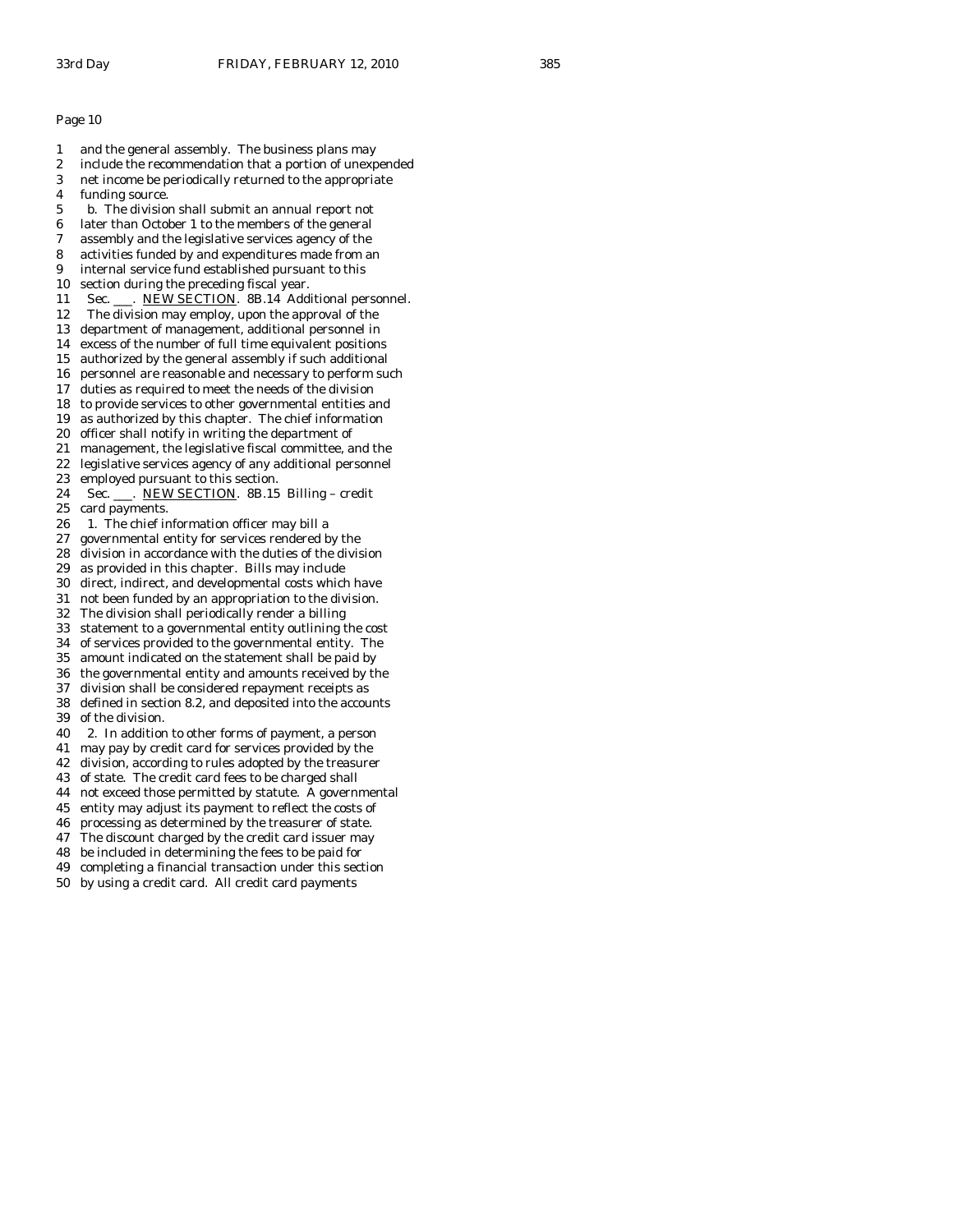1 shall be credited to the fund used to account for the 2 services provided. 3 Sec. \_\_\_. NEW SECTION. 8B.16 Division debts and 4 liabilities – appropriation request. 5 If a service provided by the division and funded 6 from an internal service fund established under 7 section 8B.13 ceases to be provided and insufficient 8 funds remain in the internal service fund to pay any 9 outstanding debts and liabilities relating to that 10 service, the chief information officer shall notify 11 the general assembly and request that moneys be 12 appropriated from the general fund of the state to pay 13 such debts and liabilities. 14 SUBCHAPTER III 15 INFORMATION TECHNOLOGY 16 Sec. . NEW SECTION. 8B.21 Information 17 technology services – division powers and duties – 18 responsibilities. 19 1. Powers and duties of division. The powers and 20 duties of the division as it relates to information 21 technology services shall include but are not limited 22 to all of the following: 23 a. Providing information technology to agencies and 24 other governmental entities. 25 b. Implementing the strategic information 26 technology plan. 27 c. Developing and implementing a business 28 continuity plan, as the chief information officer 29 determines is appropriate, to be used if a disruption 30 occurs in the provision of information technology to 31 participating agencies and other governmental entities. 32 d. Prescribing standards and adopting rules 33 relating to information technology and procurement, 34 including but not limited to system design and systems integration and interoperability, which shall apply 36 to all participating agencies except as otherwise 37 provided in this chapter. The division shall implement 38 information technology standards as established 39 pursuant to this chapter which are applicable to 40 information technology procurements for participating 41 agencies. 42 e. Developing and maintaining security policies 43 and systems to ensure the integrity of the state's 44 information resources and to prevent the disclosure of 45 confidential records. 46 f. Developing and implementing effective and 47 efficient strategies for the use and provision of 48 information technology for participating agencies and 49 other governmental entities. 50 g. Coordinating and managing the acquisition of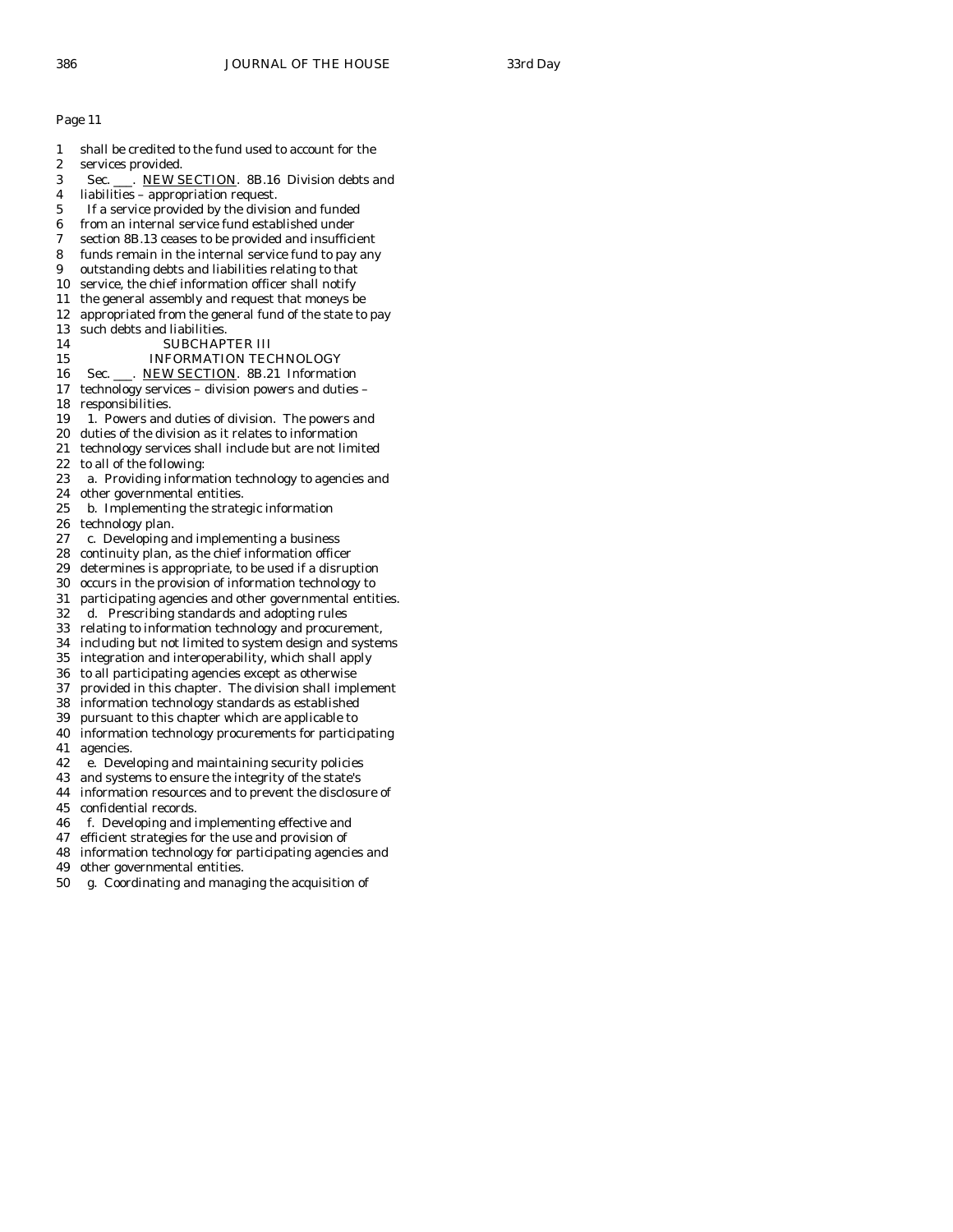1 information technology services by participating 2 agencies in furtherance of the purposes of this 3 chapter. The division shall institute procedures to 4 ensure effective and efficient compliance with the 5 applicable standards established pursuant to this 6 chapter. 7 h. Entering into contracts, leases, licensing 8 agreements, royalty agreements, marketing agreements, 9 memorandums of understanding, or other agreements as 10 necessary and appropriate to administer this chapter. 11 i. Requesting that a participating agency provide 12 such information as is necessary to establish and 13 maintain an inventory of information technology used by 14 participating agencies, and such participating agency 15 shall provide such information to the division in a 16 timely manner. The form and content of the information 17 to be provided shall be determined by the division. 18 j. Charging reasonable fees, costs, expenses, 19 charges, or other amounts to an agency, governmental 20 entity, public official, or person or entity related to 21 the provision, sale, use, or utilization of, or cost 22 sharing with respect to, information technology and 23 any intellectual property interests related thereto; 24 research and development; proprietary hardware, 25 software, and applications; and information technology 26 architecture and design. The division may enter into 27 nondisclosure agreements and take any other legal 28 action reasonably necessary to secure a right to an 29 interest in information technology development by 30 or on behalf of the state of Iowa and to protect the 31 state of Iowa's proprietary information technology 32 and intellectual property interests. The provisions 33 of chapter 23A relating to noncompetition by state 34 agencies and political subdivisions with private enterprise shall not apply to division activities 36 authorized under this paragraph. 37 k. Charging reasonable fees, costs, expenses, 38 charges, or other amounts to an agency, governmental 39 entity, public official, or other person or entity to 40 or for whom information technology or other services 41 have been provided by or on behalf of, or otherwise 42 made available through, the division. 43 l. Providing, selling, leasing, licensing, 44 transferring, or otherwise conveying or disposing of 45 information technology, or any intellectual property

- 
- 46 or other rights with respect thereto, to agencies, 47 governmental entities, public officials, or other
- 48 persons or entities.
- 49 m. Entering into partnerships, contracts, leases,
- 50 or other agreements with public and private entities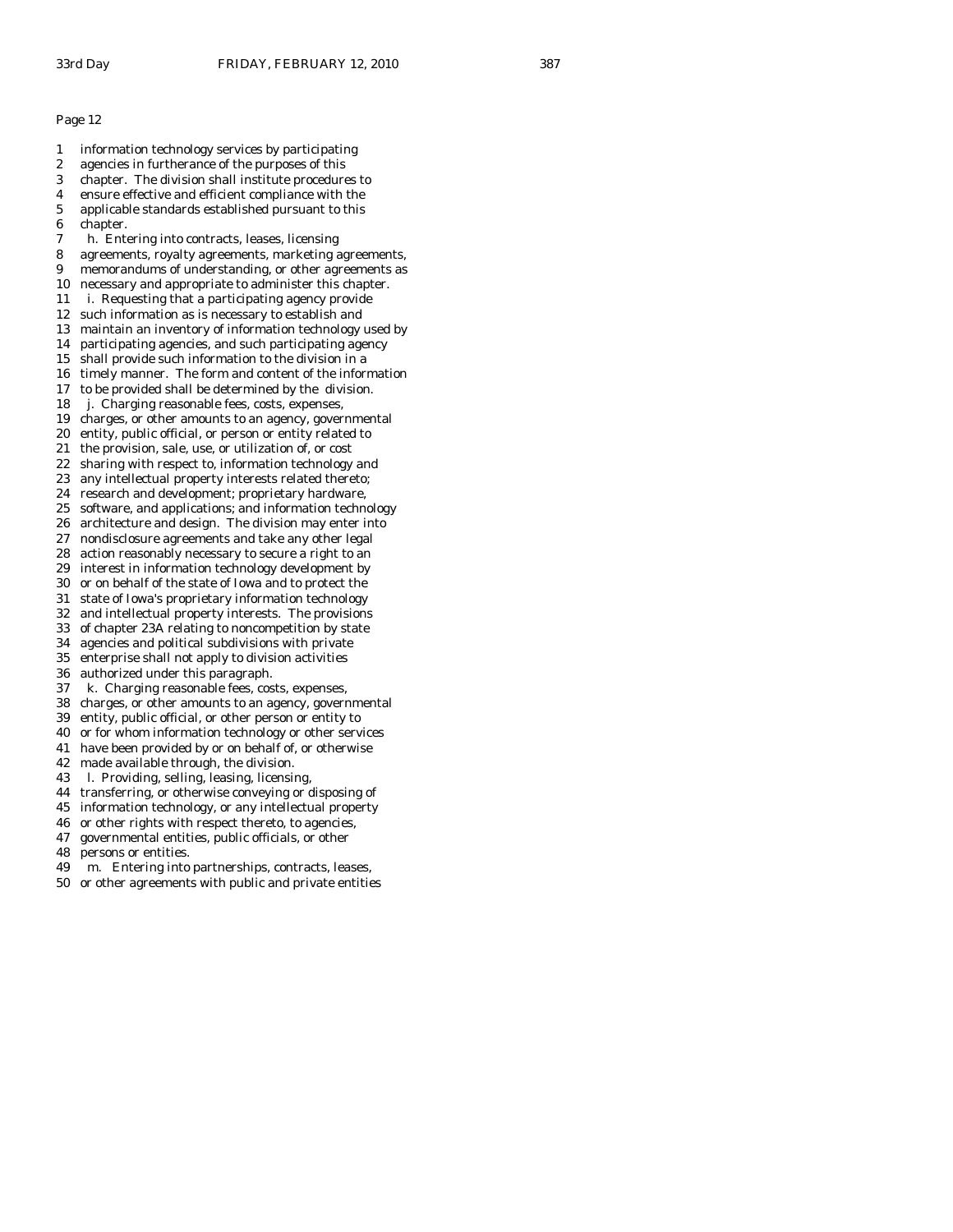- 1 for the evaluation and development of information
- 2 technology pilot projects.
- 3 n. Initiating and supporting the development
- 4 of electronic commerce, electronic government, and
- 5 internet applications across participating agencies and
- 6 in cooperation with other governmental entities. The
- 7 division shall foster joint development of electronic
- 8 commerce and electronic government involving the
- 9 public and private sectors, develop customer surveys 10 and citizen outreach and education programs and
- 11 material, and provide for citizen input regarding the
- 12 state's electronic commerce and electronic government
- 13 applications.
- 14 2. Responsibilities. The responsibilities of
- 15 the division as it relates to information technology
- 16 services include the following:
- 17 a. Coordinate the activities of the division in
- 18 promoting, integrating, and supporting information
- 19 technology in all business aspects of state government.
- 20 b. Provide for server systems, including mainframe
- 21 and other server operations, desktop support, and
- 22 applications integration.
- 23 c. Provide applications development, support, and
- 24 training, and advice and assistance in developing and 25 supporting business applications throughout state 26 government.
- 27 3. Information technology charges. The division
- 28 shall render a statement to an agency, governmental
- 29 entity, public official, or other person or entity
- 30 to or for whom information technology, value added
- 31 services, or other items or services have been provided
- 32 by or on behalf of, or otherwise made available
- 33 through, the division. Such an agency, governmental
- 34 entity, public official, or other person or entity shall pay an amount indicated on such statement in a
- 36 manner determined by the division.
- 37 4. Dispute resolution. If a dispute arises between
- 38 the division and an agency for which the division
- 39 provides or refuses to provide information technology,
- 40 the dispute shall be resolved as provided in section 41 679A.19.
- 
- 42 5. Waivers. a. The division shall adopt rules
- 43 allowing for participating agencies to seek a temporary 44 or permanent waiver from any of the requirements
- 45 of this subchapter concerning the acquisition,
- 46 utilization, or provision of information technology.
- 47 The rules shall provide that a waiver may be granted
- 48 upon a written request by a participating agency and
- 49 approval of the chief information officer. A waiver
- 50 shall only be approved if the participating agency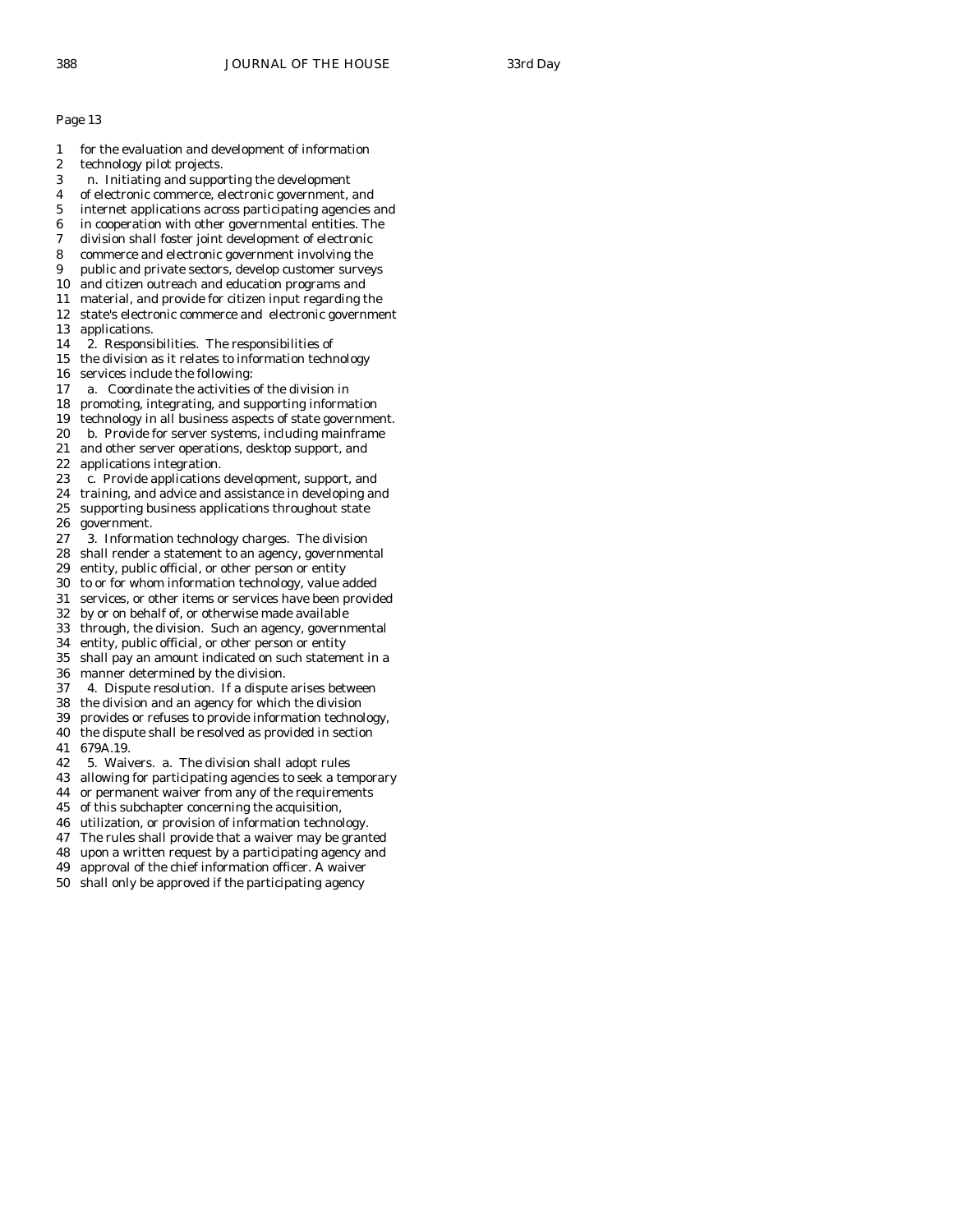- 1 shows that a waiver would be in the best interests of
- 2 the state.
- 3 b. Prior to approving or denying a request for a
- 4 waiver, the chief information officer shall consider
- 5 all of the following:
- 6 (1) Whether the failure to grant a waiver would
- 7 violate any state or federal law; or any published
- 8 policy, standard, or requirement established by a
- 9 governing body other than the department.
- 10 (2) Whether the failure to start a waiver would
- 11 result in the duplication of existing services,
- 12 resources, or support.
- 13 (3) Whether the waiver would obstruct the state's
- 14 information technology strategic plan, enterprise
- 15 architecture, security plans, or any other information
- 16 technology policy, standard, or requirement.
- 17 (4) Whether the waiver would result in excessive
- 18 expenditures or expenditures above market rates.
- 19 (5) The life cycle of the system or application for
- 20 which the waiver is requested.
- 21 (6) Whether the participating agency can show that
- 22 it can obtain or provide the information technology
- 23 more economically than the information technology
- 24 can be provided by the department. For purposes of
- 25 determining if the participating agency can obtain or
- 26 provide the information technology more economically,
- 27 the chief information officer shall consider the
- 28 impact on other participating agencies if the waiver is 29 approved or denied.
- 30 (7) Whether the failure to grant a waiver would
- 31 jeopardize federal funding.
- 32 c. Rules adopted pursuant to this subsection
- 33 relating to a request for a waiver, at a minimum, shall
- 34 provide for all of the following:<br>35 (1) The request shall be in wr
- 35 (1) The request shall be in writing and signed
- 36 by the head of the participating agency seeking the 37 waiver.
- 38 (2) The request shall include a reference to the
- 39 specific policy, standard, or requirement for which the
- 40 waiver is submitted.
- 41 (3) The request shall include a statement of
- 42 facts including a description of the problem or issue
- 43 prompting the request; the participating agency's
- 44 preferred solution; an alternative approach to be
- 45 implemented by the participating agency intended to
- 46 satisfy the waived policy, standard, or requirement;
- 47 the business case for the alternative approach; the
- 48 economic justification for the waiver or a statement
- 49 as to why the waiver is in the best interests of
- 50 the state; the time period for which the waiver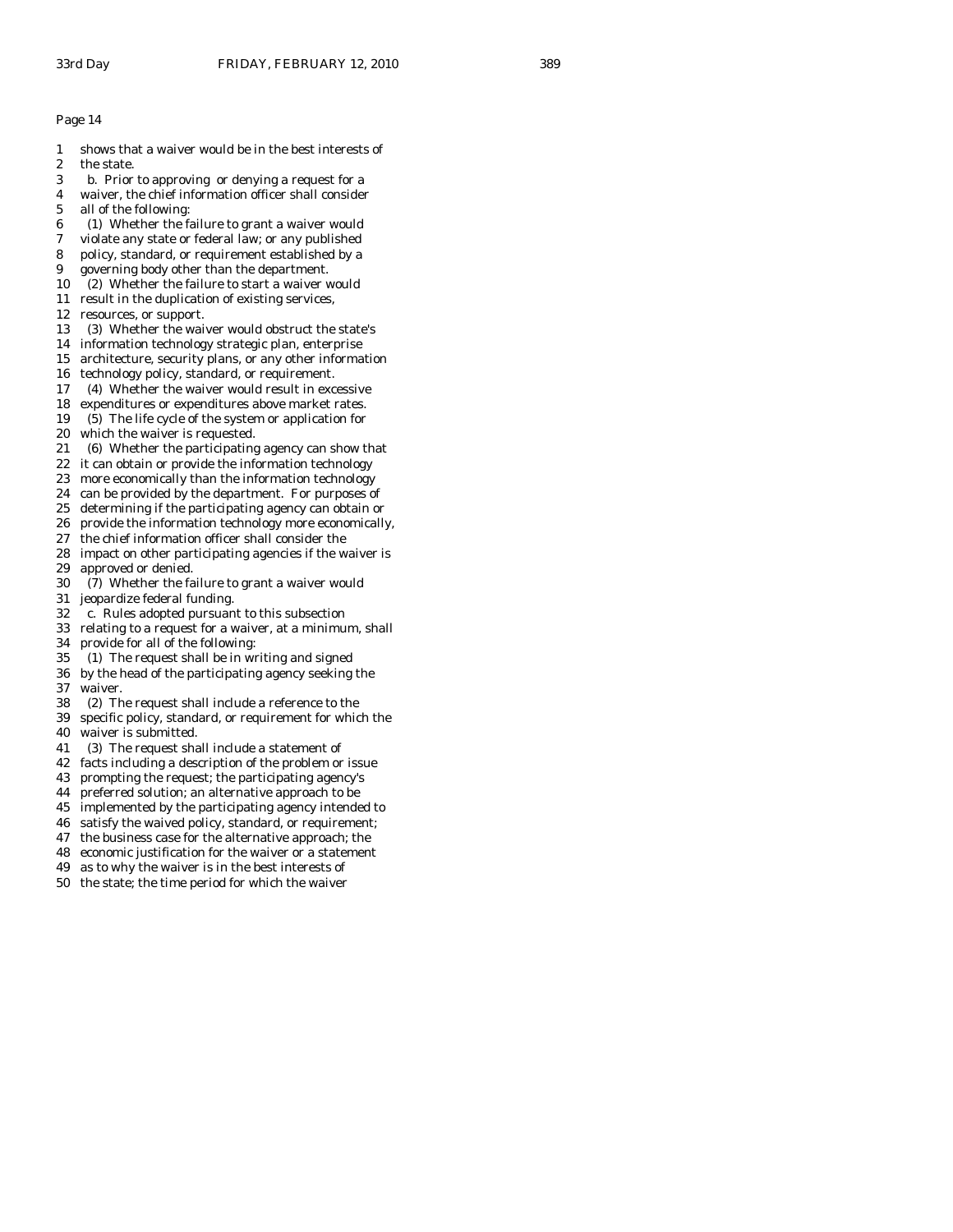1 is requested; and any other information deemed 2 appropriate. 3 d. A participating agency may appeal the decision 4 of the chief information officer to the director of 5 the department of management within seven calendar 6 days following the decision of the chief information 7 officer. The director of the department of management, 8 after consultation with the technology advisory 9 council, shall respond within fourteen days following 10 the receipt of the appeal. 11 e. The department of public defense, including both 12 the military division and the homeland security and 13 emergency management division, shall not be required to 14 obtain any information technology services pursuant to 15 this subchapter for the department of public defense 16 or its divisions that is provided by the department of 17 management pursuant to this chapter without the consent 18 of the adjutant general. 19 6. Annual report. On an annual basis, prepare a 20 report to the governor, the department of management, 21 and the general assembly regarding the total spending 22 on technology for the previous fiscal year, the total 23 amount appropriated for the current fiscal year, and 24 an estimate of the amount to be requested for the 25 succeeding fiscal year for all agencies. The report 26 shall include a five year projection of technology cost 27 savings, an accounting of the level of technology cost 28 savings for the current fiscal year, and a comparison 29 of the level of technology cost savings for the current 30 fiscal year with that of the previous fiscal year. 31 This report shall be filed as soon as possible after 32 the close of a fiscal year, and by no later than the 33 second Monday of January of each year. 34 Sec. \_\_\_. NEW SECTION. 8B.22 Digital government.<br>35 1. The division is responsible for initiating and 1. The division is responsible for initiating and 36 supporting the development of electronic commerce, 37 electronic government, and internet applications across 38 participating agencies and in cooperation with other 39 governmental entities. 40 2. In developing the concept of digital 41 government, the division shall do all of the following: 42 a. Establish standards, consistent with other state 43 law, for the implementation of electronic commerce, 44 including standards for electronic signatures, 45 electronic currency, and other items associated with 46 electronic commerce. 47 b. Establish guidelines for the appearance and 48 functioning of applications. 49 c. Establish standards for the integration of 50 electronic data across state agencies.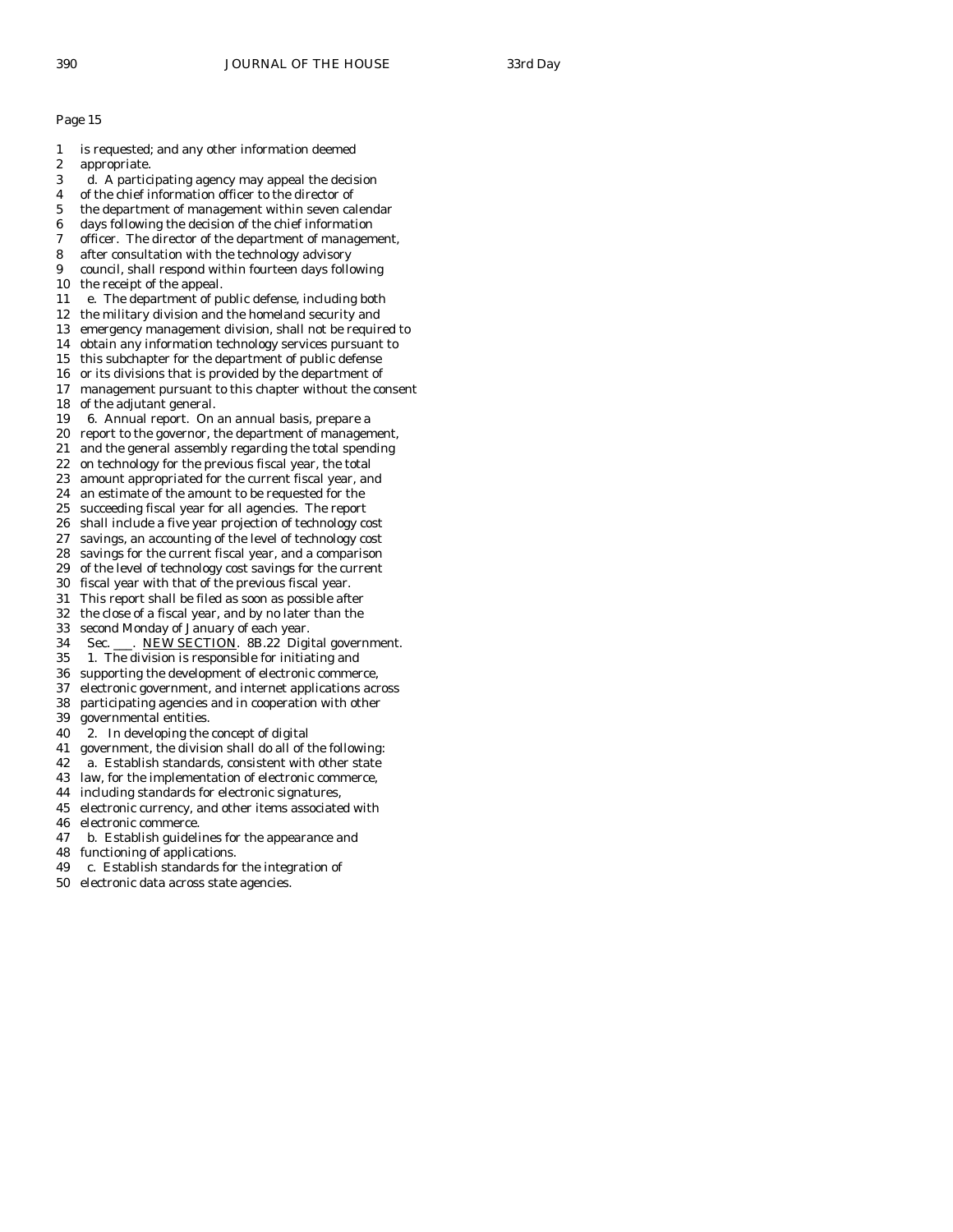- 1 d. Foster joint development of electronic commerce
- 2 and electronic government involving the public and
- 3 private sectors.
- 4 e. Develop customer surveys and citizen outreach
- 5 and education programs and material, and provide for
- 6 citizen input regarding the state's electronic commerce
- 7 and electronic government applications.
- 8 f. Assist participating agencies in converting
- 9 printed government materials to electronic materials
- 10 which can be accessed through an internet searchable 11 database.
- 12 g. Encourage participating agencies to utilize
- 13 a print on demand strategy to reduce publication
- 14 overruns, excessive inventory, and obsolete printed 15 materials.
- 16 Sec. . NEW SECTION. 8B.23 Information
- 17 technology standards.
- 18 1. The division, after consultation with the
- 19 council, shall develop and adopt information technology
- 20 standards applicable to the procurement of information
- 21 technology by all participating agencies. Such
- 22 standards, unless waived by the division, shall
- 23 apply to all information technology procurements for
- 24 participating agencies.
- 25 2. The office of the governor or the office of
- 26 an elective constitutional or statutory officer
- 27 shall consult with the division prior to procuring
- 28 information technology and consider the information
- 29 technology standards adopted by the division, and
- 30 provide a written report to the division relating to
- 31 the office's decision regarding such acquisitions. 32 Sec. \_\_\_. NEW SECTION. 8B.24 Procurement of
- 33 information technology.
- 
- 34 1. Standards established by the division, unless waived by the division, shall apply to all information
- 36 technology procurements for participating agencies.
- 37 2. The division shall institute procedures to
- 38 ensure effective and efficient compliance with
- 39 standards established by the division.
- 40 3. The division shall develop policies and
- 41 procedures that apply to all information technology
- 42 goods and services acquisitions, and shall ensure the
- 43 compliance of all participating agencies. The division
- 44 shall also be the sole provider of infrastructure
- 45 services for participating agencies.
- 46 4. The division, by rule, may implement a
- 47 prequalification procedure for contractors with which
- 48 the division has entered or intends to enter into
- 49 agreements regarding the procurement of information
- 50 technology.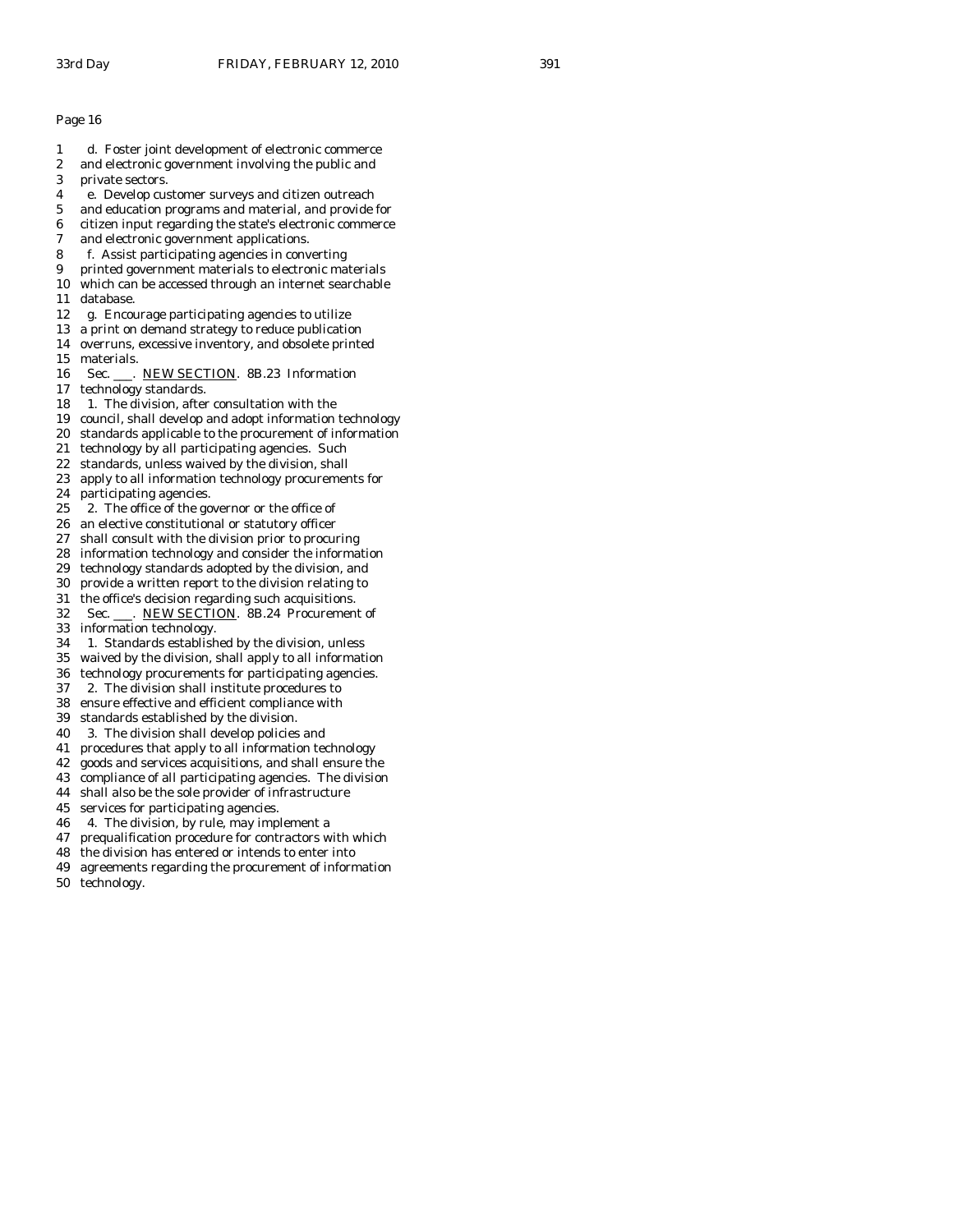- 1 5. Notwithstanding the provisions governing
- 2 purchasing as provided in chapter 8A, subchapter III,
- 3 the division may procure information technology as
- 4 provided in this section. The division may cooperate
- 5 with other governmental entities in the procurement
- 6 of information technology in an effort to make such
- 7 procurements in a cost-effective, efficient manner as 8 provided in this section. The division, as deemed
- 
- 9 appropriate and cost-effective, may procure information 10 technology using any of the following methods:
- 11 a. Cooperative procurement agreement. The division
- 12 may enter into a cooperative procurement agreement with
- 13 another governmental entity relating to the procurement
- 14 of information technology, whether such information
- 15 technology is for the use of the division or other
- 16 governmental entities. The cooperative procurement
- 17 agreement shall clearly specify the purpose of the
- 18 agreement and the method by which such purpose will be
- 19 accomplished. Any power exercised under such agreement
- 20 shall not exceed the power granted to any party to the 21 agreement.
- 22 b. Negotiated contract. The division may enter into
- 23 an agreement for the purchase of information technology 24 if any of the following applies:
- 25 (1) The contract price, terms, and conditions are
- 26 pursuant to the current federal supply contract, and
- 27 the purchase order adequately identifies the federal
- 28 supply contract under which the procurement is to be made.
- 30 (2) The contract price, terms, and conditions
- 31 are no less favorable than the contractor's current
- 32 federal supply contract price, terms, and conditions;
- 33 the contractor has indicated in writing a willingness
- 34 to extend such price, terms, and conditions to the
- division; and the purchase order adequately identifies
- 36 the contract relied upon.
- 37 (3) The contract is with a vendor which has a
- 38 current exclusive or nonexclusive price agreement
- 39 with the state for the information technology to be
- 40 procured, and such information technology meets the
- 41 same standards and specifications as the items to be
- 42 procured and both of the following apply:
- 43 (a) The quantity purchased does not exceed the
- 44 quantity which may be purchased under the applicable 45 price agreement.
- 46 (b) The purchase order adequately identifies the
- 47 price agreement relied upon.
- 48 c. Contracts let by another governmental
- 49 entity. The division, on its own behalf or on the
- 50 behalf of another participating agency or governmental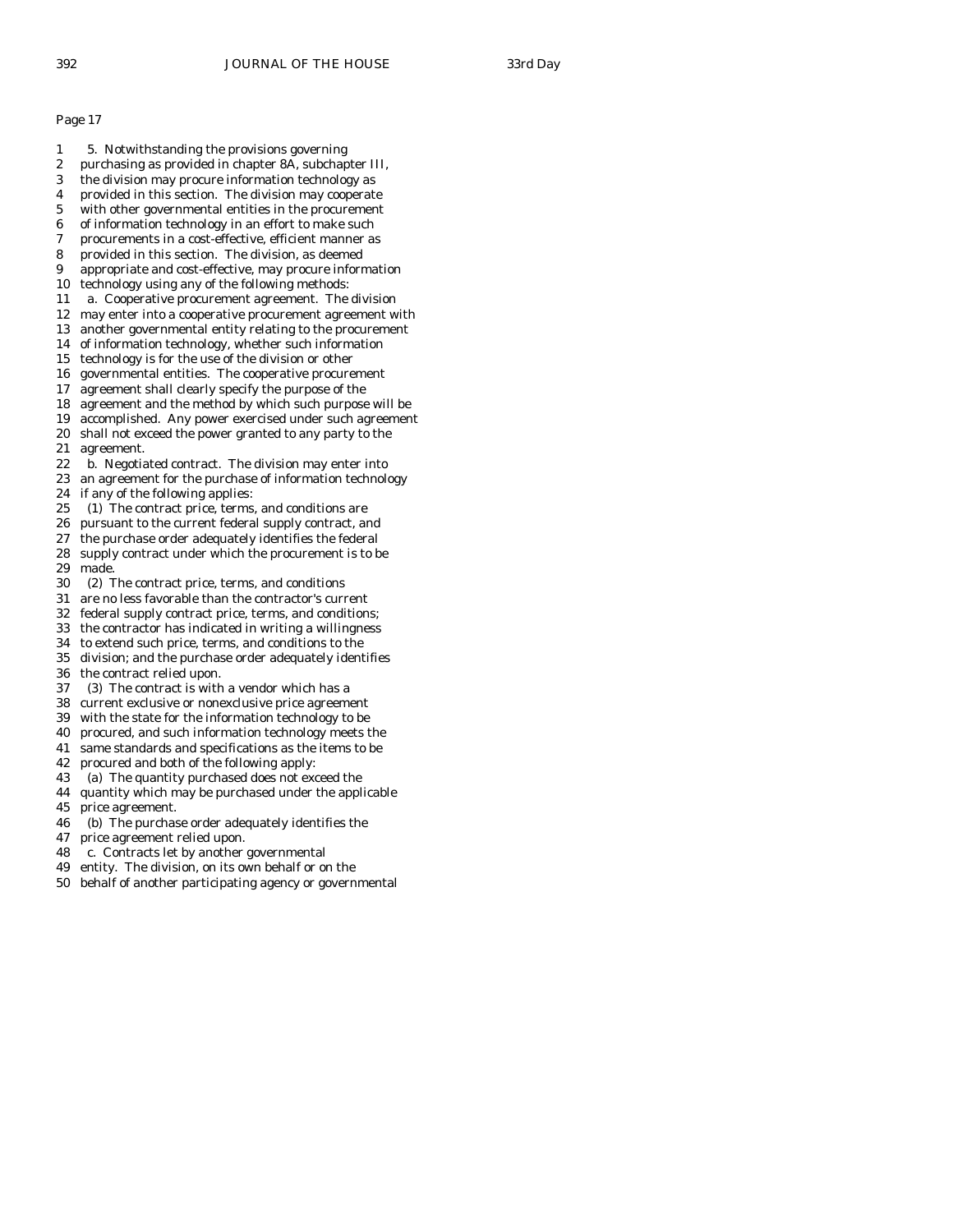- 1 entity, may procure information technology under a
- 2 contract let by another agency or other governmental
- 3 entity, or approve such procurement in the same manner
- 4 by a participating agency or governmental entity.
- 5 d. Reverse auction.
- 6 (1) The division may enter into an agreement for
- 7 the purchase of information technology utilizing a
- 8 reverse auction process. Such process shall result in
- 9 the purchase of information technology from the vendor
- 10 submitting the lowest responsible bid amount for the
- 11 information technology to be acquired. The division,
- 12 in establishing a reverse auction process, shall do all 13 of the following:
- 14 (a) Determine the specifications and requirements
- 15 of the information technology to be acquired.
- 16 (b) Identify and provide notice to potential
- 17 vendors concerning the proposed acquisition.
- 18 (c) Establish prequalification requirements to be
- 19 met by a vendor to be eligible to participate in the
- 20 reverse auction.
- 21 (d) Conduct the reverse auction in a manner as
- 22 deemed appropriate by the division and consistent with 23 rules adopted by the division.
- 24 (2) Prior to conducting a reverse auction, the
- 25 division shall establish a threshold amount which shall
- 26 be the maximum amount which the division is willing to
- 27 pay for the information technology to be acquired.
- 28 (3) The division shall enter into an agreement
- 29 with a vendor who is the lowest responsible bidder
- 30 which meets the specifications or description of the
- 31 information technology to be procured, or the division
- 32 may reject all bids and begin the process again. In
- 33 determining the lowest responsible bidder, the division
- 34 may consider various factors including but not limited
- to the past performance of the vendor relative to
- 36 quality of product or service, the past experience of
- 37 the division in relation to the product or service, the
- 38 relative quality of products or services, the proposed
- 39 terms of delivery, and the best interest of the state. 40 e. Competitive bidding. The division may enter
- 41 into an agreement for the procurement or acquisition of
- 42 information technology in the same manner as provided
- 43 under chapter 8A, subchapter III, for the purchasing 44 of service.
- 
- 45 f. Other agreement. In addition to the competitive
- 46 bidding procedure provided for under paragraph "e",
- 47 the division may enter into an agreement for the
- 48 purchase, disposal, or other disposition of information
- 49 technology in the same manner and subject to the same
- 50 limitations as otherwise provided in this chapter. The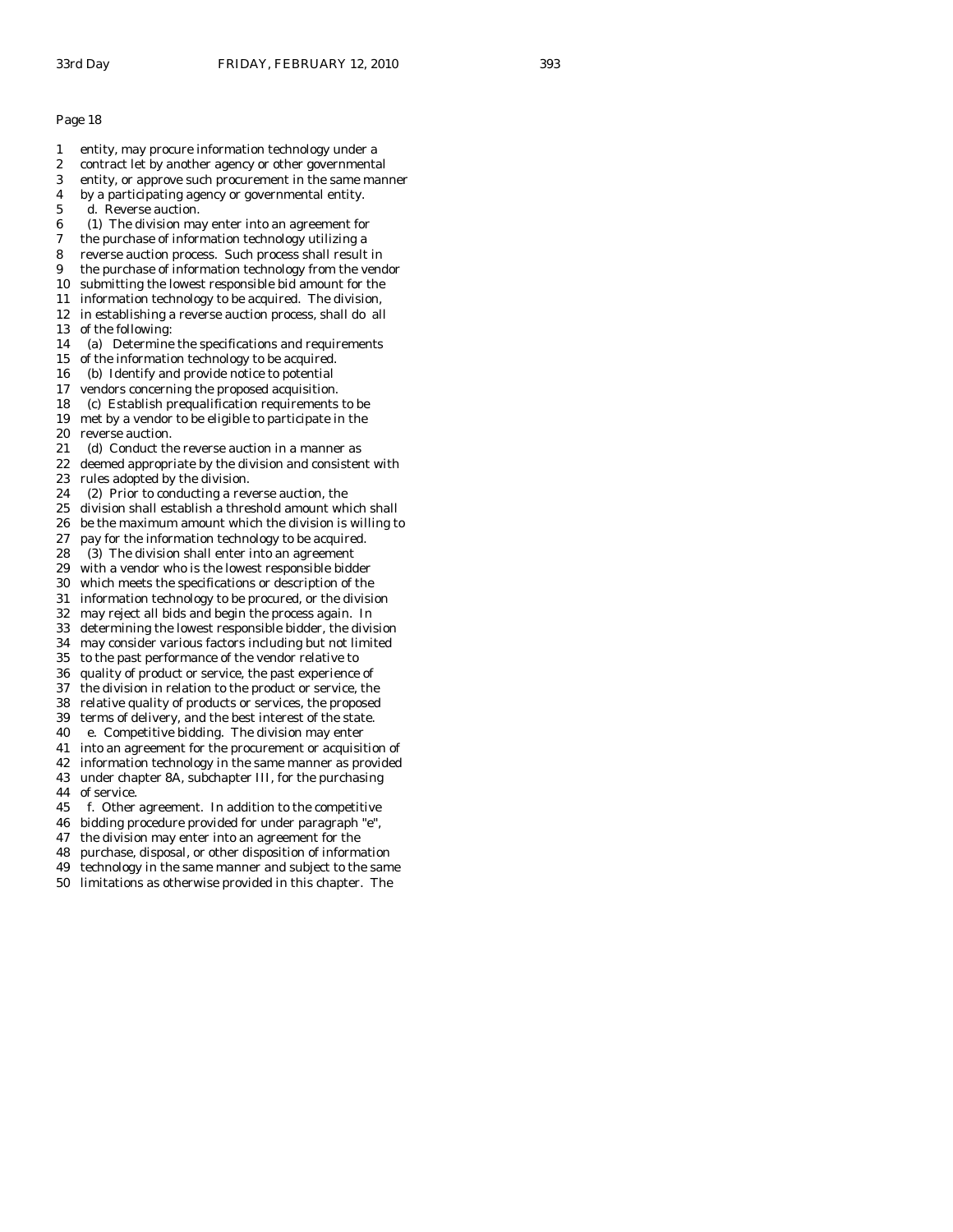| 1  | division, by rule, shall provide for such procedures.   |
|----|---------------------------------------------------------|
| 2  | 6. The division shall adopt rules pursuant to           |
| 3  | chapter 17A to implement the procurement methods and    |
| 4  | procedures provided for in subsections 2 through 5.     |
| 5  | <b>SUBCHAPTER IV</b>                                    |
| 6  | IOWACCESS                                               |
| 7  | Sec. ___. NEW SECTION. 8B.31 IowAccess – division       |
| 8  | duties and responsibilities.                            |
| 9  | 1. IowAccess. The division shall establish              |
| 10 | IowAccess as a service to the citizens of this state    |
| 11 | that is the gateway for one-stop electronic access      |
| 12 | to government information and transactions, whether     |
| 13 | federal, state, or local. Except as provided in         |
| 14 | this section, IowAccess shall be a state-funded         |
| 15 | service providing access to government information and  |
| 16 | transactions. The division, in establishing the fees    |
| 17 | for value-added services, shall consider the reasonable |
| 18 | cost of creating and organizing such government         |
| 19 | information through IowAccess.                          |
| 20 | 2. Duties. The division shall do all of the             |
| 21 | following:                                              |
| 22 | a. Establish rates to be charged for access to and      |
| 23 | for value-added services performed through IowAccess.   |
| 24 | b. Approve and establish the priority of projects       |
| 25 | associated with IowAccess. The determination may also   |
| 26 | include requirements concerning funding for a project   |
| 27 | proposed by a political subdivision of the state or     |
| 28 | an association, the membership of which is comprised    |
| 29 | solely of political subdivisions of the state. Prior    |
| 30 | to approving a project proposed by a political          |
| 31 | subdivision, the division shall verify that all of the  |
| 32 | following conditions are met:                           |
| 33 | (1) The proposed project provides a benefit to the      |
| 34 | state.                                                  |
| 35 | (2) The proposed project, once completed, can be        |
| 36 | shared with and used by other political subdivisions of |
| 37 | the state, as appropriate.                              |
| 38 | (3) The state retains ownership of any final            |
| 39 | product or is granted a permanent license to the use    |
| 40 | of the product.                                         |
| 41 | c. Establish expected outcomes and effects of the       |
| 42 | use of IowAccess and determine the manner in which such |
| 43 | outcomes are to be measured and evaluated.              |
| 44 | d. Establish the IowAccess total budget request and     |
| 45 | ensure that such request reflects the priorities and    |
| 46 | goals of IowAccess as established by the division.      |
| 47 | e. Advocate for access to government information        |
| 48 | and services through IowAccess and for data privacy     |

- 49 protection, information ethics, accuracy, and security
- 50 in IowAccess programs and services.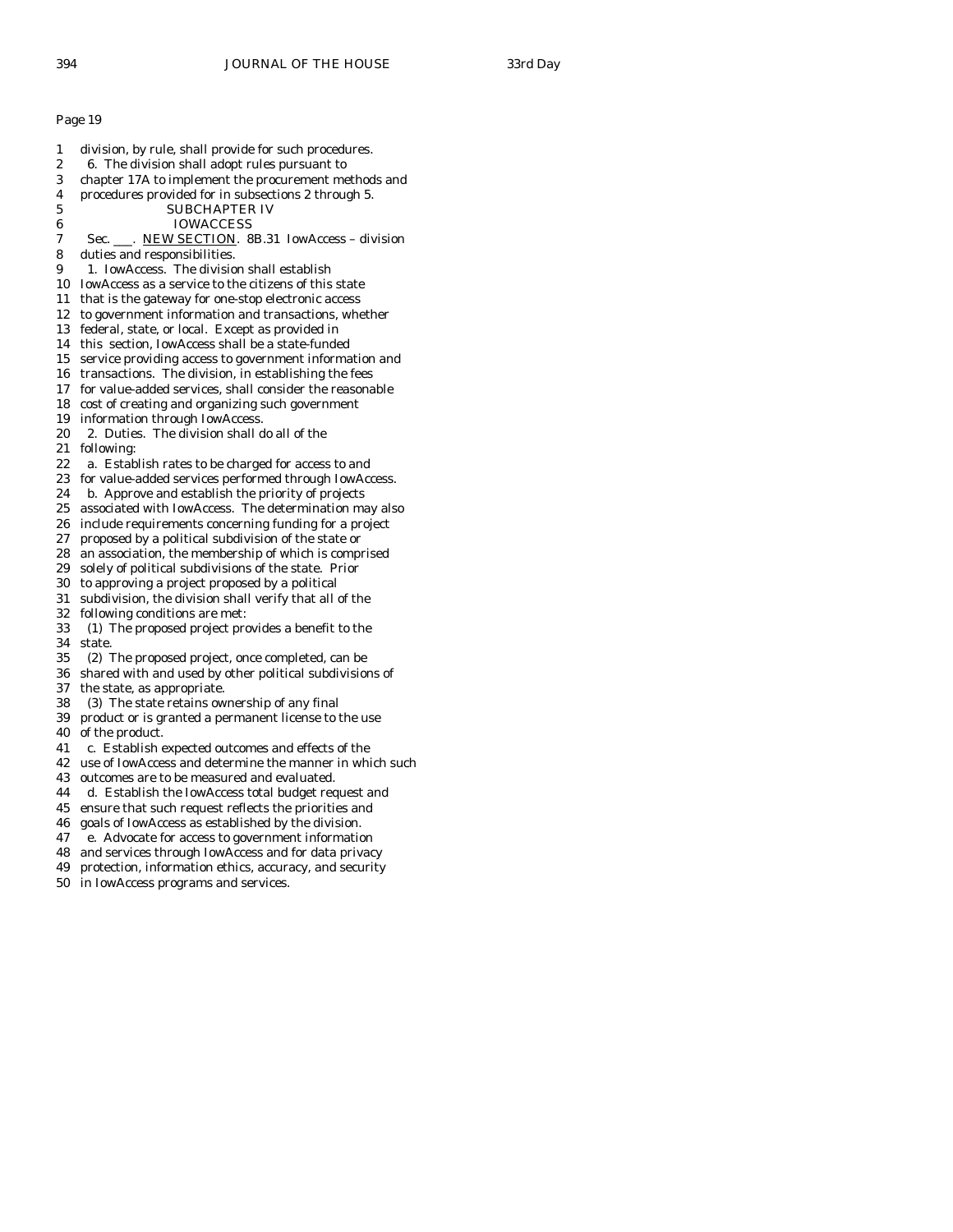- 1 f. Receive status and operations reports associated
- 2 with IowAccess.
- 3 3. Data purchasing. This section shall not be
- 4 construed to impair the right of a person to contract
- 5 to purchase information or data from the Iowa court
- 6 information system or any other governmental entity.
- 7 This section shall not be construed to affect a data
- 8 purchase agreement or contract in existence on April 9 25, 2000.
- 10 Sec. \_\_\_. NEW SECTION. 8B.32 Financial
- 11 transactions.
- 12 1. Moneys paid to a participating agency from
- 13 persons who complete an electronic financial
- 14 transaction with the agency by accessing IowAccess
- 15 shall be transferred to the treasurer of state for
- 16 deposit in the general fund of the state, unless the
- 17 disposition of the moneys is specifically provided for 18 under other law. The moneys may include all of the
- 19 following:
- 20 a. Fees required to obtain an electronic public
- 21 record as provided in section 22.3A.
- 22 b. Fees required to process an application or file
- 23 a document, including but not limited to fees required
- 24 to obtain a license issued by a licensing authority.
- 25 c. Moneys owed to a governmental entity by a
- 26 person accessing IowAccess in order to satisfy a
- 27 liability arising from the operation of law, including
- 28 the payment of assessments, taxes, fines, and civil 29 penalties.
- 30 2. Moneys transferred using IowAccess may include
- 31 amounts owed by a governmental entity to a person
- 32 accessing IowAccess in order to satisfy a liability of
- 33 the governmental entity. The moneys may include the
- 34 payment of tax refunds, and the disbursement of support
- payments as defined in section 252D.16 or 598.1 as
- 36 required for orders issued pursuant to section 252B.14.
- 37 3. In addition to other forms of payment, credit
- 38 cards shall be accepted in payment for moneys owed to 39 or fees imposed by a governmental entity in the same
- 40 manner as provided in section 8B.15.
- 41 Sec. \_\_\_. NEW SECTION. 8B.33 Audits required.
- 42 A technology audit of the electronic transmission
- 43 system by which government records are transmitted
- 44 electronically to the public shall be conducted not
- 45 less than once annually for the purpose of determining
- 46 that government records and other electronic data are
- 47 not misappropriated or misused by the division or a
- 48 contractor of the division.
- 49 Sec. \_\_\_. NEW SECTION. 8B.34 IowAccess revolving
- 50 fund.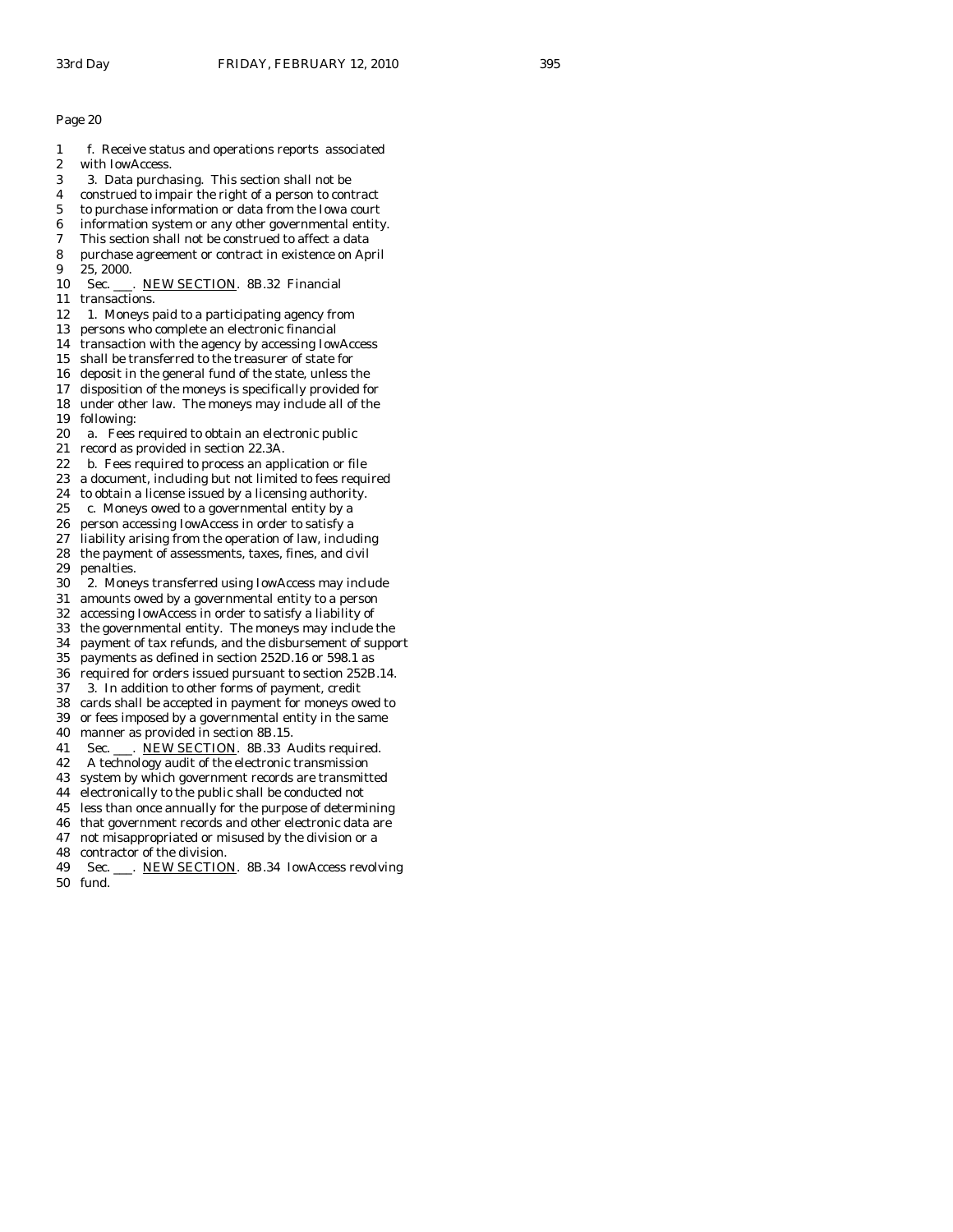- 1 1. An IowAccess revolving fund is created in
- 2 the state treasury. The revolving fund shall be
- 3 administered by the division and shall consist of
- 4 moneys collected by the division as fees, moneys
- 5 appropriated by the general assembly, and any other 6 moneys obtained or accepted by the division for
- 7 deposit in the revolving fund. The proceeds of the
- 8 revolving fund are appropriated to and shall be used
- 9 by the division to maintain, develop, operate, and
- 10 expand IowAccess consistent with this chapter, and for
- 11 the support of activities of the technology advisory
- 12 council pursuant to section 8B.8.
- 13 2. The division shall submit an annual report
- 14 not later than January 31 to the members of the
- 15 general assembly and the legislative services agency
- 16 of the activities funded by and expenditures made
- 17 from the revolving fund during the preceding fiscal
- 18 year. Section 8.33 does not apply to any moneys in
- 19 the revolving fund, and, notwithstanding section
- 20 12C.7, subsection 2, earnings or interest on moneys
- 21 deposited in the revolving fund shall be credited to
- 22 the revolving fund. 23 Sec. \_\_\_. Section 12C.1, subsection 2, paragraph
- 24 e, subparagraph (6), Code 2009, is amended to read as
- 25 follows:
- 26 (6) Moneys placed in a depository for the purpose
- 27 of completing an electronic financial transaction
- 28 pursuant to section 8A.222 8B.32 or 331.427.
- 29 Sec. \_\_\_. Section 12C.4, Code 2009, is amended to 30 read as follows:
- 31 12C.4 Location of depositories.
- 32 Deposits by the treasurer of state shall be in
- 33 depositories located in this state; by a county
- 34 officer or county public hospital officer or merged
- 35 area hospital officer, in depositories located in the
- 36 county or in an adjoining county within this state;
- 37 by a memorial hospital treasurer, in a depository
- 38 located within this state which shall be selected by 39 the memorial hospital treasurer and approved by the
- 40 memorial hospital commission; by a city treasurer or
- 41 other city financial officer, in depositories located
- 42 in the county in which the city is located or in an
- 43 adjoining county, but if there is no depository in the
- 44 county in which the city is located or in an adjoining
- 45 county then in any other depository located in this
- 46 state which shall be selected as a depository by the
- 47 city council; by a school treasurer or by a school
- 48 secretary in a depository within this state which
- 49 shall be selected by the board of directors or the
- 50 trustees of the school district; by a township clerk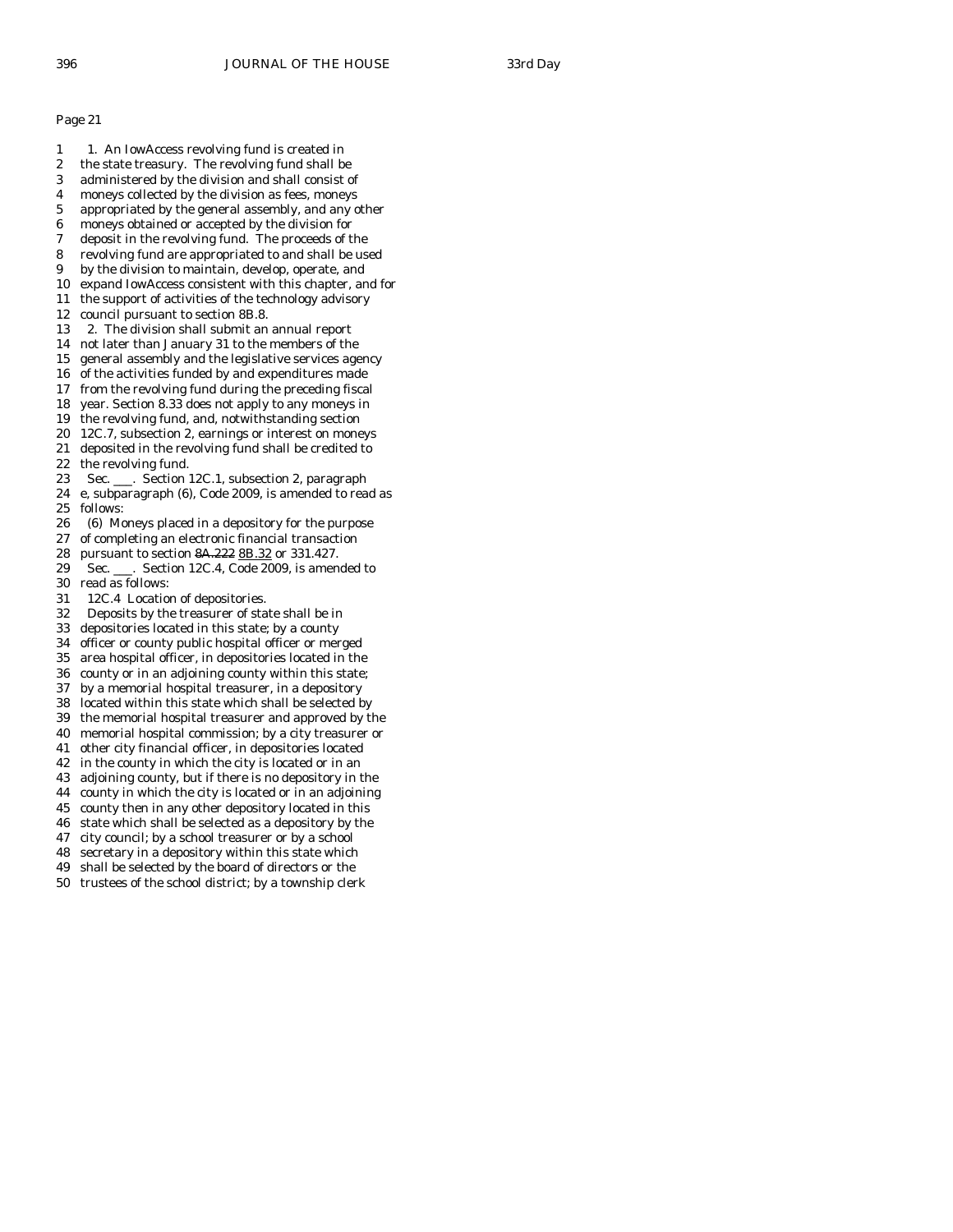- 1 in a depository located within this state which shall
- 2 be selected by the township clerk and approved by the
- 3 trustees of the township. However, deposits may be
- 4 made in depositories outside of Iowa for the purpose of 5 paying principal and interest on bonded indebtedness
- 6 of any municipality when the deposit is made not
- 7 more than ten days before the date the principal
- 8 or interest becomes due. Further, the treasurer of
- 9 state may maintain an account or accounts outside the
- 10 state of Iowa for the purpose of providing custodial
- 11 services for the state and state retirement fund
- 12 accounts. Deposits made for the purpose of completing
- 13 an electronic financial transaction pursuant to section
- 14 8A.222 8B.32 or 331.427 may be made in any depository 15 located in this state.
- 16 Sec. \_\_\_. Section 23A.2, subsection 10, paragraph
- 17 o, Code Supplement 2009, is amended to read as follows:
- 18 o. The performance of an activity authorized
- 19 pursuant to section  $8A.20288B.21$ , subsection  $21$ ,
- 20 paragraph "j".
- 21 Sec. \_\_\_. REPEAL. Sections 8A.201, 8A.202, 8A.203,
- 22 8A.204, 8A.205, 8A.206, 8A.207, 8A.221, 8A.222, and
- 23 8A.223, Code 2009, are repealed.
- 24 Sec. \_\_\_. REPEAL. Section 8A.224, Code Supplement
- 25 2009, is repealed. > \_\_\_.
- 26 Page 9, line 35, by striking <DEPARTMENT OF
- 27 ADMINISTRATIVE SERVICES>
- 28 Page 10, line 1, after <TECHNOLOGY> by
- 29 inserting <DIVISION> \_\_\_.
- 30 Page 10, line 2, by striking <department of
- 31 administrative services> and inserting <information
- 32 technology division of the department of management>
- 33 \_\_\_. Page 10, line 13, by striking <department> and
- 34 inserting <information technology division><br>35 . Page 35. line 4. by striking  $\leq$  2014 2016
- $\frac{1}{2}$ . Page 35, line 4, by striking <2011 2016 > and 36 inserting <2011> \_\_\_.
- 37 Page 35, by striking lines 11 through 20.>
- 38 2. Page 2, by striking lines 1 through 3.
- 39 3. Page 2, line 5, by striking  $\lt$  (ii) The > and
- 40 inserting  $<$  (e) (1) Beginning July 1, 2011, the
- 41 4. Page 2, line 9, after <br/>board.> by inserting
- $42$  <In applying for a waiver, the director shall provide
- 43 detailed documentation to the board describing the
- 44 efforts that the executive branch agency has made in
- 45 attempting to meet the applicable target aggregate
- 46 ratio provided in this paragraph "g".>
- 47 5. Page 2, line 16, after <employees.> by inserting
- 48 <However, if a department represented on the review
- 49 board seeks a waiver, the member representing the
- 50 department shall not participate in the decision on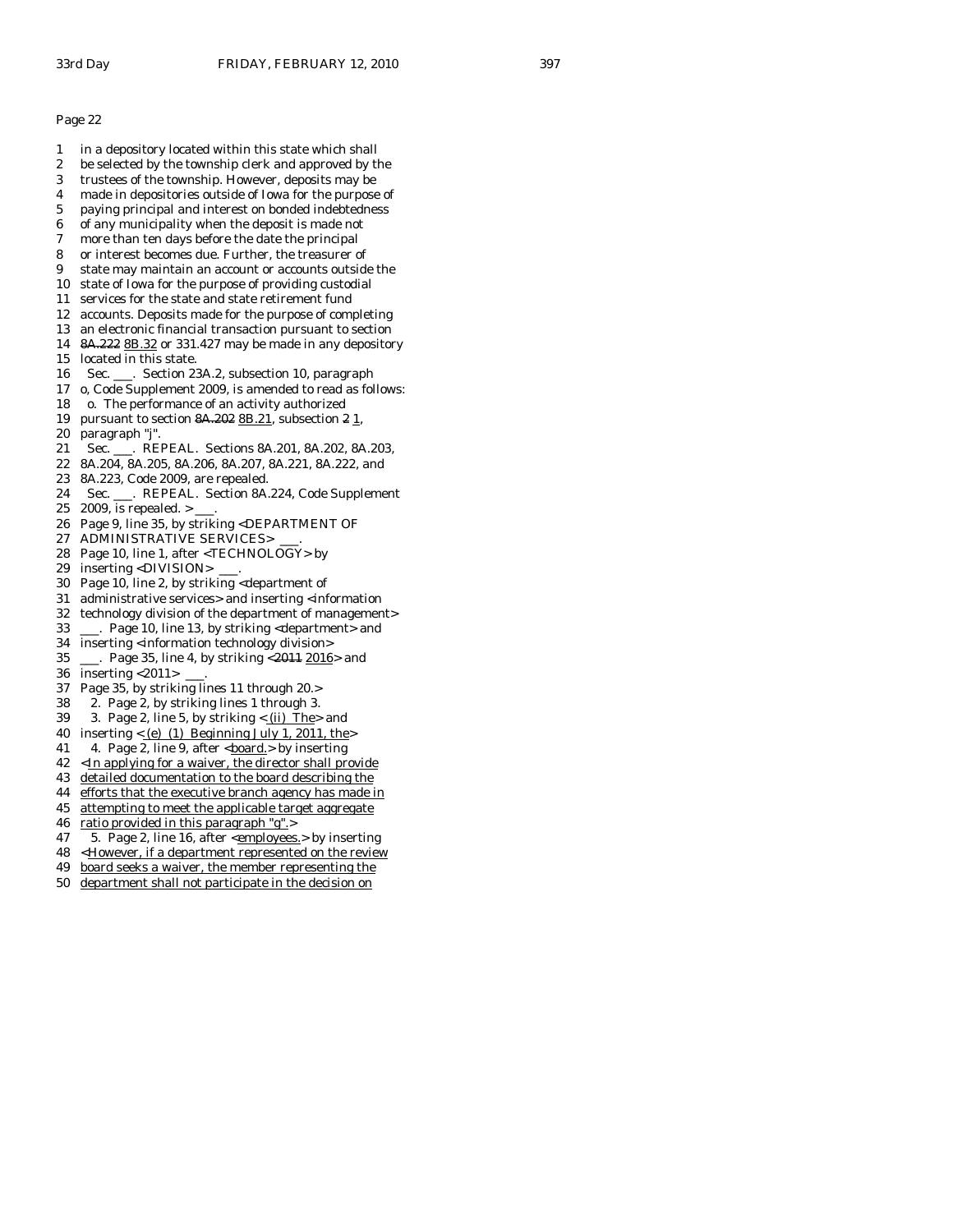- 1 whether to grant a waiver for that department.> 2 6. Page 2, after line 16 by inserting: 3 < (2) Prior to determining whether to grant a 4 waiver, the review board shall make an initial 5 determination of whether the executive branch agency 6 has provided sufficient information to conduct a 7 review. If not, the review board shall deny the 8 request and notify the executive branch agency of the 9 information needed to consider the request for waiver. 10 If a waiver is granted, the review board shall limit 11 the waiver to only those operations within an executive 12 branch agency in which adequate justification for 13 granting a waiver has been established.> 14 7. Page 2, line 18, by striking  $\langle d \rangle$  and inserting  $15 \leq (f)$ 16 8. Page 2, line 20, by striking  $\langle e|$  and inserting  $17 \le (g)$ 18 9. Page 2, after line 20 by inserting: 19 \_\_\_. Page 36, after line 10 by inserting:  $20 \leq h$ ) The policy shall provide that in calculating 21 the span of control ratio for an executive branch 22 agency, unfunded full-time equivalent positions shall 23 not be utilized. >> 24 10. Page 2, line 22, by striking  $\langle f$  and 25 inserting  $\langle$  (i)> 26 11. Page 2, after line 22 by inserting: 27 \_\_\_. Page 36, line 14, by striking <2017> and 28 inserting  $\langle \frac{2012}{2} \rangle$ 29 12. Page 2, line 24, by striking  $\langle \underline{g} \rangle$  and 30 inserting  $\langle \underline{\mathbf{j}} \rangle$ 31 13. Page 2, after line 24 by inserting: 32 \_\_\_. Page 38, line 18, after <services> by 33 inserting <, the chief information officer of the 34 state,> \_\_\_. 35 Page 38, line 19, after <agencies> by 36 inserting <authorized to purchase goods and services> 37 \_\_\_. Page 38, line 29, after <agencies> by 38 inserting <authorized to purchase goods and services> 39 \_\_\_. Page 39, line 10, after <agency> by inserting 40 <authorized to purchase goods and services> 41 \_\_\_. Page 39, line 22, after <improvements> by 42 inserting <, and shall seek input from the department 43 of administrative services and the chief information 44 officer of the state regarding specific areas of
- 45 potential cooperation between the institutions
- 46 under the control of the board and the department of
- 47 \_\_\_. administrative services>
- 48 Page 39, line 26, after <agency> by inserting
- 49 <authorized to purchase goods and services>
- 50 \_\_\_ Page 39, line 29, by striking <July 1,> and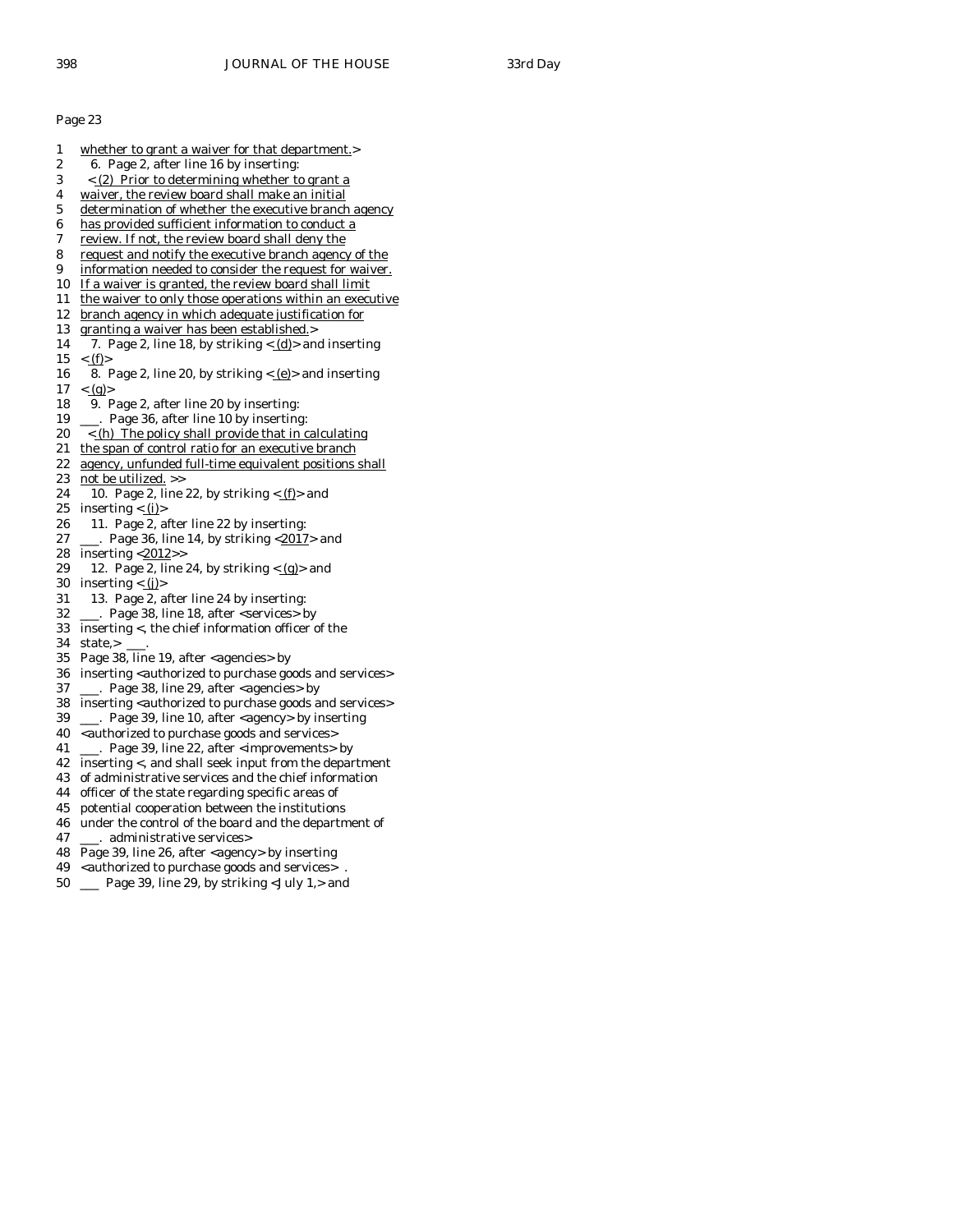1 inserting <July 1>> 2 14. Page 3, line 13, by striking  $\lt$ at a 3 micro-distillery> and inserting <on the licensed 4 premises of the micro-distillery where fermented, 5 distilled, or matured> 6 15. Page 3, line 39, by striking <prior to sale> 7 and inserting <as a part of a micro-distillery tour> 8 16. Page 3, line 42, by striking  $\langle$  made, $>$  and 9 inserting <fermented, distilled, or matured,> 10 17. Page 4, after line 7 by inserting: 11 <8. Micro-distilled spirits purchased at a 12 micro-distillery shall not be consumed within three 13 hundred feet of a micro-distillery or on any property 14 owned, operated, or controlled by a micro-distillery.> 15 18. Page 5, line 11, after <sold> by inserting <by 16 the charity beer and wine auction permittee> 17 19. Page 6, line 15, by striking <ten> and 18 inserting <twelve> 19 20. Page 6, after line 44 by inserting: 20 <Sec. \_\_\_. Section 123.125, Code 2009, is amended 21 to read as follows: 22 123.125 Issuance of permits. 23 The administrator shall issue class "A", special 24 class "A", class "AA", special class "AA", class "B", 25 and class "C" beer permits and may suspend or revoke 26 permits for cause as provided in this chapter. 27 Sec. \_\_\_. Section 123.127, subsection 1, unnumbered 28 paragraph 1, Code Supplement 2009, is amended to read 29 as follows: 30 A class "A" or class "AA" permit shall be issued by 31 the administrator to any person who: 32 Sec. \_\_\_. Section 123.127, subsection 2, Code 33 Supplement 2009, is amended to read as follows: 34 2. An applicant for a special class "A" or 35 special class "AA" permit shall comply with the 36 requirements for a class "A" or class "AA" permit, as 37 applicable, and shall also state on the application 38 that the applicant holds or has applied for a class "C" 39 liquor control license or class "B" beer permit.> 40 21. By striking page 7, line 42, through page 8, 41 line 9. 42 22. By striking page 8, line 22, through page 9, 43 line 6.

44 23. Page 10, by striking lines 11 through 20 and 45 inserting:

46 4. Shipment of wine pursuant to this subsection>

- 47 24. Page 11, by striking lines 7 through 11.
- 48 25. Page 11, by striking lines 18 through 22.
- 49 26. By striking page 11, line 43, through page 17,
- 50 line 18, and inserting <line 15.>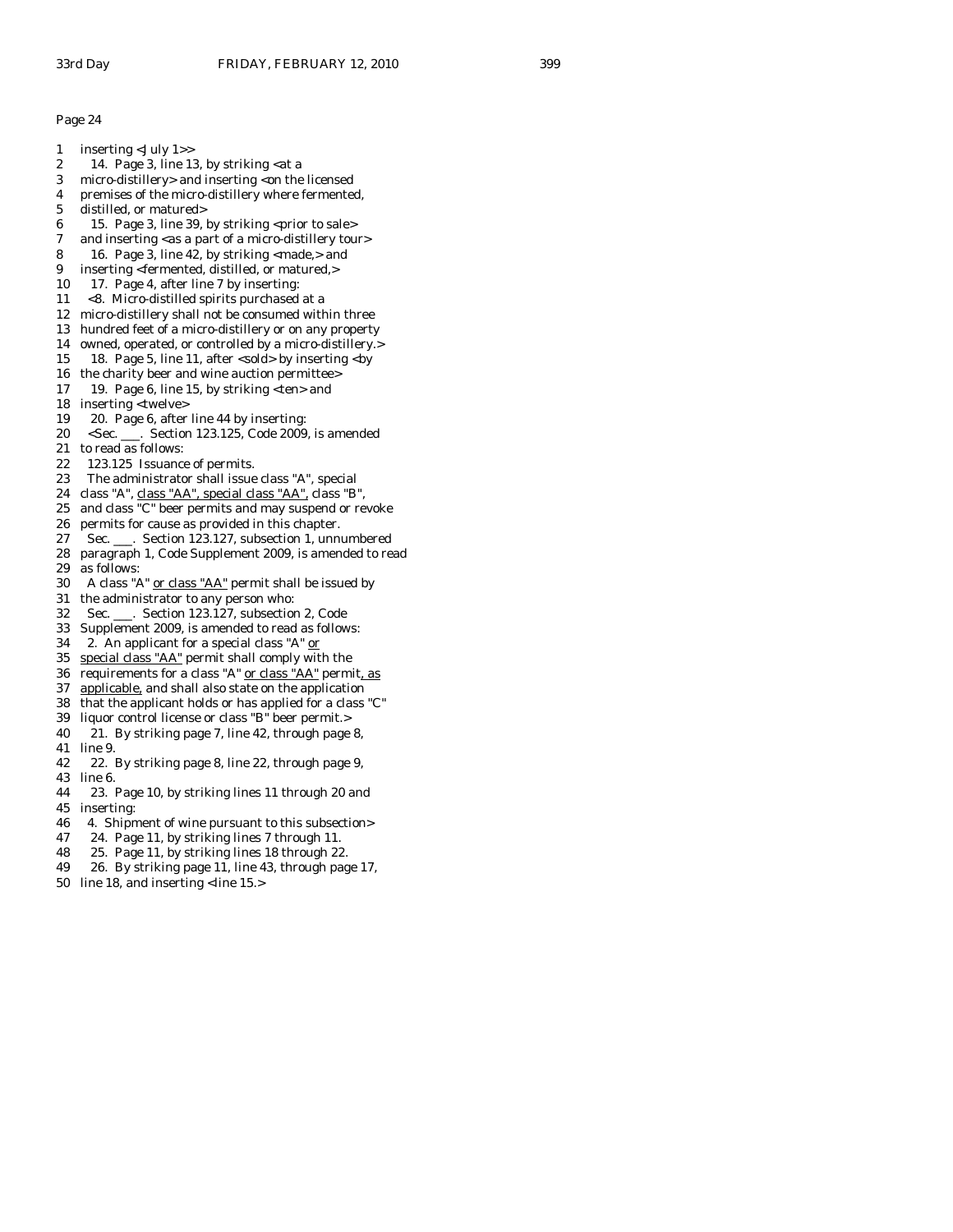- 1 27. By striking page 20, line 4, through page 29,
- 2 line 21, and inserting:
- 3 <Sec. \_\_\_. NEW SECTION. 685.1 Definitions.
- 4 1. "Claim" means any request or demand, whether 5 pursuant to a contract or otherwise, for money or
- 6 property and whether the state has title to the
- 7 money or property, which is presented to an officer,
- 8 employee, agent, or other representative of the
- 9 state or to a contractor, grantee, or other person
- 10 if the money or property is to be spent or used on
- 11 the state's behalf or to advance a state program or
- 12 interest, and if the state provides any portion of
- 13 the money or property which is requested or demanded,
- 14 or if the state will reimburse directly or indirectly
- 15 such contractor, grantee, or other person for any
- 16 portion of the money or property which is requested
- 17 or demanded. "Claim" does not include any requests or
- 18 demands for money or property that the state has paid 19 to an individual as compensation for state employment
- 20 or as an income subsidy with no restrictions on that
- 21 individual's use of the money or property.
- 22 2. "Custodian" means the custodian, or any deputy
- 23 custodian, designated by the attorney general under 24 section 685.6.
- 25 3. "Documentary material" includes the original
- 26 or any copy of any book, record, report, memorandum,
- 27 paper, communication, tabulation, chart, or other
- 28 document, or data compilations stored in or accessible
- 29 through computer or other information retrieval
- 30 systems, together with instructions and all other
- 31 materials necessary to use or interpret such data
- 32 compilations, and any product of discovery.
- 33 4. "False claims law" means this chapter.
- 34 5. "False claims law investigation" means any
- 35 inquiry conducted by a false claims law investigator
- 36 for the purpose of ascertaining whether any person is 37 or has been engaged in any violation of a false claims 38 law.
- 39 6. "False claims law investigator" means any
- 40 attorney or investigator employed by the department
- 41 of justice who is charged with the duty of enforcing
- 42 or carrying into effect any false claims law, or
- 43 any officer or employee of the state acting under
- 44 the direction and supervision of such attorney or
- 45 investigator in connection with a false claims law
- 46 investigation.
- 47 7. a. "Knowing" or "knowingly" means that a person
- 48 with respect to information, does any of the following:
- 49 (1) Has actual knowledge of the information.
- 50 (2) Acts in deliberate ignorance of the truth or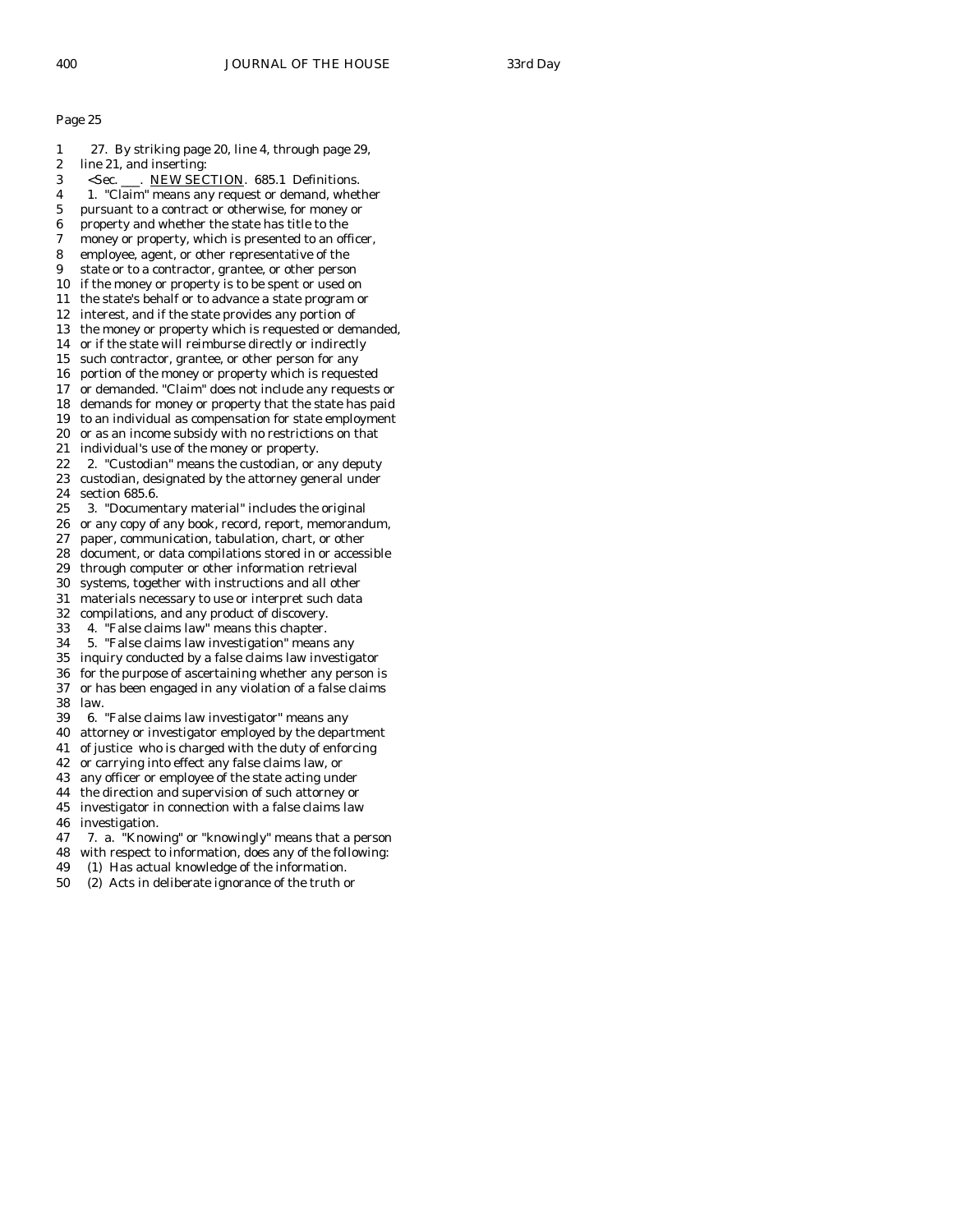- 1 falsity of the information.
- 2 (3) Acts in reckless disregard of the truth or
- 3 falsity of the information.
- 4 b. "Knowing" or "knowingly" does not require proof
- 5 of specific intent to defraud.
- 6 8. "Material" means having a natural tendency to
- 7 influence, or be capable of influencing, the payment or
- 8 receipt of money or property.
- 9 9. "Obligation" means an established duty, whether
- 10 or not fixed, arising from an express or implied
- 11 contractual, grantor-grantee, or licensor-licensee
- 12 relationship, from a fee-based or similar relationship, 13 from statute or regulation, or from the retention of
- 14 any overpayment.
- 15 10. "Official use" means any use that is consistent
- 16 with the law, and the regulations and policies of the
- 17 department of justice, including use, in connection
- 18 with internal department of justice memoranda and
- 19 reports; communications between the department of
- 20 justice and a federal, state, or local government
- 21 agency or a contractor of a federal, state, or local
- 22 government agency, undertaken in furtherance of a
- 23 department of justice investigation or prosecution of
- 24 a case; interviews of any qui tam plaintiff or other
- 25 witness; oral examinations; depositions; preparation
- 26 for and response to civil discovery requests;
- 27 introduction into the record of a case or proceeding;
- 28 applications, motions, memoranda and briefs submitted
- 29 to a court or other tribunal; and communications with
- 30 government investigators, auditors, consultants and
- 31 experts, the counsel of other parties, and arbitrators
- 32 and mediators, concerning an investigation, case, or 33 proceeding.
- 34 11. "Original source" means an individual who has
- direct and independent knowledge of the information on
- 36 which the allegations are based and has voluntarily
- 37 provided the information to the state before filing
- 38 an action under section 685.3 which is based on the 39 information.
- 40 12. "Person" means any natural person, partnership,
- 41 corporation, association, or other legal entity,
- 42 including any state or political subdivision of the
- 43 state.
- 44 13. "Product of discovery" includes all of the
- 45 following:
- 46 a. The original or duplicate of any deposition,
- 47 interrogatory, document, thing, result of the
- 48 inspection of land or other property, examination, or
- 49 admission, which is obtained by any method of discovery
- 50 in any judicial or administrative proceeding of an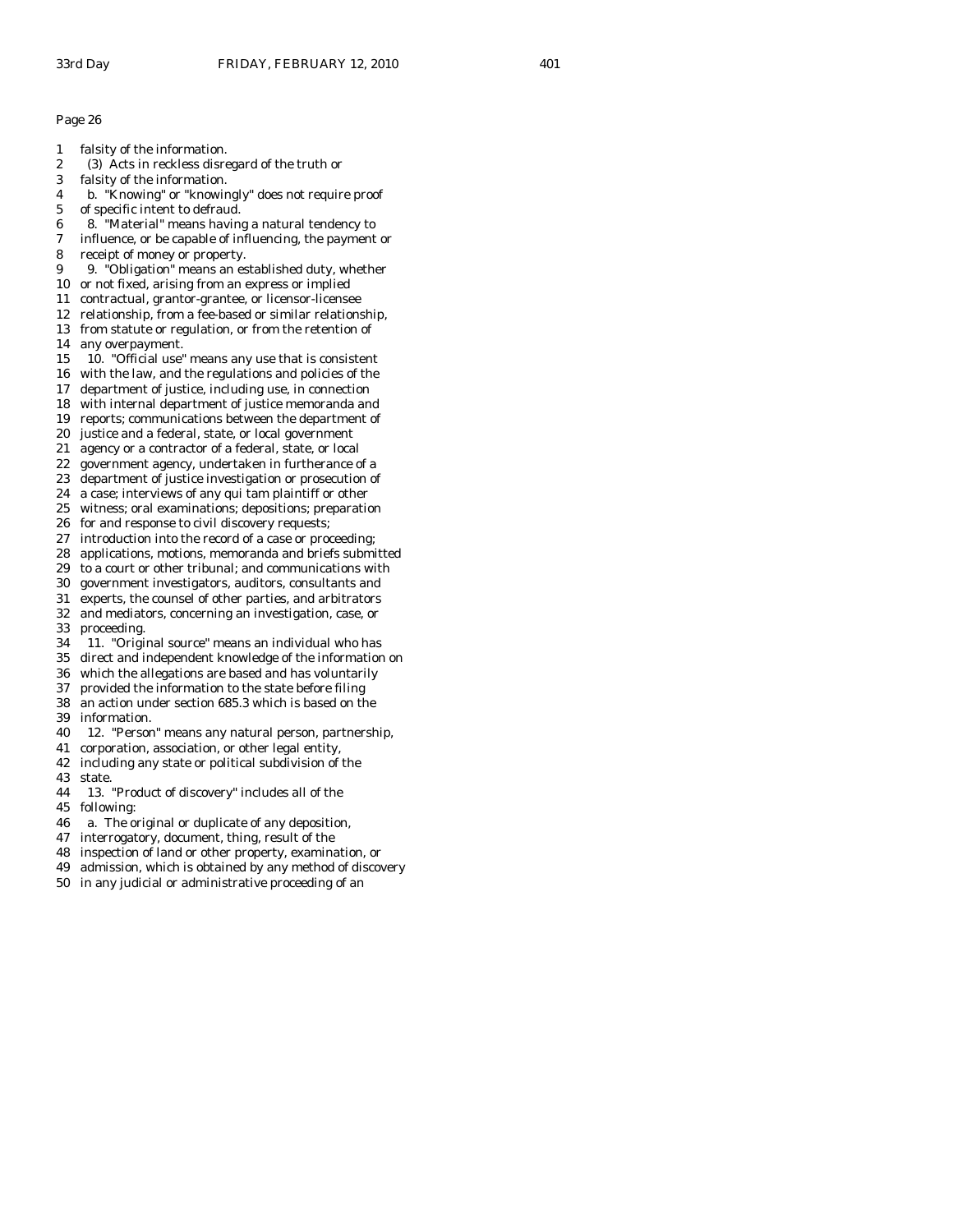- 1 adversarial nature.
- 2 b. Any digest, analysis, selection, compilation, or
- 3 derivation of any item listed in paragraph "a".
- 4 c. Any index or other manner of access to any item
- 5 listed in paragraph "a".
- 6 14. "Qui tam plaintiff" means a private plaintiff who
- brings an action under this chapter on behalf of the 8 state.
- 9 Sec. \_\_\_. NEW SECTION. 685.2 Acts subjecting
- 10 person to treble damages, costs, and civil penalties 11 exceptions.
- 12 1. A person who commits any of the following acts
- 13 is liable to the state for a civil penalty of not
- 14 less than five thousand dollars and not more than
- 15 ten thousand dollars, plus three times the amount of
- 16 damages which the state sustains because of the act of 17 that person:
- 18 a. Knowingly presents, or causes to be presented, a
- 19 false or fraudulent claim for payment or approval.
- 20 b. Knowingly makes, uses, or causes to be made or
- 21 used, a false record or statement material to a false
- 22 or fraudulent claim.
- 23 c. Conspires to commit a violation of paragraph
- 24 "a", "b", "d", "e", "f", or "g".
- 25 d. Has possession, custody, or control of property
- 26 or money used, or to be used, by the state and
- 27 knowingly delivers, or causes to be delivered, less
- 28 than all of that money or property.
- 29 e. Is authorized to make or deliver a document
- 30 certifying receipt of property used, or to be used, by
- 31 the state and, intending to defraud the state, makes or
- 32 delivers the receipt without completely knowing that
- 33 the information on the receipt is true.
- 34 f. Knowingly buys, or receives as a pledge of an
- 35 obligation or debt, public property from an officer or
- 36 employee of the state, or a member of the Iowa national
- 37 guard, who lawfully may not sell or pledge property.
- 38 g. Knowingly makes, uses, or causes to be made
- 39 or used, a false record or statement material to an
- 40 obligation to pay or transmit money or property to
- 41 the state, or knowingly conceals or knowingly and
- 42 improperly avoids or decreases an obligation to pay or
- 43 transmit money or property to the state.
- 44 2. Notwithstanding subsection 1, the court may
- 45 assess not less than two times the amount of damages
- 46 which the state sustains because of the act of the
- 47 person described in subsection 1, if the court finds
- 48 all of the following:
- 49 a. The person committing the violation furnished
- 50 officials of the state responsible for investigating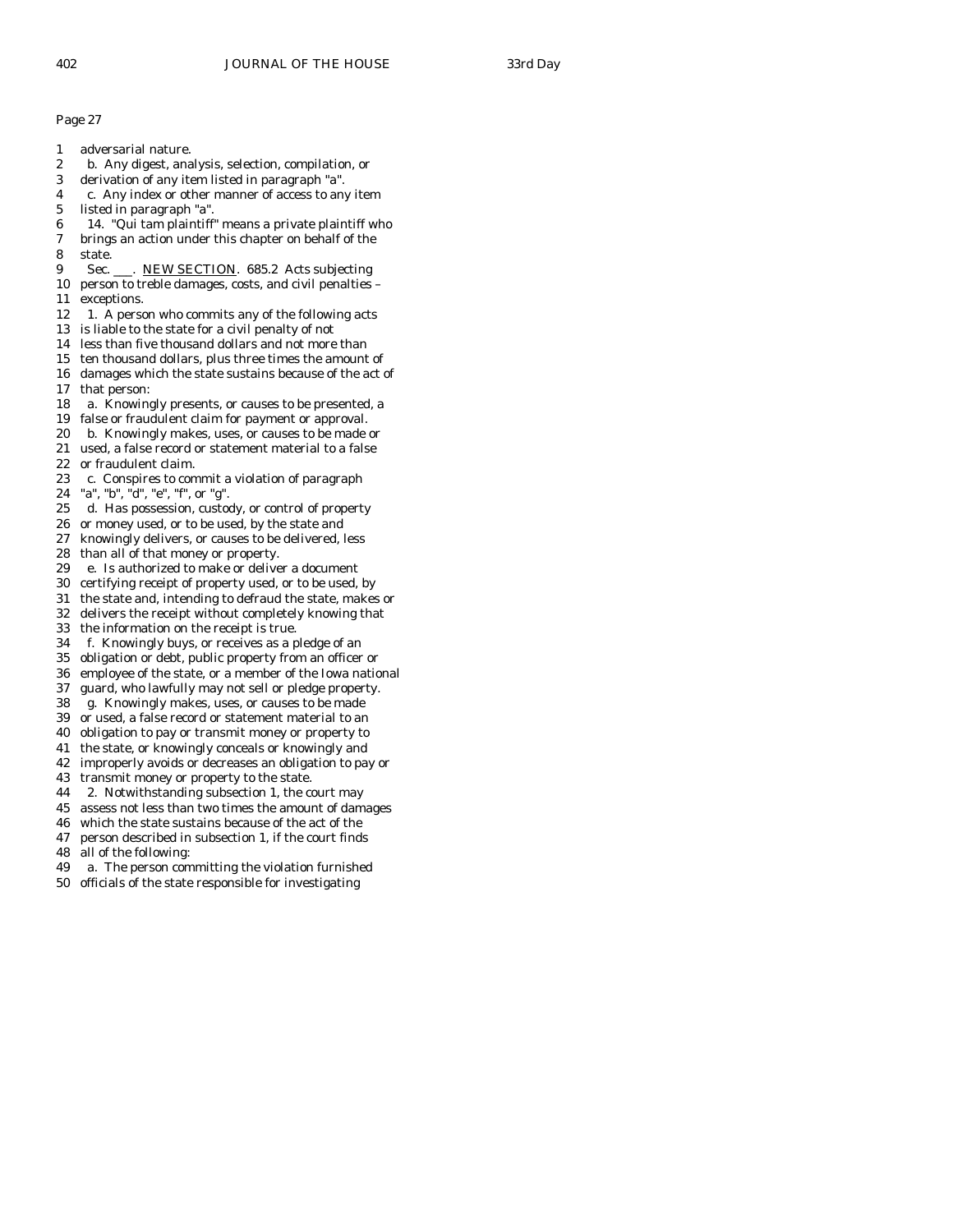- 1 false claims violations with all information known to
- 2 such person about the violation within thirty days
- 3 after the date on which the person first obtained the
- 4 information.
- 5 b. The person fully cooperated with the state
- 6 investigation of such violation.
- 7 c. At the time the person furnished the state
- 8 with the information about the violation, a criminal
- 9 prosecution, civil action, or administrative action
- 10 had not commenced under this chapter with respect to
- 11 such violation, and the person did not have actual
- 12 knowledge of the existence of an investigation into
- 13 such violation.
- 14 3. A person violating this section shall also be
- 15 liable to the state for the costs of a civil action
- 16 brought to recover any such penalty or damages.
- 17 4. Any information furnished pursuant to subsection
- 18 2 is deemed confidential information exempt from
- 19 disclosure pursuant to chapter 22.
- 20 5. This section shall not apply to claims, records,
- 21 or statements made under Tit. X relating to state
- 22 revenue and taxation.
- 23 Sec. \_\_\_. NEW SECTION. 685.3 Investigations and
- 24 prosecutions powers of prosecuting authority civil
- 25 actions by individuals as qui tam plaintiffs and as
- 26 private citizens jurisdiction of courts.
- 27 1. The attorney general shall diligently 28 investigate a violation under section 685.2. If the
- 29 attorney general finds that a person has violated or is
- 30 violating section 685.2, the attorney general may bring
- 31 a civil action under this section against that person.
- 32 2. a. A person may bring a civil action for a
- 33 violation of this chapter for the person and for
- 
- 34 the state, in the name of the state. The person bringing the action shall be referred to as the qui tam
- 36 plaintiff. Once filed, the action may be dismissed
- 37 only if the court and the attorney general provide
- 38 written consent to the dismissal and the reasons for 39 such consent.
- 40 b. A copy of the complaint and written disclosure
- 41 of substantially all material evidence and information
- 42 the person possesses shall be served on the attorney
- 43 general pursuant to the Iowa rules of civil procedure.
- 44 The complaint shall also be filed in camera, shall
- 45 remain under seal for at least sixty days, and shall
- 46 not be served on the defendant until the court so
- 47 orders. The state may elect to intervene and proceed
- 48 with the action within sixty days after the state
- 49 receives both the complaint and the material evidence
- 50 and the information.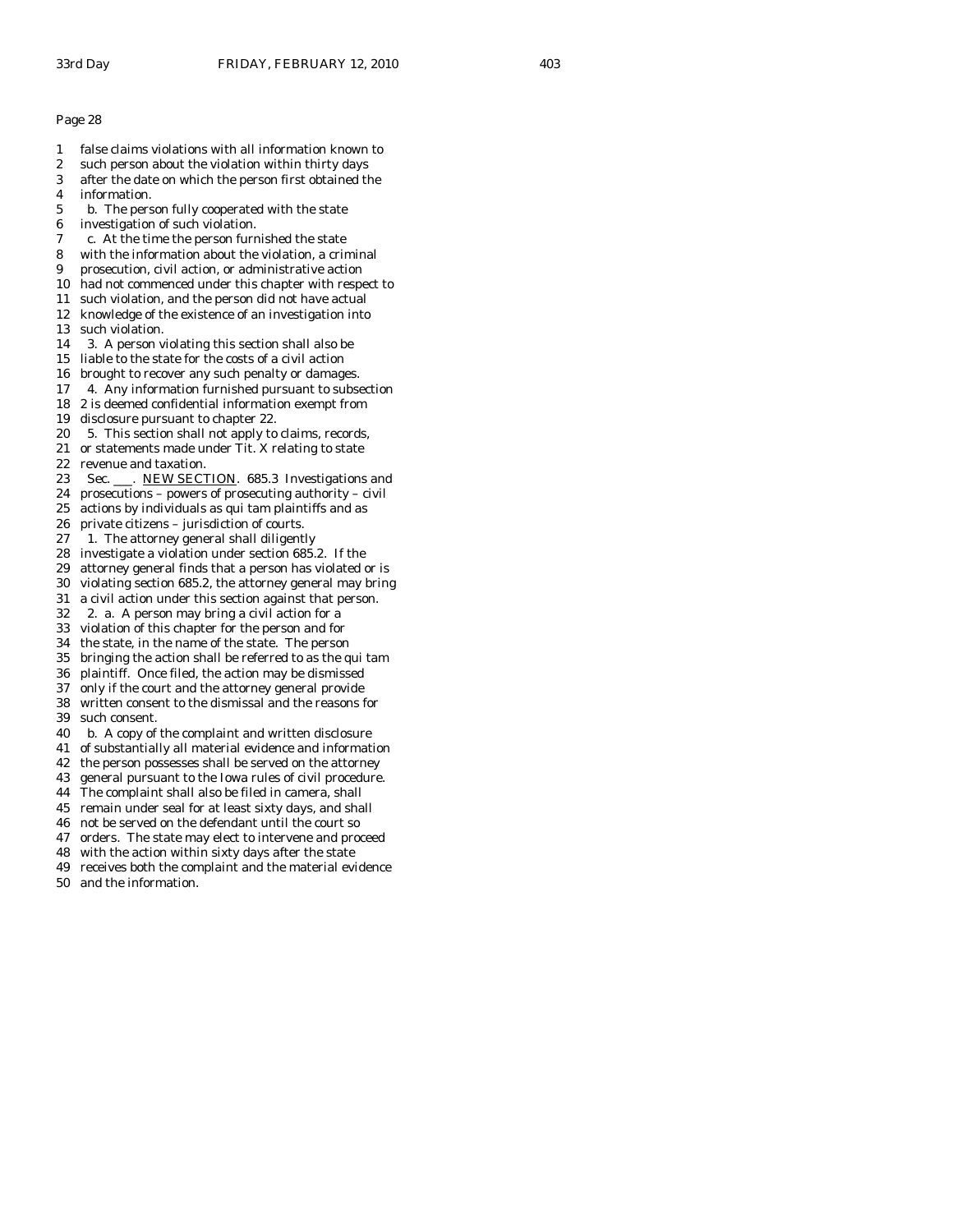- 1 c. The state may, for good cause shown, move the
- 2 court for extensions of the time during which the
- 3 complaint remains under seal under paragraph "b".
- 4 Any such motions may be supported by affidavits or
- 5 other submissions in camera. The defendant shall not
- 6 be required to respond to any complaint filed under
- 7 this section until twenty days after the complaint is 8 unsealed and served upon the defendant pursuant to rule
- 9 1.302 of the Iowa rules of civil procedure.
- 10 d. Before the expiration of the sixty-day period or
- 11 any extensions obtained under paragraph "c", the state
- 12 shall do one of the following:
- 13 (1) Proceed with the action, in which case the
- 14 action shall be conducted by the state.
- 15 (2) Notify the court that the state declines
- 16 to take over the action, in which case the qui tam
- 17 plaintiff shall have the right to conduct the action.
- 18 e. When a person brings an action under this
- 19 section, no person other than the state may intervene
- 20 or bring a related action based on the facts underlying
- 21 the pending action.
- 22 3. a. If the state proceeds with the action,
- 23 the state shall have the primary responsibility for
- 24 prosecuting the action, and shall not be bound by an
- 25 act of the qui tam plaintiff. Such qui tam plaintiff
- 26 shall have the right to continue as a party to the 27 action, subject to the limitations specified in
- 28 paragraph "b".
- 29 b. (1) The state may move to dismiss the action,
- 30 notwithstanding the objections of the qui tam plaintiff
- 31 if the qui tam plaintiff has been notified by the state
- 32 of the filing of the motion and the court has provided
- 33 the qui tam plaintiff with an opportunity for a hearing
- 34 on the motion.<br>35 (2) The state (2) The state may settle the action with the
- 36 defendant notwithstanding the objections of the qui tam
- 37 plaintiff if the court determines, after a hearing,
- 38 that the proposed settlement is fair, adequate, and
- 39 reasonable under all of the circumstances. Upon a
- 40 showing of good cause, such hearing may be held in
- 41 camera.
- 42 (3) Upon a showing by the state that unrestricted
- 43 participation during the course of the litigation by
- 44 the qui tam plaintiff would interfere with or unduly
- 45 delay the state's prosecution of the case, or would be
- 46 repetitious, irrelevant, or for purposes of harassment,
- 47 the court may, in its discretion, impose limitations on
- 48 the qui tam plaintiff's participation, including but
- 49 not limited to any of the following:
- 50 (a) Limiting the number of witnesses the qui tam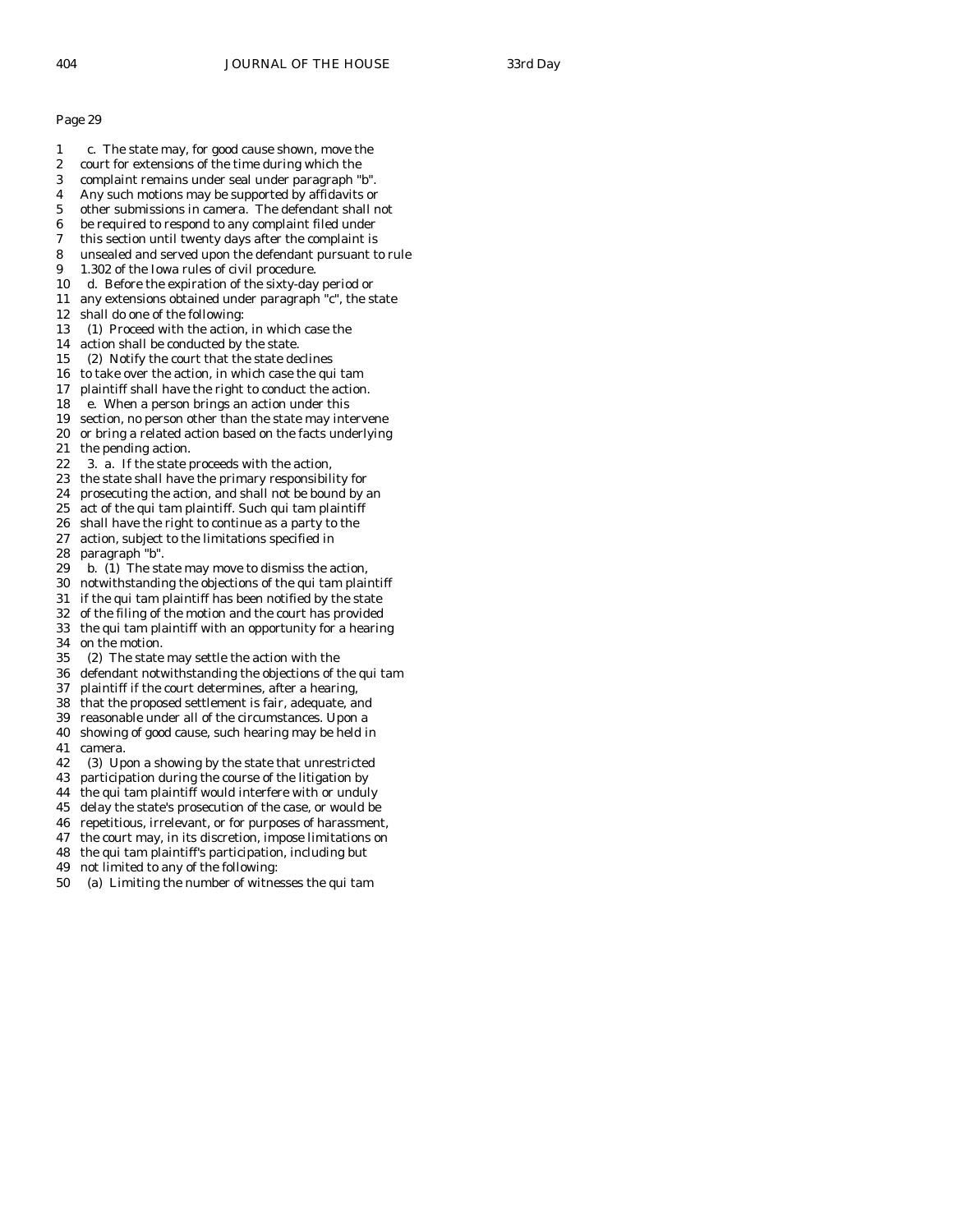- 1 plaintiff may call.
- 2 (b) Limiting the length of the testimony of such
- 3 witnesses.
- 4 (c) Limiting the qui tam plaintiff's
- 5 cross-examination of witnesses.
- 6 (d) Otherwise limiting the participation by the qui
- 7 tam plaintiff in the litigation.
- 8 (4) Upon a showing by the defendant that
- 9 unrestricted participation during the course of the
- 10 litigation by the qui tam plaintiff would be for
- 11 purposes of harassment or would cause the defendant 12 undue burden or unnecessary expense, the court may
- 13 limit the participation by the qui tam plaintiff in the
- 14 litigation.
- 15 c. If the state elects not to proceed with the
- 16 action, the qui tam plaintiff shall have the right to
- 17 conduct the action. If the state so requests, the
- 18 state shall be served with copies of all pleadings
- 19 filed in the action and shall be supplied with copies
- 20 of all deposition transcripts at the state's expense.
- 21 When a qui tam plaintiff proceeds with the action, the
- 22 court, without limiting the status and rights of the
- 23 qui tam plaintiff, may permit the state to intervene at
- 24 a later date upon a showing of good cause.
- 25 d. Whether or not the state proceeds with the
- 26 action, upon a showing by the state that certain
- 27 actions of discovery by the qui tam plaintiff would
- 28 interfere with the state's investigation or prosecution
- 29 of a criminal or civil matter arising out of the
- 30 same facts, the court may stay such discovery for a
- 31 period of not more than sixty days. Such a showing
- 32 shall be conducted in camera. The court may extend
- 33 the sixty-day period upon a further showing in camera
- 34 that the state has pursued the criminal or civil
- 35 investigation or proceedings with reasonable diligence
- 36 and any proposed discovery in the civil action
- 37 will interfere with the ongoing criminal or civil 38 investigation or proceedings.
- 
- 39 e. Notwithstanding subsection 2, the state
- 40 may elect to pursue the state's claim through any
- 41 alternate remedy available to the state, including any
- 42 administrative proceeding to determine a civil penalty.
- 43 If any such alternate remedy is pursued in another
- 44 proceeding, the qui tam plaintiff shall have the same
- 45 rights in such proceeding as such qui tam plaintiff
- 46 would have had if the action had continued under this
- 47 section. Any finding of fact or conclusion of law
- 48 made in such other proceeding that has become final,
- 49 shall be conclusive as to all such parties to an action
- 50 under this section. For purposes of this paragraph, a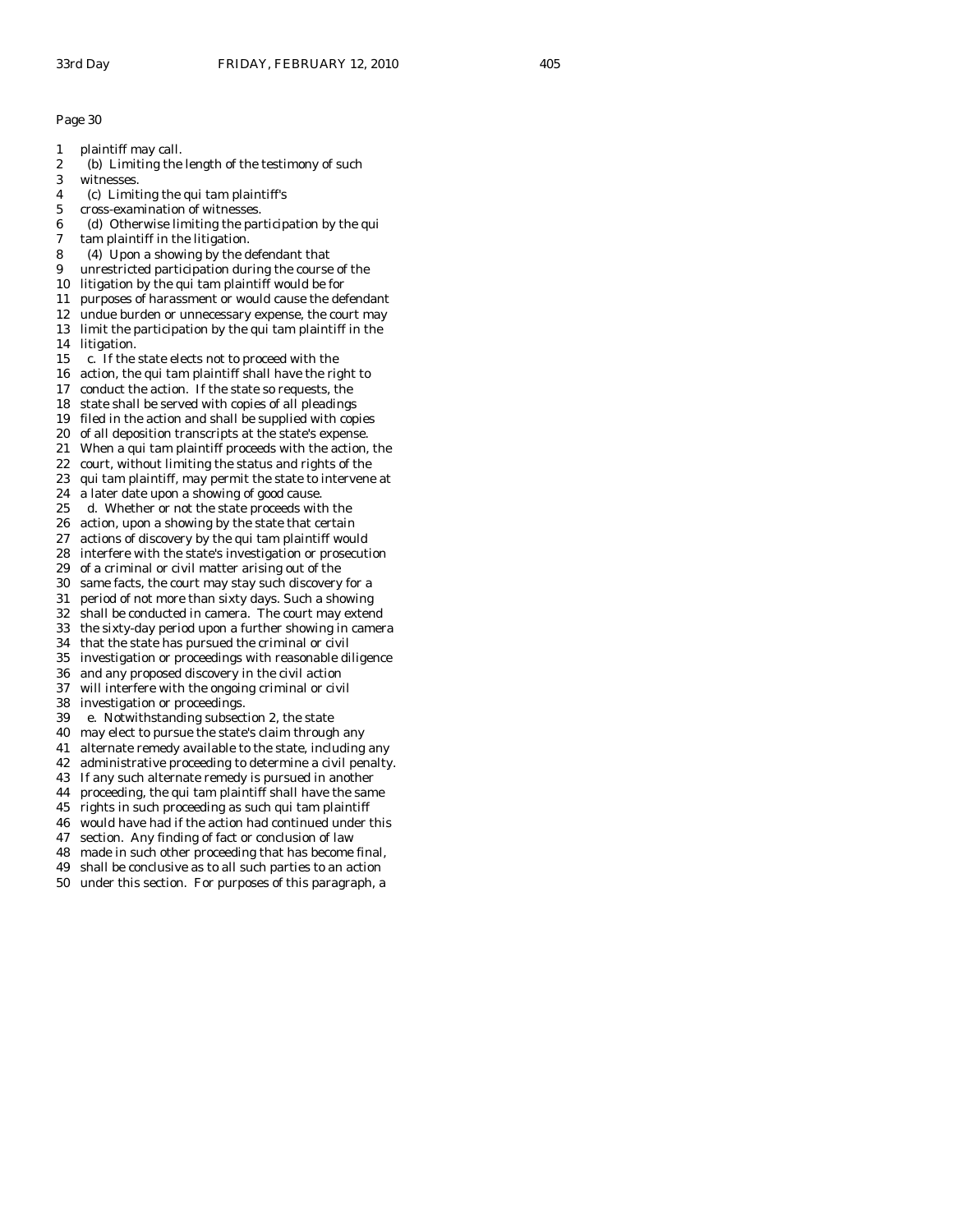- 1 finding or conclusion is final if it has been finally 2 determined on appeal to the appropriate court of the 3 state, if all time for filing such an appeal with 4 respect to the finding or conclusion has expired, or if 5 the finding or conclusion is not subject to judicial 6 review. 7 4. a. (1) If the state proceeds with an action 8 brought by a qui tam plaintiff under subsection 2, the 9 qui tam plaintiff shall, subject to subparagraph (2), 10 receive at least fifteen percent but not more than 11 twenty-five percent of the proceeds of the action or 12 settlement of the claim, depending upon the extent to 13 which the qui tam plaintiff substantially contributed 14 to the prosecution of the action. 15 (2) If the action is one which the court finds 16 to be based primarily on disclosures of specific 17 information, other than information provided by the qui 18 tam plaintiff, relating to allegations or transactions 19 in a criminal, civil, or administrative hearing, or 20 in a legislative, administrative or state auditor 21 report, hearing, audit, or investigation, or from 22 the news media, the court may award an amount the 23 court considers appropriate, but in no case more than 24 ten percent of the proceeds, taking into account the 25 significance of the information and the role of the qui 26 tam plaintiff in advancing the case to litigation. 27 (3) Any payment to a qui tam plaintiff under 28 subparagraph (1) or (2) shall be made from the 29 proceeds. Any such qui tam plaintiff shall also 30 receive an amount for reasonable expenses which the 31 appropriate court finds to have been necessarily 32 incurred, plus reasonable attorney fees and costs. All 33 such expenses, fees, and costs shall be awarded against 34 the defendant.<br>35 b. If the state b. If the state does not proceed with an action 36 under this section, the qui tam plaintiff or person 37 settling the claim shall receive an amount which the 38 court decides is reasonable for collecting the civil 39 penalty and damages. The amount shall be not less than 40 twenty-five percent and not more than thirty percent 41 of the proceeds of the action or settlement and shall 42 be paid out of such proceeds. Such qui tam plaintiff 43 or person shall also receive an amount for reasonable
- 44 expenses which the court finds to have been necessarily
- 45 incurred, plus reasonable attorney fees and costs. All
- 46 such expenses, fees, and costs shall be awarded against 47 the defendant.
- 48 c. Whether or not the state proceeds with the
- 49 action, if the court finds that the action was brought
- 50 by a qui tam plaintiff who planned and initiated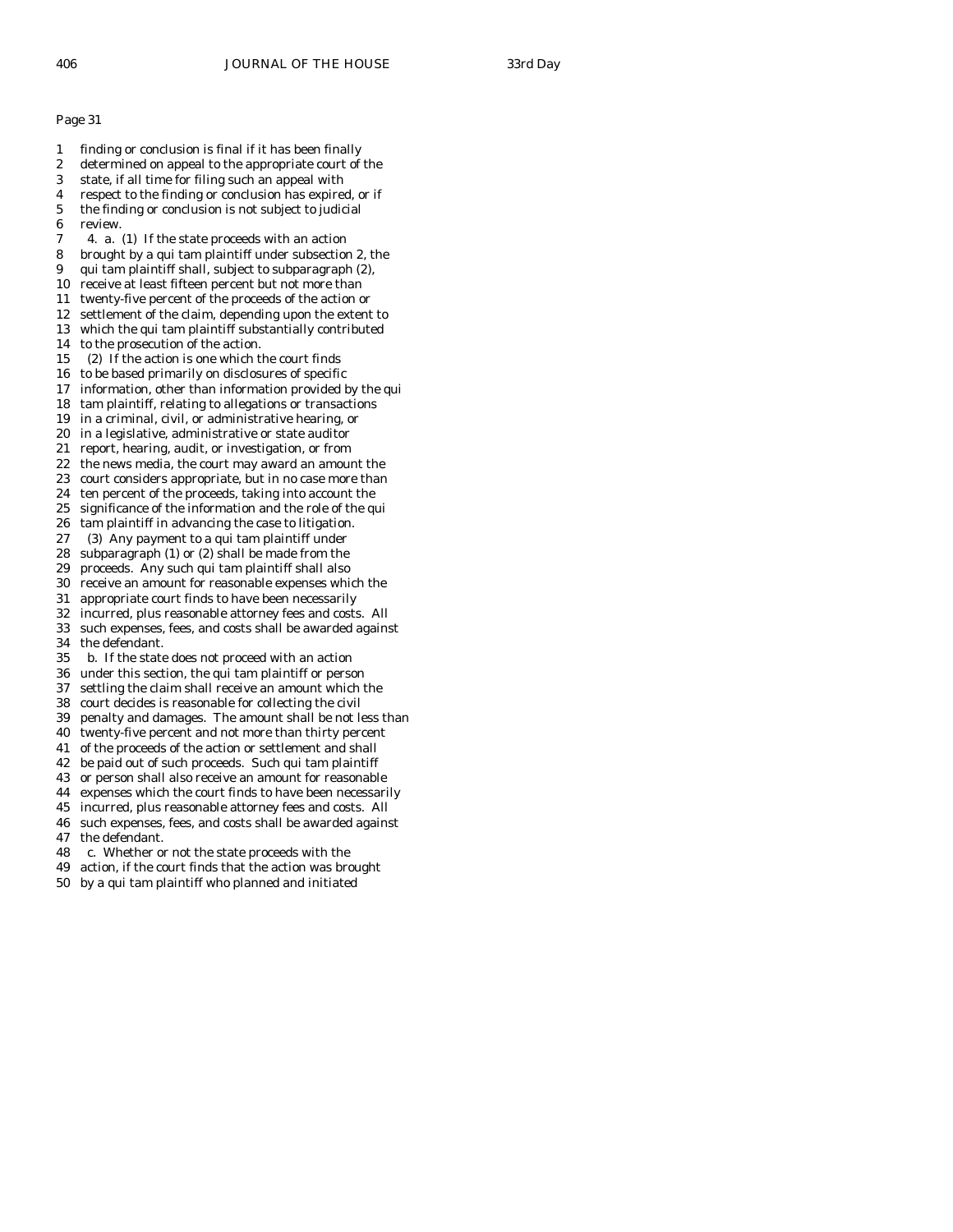1 the violation of section 685.2 upon which the action 2 was brought, the court may, to the extent the court 3 considers appropriate, reduce the share of the proceeds 4 of the action which the qui tam plaintiff would 5 otherwise receive under paragraph "a" or "b", taking 6 into account the role of that qui tam plaintiff in 7 advancing the case to litigation and any relevant 8 circumstances pertaining to the violation. If the qui 9 tam plaintiff is convicted of criminal conduct arising 10 from the qui tam plaintiff's role in the violation of 11 section 685.2, the qui tam plaintiff shall be dismissed 12 from the civil action and shall not receive any share 13 of the proceeds of the action. Such dismissal shall 14 not prejudice the right of the state to continue the 15 action represented by the attorney general. 16 d. If the state does not proceed with the action 17 and the qui tam plaintiff conducts the action, the 18 court may award to the defendant reasonable attorney 19 fees and expenses if the defendant prevails in the 20 action and the court finds that the claim of the qui 21 tam plaintiff was clearly frivolous, clearly vexatious, 22 or brought primarily for purposes of harassment. 23 5. a. A court shall not have jurisdiction over an 24 action brought by a former or present member of the 25 Iowa national guard under this chapter against a member 26 of the Iowa national guard arising out of such person's 27 services in the Iowa national guard. 28 b. A qui tam plaintiff shall not bring an action 29 under subsection 2 which is based upon allegations or 30 transactions which are the subject of a civil suit or 31 an administrative civil penalty proceeding in which the 32 state is already a party. 33 c. A court shall not have jurisdiction over an 34 action under this section based upon the public disclosure of allegations or transactions in a 36 criminal, civil, or administrative hearing, or in a 37 legislative, administrative, or state auditor report, 38 hearing, audit, or investigation, or from the news 39 media, unless the action is brought by the attorney 40 general or the qui tam plaintiff is an original source 41 of the information. 42 d. The state is not liable for expenses which a 43 person incurs in bringing an action under this section. 44 6. Any employee, contractor, or agent who is 45 discharged, demoted, suspended, threatened, harassed, 46 or in any other manner discriminated against in 47 the terms and conditions of employment because of

- 
- 48 lawful acts performed by the employee, contractor,
- 49 or agent on behalf of the employee, contractor, or
- 50 agent or associated others in furtherance of other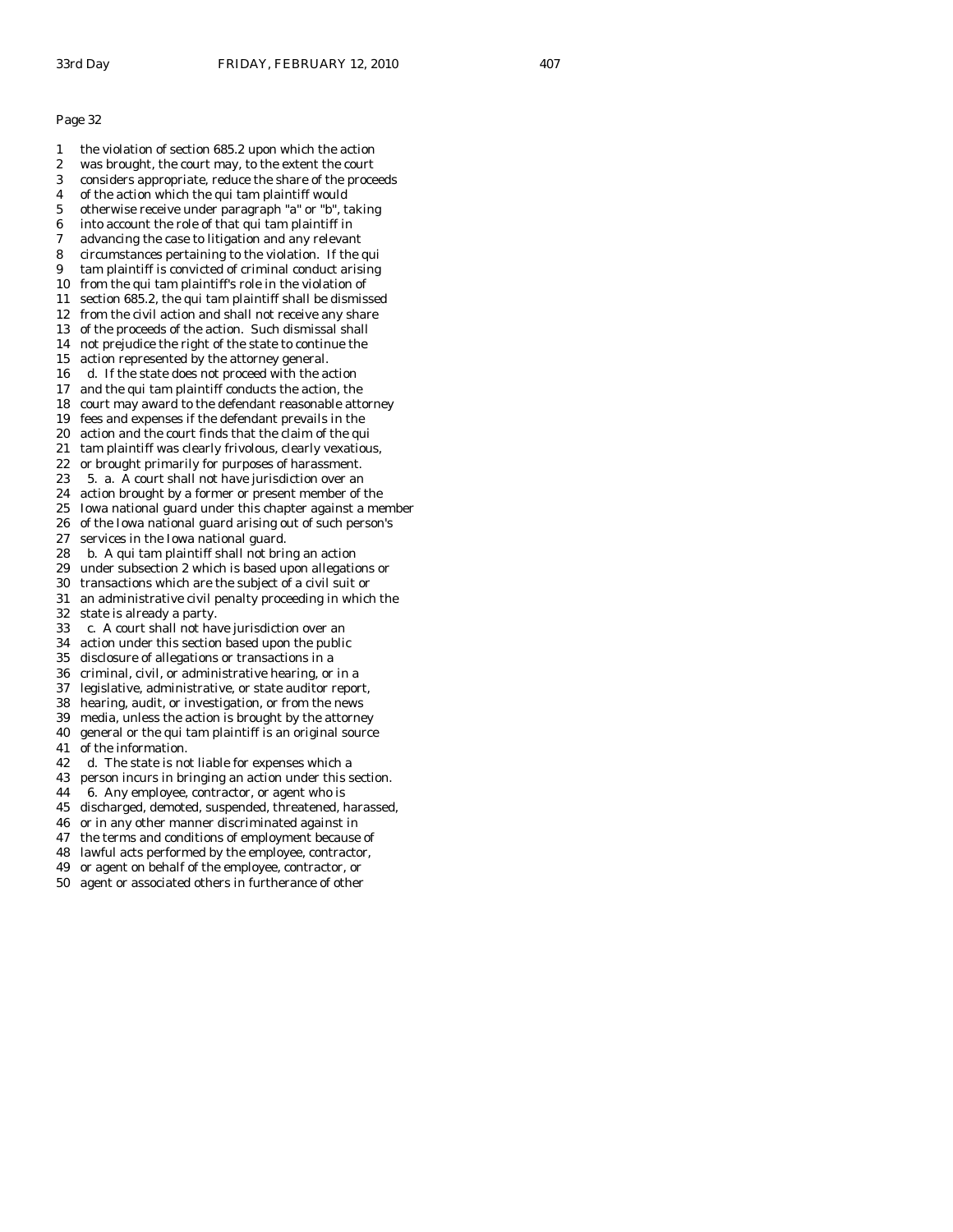- 1 efforts to stop a violation of this chapter, shall
- 2 be entitled to all relief necessary to make the
- 3 employee, contractor, or agent whole. Such relief
- 4 shall include reinstatement with the same seniority
- 5 status such employee, contractor, or agent would have
- 6 had but for the discrimination, two times the amount of
- 7 back pay, interest on the back pay, and compensation
- 8 for any special damages sustained as a result of
- 9 the discrimination, including litigation costs and 10 reasonable attorney fees. An employee, contractor, or
- 11 agent may bring an action in the appropriate district
- 12 court of the state for the relief provided in this
- 13 subsection.
- 14 Sec. \_\_\_. NEW SECTION. 685.4 Procedure statute 15 of limitations.
- 16 1. A subpoena requiring the attendance of a witness
- 17 at a trial or hearing conducted under this chapter may
- 18 be served at any place in the state, or through any
- 19 means authorized in the Iowa rules of civil procedure.
- 20 2. A civil action under this chapter may not be
- 21 brought more than six years after the date on which 22 the violation of section 685.2 is committed, or more
- 23 than three years after the date when facts material
- 24 to the right of action are known or reasonably should
- 25 have been known by the official of state charged with
- 26 responsibility to act in the circumstances, but in no
- 27 event more than ten years after the date on which the
- 28 violation is committed, whichever occurs last.<br>29 3. If the state elects to intervene and procee
- 3. If the state elects to intervene and proceed
- 30 with an action brought under this chapter, the state
- 31 may file its own complaint or amend the complaint of
- 32 a qui tam plaintiff to clarify or add detail to the 33 claims in which the state is intervening and to add
- 
- 34 any additional claims with respect to which the state contends it is entitled to relief. For statute of
- 36 limitations purposes, any such state pleading shall
- 37 relate back to the filing date of the complaint of the
- 38 qui tam plaintiff who originally brought the action, to
- 39 the extent that the claim of the state arises out of
- 40 the conduct, transactions, or occurrences set forth,
- 41 or attempted to be set forth, in the prior complaint 42 of that person.
- 43 4. In any action brought under section 685.3, the
- 44 state shall prove all essential elements of the cause
- 45 of action, including damages, by a preponderance of the 46 evidence.
- 47 5. Notwithstanding any other provision of law, the
- 48 Iowa rules of criminal procedure, or the Iowa rules of
- 49 evidence, a final judgment rendered in favor of the
- 50 state in any criminal proceeding charging fraud or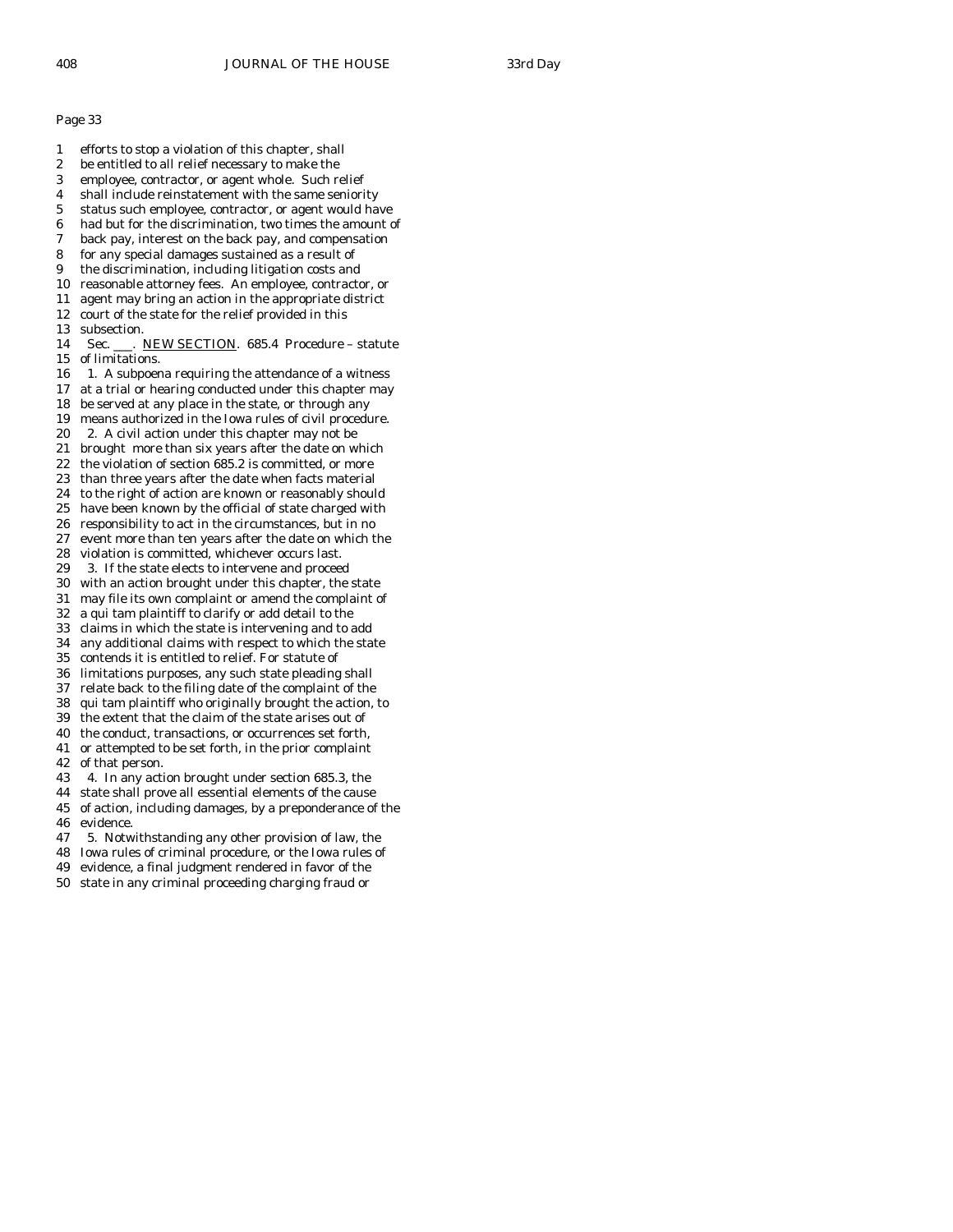- 1 false statements, whether upon a verdict after trial 2 or upon a plea of guilty or nolo contendere, shall 3 estop the defendant from denying the essential elements 4 of the offense in any action which involves the same 5 transaction as in the criminal proceeding and which is 6 brought under section 685.3. 7 Sec. \_\_\_. NEW SECTION. 685.5 Jurisdiction. 8 1. Any action under section 685.3 may be brought 9 in any county in which the defendant or, in the case 10 of multiple defendants, any one defendant can be 11 found, resides, transacts business, or in which any 12 act proscribed by section 685.2 occurred. An original 13 notice as required by the Iowa rules of civil procedure 14 shall be issued by the appropriate district court and 15 served in accordance with the Iowa rules of civil 16 procedure. 17 2. A seal on the action ordered by the court under 18 section 685.3 shall not preclude the state, local 19 government, or the qui tam plaintiff from serving 20 the complaint, any other pleadings, or the written 21 disclosure of substantially all material evidence and 22 information possessed by the qui tam plaintiff on the 23 law enforcement authorities that are authorized under 24 the law of the state or local government to investigate 25 and prosecute such actions on behalf of such 26 governments, except that such seal applies to the law 27 enforcement authorities so served to the same extent as 28 the seal applies to other parties in the action. 29 Sec. \_\_\_. NEW SECTION. 685.6 Civil investigative 30 demands. 31 1. Issuance and service. 32 a. If the attorney general, or a designee, for the 33 purposes of this section, has reason to believe that 34 any person may be in possession, custody, or control of any documentary material or information relevant 36 to a false claims law investigation, the attorney 37 general, or a designee, may, before commencing a civil 38 proceeding under section 685.3, subsection 1, or other 39 false claims law, or making an election under section 40 685.3, subsection 2, issue in writing and cause to be 41 served upon such person, a civil investigative demand 42 requiring any of the following of such person: 43 (1) To produce such documentary material for 44 inspection and copying. 45 (2) To answer in writing, written interrogatories 46 with respect to such documentary material or 47 information. 48 (3) To give oral testimony concerning such
- 
- 49 documentary material or information.
- 50 (4) To furnish any combination of such material,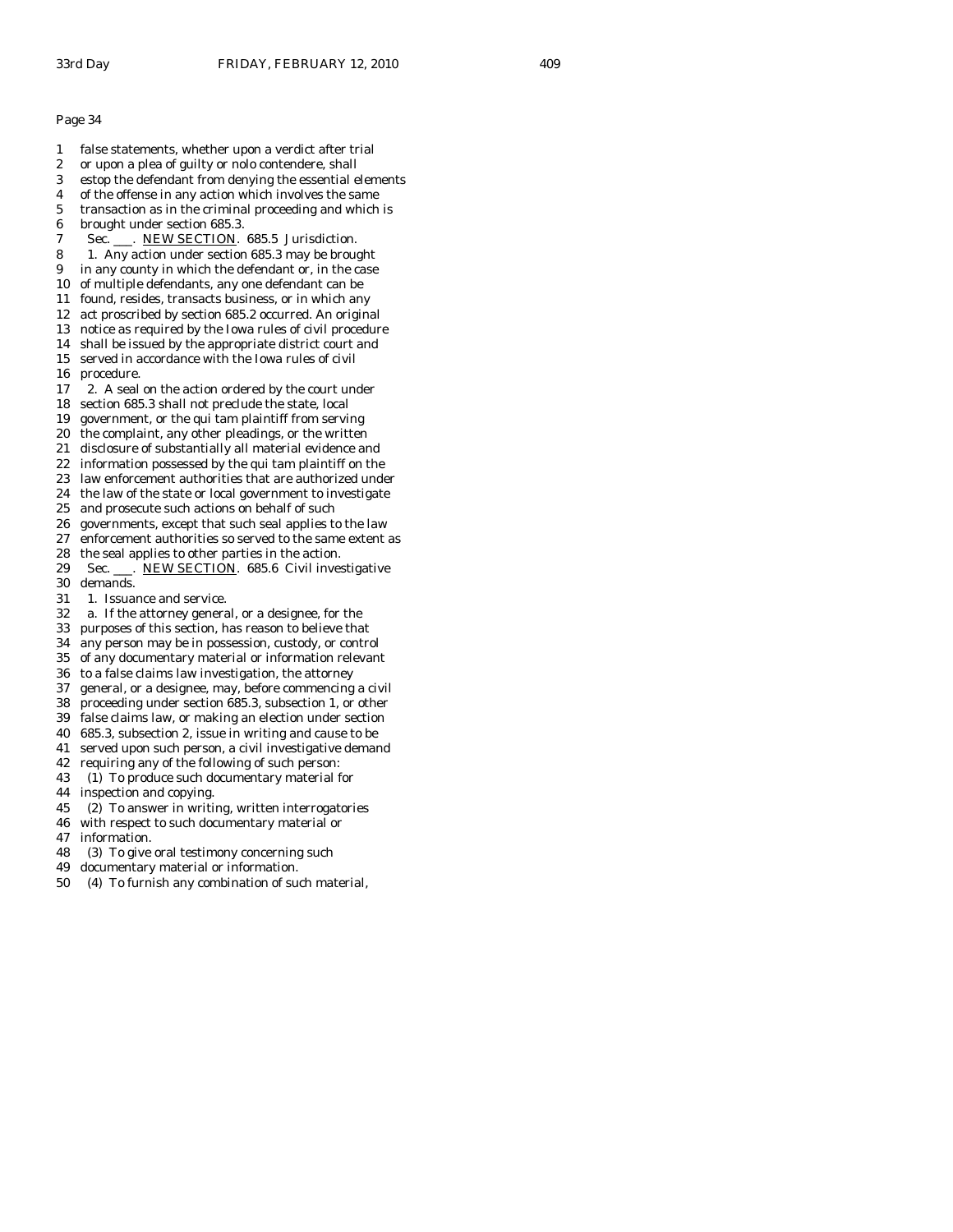- 1 answers, or testimony.
- 2 b. The attorney general may delegate the authority
- 3 to issue civil investigative demands under this
- 4 subsection. If a civil investigative demand is an
- 5 express demand for any product of discovery, the
- 6 attorney general, a deputy attorney general, or an
- 7 assistant attorney general shall cause to be served, 8 in any manner authorized by this section, a copy of
- 
- 9 such demand upon the person from whom the discovery 10 was obtained and shall notify the person to whom such
- 11 demand is issued of the date on which such copy was
- 12 served. Any information obtained by the attorney
- 13 general or a designee of the attorney general under
- 14 this section may be shared with any qui tam plaintiff
- 15 if the attorney general or designee determines
- 16 it is necessary as part of any false claims law
- 17 investigation.
- 18 2. Contents and deadlines.
- 19 a. Each civil investigative demand issued under
- 20 subsection 1 shall state the nature of the conduct
- 21 constituting the alleged violation of a false claims
- 22 law which is under investigation, and the applicable
- 23 provision of law alleged to be violated.
- 24 b. If such demand is for the production of
- 25 documentary material, the demand shall provide all of 26 the following:
- 27 (1) Describe each class of documentary material to
- 28 be produced with such definiteness and certainty as to
- 29 permit such material to be fairly identified.
- 30 (2) Prescribe a return date for each such class
- 31 which will provide a reasonable period of time within
- 32 which the material so demanded may be assembled and
- 33 made available for inspection and copying.
- 34 (3) Identify the false claims law investigator to
- whom such material shall be made available.
- 36 c. If such demand is for answers to written
- 37 interrogatories, the demand shall provide for all of 38 the following:
- 39 (1) Set forth with specificity the written
- 40 interrogatories to be answered.
- 41 (2) Prescribe dates at which time answers to
- 42 written interrogatories shall be submitted.
- 43 (3) Identify the false claims law investigator to
- 44 whom such answers shall be submitted.
- 45 d. If such demand is for the giving of oral
- 46 testimony, the demand shall provide for all of the 47 following:
- 48 (1) Prescribe a date, time, and place at which oral
- 49 testimony shall be commenced.
- 50 (2) Identify a false claims law investigator who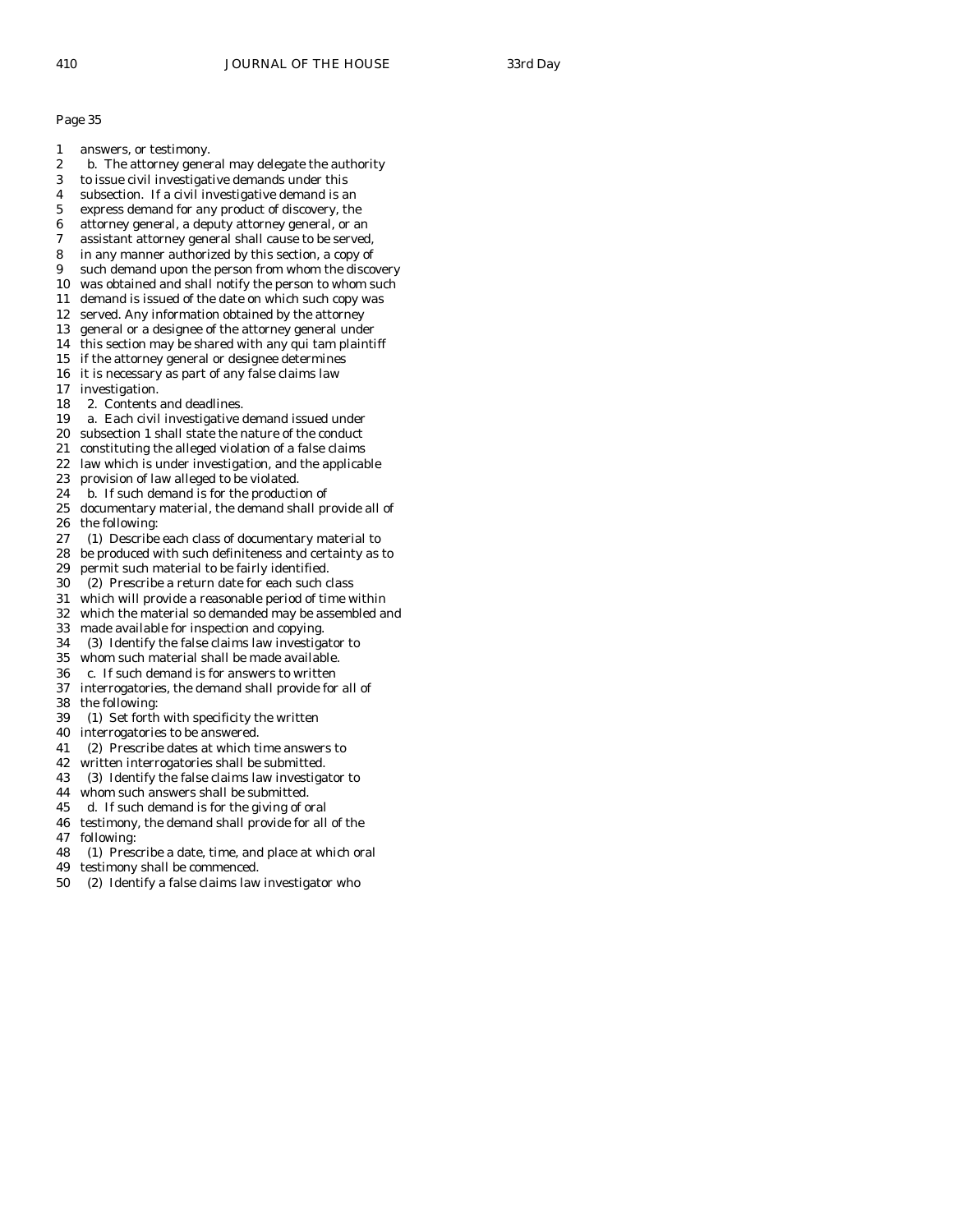- 1 shall conduct the examination and the custodian to whom
- 2 the transcript of such examination shall be submitted.
- 3 (3) Specify that such attendance and testimony are
- 4 necessary to the conduct of the investigation. 5 (4) Notify the person receiving the demand of the
- 6 right to be accompanied by an attorney and any other
- 7 representative.
- 8 (5) Describe the general purpose for which the
- 9 demand is being issued and the general nature of the
- 10 testimony, including the primary areas of inquiry,
- 11 which will be taken pursuant to the demand.
- 12 e. Any civil investigative demand issued under this
- 13 section which is an express demand for any product of
- 14 discovery shall not be returned or returnable until
- 15 twenty days after a copy of such demand has been served
- 16 upon the person from whom the discovery was obtained.
- 17 f. The date prescribed for the commencement of oral
- 18 testimony pursuant to a civil investigative demand 19 issued under this section shall be a date which is not
- 20 less than seven days after the date on which demand is
- 21 received, unless the attorney general or an assistant
- 22 attorney general designated by the attorney general
- 23 determines that exceptional circumstances are present
- 24 which warrant the commencement of such testimony within
- 25 a lesser period of time.
- 26 g. The attorney general shall not authorize the
- 27 issuance under this section of more than one civil
- 28 investigative demand for oral testimony by the same
- 29 person, unless the person requests otherwise or unless
- 30 the attorney general, after investigation, notifies 31 that person in writing that an additional demand for
- 32 oral testimony is necessary.
- 33 3. Protected material or information.
- 
- 34 a. A civil investigative demand issued under subsection 1 shall not require the production of any
- 36 documentary material, the submission of any answers
- 37 to written interrogatories, or the giving of any oral
- 38 testimony if such material, answers, or testimony
- 39 would be protected from disclosure under any of the
- 40 following:
- 41 (1) The standards applicable to subpoenas or
- 42 subpoenas duces tecum issued by a court of the state to
- 43 aid in a grand jury investigation.
- 44 (2) The standards applicable to discovery requests
- 45 under the Iowa rules of civil procedure, to the
- 46 extent that the application of such standards to any
- 47 such demand is appropriate and consistent with the
- 48 provisions and purposes of this section.
- 49 b. Any such demand which is an express demand for
- 50 any product of discovery, supersedes any inconsistent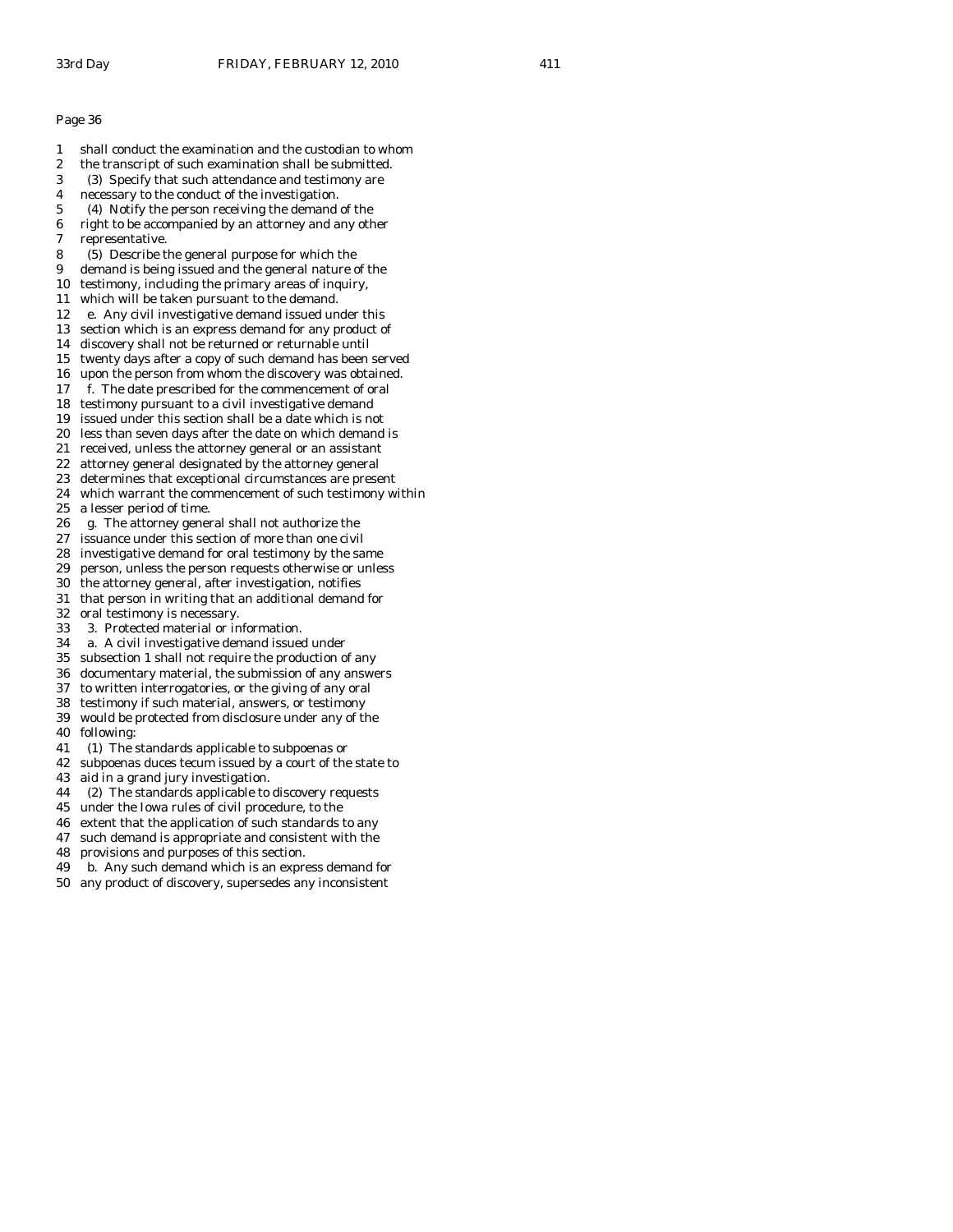- 1 order, rule, or provision of law, other than this
- 2 section, preventing or restraining disclosure of such
- 3 product of discovery to any person. Disclosure of
- 4 any product of discovery pursuant to any such express
- 5 demand does not constitute a waiver of any right or
- 6 privilege which the person making such disclosure may
- 7 be entitled to invoke to resist discovery of trial
- 8 preparation materials.
- 9 4. Service.
- 10 a. Any civil investigative demand issued under
- 11 subsection 1 may be served by a false claims law
- 12 investigator, or by any official authorized to issue
- 13 civil investigative demands.
- 14 b. Service of any civil investigative demand
- 15 issued under subsection 1 or of any petition filed 16 under subsection 9 may be made upon a partnership,
- 17 corporation, association, or other legal entity by any
- 18 of the following methods:
- 19 (1) Delivering an executed copy of such demand
- 20 or petition to any partner, executive officer,
- 21 managing agent, or general agent of the partnership,
- 22 corporation, association, or entity, or to any agent
- 23 authorized by appointment or by law to receive service
- 24 of process on behalf of such partnership, corporation, 25 association, or entity.
- 26 (2) Delivering an executed copy of such demand or
- 27 petition to the principal office or place of business
- 28 of the partnership, corporation, association, or
- entity.
- 30 (3) Depositing an executed copy of such demand
- 31 or petition in the United States mails by registered
- 32 or certified mail, with a return receipt requested,
- 33 addressed to such partnership, corporation,
- 34 association, or entity at its principal office or place of business.
- 36 c. Service of any such demand or petition may be
- 37 made upon any natural person by any of the following 38 methods:
- 39 (1) Delivering an executed copy of such demand or 40 petition to the person.
- 41 (2) Depositing an executed copy of such demand
- 42 or petition in the United States mails by registered
- 43 or certified mail, with a return receipt requested,
- 44 addressed to the person at the person's residence or
- 45 principal office or place of business.
- 46 d. A verified return by the individual serving any
- 47 civil investigative demand issued under subsection 1 or
- 48 any petition filed under subsection 9 setting forth the
- 49 manner of such service shall be proof of such service.
- 50 In the case of service by registered or certified mail,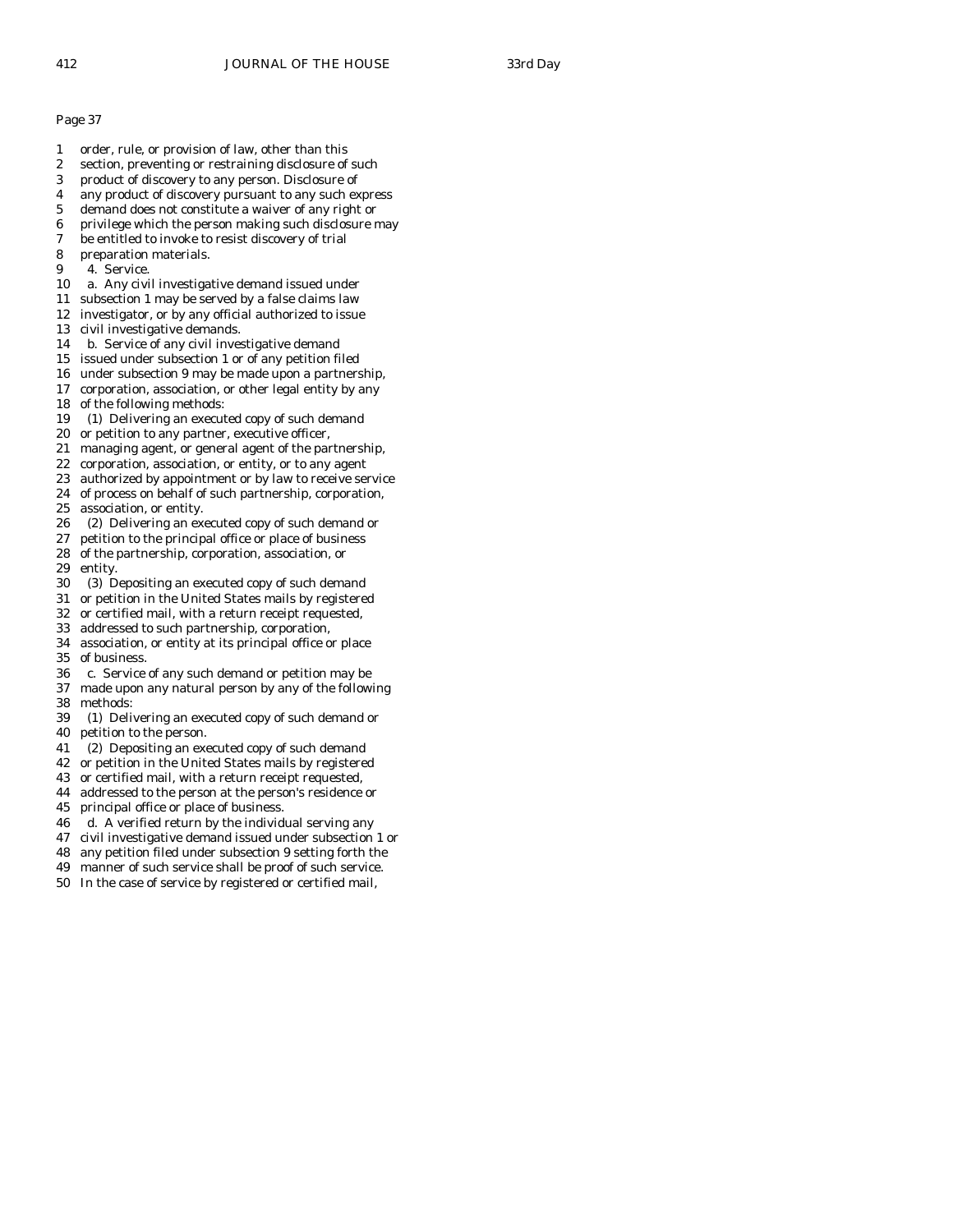- 1 such return shall be accompanied by the return post
- 2 office receipt of delivery of such demand.
- 3 5. Documentary material.
- 4 a. The production of documentary material in
- 5 response to a civil investigative demand served under
- 6 this section shall be made under a sworn certificate,
- 7 in such form as the demand designates, by the following
- 8 persons, as applicable:
- 9 (1) In the case of a natural person, the person to
- 10 whom the demand is directed.
- 11 (2) In the case of a person other than a natural
- 12 person, a person having knowledge of the facts 13 and circumstances relating to such production and
- 
- 14 authorized to act on behalf of such person.
- 15 b. The certificate shall state that all of the
- 16 documentary material required by the demand and in
- 17 the possession, custody, or control of the person to
- 18 whom the demand is directed has been produced and 19 made available to the false claims law investigator
- 
- 20 identified in the demand.
- 21 c. Any person upon whom any civil investigative
- 22 demand for the production of documentary material has
- 23 been served under this section shall make such material
- 24 available for inspection and copying to the false
- 25 claims law investigator identified in such demand at
- 26 the principal place of business of such person, or at 27 such other place as the false claims law investigator
- 28 and the person agree and prescribe in writing, or as
- 29 the court may direct under subsection 9. Such material
- 30 shall be made available on the return date specified in
- 31 such demand, or on such later date as the false claims
- 32 law investigator may prescribe in writing. Such person
- 33 may, upon written agreement between the person and the
- 
- 34 false claims law investigator, substitute copies for originals of all or any part of such material.
- 36 6. Interrogatories.
- 37 a. Each interrogatory in a civil investigative
- 38 demand served under this section shall be answered
- 39 separately and fully in writing under oath and shall
- 40 be submitted under a sworn certificate, in such form
- 41 as the demand designates, by the following persons, as 42 applicable:
- 43 (1) In the case of a natural person, the person to
- 44 whom the demand is directed.
- 45 (2) In the case of a person other than a natural
- 46 person, the person or persons responsible for answering 47 each interrogatory.
- 48 b. If any interrogatory is objected to, the reasons
- 49 for the objection shall be stated in the certificate
- 50 instead of an answer. The certificate shall state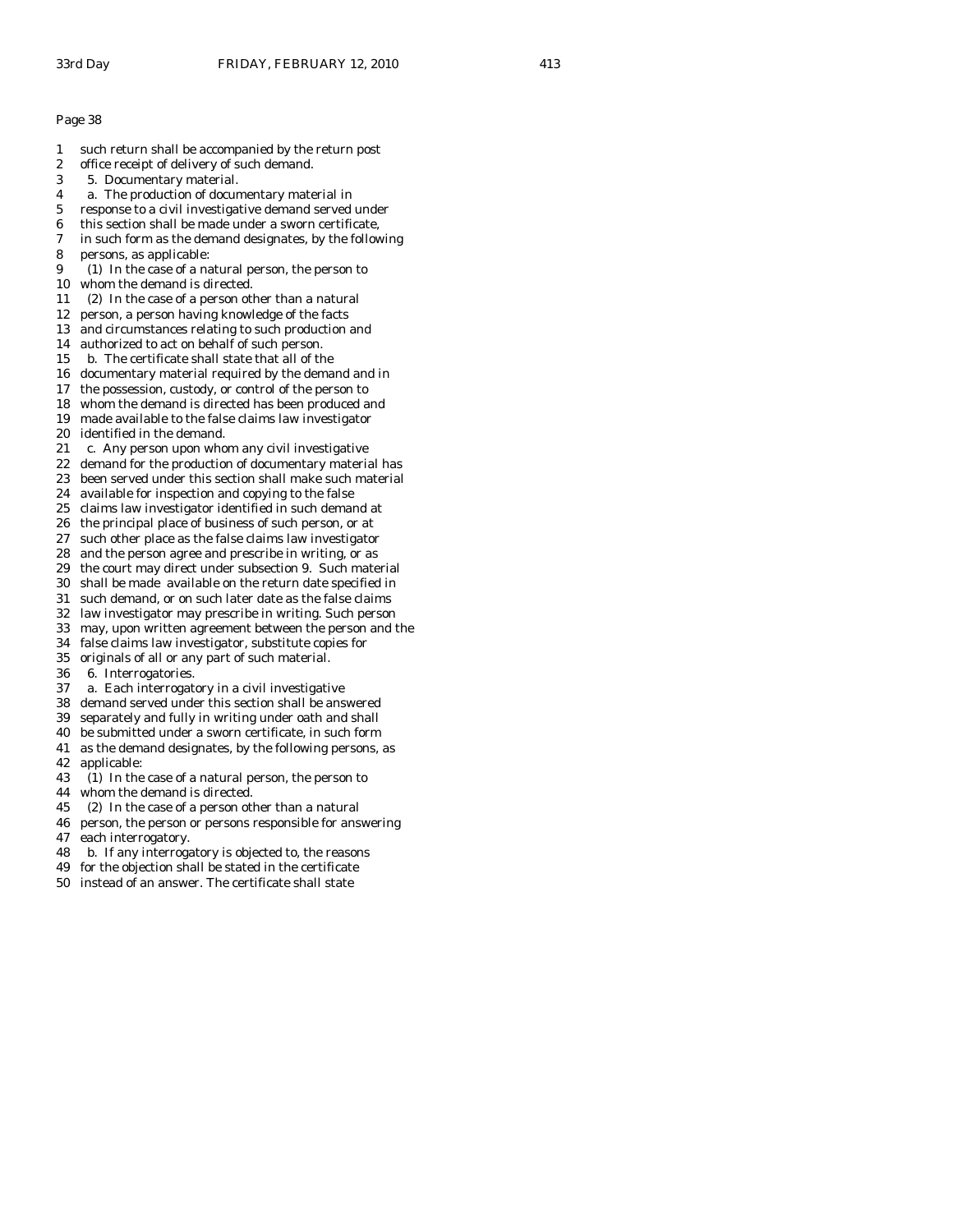- 1 that all information required by the demand and in 2 the possession, custody, control, or knowledge of 3 the person to whom the demand is directed has been 4 submitted. To the extent that any information is not 5 furnished, the information shall be identified and 6 reasons set forth with particularity regarding the 7 reasons why the information was not furnished. 8 7. Oral examinations. 9 a. The examination of any person pursuant to a 10 civil investigative demand for oral testimony served 11 under this section shall be taken before an officer 12 authorized to administer oaths and affirmations by 13 the laws of this state or of the place where the 14 examination is held. The officer before whom the 15 testimony is to be taken shall put the witness on oath 16 or affirmation and shall, personally or by someone 17 acting under the direction of the officer and in 18 the officer's presence, record the testimony of the 19 witness. The testimony shall be taken stenographically 20 and shall be transcribed. When the testimony is fully 21 transcribed, the officer before whom the testimony is 22 taken shall promptly transmit a copy of the transcript 23 of the testimony to the custodian. This subsection 24 shall not preclude the taking of testimony by any means 25 authorized by, and in a manner consistent with, the 26 Iowa rules of civil procedure. 27 b. The false claims law investigator conducting 28 the examination shall exclude from the place where 29 the examination is held all persons except the person 30 giving the testimony, the attorney for and any other 31 representative of the person giving the testimony, the 32 attorney for the state, any person who may be agreed 33 upon by the attorney for the state and the person 34 giving the testimony, the officer before whom the testimony is to be taken, and any stenographer taking 36 such testimony. 37 c. The oral testimony of any person taken pursuant 38 to a civil investigative demand served under this 39 section shall be taken in any state in which such 40 person resides, is found, or transacts business, or in 41 such other place as may be agreed upon by the false 42 claims law investigator conducting the examination and
- 43 such person.
- 44 d. When the testimony is fully transcribed, the
- 45 false claims law investigator or the officer before
- 46 whom the testimony is taken shall afford the witness,
- 47 who may be accompanied by counsel, a reasonable
- 48 opportunity to examine and read the transcript, unless
- 49 such examination and reading are waived by the witness.
- 50 Any changes in form or substance which the witness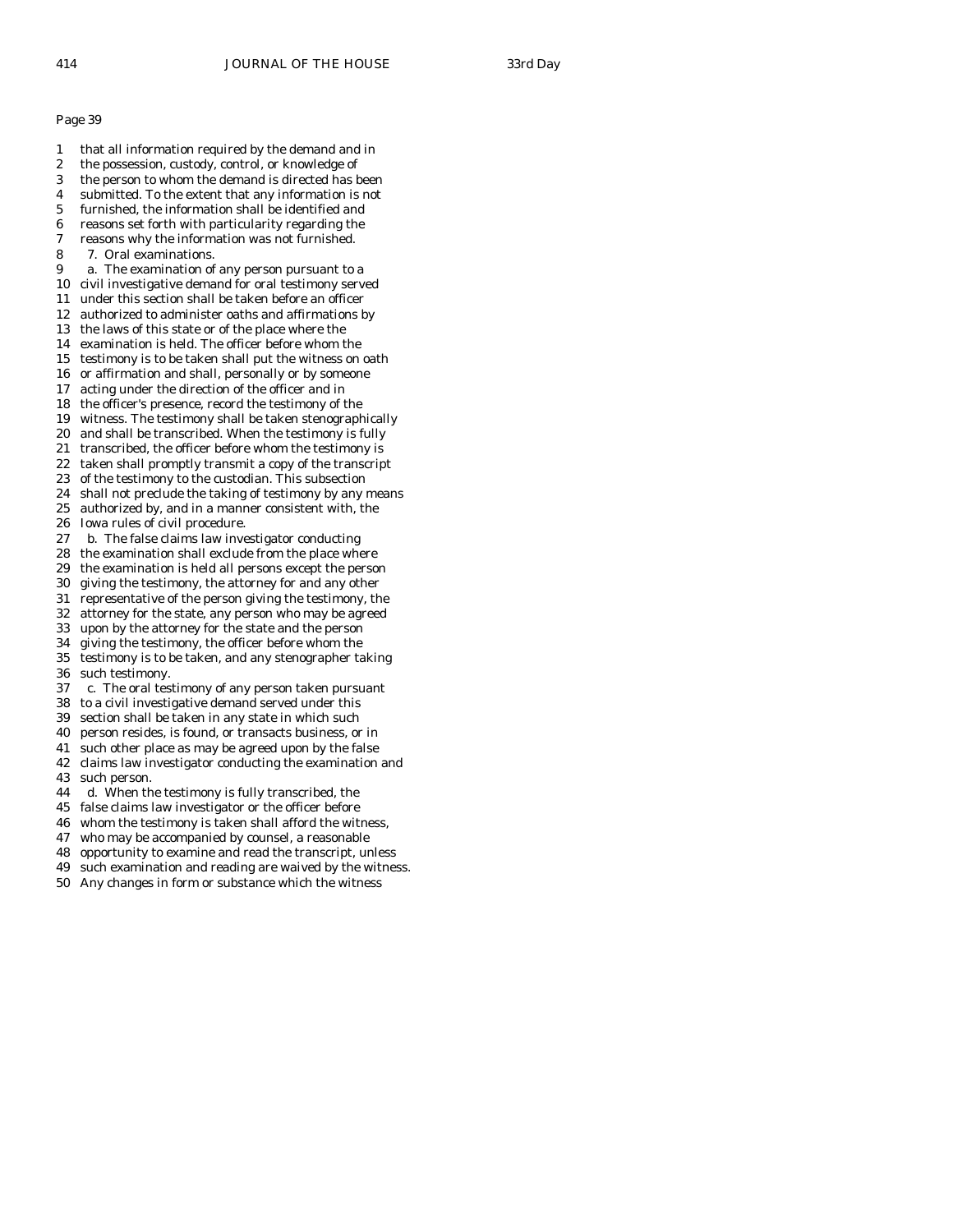1 desires to make shall be entered and identified upon 2 the transcript by the officer or the false claims law 3 investigator, with a statement of the reasons given by 4 the witness for making such changes. The transcript 5 shall then be signed by the witness, unless the witness 6 in writing waives the signing, is ill, cannot be found, 7 or refuses to sign. If the transcript is not signed by 8 the witness within thirty days after being afforded a 9 reasonable opportunity to examine the transcript, the 10 officer or the false claims law investigator shall sign 11 the transcript and state on the record the fact of the 12 waiver, illness, absence of the witness, or the refusal 13 to sign, together with the reasons, if any, for the 14 waiver, illness, absence, or refusal. 15 e. The officer before whom the testimony is taken 16 shall certify on the transcript that the witness was 17 sworn by the officer and that the transcript is a true 18 record of the testimony given by the witness, and the 19 officer or false claims law investigator shall promptly 20 deliver the transcript, or send the transcript by 21 registered or certified mail, to the custodian. 22 f. Upon payment of reasonable charges for a copy, 23 the false claims law investigator shall furnish a copy 24 of the transcript to the witness only, except that the 25 attorney general, the deputy attorney general, or an 26 assistant attorney general may, for good cause, limit 27 such witness to inspection of the official transcript 28 of the witness' testimony. 29 g. (1) Any person compelled to appear for oral 30 testimony under a civil investigative demand issued 31 under subsection 1 may be accompanied, represented, and 32 advised by counsel. Counsel may advise such person, 33 in confidence, with respect to any question asked of 34 such person. Such person or counsel may object on the record to any question, in whole or in part, and 36 shall briefly state for the record the reason for the 37 objection. An objection may be made, received, and 38 entered upon the record when it is claimed that such 39 person is entitled to refuse to answer the question 40 on the grounds of any constitutional or other legal 41 right or privilege, including the privilege against 42 self-incrimination. Such person may not otherwise 43 object to or refuse to answer any question, and may not 44 directly or through counsel otherwise interrupt the 45 oral examination. If such person refuses to answer any 46 question, a petition may be filed in the district court 47 of the state under subsection 9 for an order compelling 48 such person to answer such question. 49 (2) If such person refuses to answer any 50 question on the grounds of the privilege against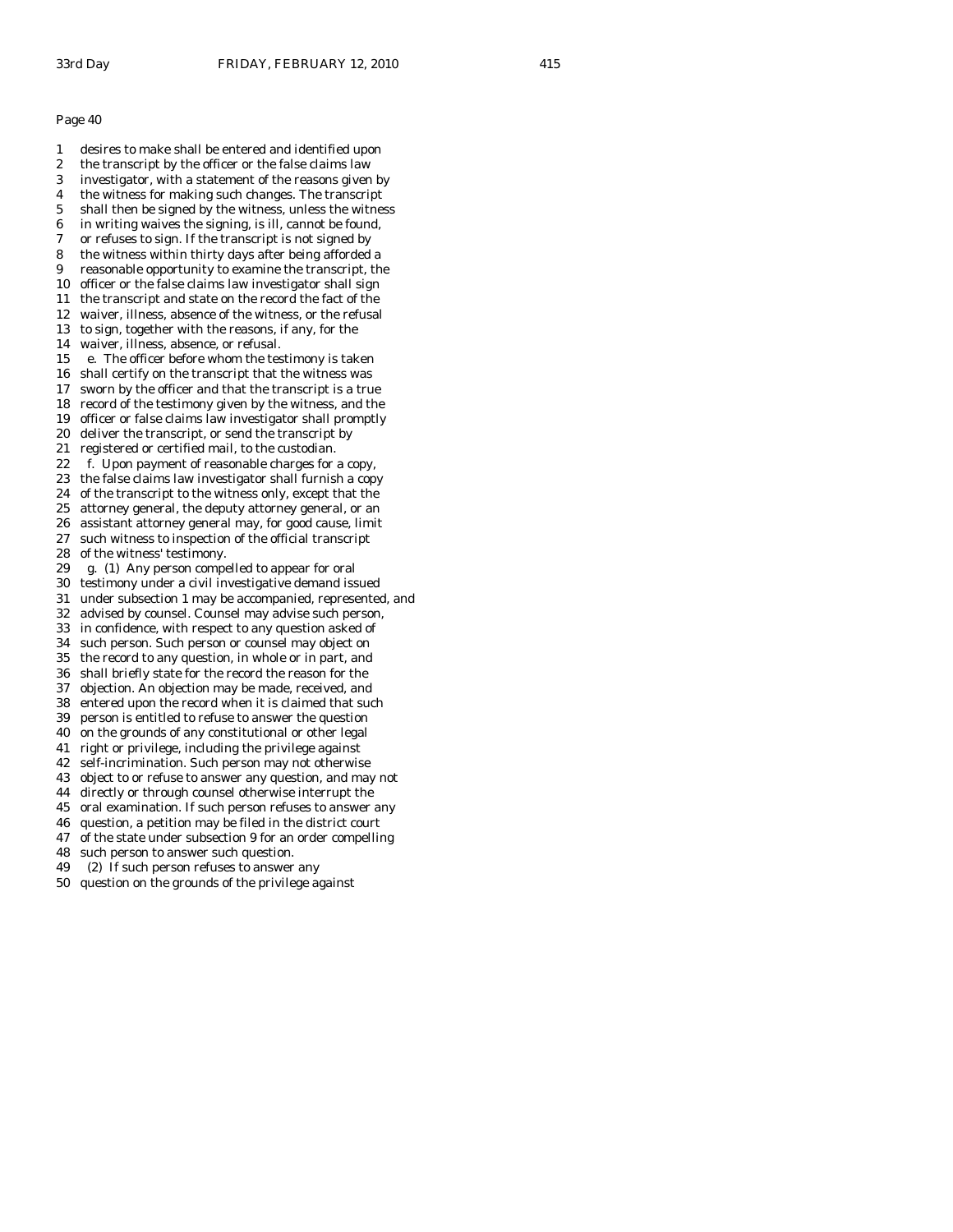- 1 self-incrimination, the testimony of such person may be
- 2 compelled in accordance with applicable law.
- 3 h. Any person appearing for oral testimony under a
- 4 civil investigative demand issued under subsection 1
- 5 shall be entitled to the same fees and allowances which
- 6 are paid to witnesses in the district courts of the
- 7 state.
- 8 8. Custodians of documents, answers, and 9 transcripts.
- 10 a. The attorney general shall designate a false
- 11 claims law investigator to serve as custodian of
- 12 documentary material, answers to interrogatories, and
- 13 transcripts of oral testimony received under this
- 14 section, and shall designate such additional false
- 15 claims law investigators as the attorney general
- 16 determines from time to time to be necessary to serve
- 17 as deputies to the custodian.
- 18 b. (1) A false claims law investigator who
- 19 receives any documentary material, answers to
- 20 interrogatories, or transcripts of oral testimony under
- 21 this section shall transmit them to the custodian.
- 22 The custodian shall take physical possession of
- 23 such material, answers, or transcripts and shall
- 24 be responsible for their use and for the return of
- 25 documentary material under paragraph "d".
- 26 (2) The custodian may cause the preparation of
- 27 such copies of such documentary material, answers to
- 28 interrogatories, or transcripts of oral testimony as 29 may be required for official use by any false claims
- 30 law investigator, or other officer or employee of the
- 31 department of justice. Such material, answers, and
- 32 transcripts may be used by any such authorized false
- 33 claims law investigator or other officer or employee
- 34 in connection with the taking of oral testimony under this section.
- 36 (3) Except as otherwise provided in this
- 37 subsection, documentary material, answers to
- 38 interrogatories, or transcripts of oral testimony,
- 39 or copies of documentary materials, answers or
- 40 transcripts, while in the possession of the custodian,
- 41 shall not be available for examination by any
- 42 individual other than a false claims law investigator
- 43 or other officer or employee of the department
- 44 of justice authorized under subparagraph 2. This
- 45 prohibition on the availability of material, answers,
- 46 or transcripts shall not apply if consent is given
- 47 by the person who produced such material, answers,
- 48 or transcripts, or, in the case of any product of
- 49 discovery produced pursuant to an express demand
- 50 for such material, consent is given by the person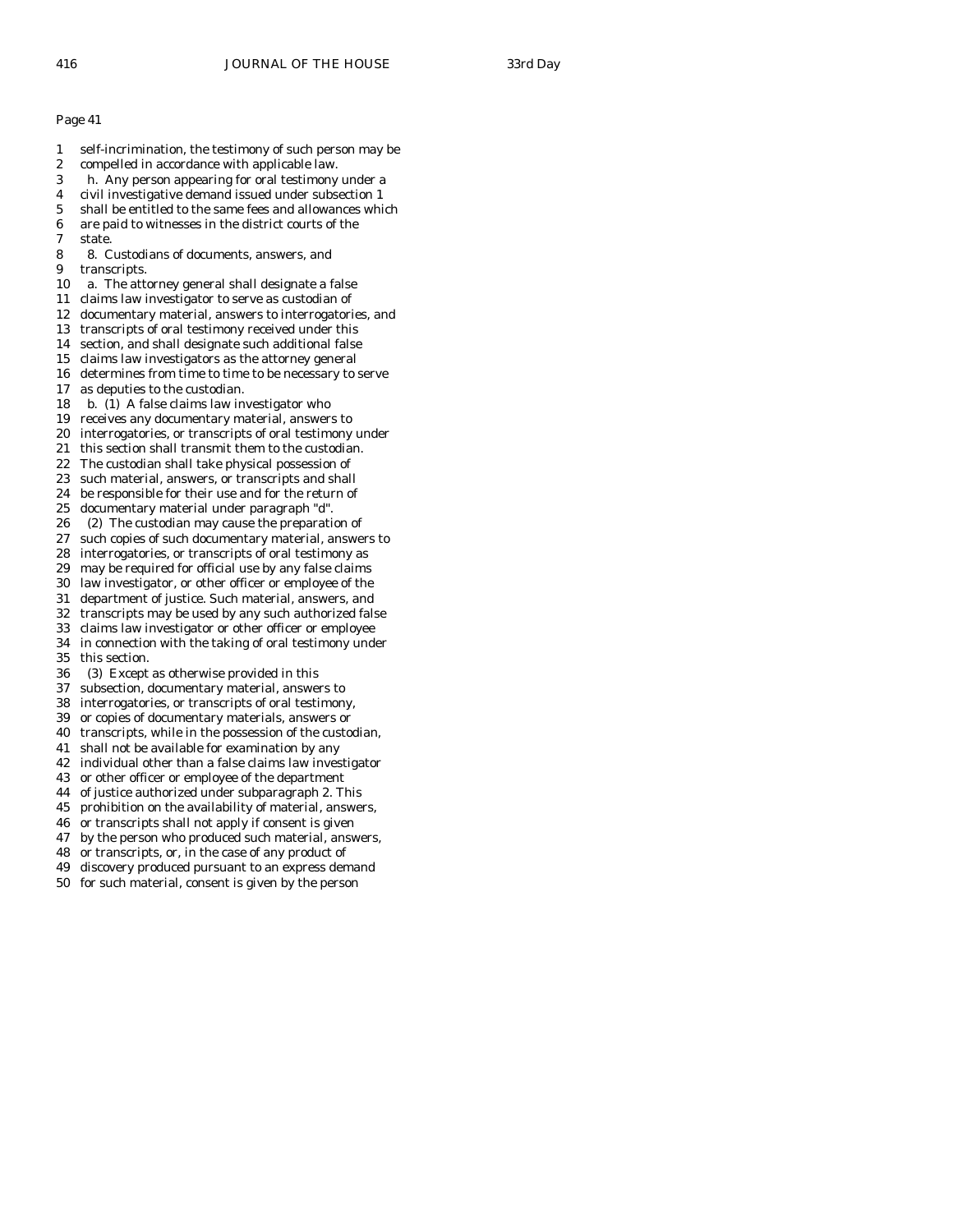1 from whom the discovery was obtained. Nothing in 2 this subparagraph is intended to prevent disclosure 3 to the general assembly, including any committee 4 or subcommittee of the general assembly, or to any 5 other agency of the state for use by such agency in 6 furtherance of its statutory responsibilities. 7 (4) While in the possession of the custodian and 8 under such reasonable terms and conditions as the 9 attorney general shall prescribe all of the following 10 shall apply, as applicable: 11 (a) Documentary material and answers to 12 interrogatories shall be available for examination by 13 the person who produced such material or answers, or 14 by a representative of that person authorized by that 15 person to examine such material and answers. 16 (b) Transcripts of oral testimony shall be 17 available for examination by the person who produced 18 such testimony, or by a representative of that person 19 authorized by that person to examine such transcripts. 20 c. If an attorney of the department of justice 21 has been designated to appear before any court, grand 22 jury, state agency, or federal agency in any case or 23 proceeding, the custodian of any documentary material, 24 answers to interrogatories, or transcripts of oral 25 testimony received under this section may deliver to 26 such attorney such material, answers, or transcripts 27 for official use in connection with any such case or 28 proceeding as such attorney determines to be required. 29 Upon the completion of any such case or proceeding, 30 such attorney shall return to the custodian any such 31 material, answers, or transcripts delivered which have 32 not passed into the control of such court, grand jury, 33 or agency through introduction into the record of such 34 case or proceeding.<br>35 d. If any documer d. If any documentary material has been produced 36 by any person in the course of any false claims 37 law investigation pursuant to a civil investigative 38 demand under this section, and any case or proceeding 39 before the court or grand jury arising out of such 40 investigation, or any proceeding before any state 41 agency or federal agency involving such material, 42 has been completed, or a case or proceeding in which 43 such material may be used has not been commenced 44 within a reasonable time after completion of the 45 examination and analysis of all documentary material 46 and other information assembled in the course of such 47 investigation, the custodian shall, upon written

48 request of the person who produced such material,

49 return to such person any such material, other than

50 copies furnished to the false claims law investigator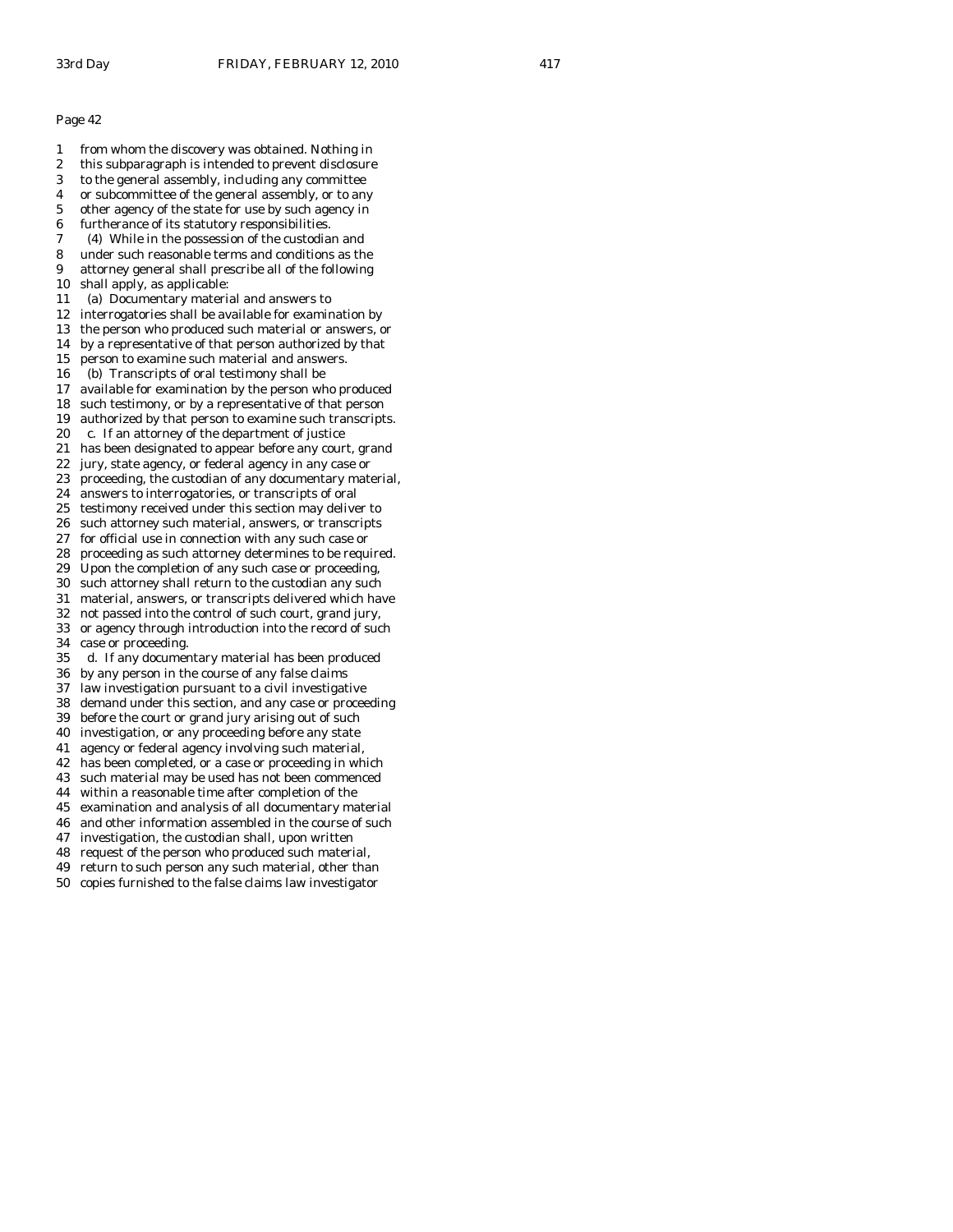- 1 under subsection 5 or made for the department of
- 2 justice under paragraph "b" which has not passed
- 3 into the control of any court, grand jury, or agency
- 4 through introduction into the record of such case or
- 5 proceeding.
- 6 e. (1) In the event of the death, disability, or
- 7 separation from service in the department of justice
- 8 of the custodian of any documentary material, answers
- 9 to interrogatories, or transcripts of oral testimony
- 10 produced pursuant to a civil investigative demand under
- 11 this section, or in the event of the official relief
- 12 of such custodian from responsibility for the custody
- 13 and control of such material, answers, or transcripts,
- 14 the attorney general shall promptly do all of the
- 15 following:
- 16 (a) Designate another false claims law investigator 17 to serve as custodian of such material, answers, or
- 18 transcripts.
- 19 (b) Transmit in writing to the person who produced
- 20 such material, answers, or testimony notice of the
- 21 identity and address of the successor designated.
- 22 (2) Any person who is designated to be a successor
- 23 under this paragraph "e" shall have, with regard to
- 24 such material, answers, or transcripts, the same duties
- 25 and responsibilities as were imposed by this section
- 26 upon that person's predecessor in office, except that
- 27 the successor shall not be held responsible for any 28 default or dereliction which occurred before that
- 29 designation.
- 30 9. Judicial proceedings.
- 31 a. If a person fails to comply with any civil
- 32 investigative demand issued under subsection 1, or if
- 33 satisfactory copying or reproduction of any material
- 34 requested in such demand cannot be completed and such
- person refuses to surrender such material, the attorney
- 36 general may file, in the district court of the state
- 37 for any county in which such person resides, is found,
- 38 or transacts business, and serve upon such person, a
- 39 petition for an order of such court for the enforcement
- 40 of the civil investigative demand.
- 41 b. (1) A person who has received a civil
- 42 investigative demand issued under subsection 1 may
- 43 file, in the district court of the state for the
- 44 county within which such person resides, is found, or
- 45 transacts business, and serve upon the false claims
- 46 law investigator identified in such demand, a petition
- 47 for an order of the court to modify or set aside such
- 48 demand. In the case of a petition addressed to an
- 49 express demand for any product of discovery, a petition
- 50 to modify or set aside such demand may be brought only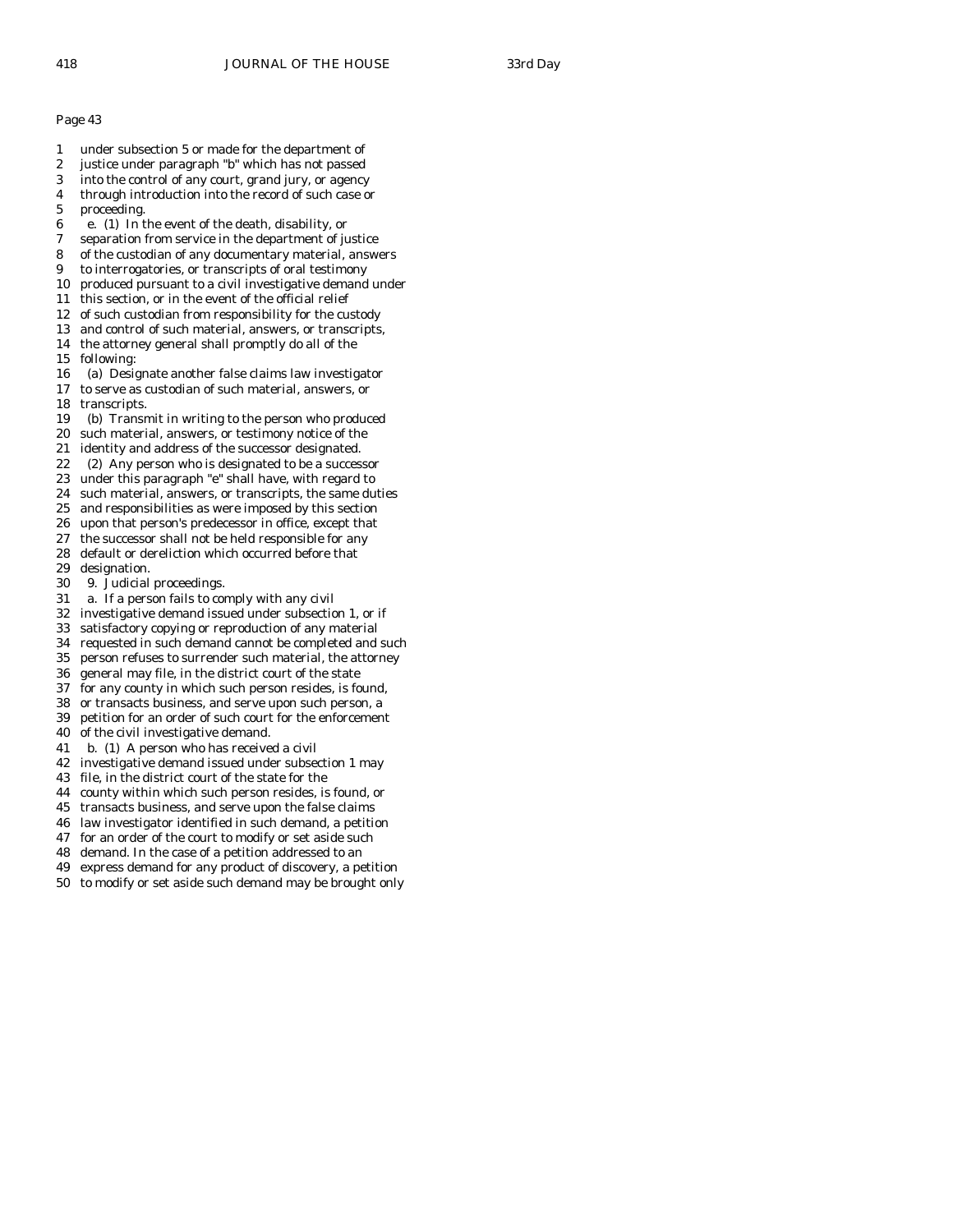- 1 in the district court of the state for the county
- 2 in which the proceeding in which such discovery was
- 3 obtained is or was last pending. Any petition under
- 4 this paragraph shall be filed in accordance with the
- 5 following, as applicable:
- 6 (a) Within twenty days after the date of service of
- 7 the civil investigative demand, or at any time before
- 8 the return date specified in the demand, whichever date 9 is earlier.
- 10 (b) Within such longer period as may be prescribed
- 11 in writing by any false claims law investigator
- 12 identified in the demand.
- 13 (2) The petition shall specify each ground upon
- 14 which the petitioner relies in seeking relief under
- 15 subparagraph (1), and may be based upon any failure
- 16 of the demand to comply with the provisions of this
- 17 section or upon any constitutional or other legal right 18 or privilege of such person. During the pendency of
- 19 the petition in the court, the court may stay, as it
- 20 deems proper, the running of the time allowed for
- 21 compliance with the demand, in whole or in part, except
- 22 that the person filing the petition shall comply with
- 23 any portions of the demand not sought to be modified
- 24 or set aside.
- 25 c. (1) In the case of any civil investigative
- 26 demand issued under subsection 1 which is an express
- 27 demand for any product of discovery, the person from
- 28 whom such discovery was obtained may file, in the
- 29 district court of the state for the county in which
- 30 the proceeding in which such discovery was obtained is
- 31 or was last pending, and serve upon any false claims 32 law investigator identified in the demand and upon the
- 33 recipient of the demand, a petition for an order of
- 34 such court to modify or set aside those portions of
- 35 the demand requiring production of any such product
- 36 of discovery. Any petition under this subparagraph
- 37 shall be filed in accordance with the following, as
- 38 applicable:
- 39 (a) Within twenty days after the date of service of
- 40 the civil investigative demand, or at any time before
- 41 the return date specified in the demand, whichever date 42 is earlier.
- 43 (b) Within such longer period as may be prescribed
- 44 in writing by any false claims law investigator
- 45 identified in the demand.
- 46 (2) The petition shall specify each ground upon
- 47 which the petitioner relies in seeking relief under
- 48 subparagraph (1), and may be based upon any failure of
- 49 the portions of the demand from which relief is sought
- 50 to comply with the provisions of this section, or upon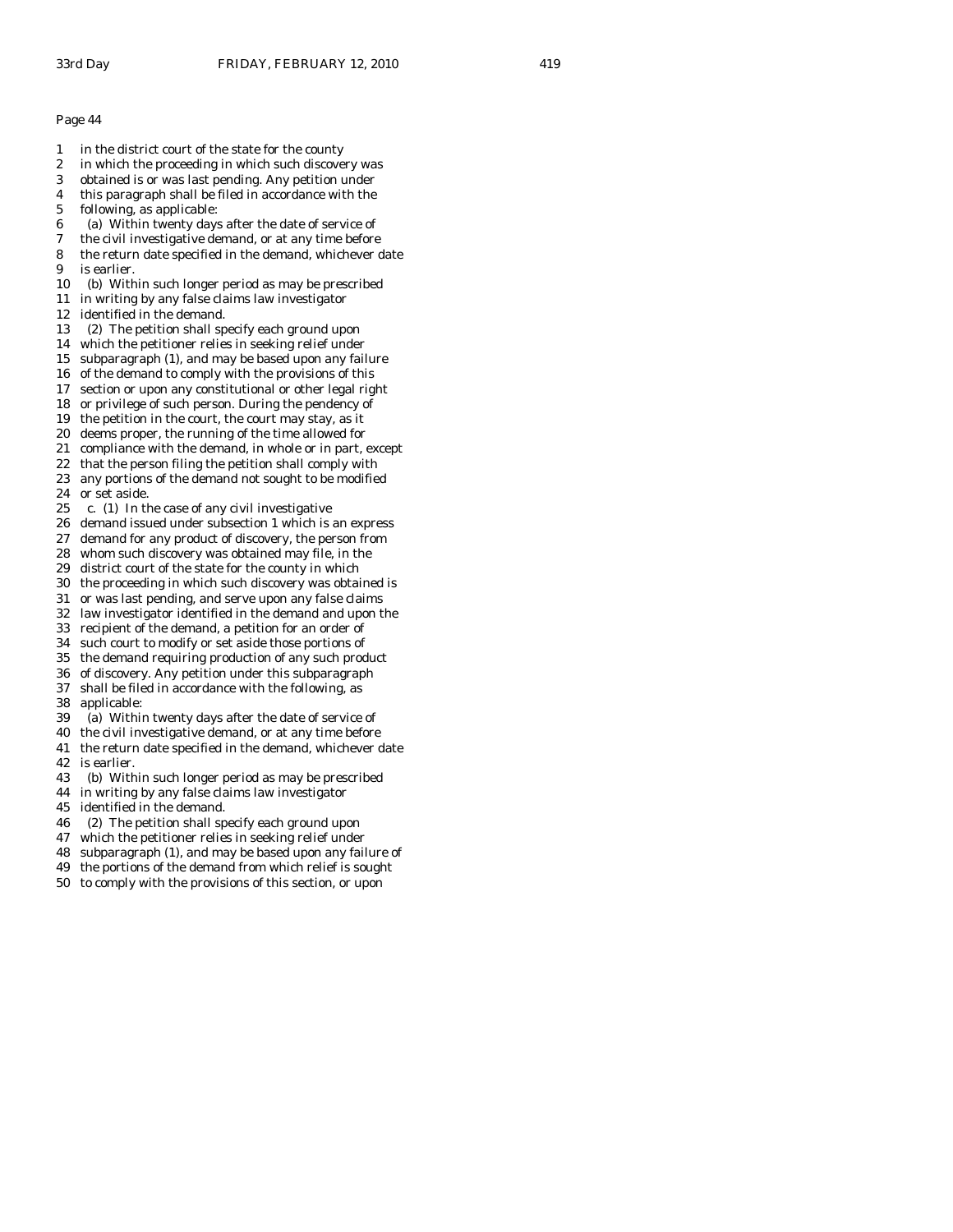- 1 any constitutional or other legal right or privilege of
- 2 the petitioner. During the pendency of the petition,
- 3 the court may stay, as it deems proper, compliance with
- 4 the demand and the running of the time allowed for
- 5 compliance with the demand.
- 6 d. At any time during which any custodian is in
- 7 custody or control of any documentary material or
- 8 answers to interrogatories produced, or transcripts of
- 9 oral testimony given, by any person in compliance with
- 10 any civil investigative demand issued under subsection
- 11 1, such person, and in the case of an express demand
- 12 for any product of discovery, the person from whom such
- 13 discovery was obtained, may file, in the district court
- 14 of state for the judicial district within which the
- 15 office of such custodian is located, and serve upon 16 such custodian, a petition for an order of such court
- 17 to require the performance by the custodian of any duty
- 18 imposed upon the custodian by this section.
- 19 e. If a petition is filed in any district court
- 20 of the state under this subsection, such court shall
- 21 have jurisdiction to hear and determine the matter so
- 22 presented, and to enter such order or orders as may be
- 23 required to carry out the provisions of this section.
- 24 Any final order so entered shall be subject to appeal
- 25 in accordance with the Iowa rules of civil procedure.
- 26 Any disobedience of any final order entered under this 27 section by any court shall be punished as a contempt
- 28 of the court.
- 29 f. The Iowa rules of civil procedure shall apply to
- 30 any petition under this subsection, to the extent that
- 31 such rules are not inconsistent with the provisions of 32 this section.
- 33 10. Disclosure exemption. Any documentary material,
- 34 answers to written interrogatories, or oral testimony
- provided under any civil investigative demand issued
- 36 under subsection 1 shall be deemed confidential and
- 37 exempt from disclosure under chapter 22.
- 38 Sec. \_\_\_. NEW SECTION. 685.7 Rulemaking authority.
- 39 The attorney general may adopt such rules and
- 40 regulations as are necessary to effectuate the purposes
- 41 of this chapter.
- 42 Sec. \_\_\_. ANNUAL REPORTING REQUIREMENT. On the
- 43 thirtieth day after the effective date of this division
- 44 of this Act, and on the anniversary of the effective
- 45 date of this division of this Act each year thereafter,
- 46 the attorney general shall submit to the chairpersons
- 47 and ranking members of the house and senate committees
- 48 on judiciary, the legislative caucus staffs, and the
- 49 legislative services agency, in electronic format, a
- 50 report containing all of the following information: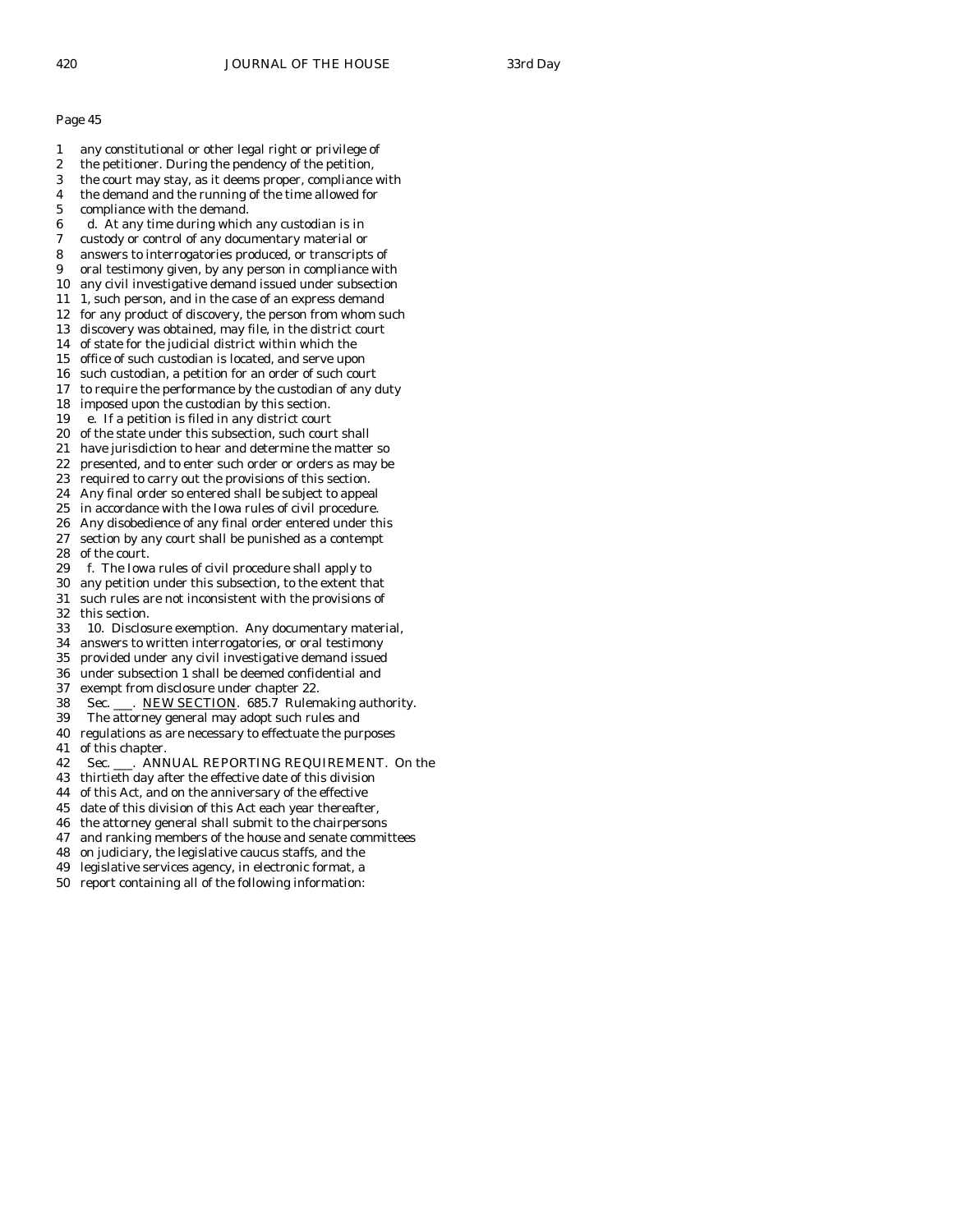1 1. The number of cases the attorney general filed 2 during the previous calendar year under this chapter. 3 2. The number of cases qui tam plaintiffs filed 4 under this chapter during the previous calendar year, 5 including those cases that remain under seal, and 6 specifying all of the following for the cases: 7 a. The state or federal court in which each case 8 was filed and the total number filed in each court. 9 b. The state program or agency involved in each 10 case. 11 c. The number of cases filed by qui tam plaintiffs 12 who previously filed an action based on the same or 13 similar transaction or allegation under the federal 14 False Claims Act or the false claims act of another 15 state. 16 3. The amount recovered by the state in the form of 17 settlement, damages, penalties, and litigation costs, 18 if known, and specifying the following for each case: 19 a. The case number and parties for each case in 20 which there was a recovery. 21 b. The amount of funds recovered respectively for 22 damages, penalties, and litigation costs. 23 c. The percentage of the recovery and the amount 24 that the state paid to any qui tam plaintiff. 25 Sec. \_\_\_. DEPARTMENT OF JUSTICE – FALSE CLAIMS ACT 26 ENFORCEMENT. There is appropriated from the general 27 fund of the state to the department of justice for the 28 fiscal year beginning July 1, 2010, and ending June 30, 29 2011, the following amount, or so much thereof as is 30 necessary, to be used for the purposes designated: 31 For the general office of the attorney general, 32 including salaries, support, maintenance, miscellaneous 33 purposes, and for not more than the following full-time 34 equivalent positions: 35 ......................................................................................................... \$ 60,000 36 ......................................................................................................... FTEs 1.00 >> 37 28. By striking page 29, line 23, through page 30, 38 line 21, and inserting <222, line 2.> 39 29. Page 31, after line 50 by inserting: 40 \_\_\_. Page 253, line 19, by striking <four> and 41 inserting <two> \_\_\_. 42 Page 254, line 26, by striking <2014> and 43 inserting <2013> \_\_\_. 44 Page 254, line 27, by striking <fourth> and 45 inserting <second>> 46 30. Page 32, by striking lines 1 through 33. 47 31. By renumbering as necessary.

The House stood at ease at 10:24 a.m., until the fall of the gavel.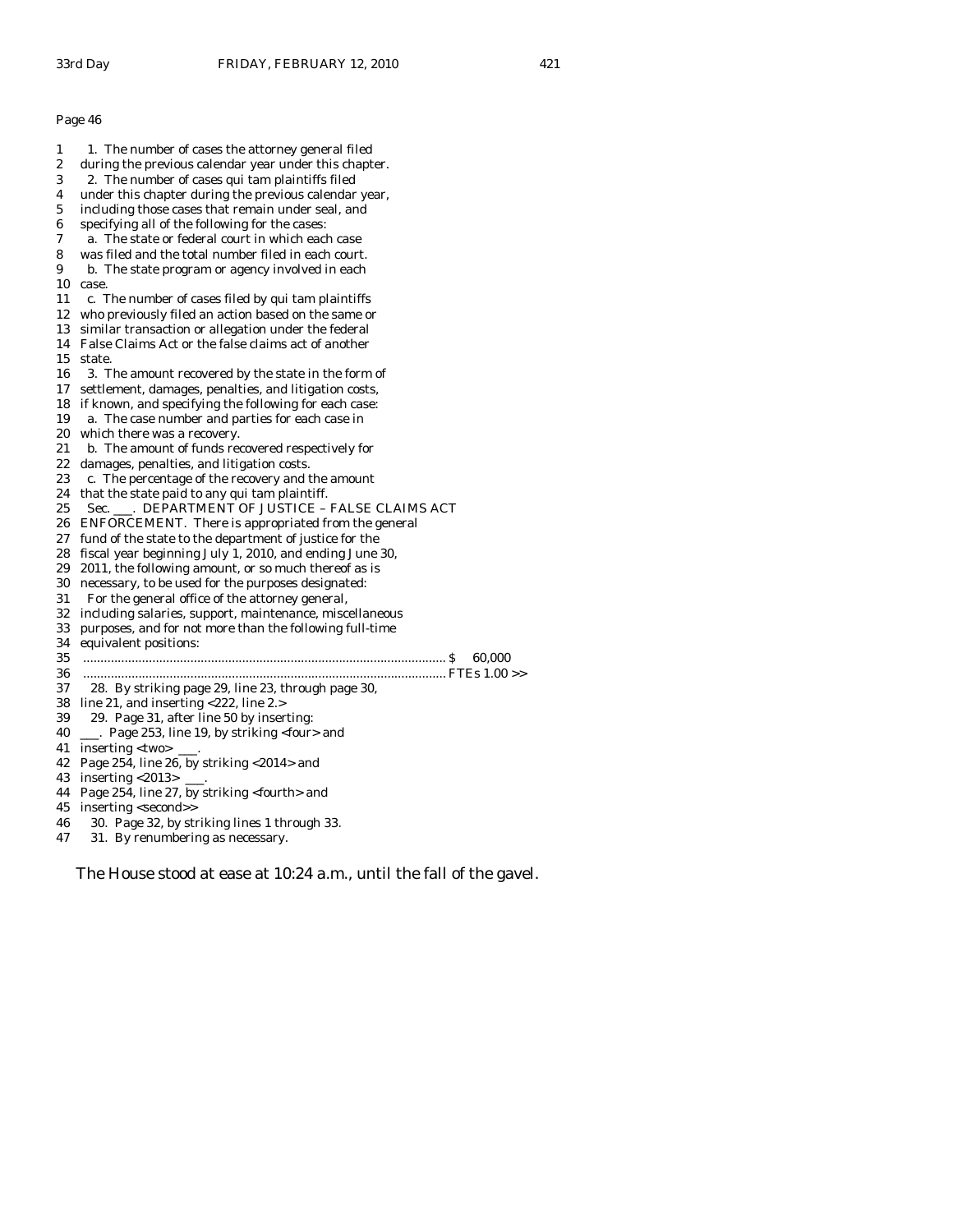The House resumed session at 12:06 p.m., Speaker Murphy in the chair.

# QUORUM CALL

 A non-record roll call was requested to determine that a quorum was present. The vote revealed sixty-six members present, thirtyfour absent.

## LEAVE OF ABSENCE

Leave of absence was granted as follows:

Raecker of Polk, Roberts of Carroll, Drake of Cass; Rayhons of Hancock and Helland of Polk, until their arrival, on request of Paulsen of Linn.

 The House resumed consideration of [Senate File 2088](http://coolice.legis.state.ia.us/Cool-ICE/default.asp?Category=billinfo&Service=Billbook&frame=1&GA=83&hbill=SF2088), and amendment [H–8100](http://coolice.legis.state.ia.us/Cool-ICE/default.asp?Category=billinfo&Service=Billbook&frame=1&GA=83&hbill=H8100) to the committee amendment [H–8045](http://coolice.legis.state.ia.us/Cool-ICE/default.asp?Category=billinfo&Service=Billbook&frame=1&GA=83&hbill=H8045).

Division was requested as follows:

 Page 1, line 1 through Page 46 line 38 and Page 46 line 47, Division A.

Page 46 lines 39 through lines 46, Division B.

 Mascher of Johnson moved the adoption of amendment [H–8100A](http://coolice.legis.state.ia.us/Cool-ICE/default.asp?Category=billinfo&Service=Billbook&frame=1&GA=83&hbill=H8100) to the committee amendment [H–8045.](http://coolice.legis.state.ia.us/Cool-ICE/default.asp?Category=billinfo&Service=Billbook&frame=1&GA=83&hbill=H8045)

Amendment  $H-8100A$  was adopted placing the following amendments to the committee amendment  $H-8045$  out of order:

Amendment **H-8060** filed by Rants of Woodbury and Struyk of Pottawattamie on February 9, 2010.

Amendment **H-8061** filed by Rants of Woodbury on February 9, 2010.

Amendment H-8065 filed by Mascher of Johnson on February 9, 2010.

Amendment **H-8084** filed by Smith of Marshall on February 10, 2010.

Masher of Johnson moved the adoption of amendment **H-8100B**, to the committee amendment  $H-8045$ .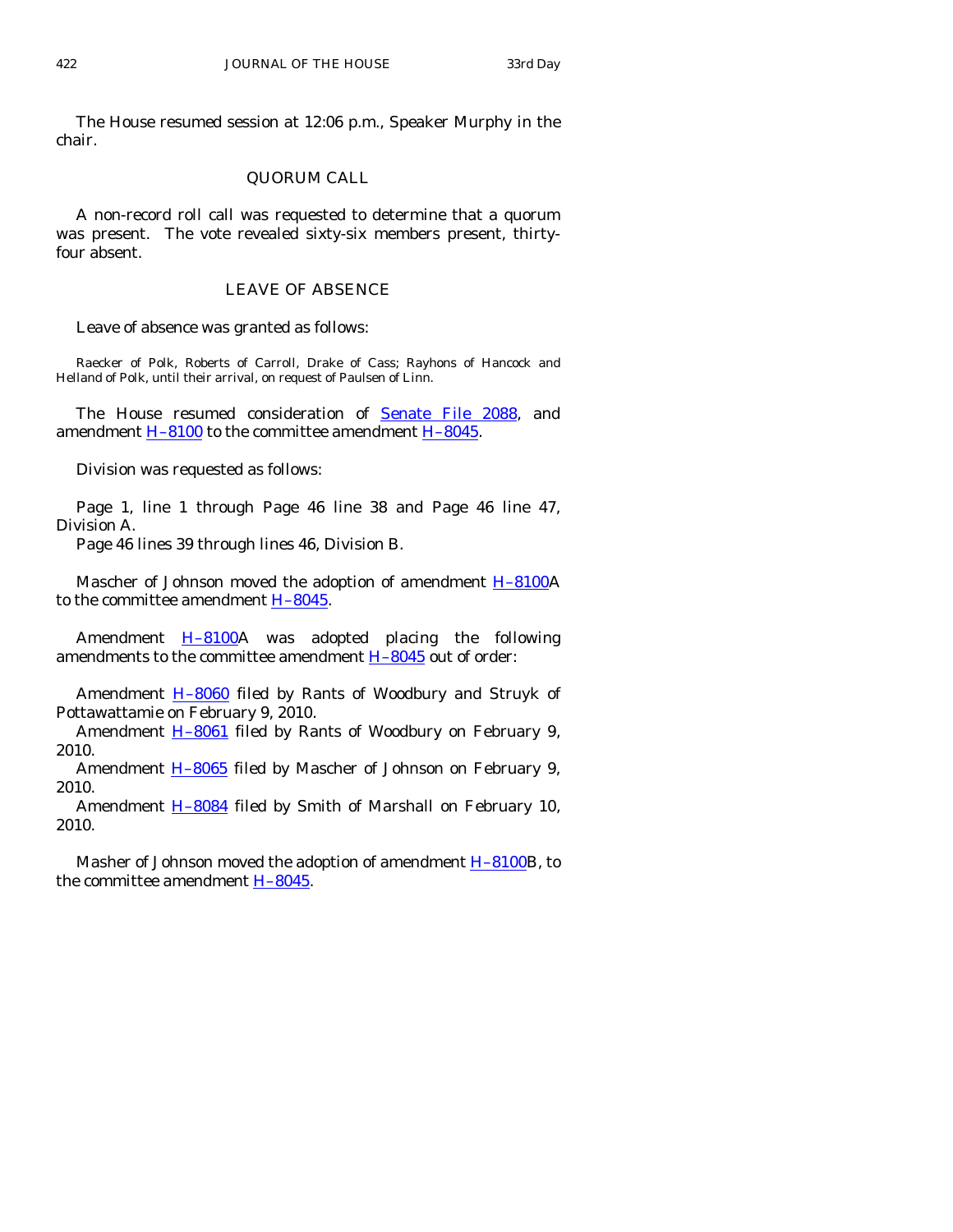# Roll call was requested by Rants of Woodbury and Paulsen of Linn.

On the question "Shall amendment  $H-8100B$  to the committee amendment **H-8045** be adopted?" [\(S.F. 2088\)](http://coolice.legis.state.ia.us/Cool-ICE/default.asp?Category=billinfo&Service=Billbook&frame=1&GA=83&hbill=SF2088)

The ayes were, 54:

| Abdul-Samad        | Bailey          | Beard            | Bell              |
|--------------------|-----------------|------------------|-------------------|
| Berry              | Bukta           | Burt             | Cohoon            |
| Ficken             | Ford            | Frevert          | Gaskill           |
| Gayman             | Hanson          | Heddens          | Hunter            |
| Huser              | <b>Isenhart</b> | Jacoby           | <b>Kearns</b>     |
| Kelley             | Kressig         | Kuhn             | Lensing           |
| Lykam              | Marek           | Mascher          | McCarthy          |
| Mertz              | Miller, H.      | Oldson           | Olson, D.         |
| Olson, R.          | Olson, T.       | Palmer           | Petersen          |
| Quirk              | Reasoner        | Reichert         | Running-Marquardt |
| Schueller          | Steckman        | Swaim            | <b>Taylor</b>     |
| Thede              | Thomas          | Wendt            | Wenthe            |
| Wessel-Kroeschell  | Whitead         | Willems          | Winckler          |
| Zirkelbach         | Mr. Speaker     |                  |                   |
|                    | Murphy          |                  |                   |
|                    |                 |                  |                   |
| The nays were, 43: |                 |                  |                   |
| Alons              | Anderson        | Arnold           | <b>Baudler</b>    |
| <b>Chambers</b>    | Cownie          | De Boef          | Deyoe             |
| Dolecheck          | Forristall      | Grassley         | Hagenow           |
| Heaton             | Helland         | Horbach          | Huseman           |
| Kaufmann           | Koester         | Lukan            | May               |
| Miller, L.         | Olson, S.       | Paulsen          | Pettengill        |
| Rants              | Rayhons         | Roberts          | Sands             |
| Schulte            | Schultz         | Smith            | Soderberg         |
| Sorenson           | Struyk          | Sweeney          | <b>Tjepkes</b>    |
| Tymeson            | Upmeyer         | Van Engelenhoven | Wagner            |
| Watts              | Windschitl      | Worthan          |                   |
|                    |                 |                  |                   |

Absent or not voting, 3:

Drake Raecker Shomshor

Amendment  $H-8100B$  to the committee amendment  $H-8045$  was adopted, placing out of order amendment  $H-8070$  to the committee amendment [H–8045](http://coolice.legis.state.ia.us/Cool-ICE/default.asp?Category=billinfo&Service=Billbook&frame=1&GA=83&hbill=H8045), filed by Struyk of Pottawattamie on February 9, 2010.

 Watts of Dallas asked and received unanimous consent that amendment [H–8094](http://coolice.legis.state.ia.us/Cool-ICE/default.asp?Category=billinfo&Service=Billbook&frame=1&GA=83&hbill=H8094) be deferred.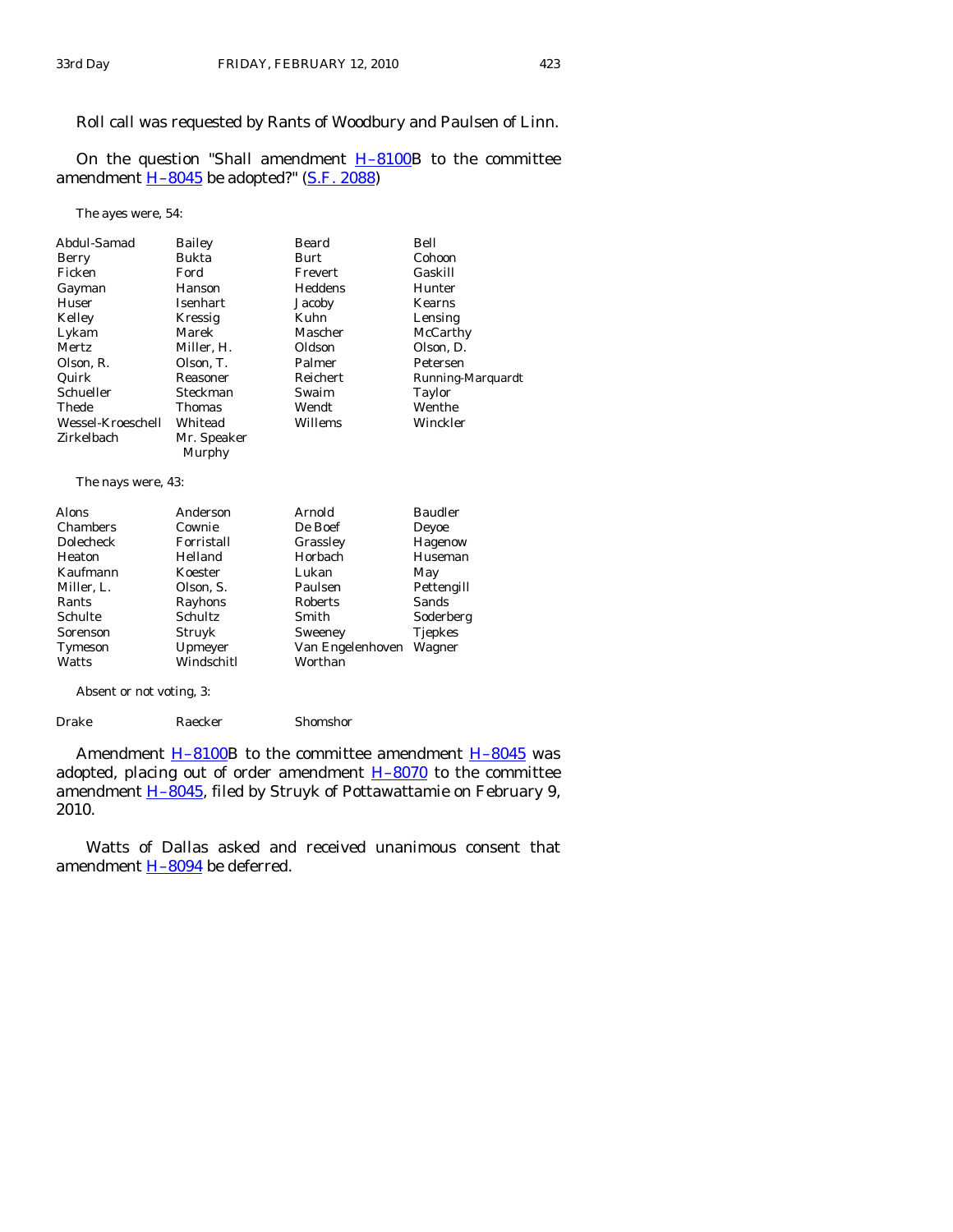Sweeney of Hardin offered the following amendment [H–8097,](http://coolice.legis.state.ia.us/Cool-ICE/default.asp?Category=billinfo&Service=Billbook&frame=1&GA=83&hbill=H8097) to the committee amendment [H–8045,](http://coolice.legis.state.ia.us/Cool-ICE/default.asp?Category=billinfo&Service=Billbook&frame=1&GA=83&hbill=H8045) filed by her and moved its adoption:

# [H–8097](http://coolice.legis.state.ia.us/Cool-ICE/default.asp?Category=billinfo&Service=Billbook&frame=1&GA=83&hbill=H8097)

1 Amend the amendment, H-8045, to [Senate File 2088](http://coolice.legis.state.ia.us/Cool-ICE/default.asp?Category=billinfo&Service=Billbook&frame=1&GA=83&hbill=SF2088), 2 as amended, passed, and reprinted by the Senate, as 3 follows: 4 1. Page 11, after line 41 by inserting: 5 <\_\_\_.Page 118, after line 8 by inserting: 6 <DIVISION 7 DEPARTMENT OF NATURAL 8 RESOURCES RULEMAKING 9 Sec. \_\_\_. Section 455A.4, subsection 1, unnumbered 10 paragraph 1, Code Supplement 2009, is amended to read 11 as follows: 12 Except as otherwise provided by law and subject to 13 rules adopted by the natural resource commission and 14 the environmental protection commission, the director 15 shall: 16 Sec. \_\_\_. Section 455A.4, subsection 1, paragraph 17 i, Code Supplement 2009, is amended to read as follows: 18 i. Adopt rules in accordance with chapter 17A 19 as necessary or desirable for the organization or 20 reorganization of the department to provide for the 21 administration of chapter 321G, 321I, 455B, 455C, 22 456A, 456B, 457A, 459, 459A, 461A, 462A, 462B, 464A, 23 465C, 481A, 481B, 483A, 484A, or 484B. Rulemaking 24 authority held by the natural resource commission or 25 the environmental protection commission is vested in 26 the director upon the effective date of this division 27 of this Act. Rules adopted by the natural resource 28 commission or the environmental protection commission 29 prior to the effective date of this division of this 30 Act, shall remain effective until modified or rescinded 31 by action of the director in accordance with the 32 provisions of chapter 17A. 33 Sec. \_\_\_. Section 455A.5, subsection 6, paragraph 34 a, Code 2009, is amended to read as follows: 35 a. Establish Recommend policy and adopt rules, 36 pursuant to chapter 17A, necessary to provide for the 37 effective administration of chapter 321G, 321I, 456A, 38 456B, 457A, 461A, 462A, 462B, 464A, 465C, 481A, 481B, 39 483A, 484A, or 484B. 40 Sec. \_\_\_. Section 455A.5, subsection 6, paragraph 41 e, Code 2009, is amended by striking the paragraph. 42 Sec. \_\_\_. NEW SECTION. 455A.5A Schedule of fees 43 – rules. 44 1. The director shall adopt, by rule, a schedule 45 of fees for permits issued by the natural resource 46 commission, including conditional permits, and a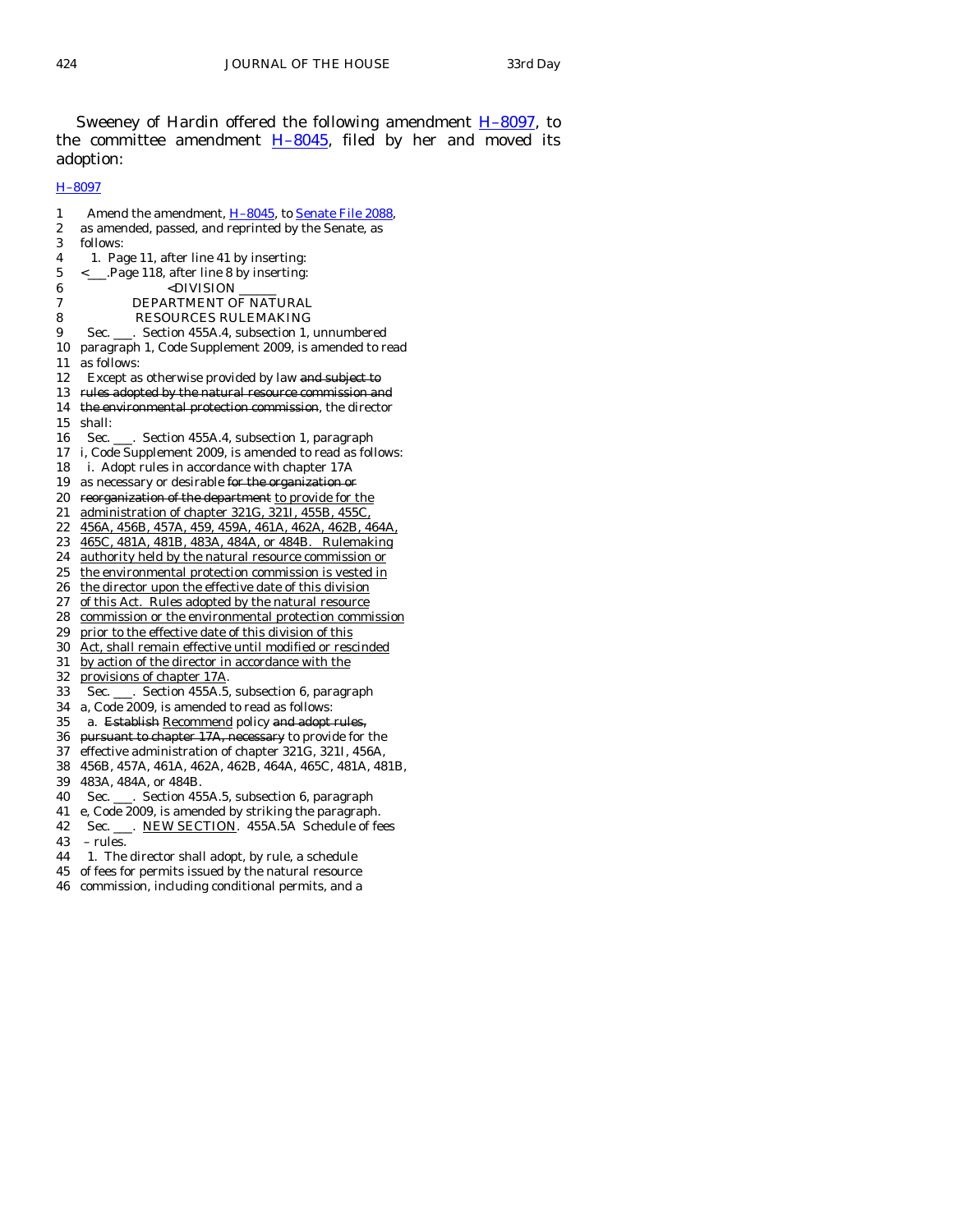- 47 schedule of fees for administration of the permits.
- 48 The fees shall be collected by the department and used
- 49 to offset costs incurred in administrating a program
- 50 for which the issuance of the permit is made or under

- 1 which enforcement is carried out.
- 2 2. In determining the fee schedule, the director
- 3 shall consider all of the following:
- 4 a. The reasonable costs associated with reviewing
- 5 applications, issuing permits, and monitoring
- 6 compliance with the terms of issued permits.
- 7 b. The relative benefits to the applicant and to
- 8 the public of a permit review, permit issuance, and
- 9 monitoring compliance with the terms of the permit.
- 10 c. The typical costs associated with a type of
- 11 project or activity for which a permit is required.
- 12 However, a fee shall not exceed the actual costs
- 13 incurred by the department.
- 14 Sec. \_\_\_. Section 455A.6, subsection 6, paragraph
- 15 a, Code 2009, is amended to read as follows:
- 16 a. Establish Recommend policy for the department
- 17 and adopt rules, pursuant to chapter 17A, necessary to
- 18 provide for the effective administration of chapter
- 19 455B, 455C, or 459.
- 20 Sec. \_\_\_. Section 455B.103, subsections 1 and
- 21 2, Code Supplement 2009, are amended by striking
- 22 the subsections and inserting in lieu thereof the 23 following:
- 24 1. Adopt, modify, or repeal rules necessary to
- 25 implement this chapter, chapter 455C, chapter 459,
- 26 and chapter 459A, only to the extent that the rules
- 27 are consistent with the provisions of these chapters.
- 28 Any rulemaking authority held by the commission is
- 29 vested in the director upon the effective date of this 30 division of this Act. Rules adopted by the commission
- 31 prior to the effective date of this division of this
- 32 Act shall remain in effect until modified or rescinded
- 33 by action of the director in accordance with the
- 34 provisions of chapter 17A.
- 35 a. The director shall include in the preamble of a
- 36 rule, a statement referencing the authority delegated
- 37 to the director pursuant to which the rule is adopted.
- 38 The preamble for the rule shall indicate when the
- 39 director is implementing a federal rule by reference
- 40 and include a financial impact statement detailing the
- 41 general impact of the rule upon the regulated parties.
- 42 b. When proposing or adopting rules to implement a
- 43 specific federal environmental program, the director
- 44 shall not impose requirements more restrictive than the
- 45 requirements of the federal program being implemented.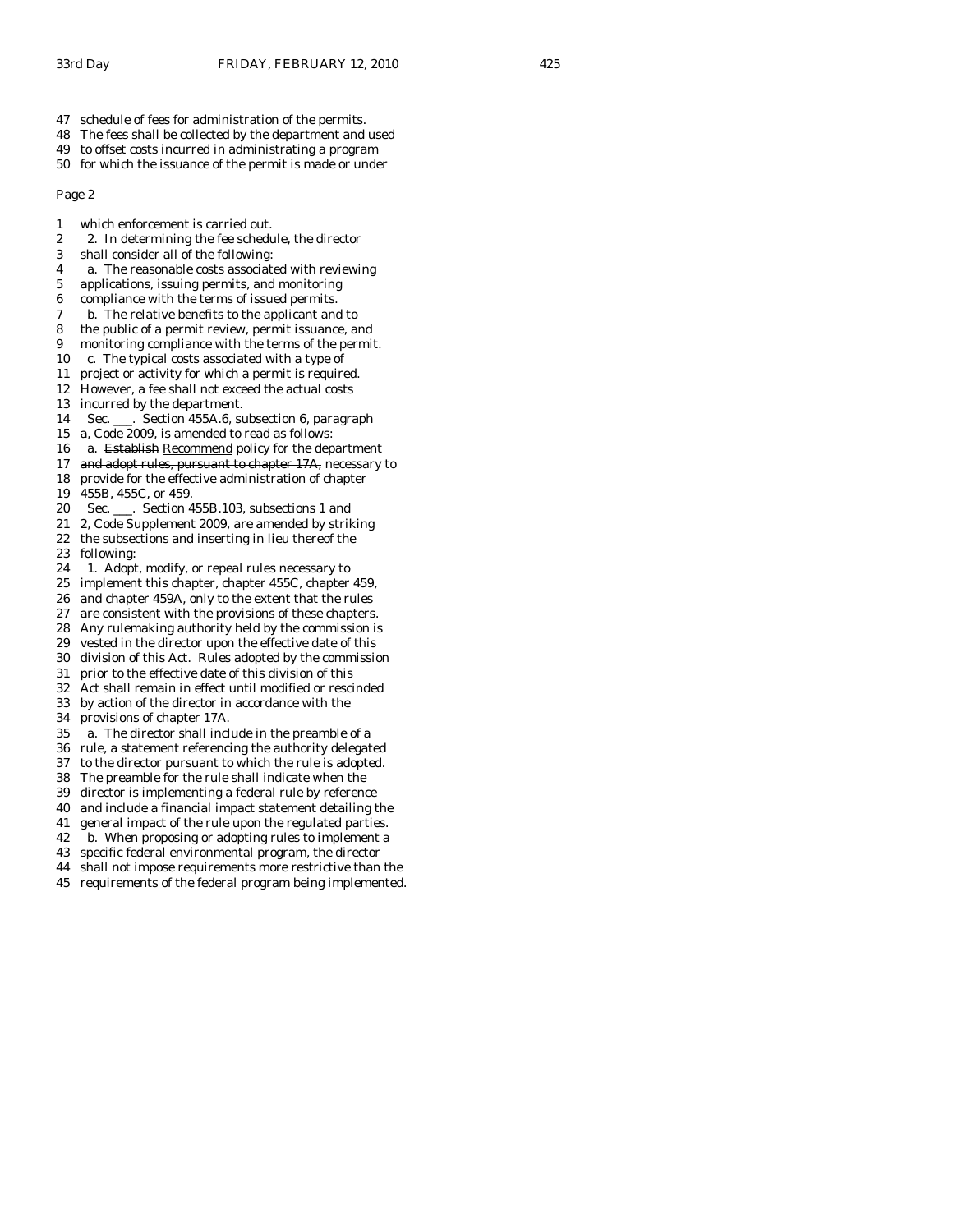- 46 c. When proposing or adopting rules, the director
- 47 shall include departmental policy relating to the
- 48 disclosure of information concerning a violation or
- 49 alleged violation of the rules, standards, permits, or
- 50 orders issued by the department and the confidentiality

- 1 of information obtained by the department in the
- 2 administration and enforcement of this chapter, chapter
- 3 455C, chapter 459, and chapter 459A.
- 4 Sec. \_\_\_. Section 455B.105, subsections 3 and
- 5 11, Code Supplement 2009, are amended by striking the 6 subsections.
- 7 Sec. \_\_\_. NEW SECTION. 455B.106 Schedule of fees 8 – rules.
- 9 1. The director shall adopt, by rule, procedures
- 10 and forms necessary to implement the provisions of this
- 11 chapter and chapters 459 and 459A relating to permits,
- 12 conditional permits, and general permits.
- 13 2. The director may also adopt, by rule, a schedule
- 14 of fees for permit and conditional permit applications
- 15 and a schedule of fees which may be periodically
- 16 assessed for administration of permits and conditional
- 17 permits. In determining the fee schedules, the 18 director shall consider:
- 19 a. The state's reasonable cost of reviewing
- 20 applications, issuing permits and conditional permits,
- 21 and checking compliance with the terms of the permits.
- 22 b. The relative benefits to the applicant and to
- 23 the public of permit and conditional permit review,
- 24 issuance, and monitoring compliance. It is the
- 25 intention of the general assembly that permit fees
- 26 shall not cover any costs connected with correcting
- 27 violation of the terms of any permit and shall not
- 28 impose unreasonable costs on any municipality.<br>29 c. The typical costs of the particular types of
- c. The typical costs of the particular types of
- 30 projects or activities for which permits or conditional
- 31 permits are required, provided that in no circumstances
- 32 shall fees be in excess of the actual costs to the 33 department.
- 34 3. Except as otherwise provided in this chapter and
- 35 chapter 459, fees collected by the department under
- 36 this subsection shall be remitted to the treasurer of
- 37 state and credited to the general fund of the state.
- 38 4. The director shall adopt rules for applications
- 39 or permits related to the national pollutant discharge
- 40 elimination system (NPDES) coverage as described in
- 41 section 455B.197, including fees, only to the extent
- 42 that the rules are consistent with that section.
- 43 Sec. \_\_\_. INTENT. It is the intent of the
- 44 general assembly that upon the effective date of this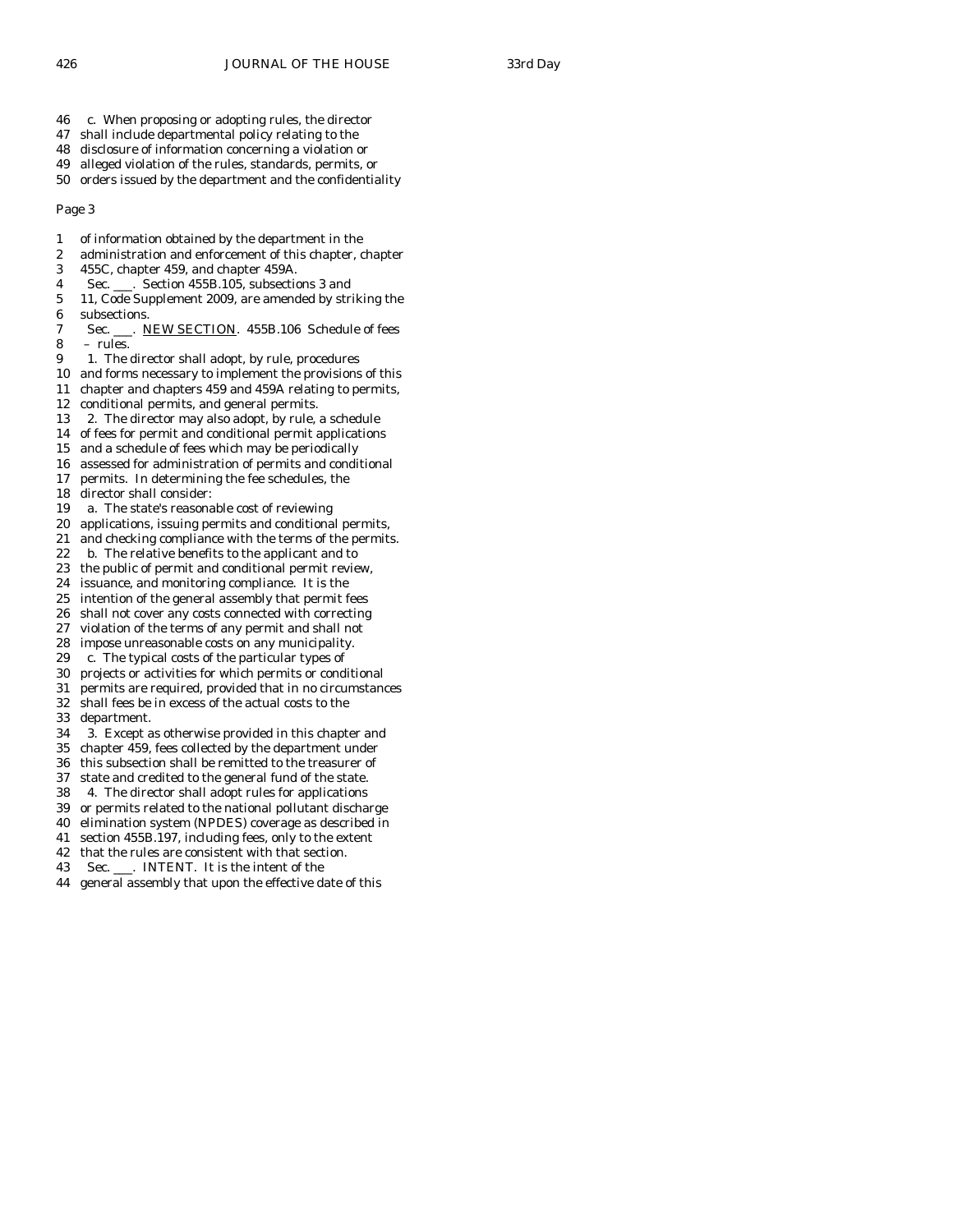- 45 division of this Act, the director of the department
- 46 of natural resources shall have the powers and duties
- 47 and shall assume the sole responsibility for proposing
- 48 and adopting rules as necessary for the effective
- 49 administration of the duties of the department of 50 natural resources. All references in statute or

- 1 rules to the rulemaking authority of the natural
- 2 resource commission or the environmental protection
- 3 commission of the department of natural resources
- 4 shall upon the effective date of this division of this 5 Act be construed to refer only to the director of the
- 6 department of natural resources.
- 7 Sec. \_\_\_. APPLICABILITY. This division of this
- 8 Act applies to all rules noticed or adopted after
- 9 the effective date of this division of this Act. If
- 10 a rule with an effective date prior to the effective
- 11 date of this division of this Act is amended after the
- 12 effective date of this division of this Act, then the
- 13 provisions of this division of this Act are applicable
- 14 to the entire rule being amended and not only to the
- 15 precise portion of the rules that is being amended.
- 16 For purposes of applying the provisions of this
- 17 division, the effective date of the amendment to a rule
- 18 shall be the new effective date of the rule as a whole.
- 19 Sec. \_\_\_. EFFECTIVE UPON ENACTMENT. This division
- 20 of this Act, being deemed of immediate importance,
- 21 takes effect upon enactment. >>
- 22 2. By renumbering as necessary.

 Roll call was requested by Sweeney of Hardin and Smith of Marshall.

Rule 75 was invoked.

On the question "Shall amendment  $H-8097$  to the committee amendment  $H-8045$  be adopted?" [\(S.F. 2088\)](http://coolice.legis.state.ia.us/Cool-ICE/default.asp?Category=billinfo&Service=Billbook&frame=1&GA=83&hbill=SF2088)

The ayes were, 46:

| Alons     | Anderson   | Arnold         | <b>Baudler</b> |
|-----------|------------|----------------|----------------|
| Chambers  | Cownie     | De Boef        | Deyoe          |
| Dolecheck | Forristall | Grassley       | Hagenow        |
| Heaton    | Helland    | Horbach        | Huseman        |
| Huser     | Kaufmann   | Koester        | Lukan          |
| May       | Mertz      | Miller, L.     | Olson, S.      |
| Paulsen   | Pettengill | Quirk          | Raecker        |
| Rants     | Rayhons    | <b>Roberts</b> | Sands          |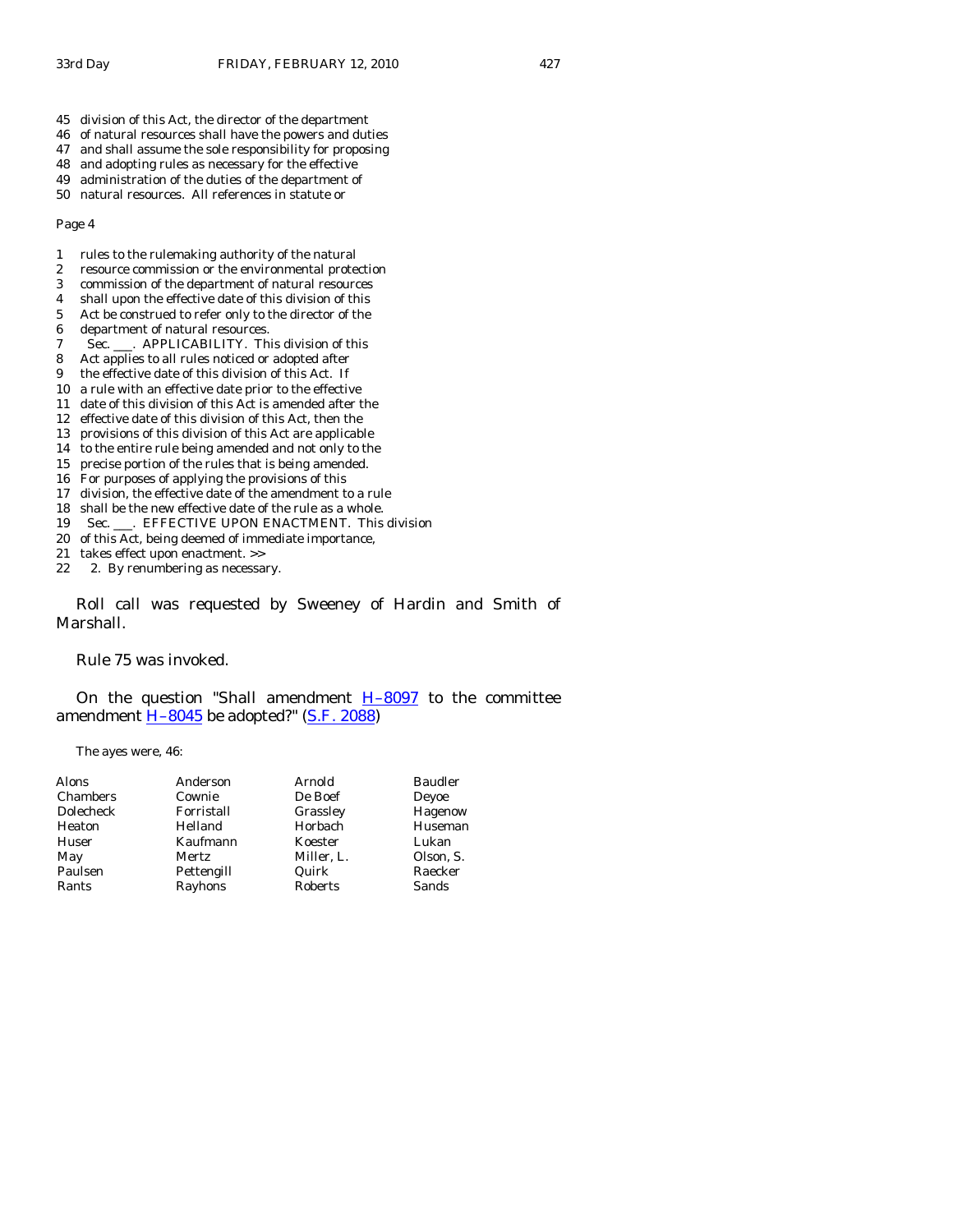| Schulte    | Schultz                 | Soderberg      | Sorenson       |
|------------|-------------------------|----------------|----------------|
| Struyk     | Sweeney                 | <b>Tjepkes</b> | <b>Tymeson</b> |
| Upmeyer    | Van Engelenhoven Wagner |                | Watts          |
| Windschitl | Worthan                 |                |                |

## The nays were, 51:

| Abdul-Samad       | <b>Bailey</b> | Beard             | Bell            |
|-------------------|---------------|-------------------|-----------------|
| Berry             | Bukta         | Burt              | Cohoon          |
| Ficken            | Ford          | Frevert           | Gaskill         |
| Gayman            | Hanson        | Heddens           | Hunter          |
| Isenhart          | Jacoby        | Kearns            | Kelley          |
| Kressig           | Kuhn          | Lensing           | Lykam           |
| Marek             | Mascher       | McCarthy          | Miller, H.      |
| Oldson            | Olson, D.     | Olson, R.         | Olson, T.       |
| Palmer            | Petersen      | Reasoner          | <b>Reichert</b> |
| Running-Marquardt | Schueller     | Smith             | Steckman        |
| Swaim             | Taylor        | Thede             | Thomas          |
| Wendt             | Wenthe        | Wessel-Kroeschell | Whitead         |
| Willems           | Winckler      | Mr. Speaker       |                 |
|                   |               | Murphy            |                 |

Absent or not voting, 3:

Drake Shomshor Zirkelbach

Amendment [H–8097](http://coolice.legis.state.ia.us/Cool-ICE/default.asp?Category=billinfo&Service=Billbook&frame=1&GA=83&hbill=H8097) lost.

Isenhart of Dubuque offered the following amendment  $H-8105$ , to the committee amendment  $H-8045$ , filed by him from the floor and moved its adoption:

# [H–8105](http://coolice.legis.state.ia.us/Cool-ICE/default.asp?Category=billinfo&Service=Billbook&frame=1&GA=83&hbill=H8105)

- 1 Amend the amendment,  $\underline{H}$ –8045, to <u>Senate File 2088</u>, 2 as amended, passed, and reprinted by the Senate, as
- as amended, passed, and reprinted by the Senate, as
- 3 follows:
- 4 1. Page 11, line 41, after <percent.> by inserting
- 5 <Of the fees collected by the department, the amount
- 6 collected representing the ten percent increase in fees
- 7 authorized by this section shall not be deposited in
- 8 the general fund of the state but shall be retained by
- 9 the department for the purposes of the department.>

Amendment **H-8105** was adopted.

 Watts of Dallas asked and received unanimous consent to withdraw amendments  $H-8048$  and  $H-8050$ , to the committee amendment  $\underline{H-8045}$ , filed by him on February 8, 2010.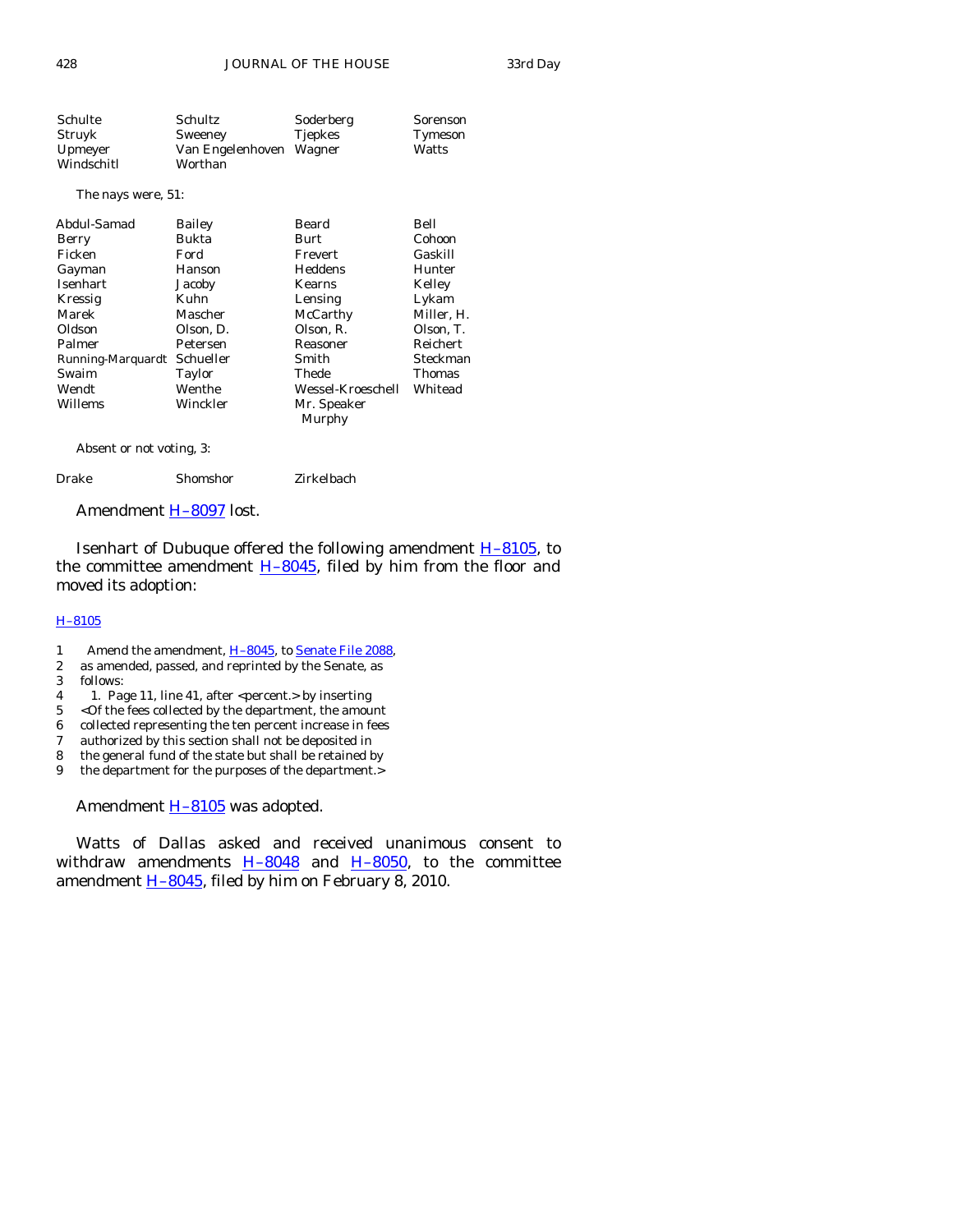# LEAVE OF ABSENCE

Leave of absence was granted as follows:

Huser of Polk on request of McCarthy of Polk.

Tymeson of Madison offered the following amendment **H-8083** to the committee amendment  $H-8045$ , filed by her and Wendt of Woodbury and moved its adoption:

#### [H–8083](http://coolice.legis.state.ia.us/Cool-ICE/default.asp?Category=billinfo&Service=Billbook&frame=1&GA=83&hbill=H8083)

- 1 Amend the amendment, H-8045, to [Senate File 2088](http://coolice.legis.state.ia.us/Cool-ICE/default.asp?Category=billinfo&Service=Billbook&frame=1&GA=83&hbill=SF2088),
- 2 as amended, passed, and reprinted by the Senate, as
- 3 follows:
- 4 1. Page 18, line 38, by striking <261D.1, 261D.2,>
- 5 2. Page 18, line 41, by striking <Sections 261D.3
- 6 and> and inserting <Section>
- 7 3. Page 18, line 42, by striking <are> and
- 8 inserting <is>

A non-record roll call was requested.

The ayes were 55, nays 18.

Amendment **H-8083** was adopted.

Winckler of Scott offered the following amendment  $H-8096$ , to the committee amendment  $H-8045$ , filed by her and moved its adoption:

## [H–8096](http://coolice.legis.state.ia.us/Cool-ICE/default.asp?Category=billinfo&Service=Billbook&frame=1&GA=83&hbill=H8096)

- 1 Amend the amendment, H-8045, to [Senate File 2088](http://coolice.legis.state.ia.us/Cool-ICE/default.asp?Category=billinfo&Service=Billbook&frame=1&GA=83&hbill=SF2088),
- 2 as amended, passed, and reprinted by the Senate, as
- 3 follows:
- 4 1. Page 18, by striking lines 44 through 47 and
- 5 inserting:
- 6 \_\_\_. Page 167, line 23, by striking <and school
- 7 district> \_\_\_.
- 8 Page 168, line 23, after <department.>
- 9 by inserting <The state council or subunit of the
- 10 council shall also serve as the Iowa head start
- 11 program advisory board, as authorized by the federal
- 12 government. For purposes of the head start advisory
- 13 board function, the membership shall comply with
- 14 federal requirements but the majority of the members
- 15 shall be citizen members.>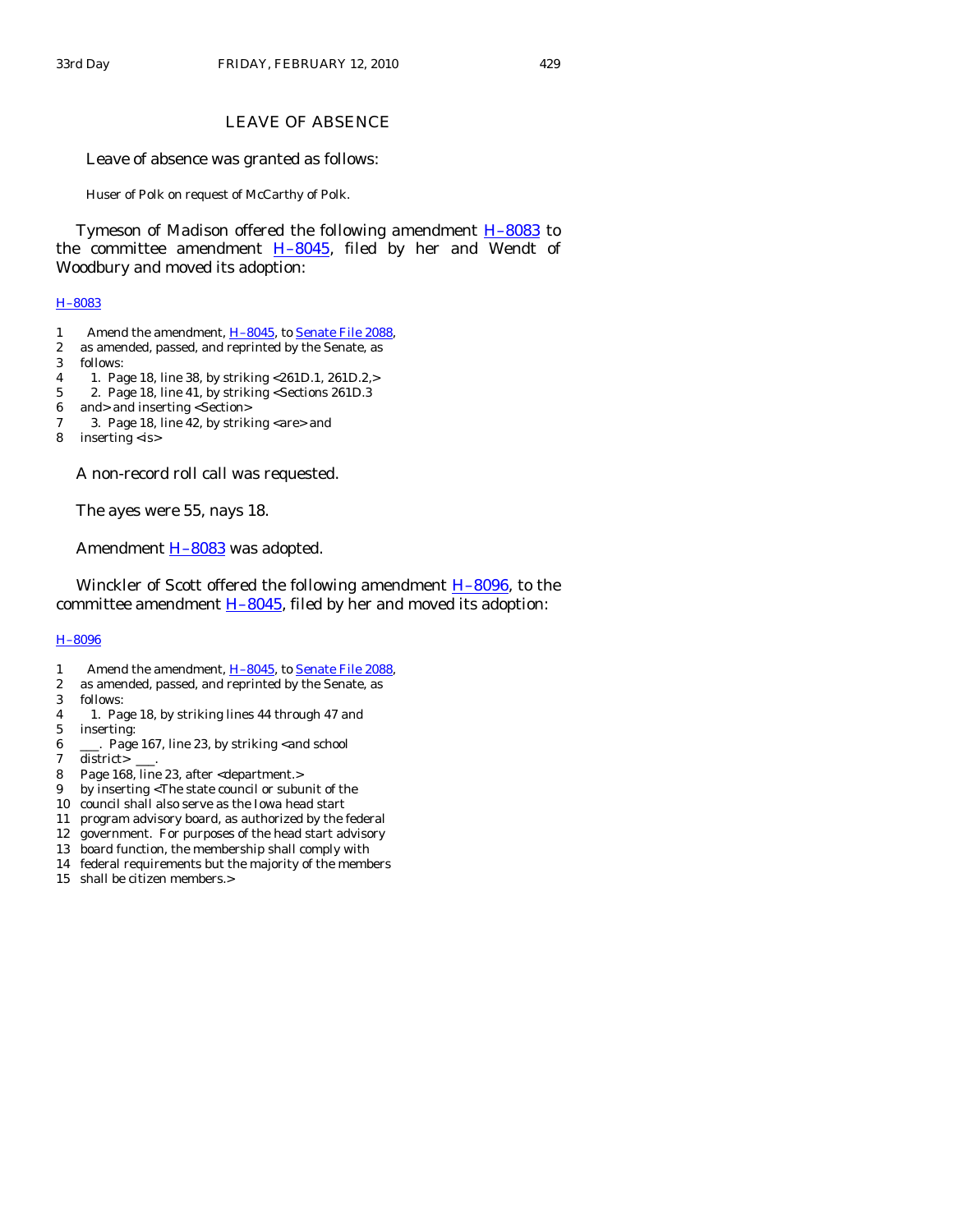- 16 \_\_\_. Page 168, by striking lines 24 through 35 and
- 17 inserting:
- 18 <2. a. The state council shall consist of fifteen
- 19 voting members with eight citizen members and seven
- 20 agency members. A citizen member shall not be an
- 21 elected official, public employee, or paid staff
- 22 member of an agency receiving funding through an
- 23 early childhood initiative stakeholder. The state 24 agency members shall be the director or administ agency members shall be the director or administrator
- 25 of the following state agencies or units, or their
- 26 designees: the departments of economic development,
- 27 education, human services, public health, and workforce
- 28 development, and the head start collaboration office.
- 29 The state agency designees shall be selected on an
- 30 annual basis. The citizen members shall be appointed
- 31 by the governor, subject to confirmation by the
- 32 senate. The citizen member appointees shall include
- 33 representatives of institutions of higher education in
- 34 the state, local providers of early childhood services, 35 and head start program agencies. >
- and head start program agencies. >
- 36 \_\_\_. Page 169, by striking line 23 and inserting:
- 37 <5. The state council shall select a chairperson
- 38 from the state >
- 39 \_\_\_. Page 172, after line 2 by inserting:
- 40 <\_\_\_. Promote evidence-based practices and
- 41 programs, continuous improvement, and accountability.
- 42 \_\_\_\_. Create advisory bodies of stakeholders to
- 43 address general or specific purposes. >
- 44 \_\_\_. Page 172, line 3, by striking <Bureau> and
- 45 inserting <Early childhood Iowa administrative home 46 bureau >
- 47 \_\_\_. Page 172, by striking lines 5 through 8 and
- 48 inserting:
- 49 <The department shall serve as the administrative
- 50 home for the early childhood Iowa initiative and shall

- 1 establish a bureau of early childhood services to
- 2 perform various departmental functions relating to the
- 3 initiative. The functions, which shall be performed
- 4 by the bureau in collaboration with the state agencies
- 5 participating in the initiative, the state council, and
- 6 early childhood Iowa areas, shall include but are not
- 7 limited to all of the following: >>
- 8 2. Page 19, after line 11 by inserting:
- 9 <\_\_\_. Page 178, line 16, after <five.> by inserting
- 10 <The plan shall be submitted to the state council for
- 11 recommendation to the state board regarding approval of
- 12 the plan.>>
- 13 3. Page 19, after line 27 by inserting:
- 14 <\_\_\_. Page 180, line 30, after <department> by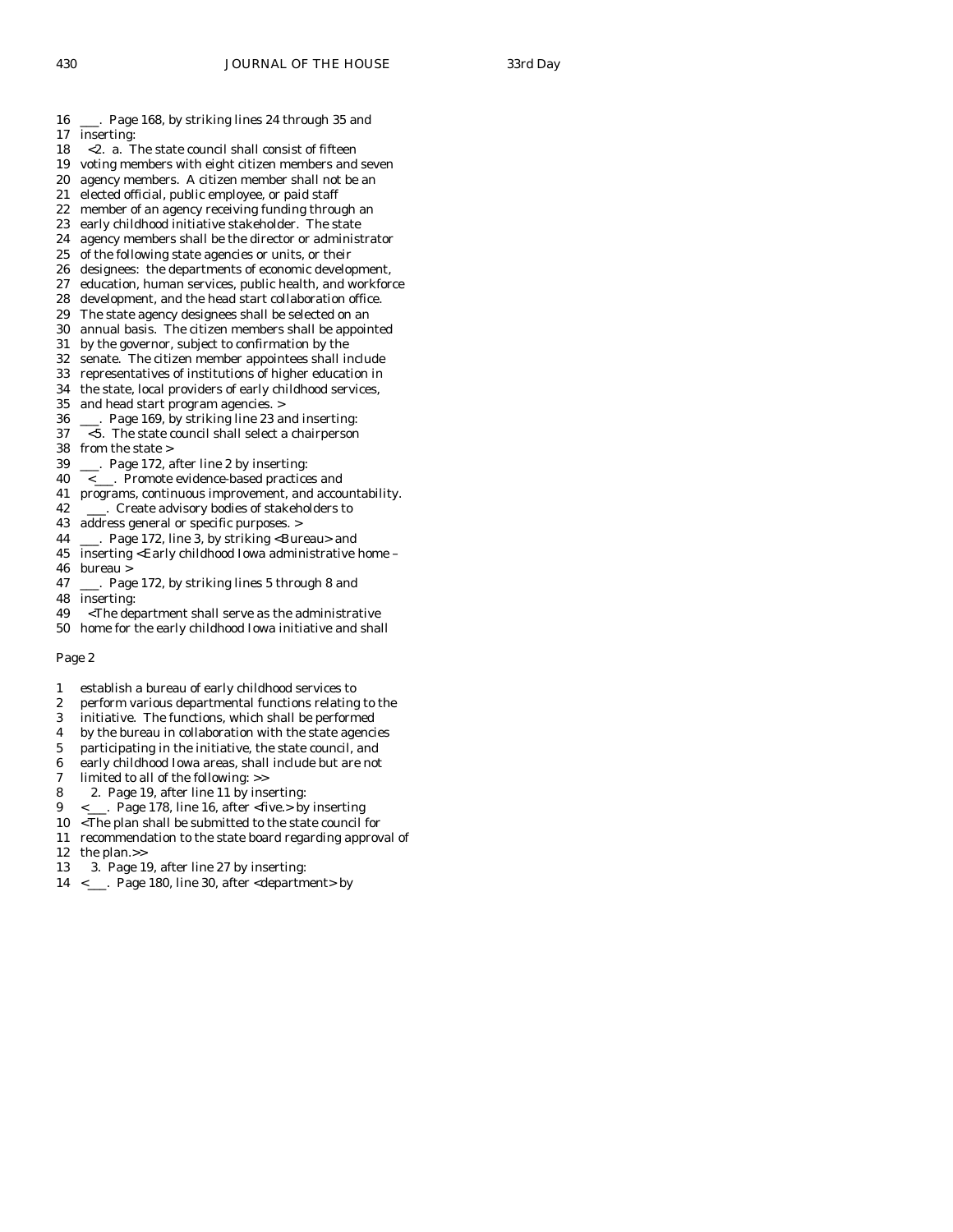- 15 inserting <, in collaboration with the state council,>
- 16 \_\_\_. Page 180, line 31, after <programs> by
- 17 inserting <offered by school districts. The state
- 18 council shall develop guidelines and adopt rules for
- 19 family support programs offered by early childhood Iowa 20 areas>>
- 21 4. Page 19, after line 36 by inserting:
- 
- 22 \_\_\_\_. By striking page 185, line 35, through page 23 186. line 1. and inserting <areas pursuant to crit 186, line 1, and inserting <areas pursuant to criteria
- 24 established by the department of human services in
- 25 accordance with state and federal law. The criteria
- 26 shall include but are not>>
- 27 5. By renumbering as necessary.

Amendment [H–8096](http://coolice.legis.state.ia.us/Cool-ICE/default.asp?Category=billinfo&Service=Billbook&frame=1&GA=83&hbill=H8096) lost.

 Tymeson of Madison asked and received unanimous consent that amendment [H–8069](http://coolice.legis.state.ia.us/Cool-ICE/default.asp?Category=billinfo&Service=Billbook&frame=1&GA=83&hbill=H8069) be deferred.

 Koester of Polk asked and received unanimous consent that amendment [H–8075](http://coolice.legis.state.ia.us/Cool-ICE/default.asp?Category=billinfo&Service=Billbook&frame=1&GA=83&hbill=H8075) be deferred.

T. Olson of Linn offered the following amendment  $H-8076$ , to the committee amendment [H–8045,](http://coolice.legis.state.ia.us/Cool-ICE/default.asp?Category=billinfo&Service=Billbook&frame=1&GA=83&hbill=H8045) filed by T. Olson, et al., and moved its adoption:

## [H–8076](http://coolice.legis.state.ia.us/Cool-ICE/default.asp?Category=billinfo&Service=Billbook&frame=1&GA=83&hbill=H8076)

- 1 Amend the amendment, [H–8045](http://coolice.legis.state.ia.us/Cool-ICE/default.asp?Category=billinfo&Service=Billbook&frame=1&GA=83&hbill=H8045), to [Senate File 2088](http://coolice.legis.state.ia.us/Cool-ICE/default.asp?Category=billinfo&Service=Billbook&frame=1&GA=83&hbill=SF2088),
- 2 as amended, passed, and reprinted by the Senate, as
- 3 follows:
- 4 1. By striking page 18, line 44, through page 19,
- 5 line 49, and inserting:  $\lt$  \_\_\_.
- 6 By striking page 166, line 25, through page
- 7 198, line 6, and inserting:
- 8 <DIVISION
- 9 EARLY CHILDHOOD IOWA INITIATIVE
- 10 Sec. \_\_\_. NEW SECTION. 256I.1 Definitions.
- 11 For the purposes of this chapter, unless the context
- 12 otherwise requires:
- 13 1. "Department" means the department of management.
- 14 2. "Desired results" means the set of desired
- 15 results for improving the quality of life in this state
- 16 for young children and their families identified in
- 17 section 256I.2.
- 18 3. "Early care", "early care services", or "early
- 19 care system" means the programs, services, support, or
- 20 other assistance made available to a parent or other
- 21 person who is involved with addressing the health
- 22 and education needs of a child from zero through age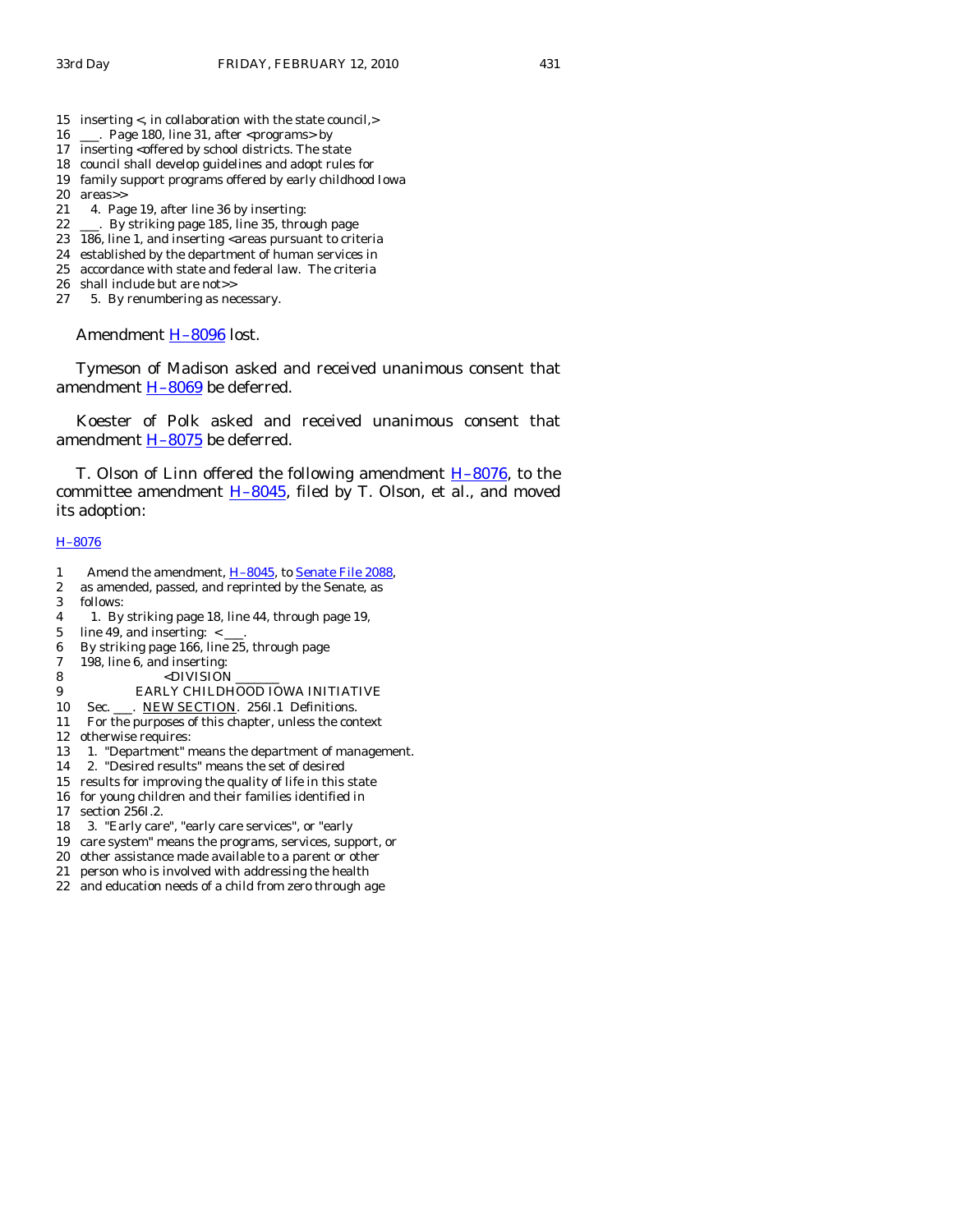- 23 five. "Early care", "early care services", or "early
- 24 care system" includes but is not limited to public and
- 25 private efforts and formal and informal settings.
- 26 4. "Early childhood Iowa area" means a geographic
- 27 area designated in accordance with this chapter.
- 28 5. "Early childhood Iowa area board" or "area board"
- 29 means the board for an early childhood Iowa area<br>30 created in accordance with this chapter.
- 30 created in accordance with this chapter.<br>31 6. "Early childhood Iowa state board"
- 31 6. "Early childhood Iowa state board" or "state
- 32 board" means the early childhood Iowa state board
- 33 created in section 256I.3.
- 34 Sec. \_\_\_. NEW SECTION. 256I.2 Desired results 35 purpose and scope.
- 36 1. It is intended that through the early childhood
- 37 Iowa initiative every community in Iowa will develop
- 38 the capacity and commitment for using local, informed
- 39 decision making to achieve the following set of desired
- 40 results for improving the quality of life in this state
- 41 for young children and their families:
- 42 a. Healthy children.
- 43 b. Children ready to succeed in school.
- 44 c. Safe and supportive communities.
- 45 d. Secure and nurturing families.
- 46 e. Secure and nurturing early learning
- 47 environments.
- 48 2. The purpose of creating the early childhood Iowa
- 49 initiative is to empower individuals, communities, and
- 50 state level partners to achieve the desired results.

- 1 The desired results will be achieved as private and
- 2 public entities work collaboratively. This initiative
- 3 creates a partnership between communities and state
- 4 level partners to support children zero through
- 5 age five and their families. The role of the early
- 6 childhood Iowa state board, area boards, and other
- 7 state and local government agencies is to provide
- 8 support, leadership, and facilitation of the growth
- 9 of individual, community, and state responsibility in 10 addressing the desired results.
- 
- 11 3. To achieve the desired results, the initiative's 12 primary focus shall be on the efforts of the state and
- 13 communities to work together to improve the efficiency
- 14 and effectiveness of early care, education, health, and
- 15 human services provided to families with children from
- 16 zero through age five.
- 17 Sec. \_\_\_. NEW SECTION. 256I.3 Early childhood Iowa
- 18 state board created.
- 19 1. The early childhood Iowa state board is
- 20 created to promote a vision for a comprehensive early
- 21 care, education, health, and human services system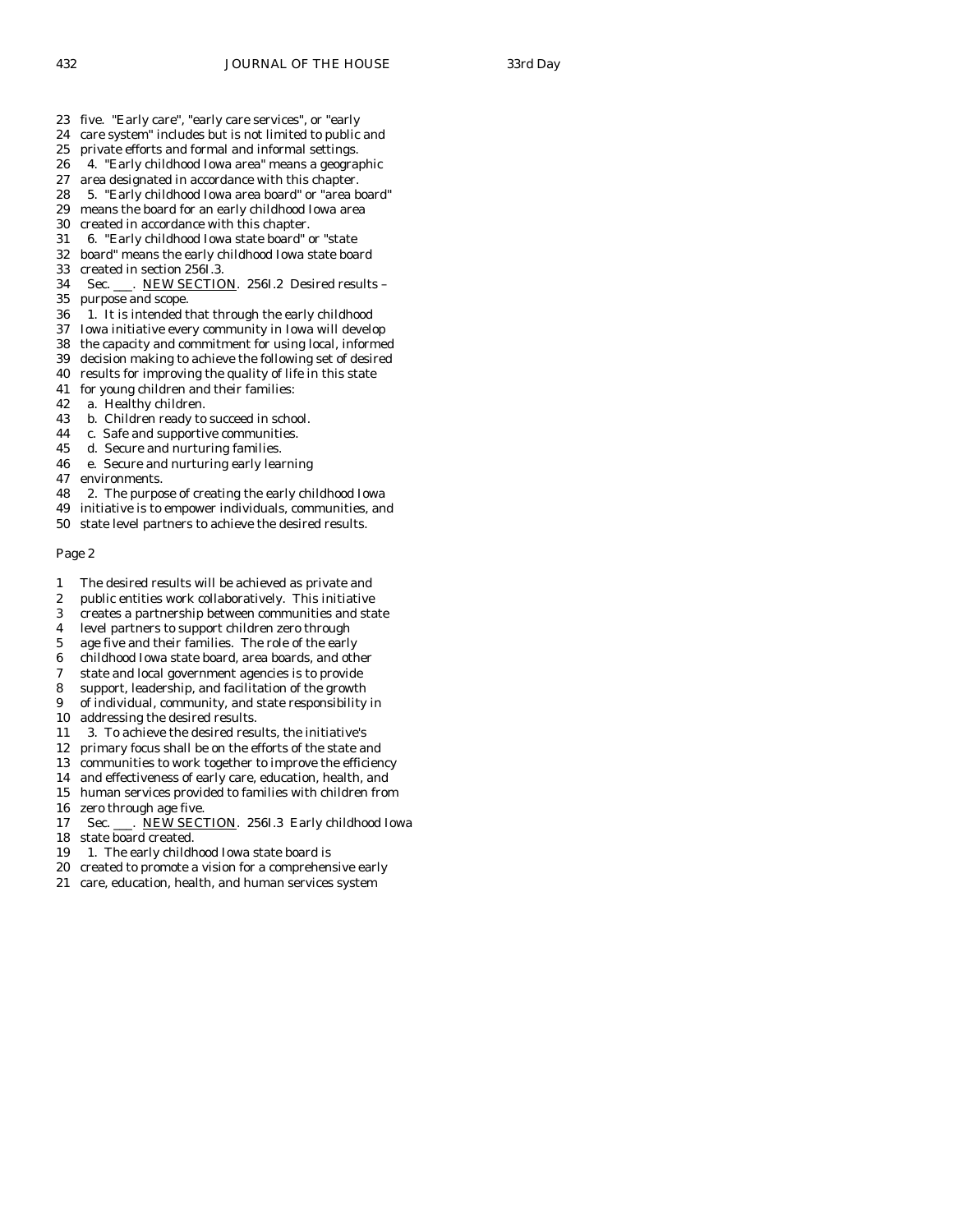- 22 in this state. The board shall oversee state and
- 23 local efforts. The vision shall be achieved through
- 24 strategic planning, funding identification, guidance,
- 25 and decision-making authority to assure collaboration
- 26 among state and local early care, education, health,
- 27 and human services systems.
- 28 2. a. The board shall consist of twenty-one voting
- 29 members with fifteen citizen members and six state<br>30 agency members. The six state agency members sha agency members. The six state agency members shall
- 31 be the directors or their designees of the following
- 32 departments: economic development, education, human
- 33 rights, human services, public health, and workforce
- 34 development. The designees of state agency directors
- 35 shall be selected on an annual basis. The citizen
- 36 members shall be appointed by the governor, subject
- 37 to confirmation by the senate. The governor's
- 38 appointments of citizen members shall be made in
- 39 a manner so that each of the state's congressional
- 40 districts is represented by at least two citizen
- 41 members and so that all the appointments as a whole
- 42 reflect the ethnic, cultural, social, and economic
- 43 diversity of the state.
- 44 b. The governor's appointees shall be selected from
- 45 individuals nominated by area boards. The nominations
- 46 shall reflect the range of interests represented on the
- 47 area boards so that the governor is able to appoint one
- 48 or more members each for early care, education, health,
- 49 human services, business, faith, and public interests.
- 50 At least one of the citizen members shall be a service

- 1 consumer or the parent of a service consumer. The term
- 2 of office of the citizen members is three years. A
- 3 citizen member vacancy on the board shall be filled in
- 4 the same manner as the original appointment for the
- 5 balance of the unexpired term.
- 6 3. Citizen members shall be reimbursed for actual
- 7 and necessary expenses incurred in performance of their
- 8 duties. Citizen members shall be paid a per diem as
- 9 specified in section 7E.6.
- 10 4. In addition to the voting members, the state
- 11 board shall include four members of the general
- 12 assembly with not more than one member from each
- 13 chamber being from the same political party. The two
- 14 senators shall be appointed one each by the majority
- 15 leader of the senate and by the minority leader of the
- 16 senate. The two representatives shall be appointed one
- 17 each by the speaker of the house of representatives and
- 18 by the minority leader of the house of representatives.
- 19 Legislative members shall serve in an ex officio,
- 20 nonvoting capacity. A legislative member is eligible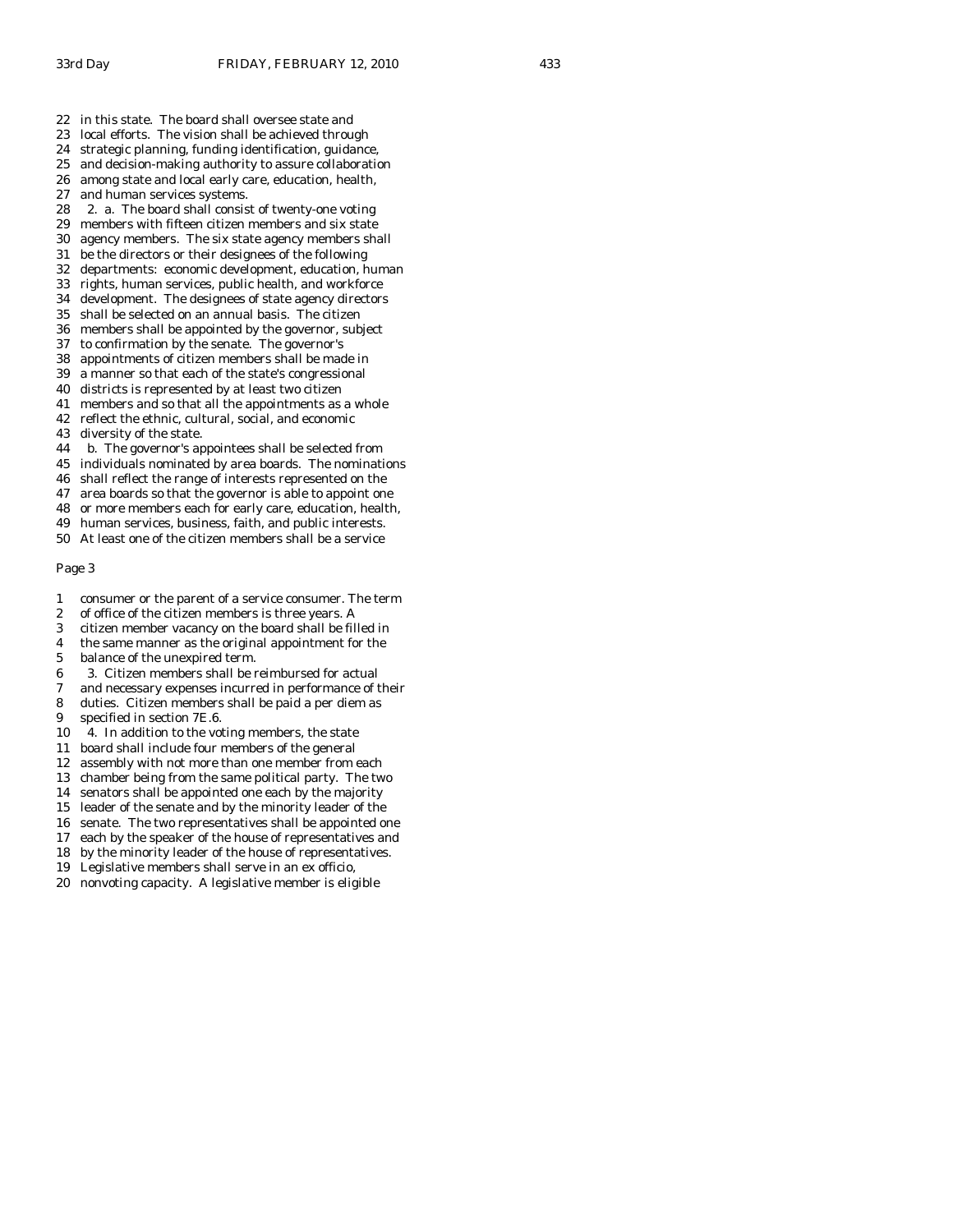- 21 for per diem and expenses as provided in section 2.10.
- 22 5. The state board shall elect a chairperson from
- 23 among the citizen members and may select other officers
- 24 from the voting members as determined to be necessary
- 25 by the board. The board shall meet regularly as
- 26 determined by the board, upon the call of the board's
- 27 chairperson, or upon the call of a majority of voting
- 28 members. The board shall meet at least quarterly.<br>29 Sec. NEW SECTION. 2561.4 Early childhoo
- Sec. \_\_\_. NEW SECTION. 256I.4 Early childhood Iowa 30 state board duties.
- 31 The state board shall perform the following duties:
- 32 1. Provide oversight of early childhood Iowa areas.
- 33 2. Manage and coordinate the provision of grant
- 34 funding and other moneys made available to early
- 35 childhood Iowa areas by combining all or portions of
- 36 appropriations or other revenues as authorized by law.
- 37 3. Approve the geographic boundaries for the early 38 childhood Iowa areas throughout the state and approve
- 39 any proposed changes in the boundaries.
- 40 4. Create a strategic plan that supports a
- 41 comprehensive system of early care, education, health,
- 42 and human services. The strategic plan shall be
- 43 developed with extensive community involvement.
- 44 The strategic plan shall be annually updated and
- 45 disseminated to the public. Specific items to be
- 46 addressed in the strategic plan shall include but are
- 47 not limited to all of the following:
- 48 a. Provisions to strengthen the state structure
- 49 including interagency levels of collaboration,
- 50 coordination, and integration.

- 1 b. Provisions for building public-private
- 2 partnerships.
- 3 c. Provisions to support consolidating, blending,
- 4 and redistributing state-administered funding streams
- 5 and the coordination of federal funding streams. The
- 6 strategic plan shall also address integration of
- 7 services provided through area boards, other state and
- 8 local commissions, committees, and other bodies with
- 9 overlapping and similar purposes which contribute to
- 10 redundancy and fragmentation in early care, education,
- 11 health, and human services programs provided to the
- 12 public.
- 13 d. Provisions for improving the efficiency of
- 14 working with federally mandated bodies.
- 15 e. Identification of indicators that measure
- 16 the success of the various strategies that impact
- 17 communities, families, and children. The indicators
- 18 shall be developed with input from area boards.
- 19 5. Adopt common performance measures and data for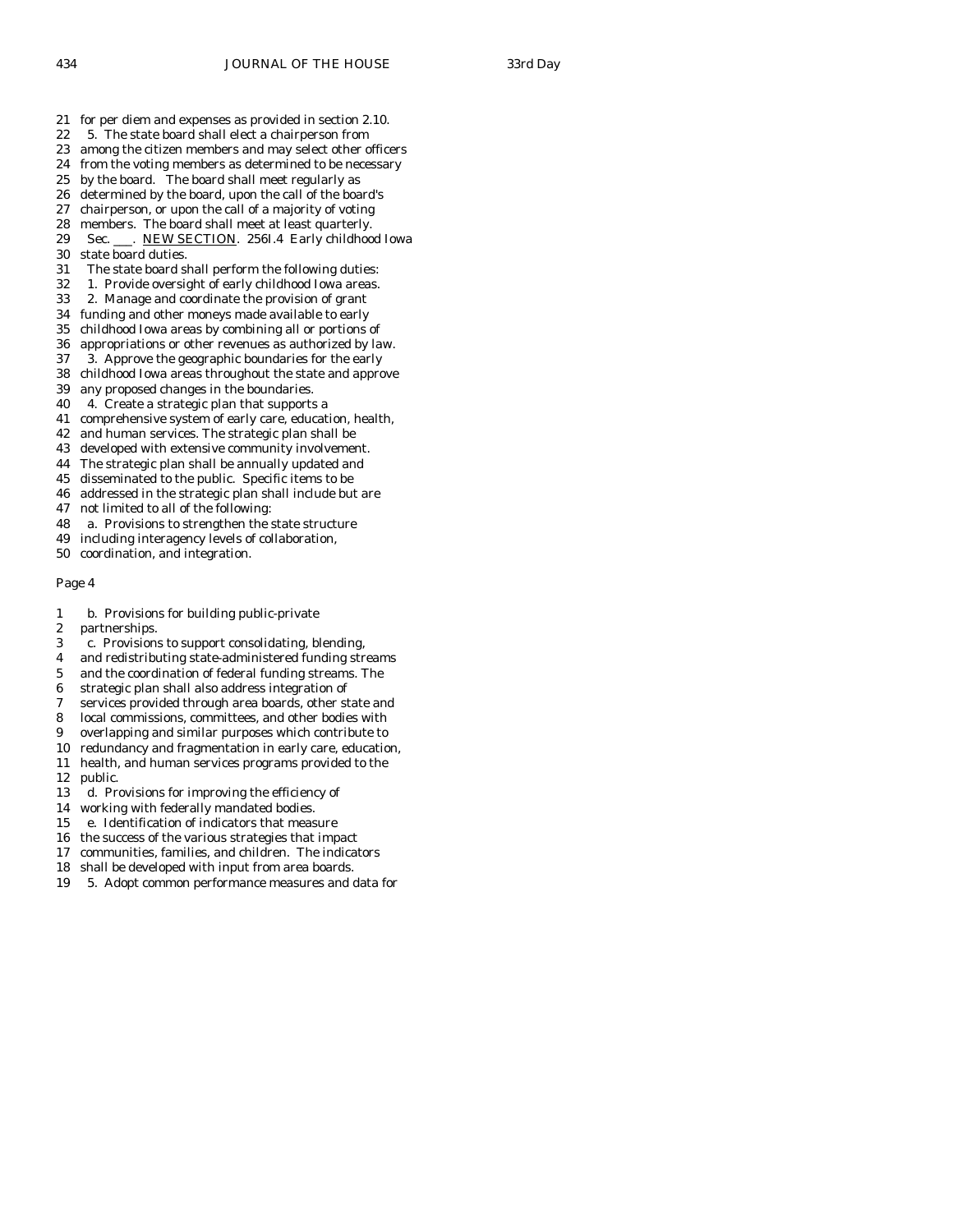- 20 services, programs, and activities provided by area
- 21 boards. Data from common performance measures shall be
- 22 included in the state board's annual report.
- 23 6. Assist with the linkage of child welfare and
- 24 juvenile justice decategorization projects with early
- 25 childhood Iowa areas.
- 26 7. Coordinate and respond to requests from an area
- 27 board relating to any of the following:<br>28 a. Waiver of existing rules, federal re
- a. Waiver of existing rules, federal regulation, or
- 29 amendment of state law, or removal of other barriers.
- 30 b. Pooling and redirecting of existing federal,
- 31 state, or other public or private funds.
- 32 c. Seeking of federal waivers.
- 33 d. Consolidating community-level committees,
- 34 planning groups, and other bodies with common
- 35 memberships formed in response to state requirements.
- 36 8. Develop and implement a levels of excellence
- 37 rating system for use with the state board's
- 38 designation process for area boards. Allow for
- 39 flexibility and creativity of area boards in
- 40 implementing area board responsibilities and
- 41 provide authority for the area boards to support
- 42 the communities in the areas served. The levels
- 43 of excellence rating system shall utilize a tiered
- 44 approach for recognizing the performance of an area
- 45 board. The system shall provide for action to address
- 46 poor performing areas as well as higher performing
- 47 areas. If an area board achieves the highest rating 48 level, the state board shall allow special flexibility
- 49 provisions in regard to the funding appropriated or
- 50 allocated for that area board. The state board may
- Page 5
- 1 determine how often area boards are reviewed under the 2 system.
- 3 9. Adopt rules pursuant to chapter 17A as necessary
- 4 for the designation, governance, and oversight of area
- 5 boards and the administration of this chapter. The
- 6 state board shall provide for area board input in the
- 7 rules adoption process.
- 8 10. Develop guidelines for recommended insurance
- 9 or other liability coverage and take other actions to
- 10 assist area boards in acquiring such coverage at a
- 11 reasonable cost. Moneys expended by an area board to
- 12 acquire necessary insurance or other liability coverage
- 13 shall be considered an administrative cost.
- 14 11. In January each year, submit an annual report
- 15 to the governor and general assembly that includes but
- 16 is not limited to all of the following:
- 17 a. Any updates to the strategic plan.
- 18 b. The status and results of the early childhood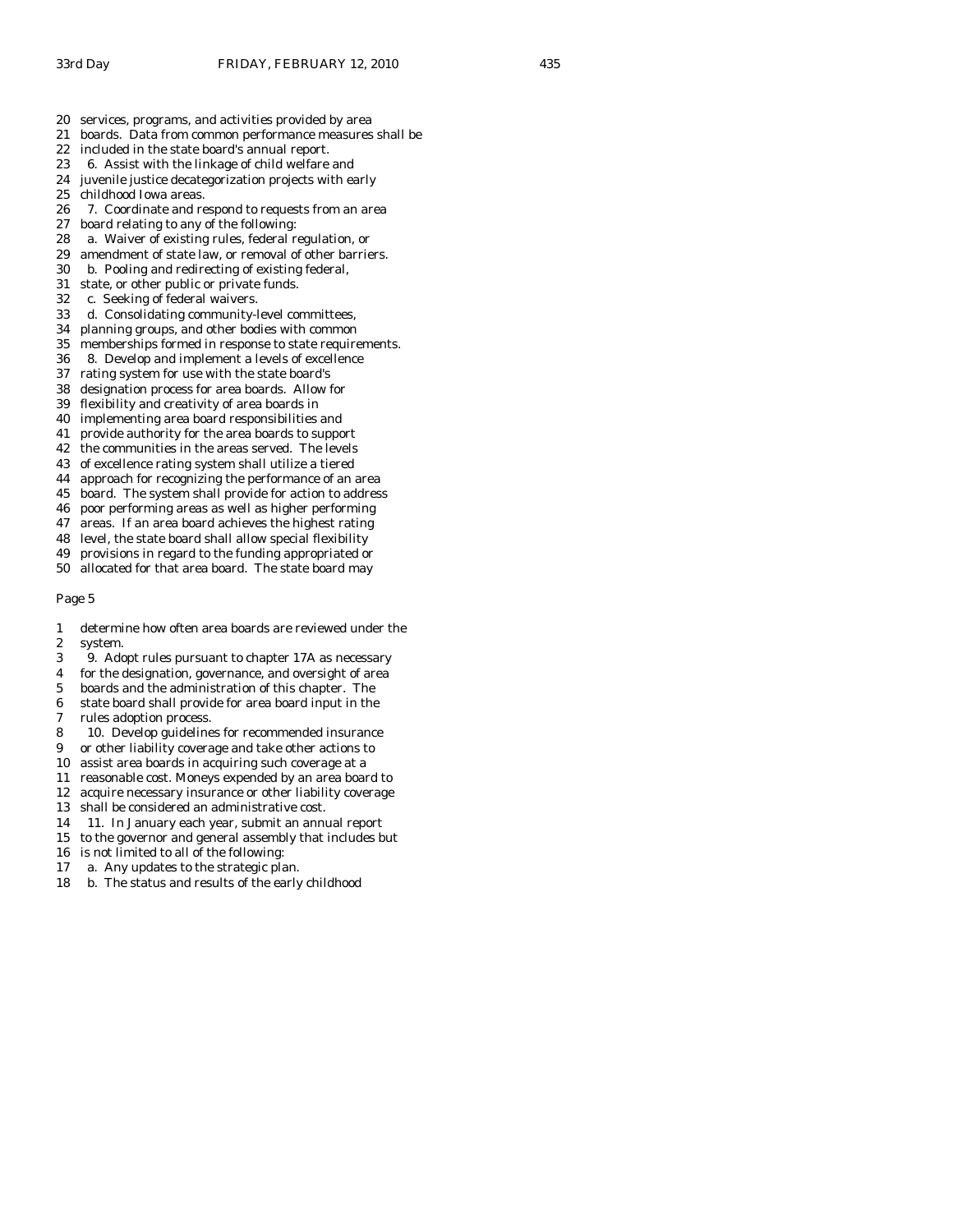- 19 Iowa initiative efforts to engage the public regarding
- 20 the early care, education, health, human services, and
- 21 other needs of children zero through age five.
- 22 c. The status and results of the efforts to develop
- 23 and promote private sector involvement with the early
- 24 care system.
- 25 d. The status of the early childhood Iowa
- 26 initiative and the overall early care system in<br>27 achieving the set of desired results.
- achieving the set of desired results.
- 28 e. The data and common performance measures
- 29 addressed by the strategic plan, which shall include
- 30 but is not limited to funding amounts.
- 31 f. The indicators addressed by the strategic plan
- 32 along with associated data trends and their source.
- 33 12. Integrate statewide quality standards and
- 34 results indicators adopted by other boards and
- 35 commissions into the state board's funding requirements 36 for investments in early care, health, education, and
- 37 human services.
- 38 13. Ensure alignment of other state departments'
- 39 activities with the strategic plan.
- 40 14. Develop and keep current memoranda of
- 41 agreements between the state agencies represented
- 42 on the state board to promote system development
- 43 and integration and to clarify the roles and
- 44 responsibilities of partner agencies.
- 45 15. Work with the early childhood coordination
- 46 center in building public-private partnerships for
- 47 promoting the collaborative early care, education,
- 48 health, and human services system.
- 49 16. Support and align the early childhood Iowa
- 50 internet site with other agencies and improve internet

- 1 communication.
- 2 17. Adopt rules to implement this chapter. The
- 3 rules shall include but are not limited to the
- 4 following:
- 5 a. Indicators of the effectiveness of early
- 6 childhood Iowa areas, area boards, and the services
- 7 provided under the auspices of the area boards. The
- 8 indicators shall be developed with input from area
- 9 boards and shall build upon the core indicators of
- 10 effectiveness for the school ready children grant
- 11 program.
- 12 b. Minimum standards to further the provision of
- 13 equal access to services subject to the authority of
- 14 area boards.
- 15 c. Core functions for family support services,
- 16 parent education programs, preschool services provided
- 17 under a school ready children grant, and other programs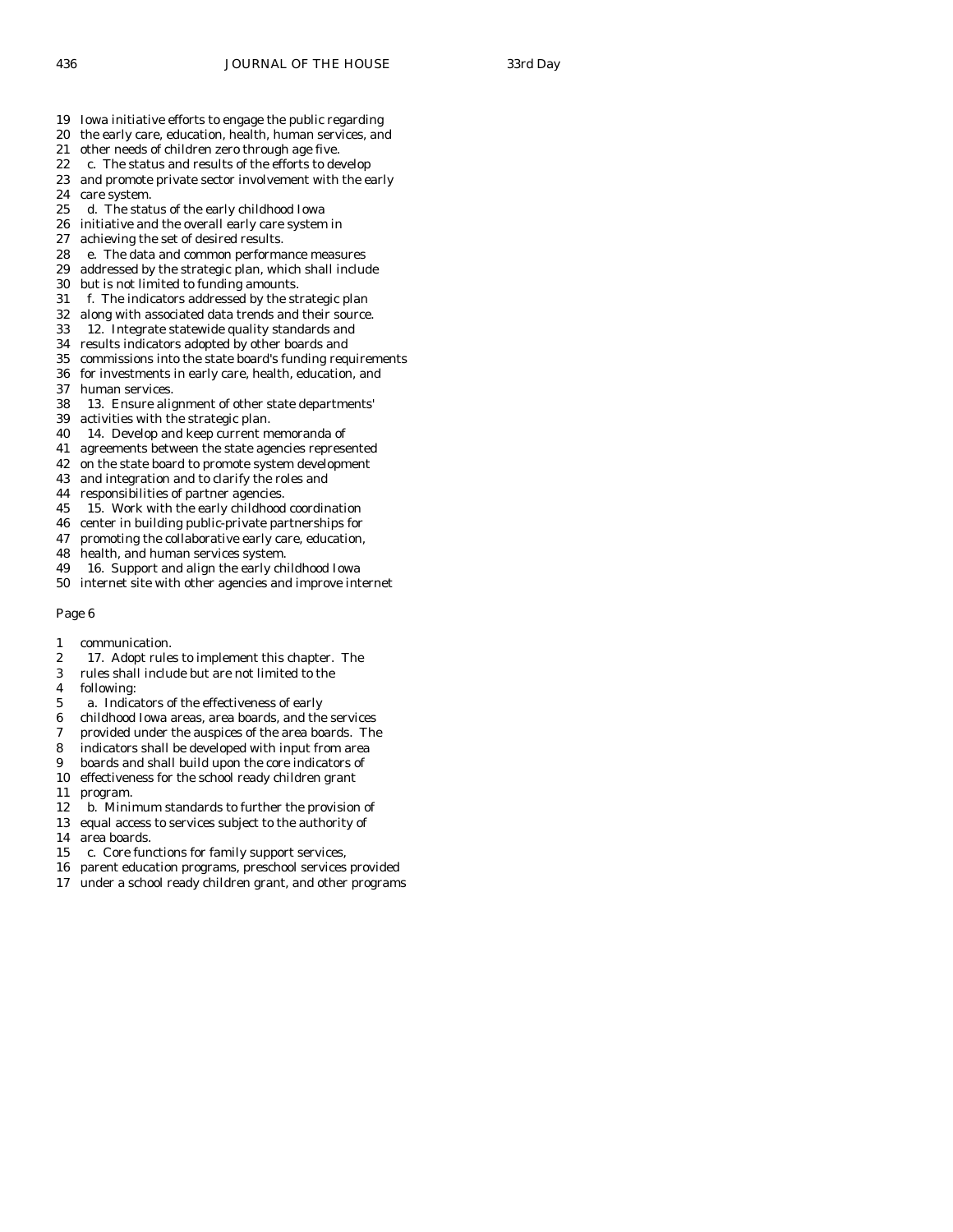- 18 and services provided under this chapter. The state
- 19 board shall also develop guidelines and standards for
- 20 state-supported family support programs, based upon
- 21 existing guidelines and standards for the services.
- 22 18. Address other measurer to advance the 23 initiative. The measures may include any of the
- 24 following:
- 25 a. Advance the development of integrated data 26 systems.
- 27 b. Expand efforts to improve quality and utilize
- 28 evidence-based practices.
- 29 c. Further develop kindergarten assessment
- 30 approaches that are tied to state early learning
- 31 standards.
- 32 Sec. \_\_\_. NEW SECTION. 256I.5 Early childhood
- 33 coordination center.
- 34 1. The department shall provide administrative
- 35 support for implementation of the early childhood Iowa
- 36 initiative and for the state board.<br>37 2. a. The early childhood coordi
- 2. a. The early childhood coordination center
- 38 is established as a work unit of the department to
- 39 provide a center for facilitation, communication, and
- 40 coordination for early childhood Iowa activities and
- 41 funding and for improvement of the individual early
- 42 care, education, health, and human services systems and
- 43 the comprehensive system.
- 44 b. Staffing for the center shall be provided
- 45 by a project director, a deputy, a family support
- 46 coordinator, and a first years first coordinator.
- 47 Dedicated fiscal staff and support staff may be
- 48 designated, subject to an appropriation made for this
- 49 purpose. The project director shall be appointed by
- 50 the governor, subject to confirmation by the senate,

- 1 and shall serve at the pleasure of the governor.
- 2 The center shall submit reports to the governor,
- 3 state board, and the general assembly. The project
- 4 director shall provide primary staffing to the board,
- 5 coordinate state technical assistance activities and
- 6 implementation of the technical assistance system, and
- 7 oversee other communication and coordination functions.
- 8 3. The state agencies represented on the state
- 9 board may designate additional staff, as part of
- 10 the early childhood Iowa initiative, to work as
- 11 a technical assistance team with the center in
- 12 providing coordination and other support to the state's
- 13 comprehensive early care, education, health, and human
- 14 services system.
- 15 4. The center shall work with the state and area
- 16 boards to provide leadership for comprehensive system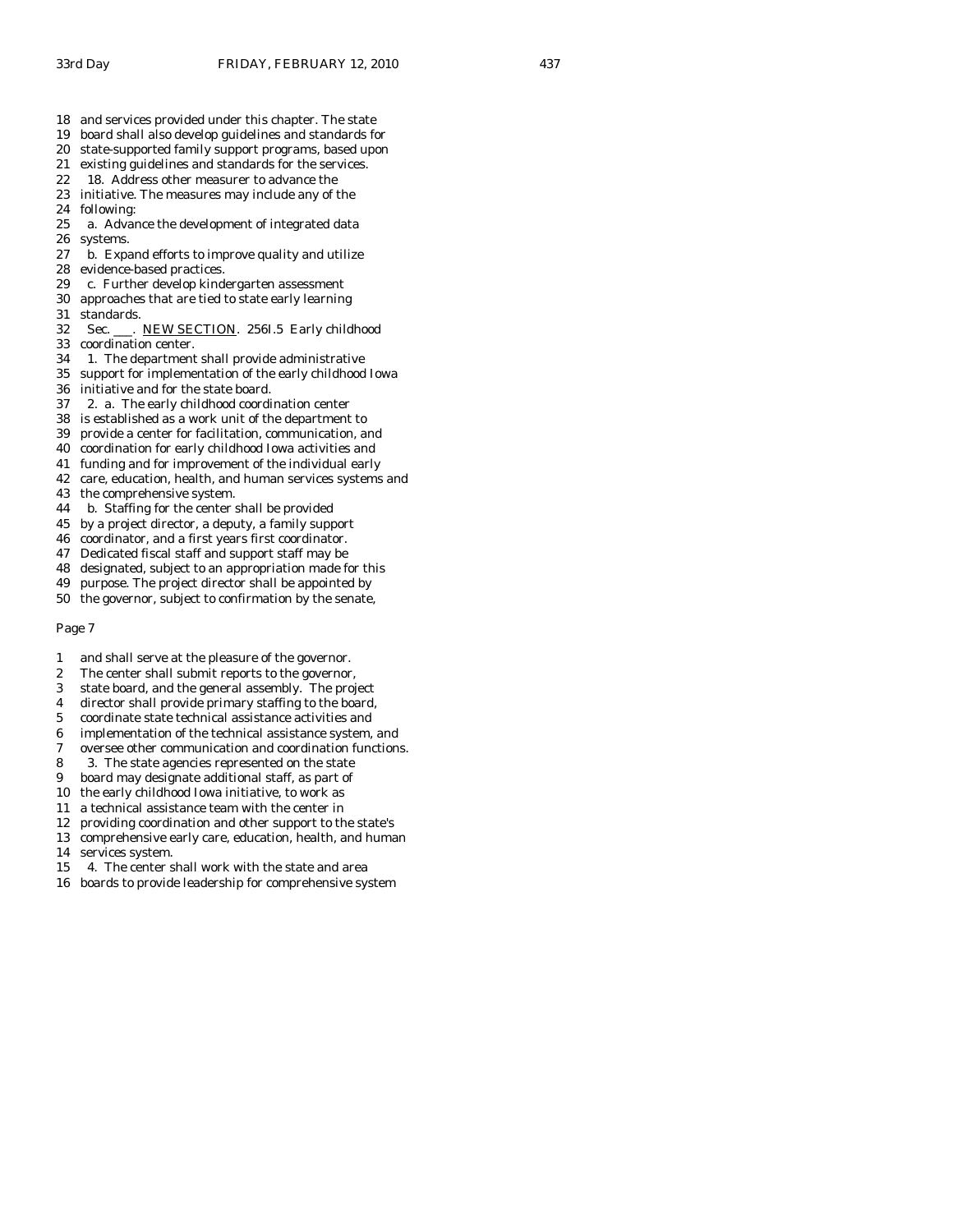17 development. The center shall also do all of the

- 18 following:
- 19 a. Enter into memoranda of agreement with the
- 20 departments of economic development, education, human
- 21 rights, human services, public health, and workforce
- 22 development to formalize the respective departments' 23 commitments to collaborating with and integrating a
- 
- 24 comprehensive early care, education, health, and human 25 services system. Items addressed in the memoranda services system. Items addressed in the memoranda
- 26 shall include but are not limited to data sharing and
- 27 providing staffing to the technical assistance team.
- 28 b. Work with private businesses, foundations, and
- 29 nonprofit organizations to develop sustained funding.
- 30 c. Maintain the internet site in accordance with
- 31 section 256I.10.
- 32 d. Propose any needed revisions to administrative
- 33 rules based on stakeholder input.
- 34 e. Provide technical support to the state and area
- 35 boards and to the early childhood Iowa areas through
- staffing services made available through the state
- 37 agencies that serve on the state board.
- 38 f. Develop, collect, disseminate, and provide
- 39 guidance for common performance measures for the
- 40 programs receiving funding under the auspices of the 41 area boards.
- 42 g. If a disagreement arises within an early
- 43 childhood Iowa area regarding the interests represented
- 44 on the area's board, board decisions, or other disputes
- 45 that cannot be locally resolved, upon request, provide
- 46 state or regional technical assistance as deemed
- 47 appropriate by the center to assist the area in
- 48 resolving the disagreement.
- 49 Sec. \_\_\_. NEW SECTION. 256I.6 Early childhood Iowa 50 areas.

- 1 1. The purpose of an early childhood Iowa area is
- 2 to enable local citizens to lead collaborative efforts
- 3 involving early care, education, health, and human
- 4 services on behalf of the children, families, and other
- 5 citizens residing in the area. Leadership functions
- 6 may include but are not limited to strategic planning
- 7 for and oversight and managing of such programs and
- 8 the funding made available to the early childhood Iowa
- 9 area for such programs from federal, state, local,
- 10 and private sources. The focus of the area shall be
- 11 to achieve the desired results and to improve other
- 12 results for families with young children.
- 13 2. An early childhood Iowa area shall be designated
- 14 by using existing county boundaries to the extent
- 15 possible.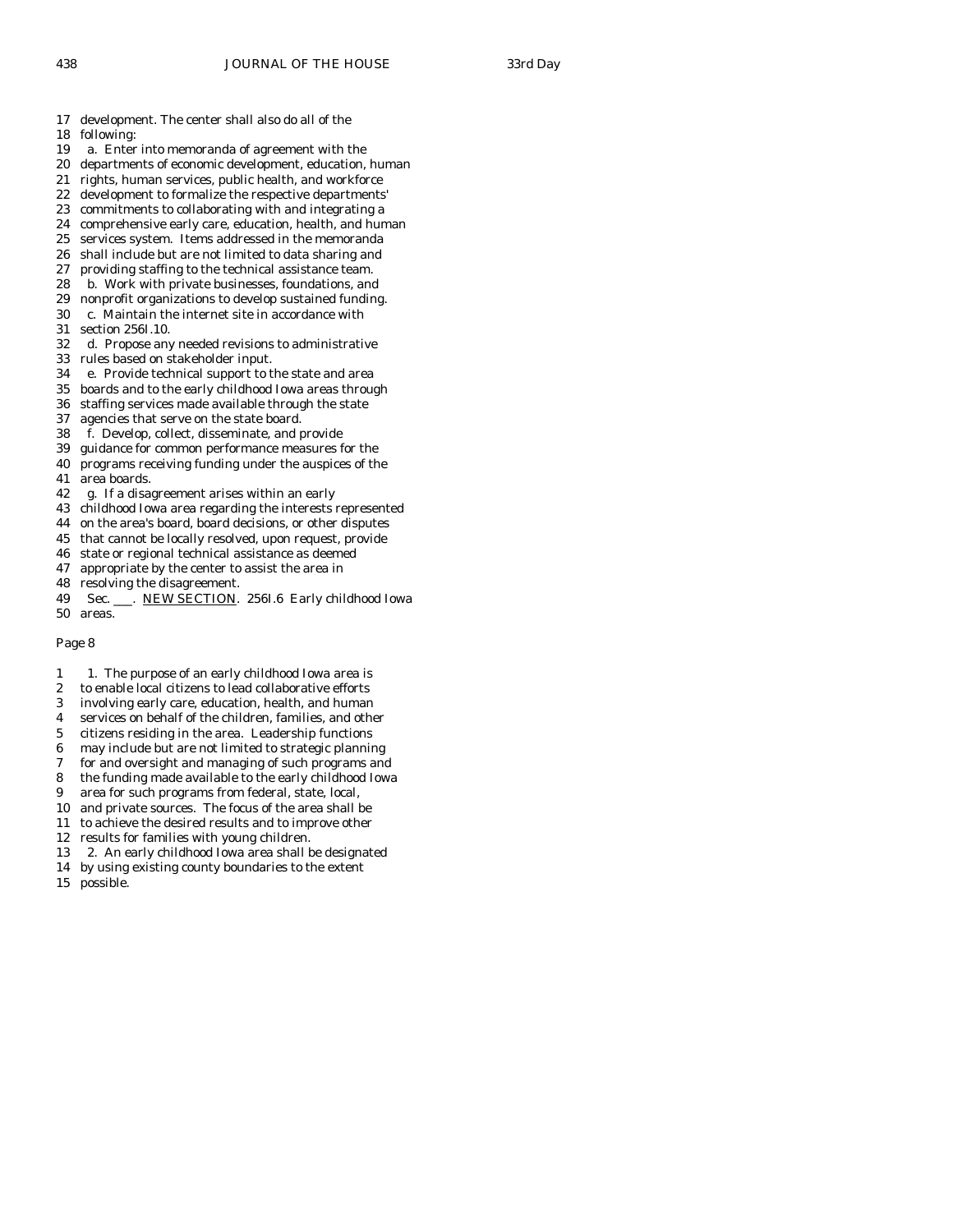- 16 3. The designation of an early childhood Iowa
- 17 area boundaries and the creation of an area board
- 18 are both subject to the approval of the state board.
- 19 The state board shall determine if a proposed area
- 20 board can efficiently and effectively administer
- 21 the responsibilities and authority of the area to be
- 22 served. The state board may apply additional criteria
- 23 for designating areas and approving area boards, but 24 shall apply all of the following minimum criteria: shall apply all of the following minimum criteria:
- 25 a. An area cannot encompass more than four
- 26 counties.
- 27 b. The counties encompassing a multicounty area
- 28 must have contiguous borders.
- 29 c. A single county area shall have a minimum
- 30 population of children zero through age five in excess
- 31 of five thousand, based on the most recent population
- 32 estimates issued by the United States bureau of the
- 33 census.
- 34 4. If the state board determines exceptional
- 35 circumstances exist, the state board may waive any of
- 36 the criteria otherwise specified in subsection 3.
- 37 Sec. \_\_\_. NEW SECTION. 256I.7 Early childhood Iowa 38 area boards created.
- 39 1. a. The early childhood Iowa functions for
- 40 an area shall be performed under the authority of an
- 41 early childhood Iowa area board. A majority of the
- 42 members of an area board shall be elected officials
- 43 or members of the public who are not employed by a
- 44 provider of services to or for the area board. In
- 45 addition, the membership of an area board shall include
- 46 representation from early care, education, health,
- 47 human services, business, and faith interests, and at
- 48 least one parent, grandparent, or guardian of a child
- 49 from zero through age five. The education, health, and
- 50 human services agencies represented on an area board

- 1 may receive funding from the area board.
- 2 b. Terms of office of area board members shall
- 3 be not more than three years and the terms shall be
- 4 staggered.
- 5 2. An area board may designate an advisory council
- 6 consisting of persons employed by or otherwise paid to
- 7 represent an entity listed in subsection 1 or other
- 8 provider of service. However, the deliberations of and
- 9 documents considered by such an advisory council shall
- 10 be public. 11 3. An area board shall elect a chairperson
- 12 from among the members who are citizens or elected
- 13 officials.
- 14 4. An area board is a unit of local government for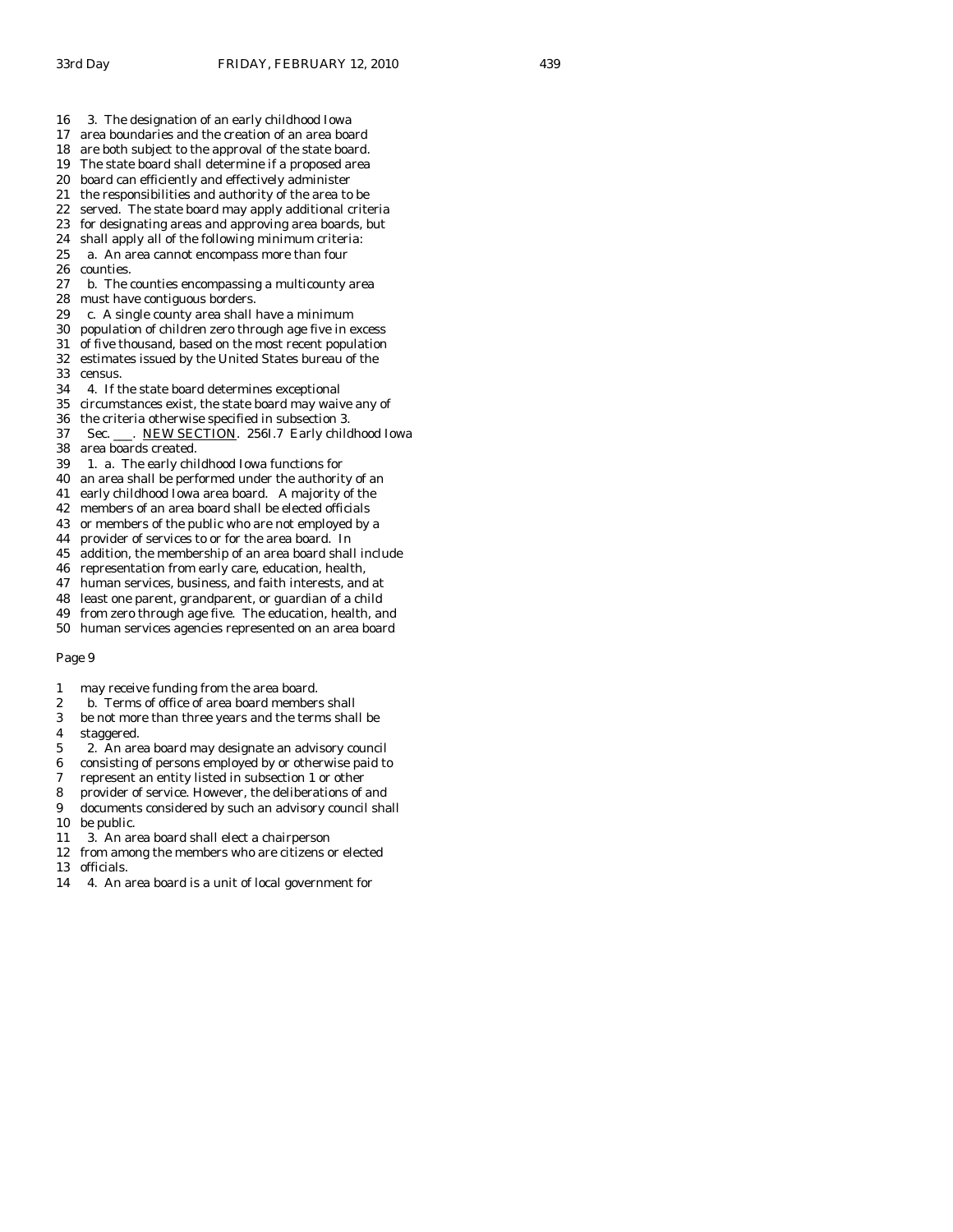- 15 purposes of chapter 670, relating to tort liability
- 16 of governmental subdivisions. For purposes of
- 17 implementing a formal organizational structure, an area
- 18 board may utilize recommended guidelines and bylaws
- 19 established for this purpose by the state board.
- 20 5. All meetings of an area board or any committee
- 21 or other body established by an area board at which
- 22 public business is discussed or formal action taken<br>23 shall comply with the requirements of chapter 21.
- shall comply with the requirements of chapter 21. An
- 24 area board shall maintain its records in accordance
- 25 with chapter 22.
- 26 Sec. NEW SECTION. 256I.8 Early childhood Iowa
- 27 area board duties. 28 1. An early childhood Iowa area board shall do all
- 29 of the following:
- 30 a. Designate a fiscal agent for grant moneys or
- 31 for other moneys administered by the area board. The
- 32 fiscal agent shall meet the qualifications developed
- 33 by the state board.
- 34 b. Administer early childhood Iowa grant moneys
- 35 available from the state to the area board as provided
- 36 by law and other federal, state, local, and private
- 37 moneys made available to the area board. Eligibility
- 38 for receipt of early childhood Iowa grant moneys shall
- 39 be limited to those early childhood area boards that
- 40 have developed an approved community plan in accordance
- 41 with this chapter. An early childhood area board
- 42 may apply to the state board for any private moneys
- 43 received by the early childhood Iowa initiative outside
- 44 of a state appropriation.
- 45 c. Develop a comprehensive community plan for
- 46 providing services for children from zero through
- 47 age five. At a minimum, the plan shall do all of the
- 48 following:
- 49 (1) Describe community and area needs for children
- 50 from zero through age five as identified through

- 1 ongoing assessments.
- 2 (2) Describe the current and desired levels of
- 3 community and area coordination of services for
- 4 children from zero through age five, including the
- 5 involvement and specific responsibilities of all
- 6 related organizations and entities.
- 7 (3) Identify all federal, state, local, and private
- 8 funding sources including funding estimates available
- 9 in the early childhood Iowa area that will be used
- 10 to provide services to children from zero through age 11 five.
- 12 (4) Describe how funding sources will be used
- 13 collaboratively and the degree to which the sources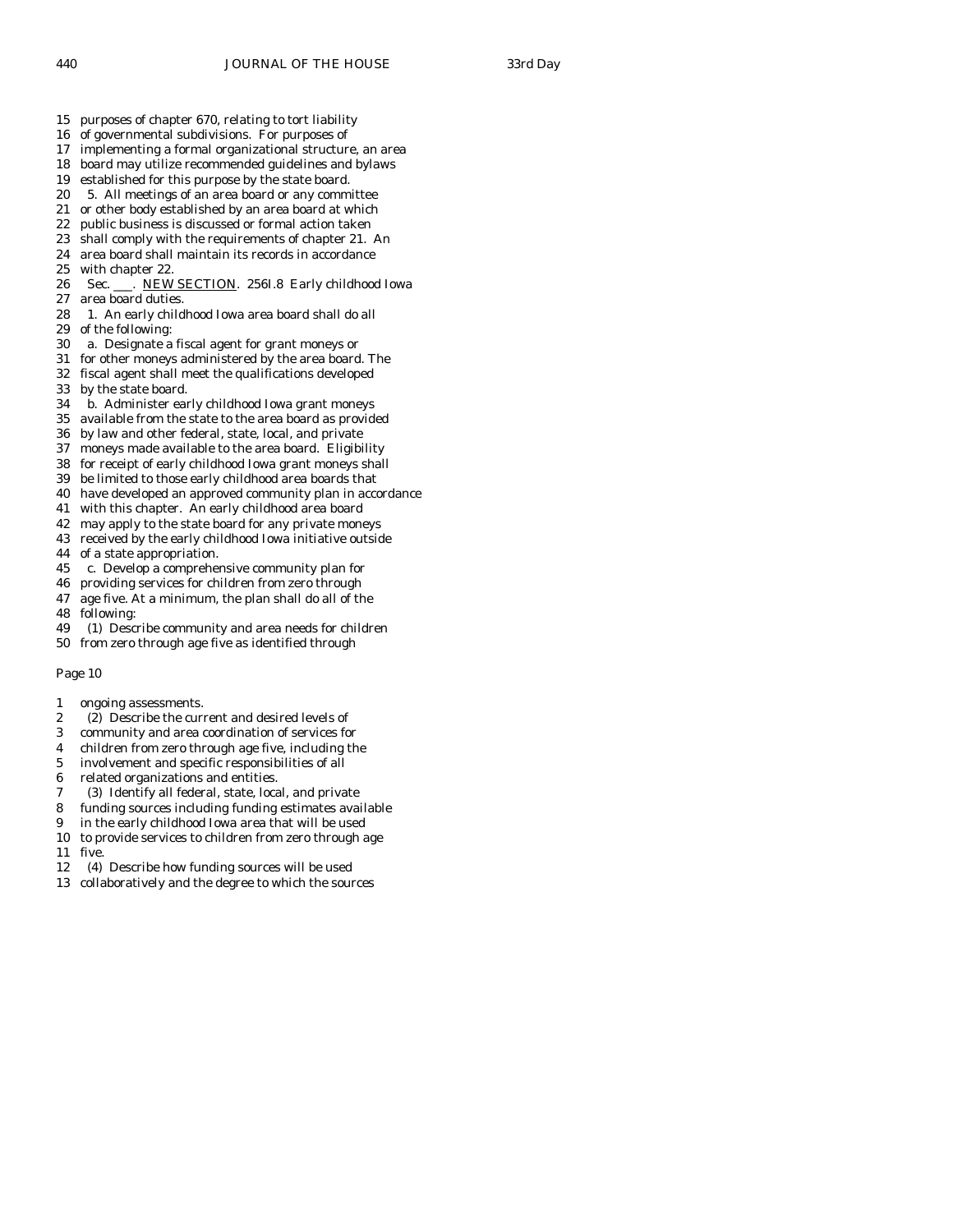- 14 can be combined to provide necessary services to young
- 15 children and their families.
- 16 (5) Identify the desired results and the
- 17 community-wide indicators the area board
- 18 expects to address through implementation of the
- 19 comprehensive community plan. The plan shall identify 20 community-specific, quantifiable performance measures
- 
- 21 to be reported in the area board's annual report and<br>22 integration with the strategic plan adopted by the integration with the strategic plan adopted by the
- 23 state board.
- 24 (6) Describe the current status of support services
- 25 to prevent the spread of infectious diseases, prevent
- 26 child injuries, develop health emergency protocols,
- 27 help with medication, and care for children with
- 28 special health needs that are being provided to child
- 29 care facilities registered or licensed under chapter
- 30 237A within the early childhood Iowa area.
- 31 d. Submit an annual report on the effectiveness of
- 32 the community plan in addressing school readiness and
- 33 children's health and safety needs to the state board 34 and to the local government bodies in the area. The
- 
- 35 annual report shall indicate the effectiveness of the 36 area board in addressing state and locally determined
- 37 goals.
- 38 e. Function as a coordinating body for services
- 39 offered by different entities directed to similar
- 40 purposes within the area.
- 41 f. Assume other responsibilities established by law
- 42 or administrative rule.
- 43 g. Cooperate with the state board, department
- 44 of education, and school districts and other local
- 45 education agencies in securing unique student
- 46 identifiers, in compliance with all applicable federal
- 47 and state confidentiality provisions.
- 48 2. An area board may do any of the following:
- 49 a. Designate one or more committees to assist with
- 50 area board functions.

- 1 b. Utilize community bodies for input to the area
- 2 board and implementation of services.
- 3 Sec. \_\_\_. NEW SECTION. 256I.9 School ready
- 4 children grant program.
- 5 1. The state board shall develop and promote a
- 6 school ready children grant program which shall provide
- 7 for all of the following components:
- 8 a. Identify the performance measures that will
- 9 be used to assess the effectiveness of the school
- 10 ready children grants, including the amount of early
- 11 intellectual stimulation of very young children, the
- 12 basic skill levels of students entering school, the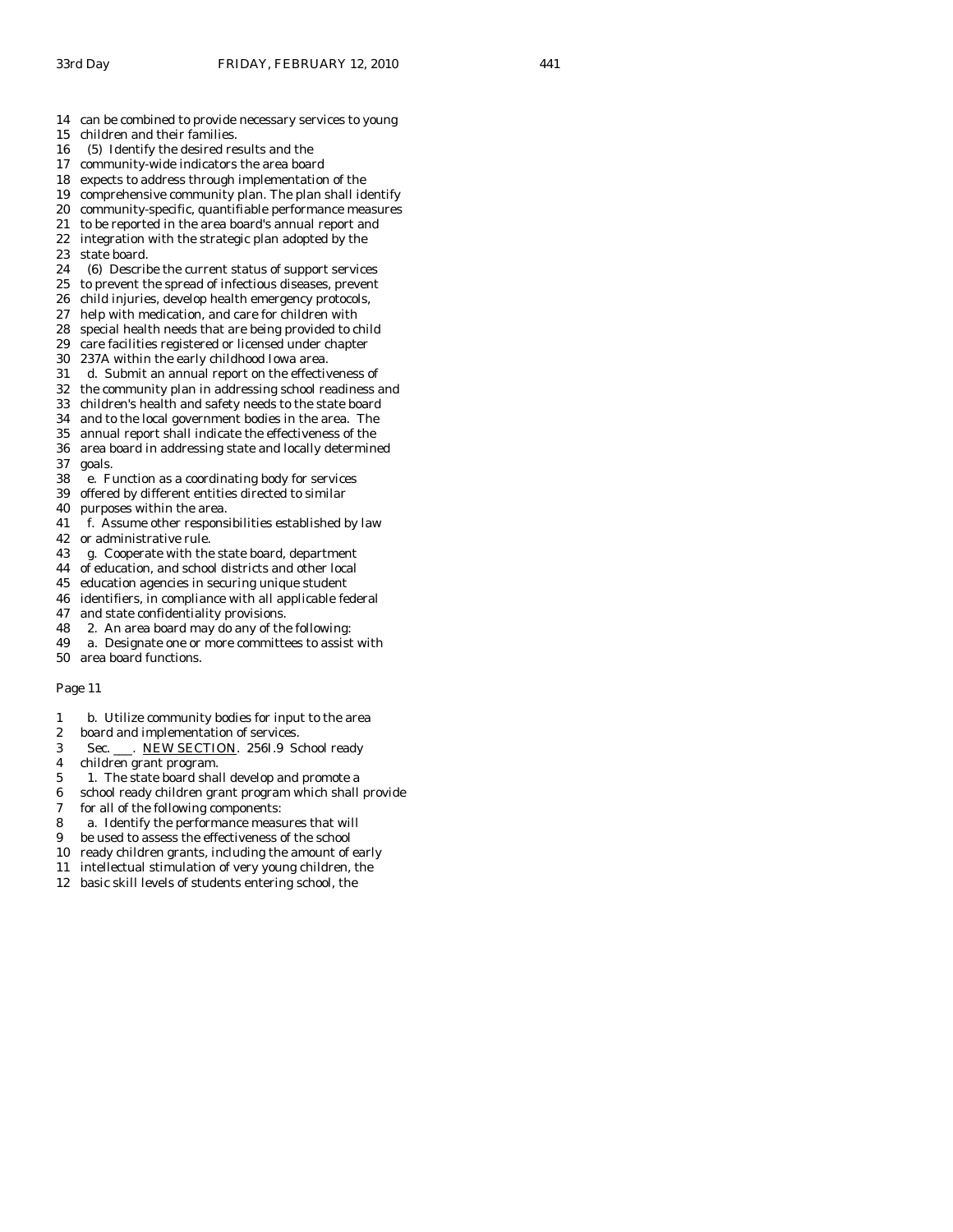- 13 health status of children, the incidence of child
- 14 abuse and neglect, the level of involvement by parents
- 15 with their children, and the degree of quality of an
- 16 accessibility to child care.
- 17 b. Identify guidelines and a process to be used for
- 18 determining the readiness of an early childhood Iowa 19 area board for administering a school ready children
- 20 grant.<br>21 c. Pr
- c. Provide for technical assistance concerning
- 22 funding sources, program design, and other pertinent 23 areas.
- 24 2. The state board shall provide maximum
- 25 flexibility to grantees for the use of the grant moneys
- 26 included in a school ready children grant.
- 27 3. A school ready children grant shall, to the
- 28 extent possible, be used to support programs that meet
- 29 quality standards identified by the state board. At a 30 minimum, a grant shall be used to provide all of the
- 
- 31 following: a. Preschool services provided on a voluntary basis
- 33 to children deemed at risk.
- 34 b. Family support services and parent education
- 35 programs promoted to parents of children from zero
- 36 through age five. Family support services shall
- 37 include but are not limited to home visitation.
- 38 c. Other services to support the strategic plan
- 39 developed by the state board.
- 40 d. Services to improve the quality and availability
- 41 of all types of child care. The services may include
- 42 but are not limited to making nurse consultants
- 43 available to support quality improvement.
- 44 4. a. A school ready children grant shall be
- 45 awarded to an area board annually, as funding is
- 46 available. Receipt of continued funding is subject
- 47 to submission of the required annual report and the
- 48 state board's determination that the area board is
- 49 measuring, through the use of performance measures
- 50 and community-wide indicators developed by the state

- 1 board with input from area boards, progress toward and
- 2 is achieving the desired results and other results
- 3 identified in the community plan. Each area board
- 4 shall participate in the levels of excellence rating
- 5 system to measure the area's success. If the use of
- 6 performance measures and community-wide indicators does
- 7 not show that an area board has made progress toward
- 8 achieving the results identified in the community
- 9 plan, the state board may request a plan of corrective
- 10 action, withhold any increase in funding, or withdraw
- 11 grant funding.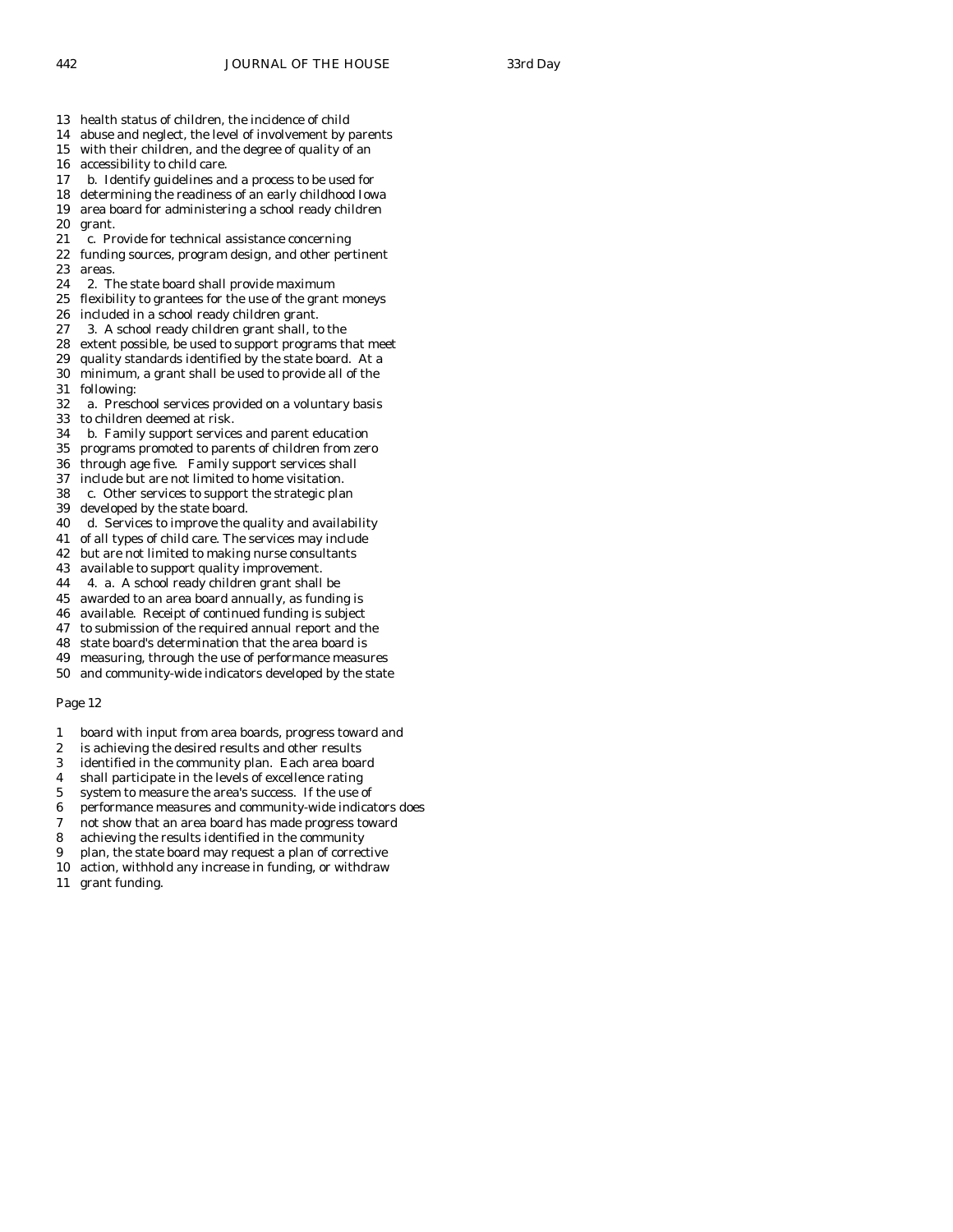- 12 b. The state board shall distribute school
- 13 ready children grant moneys to area boards with
- 14 approved comprehensive community plans based upon
- 15 a determination of an early childhood Iowa area's
- 16 readiness to effectively utilize the grant moneys.
- 17 The grant moneys shall be adjusted for other federal
- 18 and state grant moneys to be received by the area for
- 19 services to children from zero through age five.<br>20 c. An area board's readiness shall be determined
- c. An area board's readiness shall be determined 21 by evidence of successful collaboration among public
- 
- 22 and private early care, education, health, and 23 human services interests in the area or a documented
- 24 program design that supports a strong likelihood of
- 25 a successful collaboration between these interests.
- 26 Other criteria which may be used by the state board
- 27 to determine readiness and evaluate the funding
- 28 flexibility for an area include one or more of the
- 29 following:
- 30 (1) The levels of excellence rating received by the area.
- 32 (2) Experience or other evidence of the area's
- 33 capacity to successfully implement the services in the
- 34 area's community plan.
- 35 (3) Local public and private funding and other
- 36 resources committed to implementation of the community 37 plan.
- 38 (4) The adequacy of plans for commitment of local
- 39 funding and other resources for implementation of the
- 40 community plan.
- 41 d. The provisions for distribution of school ready
- 42 children grant moneys shall be determined by the state 43 board.
- 44 e. The amount of school ready children grant
- 45 funding an area board may carry forward from one fiscal
- 46 year to the succeeding fiscal year shall not exceed
- 47 twenty percent of the grant amount for the fiscal year.
- 48 All of the school ready children grant funds received
- 49 by an area board for a fiscal year which remain
- 50 unencumbered or unobligated at the close of a fiscal

- 1 year shall be carried forward to the succeeding fiscal
- 2 year. However, the grant amount for the succeeding
- 3 fiscal year shall be reduced by the amount in excess
- 4 of twenty percent of the grant amount received for the
- 5 fiscal year.
- 6 Sec. \_\_\_. NEW SECTION. 256I.10 Early childhood 7 Iowa internet site.
- 
- 8 1. The department shall provide for the operation
- 9 of an internet site for purposes of widely distributing
- 10 information regarding early care, education, health,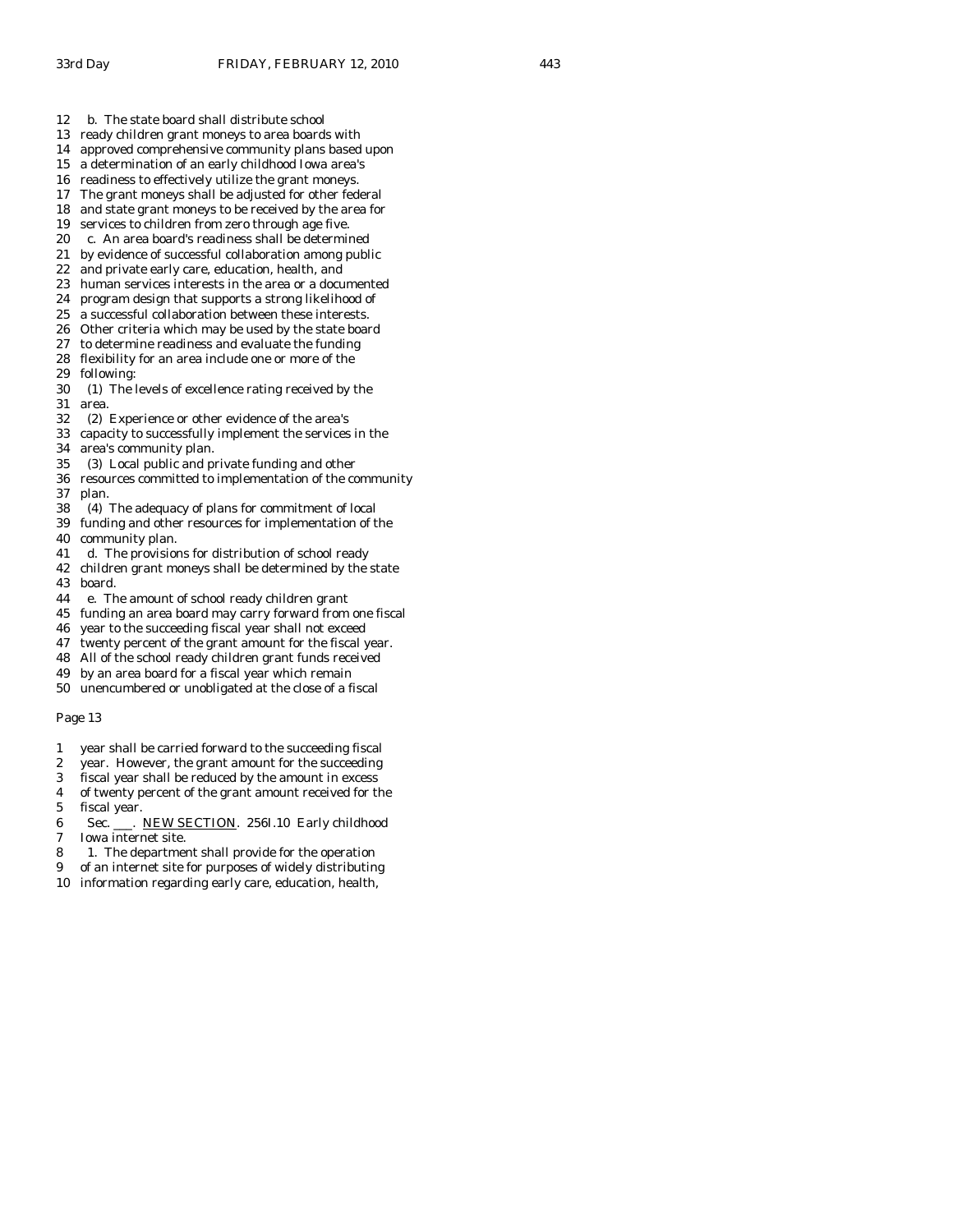- 11 and human services and other information provided
- 12 by the departments represented on the state board
- 13 and the public and private agencies addressing the
- 14 comprehensive system for such services.
- 15 2. Information provided on the internet site shall
- 16 include but is not limited to all of the following:
- 17 a. Information about the early childhood Iowa
- 18 initiative for state and local use.
- 19 b. A link to a special internet site directed to
- 20 parents, including parent-specific information on early
- 21 care, education, health, and human services and links 22 to other resources available on the internet and from
- 23 other sources.
- 24 c. Program standards for early care, education,
- 25 health, and human services that have been approved by 26 state agencies.
- 27 3. The department shall provide to the state board
- 28 information regarding the extent and frequency of usage
- 29 of the internet site or sites and this information
- 30 shall be included in the board's annual report to the
- 31 governor and general assembly.
- 32 Sec. \_\_\_. NEW SECTION. 256I.11 Early childhood 33 Iowa fund.
- 34 1. An early childhood Iowa fund is created in
- 35 the state treasury. The moneys credited to the
- 36 fund are not subject to section 8.33 and moneys in
- 37 the fund shall not be transferred, used, obligated,
- 38 appropriated, or otherwise encumbered except as
- 39 provided by law. Notwithstanding section 12C.7,
- 40 subsection 2, interest or earnings on moneys deposited
- 41 in the fund shall be credited to the fund.
- 42 2. A school ready children grants account is
- 43 created in the fund under the authority of the director
- 44 of the department of education. Moneys credited to
- 45 the account shall be distributed by the department
- 46 in the form of grants to early childhood Iowa areas
- 47 pursuant to criteria established by the state board in
- 48 accordance with law.
- 49 3. Unless a different amount is authorized by law, 50 up to five percent of the school ready children grant
- Page 14
- 
- 1 moneys distributed to an area board may be used by the
- 2 area board for administrative costs. 3 4. a. An early childhood programs grants account
- 
- 4 is created in the fund under the authority of the
- 5 director of the department of management. Moneys
- 6 credited to the account under the auspices of the
- 7 department of human services are appropriated to and
- 8 shall be distributed by the department of management
- 9 in the form of grants to early childhood Iowa areas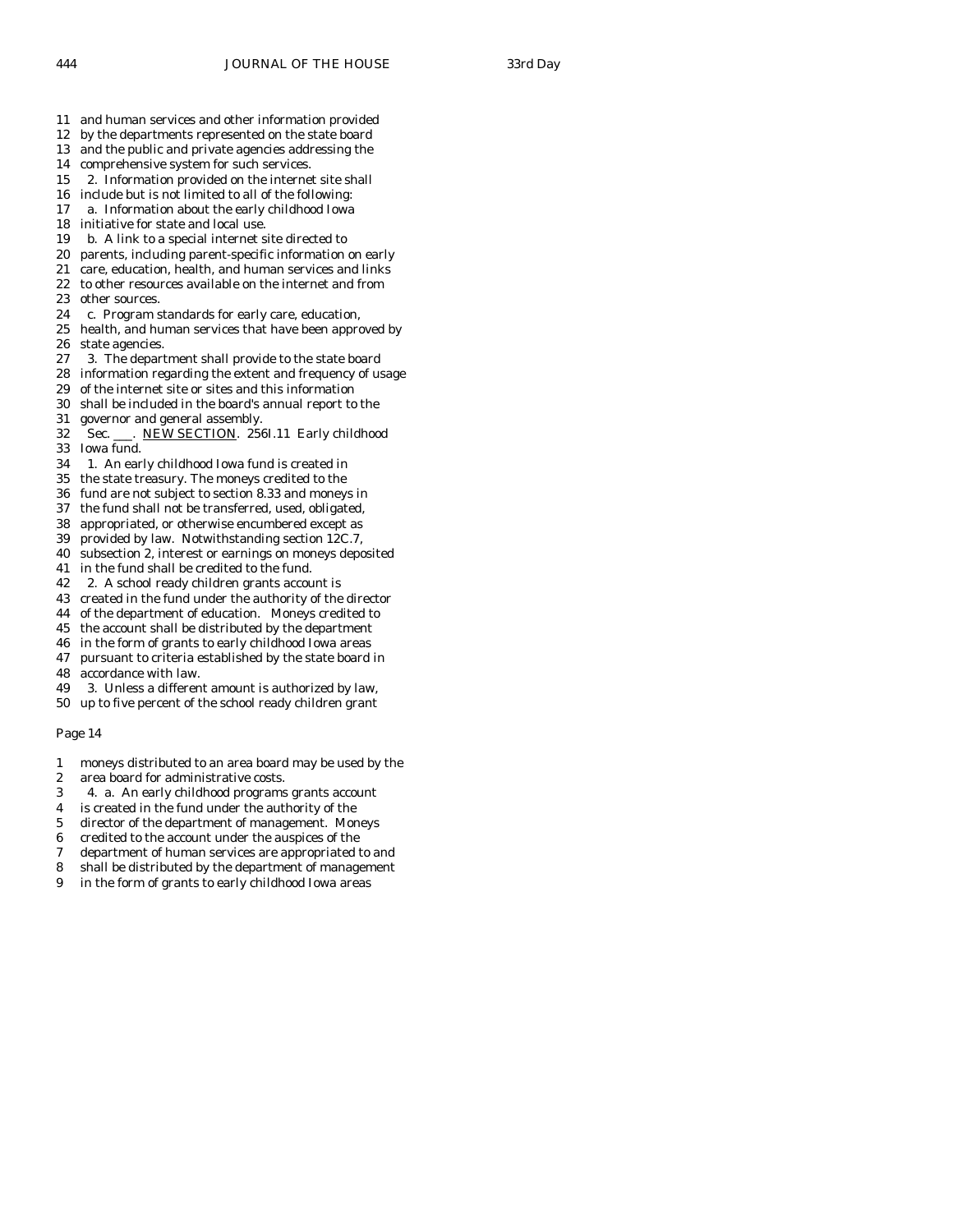- 11 in accordance with law. The criteria shall include
- 12 but are not limited to a requirement that an early
- 13 childhood Iowa area must be designated by the state
- 14 board in order to be eligible to receive an early
- 15 childhood programs grant.
- 16 b. The maximum funding amount an early childhood
- 17 Iowa area is eligible to receive from the early
- 18 childhood programs grant account for a fiscal year 19 shall be determined by applying the area's percentage
- 
- 20 of the state's average monthly family investment 21 program population in the preceding fiscal year to the
- 22 total amount credited to the account for the fiscal
- 23 year.
- 24 c. An early childhood Iowa area receiving funding
- 25 from the early childhood programs grant account
- 26 shall comply with any federal reporting requirements
- 27 associated with the use of that funding and other
- 28 results and reporting requirements established by the 29 state board. The early childhood coordination center
- 30 shall provide technical assistance in identifying and
- 31 meeting the federal requirements. The availability of
- 32 funding provided from the account is subject to changes
- 33 in federal requirements and amendments to Iowa law.
- 34 d. The moneys distributed from the early childhood
- 35 programs grant account shall be used by early childhood
- 36 Iowa areas for the purposes of enhancing quality child
- 37 care capacity in support of parent capability to obtain
- 38 or retain employment. The moneys shall be used with a
- 39 primary emphasis on low-income families and children
- 40 from zero to age five. Moneys shall be provided
- 41 in a flexible manner and shall be used to implement
- 42 strategies identified by the early childhood Iowa area
- 43 to achieve such purposes. The department of management
- 44 may use a portion of the funding appropriated to the
- 45 department under this subsection for provision of
- 46 technical assistance and other support to the early
- 47 childhood Iowa areas developing and implementing
- 48 strategies with grant moneys distributed from the
- 49 account.
- 50 e. Moneys from a federal block grant that are

- 1 credited to the early childhood programs grant account
- 2 but are not distributed to an early childhood Iowa area
- 3 or otherwise remain unobligated or unexpended at the
- 4 end of the fiscal year shall revert to the fund created
- 5 in section 8.41 to be available for appropriation by
- 6 the general assembly in a subsequent fiscal year.
- 7 5. A first years first account is created in
- 8 the fund under the authority of the department of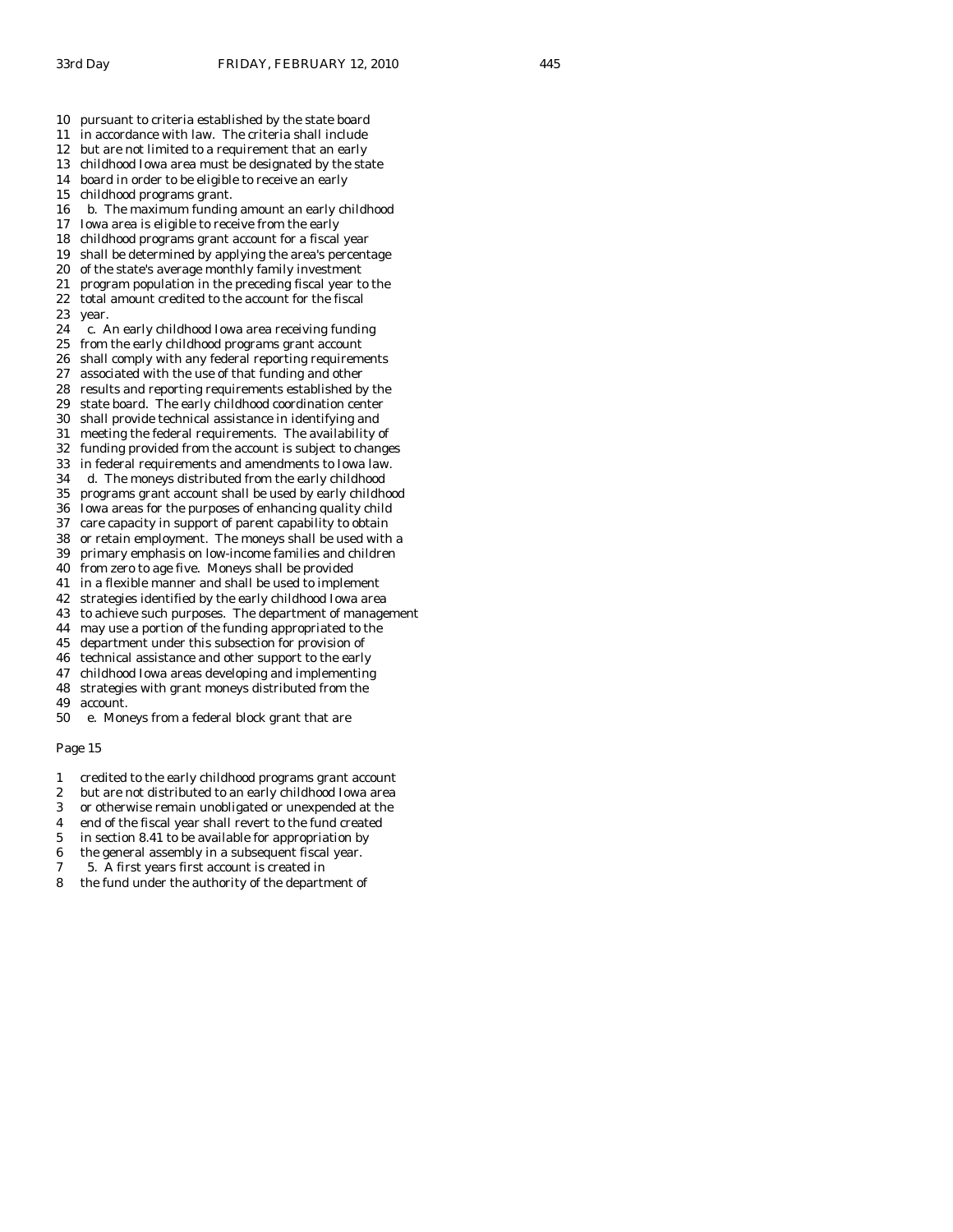- 9 management. The account shall consist of gift or grant
- 10 moneys obtained from any source, including but not
- 11 limited to the federal government. Moneys credited to
- 12 the account are appropriated to the department to be
- 13 used for the early childhood-related purposes for which
- 14 the moneys were received.
- 15 Sec. \_\_\_. Section 135.106, subsection 3, Code 2009,
- 16 is amended to read as follows:
- 17 3. It is the intent of the general assembly to
- 18 provide communities with the discretion and authority
- 19 to redesign existing local programs and services
- 20 targeted at and assisting families expecting babies
- 21 and families with children who are newborn through 22 five years of age. The Iowa department of public
- 23 health, department of human services, department of
- 24 education, and other state agencies and programs, as
- 25 appropriate, shall provide technical assistance and
- 26 support to communities desiring to redesign their
- 27 local programs and shall facilitate the consolidation
- 28 of existing state funding appropriated and made
- 29 available to the community for family support services.
- 30 Funds which are consolidated in accordance with this
- 31 subsection shall be used to support the redesigned
- 32 service delivery system. In redesigning services,
- 33 communities are encouraged to implement a single
- 34 uniform family risk assessment mechanism and shall
- 35 demonstrate the potential for improved outcomes for
- 36 children and families. Requests by local communities
- 37 for the redesigning of services shall be submitted to
- 38 the Iowa department of public health, department of
- 39 human services, and department of education, and are
- 40 subject to the approval of the early childhood Iowa
- 41 empowerment state board in consultation with the
- 42 departments, based on the practices utilized with 43 community empowerment early childhood Iowa areas under
- 44 chapter 28 256I.
- 45 Sec. \_\_\_. Section 135.119, subsection 2, paragraph
- 46 d, Code Supplement 2009, is amended to read as follows:
- 47 d. The program plan shall incorporate a multiyear,
- 48 collaborative approach for implementation of the
- 49 plan. The plan shall address how to involve those who
- 50 regularly work with parents and persons responsible for

- 1 the care of a child, including but not limited to child
- 2 abuse prevention programs, child care resource and
- 3 referral programs, child care providers, family support
- 4 programs, programs receiving funding through the
- 5 community empowerment early childhood Iowa initiative
- 6 public and private schools, health care providers,
- 7 local health departments, birth centers, and birthing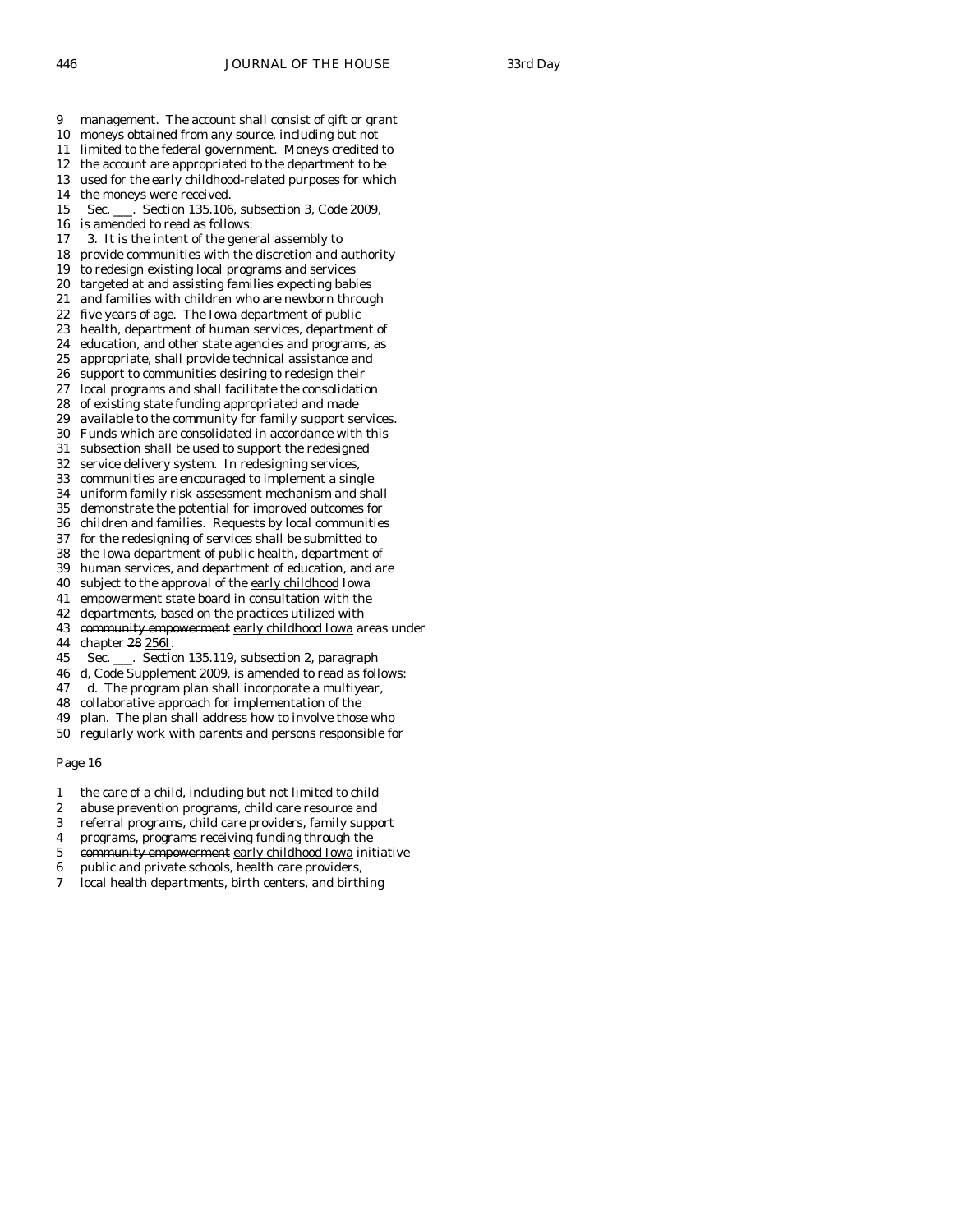- 8 hospitals.
- 9 Sec. \_\_\_. Section 135.159, subsection 3, paragraph
- 10 i, Code Supplement 2009, is amended to read as follows:
- 11 i. For children, coordinate with and integrate
- 12 guidelines, data, and information from existing newborn
- 13 and child health programs and entities, including but
- 14 not limited to the healthy opportunities for parents
- 15 to experience success healthy families Iowa program,
- 16 the community empowerment program early childhood Iowa
- 17 initiative, the center for congenital and inherited
- 18 disorders screening and health care programs, standards
- 19 of care for pediatric health guidelines, the office of
- 20 multicultural health established in section 135.12, the
- 21 oral health bureau established in section 135.15, and
- 22 other similar programs and services.
- 23 Sec. \_\_\_. Section 135.173, Code 2009, is amended to 24 read as follows:
- 25 135.173 Early childhood Iowa council stakeholders 26 alliance.<br>27 1. Cour
- 1. Council Alliance created. An early childhood
- 28 Iowa council stakeholders alliance is created as an
- 29 alliance of stakeholders in to address the early care,
- 30 health, and education systems that affect children ages 31 zero through five in Iowa.
- 
- 32 2. Purpose. The purpose of the early childhood 33 Iowa council stakeholders alliance is to oversee and
- 34 provide broad input into the development of an a high
- 35 quality Iowa early childhood system by integrating
- 36 the early care, health, and education systems
- 37 addressing that meets the needs of children ages
- 38 zero through five and their families and integrates
- 39 the early care, health, and education systems. The
- 40 council alliance shall advise the governor, general
- 41 assembly, and public and private policy bodies and
- 42 service providers in coordinating activities throughout
- 43 the state to fulfill its purpose.
- 44 3. Vision statement. All system development
- 45 activities addressed by the early childhood Iowa
- 46 council stakeholders alliance shall be aligned around
- 47 the following vision statement for the children of
- 48 Iowa: "Every child, beginning at birth, will be
- 49 healthy and successful."
- 50 4. Membership. The early childhood Iowa

- 1 council stakeholders alliance membership shall
- 2 include a representative of any organization that
- 3 touches the lives of young children in the state
- 4 ages zero through five, has endorsed the purpose
- 5 and vision statement for the council alliance,
- 6 has endorsed the guiding principles adopted by the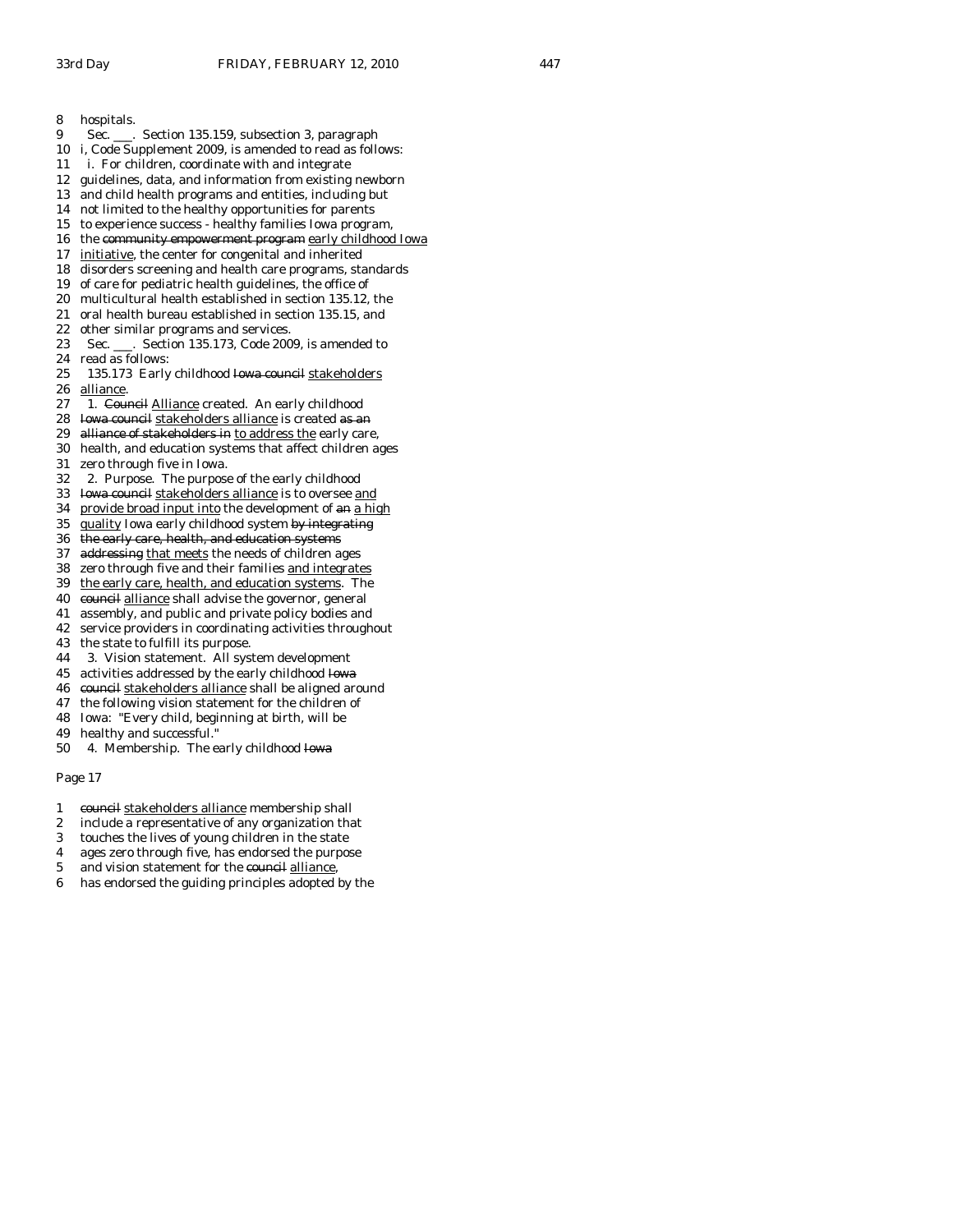- 7 council alliance for the early childhood system,
- 8 and has formally asked to be a member and remains
- 9 actively engaged in council alliance activities.
- 10 The council alliance shall work to ensure there is
- 11 geographic, cultural, and ethnic diversity among the 12 membership.
- 13 5. Procedure. Except as otherwise provided by
- 14 law, the early childhood Iowa council stakeholders
- 15 alliance shall determine its own rules of procedure and
- 16 operating provisions.
- 17 6. Steering committee. The early childhood
- 18 Iowa council stakeholders alliance shall operate
- 19 with a steering committee to organize, manage, and
- 20 coordinate the activities of the council alliance and
- 21 its component groups. The steering committee may act 22 on behalf of the council alliance as necessary. The
- 23 steering committee membership shall consist of the
- 24 co-chairpersons of the council's alliance's component
- 
- 25 groups, the chairperson of the state agency liaison<br>26 team, the community empowerment facilitator or t team, the community empowerment facilitator or the
- 27 facilitator's designee, the primary staff person
- 28 for the early childhood Iowa state board created
- 29 in chapter 256I, a staff member of the early
- 30 childhood coordination center of the department
- 31 of management, and other leaders designated by the 32 council alliance.
- 33 7. Component groups. The early childhood Iowa
- 34 council stakeholders alliance shall maintain component
- 35 groups to address the key components of the Iowa early
- 36 childhood system. Each component group shall have one
- 37 private and one public agency co-chairperson. The
- 38 council alliance may change the component groups as
- 39 deemed necessary by the advisory council alliance.
- 40 Initially, there shall be a component group for each
- 41 of the following:
- 42 a. Governance planning and administration.
- 43 b. Professional development.
- 44 c. Public engagement.
- 45 d. Quality services and programs.
- 46 e. Resources and funding.
- 47 f. Results accountability.
- 48 8. State agency liaison team. A state agency
- 49 liaison team shall provide input into the efforts of
- 50 the early childhood Iowa council stakeholders alliance.

- 1 In addition to designees of the governor, the team
- 2 shall consist of the directors or chief administrators,
- 3 or their designees, from the following state agencies
- 4 and programs:
- 5 a. Child health specialty clinics.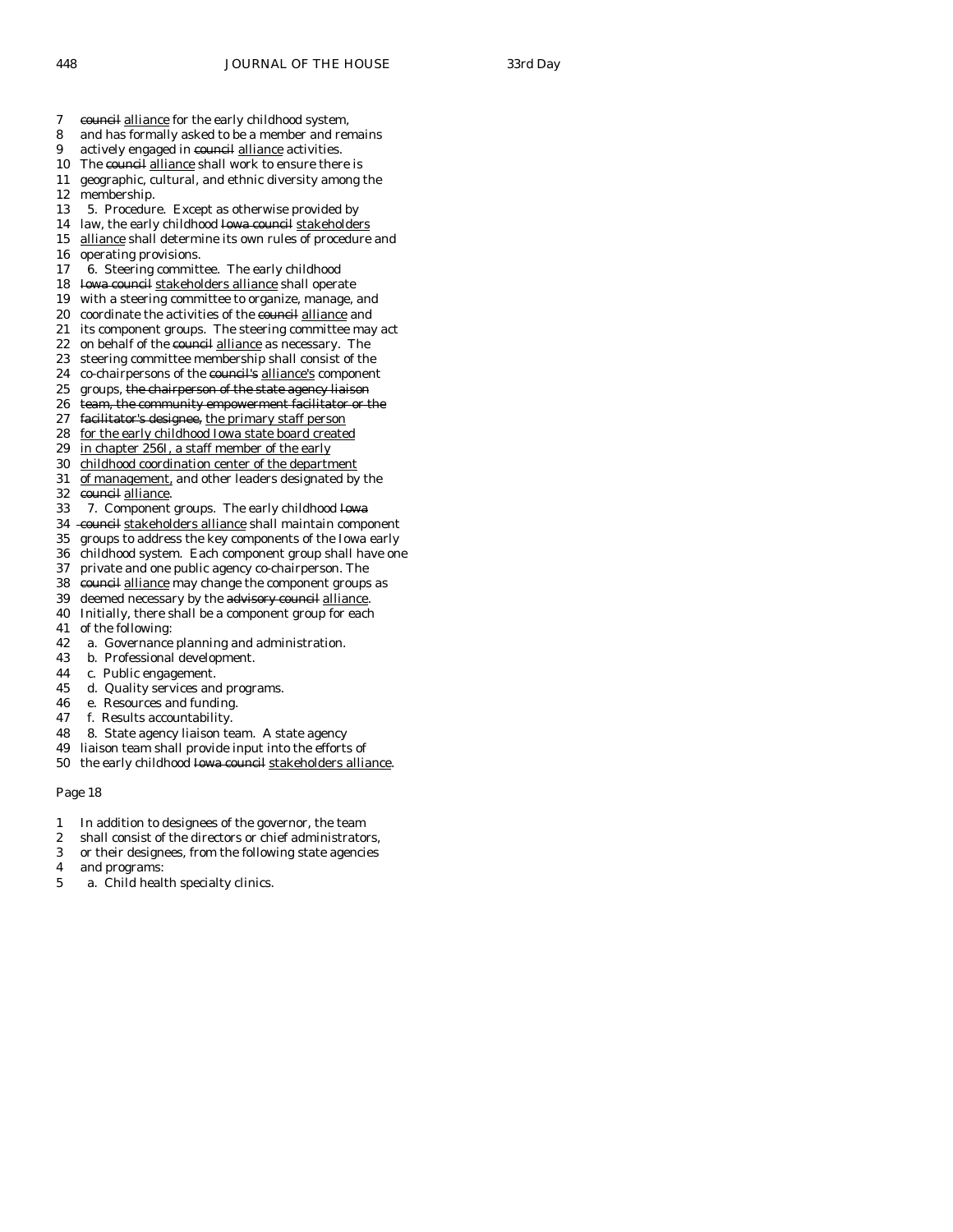- 6 b. Office of community empowerment in the
- 7 department of management Early childhood Iowa state
- 8 board staff.
- 9 c. Department of education.
- 10 d. Department of education, office of head start
- 11 collaboration.
- 12 e. Division of libraries and information services
- 13 of the department of education.<br>14  $\div$  f. Office of the governor.
- e. f. Office of the governor.
- 15  $f.g.$  Department of human rights.
- 16 g. h. Department of human services.
- 17 **h.** i. Postsecondary education institutions,
- 18 including but not limited to institutions of higher
- 19 learning under the control of the state board of
- 20 regents and Iowa community colleges.
- 21 j. Department of management.
- 22 i. k. Department of public health.
- 23 l. Department of workforce development.
- 24 9. Duties. In addition to the advisory function
- 25 specified in subsection 2, the The early childhood Iowa
- 26 council's stakeholders alliance duties shall include
- 27 but are not limited to all of the following regarding
- 28 the Iowa early childhood system:
- 29 a. Coordinate with the early childhood Iowa state
- 30 board concerning the development and implementation of
- 31 a the strategic plan required under chapter 256I. The
- 32 coordination and development activities shall emphasize
- 33 strengthening the early childhood system components
- 34 enumerated in this section.
- 35 b. Serve as the state advisory council required
- 36 under the federal Improving Head Start for School
- 37 Readiness Act of 2007, Pub. L. No. 110-134, if
- 38 designated by the governor.
- 39 c. Work to secure necessary funding support for
- 40 strengthening the design and implementation of a
- 41 high quality early childhood system. The support may
- 42 include but is not limited to federal funding available
- 43 for planning under early childhood comprehensive
- 44 service system grants by the federal maternal and child
- 45 health bureau and federal early learning challenge
- 46 grants.
- 47 d. Assist in the development of responsibilities
- 48 across agencies and other entities to achieve strategic
- 49 goals between the state board and area boards for the
- 50 early childhood Iowa initiative under chapter 256I to

- 1 develop and maintain a high quality early childhood
- 2 system in the state.
- 3 e. e. Work with the early childhood Iowa
- 4 empowerment board state board in developing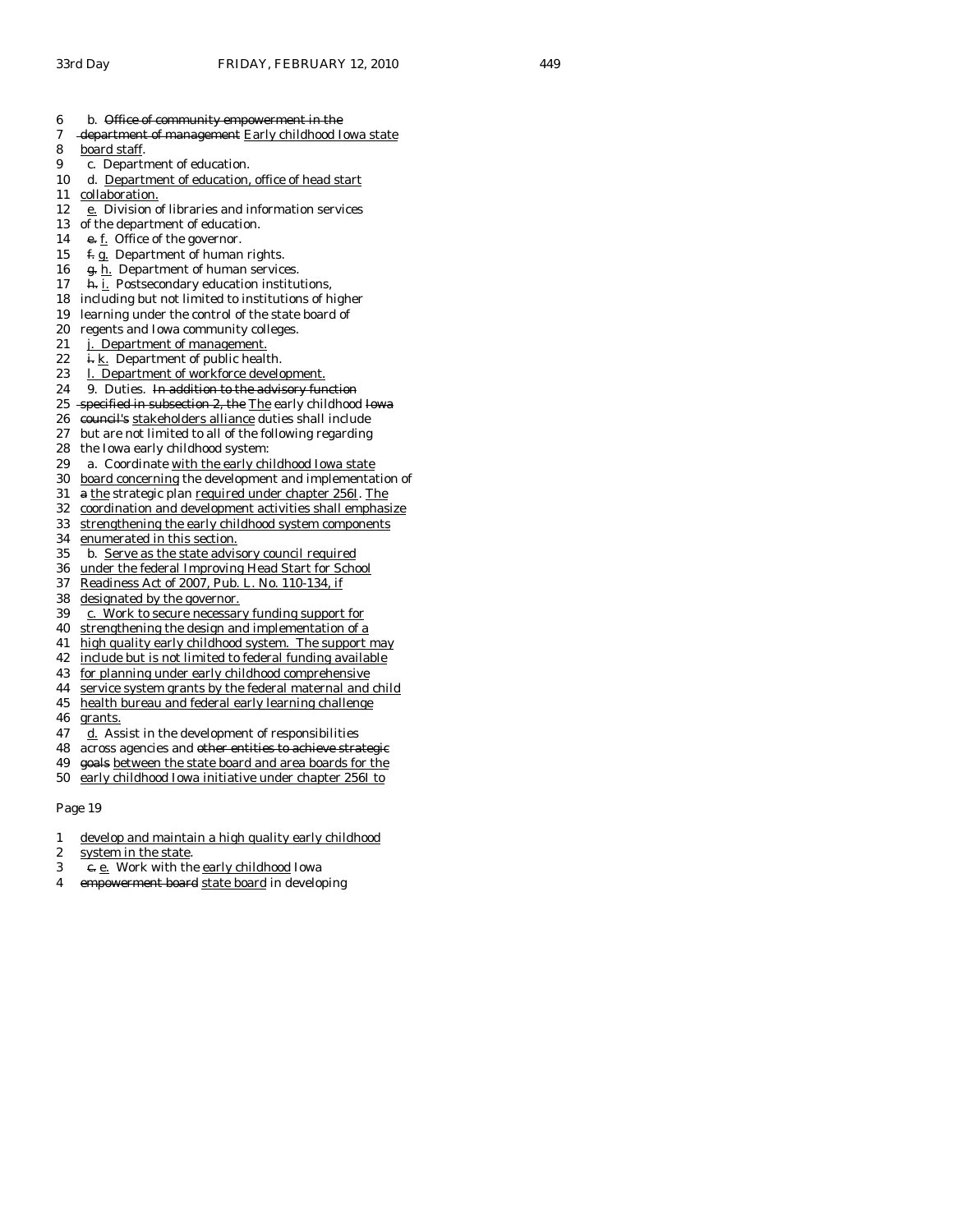- 5 public-private partnerships to support the early
- 6 childhood system through the first years first account
- 7 in the early childhood Iowa empowerment fund and other
- 8 efforts for expanding investment of private funding
- 9 in the early childhood system. As this and similar
- 10 efforts to expand and coordinate investments from all
- 11 public and private sources evolve and mature, make
- 12 recommendations for designation of or contracting
- 13 with a private nonprofit organization to serve as a
- 14 fiscal agent for the early childhood system or another
- 15 approach for increasing public and private investment
- 16 in the system.
- 17 d. f. Report annually by December 31 to the
- 18 governor and general assembly. The report content
- 19 shall include but is not limited to all of the
- 20 following:
- 21 (1) The status and results of the
- 22 council's alliance's efforts to engage the public
- 23 regarding the early care, health, and education needs
- 24 of children ages zero through five and the efforts to
- 25 develop and promote private sector involvement with the
- 26 early childhood system.
- 27 (2) The status of the community empowerment early
- 28 childhood Iowa initiative and the overall early
- 29 childhood system in achieving the following initial set
- 30 of desired results identified in section 28.2 chapter
- 31 256I:
- 32 (a) Healthy children.
- 33 (b) Children ready to succeed in school.
- 34 (c) Safe and supportive communities.
- 35 (d) Secure and nurturing families.
- 36 (e) Secure and nurturing early care and education 37 environments.
- 38 10. Staff support for the early childhood
- 39 stakeholders alliance shall be provided by the
- 40 department of public health.
- 41 Sec. \_\_\_. Section 135.174, subsection 1, Code 2009,
- 42 is amended to read as follows:
- 43 1. The lead agency for support of the early
- 44 childhood Iowa council stakeholders alliance for state
- 45 agency efforts to develop an early childhood system for
- 46 Iowa shall be the department of public health.
- 47 Sec. \_\_\_. Section 135.174, subsection 2, unnumbered
- 48 paragraph 1, Code 2009, is amended to read as follows:
- 49 The department shall work with the early childhood
- 50 Iowa council stakeholders alliance in integrating early

- 1 care, health, and education systems to develop an early
- 2 childhood system for Iowa. The department shall do all
- 3 of the following in developing the system: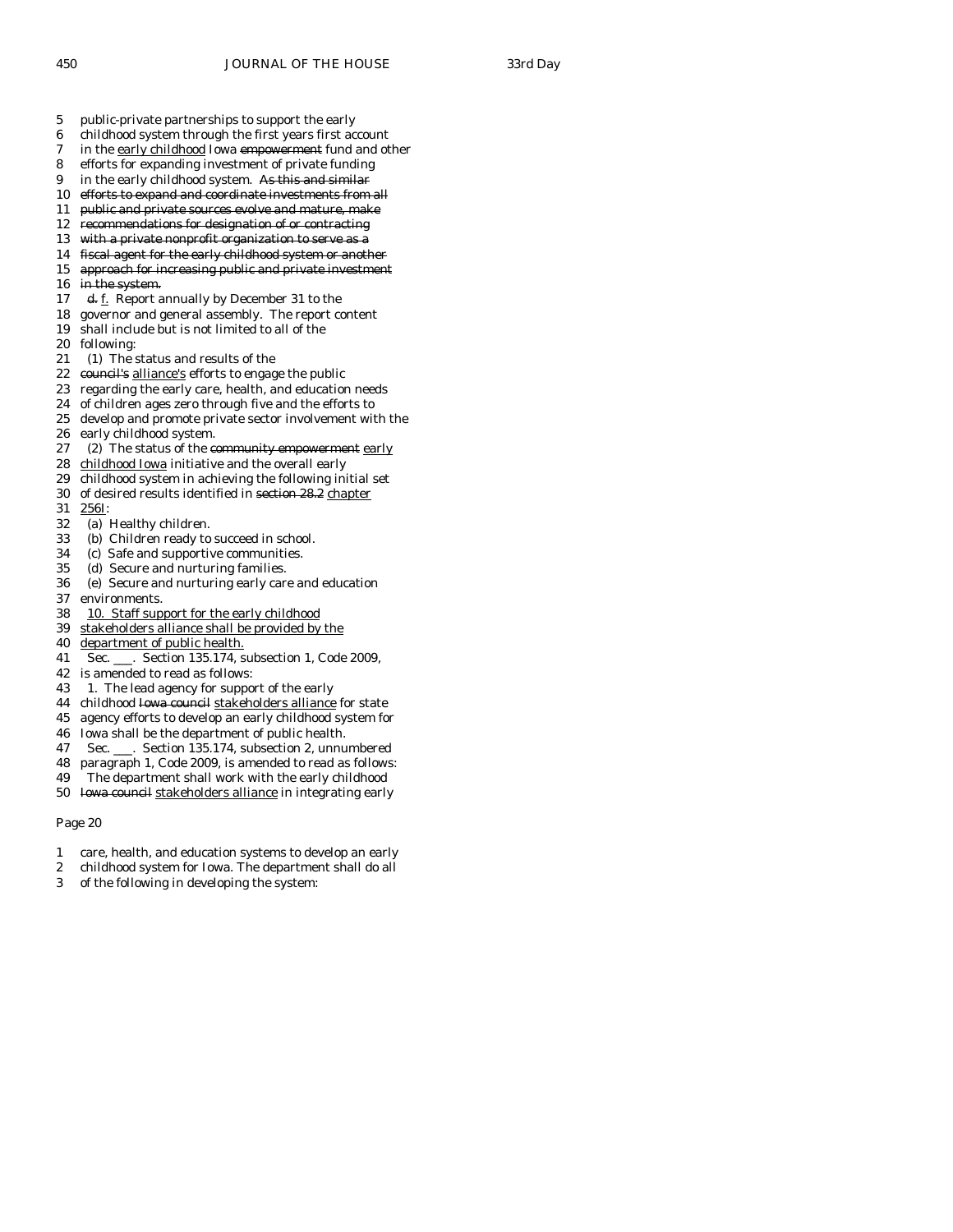4 Sec. \_\_\_. Section 142A.4, subsection 8, Code 5 Supplement 2009, is amended to read as follows: 6 8. Assist with the linkage of the initiative with 7 child welfare and juvenile justice decategorization 8 projects, education programming, community 9 empowerment early childhood Iowa areas, and other 10 programs and services directed to youth at the state 11 and community level. 12 Sec. \_\_\_. Section 142A.8, subsection 2, Code 2009, 13 is amended to read as follows: 14 2. A community partnership area shall encompass 15 a county or multicounty area, school district or 16 multischool district area, economic development 17 enterprise zone that meets the requirements of an urban 18 or rural enterprise community under Title Tit. XIII of 19 the federal Omnibus Budget Reconciliation Act of 1993, 20 or community empowerment early childhood Iowa area, in 21 accordance with criteria adopted by the commission for 22 appropriate population levels and size of geographic areas. 24 Sec. \_\_\_. Section 216A.140, subsection 5, paragraph 25 j, Code Supplement 2009, is amended to read as follows: 26 j. Office of community empowerment Early childhood 27 coordination center in the department of management. 28 Sec. \_\_\_. Section 217.42, subsection 1, Code 2009, 29 is amended to read as follows: 30 1. The organizational structure to deliver the 31 department's field services shall be based upon service 32 areas. The service areas shall serve as a basis for 33 providing field services to persons residing in the 34 counties comprising the service area. The service 35 areas shall be those designated by the department 36 effective January 1, 2002. In determining the 37 service areas, the department shall consider other 38 geographic service areas including but not limited to 39 judicial districts and community empowerment early 40 childhood Iowa areas. The department shall consult 41 with the county boards of supervisors in a service 42 area with respect to the selection of the service 43 area manager responsible for the service area who is 44 initially selected for the service area designated 45 effective January 1, 2002, and any service area manager 46 selected for the service area thereafter. Following 47 establishment of the service areas effective January 48 1, 2002, if a county seeks to change the boundaries 49 of a service area, the change shall only take place 50 if the change is mutually agreeable to the department

- 1 and all affected counties. If it is necessary for the
- 2 department to significantly modify its field operations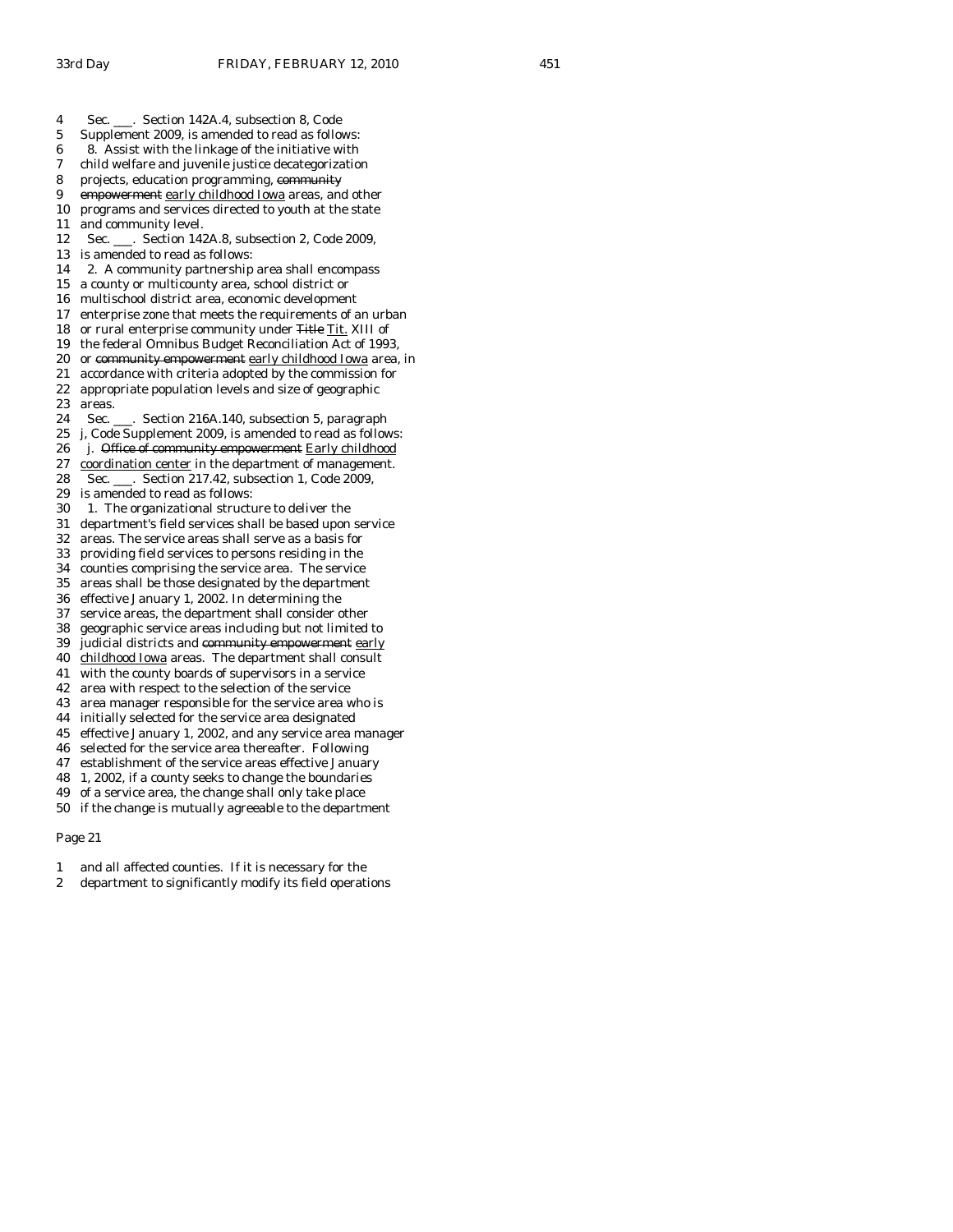3 or the composition of a designated service area, or 4 if it is necessary for the department to change the 5 number of offices operating less than full-time, the 6 department shall consult with the affected counties 7 prior to implementing such action. 8 Sec. \_\_\_. Section 232.188, subsection 4, paragraph 9 c, Code 2009, is amended to read as follows: 10 c. A decategorization governance board shall 11 coordinate the project's planning and budgeting 12 activities with the departmental service area manager 13 for the county or counties comprising the project area 14 and the community empowerment early childhood Iowa area 15 board or boards for the community empowerment early 16 childhood Iowa area or areas within which the 17 decategorization project is located. 18 Sec. \_\_\_. Section 237A.21, subsection 3, paragraph 19 n, Code Supplement 2009, is amended to read as follows: 20 n. One designee of the community empowerment 21 office early childhood coordination center of the<br>22 department of management. department of management. 23 Sec. \_\_\_. Section 237A.21, subsection 3, paragraph 24 q, Code Supplement 2009, is amended to read as follows: 25 q. One person who represents the early childhood 26 Iowa council state board created in section 27 135.173 256I.3. 28 Sec. \_\_\_. Section 237A.22, subsection 1, paragraph 29 j, Code Supplement 2009, is amended to read as follows: 30 j. Advise and assist the early childhood Iowa 31 council state board in developing the strategic plan 32 required pursuant to section 135.173 256I.4. 33 Sec. \_\_\_. Section 237A.26, subsection 8, Code 2009, 34 is amended to read as follows: 35 8. For purposes of improving the quality and 36 consistency of data collection, consultation, and other 37 support to child care home and child development home 38 providers, a resource and referral services agency grantee shall coordinate and assist with publicly 40 and privately funded efforts administered at the 41 community level to provide the support. The support 42 and efforts addressed by a grantee may include but are 43 not limited to community-funded child care home and 44 child development home consultants. Community members 45 involved with the assistance may include but are not 46 limited to the efforts of a community empowerment an 47 early childhood Iowa area board under chapter 28 256I, 48 and of community representatives of education, health, 49 human services, business, faith, and public interests.

50 Sec. \_\_\_. Section 237A.30, subsection 1, Code 2009,

Page 22

is amended to read as follows: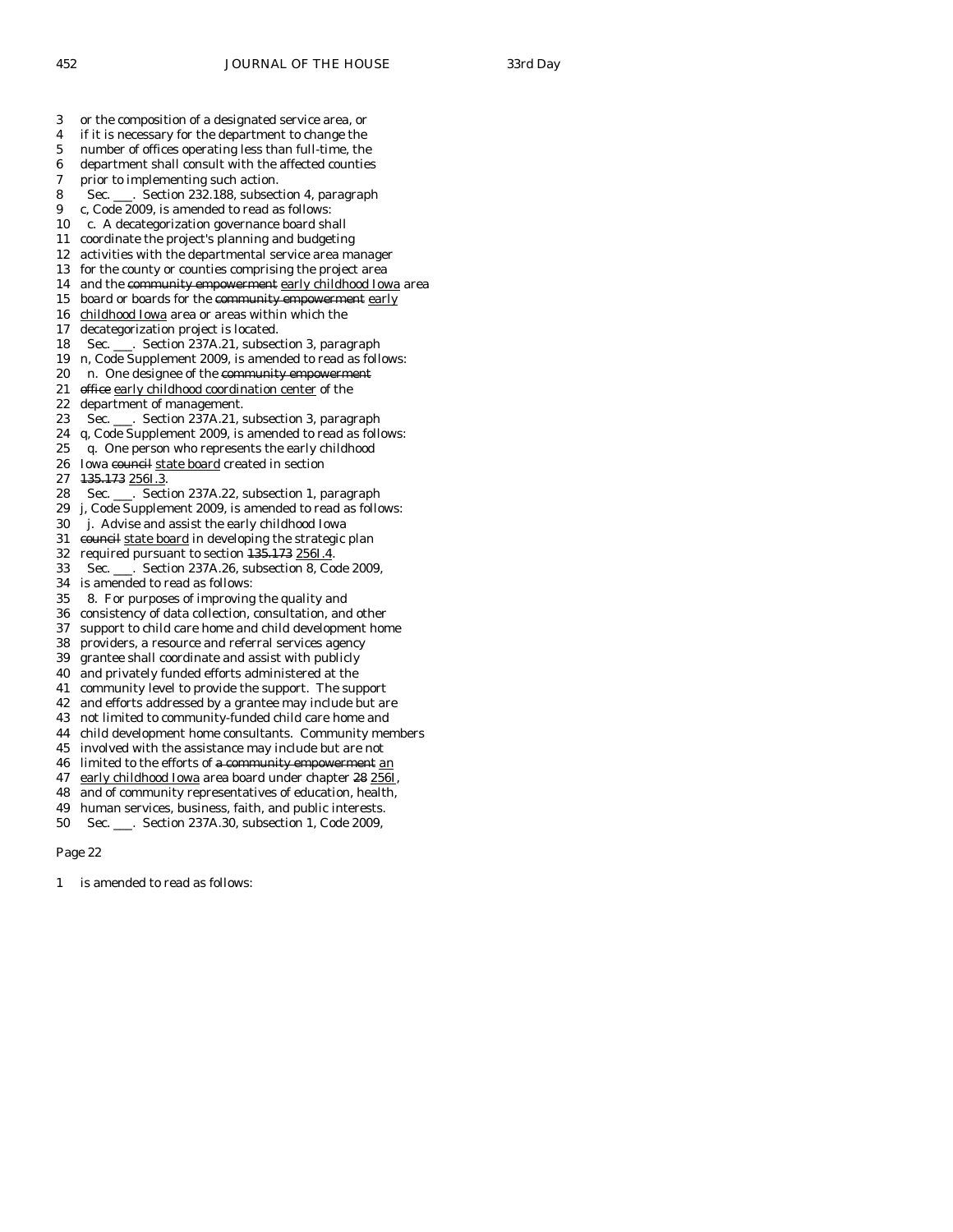2 1. The department shall work with the community 3 empowerment office of early childhood coordination 4 center in the department of management established in 5 section 28.3 256I.5 and the state child care advisory 6 council in designing and implementing a voluntary 7 quality rating system for each provider type of child 8 care facility. 9 Sec. \_\_\_. Section 256C.3, subsection 3, paragraph 10 e, Code 2009, is amended to read as follows: 11 e. Collaboration with participating families, early 12 care providers, and community partners including but 13 not limited to community empowerment early childhood 14 Iowa area boards, head start programs, shared visions 15 and other programs provided under the auspices of the 16 child development coordinating council, licensed child 17 care centers, registered child development homes, 18 area education agencies, child care resource and 19 referral services provided under section 237A.26, early 20 childhood special education programs, services funded 21 by Title Tit. I of the federal Elementary and Secondary 22 Education Act of 1965, and family support programs. 23 Sec. \_\_\_. Section 256C.3, subsection 4, paragraph 24 a, Code 2009, is amended to read as follows: 25 a. Methods of demonstrating community readiness 26 to implement high-quality instruction in a local 27 program shall be identified. The potential provider 28 shall submit a collaborative program proposal that 29 demonstrates the involvement of multiple community 30 stakeholders including but not limited to, and only as 31 applicable, parents, the school district, accredited 32 nonpublic schools and faith-based representatives, the 33 area education agency, the community empowerment early 34 childhood Iowa area board, representatives of business, 35 head start programs, shared visions and other programs 36 provided under the auspices of the child development 37 coordinating council, center-based and home-based 38 providers of child care services, human services, 39 public health, and economic development programs. The 40 methods may include but are not limited to a school 41 district providing evidence of a public hearing on 42 the proposed programming and written documentation of 43 collaboration agreements between the school district, 44 existing community providers, and other community 45 stakeholders addressing operational procedures and 46 other critical measures. 47 Sec. \_\_\_. Section 256C.4, subsection 2, paragraph 48 b, Code 2009, is amended to read as follows:

49 b. The enrollment count of eligible students shall

50 not include a child who is included in the enrollment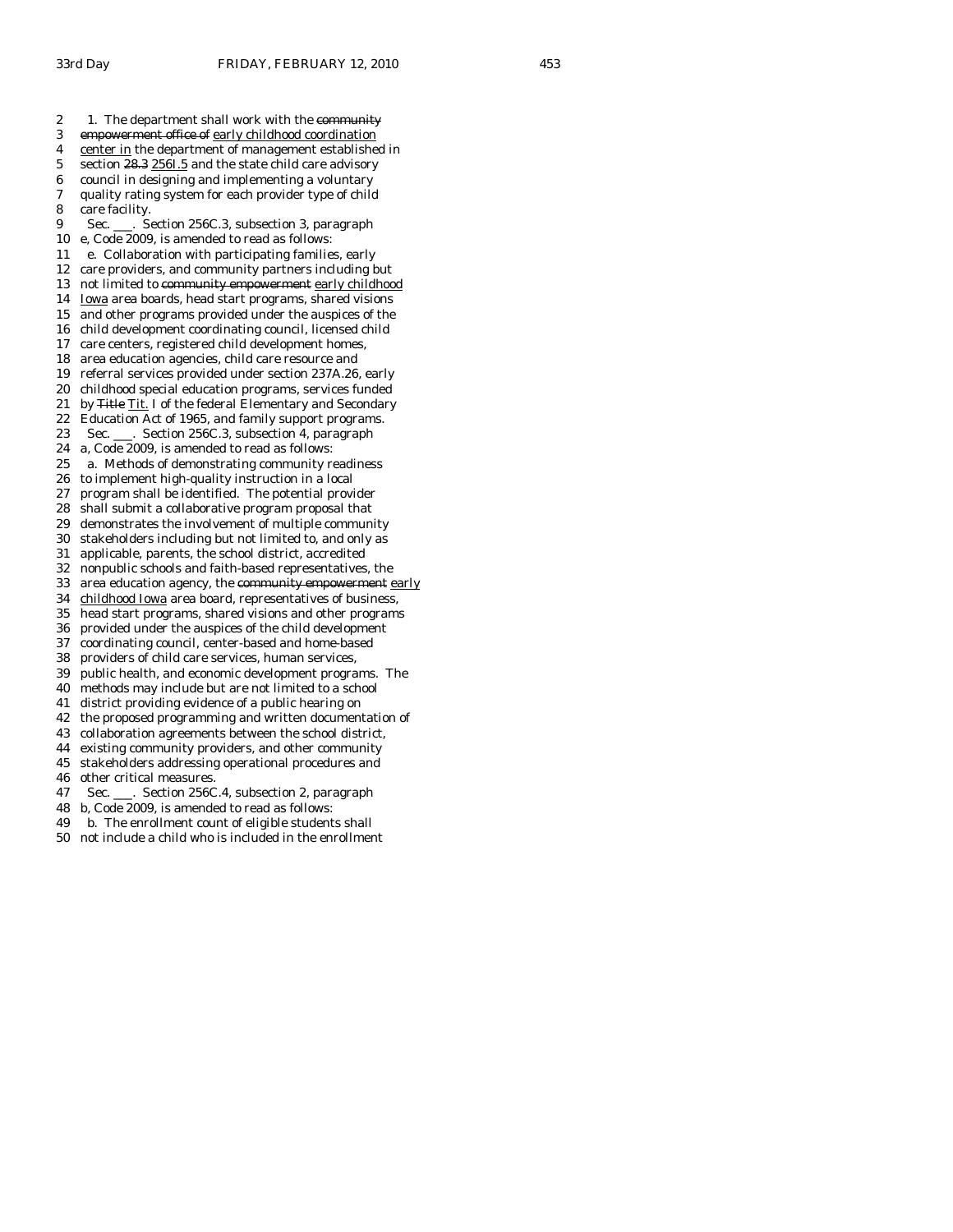- 1 count determined under section 257.6 or a child who is
- 2 served by a program already receiving state or federal
- 3 funds for the purpose of the provision of four-year-old
- 4 preschool programming while the child is being served
- 5 by the program. Such preschool programming includes
- 6 but is not limited to child development assistance
- 7 programs provided under chapter 256A, special education
- 8 programs provided under section 256B.9, school ready
- 9 children grant programs and other programs provided
- 10 under chapter 28 256I, and federal head start programs
- 11 and the services funded by Title Tit. I of the federal
- 12 Elementary and Secondary Education Act of 1965. 13 Sec. \_\_\_. Section 279.60, Code 2009, is amended to
- 14 read as follows:
- 15 279.60 Kindergarten assessment access to data 16 reports.
- 17 Each school district shall administer the dynamic
- 18 indicators of basic early literacy skills kindergarten
- 19 benchmark assessment or other kindergarten benchmark
- 20 assessment adopted by the department of education
- 21 in consultation with the early childhood Iowa
- 22 empowerment state board to every kindergarten student
- 23 enrolled in the district not later than the date
- 24 specified in section 257.6, subsection 1. The school
- 25 district shall also collect information from each
- 26 parent, guardian, or legal custodian of a kindergarten
- 27 student enrolled in the district, including but not
- 28 limited to whether the student attended preschool,
- 29 factors identified by the early care staff childhood
- 30 coordination center pursuant to section 28.3 256I.5,
- 31 and other demographic factors. Each school district 32 shall report the results of the assessment and the
- 33 preschool information collected to the department of
- 
- 34 education in the manner prescribed by the department not later than January 1 of that school year. The
- 36 early care staff designated pursuant to section
- 37 28.3 early childhood coordination center in the
- 38 department of management shall have access to the raw
- 39 data. The department shall review the information
- 40 submitted pursuant to this section and shall submit
- 41 its findings and recommendations annually in a report
- 42 to the governor, the general assembly, the early
- 43 childhood Iowa empowerment state board, and the
- 44 community empowerment early childhood Iowa area boards.
- 45 Sec. \_\_\_. Section 915.35, subsection 4, paragraph
- 46 b, Code Supplement 2009, is amended to read as follows:
- 47 b. A child protection assistance team may also
- 48 consult with or include juvenile court officers,
- 49 medical and mental health professionals, physicians
- 50 or other hospital-based health professionals,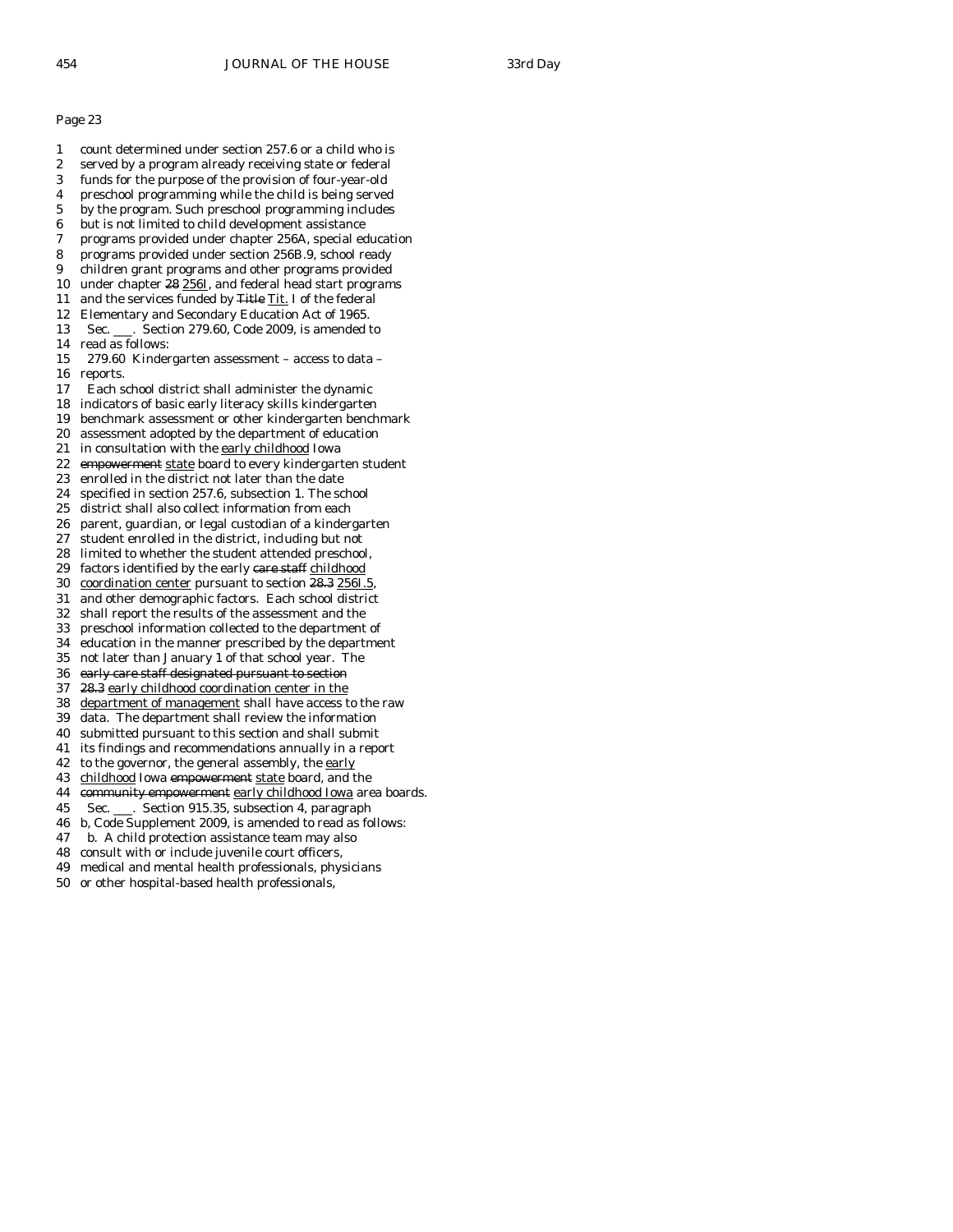- 1 court-appointed special advocates, guardians ad litem,
- 2 and members of a multidisciplinary team created by
- 3 the department of human services for child abuse
- 4 investigations. A child protection assistance team 5 may work cooperatively with the local community
- 
- 6 empowerment early childhood Iowa area board established
- 7 under section 28.6 chapter 256I. The child protection 8 assistance team shall work with the department of human
- 9 services in accordance with section 232.71B, subsection
- 10 3, in developing the protocols for prioritizing the
- 11 actions taken in response to child abuse reports and
- 12 for law enforcement agencies working jointly with the
- 13 department at the local level in processes for child
- 14 abuse reports. The department of justice may provide
- 15 training and other assistance to support the activities
- 16 of a child protection assistance team.
- 17 Sec. \_\_\_. REPEALS. Chapter 28, Code and Code
- 18 Supplement 2009, is repealed.
- 19 Sec. \_\_\_. IMPLEMENTATION OF ACT. Section 25B.2,
- 20 subsection 3, shall not apply to this division of this 21 Act.
- 22 Sec. \_\_\_. TRANSITION.
- 23 1. The initial membership of the early childhood
- 24 Iowa state board shall be composed of the membership of
- 25 the Iowa empowerment board.
- 26 2. Effective on or after July 1, 2011, as
- 27 determined by the early childhood Iowa state board
- 28 created pursuant to this division of this Act, the
- 29 designations granted by the Iowa empowerment board to
- 30 community empowerment areas and community empowerment
- 31 area boards under chapter 28, Code 2009, are withdrawn.
- 32 However, subject to the approval of the early childhood
- 33 Iowa state board in accordance with the area board
- 34 designation criteria established by this division
- of this Act, all or a portion of the membership of a
- 36 community empowerment area board may be redesignated to
- 37 serve as the membership of the initial early childhood
- 38 Iowa area board for the relevant early childhood Iowa
- 39 area to be served. Subject to rules to be adopted by
- 40 the state board addressing redesignation of community
- 41 empowerment areas as early childhood Iowa areas,
- 42 existing multicounty community empowerment area boards
- 43 may choose to be redefined as early childhood Iowa area 44 boards.
- 45 3. Until the early childhood Iowa state board
- 46 has adopted administrative rules to implement the
- 47 provisions of chapter 256I, as enacted by this division
- 48 of this Act, the department of management shall apply
- 49 the relevant rules adopted to implement the community
- 50 empowerment initiative under chapter 28, Code 2009.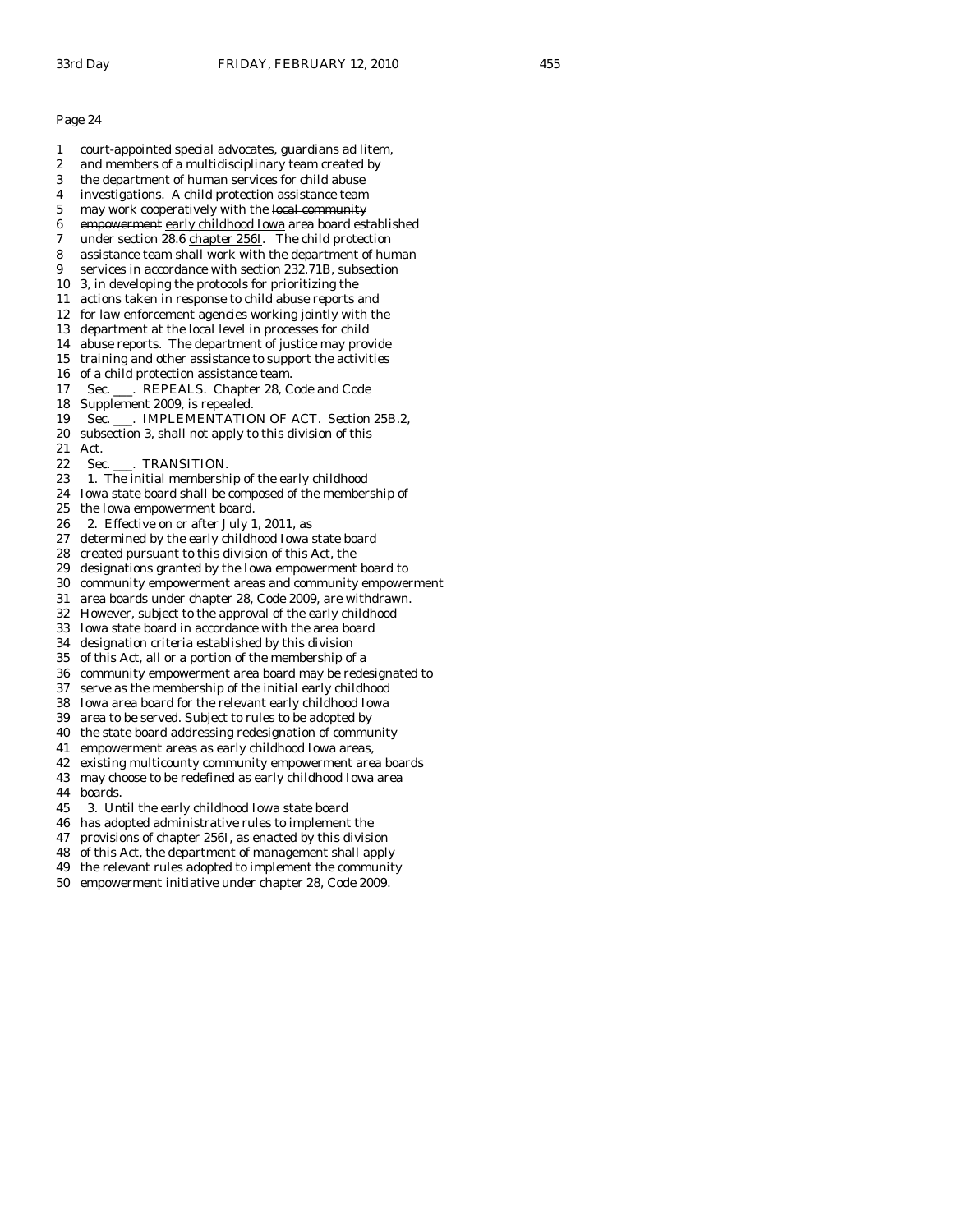- 1 The state board shall also adopt rules addressing
- 2 transition of contracts entered into by community
- 3 empowerment area boards that include provisions in
- 4 effect on or after July 1, 2012.>
- 5 2. By renumbering as necessary.

Amendment  $H-8076$  was adopted, placing out of order the following amendments to the committee amendment  $H-8045$ . [H–8069](http://coolice.legis.state.ia.us/Cool-ICE/default.asp?Category=billinfo&Service=Billbook&frame=1&GA=83&hbill=H8069), previously deferred, filed by Tymeson of Madison on February 9, 2010, H-8075, previously deferred, filed by Koester of Polk, et al., on February 9, 2010 and H-8095 filed by Winckler of Scott on February 11, 2010.

 L. Miller of Scott asked and received unanimous consent to withdraw amendment  $H-8101$ , to the committee amendment [H–8045](http://coolice.legis.state.ia.us/Cool-ICE/default.asp?Category=billinfo&Service=Billbook&frame=1&GA=83&hbill=H8045), filed by her on February 11, 2010.

Paulsen of Linn offered the following amendment  $H-8106$ , to the committee amendment  $H-8045$ , filed by him and Mascher of Johnson from the floor and moved its adoption:

## [H–8106](http://coolice.legis.state.ia.us/Cool-ICE/default.asp?Category=billinfo&Service=Billbook&frame=1&GA=83&hbill=H8106)

- 1 Amend the amendment, H-8045, to [Senate File 2088](http://coolice.legis.state.ia.us/Cool-ICE/default.asp?Category=billinfo&Service=Billbook&frame=1&GA=83&hbill=SF2088),
- 2 as amended, passed, and reprinted by the Senate, as
- 3 follows:
- 4 1. Page 2, before line 4 by inserting:
- 5 Page 30, line 4, after  $\langle 2B.5A. \rangle$  by inserting
- 6 <The agency shall also submit a copy of the notice to
- 7 the chairpersons and ranking members of the appropriate
- 8 standing committees of the general assembly for
- 9 additional study.>
- 10 \_\_\_\_. Page 31, after line 21 by inserting:
- 11 <Sec. \_\_\_. APPLICABILITY. The amendment to section
- 12 17A.4 in this division of this Act, establishing
- 13 requirements for an agency to submit copies of rule
- 14 notices to the chairpersons and ranking members of
- 15 the appropriate standing committees, is applicable
- 16 beginning January 11, 2011. >>
- 17 2. By renumbering as necessary.

Amendment H-8106 was adopted.

# LEAVE OF ABSENCE

Leave of absence was granted as follows: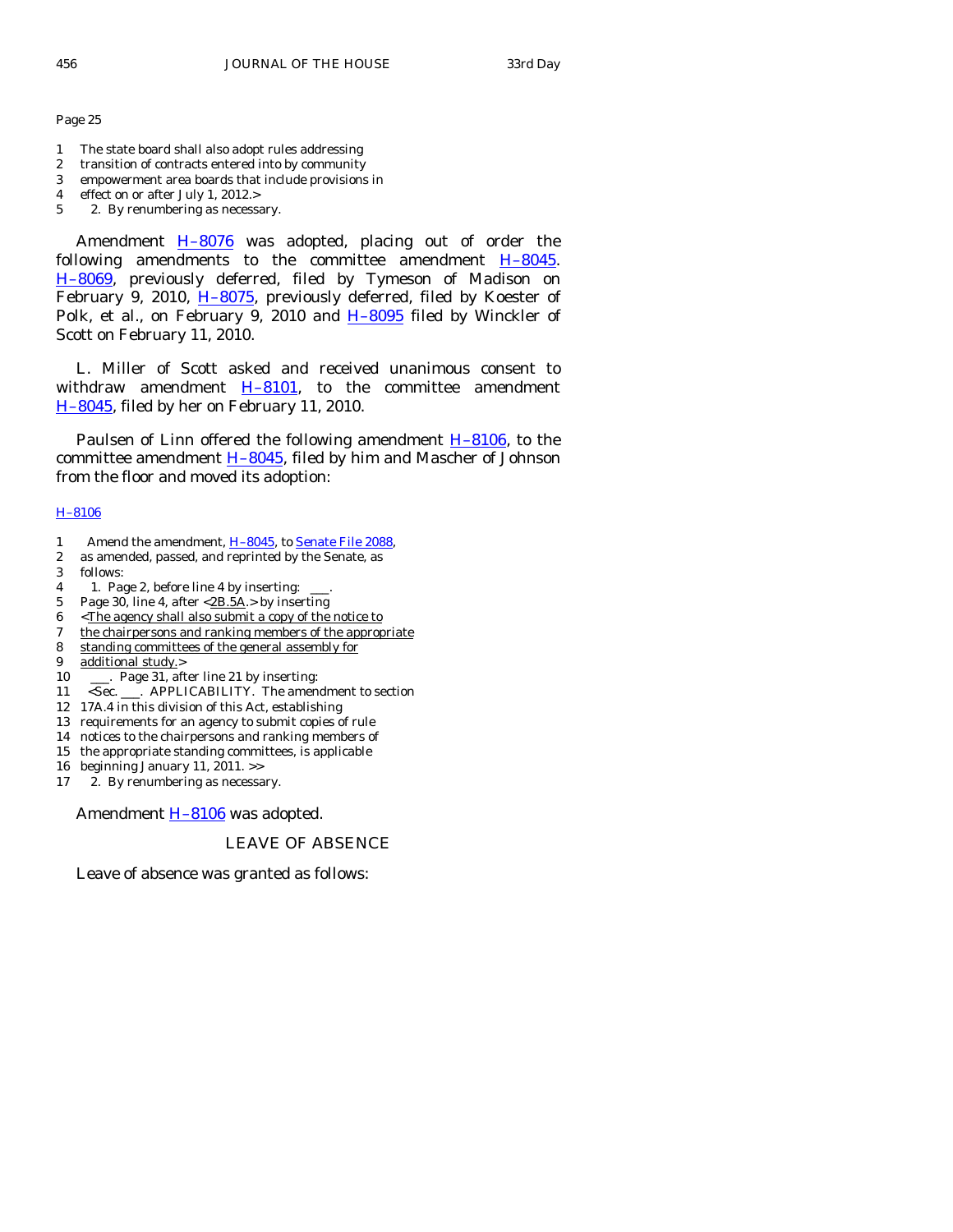Helland of Polk and Sorenson of Warren, until their return, on request of Paulsen of Linn.

Watts of Dallas offered the following amendment H-8094, previously deferred, to the committee amendment [H–8045,](http://coolice.legis.state.ia.us/Cool-ICE/default.asp?Category=billinfo&Service=Billbook&frame=1&GA=83&hbill=H8045) filed by him and moved its adoption:

# [H–8094](http://coolice.legis.state.ia.us/Cool-ICE/default.asp?Category=billinfo&Service=Billbook&frame=1&GA=83&hbill=H8094)

1 Amend the amendment, H-8045, to [Senate File 2088](http://coolice.legis.state.ia.us/Cool-ICE/default.asp?Category=billinfo&Service=Billbook&frame=1&GA=83&hbill=SF2088), 2 as amended, passed, and reprinted by the Senate, as 3 follows: 4 1. Page 11, after line 41 by inserting: 5 <\_\_\_.Page 118, after line 8 by inserting: 6 <DIVISION 7 WIND ENERGY TAX CREDIT REPEAL 8 Sec. \_\_\_. Section 422.11J, Code 2009, is amended to 9 read as follows: 10 422.11J Tax credits for wind energy production and 11 renewable energy. 12 The taxes imposed under this division, less the 13 credits allowed under section 422.12, shall be reduced 14 by the tax credits credit for wind energy production 15 allowed under chapter 476B and for renewable energy 16 allowed under chapter 476C. 17 Sec. \_\_\_. Section 422.33, subsection 16, Code 18 Supplement 2009, is amended to read as follows: 19 16. The taxes imposed under this division shall 20 be reduced by the tax credits credit for wind energy 21 production allowed under chapter 476B and for renewable 22 energy allowed under chapter 476C. 23 Sec. \_\_\_. Section 422.60, subsection 8, Code 24 Supplement 2009, is amended to read as follows: 25 8. The taxes imposed under this division shall 26 be reduced by the tax credits credit for wind energy 27 production allowed under chapter 476B and for renewable 28 energy allowed under chapter 476C. 29 Sec. \_\_\_. Section 423.4, subsection 4, Code 30 Supplement 2009, is amended to read as follows: 31 4. A person in possession of a wind energy 32 production tax credit certificate pursuant to chapter 33 476B or a renewable energy tax credit certificate 34 issued pursuant to chapter 476C may apply to the 35 director for refund of the amount of sales or use tax 36 imposed and paid upon purchases made by the applicant. 37 a. The refunds may be obtained only in the 38 following manner and under the following conditions: 39 (1) On forms furnished by the department and filed 40 by January 31 after the end of the calendar year in 41 which the tax credit certificate is to be applied, the 42 applicant shall report to the department the total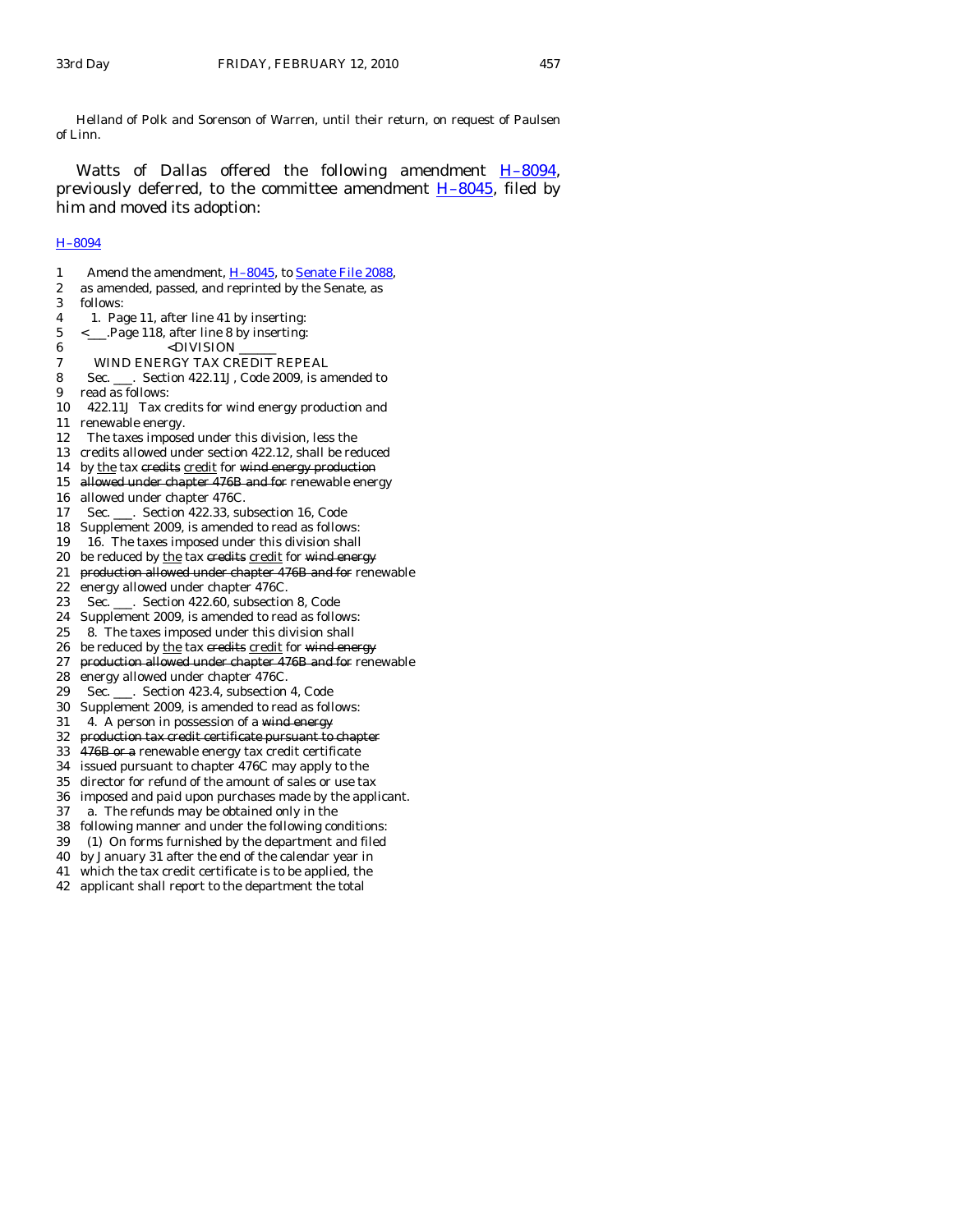- 43 amount of sales and use tax paid during the reporting
- 44 period on purchases made by the applicant.
- 45 (2) The applicant shall separately list the amounts
- 46 of sales and use tax paid during the reporting period.
- 47 (3) If required by the department, the applicant
- 48 shall prove that the person making the sales has 49 included the amount thereof in the computation of the
- 50 sales price of such person and that such person has

- 1 paid the tax levied by this subchapter or subchapter
- 2 III, based upon such computation of the sales price.
- 3 (4) The applicant shall provide the tax credit
- 4 certificates certificate issued pursuant to chapter
- 5 476B or 476C to the department with the forms require
- 6 by this paragraph "a".
- 7 b. If satisfied that the foregoing conditions
- 8 and requirements have been complied with, the
- 9 director shall refund the amount claimed by the
- 10 applicant for an amount not greater than the
- 11 amount of tax credits credit issued in a tax credit
- 12 certificates certificate pursuant to chapter
- 13 476B or 476C.
- 14 Sec. \_\_\_. Section 432.12E, Code 2009, is amended to 15 read as follows:
- 16 432.12E Tax credits for wind energy production and 17 renewable energy.
- 18 The taxes imposed under this chapter shall be
- 19 reduced by the tax credits for wind energy production
- 20 allowed under chapter 476B and credit for renewable
- 21 energy allowed under chapter 476C.
- 22 Sec. \_\_\_. Section 437A.6, subsection 1, paragraph
- 23 c, Code Supplement 2009, is amended to read as follows:
- 24 c. Wind energy conversion property subject to
- 25 section 427B.26 or eligible for a tax credit under 26 chapter 476B.
- chapter 476B.
- 27 Sec. \_\_\_. Section 437A.17B, Code 2009, is amended 28 to read as follows:
- 29 437A.17B Reimbursement for renewable energy.
- 30 A person in possession of a wind energy tax credit
- 31 certificate issued pursuant to chapter 476B or a
- 32 renewable energy tax credit certificate issued
- 33 pursuant to chapter 476C may apply to the director
- 34 for a reimbursement of the amount of taxes imposed
- 35 and paid by the person pursuant to this chapter in
- 36 an amount not more than the person received in wind
- 37 energy tax credit certificates pursuant to chapter
- 38 476B or renewable energy tax credit certificates
- 39 pursuant to chapter 476C. To obtain the reimbursement,
- 40 the person shall attach to the return required under
- 41 section 437A.8 the wind energy tax credit certificates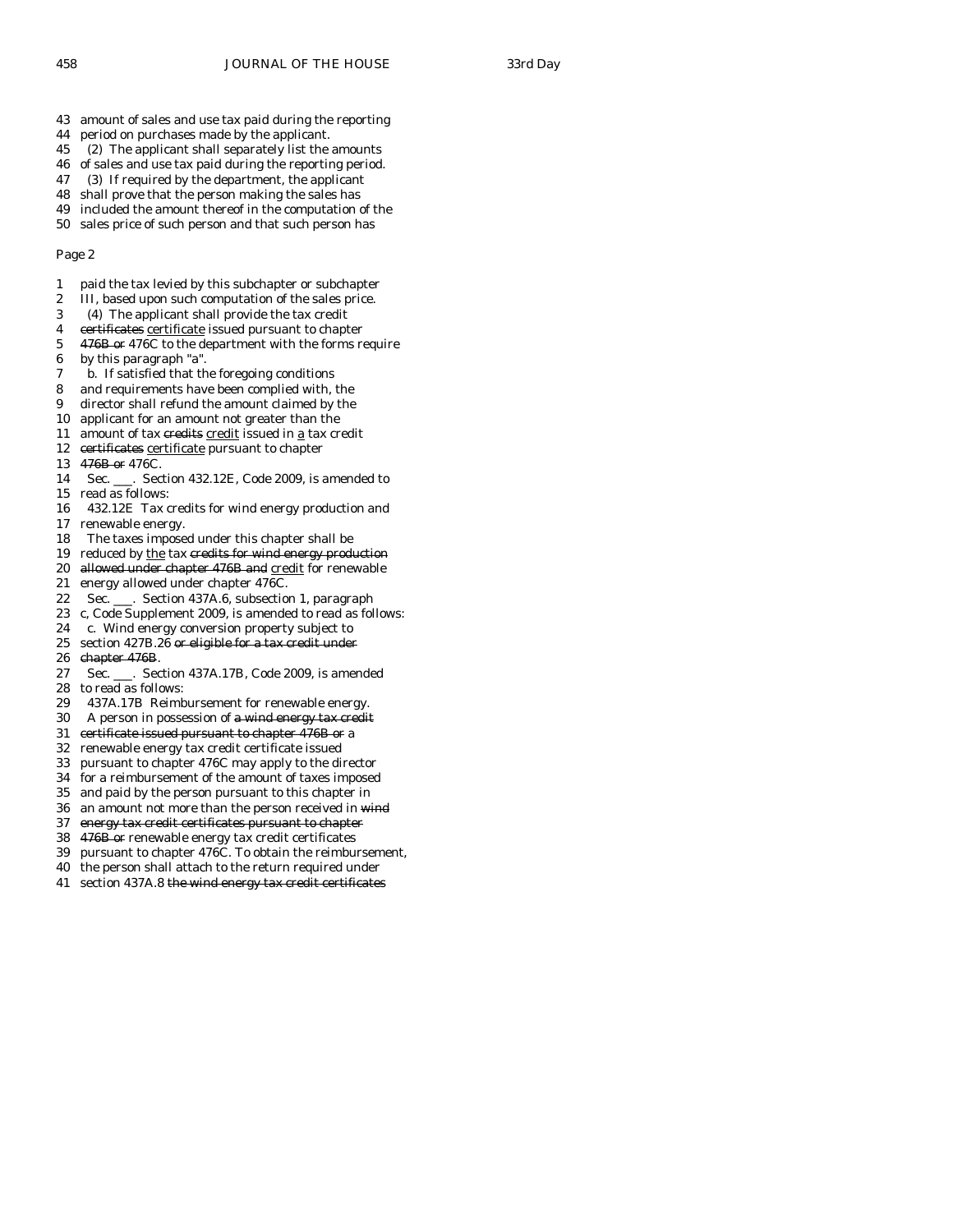- 42 issued to the person pursuant to chapter 476B, or the
- 43 renewable energy tax credit certificates issued to the
- 44 person pursuant to chapter 476C, and provide any other
- 45 information the director may require. The director
- 46 shall direct a warrant to be issued to the person for
- 47 an amount equal to the tax imposed and paid by the
- 48 person pursuant to this chapter but for not more than 49 the amount of the wind energy tax credit certificates
- 50 or renewable energy tax credit certificates attached to

- 1 the return.
- 2 Sec. \_\_\_. Section 476C.4, subsection 6, Code 2009,
- 3 is amended by striking the subsection.
- 4 Sec. \_\_\_. Section 524.802, subsection 14, Code
- 5 2009, is amended by striking the subsection.
- 6 Sec. \_\_\_. REPEAL. Section 476B.2, 476B.3, 476B.7,
- 7 476B.8, 476B.9, and 476B.10, Code 2009, is repealed.
- 8 Sec. \_\_\_. REPEAL. Sections 476B.1, 476B.4,
- 9 476B.5, 476B.6, and 476B.6A, Code Supplement 2009, are
- 10 repealed. >>

 Roll call was requested by Bailey of Hamilton and Gayman of Scott.

Rule 75 was invoked.

On the question "Shall amendment  $H-8094$  to the committee amendment  $H-8045$  be adopted?" [\(S.F. 2088\)](http://coolice.legis.state.ia.us/Cool-ICE/default.asp?Category=billinfo&Service=Billbook&frame=1&GA=83&hbill=SF2088)

The ayes were, 1:

## **Watts**

The nays were, 97:

| Abdul-Samad     | Alons      | Anderson | Arnold        |
|-----------------|------------|----------|---------------|
| Bailey          | Baudler    | Beard    | Bell          |
| Berry           | Bukta      | Burt     | Chambers      |
| Cohoon          | Cownie     | De Boef  | Deyoe         |
| Dolecheck       | Ficken     | Ford     | Forristall    |
| Frevert         | Gaskill    | Gayman   | Grassley      |
| Hagenow         | Hanson     | Heaton   | Heddens       |
| Horbach         | Hunter     | Huseman  | Huser         |
| <b>Isenhart</b> | Jacoby     | Kaufmann | <b>Kearns</b> |
| Kelley          | Koester    | Kressig  | Kuhn          |
| Lensing         | Lukan      | Lykam    | Marek         |
| Mascher         | May        | McCarthy | Mertz         |
| Miller, H.      | Miller, L. | Oldson   | Olson, D.     |
|                 |            |          |               |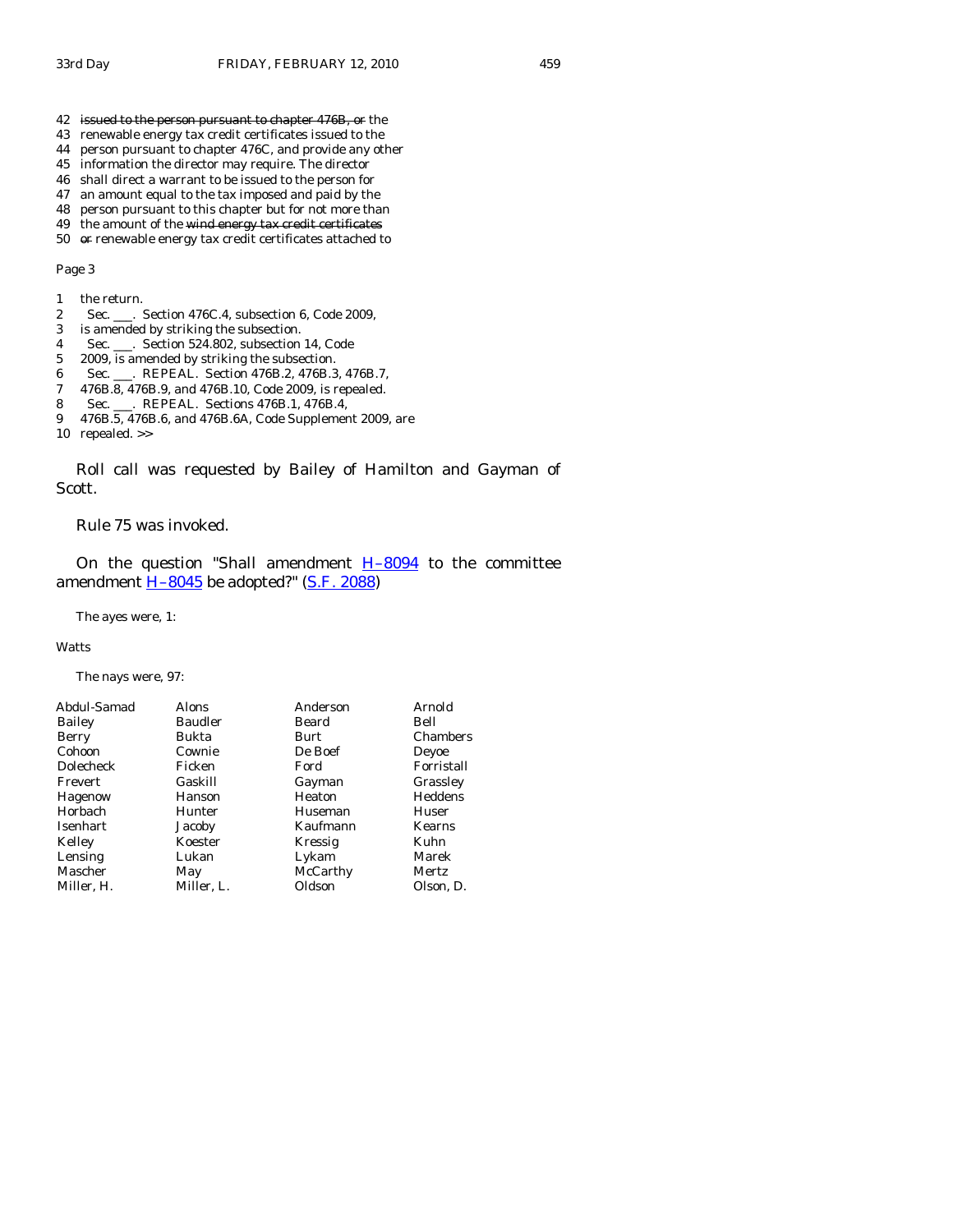| Olson, R.   | Olson, S.         | Olson, T.         | Palmer     |
|-------------|-------------------|-------------------|------------|
| Paulsen     | Petersen          | Pettengill        | Quirk      |
| Raecker     | Rants             | Rayhons           | Reasoner   |
| Reichert    | Roberts           | Running-Marquardt | Sands      |
| Schueller   | Schulte           | Schultz           | Shomshor   |
| Smith       | Soderberg         | Sorenson          | Steckman   |
| Struyk      | Swaim             | Sweeney           | Taylor     |
| Thede       | Thomas            | <b>Tjepkes</b>    | Tymeson    |
| Upmeyer     | Van Engelenhoven  | Wagner            | Wendt      |
| Wenthe      | Wessel-Kroeschell | Whitead           | Willems    |
| Winckler    | Windschitl        | Worthan           | Zirkelbach |
| Mr. Speaker |                   |                   |            |

Murphy

Absent or not voting, 2:

Drake Helland

Amendment **H-8094** lost.

 On motion by Mascher of Johnson, the committee amendment [H–8045](http://coolice.legis.state.ia.us/Cool-ICE/default.asp?Category=billinfo&Service=Billbook&frame=1&GA=83&hbill=H8045), as amended, was adopted, placing out of order amendments [H–8054](http://coolice.legis.state.ia.us/Cool-ICE/default.asp?Category=billinfo&Service=Billbook&frame=1&GA=83&hbill=H8054) filed by Winckler of Scott and Wendt of Woodbury on February 9, 2010, H-8064 filed by Tymeson of Madison on February 9, 2010 and H-8074 filed by Horbach of Tama, et al., on February 9, 2010.

Rants of Woodbury offered the following amendment **H**–8053 filed by him and moved its adoption:

## [H–8053](http://coolice.legis.state.ia.us/Cool-ICE/default.asp?Category=billinfo&Service=Billbook&frame=1&GA=83&hbill=H8053)

- 1 Amend **Senate File 2088**, as amended, passed, and
- 2 reprinted by the Senate, as follows:
- 3 1. Page 31, after line 21 by inserting:
- 4 <DIVISION
- 5 IOWA COMMUNICATIONS NETWORK
- 6 Sec. \_\_\_. SALE OR LEASE OF IOWA COMMUNICATIONS
- 7 NETWORK. The Iowa telecommunications and technology
- 8 commission shall implement a request for proposals
- 9 process to sell or lease the Iowa communications
- 10 network. The request for proposals shall provide for
- 11 the sale to be concluded or the lease to commence
- 12 during the fiscal year beginning July 1, 2010. The
- 13 commission shall condition the sale or lease of the 14 Iowa communications network with terms that will allow
- 
- 15 existing authorized users of the network to continue
- 16 such use at a lower overall long-term cost when 17 compared to the anticipated operation and maintenance
- 18 costs if state ownership and control were to continue.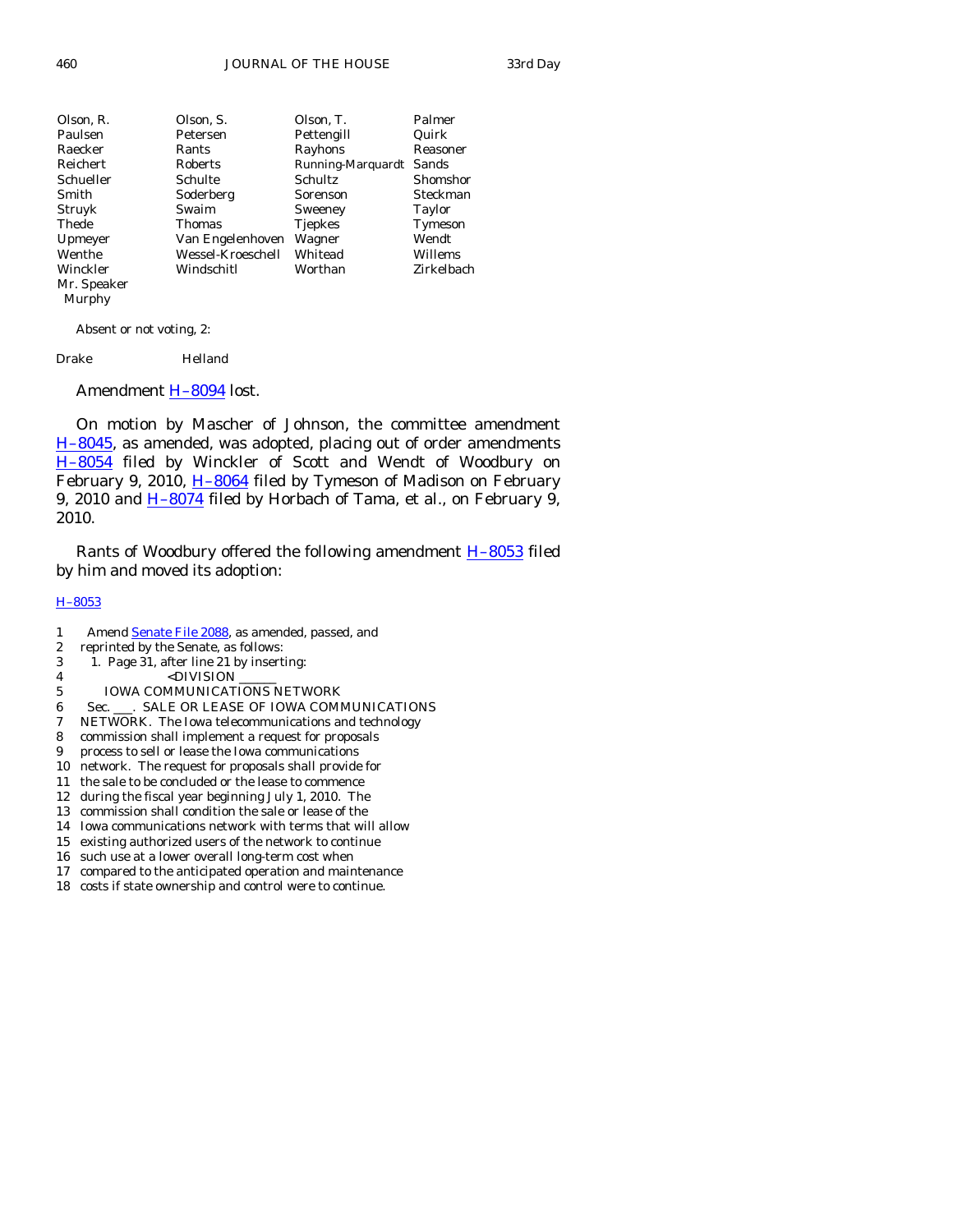- 20 to the general assembly at three-month intervals,
- 21 beginning on October 1, 2010, regarding progress made
- 22 toward selling or leasing the network.>
- 23 2. Page 33, after line 3 by inserting:
- 24 <Sec. \_\_\_. Section 68B.8, Code 2009, is amended by
- 25 adding the following new unnumbered paragraph:
- 26 NEW unnumbered PARAGRAPH A state agency of the
- 27 executive branch of state government shall not employ
- 28 a person through the use of its public funds whose
- 29 position with the agency is primarily representing the 30 agency relative to the passage, defeat, approval, or
- 31 modification of bills that are being considered by the
- 32 general assembly.>
- 33 3. Page 34, after line 21 by inserting:
- 34 <Sec. \_\_\_. OFFICE EXPENSES MANDATORY
- 35 REDUCTION. For the fiscal year beginning July 1,
- 36 2010, and ending June 30, 2011, the appropriations
- 37 from the general fund of the state to a state
- 38 department or state agency to which appropriations
- 39 are made pursuant to the 2010 Regular Session of the
- 40 Eighty-Third General Assembly are reduced by such
- 41 amount, as necessary to effect a 50 percent reduction
- 42 in the amount appropriated for expenditures for office
- 43 supplies, services contracts, and equipment purchases.
- 44 The reduction of the individual appropriations
- 45 shall be determined by the department of management
- 46 in consultation with the affected departments and
- 47 agencies on the basis of the expected expenditures
- 48 for such items by the affected state department or
- 49 agency for the fiscal year without the deduction 50 required by this section. The specific amount that

- 1 each individual appropriation is reduced shall be
- 2 outlines in a memorandum prepared by the department
- 3 of management which shall be submitted to the general
- 4 assembly and legislative services agency within 30
- 5 days of the effective date of this section of this
- 6 Act. The reduction of an individual appropriation
- 7 pursuant to this section shall be in addition to
- 8 any other reduction required by law and general fund
- 9 appropriations reduced pursuant to this section shall
- 10 not be expended for any other purposes but shall be
- 11 retained in the general fund of the state.>
- 12 4. Page 44, after line 32 by inserting:
- 13 <Sec. \_\_\_. DEPARTMENT OF ADMINISTRATIVE SERVICES –
- 14 STATE-OWNED PASSENGER VEHICLES DISPOSITION AND SALE –
- 15 FLEET PRIVATIZATION.
- 16 1. Consistent with the requirements of section
- 17 8A.361, the department of administrative services shall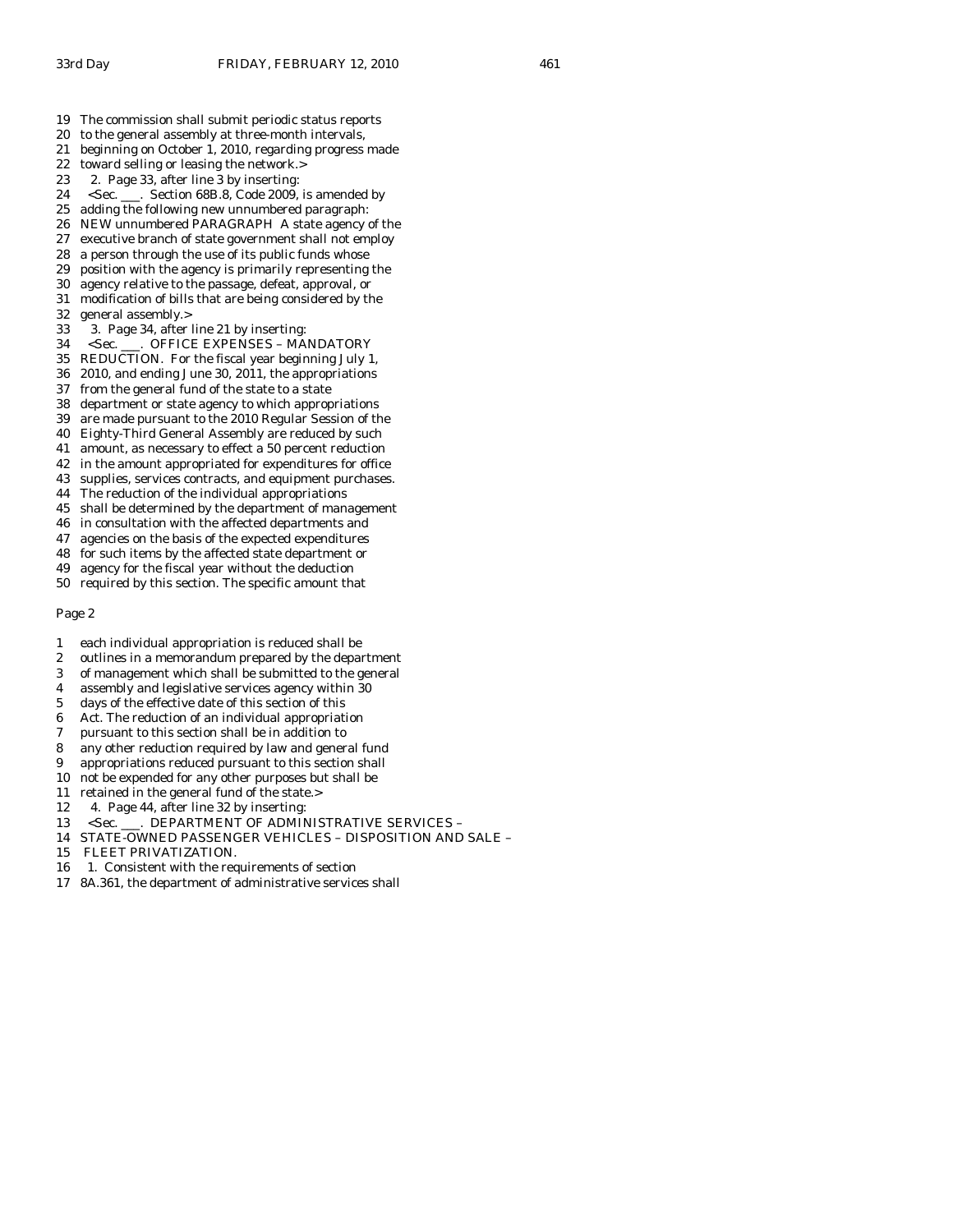- 18 be the sole department authorized to operate a pool of
- 19 passenger vehicles located in Polk county for temporary
- 20 assignment to multiple drivers of a state department
- 21 or agency that is located within Polk county. By 22 September 30, 2010, all passenger vehicles located
- 23 in Polk county and designated for use by multiple
- 24 drivers that are assigned to a state department or
- 
- 25 agency within Polk county on January 1, 2010, or later, 26 shall be returned to the department of administrative shall be returned to the department of administrative
- 27 services for use and disposition as provided by this 28 section.
- 29 2. On or before December 31, 2010, the department
- 30 of administrative services shall sell at auction
- 31 passenger vehicles returned to the department of
- 32 administrative services pursuant to subsection 1
- 33 and passenger vehicles otherwise under the control
- 34 of the department for use by multiple drivers of 35 state departments or agencies within Polk county.
- 36 Notwithstanding the provisions of section 8A.364 to the
- 37 contrary, proceeds from the sale of motor vehicles as
- 38 provided by this subsection shall be credited to the
- 39 fund from which the motor vehicles were purchased.
- 40 3. On or before December 31, 2010, the department
- 41 of administrative services shall implement a request
- 42 for proposal process and shall enter into a contract
- 43 for the purposes of outsourcing state vehicle leasing
- 44 to a private entity.
- 45 4. For purposes of this section, "passenger
- 46 vehicles" means United States environmental protection
- 47 agency designated compact sedans, compact wagons,
- 48 midsize sedans, midsize wagons, full-size sedans,
- 49 and passenger minivans. "Passenger vehicles" does
- 50 not mean utility vehicles, vans other that passenger

- 1 minivans, fire trucks, ambulances, motor homes, buses,
- 2 medium-duty and heavy-duty trucks, heavy construction
- 3 equipment, and other highway maintenance vehicles,
- 4 vehicles assigned for law enforcement purposes, and
- 5 any other classes of vehicles of limited application
- 6 approved by the director of the department of
- 7 administrative services.>
- 8 5. Page 112, after line 5 by inserting:
- 9 <DIVISION
- 10 REBUILD IOWA OFFICE
- 11 Sec. \_\_\_. Section 16.191, subsection 2, paragraph
- 12 e, Code Supplement 2009, is amended to read as follows:
- 13 e. The executive director of the rebuild Iowa
- 14 office or the director's designee until June 30, 2011,
- 15 and then the administrator of the homeland security
- 16 and emergency management division of the department of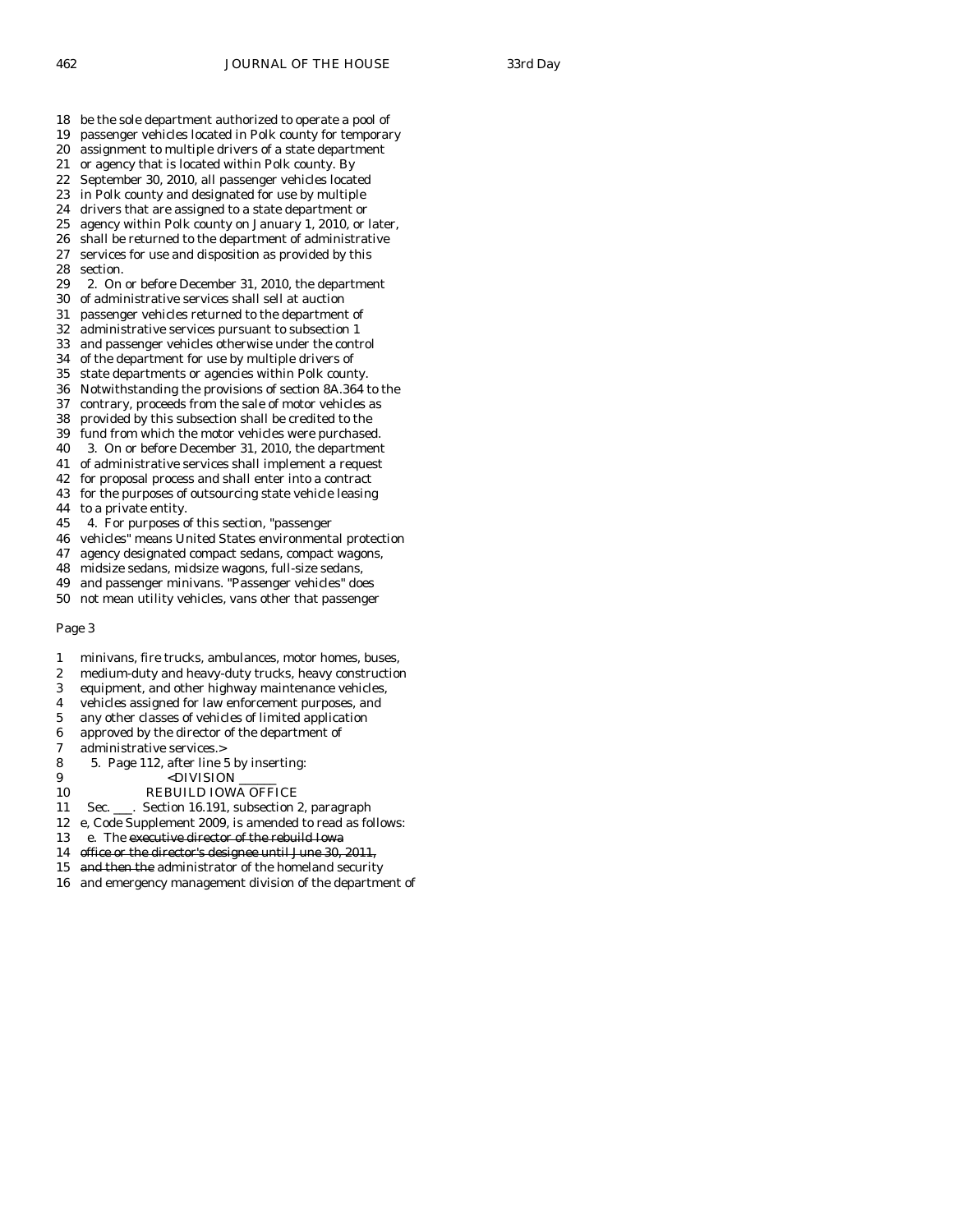17 public defense or the administrator's designee.

- 18 Sec. \_\_\_. Section 103A.8C, subsection 1, Code
- 19 Supplement 2009, is amended to read as follows:
- 20 1. The commissioner, after consulting with
- 21 and receiving recommendations from the department
- 22 of public defense, and the department of natural 23 resources, and the rebuild Iowa office, shall adopt
- 
- 24 rules pursuant to chapter 17A specifying standards and requirements for design and construction of safe rooms
- 26 and storm shelters. In developing these standards,
- 27 the commissioner shall consider nationally recognized
- 28 standards. The standards and requirements shall be
- 29 incorporated into the state building code established
- 30 in section 103A.7, but shall not be interpreted
- 31 to require the inclusion of a safe room or storm
- 32 shelter in a building construction project unless such
- 33 inclusion is expressly required by another statute
- 34 or by a federal statute or regulation. However,
- 35 if a safe room or storm shelter is included in any
- 36 building construction project which reaches the
- 37 design development phase on or after January 1, 2011,
- 38 compliance with the standards developed pursuant to 39 this section shall be required.
- 
- 40 Sec. \_\_\_. Section 466B.3, subsection 4, paragraph 41 n, Code Supplement 2009, is amended by striking the
- 42 paragraph.
- 43 Sec. \_\_\_. 2009 Iowa Acts, chapter 169, section 10,
- 44 subsection 6, is amended to read as follows:
- 45 6. a. This section is repealed June 30, 2011.
- 46 b. On July 1, 2010, the rebuild Iowa office shall
- 47 cease functioning and dissolve, and the homeland
- 48 security and emergency management division of the
- 49 department of public defense shall assume all duties of
- 50 the rebuild Iowa office designated in this section.

- 1 Sec. \_\_\_. 2009 Iowa Acts, chapter 181, section 25,
- 2 is amended to read as follows:
- 3 SEC. 25. REBUILD IOWA OFFICE. There is
- 4 appropriated from the general fund of the state to
- 5 the rebuild Iowa office for the fiscal year beginning
- 6 July 1, 2009, and ending June 30, 2010, the following
- 7 amount, or so much thereof as is necessary, to be used
- 8 for the purposes designated:
- 9 For salaries, support, maintenance, miscellaneous
- 10 purposes, and for not more than the following full-time
- 11 equivalent positions:
- 12 ......................................................................................................... \$ 198,277
- 13 FTEs 12.00

- 14 It is the intent of the general assembly that,
- 15 pursuant to 2009 Iowa Acts, chapter 169, House File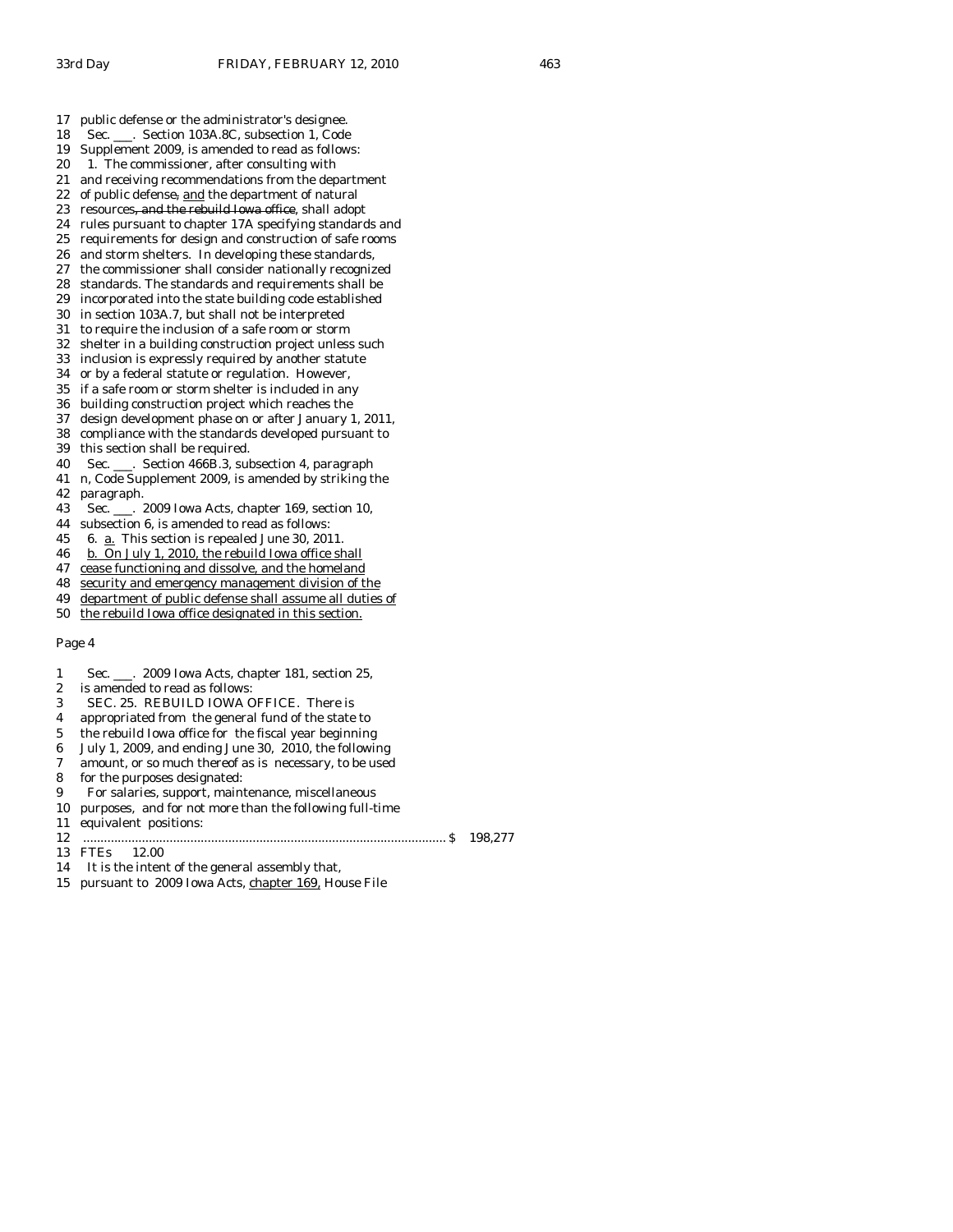- 16 64, as amended by this 2010 Iowa Act, the rebuild
- 17 Iowa office shall be repealed cease functioning and
- 18 dissolve effective June 30, 2011 July 1, 2010, and
- 19 shall not receive an appropriation from the general
- 20 fund of the state after that date.>
- 21 6. Page 161, after line 5 by inserting: 22 <br/>  $$\mbox{{\sc {\small  
CDIVISION}}$$
- 23 OFFICE OF ENERGY INDEPENDENCE AND IOWA POWER FUND<br>24 Sec. Section 7E.5. subsection 1. paragraph q.
- Sec. \_\_\_. Section 7E.5, subsection 1, paragraph q,
- 25 Code Supplement 2009, is amended to read as follows:
- 26 q. The department of natural resources, created in
- 27 section 455A.2, which has primary responsibility for
- 28 state parks and forests, protecting the environment, 29 and managing energy, fish, wildlife, and land and water
- 30 resources.
- 31 Sec. \_\_\_. Section 11.5B, subsection 15, Code 2009,
- 32 is amended by striking the subsection.
- 33 Sec. \_\_\_. Section 15H.6, subsection 1, Code
- 34 Supplement 2009, is amended to read as follows:
- 35 1. The Iowa commission on volunteer service, in
- 36 collaboration with the department of natural resources,
- 37 the department of workforce development, the office
- 38 of energy independence, and the utilities board of
- 39 the department of commerce, shall establish an Iowa
- 40 green corps program. The commission shall work with
- 41 the collaborating agencies and nonprofit agencies
- 42 in developing a strategy for attracting additional
- 43 financial resources for the program from other sources
- 44 which may include but are not limited to utilities,
- 45 private sector, and local, state, and federal
- 46 government funding sources. The financial resources 47 received shall be credited to the community programs
- 48 account created pursuant to section 15H.5.
- 49 Sec. \_\_\_. Section 22.7, subsection 60, Code
- 50 Supplement 2009, is amended by striking the subsection.

- 1 Sec. \_\_\_. Section 103A.8B, Code 2009, is amended to
- 2 read as follows:
- 3 103A.8B Sustainable design or green building
- 4 standards.
- 5 The commissioner, after consulting with and
- 6 receiving recommendations from the department
- 7 of natural resources and the office of energy
- 8 independence, shall adopt rules pursuant to chapter 17A
- 9 specifying standards and requirements for sustainable
- 10 design and construction based upon or incorporating
- 11 nationally recognized ratings, certifications, or
- 12 classification systems, and procedures relating
- 13 to documentation of compliance. The standards and
- 14 requirements shall be incorporated into the state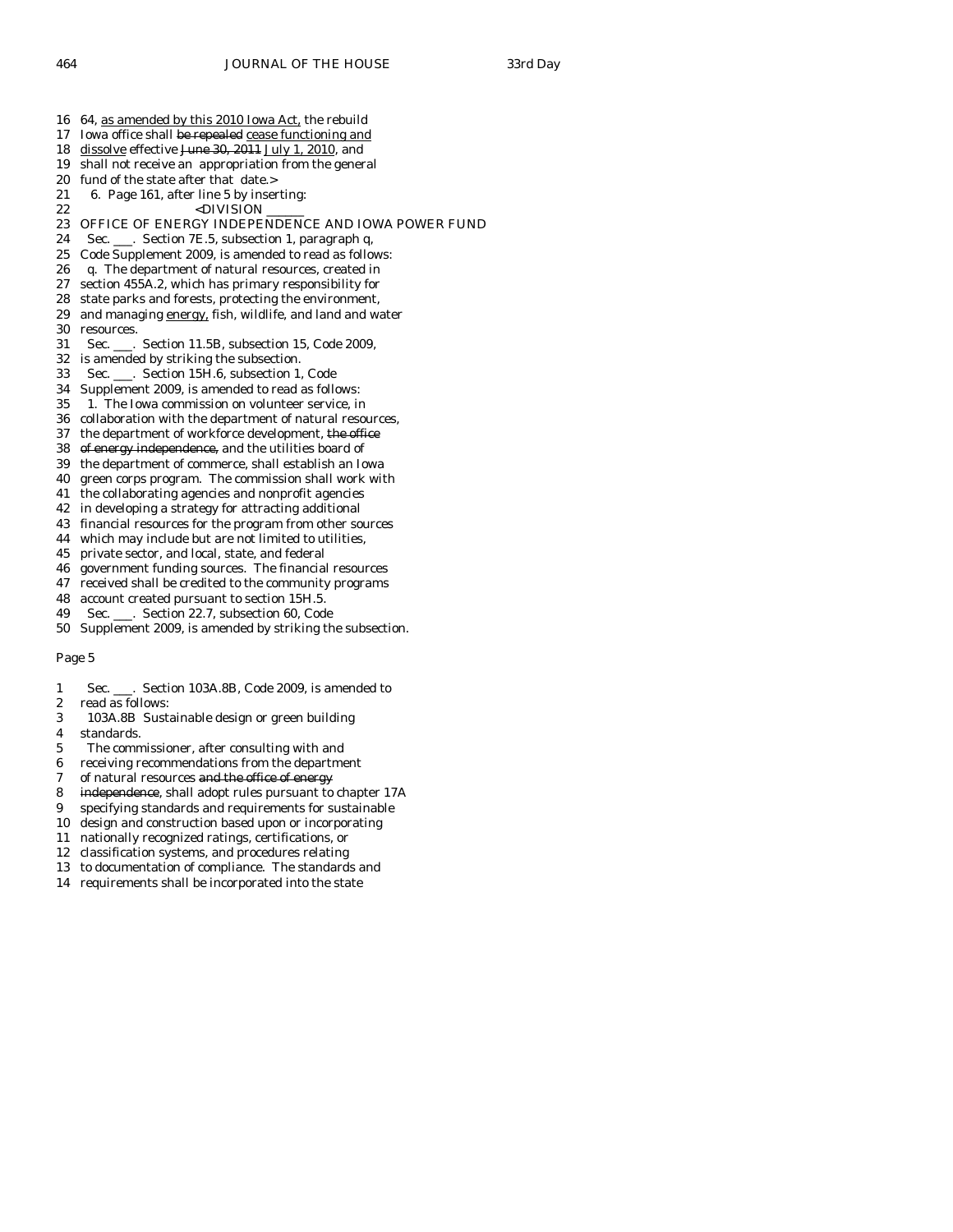- 16 in lieu of general applicability shall apply to
- 17 construction projects only if such applicability is
- 18 expressly authorized by statute, or as established by
- 19 another state agency by rule.
- 20 Sec. \_\_\_. Section 268.6, subsection 2, Code
- 21 Supplement 2009, is amended to read as follows:
- 22 2. The university is encouraged to cooperate with<br>23 agricultural and energy efficiency advocates and
- agricultural and energy efficiency advocates and
- 24 governmental entities in administering the program,
- 25 including the office of energy independence established
- 26 pursuant to section 469.2.
- 27 Sec. \_\_\_. Section 455A.2, Code Supplement 2009, is
- 28 amended to read as follows:
- 29 455A.2 Department of natural resources.
- 30 A department of natural resources is created, which
- 31 has the primary responsibility for state parks and
- 32 forests, protecting the environment, and managing'
- 33 energy, fish, wildlife, and land and water resources in 34 this state.
- 35 Sec. \_\_\_. Section 455B.851, subsection 2, paragraph
- 36 a, subparagraph (17), Code 2009, is amended by striking 37 the subparagraph.
- 38 Sec. \_\_\_. Section 470.1, Code Supplement 2009, is
- 39 amended by adding the following new subsection:
- 40 NEW SUBSECTION. 1A. "Department" means the
- 41 department of natural resources.
- 42 Sec. \_\_\_. Section 470.1, subsection 2, Code
- 43 Supplement 2009, is amended to read as follows:
- 44 2. "Director" means the director of the office of
- 45 energy independence department of natural resources.
- 46 Sec. \_\_\_. Section 470.1, subsection 8, Code
- 47 Supplement 2009, is amended by striking the subsection.
- 48 Sec. \_\_\_. Section 473.1, Code Supplement 2009, is
- 49 amended by adding the following new subsection:
- 50 NEW SUBSECTION. 2A. "Department" means the

- 1 department of natural resources.
- 2 Sec. \_\_\_. Section 473.1, subsection 3, Code
- 3 Supplement 2009, is amended to read as follows:
- 4 3. "Director" means the director of the
- 5 office department or a designee.
- 6 Sec. \_\_\_. Section 473.1, subsection 5, Code
- 7 Supplement 2009, is amended by striking the subsection.
- 8 Sec. \_\_\_. REPEAL. Sections 469.1, 469.2, 469.5,
- 9 469.7, and 469.8, Code 2009, are repealed.
- 10 Sec. \_\_\_. REPEAL. Sections 469.3, 469.4, 469.6,
- 11 469.9, 469.10, and 469.11, Code Supplement 2009, are
- 12 repealed.
- 13 Sec. \_\_\_. CODE EDITOR DIRECTIVE.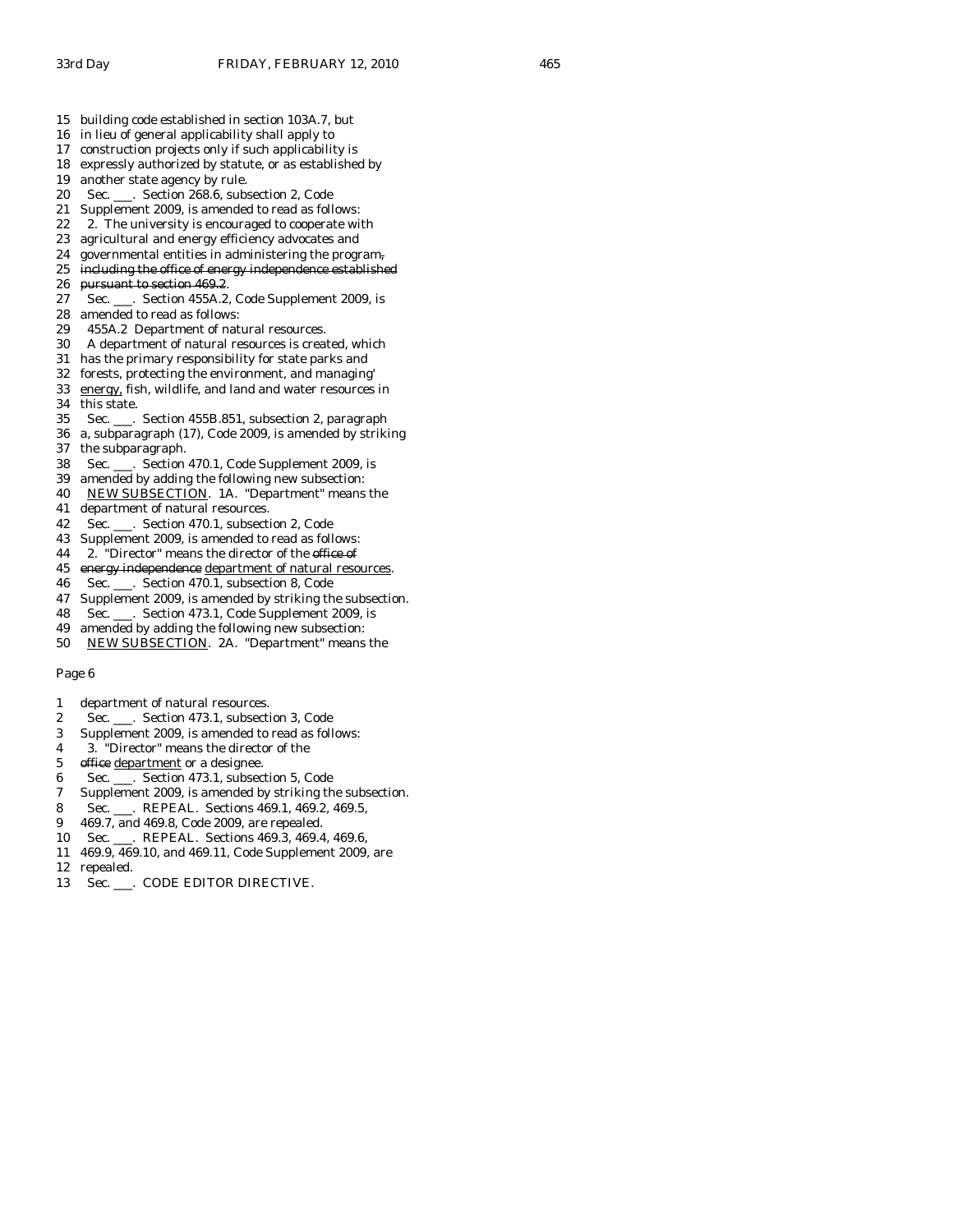14 1. The Code editor is directed to change the

- 15 words "office of energy independence" to "department
- 16 of natural resources" in Code sections 7D.34, 7D.35,
- 17 8A.362, 72.5, 103A.8, 103A.27, 159A.3, 159A.4, 159A.6B,
- 18 266.39C, 272C.2, 279.44, 323A.2, 441.21, 476.6, and
- 19 476.63.
- 20 2. The Code editor is directed to change the word
- 21 "office" to "department" in Code sections 470.3, 470.7,
- 22 473.7, 473.8, 473.10, 473.13A, 473.15, 473.19, 473.19A,
- 23 473.20, 473.20A, and 473.41.
- 24 Sec. \_\_\_. TRANSITION PROVISIONS CONTINUATION OF
- 25 GRANTS.
- 26 1. Any moneys remaining in any account or fund
- 27 under the control of the office of energy independence
- 28 on the effective date of this division of this Act
- 29 relative to the provisions of this division of this
- 30 Act shall be transferred to a comparable fund or
- 31 account under the control of the department of natural
- 32 resources for such purposes. Notwithstanding section
- 33 8.33, the moneys transferred in accordance with this
- 34 subsection shall not revert to the account or fund from
- 35 which appropriated or transferred.
- 36 2. Any license, permit, or contract issued or
- 37 entered into by the office of energy independence
- 38 relative to the provisions of this division of this
- 39 Act in effect on the effective date of this division
- 40 of this Act shall continue in full force and effect
- 41 pending transfer of such licenses, permits, or
- 42 contracts to the department of natural resources.
- 43 3. Grants or loans awarded from the Iowa power
- 44 fund pursuant to section 469.9 prior to the effective
- 45 date of this division of this Act shall continue as
- 46 provided by the terms of the grants or loans and shall
- 47 be administered by the department of natural resources.
- 48 4. Federal funds utilized by the director of the
- 49 office of energy independence prior to the effective 50 date of this division of this Act to employ personnel

- 1 necessary to administer the provisions of this division
- 2 of this Act shall be applicable to the transfer of such
- 3 personnel from the office of energy independence to the
- 4 department of natural resources.
- 5 Sec. \_\_\_. TRANSITION PROVISIONS EMERGENCY
- 6 RULEMAKING. Not later than July 1, 2010, the
- 7 department of natural resources shall adopt
- 8 administrative rules previously adopted by the office
- 9 of energy independence relative to the provisions of
- 10 this division of this Act in existence on the effective
- 11 date of this division of this Act by emergency
- 12 rulemaking pursuant to section 17A.4, subsection 3,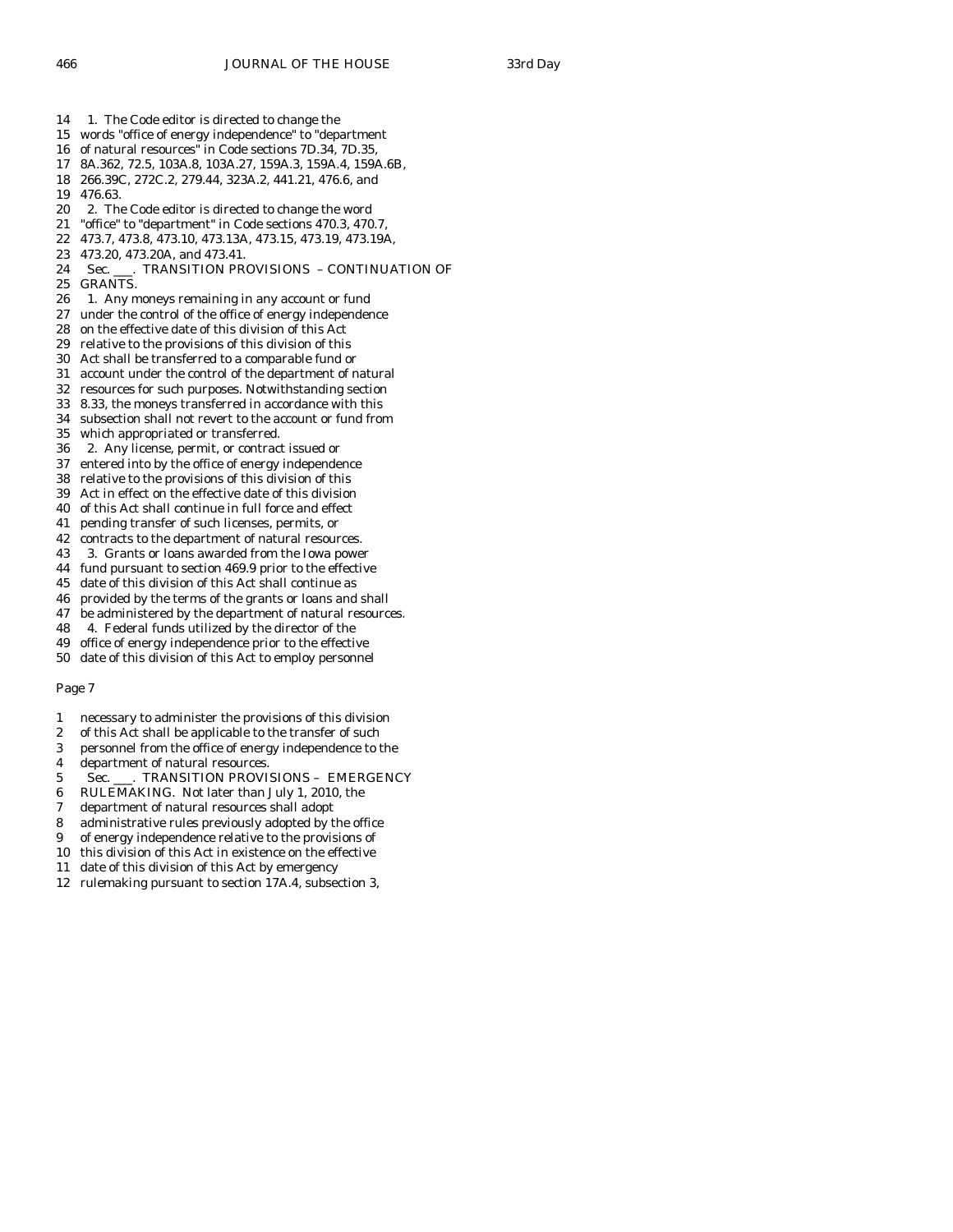- 14 rules shall be effective immediately upon filing unless
- 15 a later date is specified in the rules. Any rules
- 16 adopted in accordance with this section shall also be
- 17 published as a notice of intended action as provided 18 in section 17A.4. Any rule, regulation, form, order,
- 19 or directive promulgated by the office relative to the
- 
- 20 provisions of this division of this Act shall continue in full force and effect until such emergency rules are
- 22 adopted.
- 23 Sec. \_\_\_. EFFECTIVE UPON ENACTMENT. The section
- 24 of this division of this Act providing for emergency
- 25 rulemaking, being deemed of immediate importance, takes
- 26 effect upon enactment.>
- 27 7. Page 166, before line 25 by inserting:
- 28 <DIVISION
- 29 CORE CURRICULUM
- 30 Sec. \_\_\_. Section 280.3, subsection 3, paragraphs a
- 31 and b, Code 2009, are amended to read as follows:
- 32 a. Adopt an implementation plan by July 1,
- 33 2010 2011, which provides for the adoption of at
- 34 least one core curriculum subject area each year
- 35 as established by the state board of education for
- 36 grades nine through twelve pursuant to section 256.7,
- 37 subsection 26. The core curriculum established for
- 38 grades nine through twelve by the state board of
- 39 education pursuant to section 256.7, subsection 26,
- 40 shall be fully implemented by each school district and
- 41 school by July 1, 2012 2013.
- 42 b. Adopt an implementation plan, by July 1,
- 43 2012 2013, which provides for the full implementation
- 44 of the core curriculum established for kindergarten
- 45 through grade eight by the state board of education
- 46 pursuant to section 256.7, subsection 26, by the
- 47 2014-2015 2015-2016 school year.
- 48 Sec. \_\_\_. CORE CURRICULUM APPROPRIATION FOR FISCAL
- 49 YEAR 2010-2011. State funds shall not be appropriated
- 50 or allocated to, or used by, the department of

- 1 education for the fiscal year beginning July 1, 2010,
- 2 and ending June 30, 2011, for purposes of developing or
- 3 implementing the core curriculum established pursuant
- 4 to section 256.7, subsection 26.
- 5 Sec. . PROFESSIONAL DEVELOPMENT FOR CORE
- 6 CURRICULUM INFUSION AND IMPLEMENTATION REDUCTION IN
- 7 STATE AID PAYMENT. Notwithstanding section 257.10,
- 8 subsection 10, paragraph "a" and section 257.37A,
- 9 subsection 1, paragraph "a", for the fiscal year
- 10 beginning July 1, 2010, the professional development
- 11 allocation made to a school district or area education
-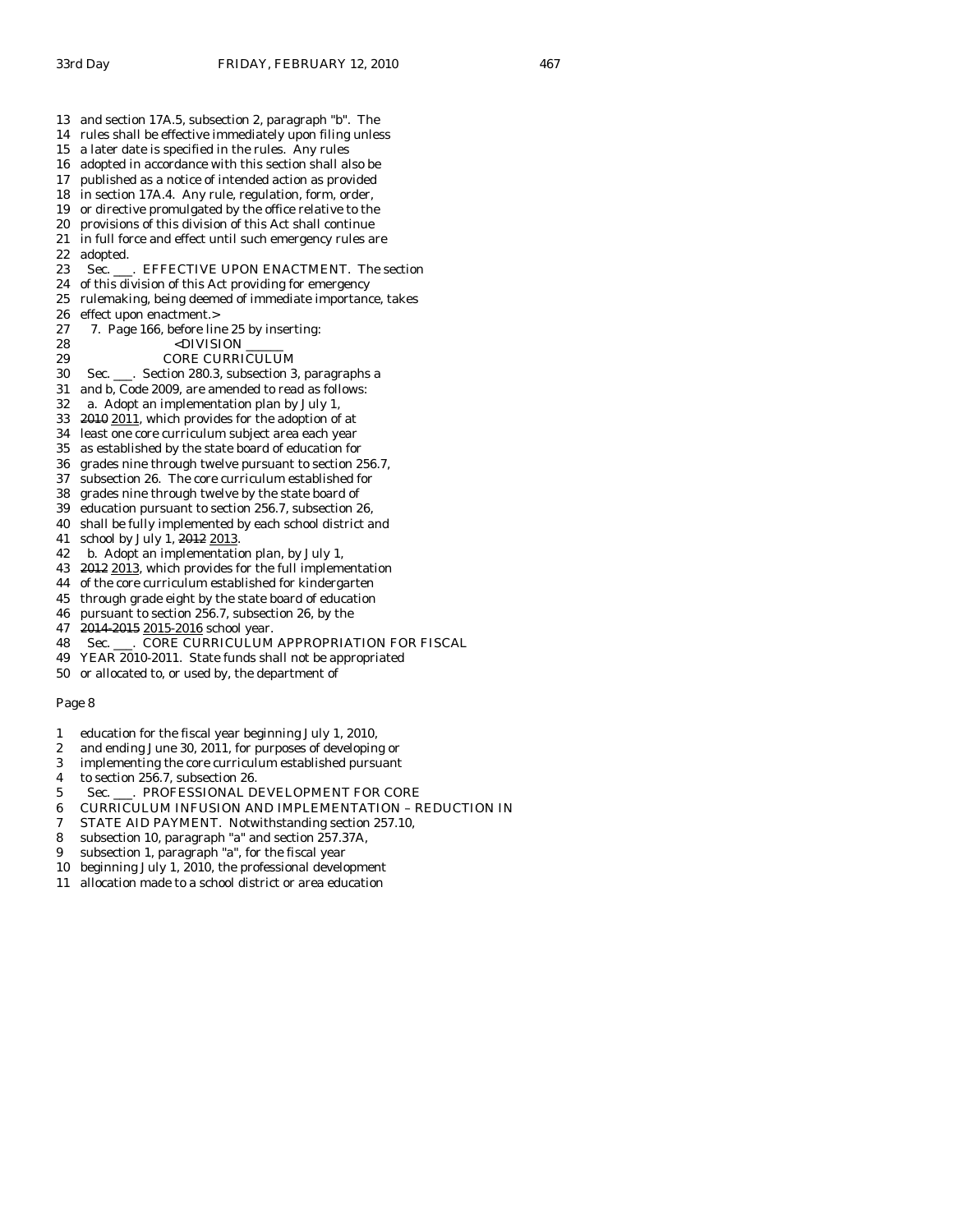12 agency pursuant to section 257.10, subsection 10, 13 paragraph "a", or section 257.37A, subsection 1, 14 paragraph "a", shall be reduced by the proportion of 15 the professional development allocation designated 16 for model core curriculum made in the fiscal year 17 beginning July 1, 2008, and specified in section 18 284.13, subsection 1, paragraph "d", subparagraph (1), 19 as enacted by 2008 Iowa Acts, chapter 1181, subsection 20 83, to the total professional development allocation 21 made in the fiscal year beginning July 1, 2008, 22 pursuant to section 284.13, subsection 1, paragraph 23 "d", subparagraph (1), as enacted by 2008 Iowa Acts, 24 chapter 1181, subsection 83.> 25 8. Page 166, before line 25 by inserting: 26 <DIVISION 27 CORE CURRICULUM 28 Sec. \_\_\_. Section 280.3, subsection 3, paragraphs a 29 and b, Code 2009, are amended to read as follows: 30 a. Adopt an implementation plan by July 1, 31 2010 2011, which provides for the adoption of at 32 least one core curriculum subject area each year 33 as established by the state board of education for 34 grades nine through twelve pursuant to section 256.7, 35 subsection 26. The core curriculum established for 36 grades nine through twelve by the state board of 37 education pursuant to section 256.7, subsection 26, 38 shall be fully implemented by each school district and 39 school by July 1, 2012 2013. 40 b. Adopt an implementation plan, by July 1, 41 2012 2013, which provides for the full implementation 42 of the core curriculum established for kindergarten 43 through grade eight by the state board of education 44 pursuant to section 256.7, subsection 26, by the 45 2014 2015 2015-2016 school year.> 46 9. Page 166, before line 25 by inserting: 47 <DIVISION 48 STATEWIDE PRESCHOOL PROGRAM FOR FOUR-YEAR-OLD CHILDREN 49 REPEAL

- 50 Sec. \_\_\_. Section 237A.21, subsection 3, paragraph
- Page 9
- 1 p, Code 2009, is amended by striking the paragraph.
- 2 Sec. \_\_\_. Section 256.11, subsection 1, paragraph
- 3 c, Code 2009, is amended by striking the paragraph.
- 4 Sec. \_\_\_. Section 256A.3, subsection 9, Code 2009,
- 5 is amended by striking the subsection.
- 6 Sec. \_\_\_. Section 257.16, subsection 1, Code 2009,
- 7 is amended to read as follows:
- 8 1. There is appropriated each year from the
- 9 general fund of the state an amount necessary to pay
- 10 the foundation aid under this chapter, the preschool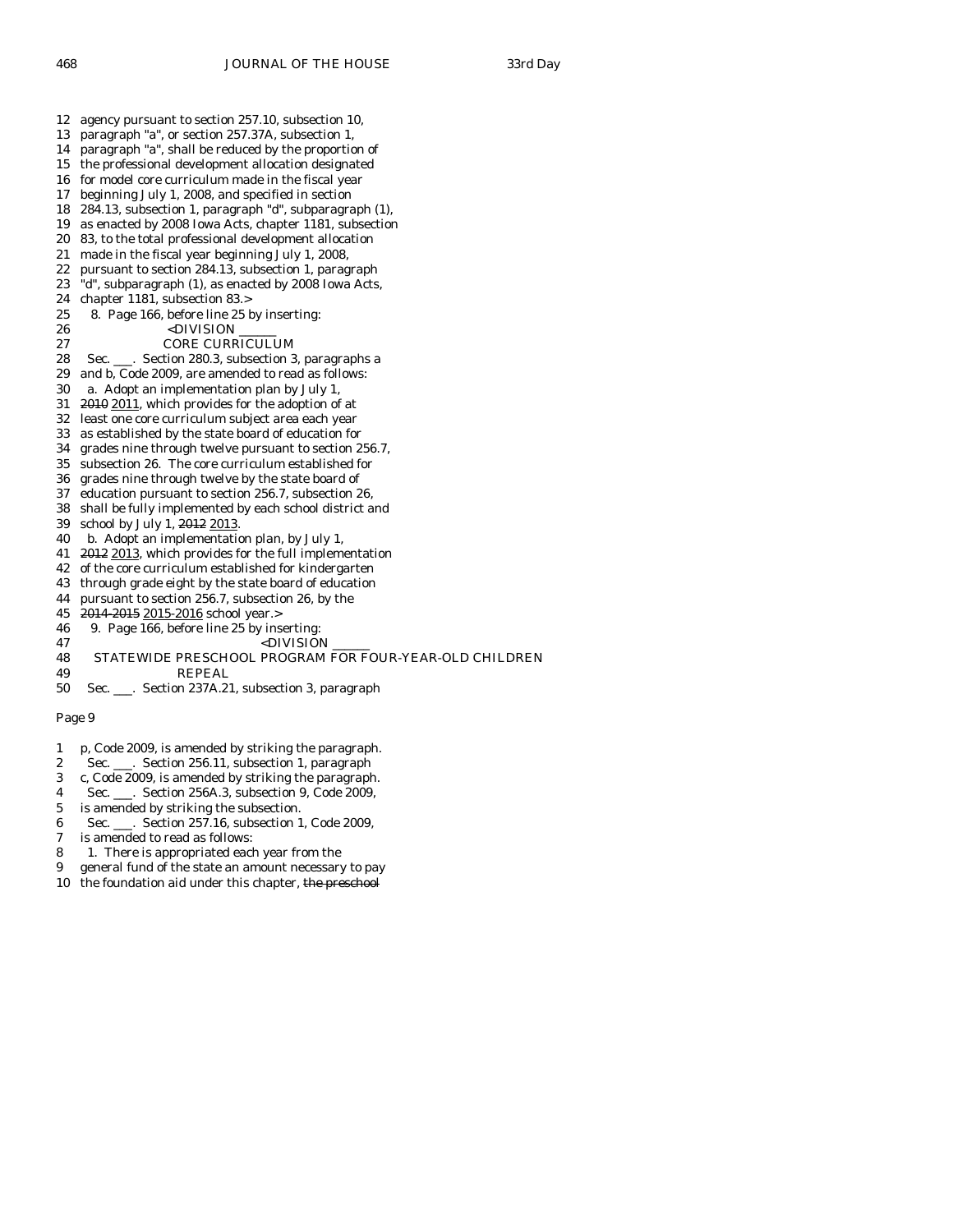- 11 foundation aid under chapter 256C, supplementary
- 12 aid under section 257.4, subsection 2, and adjusted
- 13 additional property tax levy aid under section 257.15,
- 14 subsection 4.
- 15 Sec. \_\_\_. Section 272.2, subsection 18, Code
- 16 Supplement 2009, is amended to read as follows:
- 17 18. May adopt rules for practitioners who are not
- 18 eligible for a statement of professional recognition
- 19 under subsection 10, but have received a baccalaureate
- 20 degree and provide a service to students at any or all
- 21 levels from prekindergarten through grade twelve for a
- 22 school district, accredited nonpublic school, or area
- 23 education agency<del>, or preschool program established</del>
- 24 pursuant to chapter 256C.
- 25 Sec. \_\_\_. Section 285.1, subsection 1, paragraph
- 26 a, subparagraph (3), Code Supplement 2009, is amended 27 to read as follows:
- 28 (3) Children attending prekindergarten programs
- 29 offered or sponsored by the district or nonpublic
- 30 school and approved by the department of education or
- 31 department of human services or children participating
- 32 in preschool in an approved local program under chapter
- 33 256C may be provided transportation services. However,
- 34 transportation services provided to nonpublic school
- 35 children are not eligible for reimbursement under this
- 36 chapter.

#### 37 Sec. \_\_\_. STATEWIDE PRESCHOOL FUNDING TO SCHOOL

- 38 READY CHILDREN PROGRAM.
- 39 1. There is appropriated from the general fund
- 40 of the state to the department of education for the
- 41 fiscal year beginning July 1, 2010, and ending June 30,
- 42 2011, the following amount, or so much thereof as is
- 43 necessary, to be used for the purposes designated:
- 44 For deposit in the school ready children grants
- 45 account of the Iowa empowerment fund created in section
- 46 28.9:
- 47 ...............................................................................................\$ 27,000,000
- 48 If an enactment in this Act or another Act repeals
- 49 the Iowa empowerment fund and creates a school ready
- 50 children account in the early childhood Iowa fund or in

- 1 another fund, the appropriation made in this section
- 2 shall be credited to such account and used in addition
- 3 to other appropriations for the school ready children
- 4 grant program in order to expand services under the
- 5 program to additional four-year-old children.
- 6 2. The appropriation made in this section replaces
- 7 a portion of the funding that would have otherwise
- 8 been appropriated for the statewide preschool program
- 9 for four-year-old children but for the repeal of that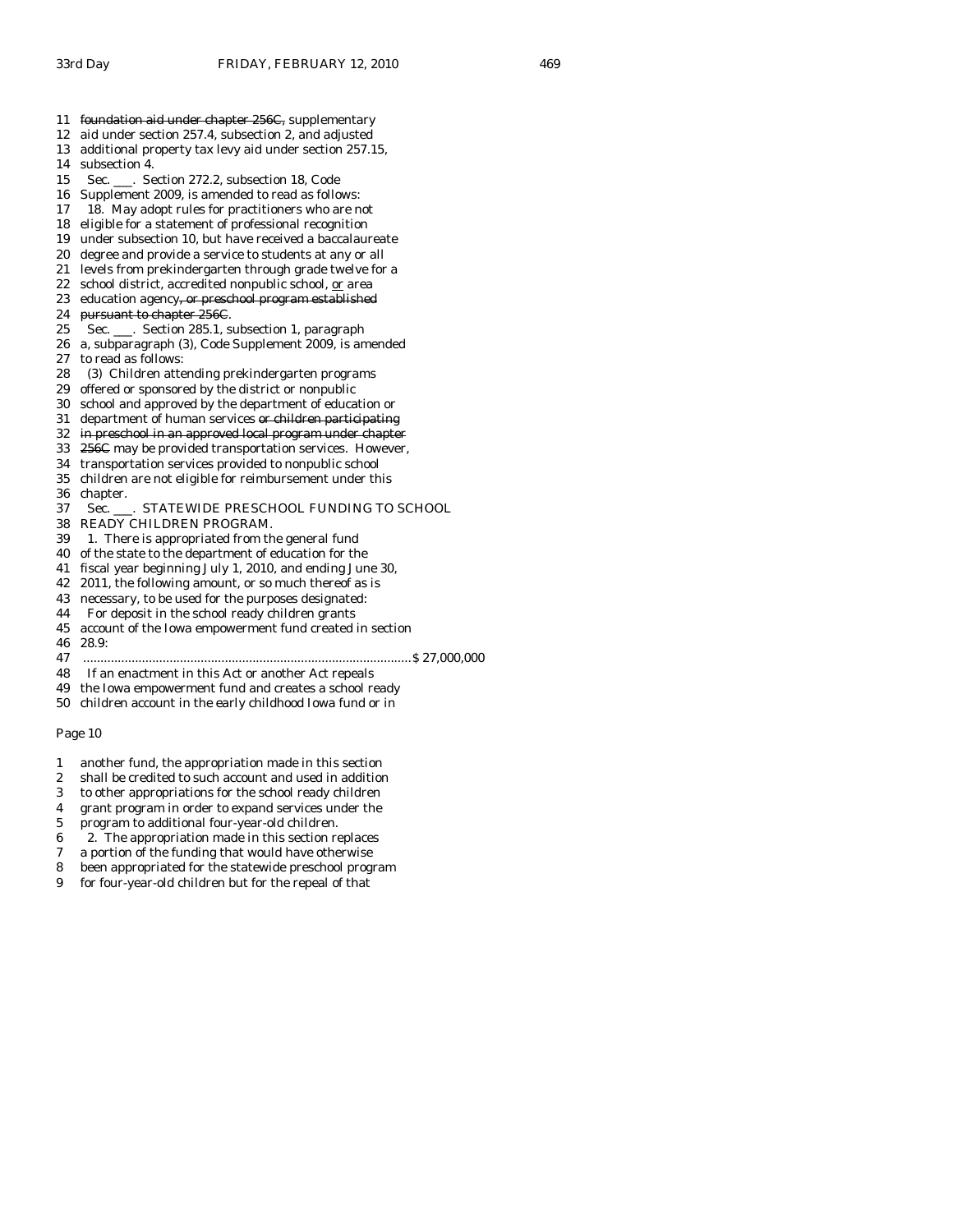- 10 program in accordance with this division of this Act.
- 11 It is the intent of the general assembly to continue
- 12 the supplemental funding provided in this section in
- 13 succeeding fiscal years.
- 14 Sec. \_\_\_. REPEAL. Sections 256C.1, 256C.2, 256C.3,
- 15 256C.4, 256C.5, 256C.6, and 279.51, Code 2009, are
- 16 repealed.>
- 17 10. Page 198, after line 24 by inserting:<br>18 <DIVISION
	- $<$ DIVISION
- 19 REGENTS INSTITUTIONS
- 20 Sec. \_\_\_. Section 262.12, Code 2009, is amended to
- 21 read as follows:
- 22 262.12 Committees and administrative offices under 23 board.
- $24$  1. The state board of regents shall also have and
- 25 exercise all the powers necessary and convenient for
- 26 the effective administration of its office and of the
- 27 institutions under its control, and to this end may
- 28 create such committees, offices, and agencies from its
- 29 own members or others, and employ persons to staff the
- 30 same, fix their staff compensation and tenure, and
- 31 delegate thereto, to staff or to the administrative
- 32 officers and faculty of the institutions under its 33 control, such part of the authority and duties vested
- 34 by statute in the state board, and shall formulate
- 35 and establish such rules, outline such policies, and
- 36 prescribe such procedures therefor, all as may be
- 37 desired or determined by the state board as recorded
- 38 in their its minutes.
- 39 2. Notwithstanding subsection 1, the state board of
- 40 regents shall consolidate into one system all of the
- 41 operational functions of the institutions of higher
- 42 education the board governs, including but not limited
- 43 to communication and information technology, personnel
- 44 and fiscal management systems, and legal services.
- 45 This single system shall be administered by the state
- 46 board and shall provide services uniformly to all
- 47 of the institutions of higher education governed by
- 48 the state board. An institution of higher education
- 49 governed by the state board shall not administer any of 50 these operational services independently, and shall not

- 1 procure operational services from any entity unless the
- 2 system administered by the state board does not offer
- 3 substantially the same service.
- 4 Sec. \_\_\_. REGENTS UNIVERSITY LEAVE LIMITATION –
- 5 FISCAL YEAR 2011-2012. For the fiscal year beginning
- 6 July 1, 2011, and ending June 30, 2012, the state board
- 7 of regents shall limit the number of leaves of absence
- 8 granted to faculty members employed by an institution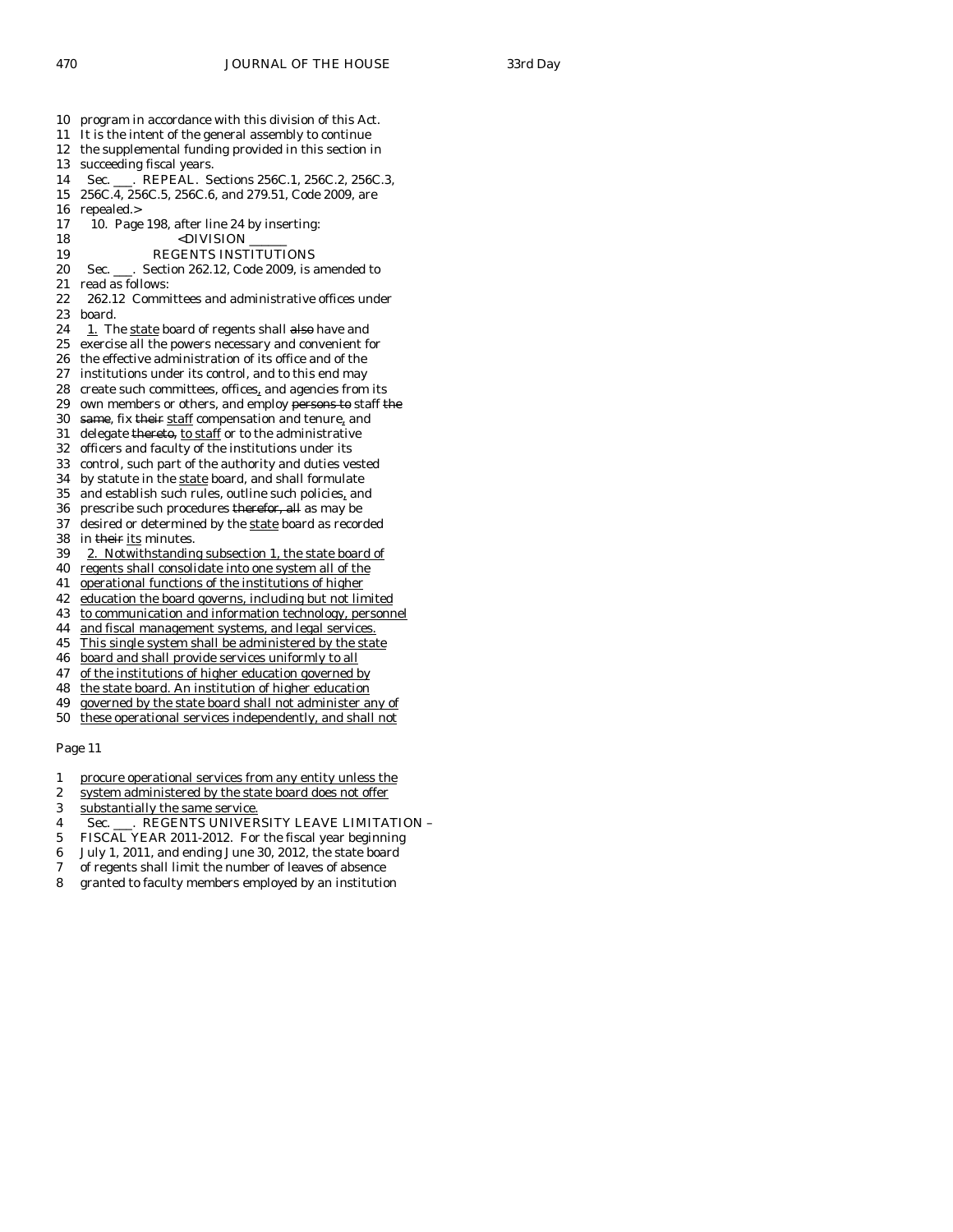| 9  | pursuant to section 262.9, subsection 14, to not more                                           |
|----|-------------------------------------------------------------------------------------------------|
| 10 | than the equivalent of 3.7 percent of the faculty                                               |
| 11 | members employed by the institution on September 1,                                             |
| 12 | 2010.                                                                                           |
| 13 | Sec. ___. REGENTS INSTITUTIONS. The amounts                                                     |
| 14 | appropriated from the general fund of the state to                                              |
| 15 | the state board of regents for the state university                                             |
| 16 | of Iowa, the Iowa state university of science and                                               |
| 17 | technology, and the university of northern Iowa, by any                                         |
| 18 | legislation enacted during the 2010 Regular Session of                                          |
| 19 | the Eighty-Third General Assembly, for the fiscal year                                          |
| 20 | beginning July 1, 2010, and ending June 30, 2011, are                                           |
| 21 | reduced by the following amount:                                                                |
| 22 |                                                                                                 |
| 23 | The state board of regents shall apply the reduction                                            |
| 24 | made in this section to the appropriations made to                                              |
| 25 | the indicated institutions in a manner so that an                                               |
| 26 | institution's appropriation is reduced in proportion                                            |
| 27 | to the amount the institution's appropriation in 2009                                           |
| 28 | Iowa Acts, chapter 177, section 10, bears to the                                                |
| 29 | total amount appropriated in that section to all three                                          |
| 30 | institutions.>                                                                                  |
| 31 | 11. Page 247, after line 22 by inserting:                                                       |
| 32 | <division< td=""></division<>                                                                   |
| 33 | DEPARTMENT OF PUBLIC HEALTH - TOBACCO                                                           |
| 34 | USE PREVENTION AND CONTROL                                                                      |
| 35 | YOUTH PROGRAM COMPONENT - COMMUNITY<br>Sec. .                                                   |
| 36 | PARTNERSHIPS - TOBACCO USE PREVENTION AND CONTROL -                                             |
| 37 | FISCAL YEAR 2010-2011. For the fiscal year beginning                                            |
| 38 | July 1, 2010, the department of public health's                                                 |
| 39 | contracts with community partnership areas relating                                             |
| 40 | to the tobacco use prevention and control initiative                                            |
| 41 | established pursuant to chapter 142A shall no longer                                            |
| 42 | allow state payment for the youth program component.                                            |
| 43 | Sec. ___. EFFECTIVE UPON ENACTMENT. This division                                               |
| 44 | of this Act, being deemed of immediate importance,                                              |
| 45 | takes effect upon enactment.>                                                                   |
| 46 | 12. Page 249, after line 11 by inserting:                                                       |
| 47 | <division< td=""></division<>                                                                   |
| 48 | <b>SHELTER CARE</b>                                                                             |
| 49 | Sec. ___. SHELTER CARE CONTRACTS - FY<br>2010-2011. For the fiscal year beginning July 1, 2010, |
| 50 |                                                                                                 |

- 1 the shelter care provider contracts with the department
- 2 of human services applicable to that fiscal year shall<br>3 no longer allow state payment for guaranteed shelter
- no longer allow state payment for guaranteed shelter
- 4 beds in order for such payment to be provided only for
- 5 beds that are actually used during the fiscal year.
- 6 Sec. \_\_\_. EFFECTIVE UPON ENACTMENT. This division
- 7 of this Act, being deemed of immediate importance,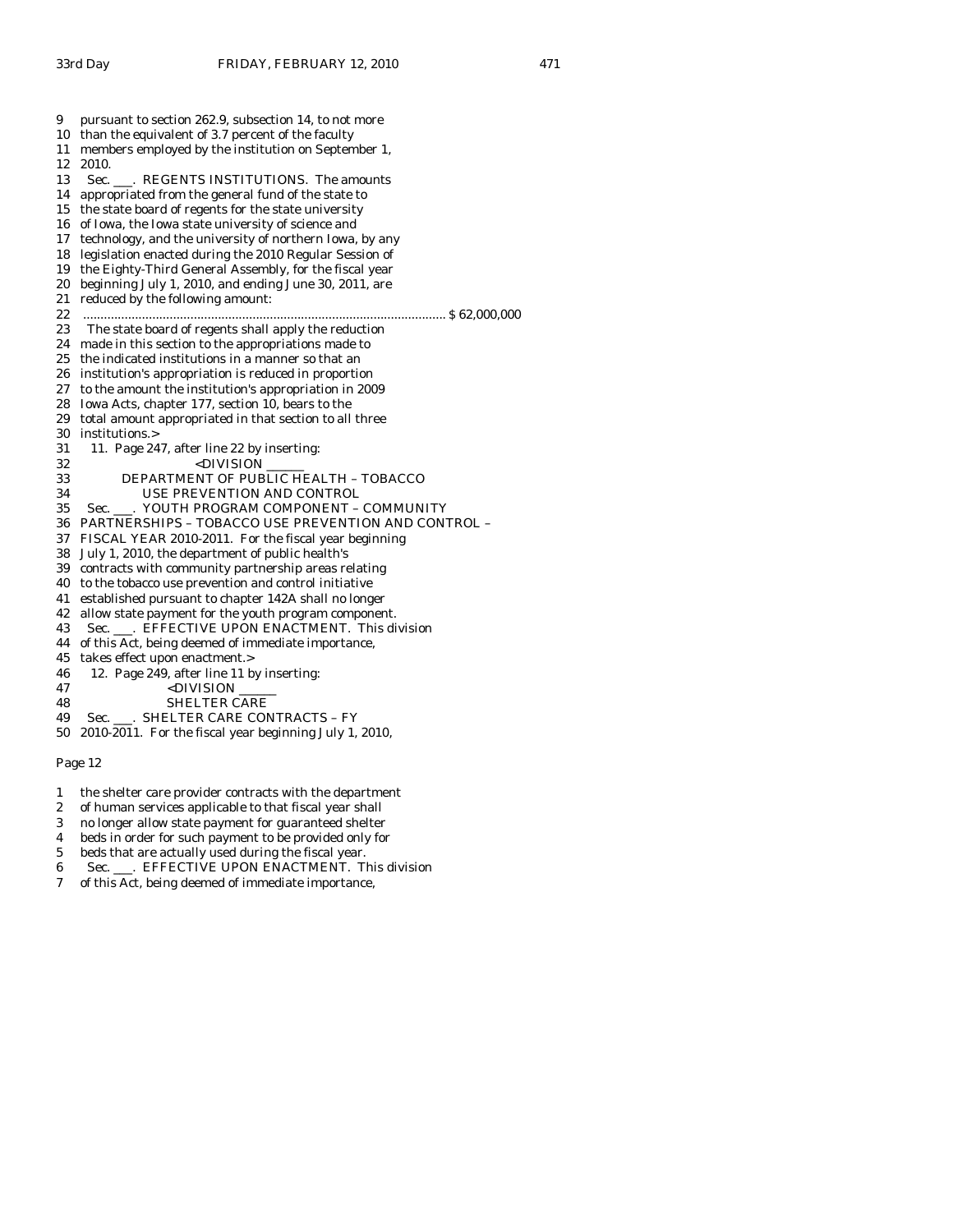- 9 13. Page 249, after line 11 by inserting:<br>10 <br/>>
>>>>>> <DIVISION 11 DEPARTMENT OF HUMAN SERVICES – FAMILY PLANNING WAIVER 12 Sec. \_\_\_. MEDICAL ASSISTANCE FAMILY PLANNING WAIVER -13 FY2010-2011. For the fiscal year beginning July 1, 14 2010, the department of human services shall no longer 15 allow payment for the state share under the medical 16 assistance Iowa family planning network waiver. 17 Sec. \_\_\_. EFFECTIVE UPON ENACTMENT. This division 18 of this Act, being deemed of immediate importance, 19 takes effect upon enactment.> 20 14. Page 249, after line 11 by inserting: 21 <DIVISION 22 PUBLIC BENEFITS FOR UNAUTHORIZED ALIENS 23 Sec. \_\_\_. NEW SECTION. 234.15 Citizenship 24 verification program – public benefits. 25 1. Except as provided in subsection 3 or where 26 exempted by federal law, every state agency and 27 political subdivision shall verify the lawful presence 28 in the United States of any natural person eighteen 29 years of age or older who has applied for state 30 or local public benefits, as defined in 8 U.S.C. § 31 1621, or for federal public benefits, as defined in 8 32 U.S.C. § 1611, that are administered by an agency or a 33 political subdivision of this state. 34 2. The provisions of this section shall be enforced 35 without regard to race, religion, gender, ethnicity, 36 or national origin. 37 3. Verification of a person's lawful presence in 38 the United States under the provisions of this section 39 shall not be required for the following: 40 a. For any purpose for which lawful presence in the 41 United States is not restricted by law. 42 b. For assistance for health care items and 43 services that are necessary for the treatment of an
	-
- 44 emergency medical condition, as defined in 42 U.S.C. §  $45$  1396b(v)(3), of the unauthorized alien involved and are
- 46 not related to an organ transplant procedure.
- 47 c. For short-term, noncash, in-kind emergency
- 48 disaster relief.
- 49 d. For public health assistance for immunizations
- 50 with respect to diseases and for testing and treatment

- 1 of symptoms of communicable diseases whether or not
- 2 such symptoms are caused by a communicable disease.
- 3 e. For programs, services, or assistance such as
- 4 soup kitchens, crisis counseling and intervention,
- 5 and short-term shelter specified by the United
- 6 States attorney general, in the sole and unreviewable

8 takes effect upon enactment.>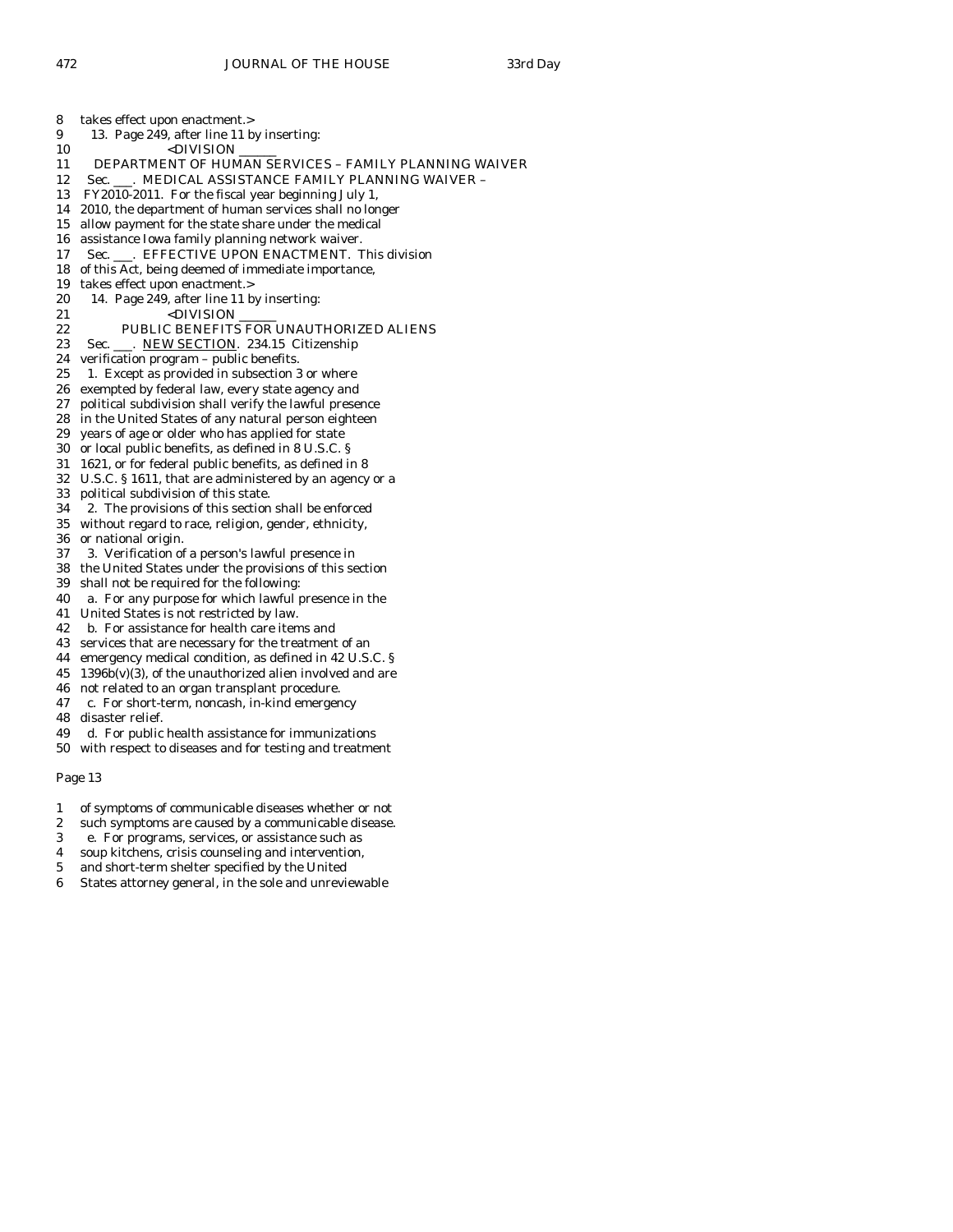- 7 discretion of the United States attorney general after
- 8 consultation with appropriate federal agencies and
- 9 departments, which:
- 10 (1) Deliver in-kind services at the community
- 11 level, including through public or private nonprofit 12 agencies.
- 13 (2) Do not condition the provision of assistance,
- 14 the amount of assistance provided, or the cost of
- 15 assistance provided on the income or resources of the 16 individual recipient.
- 17 (3) Are necessary for the protection of life or
- 18 safety.
- 19 f. For prenatal care.
- 20 4. To verify a natural person's lawful presence in
- 21 the United States in order to receive benefits, the
- 22 agency or political subdivision required to make such
- 23 verification shall require that the applicant execute
- 24 an affidavit under penalty of perjury that makes one of
- 25 the following assertions:<br>26 a. The applicant is a U<sub>1</sub>
- a. The applicant is a United States citizen.
- 27 b. The applicant is a qualified alien under the
- 28 federal Immigration and Nationality Act, and is
- 29 lawfully present in the United States.
- 30 5. For any applicant who has executed the affidavit
- 31 described in subsection 4, paragraph "b", eligibility
- 32 for benefits shall be verified through the federal
- 33 systematic alien verification for entitlement program
- 34 operated by the United States department of homeland
- 35 security or a successor program designated by the
- 36 United States department of homeland security. 37 Until such eligibility verification is completed,
- 38 the affidavit may be presumed to be proof of lawful
- 39 presence for the purposes of this section.
- 40 6. a. A person who knowingly and willfully
- 41 makes a false, fictitious, or fraudulent statement
- 42 of representation in an affidavit executed pursuant
- 43 to subsection 4 is guilty of a fraudulent practice
- 44 pursuant to section 714.8, subsection 3.
- 45 b. If the affidavit constitutes a false claim of
- 46 United States citizenship under 18 U.S.C. § 911, a
- 47 complaint shall be filed by the agency requiring the
- 48 affidavit with the appropriate Iowa district of the
- 49 United States attorney's office.
- 50 7. An agency or political subdivision of this

- 1 state may adopt variations to the requirements of this
- 2 section which demonstrably improve the efficiency or
- 3 reduce delay in the verification process, or to provide
- 4 for adjudication of unique individual circumstances
- 5 where the verification procedures in this section would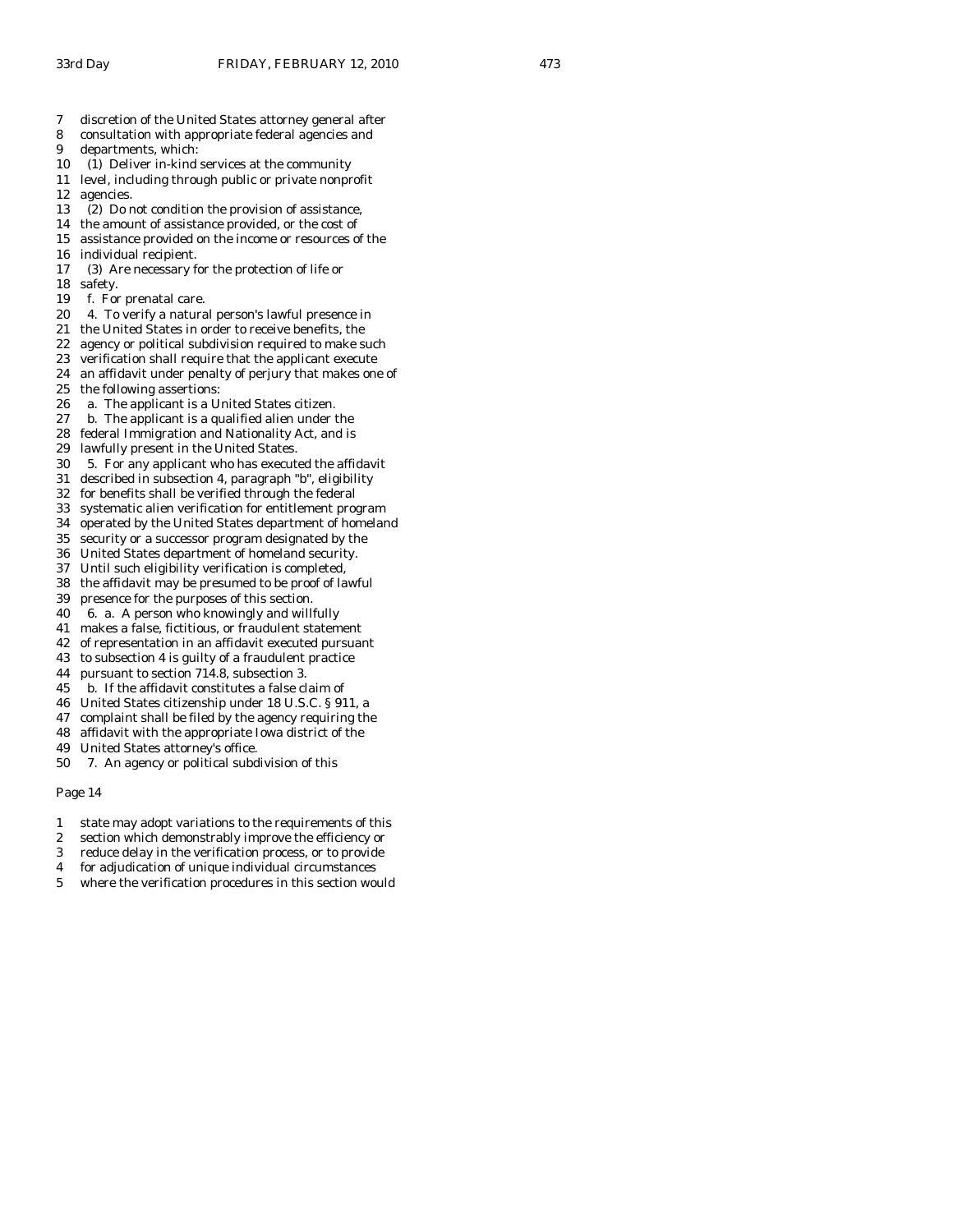- 6 impose unusual hardship on a legal resident of Iowa.
- 7 8. An agency or political subdivision of this state
- 8 shall not provide any state, local, or federal benefit,
- 9 as defined in 8 U.S.C. § 1621 or 8 U.S.C. § 1611, in
- 10 violation of the provisions of this section.
- 11 9. Each state agency or department which
- 12 administers any program of state or local public 13 benefits shall provide an annual report to the
- 14 secretary of state with respect to its compliance with
- 15 the provisions of this section. Any and all errors
- 16 shall be reported to the United States department of
- 17 homeland security by the secretary of state. The
- 18 secretary of state shall monitor the federal systematic
- 19 alien verification for entitlement program and its
- 20 verification application errors and significant delays
- 21 and shall issue an annual report to the governor and
- 22 the general assembly on such errors and significant
- 23 delays, and recommendations to ensure that the
- 24 application of the systematic alien verification of<br>25 entitlement program is not erroneously denving b
- entitlement program is not erroneously denying benefits
- 26 to legal residents of Iowa.>
- 27 15. By renumbering as necessary.

 Roll call was requested by Rants of Woodbury and McCarthy of Polk.

On the question "Shall amendment  $H-8053$  be adopted?" (S.F. [2088](http://coolice.legis.state.ia.us/Cool-ICE/default.asp?Category=billinfo&Service=Billbook&frame=1&GA=83&hbill=SF2088))

The ayes were, 43:

| Alons              | Anderson   | Arnold           | <b>Baudler</b> |
|--------------------|------------|------------------|----------------|
| <b>Chambers</b>    | Cownie     | De Boef          | Deyoe          |
| <b>Dolecheck</b>   | Forristall | Grassley         | Hagenow        |
| Heaton             | Helland    | Horbach          | Huseman        |
| Kaufmann           | Koester    | Lukan            | May            |
| Miller, L.         | Olson, S.  | Paulsen          | Pettengill     |
| Raecker            | Rants      | Rayhons          | Roberts        |
| Sands              | Schulte    | Schultz          | Soderberg      |
| Sorenson           | Struyk     | Sweeney          | <b>Tiepkes</b> |
| Tymeson            | Upmeyer    | Van Engelenhoven | Wagner         |
| Watts              | Windschitl | Worthan          |                |
| The nays were, 54: |            |                  |                |

| Abdul-Samad | Bailey  | Beard   | Bell   |
|-------------|---------|---------|--------|
| Bukta       | Burt    | Cohoon  | Ficken |
| Ford        | Frevert | Gaskill | Gayman |
| Hanson      | Heddens | Hunter  | Huser  |
| Isenhart    | Jacoby  | Kearns  | Kelley |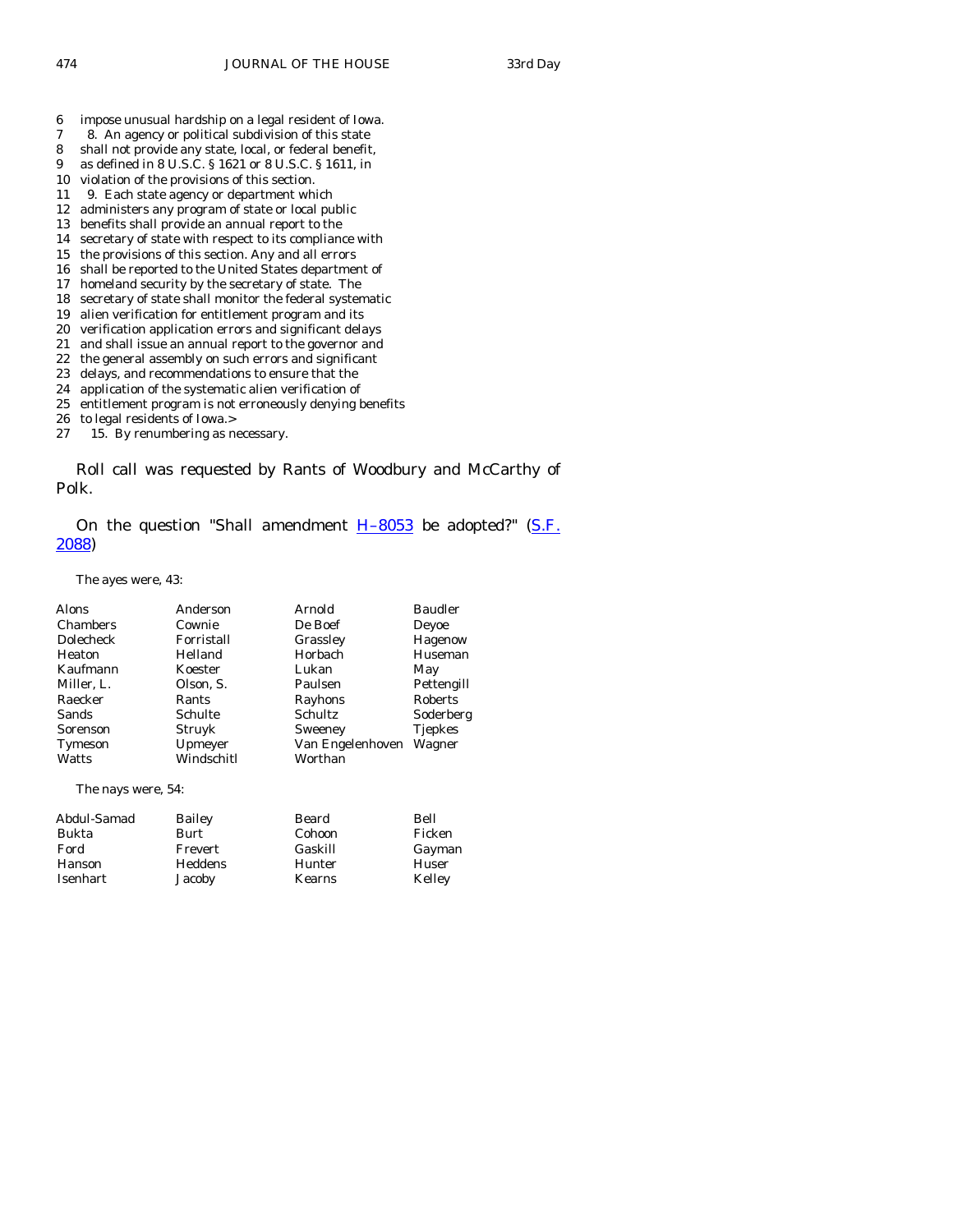| Kressig           | Kuhn                        | Lensing   | Lykam     |
|-------------------|-----------------------------|-----------|-----------|
| Marek             | Mascher                     | McCarthy  | Mertz     |
| Miller, H.        | Oldson                      | Olson, D. | Olson, T. |
| Palmer            | Petersen                    | Quirk     | Reasoner  |
| Reichert          | Running-Marquardt Schueller |           | Shomshor  |
| Smith             | Steckman                    | Swaim     | Taylor    |
| Thede             | Thomas                      | Wendt     | Wenthe    |
| Wessel-Kroeschell | Whitead                     | Willems   | Winckler  |
| Zirkelbach        | Mr. Speaker                 |           |           |
|                   | Murphy                      |           |           |

Absent or not voting, 3:

| Berry | Drake | Olson, R. |
|-------|-------|-----------|
|       |       |           |

Amendment **H-8053** lost.

 Watts of Dallas asked and received unanimous consent to withdraw amendment  $H-8047$  filed by him on February 8, 2010.

Kaufmann of Cedar offered the following amendment **H-8059** filed by him and moved its adoption:

## [H–8059](http://coolice.legis.state.ia.us/Cool-ICE/default.asp?Category=billinfo&Service=Billbook&frame=1&GA=83&hbill=H8059)

- 1 Amend **Senate File 2088**, as amended, passed, and
- 2 reprinted by the Senate, as follows:
- 3 1. Page 36, line 18, by striking  $\langle \text{not} \rangle$  and 4 inserting  $\langle \text{not} \rangle$
- 4 inserting  $\langle \text{not} \rangle$ <br>5 2. By striking
- 5 2. By striking page 37, line 4, through page 38,
- 6 line 4.
- 7 3. By renumbering as necessary.

Roll call was requested by Paulsen of Linn and Taylor of Linn.

# On the question "Shall amendment  $H-8059$  be adopted?" (S.F. [2088](http://coolice.legis.state.ia.us/Cool-ICE/default.asp?Category=billinfo&Service=Billbook&frame=1&GA=83&hbill=SF2088))

The ayes were, 43:

| Alons      | Anderson   | Arnold   | <b>Baudler</b> |
|------------|------------|----------|----------------|
| Chambers   | Cownie     | De Boef  | Deyoe          |
| Dolecheck  | Forristall | Grassley | Hagenow        |
| Heaton     | Helland    | Horbach  | Huseman        |
| Kaufmann   | Koester    | Lukan    | May            |
| Miller. L. | Olson, S.  | Paulsen  | Pettengill     |
| Raecker    | Rants      | Rayhons  | Roberts        |
| Sands      | Schulte    | Schultz  | Soderberg      |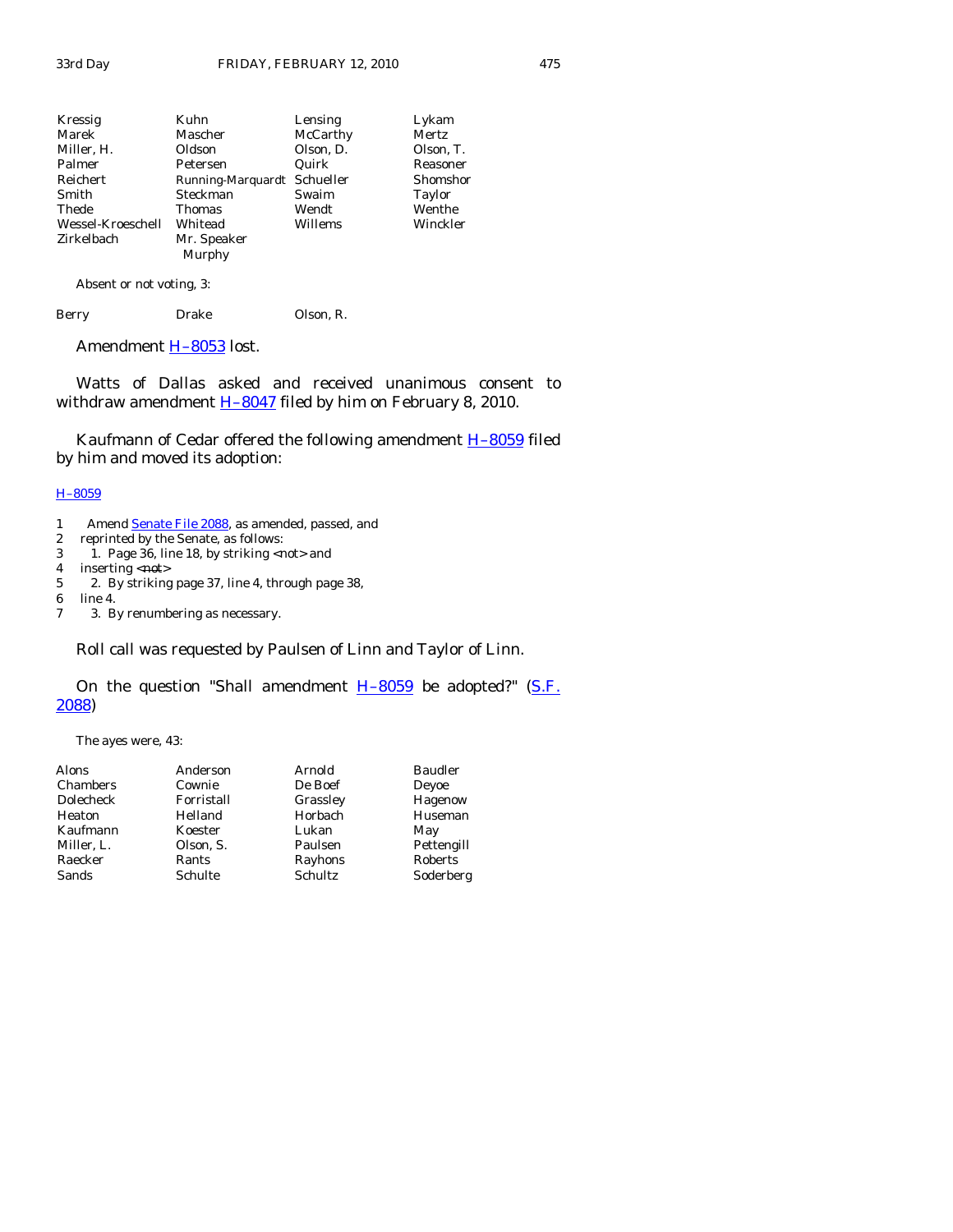| Sorenson | Struyk     | Sweeney                 | <b>Tjepkes</b> |
|----------|------------|-------------------------|----------------|
| Tymeson  | Upmeyer    | Van Engelenhoven Wagner |                |
| Watts    | Windschitl | Worthan                 |                |

The nays were, 55:

| Abdul-Samad  | Bailey            | Beard             | Bell          |
|--------------|-------------------|-------------------|---------------|
| Berry        | Bukta             | Burt              | Cohoon        |
| Ficken       | Ford              | Frevert           | Gaskill       |
| Gayman       | Hanson            | Heddens           | Hunter        |
| Huser        | Isenhart          | Jacoby            | <b>Kearns</b> |
| Kelley       | Kressig           | Kuhn              | Lensing       |
| Lykam        | Marek             | Mascher           | McCarthy      |
| <b>Mertz</b> | Miller, H.        | Oldson            | Olson, D.     |
| Olson, T.    | Palmer            | Petersen          | Quirk         |
| Reasoner     | Reichert          | Running-Marquardt | Schueller     |
| Shomshor     | Smith             | Steckman          | Swaim         |
| Taylor       | Thede             | <b>Thomas</b>     | Wendt         |
| Wenthe       | Wessel-Kroeschell | Whitead           | Willems       |
| Winckler     | Zirkelbach        | Mr. Speaker       |               |
|              |                   | Murphy            |               |
|              |                   |                   |               |

Absent or not voting, 2:

Drake Olson, R.

Amendment [H–8059](http://coolice.legis.state.ia.us/Cool-ICE/default.asp?Category=billinfo&Service=Billbook&frame=1&GA=83&hbill=H8059) lost.

 Raecker of Polk asked and received unanimous consent to withdraw amendment  $H-8057$  filed by him on February 9, 2010.

Pettengill of Benton offered the following amendment **H-8072** filed by her and moved its adoption:

## [H–8072](http://coolice.legis.state.ia.us/Cool-ICE/default.asp?Category=billinfo&Service=Billbook&frame=1&GA=83&hbill=H8072)

- 1 Amend **Senate File 2088**, as amended, passed, and
- 2 reprinted by the Senate, as follows:
- 3 1. Page 36, line 33, by striking <noncontract>

Amendment **H-8072** was adopted.

 Petersen of Polk asked and received unanimous consent to withdraw amendment  $H-8077$  filed by her on February 9, 2010, placing out of order amendment  $H-8093$  filed by her on February 11, 2010.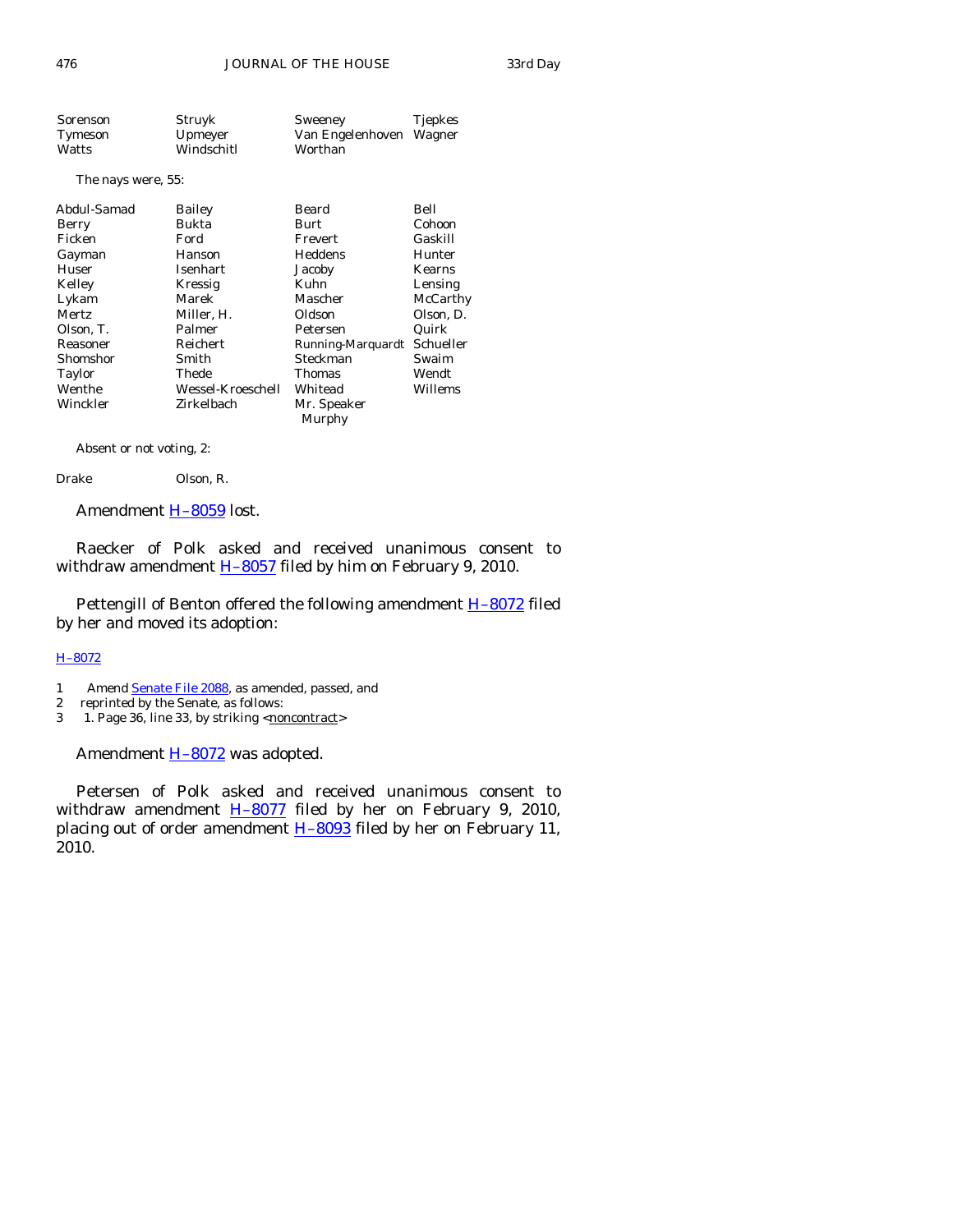Rants of Woodbury offered the following amendment **H-8062** filed by him and moved its adoption:

## [H–8062](http://coolice.legis.state.ia.us/Cool-ICE/default.asp?Category=billinfo&Service=Billbook&frame=1&GA=83&hbill=H8062)

| 1                | Amend Senate File 2088, as amended, passed, and         |
|------------------|---------------------------------------------------------|
| $\boldsymbol{2}$ | reprinted by the Senate, as follows:                    |
| 3                | 1. Page 44, after line 3 by inserting:                  |
| 4                | <division< td=""></division<>                           |
| 5                | ETHICS AND CAMPAIGN DISCLOSURE                          |
| 6                | <b>BOARD - CIVIL PENALTIES</b>                          |
| 7                | Sec. ___. Section 68A.401, subsection 3, Code           |
| 8                | Supplement 2009, is amended to read as follows:         |
| 9                | 3. The candidate of a candidate's committee, or         |
| 10               | the chairperson of any other committee, is responsible  |
| 11               | for filing statements and reports under this chapter.   |
| 12               | The board shall send notice to a committee that has     |
| 13               | failed to file a disclosure report at the time required |
| 14               | under section 68A.402. A Notwithstanding section        |
| 15               | 68B.32D, subsection 1, paragraph "h", a candidate of    |
| 16               | a candidate's committee, or the chairperson of any      |
| 17               | other committee, may be subject to a civil penalty'     |
| 18               | of not more than ten thousand dollars for failure to'   |
| 19               | timely file a disclosure report required under section  |
| 20               | 68A.402.>                                               |
| 21               | 2. By renumbering as necessary.                         |

Amendment [H–8062](http://coolice.legis.state.ia.us/Cool-ICE/default.asp?Category=billinfo&Service=Billbook&frame=1&GA=83&hbill=H8062) lost.

 Watts of Dallas asked and received unanimous consent to withdraw amendment  $H$ -8078 filed by him on February 9, 2010.

 Watts of Dallas asked and received unanimous consent to withdraw amendment  $H-8049$  filed by him on February 8, 2010.

Sands of Louisa offered the following amendment **H-8092** filed by him and moved its adoption:

# [H–8092](http://coolice.legis.state.ia.us/Cool-ICE/default.asp?Category=billinfo&Service=Billbook&frame=1&GA=83&hbill=H8092)

1 Amend [Senate File 2088,](http://coolice.legis.state.ia.us/Cool-ICE/default.asp?Category=billinfo&Service=Billbook&frame=1&GA=83&hbill=SF2088) as amended, passed, and<br>2 reprinted by the Senate, as follows:

2 reprinted by the Senate, as follows:

- 3 1. Page 158, after line 15 by inserting:
- 4 <DIVISION
- 5 NATURAL RESOURCES FUNDS
- 6 Sec. \_\_\_. NEW SECTION. 455A.4A Department of
- 7 natural resources fund.
- 8 1. A department of natural resources fund is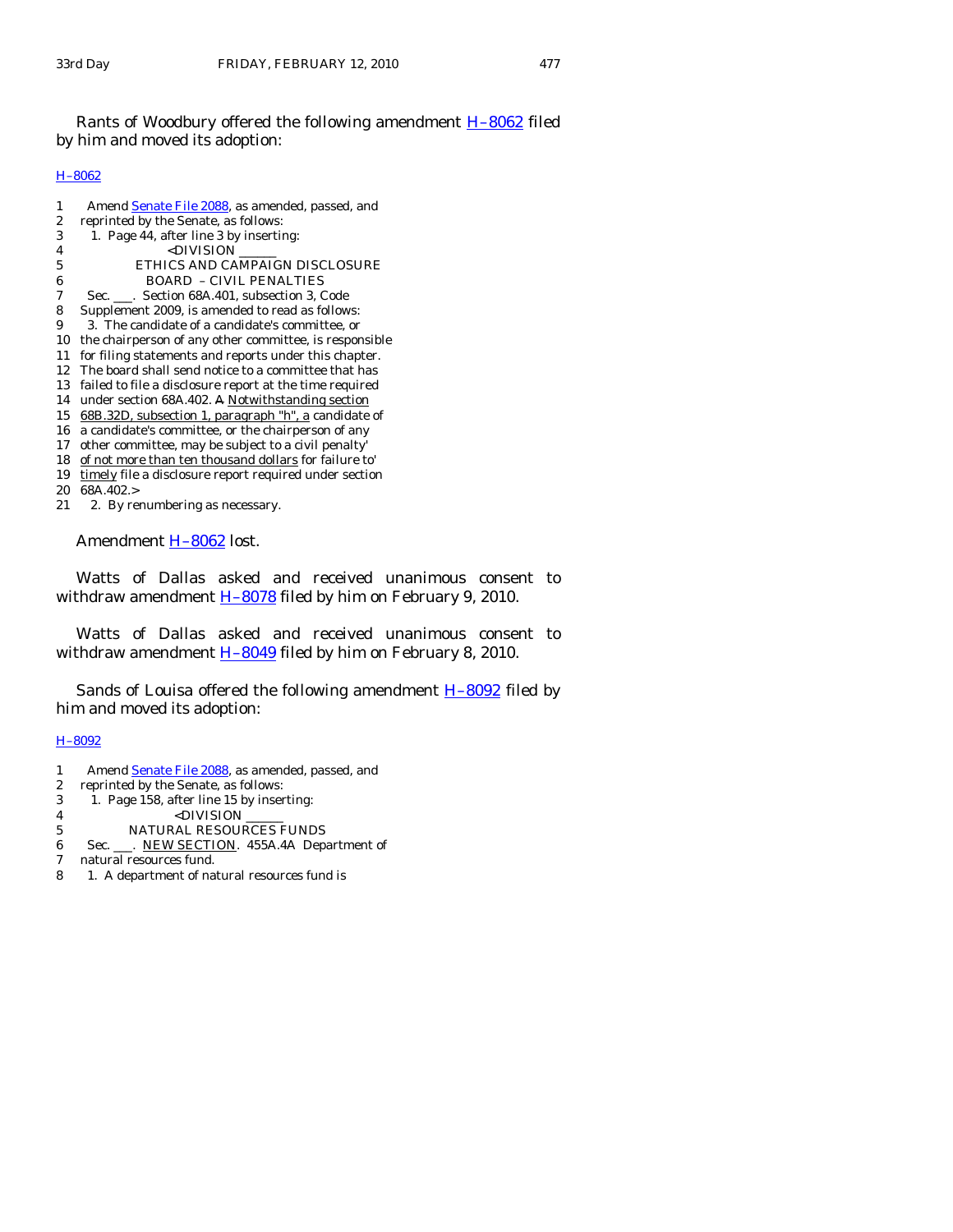- 9 created in the state treasury as a separate fund under
- 10 the control of the department of natural resources.
- 11 The fund shall be composed of moneys appropriated to
- 12 the fund by the general assembly and moneys available
- 13 to and obtained or accepted by the department from the 14 United States or from private sources for placement in
- 15 the fund.
- 16 2. a. Notwithstanding any other provision to the
- 17 contrary, it is the intent of the general assembly that
- 18 all revenue appropriated to a fund contained in Title
- 19 XI, with the exception of revenue that is appropriated
- 20 to the fish and wildlife protection fund pursuant to
- 21 Article VII, section 9, of the Constitution of the
- 22 State of Iowa, is appropriated to and shall be credited
- 23 by the treasurer of state to the department of natural
- 24 resources fund, including but not limited to all
- 25 revenue in the following funds:
- 26 (1) Special snowmobile fund created in section
- 27 321G.7.
- 28 (2) Special all-terrain vehicle fund created in
- 29 section 321I.8.
- 30 (3) Iowa resources enhancement and protection fund
- 31 created in section 455A.18.
- 32 (4) Environmental crimes investigation and
- 33 prosecution fund created in section 455B.112A.
- 34 (5) Air contaminant source fund created in section
- 35 455B.133B.
- 36 (6) Septic management fund and toilet unit fund
- 37 created in section 455B.172. 38 (7) Water quality protection fund created in
- 39 section 455B.183A.
- 40 (8) National pollutant discharge elimination system
- 41 permit fund created in section 455B.196.
- 42 (9) Sewage works construction fund created in
- 43 section 455B.241.
- 44 (10) Water use permit fund created in section
- 45 455B.265A.
- 46 (11) Water pollution control works revolving loan
- 47 fund, water pollution control works administration
- 48 fund, drinking water facilities revolving loan fund,
- 49 and drinking water facilities administration fund
- 50 created in section 455B.295.

- 1 (12) Hazardous substance remedial fund created in
- 2 section 455B.423.
- 3 (13) Waste management assistance trust fund created
- 4 in section 455B.484.
- 5 (14) Independent redemption center grant fund
- 6 created in section 455C.17.
- 7 (15) Waste tire management fund created in section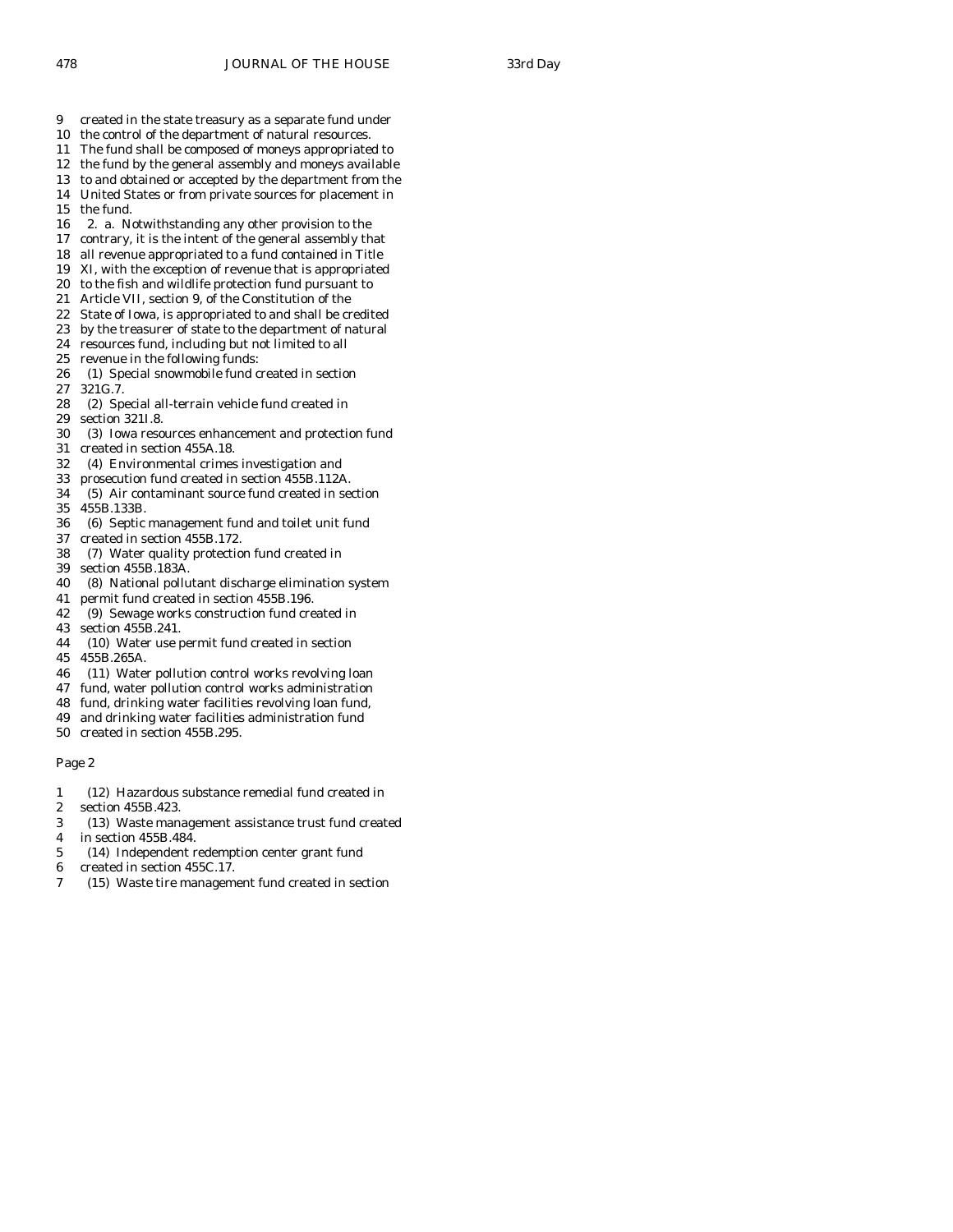- 9 (16) Waste volume reduction and recycling fund
- 10 created in section 455D.15.
- 11 (17) Groundwater protection fund created in section
- 12 455E.11.
- 13 (18) Iowa comprehensive petroleum underground
- 14 storage tank fund created in section 455G.3.
- 15 (19) Marketability fund created in section 455G.21.
- 16 (20) Land recycling fund created in section
- 17 455H.401.
- 18 (21) Forestry management and enhancement fund
- 19 created in section 456A.21.
- 20 (22) Remedial action fund created in section
- 21 457B.1, subsection 3, paragraph "p".
- 22 (23) Animal agriculture compliance fund created in
- 23 section 459.401.
- 24 (24) Manure storage indemnity fund created in
- 25 section 459.501.
- 26 (25) Agricultural drainage well water quality<br>27 assistance fund created in section 460.303.
- assistance fund created in section 460.303.
- 28 (26) Missouri river preservation and land use fund
- 29 created in section 463B.3.
- 30 (27) Honey creek premier destination park bond fund
- 31 created in section 463C.11.
- 32 (28) On-site wastewater systems assistance fund
- 33 created in section 466.9.
- 34 (29) Watershed improvement fund created in section 35 466A.2.
- 36 (30) Building energy management fund created in 37 section 473.19A.
- 38 b. The revenue so appropriated to the department of
- 39 natural resources fund shall be used only as provided
- 40 in appropriations made from the fund by the general
- 41 assembly which may include for purposes relating to the
- 42 statutory purposes set forth for the funds contained
- 43 in Title XI.
- 44 c. This subsection is applicable to all
- 45 appropriations to the Title XI funds beginning on July
- 46 1, 2010, and ending on June 30, 2015.
- 47 3. a. Notwithstanding any other provision to the
- 48 contrary it is the intent of the general assembly
- 49 that all provisions that impose fees in Title XI and
- 50 that are appropriated to funds contained in Title XI,

- 1 with the exception of state license fees for hunting,
- 2 fishing, and trapping that are appropriated to the fish
- 3 and wildlife protection fund pursuant to Article VII,
- 4 section 9, of the Constitution of the State of Iowa,
- 5 shall be repealed on June 30, 2015.
- 6 b. Beginning on July 1, 2010, and each year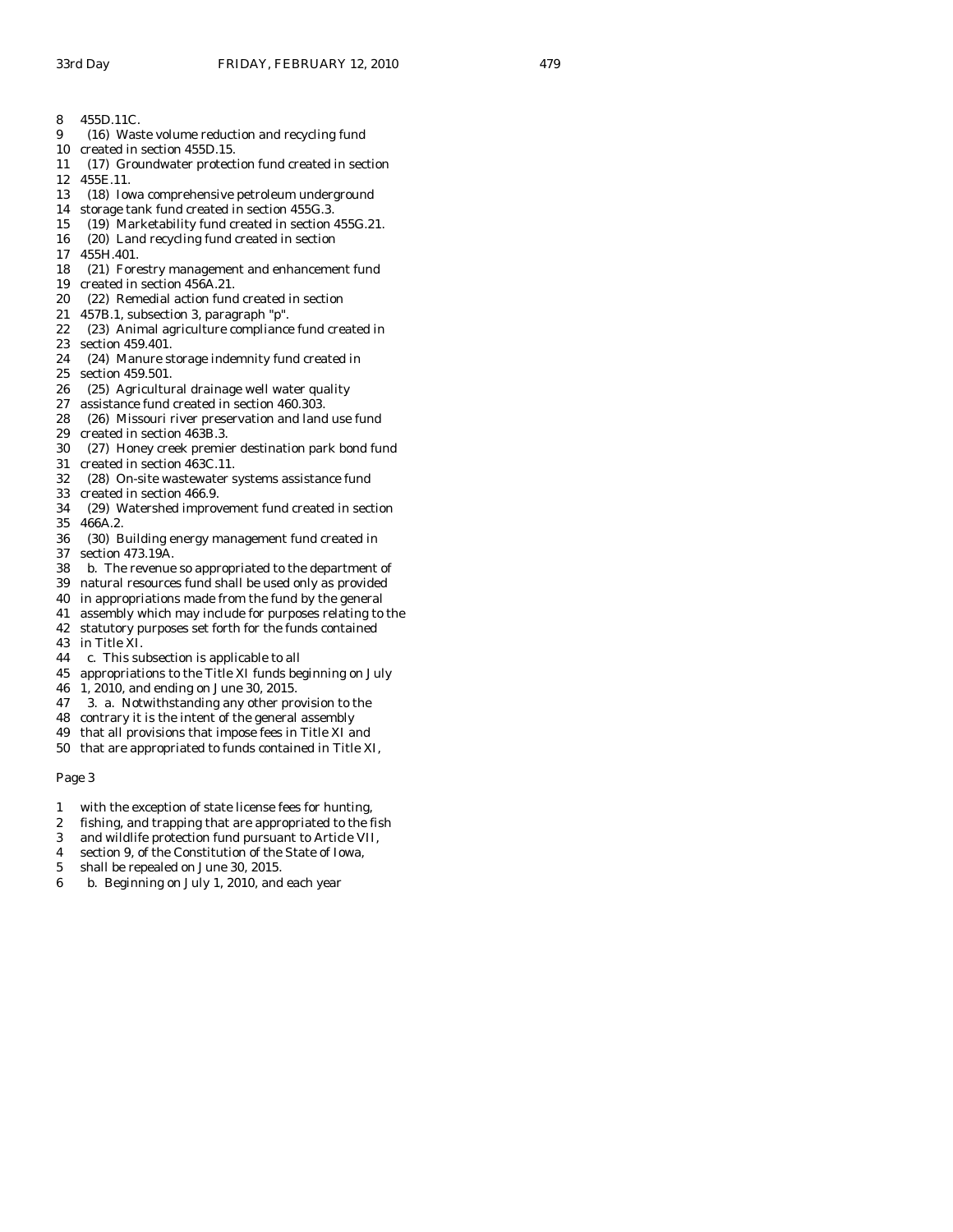- 7 thereafter until July 1, 2015, the department of
- 8 natural resources shall submit an annual report to
- 9 the general assembly which discusses, explains, and
- 10 justifies the purposes and amounts of twenty percent of
- 11 the fees imposed pursuant to Title XI so that by July 12 1, 2015, all fees imposed pursuant to Title XI have
- 13 been reported on.
- 14 4. Notwithstanding section 8.33, any balance in
- 15 the fund on June 30 of each fiscal year shall not
- 16 revert to the general fund of the state, but shall be
- 17 available for purposes of this section in subsequent
- 18 fiscal years. Notwithstanding section 12C.7, interest
- 19 and earnings on moneys in the fund shall be credited
- 20 to the fund.
- 21 5. This section is repealed July 15, 2015.
- 22 Sec. \_\_\_. EFFECTIVE UPON ENACTMENT. This Act,
- 23 being deemed of immediate importance, takes effect upon
- 24 enactment.>
- 25 2. By renumbering as necessary.

Kressig of Black Hawk in the chair at 4:36 p.m.

Amendment H-8092 lost.

 Struyk of Pottawattamie asked and received unanimous consent that amendment  $H-8071$  be deferred.

Chambers of O'Brien offered the following amendment  $H-8086$ filed by him and moved its adoption:

## [H–8086](http://coolice.legis.state.ia.us/Cool-ICE/default.asp?Category=billinfo&Service=Billbook&frame=1&GA=83&hbill=H8086)

- 1 Amend [Senate File 2088,](http://coolice.legis.state.ia.us/Cool-ICE/default.asp?Category=billinfo&Service=Billbook&frame=1&GA=83&hbill=SF2088) as amended, passed, and
- 2 reprinted by the Senate, as follows:
- 3 1. Page 198, after line 6 by inserting:
- 4 <DIVISION
- 5 STATE BOARD OF REGENTS COST SAVINGS TASK FORCE
- 6 Sec. \_\_\_. NEW SECTION. 11.51 Cost savings task
- 7 force regents board office and regents institutions
- 8 of higher education.
- 9 1. There is established a cost savings task force
- 10 composed of nine members to identify examples of
- 11 inefficiency and waste in the administration of the
- 12 office of the board of regents, the committees and
- 13 administrative offices under the board created pursuant
- 14 to section 262.12, and of the regents universities.
- 15 The task force shall be located for administrative
- 16 purposes within the office of the auditor of state.
- 17 The auditor of state shall provide office space, staff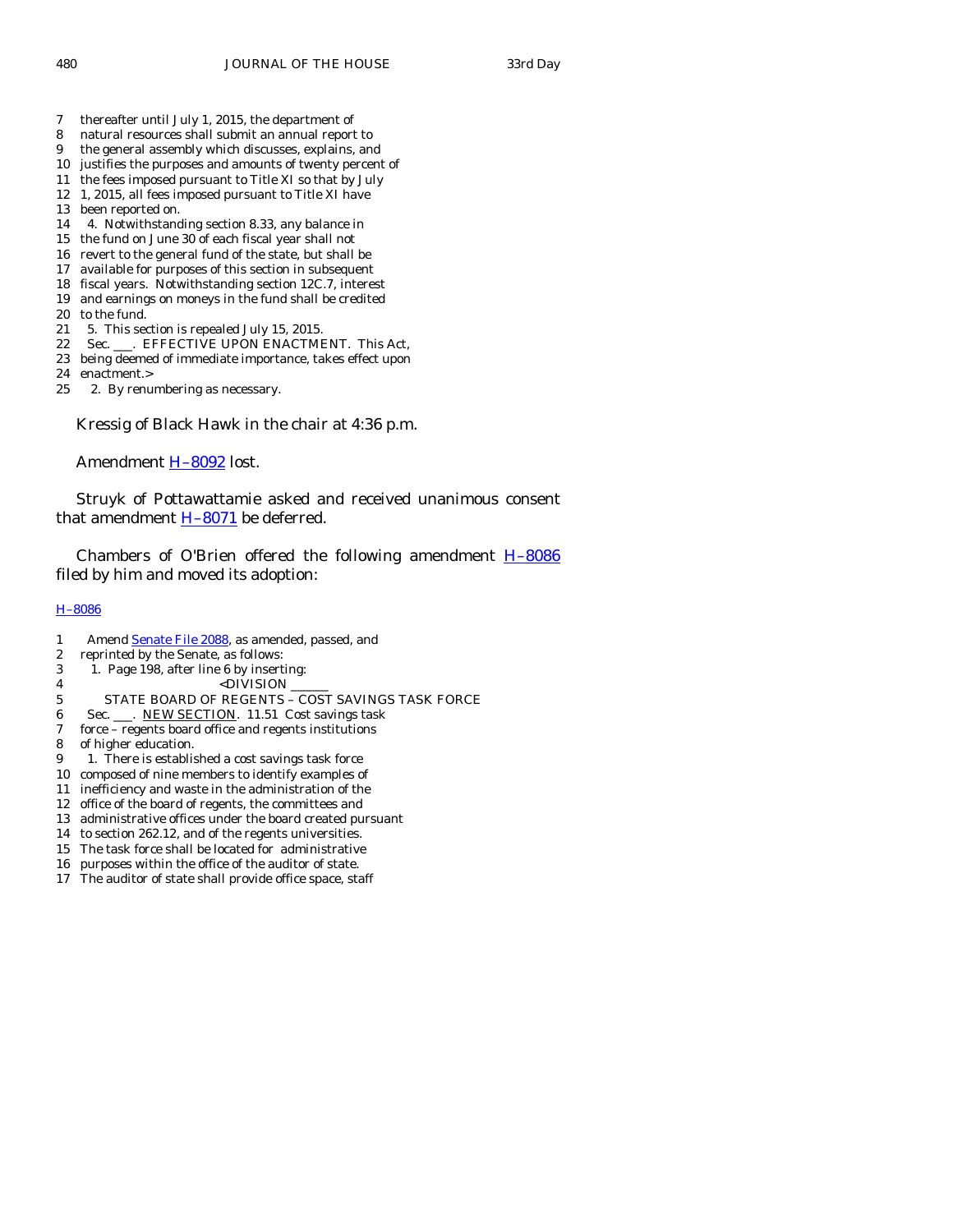- 18 assistance, and necessary supplies and equipment for
- 19 the task force. The auditor of state shall budget
- 20 moneys to pay the expenses of the task force, including
- 21 the actual expenses of the auditor of state incurred
- 22 while engaged in the performance of official task force
- 23 duties. In performing its functions, the task force is 24 performing a public function on behalf of the state and
- 
- 25 is a public instrumentality of the state.<br>26 2. a. Membership of the task force sh 2. a. Membership of the task force shall include
- 27 the auditor of state, two members appointed by the
- 28 governor subject to confirmation by the senate, two
- 29 members appointed by the auditor, and four legislative
- 30 members. The legislative members are two state
- 31 senators, one appointed by the president of the senate
- 32 after consultation with the majority leader of the
- 33 senate, and one appointed by the minority leader of
- 34 the senate from their respective parties; and two
- 35 state representatives, one appointed by the speaker of
- 36 the house of representatives and one appointed by the
- 37 minority leader of the house of representatives from
- 38 their respective parties.
- 39 b. The members appointed by the governor shall
- 40 possess experience and expertise in the field of
- 41 economics.
- 42 c. The members shall be appointed to three-year
- 43 staggered terms and the terms shall commence and end
- 44 as provided by section 69.19. If a vacancy occurs, a
- 45 successor shall be appointed in the same manner and
- 46 subject to the same qualifications as the original
- 47 appointment to serve the unexpired term.
- 48 3. The chairperson of the task force shall be
- 49 the auditor of state. A majority of the task force
- 50 constitutes a quorum. The task force shall meet at

- 1 least four times each year and may meet at the call of 2 the chairperson.
- 
- 3 4. The task force shall examine all financial
- 4 affairs of the state board of regents and the
- 5 institutions of higher education governed by the state
- 6 board, as well as the board office and institutions'
- 7 programs, and shall identify examples of inefficiency
- 8 and waste in the administration of the board office
- 9 and of the regents universities. The task force
- 10 shall have access to all state board and institution
- 11 records. The task force shall submit its findings and
- 12 recommendations in a report to the general assembly,
- 13 the governor, and the state board of regents by
- 14 December 1 annually.
- 15 5. The members of the commission shall receive no
- 16 compensation but may be reimbursed for actual expenses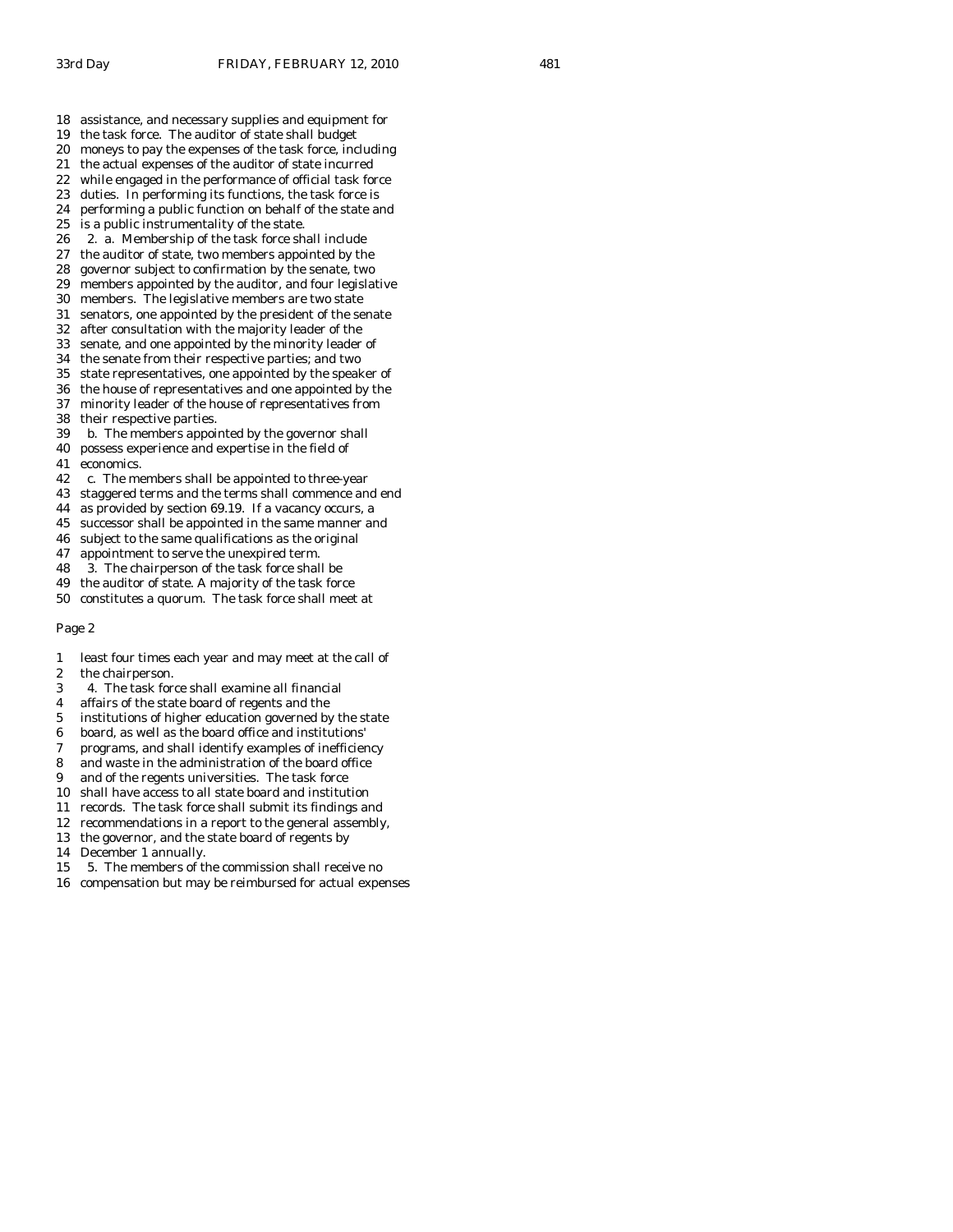18 duties.> 19 2. Page 198, before line 7 by inserting: 20 <DIVISION 21 STATE BOARD OF REGENTS – PUBLIC HEARINGS 22 Sec. \_\_\_. Section 262.9, subsection 19, paragraph 23 a, Code Supplement 2009, is amended to read as follows: 24 a. Not less than thirty days prior to action<br>25 by the board on any proposal to increase tuit by the board on any proposal to increase tuition, 26 fees, or charges at one or more of the institutions 27 of higher education under its control, schedule and 28 conduct at least three public hearings on the proposed 29 increase in different geographic regions of the 30 state, and send written notification of the amount 31 of the proposed increase including a copy of the 32 proposed tuition increase docket memorandum prepared 33 for its consideration to the presiding officers of 34 the student government organization of the affected 35 institutions. The final decision on an increase in 36 tuition or mandatory fees charged to all students at 37 an institution for a fiscal year shall be made at a 38 regular meeting and shall be reflected in a final 39 docket memorandum that states the estimated total 40 cost of attending each of the institutions of higher 41 education under the board's control. The regular 42 meeting shall be held in Ames, Cedar Falls, or Iowa 43 City and shall not be held during a period in which 44 classes have been suspended for university holiday or 45 break. A proposed tuition increase shall be limited 46 to an amount equivalent to the increase in the most 47 recent higher education price index issued by the 48 nationally recognized nonprofit investment manager that 49 in 2005 assumed responsibility for maintaining the 50 higher education price index. The state board shall Page 3 1 not increase tuition or mandatory fees in response 2 to action taken by the governor to implement uniform

17 incurred while engaged in the performance of official

- 3 reductions in appropriations pursuant to section 8.31.>
- 4 3. Page 198, after line 24 by inserting:
- 5 <DIVISION \_\_\_\_\_\_
- 6 STATE BOARD OF REGENTS COMPREHENSIVE PLAN
- 7 Sec. \_\_\_. Section 262.9, Code Supplement 2009, is
- 8 amended by adding the following new subsection:
- 9 NEW SUBSECTION. 36. Direct the president of
- 10 each institution of higher education governed by the
- 11 board to develop a biennial comprehensive plan with
- 12 benchmarks on measures to reduce tuition and mandatory
- 13 fees, reduce administrative costs, and attain higher
- 14 graduation rates.>
- 15 4. Page 198, before line 25 by inserting: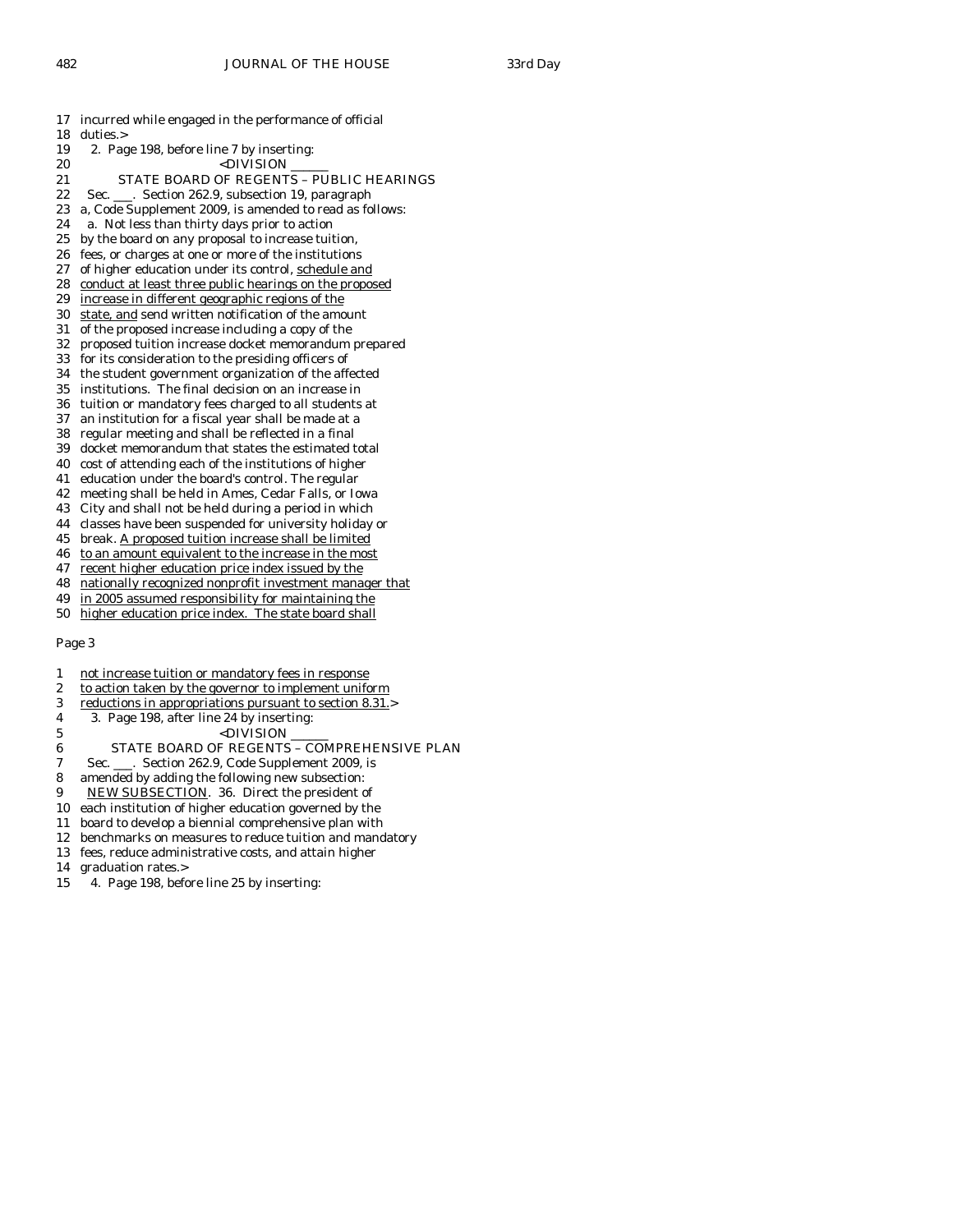16 <br/>  $$\mbox{{\sc {\small  
}}$~<}$  DIVISION 17 STATE BOARD OF REGENTS - FACULTY WORKLOAD ANALYSIS 18 Sec. \_\_\_. Section 262.25, Code 2009, is amended by 19 adding the following new subsection: 20 NEW SUBSECTION. 4A. The number of professors 21 who are teaching courses and an analysis comparing 22 the number of hours tenured professors teach in the 23 classroom compared to the number of hours teaching 24 assistants teach in the classroom.>

25 5. By renumbering as necessary.

 Roll call was requested by Chambers of O'Brien and Paulsen of Linn.

On the question "Shall amendment  $H-8086$  be adopted?" (S.F. [2088](http://coolice.legis.state.ia.us/Cool-ICE/default.asp?Category=billinfo&Service=Billbook&frame=1&GA=83&hbill=SF2088))

The ayes were, 43:

| <b>Alons</b> | Anderson   | Arnold           | <b>Baudler</b>  |
|--------------|------------|------------------|-----------------|
| Chambers     | Cownie     | De Boef          | Devoe           |
| Dolecheck    | Forristall | Grassley         |                 |
| Heaton       | Helland    | Horbach          | Huseman         |
| Kaufmann     | Koester    | Lukan            | May             |
| Miller, L.   | Olson, S.  | Paulsen          | Pettengill      |
| Raecker      | Rants      | Rayhons          | Roberts         |
| <b>Sands</b> | Schulte    | Schultz          | Soderberg       |
| Sorenson     | Struyk     | Sweeney          | <b>T</b> jepkes |
| Tymeson      | Upmeyer    | Van Engelenhoven | Wagner          |
| Watts        | Windschitl | Worthan          |                 |

The nays were, 55:

| Abdul-Samad | <b>Bailey</b>      | Beard             | Bell      |
|-------------|--------------------|-------------------|-----------|
| Berry       | Bukta              | Burt              | Cohoon    |
| Ficken      | Ford<br>Frevert    |                   | Gaskill   |
| Gayman      | Heddens<br>Hanson  |                   | Hunter    |
| Huser       | Isenhart<br>Jacoby |                   | Kearns    |
| Kelley      | Kuhn               | Lensing           | Lykam     |
| Marek       | Mascher            | McCarthy          | Mertz     |
| Miller, H.  | Murphy, Spkr.      | Oldson            | Olson, D. |
| Olson, T.   | Palmer             | Petersen          | Quirk     |
| Reasoner    | Reichert           | Running-Marquardt | Schueller |
| Shomshor    | Smith              | Steckman          | Swaim     |
| Taylor      | Thede              | Thomas            | Wendt     |
| Wenthe      | Wessel-Kroeschell  | Whitead           | Willems   |
| Winckler    | Zirkelbach         | Kressig.          |           |
|             |                    | Presiding         |           |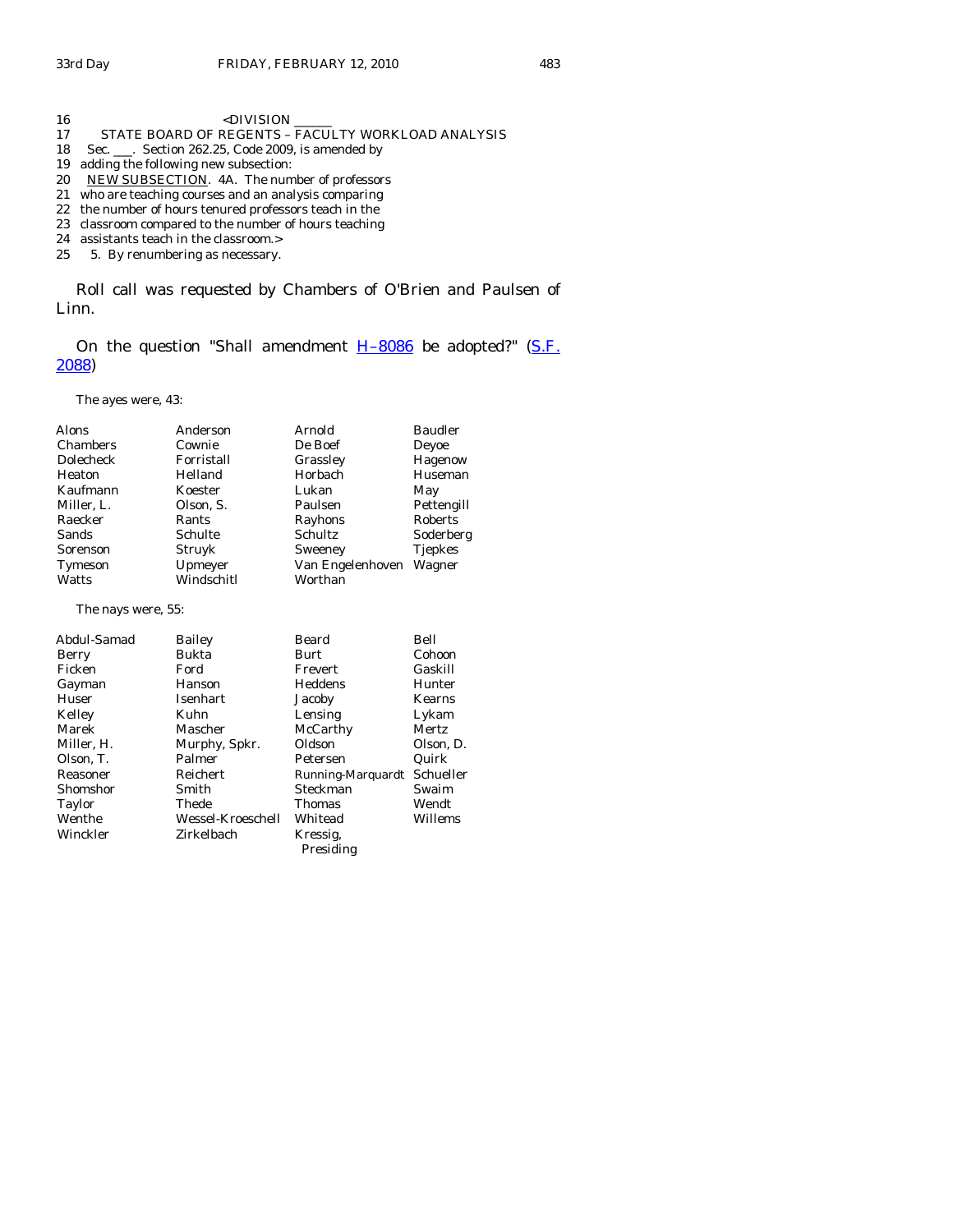Absent or not voting, 2:

Drake Olson, R.

Amendment **H-8086** lost.

Struyk of Pottawattamie offered the following amendment **H-8087** filed by him and Forristall of Pottawattamie and moved its adoption:

## [H–8087](http://coolice.legis.state.ia.us/Cool-ICE/default.asp?Category=billinfo&Service=Billbook&frame=1&GA=83&hbill=H8087)

| 1  | Amend Senate File 2088, as amended, passed, and         |
|----|---------------------------------------------------------|
| 2  | reprinted by the Senate, as follows:                    |
| 3  | 1. Page 198, after line 6 by inserting:                 |
| 4  | <division< td=""></division<>                           |
| 5  | COMMUNITY COLLEGE ACCREDITATION                         |
| 6  | Sec. ___. Section 260C.47, subsection 1, unnumbered     |
| 7  | paragraph 1, Code 2009, is amended to read as follows:  |
| 8  | The state board of education shall establish by         |
| 9  | rule an accreditation process for community college     |
| 10 | programs by July 1, 1997. The process shall be          |
| 11 | jointly developed and agreed upon by the department     |
| 12 | of education and the community colleges. The state      |
| 13 | accreditation process shall be integrated with the      |
| 14 | accreditation process of the north central association  |
| 15 | of colleges and schools, including the evaluation       |
| 16 | cycle, the self study process, and the criteria for     |
| 17 | evaluation, which shall incorporate the standards for   |
| 18 | community colleges developed under section 260C.48;     |
| 19 | and shall identify and make provision for the needs     |
| 20 | of the state that are not met by the association's      |
| 21 | accreditation process. For the academic year            |
| 22 | commencing July 1, 1998, and in succeeding school       |
| 23 | years, the department of education shall use a          |
| 24 | two component process for the continued accreditation   |
| 25 | of community college programs. Beginning July 1,        |
| 26 | 2006, the The state accreditation process shall         |
| 27 | incorporate the standards developed pursuant to section |
| 28 | 260C.48, subsection 4 and shall include but not be      |
| 29 | limited to procedures for correcting deficiencies,      |
| 30 | appropriate due process procedures including a          |
| 31 | hearing, consequences for failure to meet accreditation |
| 32 | standards, notification procedures, and a timeline for  |
| 33 | the process. Action taken by the state board pursuant   |
| 34 | to this section for failure to meet accreditation       |
| 35 | standards is final agency action for purposes of        |
| 36 | chapter 17A.                                            |
| 37 | Sec. ___. Section 260C.47, subsection 1, paragraphs     |
| 38 | a, b, and c, Code 2009, are amended by striking the     |
| 39 | paragraphs.                                             |
| 40 | Sec. ___. Section 260C.47, subsections 2 through 7,     |
|    |                                                         |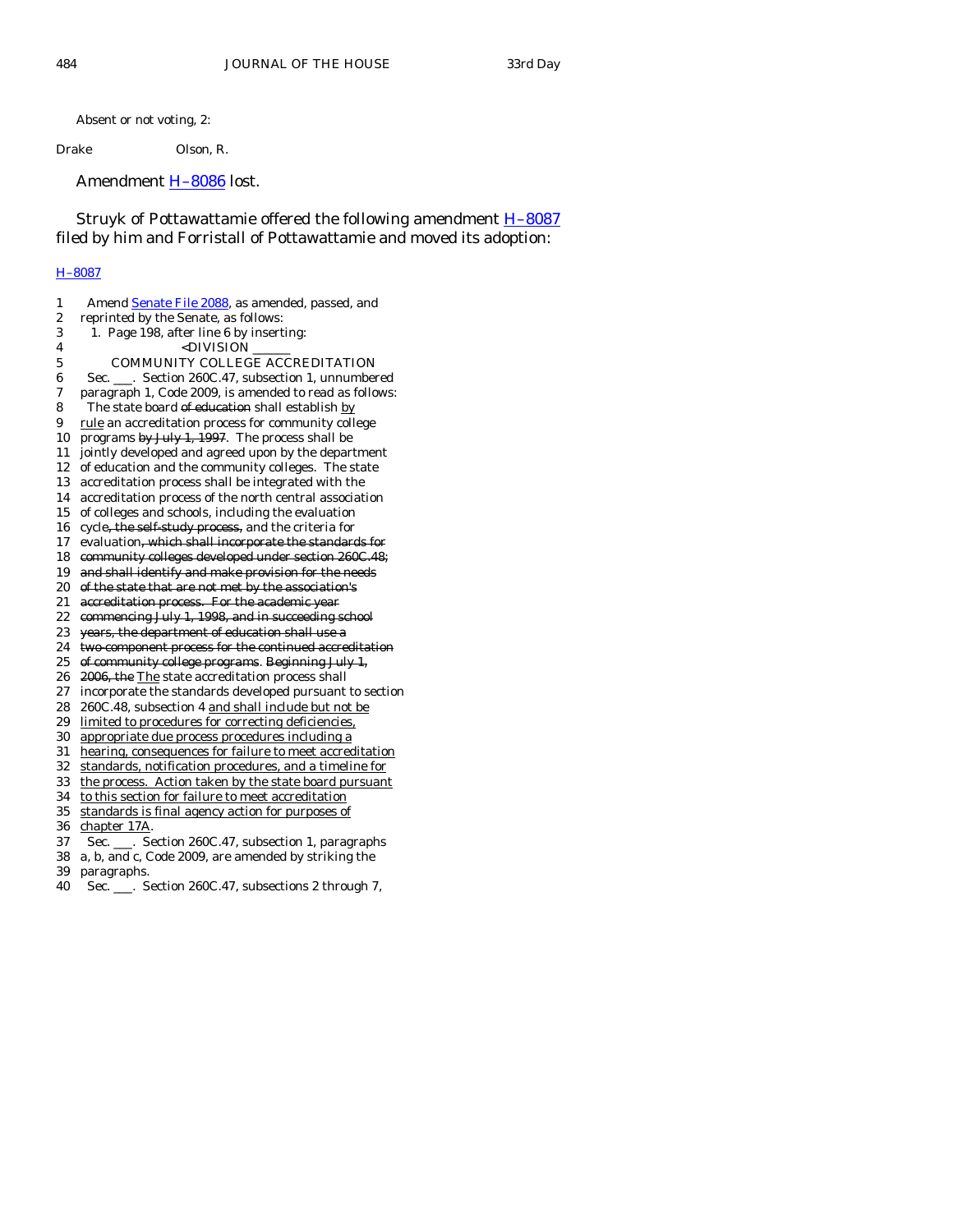- 41 Code 2009, are amended by striking the subsections.
- 42 Sec. \_\_\_. Section 260C.48, subsection 1, unnumbered
- 43 paragraph 1, Code 2009, is amended to read as follows:
- 44 The state board shall develop standards and
- 45 adopt rules for the accreditation of community college
- 46 instructors and programs. Except as provided in 47 subsection 4, the standards and rules developed and
- 
- 48 adopted shall not duplicate rules adopted for the 49 accreditation process established pursuant to section
- 50 260C.47. The department shall monitor and evaluate
- 

#### Page 2

- 1 the standards through a process jointly developed
- 2 and agreed upon by the department and the community
- 3 colleges. Except as provided in this subsection
- 4 and subsection 4, standards developed shall be
- 5 general in nature so as to apply to more than one
- 6 specific program of instruction. With regard to 7 community college-employed instructors, the standards
- 8 adopted shall at a minimum require that community
- 9 college instructors who are under contract for at
- 10 least half-time or more, and by July 1, 2011, all
- 11 instructors, meet the following requirements:>
- 12 2. Page 198, before line 7 by inserting:
- 13 <Sec. \_\_\_. Section 260C.48, subsection 2, Code
- 14 2009, is amended to read as follows:
- 15 2. Standards developed shall include a provision
- 16 that the standard academic workload for an instructor
- 17 in arts and science courses shall be fifteen credit
- 18 hours per school term, and the maximum academic
- 19 workload for any instructor shall be sixteen credit
- 20 hours per school term, for classes taught during
- 21 the normal school day. In addition thereto,  $\underline{If}$
- 22 requested by the community college, any faculty
- 23 member instructor may teach a course or courses at 24 times other than the regular school week, involving
- 25 total class instruction time equivalent to not more
- 26 than a three credit hour course. The total workload
- 27 for such instructors shall not exceed the equivalent
- 28 of eighteen credit hours per school term beyond the
- 29 standard workload at the discretion of the instructor.>
- 30 3. By renumbering as necessary.

Speaker Murphy in the chair at 4:56 p.m.

 McCarthy of Polk asked and received unanimous consent that [Senate File 2088](http://coolice.legis.state.ia.us/Cool-ICE/default.asp?Category=billinfo&Service=Billbook&frame=1&GA=83&hbill=SF2088) be deferred and that the bill retain its place on the unfinished business calendar. (Amendment [H–8087](http://coolice.legis.state.ia.us/Cool-ICE/default.asp?Category=billinfo&Service=Billbook&frame=1&GA=83&hbill=H8087) deferred)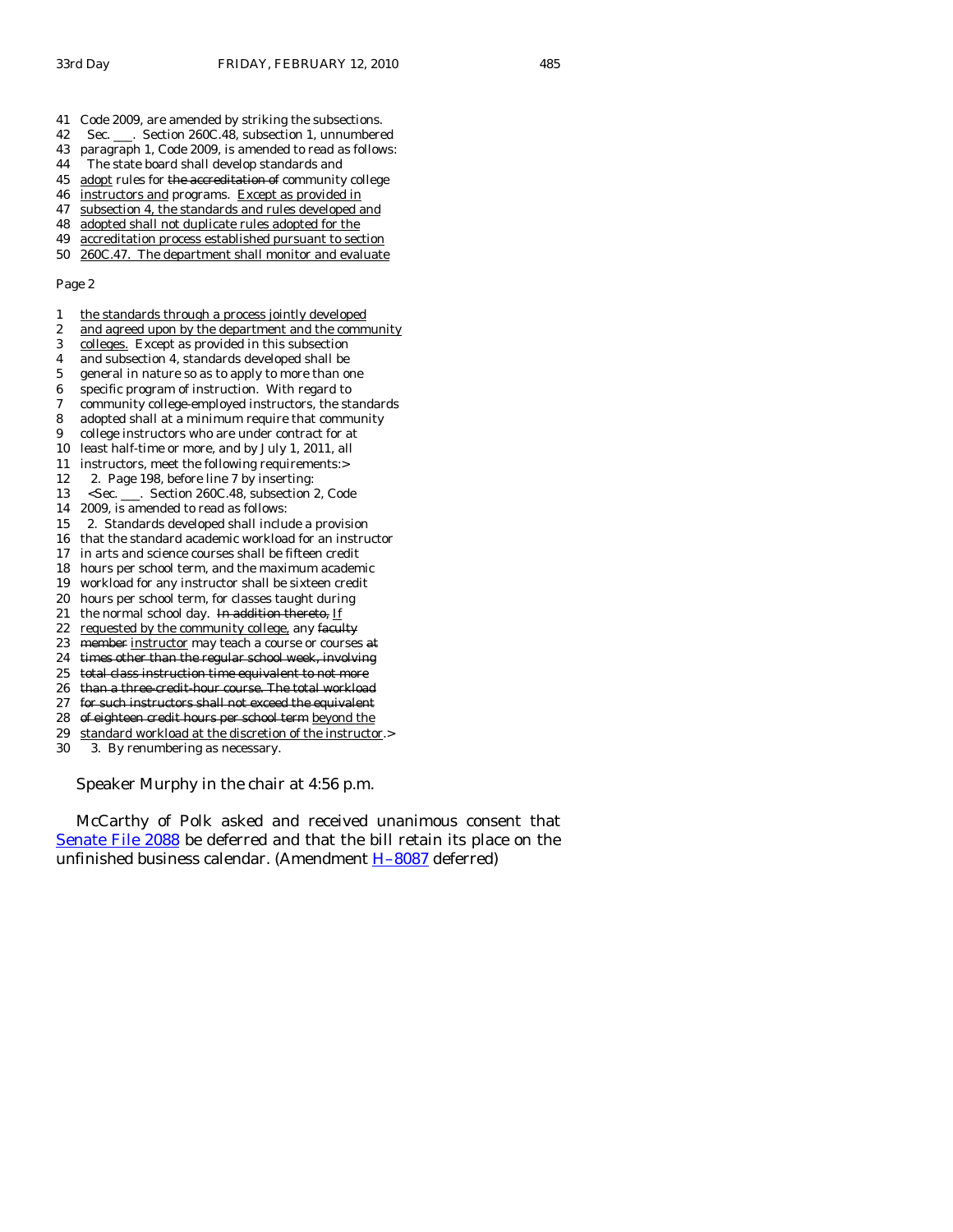Paulsen of Linn moved to invoke Rule 60 to immediately withdraw House Files 2057, 2214, 2218, 2219 and 2262 from committee and place them on the calendar.

Roll call was requested by Paulsen of Linn and McCarthy of Polk.

 On the question "Shall House Files 2057, 2214, 2218, 2219 and 2262 be removed from committee and placed on the calendar?"

The ayes were, 44:

| Alons              | Anderson   | Arnold        | <b>Baudler</b>    |
|--------------------|------------|---------------|-------------------|
| Chambers           | Cownie     | De Boef       | Deyoe             |
| Dolecheck          | Forristall | Grassley      | Hagenow           |
| Heaton             | Helland    | Horbach       | Huseman           |
| Kaufmann           | Koester    | Lukan         | May               |
| Mertz              | Miller, L. | Olson, S.     | Paulsen           |
| Pettengill         | Raecker    | Rants         | Rayhons           |
| <b>Roberts</b>     | Sands      | Schulte       | Schultz           |
| Soderberg          | Sorenson   | Struyk        | Sweeney           |
| Tjepkes            | Tymeson    | Upmeyer       | Van Engelenhoven  |
| Wagner             | Watts      | Windschitl    | Worthan           |
| The nays were, 53: |            |               |                   |
| Abdul-Samad        | Bailey     | Beard         | Bell              |
| Berry              | Bukta      | Burt          | Cohoon            |
| Ficken             | Ford       | Frevert       | Gaskill           |
| Gayman             | Hanson     | Heddens       | Hunter            |
| <b>Isenhart</b>    | Jacoby     | <b>Kearns</b> | Kelley            |
| Kressig            | Kuhn       | Lensing       | Lykam             |
| Marek              | Mascher    | McCarthy      | Miller, H.        |
| Oldson             | Olson, D.  | Olson, T.     | Palmer            |
| Petersen           | Quirk      | Reasoner      | Reichert          |
| Running-Marquardt  | Schueller  | Shomshor      | Smith             |
| Steckman           | Swaim      | Taylor        | Thede             |
| Thomas             | Wendt      | Wenthe        | Wessel-Kroeschell |
| Whitead            | Willems    | Winckler      | Zirkelbach        |
| Mr. Speaker        |            |               |                   |
| Murphy             |            |               |                   |

Absent or not voting, 3:

Drake Huser Olson, R.

The motion failed.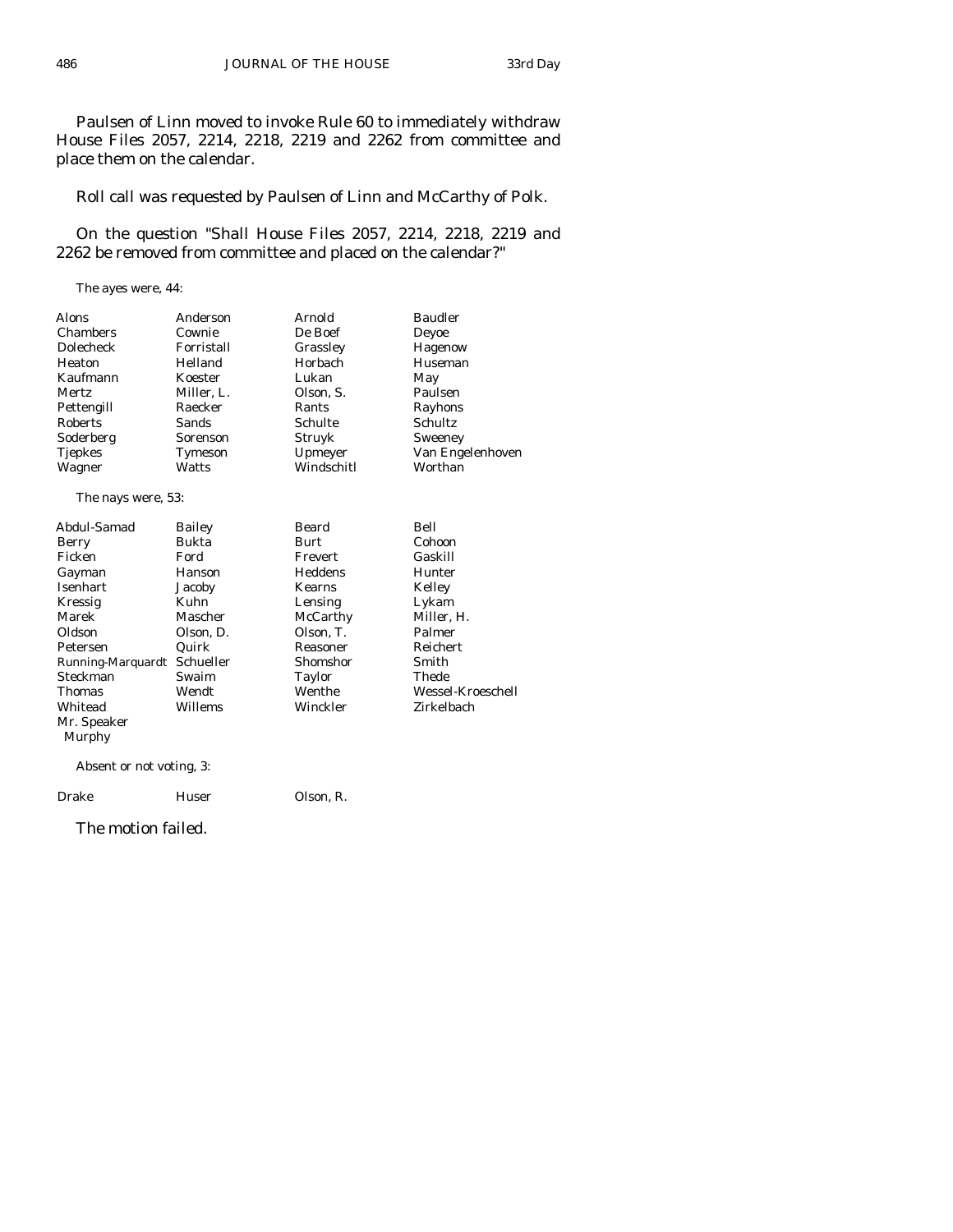# INTRODUCTION OF BILLS

**[House File 2420](http://coolice.legis.state.ia.us/Cool-ICE/default.asp?Category=billinfo&Service=Billbook&frame=1&GA=83&hbill=HF2420)**, by committee on labor, a bill for an act concerning public employee collective bargaining, including provisions allowing reasonable reimbursement for employee organization services provided to certain executive branch employees, and including applicability provisions.

Read first time and placed on the **calendar.** 

**[House File 2421](http://coolice.legis.state.ia.us/Cool-ICE/default.asp?Category=billinfo&Service=Billbook&frame=1&GA=83&hbill=HF2421)**, by committee on labor, a bill for an act requiring that prevailing wage rates by locality be paid to persons working on public improvements for public bodies, unless by public resolution a political subdivision of the state chooses not to utilize the prevailing wage rate for a public improvement project, providing penalties, and including effective date and applicability provisions.

Read first time and placed on the **calendar.** 

**[House File 2422](http://coolice.legis.state.ia.us/Cool-ICE/default.asp?Category=billinfo&Service=Billbook&frame=1&GA=83&hbill=HF2422)**, by committee on rebuild Iowa and disaster recovery, a bill for an act relating to disaster recovery case management.

Read first time and placed on the **calendar.** 

**[House File 2423](http://coolice.legis.state.ia.us/Cool-ICE/default.asp?Category=billinfo&Service=Billbook&frame=1&GA=83&hbill=HF2423)**, by committee on rebuild Iowa and disaster recovery, a bill for an act relating to loan forgiveness under the residential landlord business support program and including effective date and applicability provisions.

Read first time and placed on the **calendar.** 

**[House File 2424](http://coolice.legis.state.ia.us/Cool-ICE/default.asp?Category=billinfo&Service=Billbook&frame=1&GA=83&hbill=HF2424)**, by Rants, a bill for an act relating to the establishment, funding, and bonding authority of public charter schools.

Read first time and referred to committee on **education.** 

HOUSE STUDY BILL SUBCOMMITTEE ASSIGNMENTS

**[House Study Bill 723](http://coolice.legis.state.ia.us/Cool-ICE/default.asp?Category=billinfo&Service=Billbook&frame=1&GA=83&hbill=HSB723)**

Judiciary: Wessel-Kroeschell, Chair; Baudler and Mertz.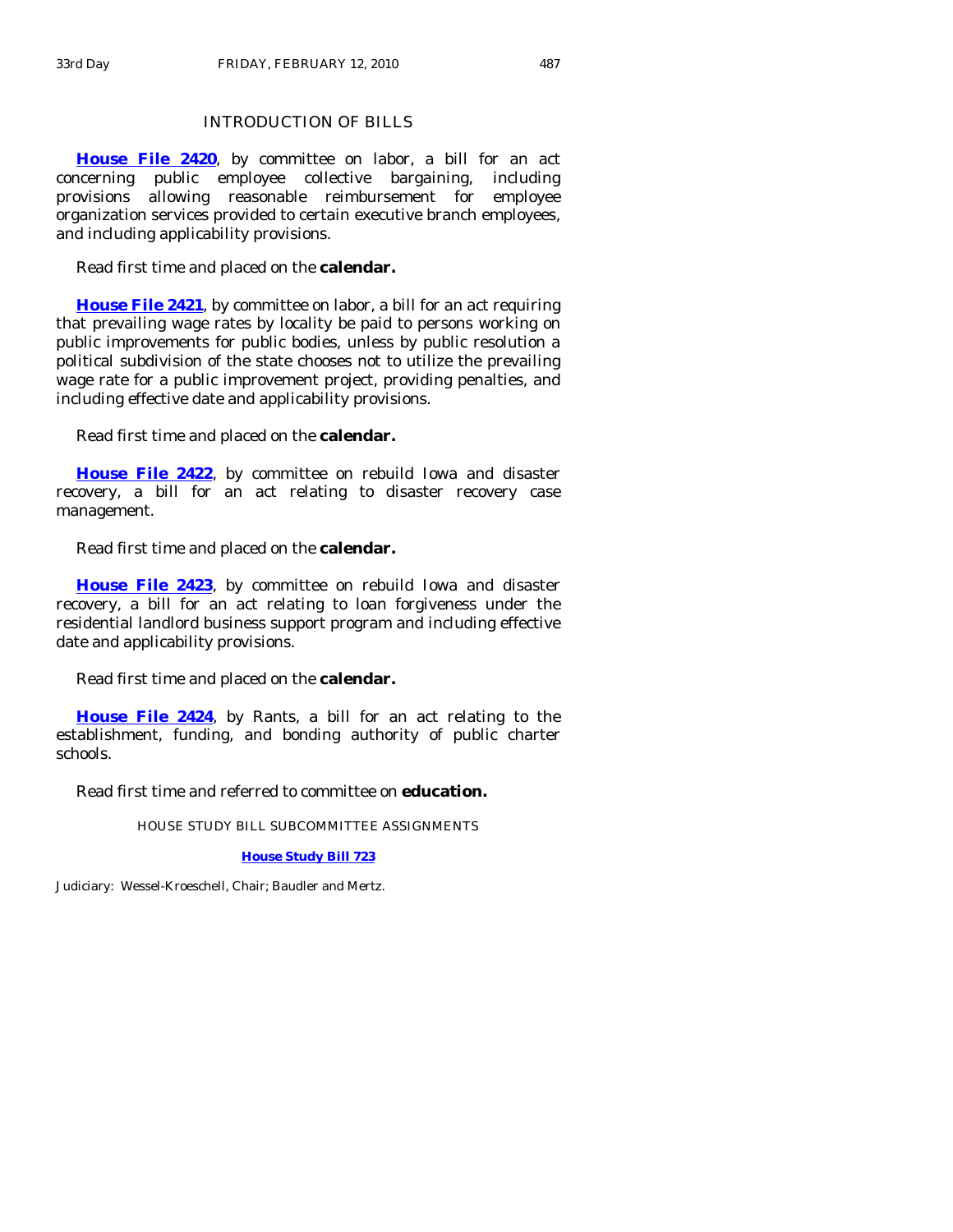### **[House Study Bill 725](http://coolice.legis.state.ia.us/Cool-ICE/default.asp?Category=billinfo&Service=Billbook&frame=1&GA=83&hbill=HSB725)**

Economic Growth: Wenthe, Chair; Schultz and Steckman.

### **[House Study Bill 726](http://coolice.legis.state.ia.us/Cool-ICE/default.asp?Category=billinfo&Service=Billbook&frame=1&GA=83&hbill=HSB726)**

Labor: Huser, Chair; Horbach and Hunter.

## COMMITTEE RECOMMENDATIONS

 MR. SPEAKER: The Chief Clerk of the House respectfully reports that the following committee recommendations have been received and are on file in the office of the Chief Clerk.

## MARK W. BRANDSGARD Chief Clerk of the House

### COMMITTEE ON COMMERCE

 **Committee Bill** (Formerly [House File 430](http://coolice.legis.state.ia.us/Cool-ICE/default.asp?Category=billinfo&Service=Billbook&frame=1&GA=83&hbill=HF430)), relating to boards of administration for horizontal property.

Fiscal Note is not required.

Recommended **Do Pass** February 11, 2010.

Committee Bill (Formerly [House Study Bill 523\)](http://coolice.legis.state.ia.us/Cool-ICE/default.asp?Category=billinfo&Service=Billbook&frame=1&GA=83&hbill=HSB523), relating to the consumer credit code by increasing dollar amount limitations for transactions governed by the consumer credit code, establishing an exemption from the definition of a consumer loan for specified debts secured by real property, and modifying filing fees and a penalty for creditors and debt collectors.

Fiscal Note is not required.

Recommended **Amend and Do Pass** February 11, 2010.

**Committee Bill** (Formerly [House File 2062](http://coolice.legis.state.ia.us/Cool-ICE/default.asp?Category=billinfo&Service=Billbook&frame=1&GA=83&hbill=HF2062)), relating to the installation of certain fire suppression systems in residential construction and including effective date provisions.

Fiscal Note is not required.

Recommended **Amend and Do Pass** February 11, 2010.

**Committee Bill** (Formerly *[House File 2112](http://coolice.legis.state.ia.us/Cool-ICE/default.asp?Category=billinfo&Service=Billbook&frame=1&GA=83&hbill=HF2112)*), concerning choice of automobile repair facilities under automobile liability insurance policies.

Fiscal Note is not required.

Recommended **Amend and Do Pass** February 11, 2010.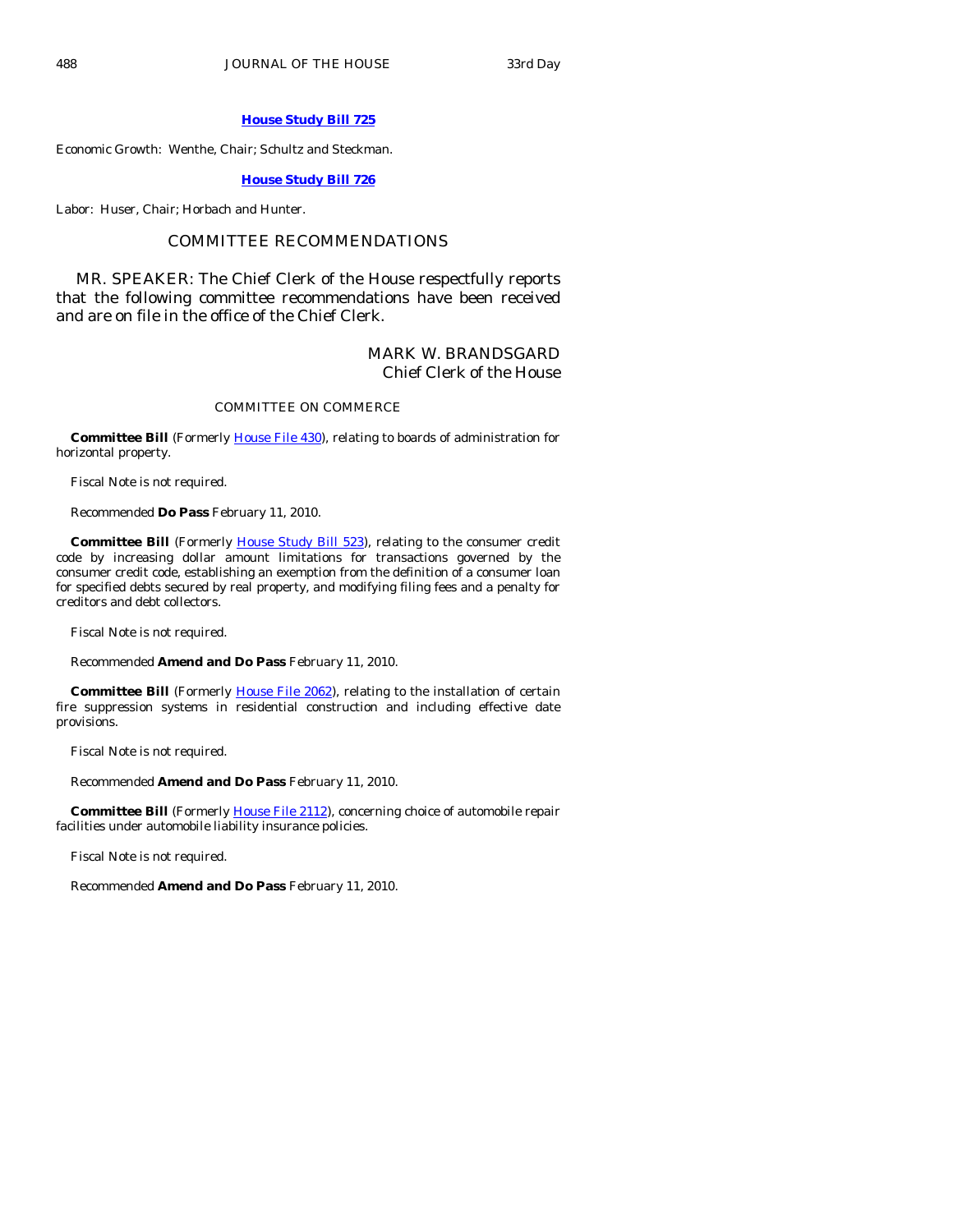**Committee Bill** (Formerly *House File 2166*), requiring provision of deliverable fuels to customers under specified circumstances, and including effective date provisions.

Fiscal Note is not required.

Recommended **Amend and Do Pass** February 11, 2010.

 **Committee Bill** (Formerly [House File 2181\)](http://coolice.legis.state.ia.us/Cool-ICE/default.asp?Category=billinfo&Service=Billbook&frame=1&GA=83&hbill=HF2181), establishing a targeted personal savings program and task force within the office of the treasurer of state.

Fiscal Note is not required.

Recommended **Amend and Do Pass** February 11, 2010.

### COMMITTEE ON ECONOMIC GROWTH

**[House File 2370](http://coolice.legis.state.ia.us/Cool-ICE/default.asp?Category=billinfo&Service=Billbook&frame=1&GA=83&hbill=HF2370),** a bill for an act relating to enterprise zones by extending the application deadline for certification of enterprise zones and by updating certain fiscal year limitations.

Fiscal Note is not required.

Recommended **Do Pass** February 11, 2010.

Committee Bill (Formerly [House Study Bill 680](http://coolice.legis.state.ia.us/Cool-ICE/default.asp?Category=billinfo&Service=Billbook&frame=1&GA=83&hbill=HSB680)), authorizing creation of consumption tax bonding districts and providing for the issuance of bonds secured by certain tax revenues collected within a district.

Fiscal Note is not required.

Recommended **Amend and Do Pass** February 12, 2010.

**Committee Bill** (Formerly [House Study Bill 725\)](http://coolice.legis.state.ia.us/Cool-ICE/default.asp?Category=billinfo&Service=Billbook&frame=1&GA=83&hbill=HSB725), relating to the allocation of moneys under the grow Iowa values fund for purposes of making grants to certain microenteprise development organizations.

Fiscal Note is not required.

Recommended **Do Pass** February 12, 2010.

#### COMMITTEE ON EDUCATION

Committee Bill (Formerly [House Study Bill 623\)](http://coolice.legis.state.ia.us/Cool-ICE/default.asp?Category=billinfo&Service=Billbook&frame=1&GA=83&hbill=HSB623), relating to the duties and operations of the department of education and local school boards.

Fiscal Note is not required.

Recommended **Amend and Do Pass** February 11, 2010.

**Committee Bill** (Formerly [House Study Bill 624](http://coolice.legis.state.ia.us/Cool-ICE/default.asp?Category=billinfo&Service=Billbook&frame=1&GA=83&hbill=HSB624)), relating to special education rights and duties and to the related duties and operations of the department of education and local school boards.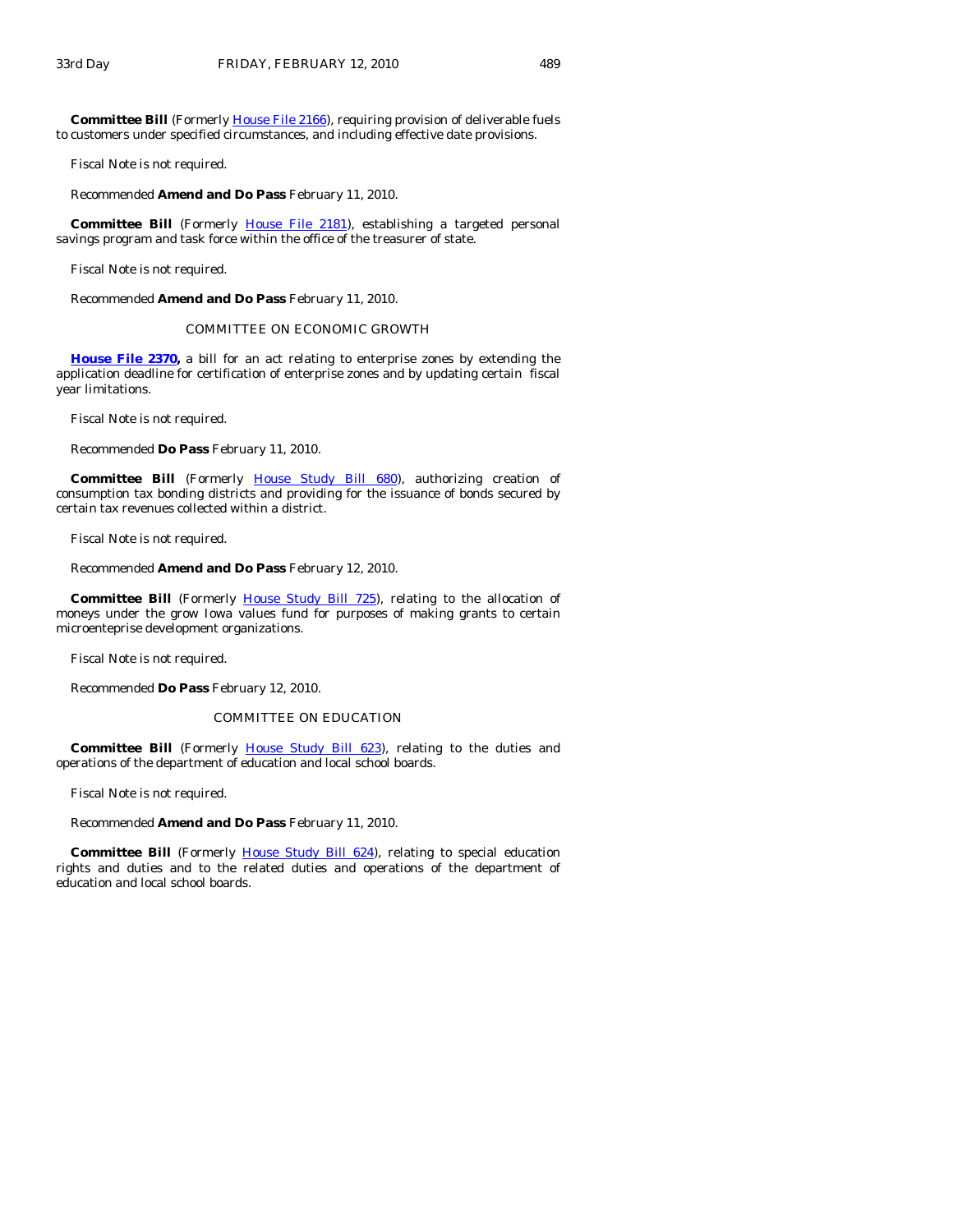Fiscal Note is not required.

Recommended **Amend and Do Pass** February 11, 2010.

### COMMITTEE ON LABOR

**Committee Bill** (Formerly [House Study Bill 702](http://coolice.legis.state.ia.us/Cool-ICE/default.asp?Category=billinfo&Service=Billbook&frame=1&GA=83&hbill=HSB702)), concerning public employee collective bargaining, including provisions allowing reasonable reimbursement for employee organization services provided to certain executive branch employees, and including applicability provisions.

Fiscal Note is not required.

Recommended **Amend and Do Pass** February 11, 2010.

**Committee Bill** (Formerly [House Study Bill 726\)](http://coolice.legis.state.ia.us/Cool-ICE/default.asp?Category=billinfo&Service=Billbook&frame=1&GA=83&hbill=HSB726), relating to public employee collective bargaining.

Fiscal Note is not required.

Recommended **Do Pass** February 11, 2010.

### COMMITTEE ON NATURAL RESOURCES

**[House File 2017,](http://coolice.legis.state.ia.us/Cool-ICE/default.asp?Category=billinfo&Service=Billbook&frame=1&GA=83&hbill=HF2017)** a bill for an act requiring certain canoes and kayaks to be registered and providing penalties.

Fiscal Note is not required.

Recommended **Do Pass** February 11, 2010.

**[House File 2310](http://coolice.legis.state.ia.us/Cool-ICE/default.asp?Category=billinfo&Service=Billbook&frame=1&GA=83&hbill=HF2310),** a bill for an act relating to raising or releasing pen-reared pheasants originating from a hatchery approved by the department of natural resources.

Fiscal Note is not required.

Recommended **Do Pass** February 11, 2010.

**Committee Bill** (Formerly [House Study Bill 700](http://coolice.legis.state.ia.us/Cool-ICE/default.asp?Category=billinfo&Service=Billbook&frame=1&GA=83&hbill=HSB700)), creating a natural resources and outdoor recreation trust fund to implement a proposed amendment to the Constitution of the State of Iowa, and providing for contingent implementation.

Fiscal Note is not required.

Recommended **Amend and Do Pass** February 11, 2010.

**Committee Bill** (Formerly [House File 2293](http://coolice.legis.state.ia.us/Cool-ICE/default.asp?Category=billinfo&Service=Billbook&frame=1&GA=83&hbill=HF2293)), exempting certain boat harbors from certain dock requirements and including effective date provisions.

Fiscal Note is not required.

Recommended **Amend and Do Pass** February 11, 2010.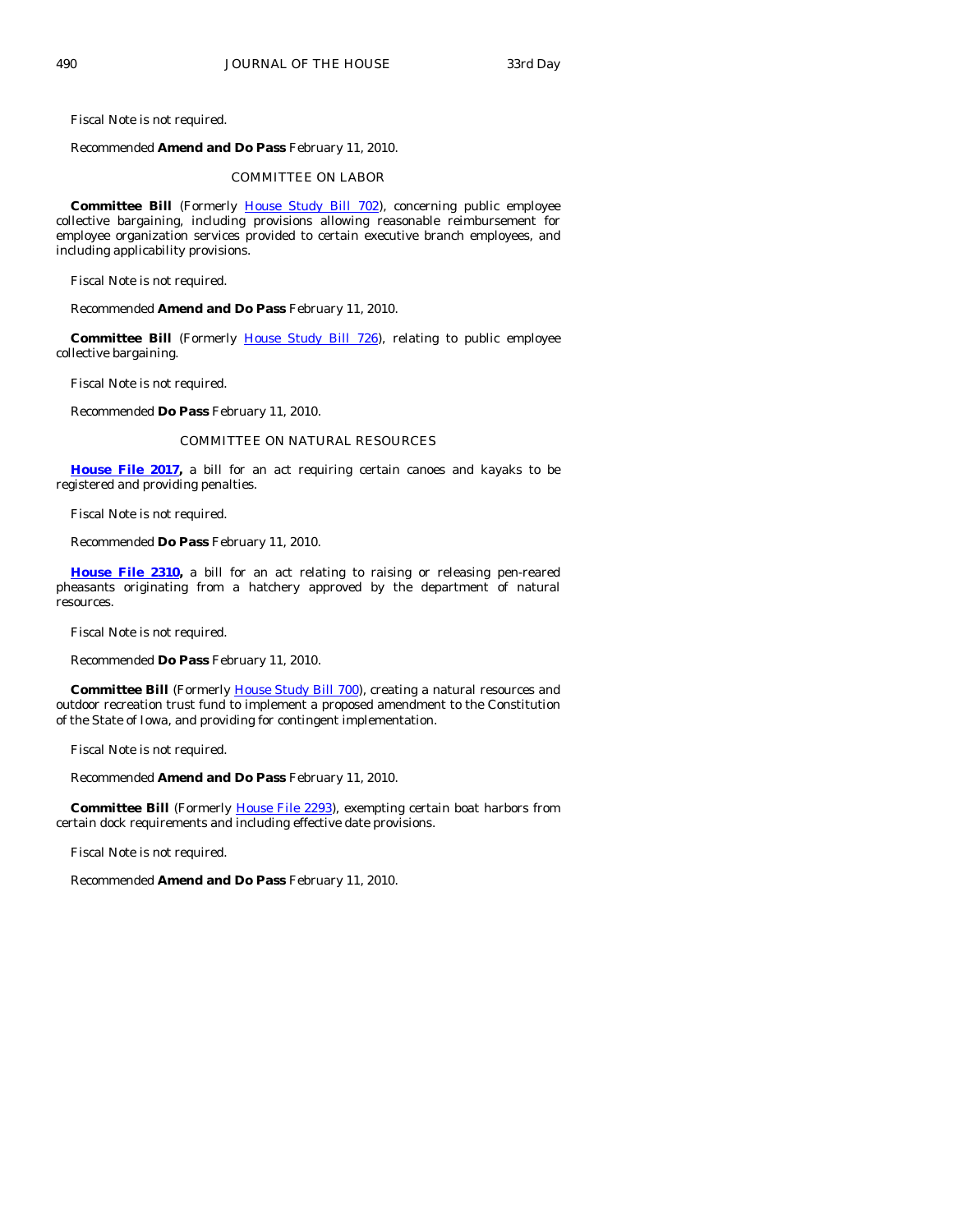#### COMMITTEE ON REBUILD IOWA AND DISASTER RECOVERY

Committee Bill (Formerly [House Study Bill 592\)](http://coolice.legis.state.ia.us/Cool-ICE/default.asp?Category=billinfo&Service=Billbook&frame=1&GA=83&hbill=HSB592), establishing smart planning principles, establishing guidelines for the adoption of certain comprehensive plans and land development regulations, and providing for the establishment of a smart planning task force.

Fiscal Note is not required.

Recommended **Amend and Do Pass** February 11, 2010.

Committee Bill (Formerly [House Study Bill 707\)](http://coolice.legis.state.ia.us/Cool-ICE/default.asp?Category=billinfo&Service=Billbook&frame=1&GA=83&hbill=HSB707), relating to the allocation, issuance, reporting, recapture, and reallocation of recovery zone bonds, and including effective date provisions.

Fiscal Note is not required.

Recommended **Amend and Do Pass** February 10, 2010.

**Committee Bill** (Formerly *[House File 2173](http://coolice.legis.state.ia.us/Cool-ICE/default.asp?Category=billinfo&Service=Billbook&frame=1&GA=83&hbill=HF2173)*), relating to purchasing preferences for disaster recovery products.

Fiscal Note is not required.

Recommended **Amend and Do Pass** February 10, 2010.

**Committee Bill** (Formerly [House File 2174\)](http://coolice.legis.state.ia.us/Cool-ICE/default.asp?Category=billinfo&Service=Billbook&frame=1&GA=83&hbill=HF2174), relating to the purchase and sale of disaster-affected property by local governments.

Fiscal Note is not required.

Recommended **Amend and Do Pass** February 11, 2010.

 **Committee Bill** (Formerly [House File 2215](http://coolice.legis.state.ia.us/Cool-ICE/default.asp?Category=billinfo&Service=Billbook&frame=1&GA=83&hbill=HF2215)), enhancing criminal fines and penalties in disaster areas, providing penalties, and including effective date provisions.

Fiscal Note is not required.

Recommended **Amend and Do Pass** February 10, 2010.

#### COMMITTEE ON STATE GOVERNMENT

**Committee Bill** (Formerly [House Study Bill 667\)](http://coolice.legis.state.ia.us/Cool-ICE/default.asp?Category=billinfo&Service=Billbook&frame=1&GA=83&hbill=HSB667), relating to the administration of the election laws by the secretary of state and including effective date provisions.

Fiscal Note is not required.

Recommended **Do Pass** February 12, 2010.

**Committee Bill** (Formerly [House Study Bill 683\)](http://coolice.legis.state.ia.us/Cool-ICE/default.asp?Category=billinfo&Service=Billbook&frame=1&GA=83&hbill=HSB683), relating to election laws by making changes to voter registration, absentee voting, and election day procedures, providing a penalty, and including effective date and applicability provisions.